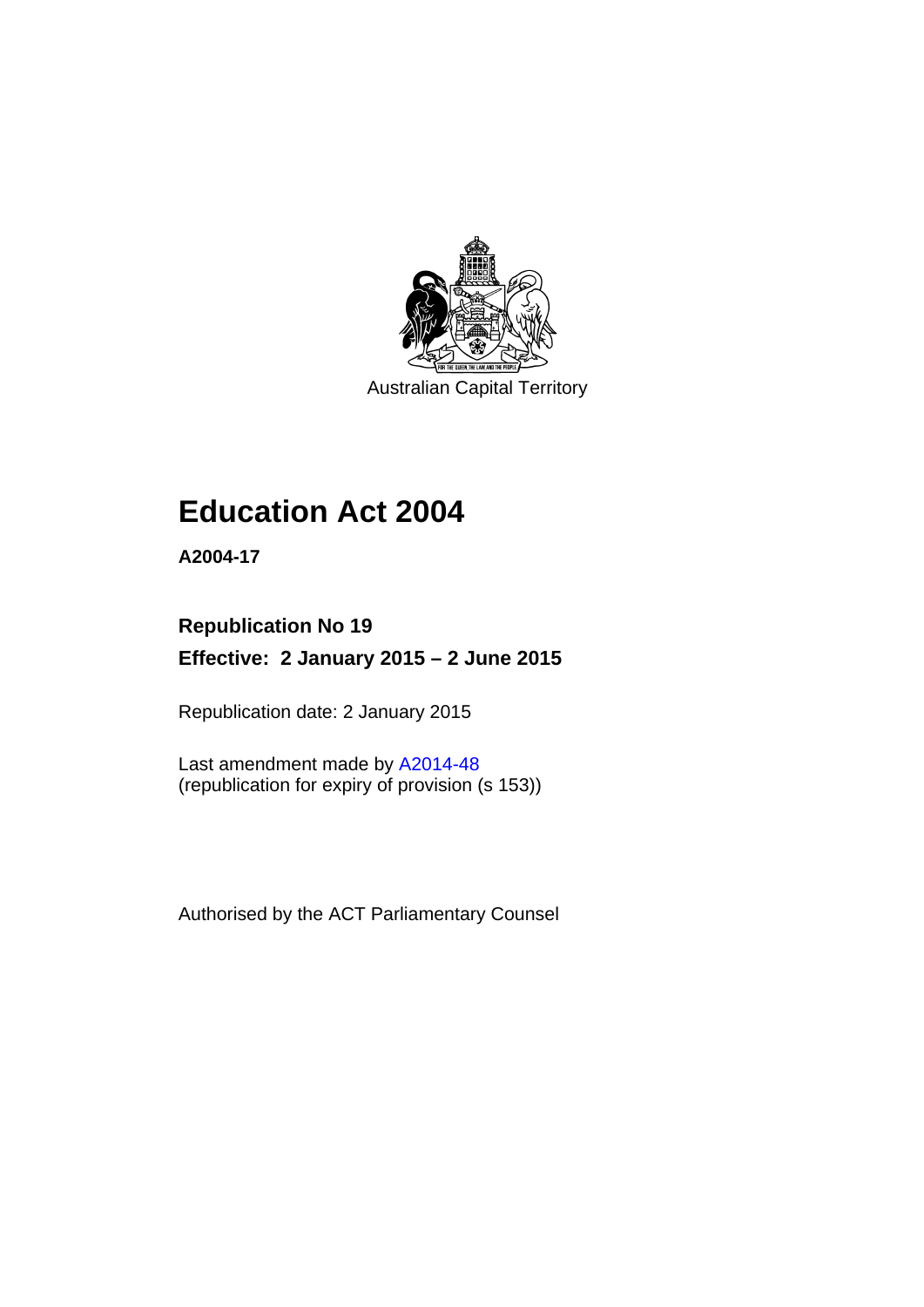### **About this republication**

#### **The republished law**

This is a republication of the *Education Act 2004* (including any amendment made under the *[Legislation Act 2001](http://www.legislation.act.gov.au/a/2001-14)*, part 11.3 (Editorial changes)) as in force on 2 January 2015*.* It also includes any commencement, amendment, repeal or expiry affecting this republished law to 2 January 2015.

The legislation history and amendment history of the republished law are set out in endnotes 3 and 4.

#### **Kinds of republications**

The Parliamentary Counsel's Office prepares 2 kinds of republications of ACT laws (see the ACT legislation register at [www.legislation.act.gov.au](http://www.legislation.act.gov.au/)):

- authorised republications to which the *[Legislation Act 2001](http://www.legislation.act.gov.au/a/2001-14)* applies
- unauthorised republications.

The status of this republication appears on the bottom of each page.

#### **Editorial changes**

The *[Legislation Act 2001](http://www.legislation.act.gov.au/a/2001-14)*, part 11.3 authorises the Parliamentary Counsel to make editorial amendments and other changes of a formal nature when preparing a law for republication. Editorial changes do not change the effect of the law, but have effect as if they had been made by an Act commencing on the republication date (see *[Legislation Act 2001](http://www.legislation.act.gov.au/a/2001-14)*, s 115 and s 117). The changes are made if the Parliamentary Counsel considers they are desirable to bring the law into line, or more closely into line, with current legislative drafting practice.

This republication does not include amendments made under part 11.3 (see endnote 1).

#### **Uncommenced provisions and amendments**

If a provision of the republished law has not commenced, the symbol  $\mathbf{U}$  appears immediately before the provision heading. Any uncommenced amendments that affect this republished law are accessible on the ACT legislation register [\(www.legislation.act.gov.au\)](http://www.legislation.act.gov.au/). For more information, see the home page for this law on the register.

#### **Modifications**

If a provision of the republished law is affected by a current modification, the symbol  $\mathbf{M}$ appears immediately before the provision heading. The text of the modifying provision appears in the endnotes. For the legal status of modifications, see the *[Legislation Act 2001](http://www.legislation.act.gov.au/a/2001-14)*, section 95.

#### **Penalties**

At the republication date, the value of a penalty unit for an offence against this law is \$150 for an individual and \$750 for a corporation (see *[Legislation Act 2001](http://www.legislation.act.gov.au/a/2001-14)*, s 133).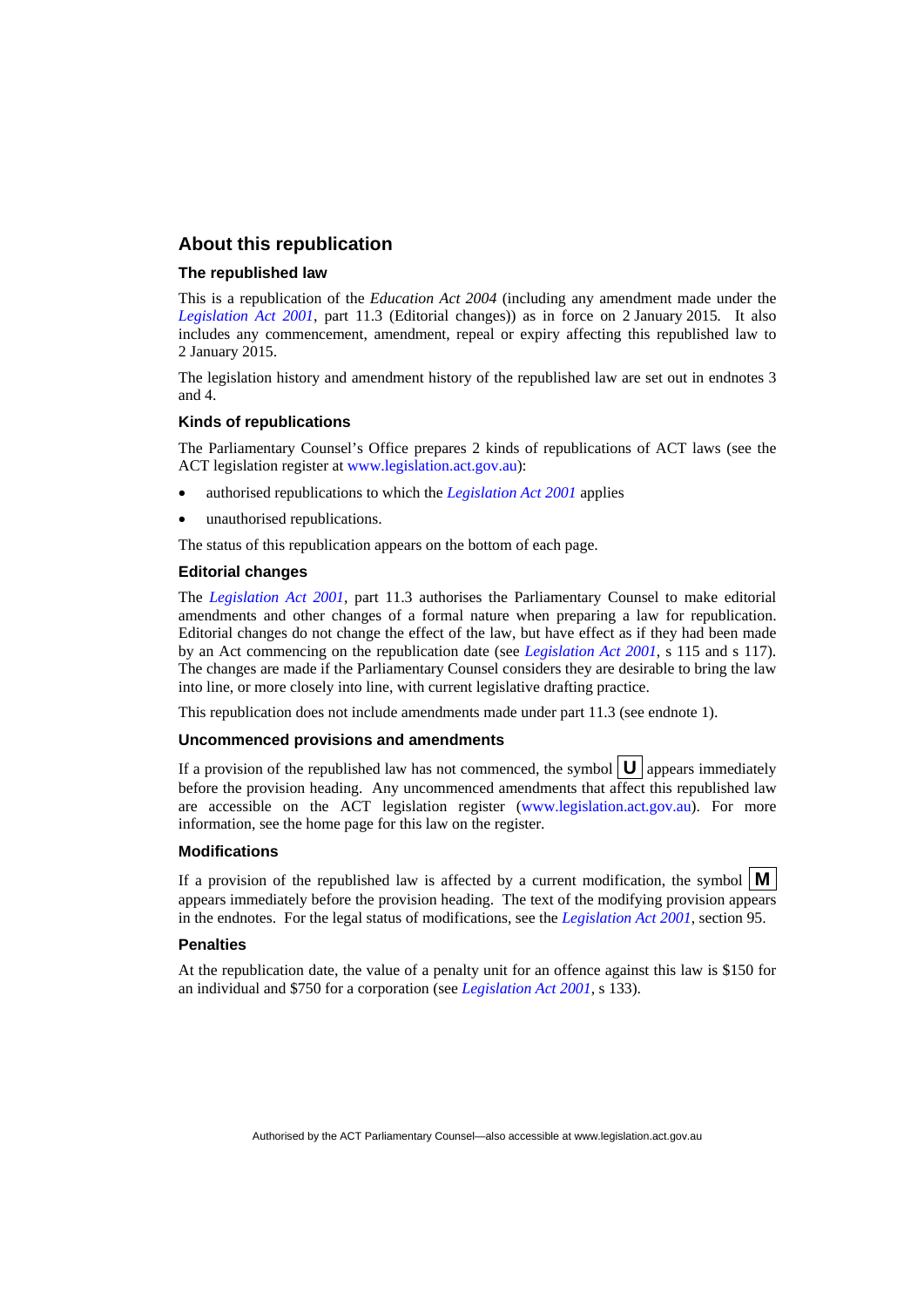

# **Education Act 2004**

# **Contents**

#### Page

# **[Chapter 1](#page-13-0) General**

| <b>Part 1.1</b> | <b>Preliminary</b>                                    |                |
|-----------------|-------------------------------------------------------|----------------|
|                 | Name of Act                                           | 2              |
| 3               | Dictionary                                            | $\overline{2}$ |
| 4               | <b>Notes</b>                                          | $\overline{2}$ |
| 5               | Offences against Act—application of Criminal Code etc | 3              |
| 6               | Meaning of <i>parent</i> and <i>carer</i>             | 3              |
| <b>Part 1.2</b> | <b>General principles and objects</b>                 |                |
|                 | General principles of Act                             | 4              |
| 8               | Main objects of Act                                   | 5              |

| R <sub>19</sub> | Education Act 2004           | contents 1 |
|-----------------|------------------------------|------------|
| 02/01/15        | Effective: 02/01/15-02/06/15 |            |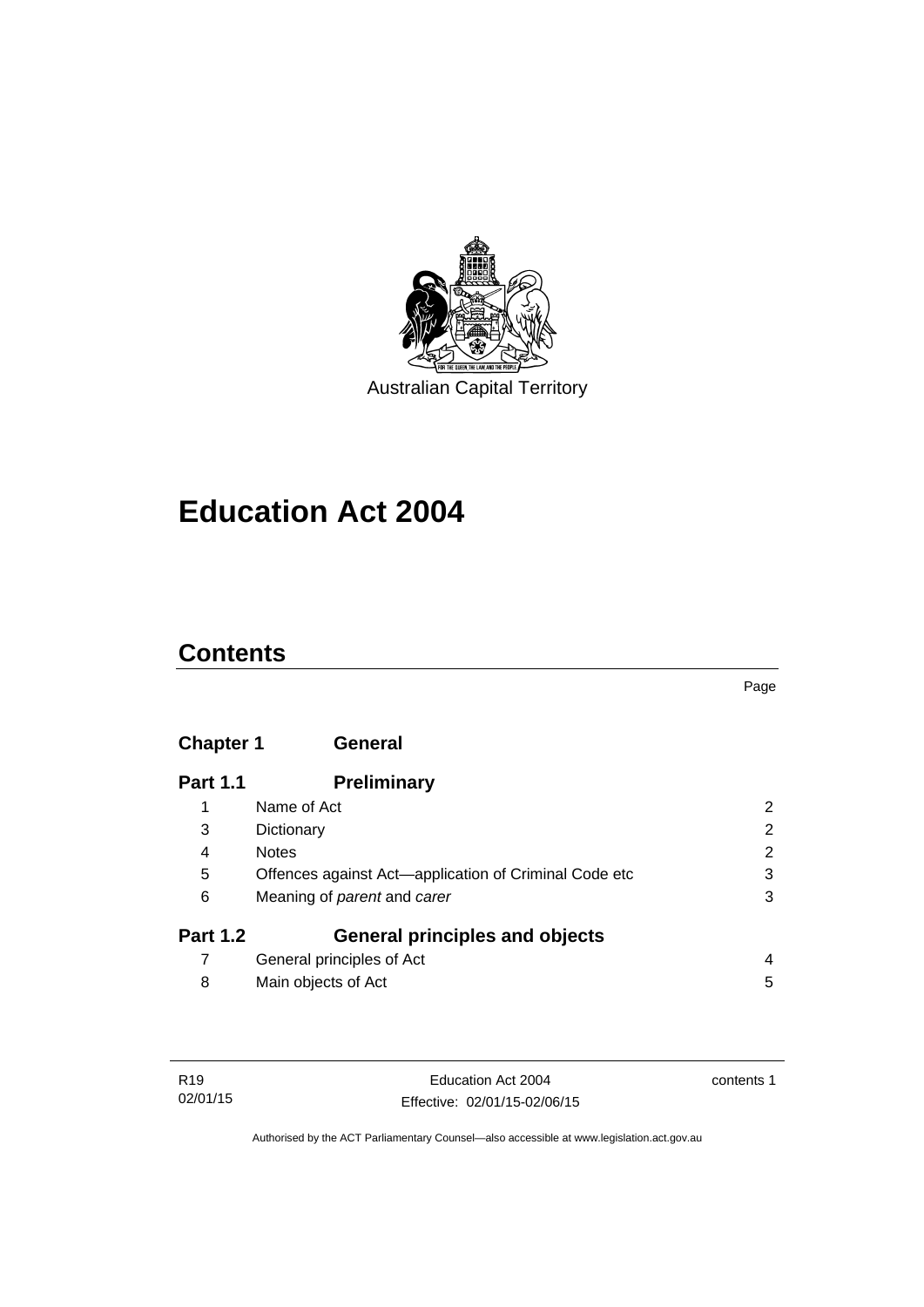| <b>Chapter 2</b> | <b>Compulsory education</b>                                                 | Page            |
|------------------|-----------------------------------------------------------------------------|-----------------|
| <b>Part 2.1</b>  | Preliminary-ch 2                                                            |                 |
| 9                | Meaning of compulsory education age-ch 2                                    | 7               |
| <b>9A</b>        | Meaning of education course and education provider-Act                      | $\overline{7}$  |
| 9B               | Meaning of completes year 10-Act                                            | 8               |
| 9C               | Meaning of completes year 12-Act                                            | 9               |
| 9D               | Guidelines-certain director-general functions                               | 10              |
| <b>Part 2.2</b>  | <b>Compulsory education requirements</b>                                    |                 |
| Division 2.2.1   | Enrolment, registration and attendance requirements                         |                 |
| 10               | Child of compulsory education age—enrolment and registration<br>requirement | 11              |
| 10A              | Child of compulsory education age-school attendance requirement             | 12              |
| Division 2.2.2   | <b>Participation requirement</b>                                            |                 |
| 10B              | Meaning of <i>participates</i> in education course-div 2.2.2                | 13              |
| 10 <sup>C</sup>  | Meaning of full-time participation in education course-div 2.2.2            | 14              |
| 10D              | Child of compulsory education age-participation requirement                 | 15              |
| 11               | Participation requirement-absence                                           | 15              |
| 11A              | Participation requirement-suspension                                        | 16              |
| 11B              | Participation requirement-exclusion                                         | 16              |
| Division 2.2.3   | <b>Information requirement</b>                                              |                 |
| 11C              | Giving information notice                                                   | 17              |
| 11D              | Contents of information notice                                              | 17              |
| 11E              | Extension of time for compliance with information notice                    | 18              |
| 11F              | Revocation of information notice on compliance                              | 18              |
| <b>Part 2.3</b>  | <b>Exemption certificates</b>                                               |                 |
| 11G              | Meaning of full-time participation requirement-pt 2.3                       | 19              |
| 11H              | Exemption certificate-application                                           | 19              |
| 12               | Exemption certificate-requirement for further information                   | 20              |
| 12A              | Exemption certificate-issue                                                 | 20              |
| 12B              | Exemption certificate-form                                                  | 21              |
| 12C              | Exemption certificate-conditions                                            | 22              |
| 12D              | Exemption certificate-duration                                              | 22              |
| contents 2       | Education Act 2004                                                          | R <sub>19</sub> |
|                  | Effective: 02/01/15-02/06/15                                                | 02/01/15        |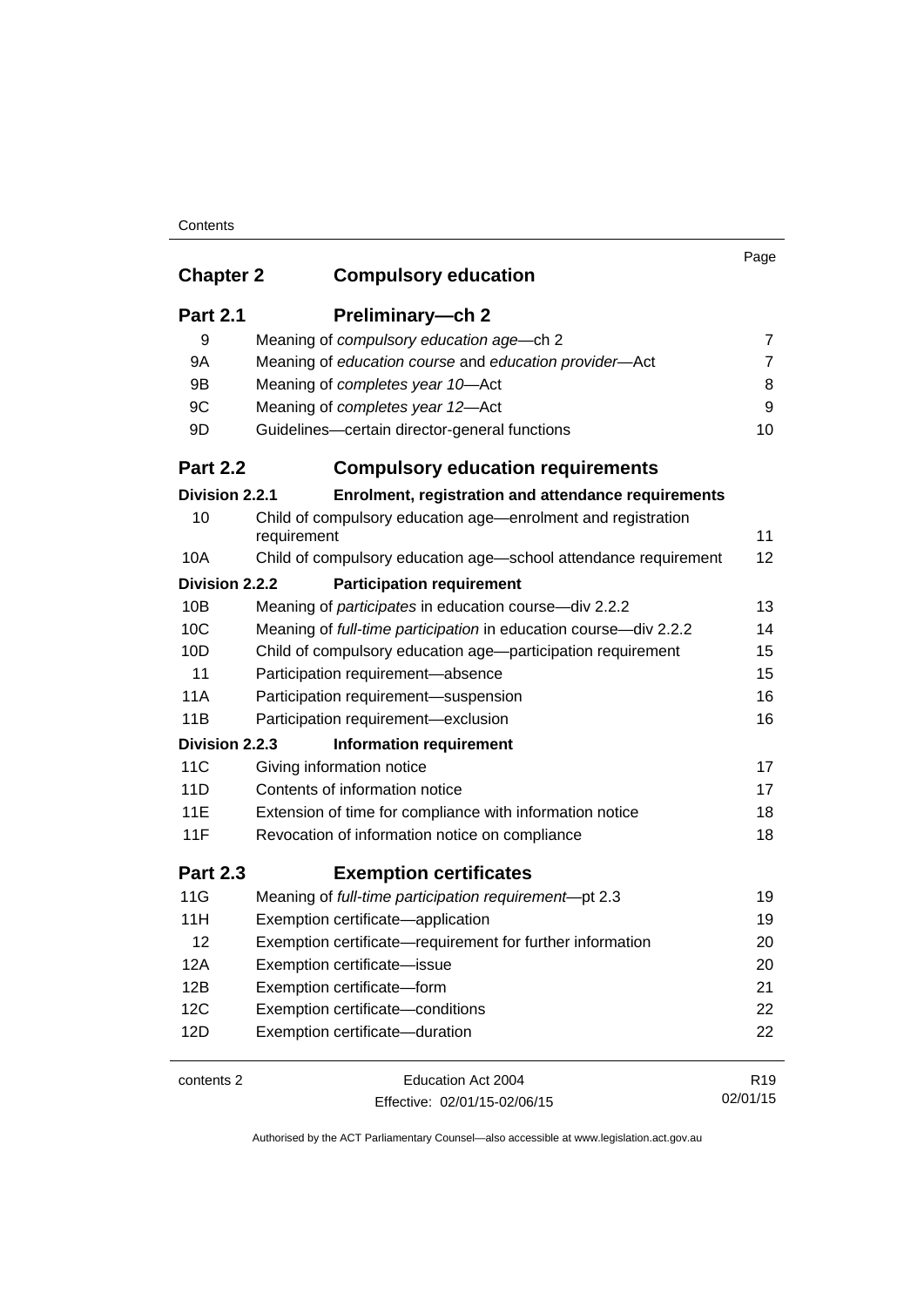| 13              | Exemption certificate-revocation                                                   | Page<br>22 |
|-----------------|------------------------------------------------------------------------------------|------------|
| <b>Part 2.4</b> | After year 10—training and employment<br>alternatives                              |            |
| Division 2.4.1  | Definitions-pt 2.4                                                                 |            |
| 13A             | Meaning of training alternative and training alternative provider-Act              | 23         |
| 13B             | Meaning of employment alternative-Act                                              | 24         |
| 13C             | Meaning of full-time participation in training or employment<br>alternative-pt 2.4 | 24         |
| Division 2.4.2  | Approval to participate in training and employment<br>alternatives                 |            |
| 13D             | Approval statement-application                                                     | 25         |
| 14              | Approval statement-requirement for further information                             | 26         |
| 14A             | Approval statement-issue                                                           | 26         |
| 14B             | Approval statement-form                                                            | 27         |
| 14C             | Approval statement-conditions                                                      | 28         |
| 14D             | Approval statement-compliance requirement                                          | 29         |
| 15              | Approval statement-duration                                                        | 30         |
| 15A             | Approval statement-revocation                                                      | 30         |
| 15B             | Return to education while approval statement in force                              | 30         |
| Division 2.4.3  | Training and employment alternatives-deemed<br>participation                       |            |
| 15C             | Training and employment alternatives-absence                                       | 30         |
| 15D             | Training alternative-suspension                                                    | 31         |
| 16              | Training alternative-exclusion                                                     | 31         |
| 16A             | Employment alternative-termination                                                 | 32         |
| <b>Part 2.5</b> | <b>Compliance notices</b>                                                          |            |
| 16B             | Giving compliance notice                                                           | 33         |
| 16C             | Contents of compliance notice                                                      | 33         |
| 16D             | Extension of time for compliance with compliance notice                            | 34         |
| 17              | Revocation of compliance notice on compliance                                      | 34         |
| <b>Part 2.6</b> | Offences-parents                                                                   |            |
| <b>17A</b>      | Contravention of information and compliance notices                                | 35         |
| R <sub>19</sub> | Education Act 2004                                                                 | contents 3 |
| 02/01/15        | Effective: 02/01/15-02/06/15                                                       |            |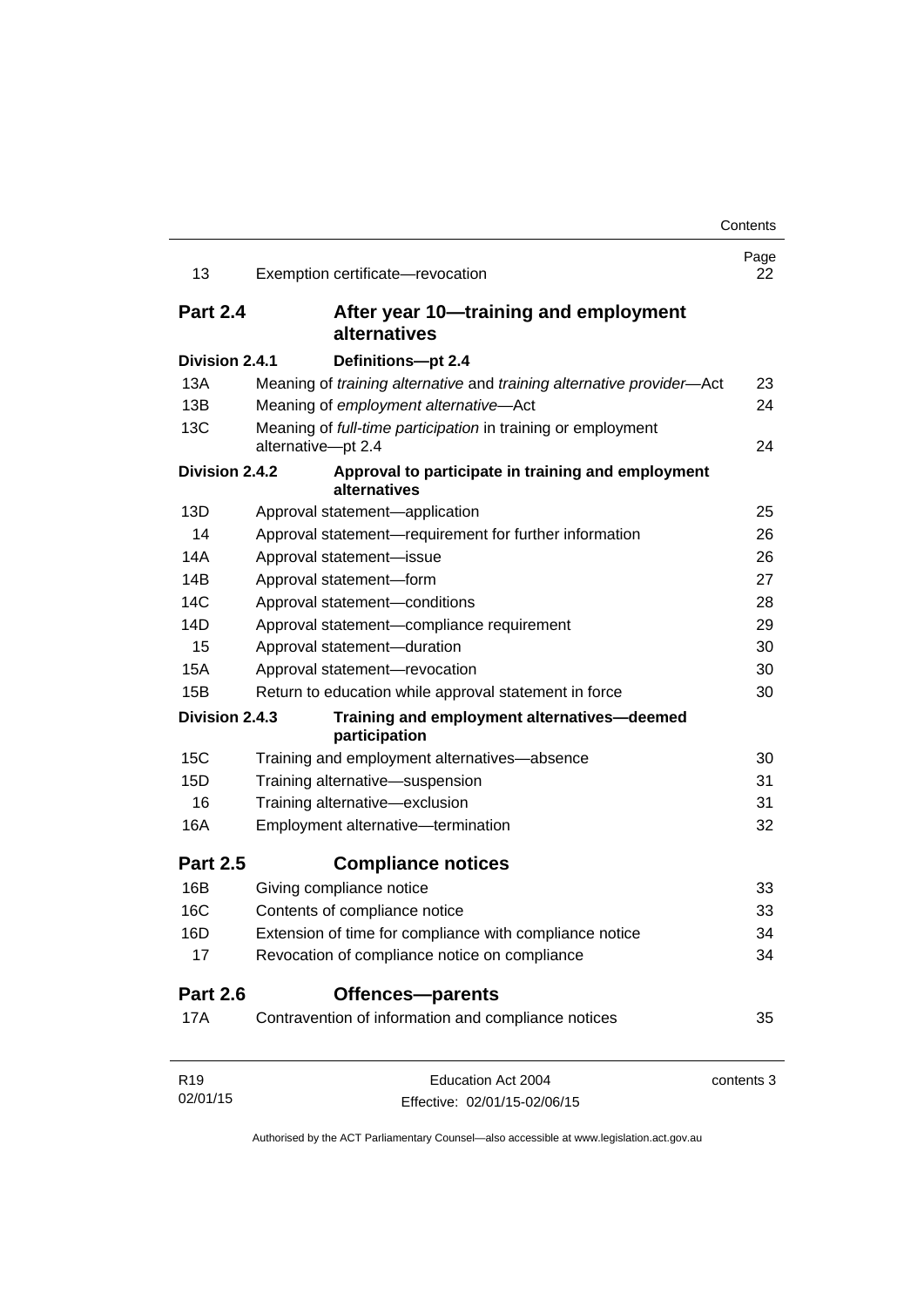| <b>Chapter 3</b> | <b>Government schools</b>                                                     | Page |
|------------------|-------------------------------------------------------------------------------|------|
|                  |                                                                               |      |
| <b>Part 3.1</b>  | General                                                                       |      |
| 18               | Principles on which ch 3 based                                                | 36   |
| <b>Part 3.2</b>  | <b>Establishment and operation of government</b><br>schools                   |      |
| 20               | Establishing government schools etc                                           | 38   |
| 20A              | Independent committee                                                         | 41   |
| 20 <sub>B</sub>  | Impacts of closing or amalgamating schools                                    | 42   |
| 21               | Operation of government schools                                               | 44   |
| 22               | Investigation of complaints-government schools                                | 45   |
| 23               | Review of government school system                                            | 45   |
| 24               | Review of operation of government schools                                     | 45   |
| 25               | Reporting to parents-government schools                                       | 46   |
| 26               | Education to be free                                                          | 46   |
| 27               | Voluntary financial contributions                                             | 47   |
| 28               | Secular education                                                             | 47   |
| 29               | Religious education                                                           | 48   |
| 30               | Curriculum                                                                    | 48   |
| 31               | Approved educational courses for students at government schools               | 48   |
| <b>Part 3.3</b>  | Attendance at government schools                                              |      |
| 32               | Keeping of register of enrolments and attendances for government<br>schools   | 50   |
| 33               | Keeping records of enrolment and attendances for government<br>schools        | 50   |
| 34               | Inspection of register of enrolment and attendances for government<br>schools | 51   |
| 35               | Procedures to encourage school attendance at government schools               | 52   |
| 36               | Suspension, exclusion or transfer of student by director-general              | 52   |
| <b>Part 3.4</b>  | <b>School boards of government schools</b>                                    |      |
| Division 3.4.1   | Interpretation                                                                |      |
| 37               | Definitions for pt 3.4                                                        | 56   |

contents 4 Education Act 2004 Effective: 02/01/15-02/06/15

R19 02/01/15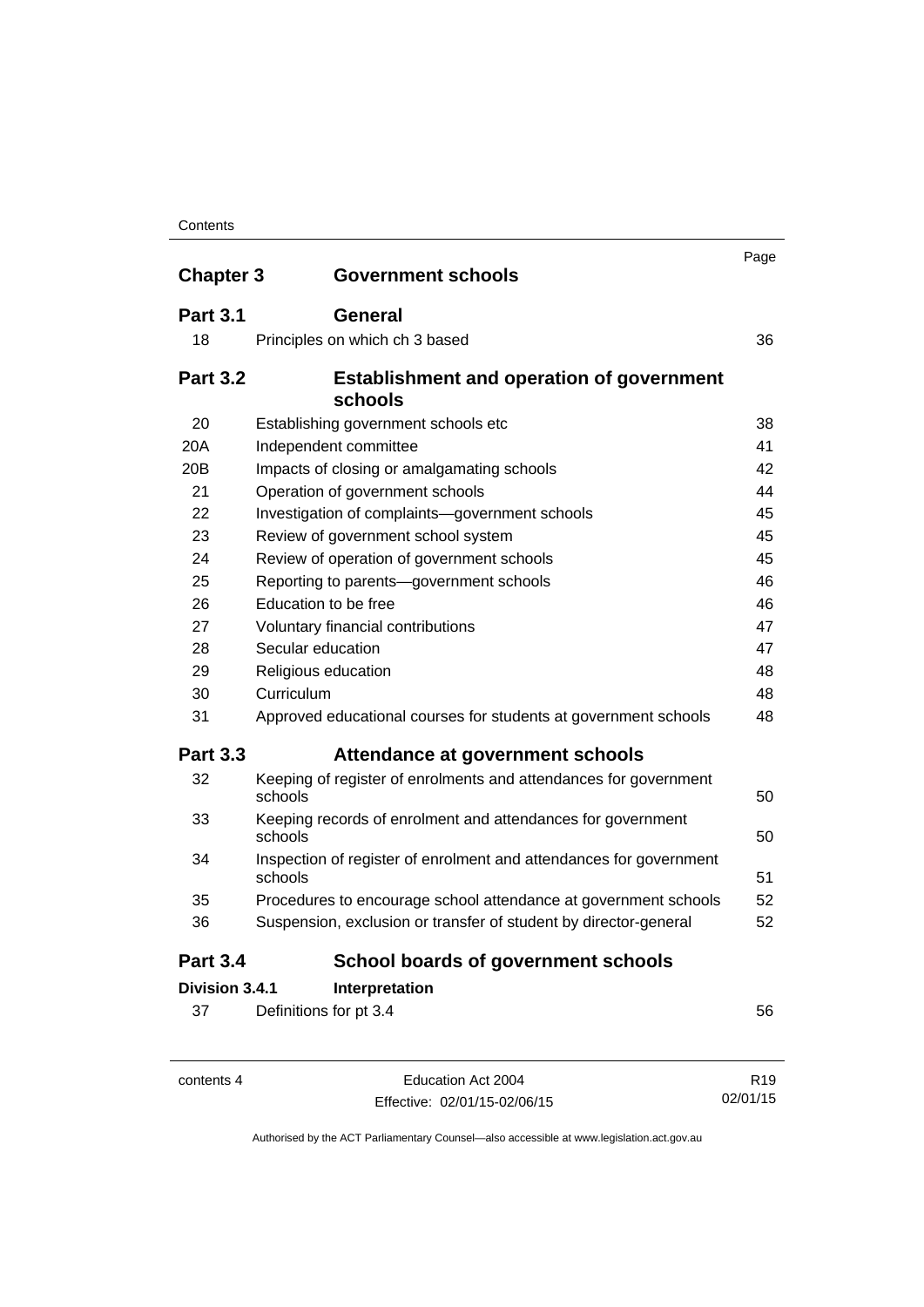|                 |                                                                                                           | Contents   |
|-----------------|-----------------------------------------------------------------------------------------------------------|------------|
|                 |                                                                                                           | Page       |
| Division 3.4.2  | <b>Establishment and membership</b>                                                                       |            |
| 38              | Establishment of school boards                                                                            | 57         |
| 39              | Functions of school boards etc                                                                            | 57         |
| 40              | Declaration of parents and citizens associations in certain<br>circumstances                              | 58         |
| 41              | Composition of school boards generally                                                                    | 59         |
| 42              | Composition of school boards of small schools                                                             | 61         |
| 43              | Composition of school boards of school-related institutions and other<br>schools in special circumstances | 62         |
| 44              | Ending of appointment of members of school board                                                          | 64         |
| 45              | Chairperson and deputy chairperson of school boards                                                       | 64         |
| 46              | School boards to take part in selection of school principals                                              | 65         |
| Division 3.4.3  | Proceedings of school boards                                                                              |            |
| 47              | Time and place of meetings of school boards                                                               | 65         |
| 48              | Procedures governing proceedings of school boards                                                         | 66         |
| 49              | Disclosure of interests by members of school boards                                                       | 67         |
| 49A             | Protection of members of school boards                                                                    | 68         |
| Division 3.4.4  | <b>Financial matters</b>                                                                                  |            |
| 50              | School boards to approve budgets                                                                          | 68         |
| 51              | Application of money of school                                                                            | 69         |
| 52              | School boards to approve financial statement and report                                                   | 69         |
| 53              | School boards to make available summaries of budget and annual<br>report                                  | 70         |
| <b>Part 3.5</b> | <b>Government Schools Education Council</b>                                                               |            |
| Division 3.5.1  | <b>Establishment and membership</b>                                                                       |            |
| 54              | Establishment of council (government)                                                                     | 71         |
| 55              | Functions of council (government)                                                                         | 71         |
| 56              | Membership of council (government)                                                                        | 71         |
| 57              | Appointed members of council (government)                                                                 | 71         |
| 58              | Deputy chairperson of council (government)                                                                | 73         |
| 59              | Term of appointment to council (government)                                                               | 73         |
| 60              | Ending of appointment to council (government)                                                             | 73         |
| 61              | Conditions of appointment generally of appointed members                                                  | 74         |
| 62              | Arrangements for staff                                                                                    | 74         |
| R <sub>19</sub> | Education Act 2004                                                                                        | contents 5 |
| 02/01/15        | Effective: 02/01/15-02/06/15                                                                              |            |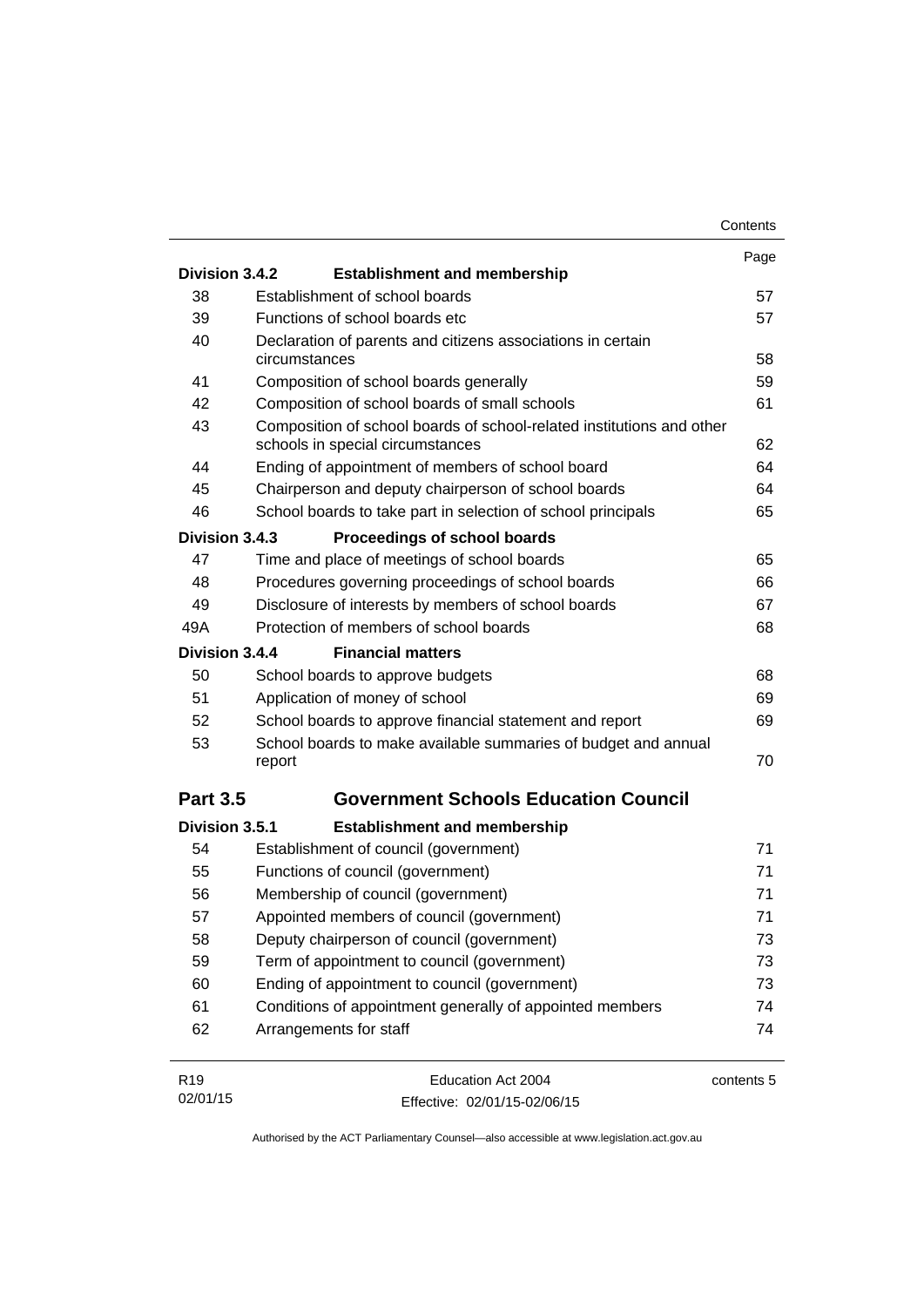|                 |                 |                                                            | Page |
|-----------------|-----------------|------------------------------------------------------------|------|
| Division 3.5.2  |                 | Proceedings of council (government)                        |      |
| 63              |                 | Time and place of meetings of council (government)         | 74   |
| 64              |                 | Procedures governing proceedings of council (government)   | 75   |
| 65              |                 | Disclosure of interests by members of council (government) | 76   |
| Division 3.5.3  |                 | Other provisions relating to council (government)          |      |
| 66              |                 | Minister to seek advice                                    | 77   |
| 66A             |                 | Minister to present advice of council (government)         | 77   |
| <b>Part 3.6</b> |                 | <b>Other provisions</b>                                    |      |
| Division 3.6.1  |                 | Authorised persons (government)                            |      |
| 67              |                 | Appointment of authorised persons (government)             | 78   |
| 68              |                 | Identity cards for authorised persons (government)         | 79   |
| Division 3.6.2  |                 | Inspection powers for government schools                   |      |
| 69              |                 | Power not to be exercised before identity card shown etc.  | 79   |
| 70              |                 | Entry to government schools                                | 80   |
| 71              | Powers on entry |                                                            | 80   |

# **Chapter 4 [Non-government schools](#page-92-0)**

| 74              | Meaning of school in ch 4                                                                               | 81 |
|-----------------|---------------------------------------------------------------------------------------------------------|----|
| 75              | Principles on which ch 4 based                                                                          | 81 |
| 77              | Registrar                                                                                               | 82 |
| 78              | Functions of registrar                                                                                  | 82 |
| 79              | Register of non-government schools                                                                      | 82 |
| 80              | Availability of information about operation of non-government schools<br>and their educational programs | 82 |
| 81              | Approved educational courses for students at non-government schools                                     | 83 |
| <b>Part 4.2</b> | <b>Registration-non-government schools</b>                                                              |    |
| 82              | Schools to be registered                                                                                | 84 |
| 83              | Applications for in-principle approval for proposed registration                                        | 84 |
| 84              | Deciding in-principle applications                                                                      | 85 |
| 85              | Application for provisional registration                                                                | 87 |
|                 |                                                                                                         |    |

| contents 6 | Education Act 2004           | R <sub>19</sub> |
|------------|------------------------------|-----------------|
|            | Effective: 02/01/15-02/06/15 | 02/01/15        |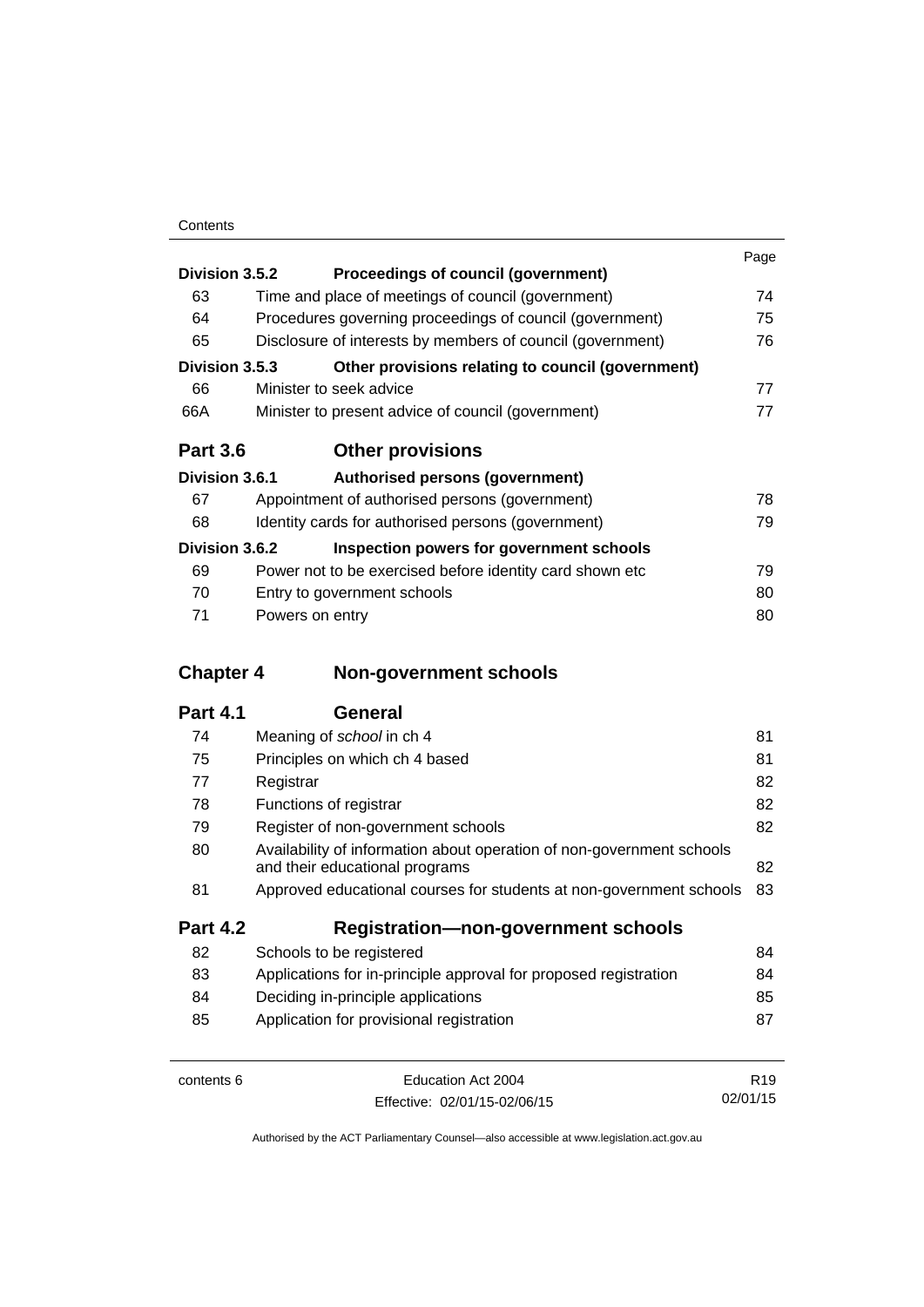| 86              | Provisional registration                                                           | Page<br>88 |
|-----------------|------------------------------------------------------------------------------------|------------|
| 87              | Application for registration                                                       | 90         |
| 88              | Registration                                                                       | 90         |
| 88A             | Application for registration at additional campus                                  | 92         |
| 88B             | Registration at additional campus                                                  | 93         |
| 89              | Application for registration at additional educational levels                      | 95         |
| 90              | Registration at additional educational levels                                      | 96         |
| 91              | Conditions of provisional registration or registration                             | 98         |
| 92              | Certificate of provisional registration or registration                            | 98         |
| 93              | Period of provisional registration and registration                                | 99         |
| 94              | Investigation of complaints-non-government schools                                 | 100        |
| 95              | Cancellation of provisional registration or registration                           | 100        |
| 96              | Application for renewal of registration                                            | 101        |
| 97              | Renewal of registration                                                            | 102        |
| 98              | Inspection of panel reports for school registration etc                            | 103        |
| <b>Part 4.3</b> | Attendance at non-government schools                                               |            |
| 99              | Keeping of register of enrolments and attendances for non-<br>government schools   | 105        |
| 100             | Keeping records of enrolment and attendances for non-government<br>schools         | 105        |
| 101             | Inspection of register of enrolment and attendances for non-<br>government schools | 106        |
| 102             | Procedures to encourage attendance at non-government schools                       | 107        |
| 103             | Reporting to parents-non-government schools                                        | 107        |
| 104             | Suspension, transfer or exclusion of students-Catholic systemic<br>schools         | 107        |
| 105             | Suspension or exclusion of students-other non-government schools                   | 110        |
| <b>Part 4.4</b> | <b>Non-government Schools Education Council</b>                                    |            |
| Division 4.4.1  | <b>Establishment and membership</b>                                                |            |
| 106             | Establishment of council (non-government)                                          | 113        |
| 107             | Functions of council (non-government)                                              | 113        |
| 108             | Membership of council (non-government)                                             | 113        |
| 109             | Members of council (non-government)                                                | 114        |
| 110             | Deputy chairperson of council (non-government)                                     | 114        |
| R <sub>19</sub> | Education Act 2004                                                                 | contents 7 |
| 02/01/15        | Effective: 02/01/15-02/06/15                                                       |            |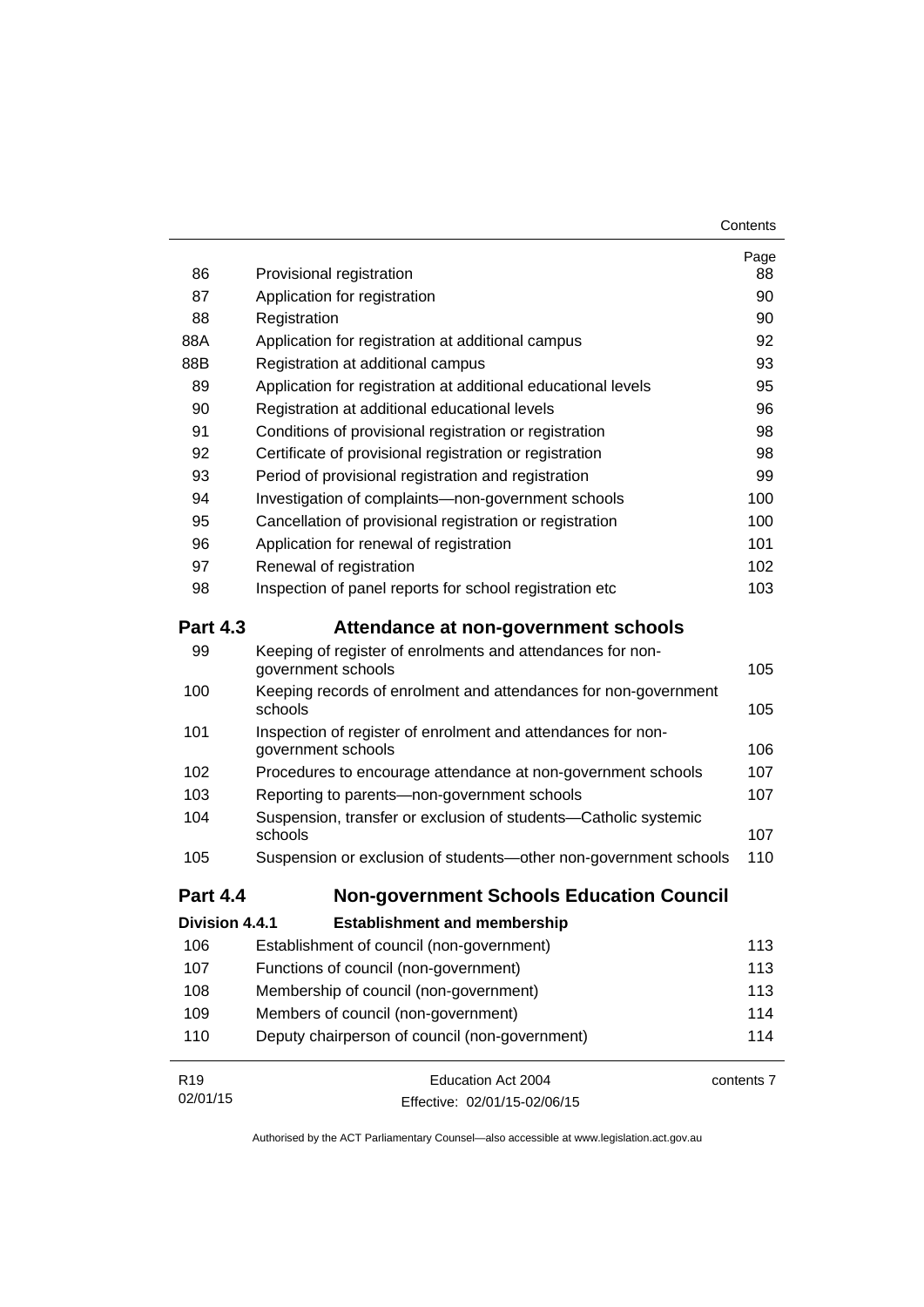|                  |                                                                 | Page            |  |
|------------------|-----------------------------------------------------------------|-----------------|--|
| 111              | Term of appointment to council (non-government)                 |                 |  |
| 112              | Ending of appointment to council (non-government)               |                 |  |
| 113              | Conditions of appointment generally of council (non-government) |                 |  |
|                  | members                                                         | 115             |  |
| 114              | Arrangements for staff                                          | 116             |  |
| Division 4.4.2   | Proceedings of council (non-government)                         |                 |  |
| 115              | Time and place of meetings of council (non-government)          | 116             |  |
| 116              | Proceedings of council (non-government)                         | 116             |  |
| 117              | Disclosure of interests by members of council (non-government)  | 116             |  |
| Division 4.4.3   | Other provisions relating to council (non-government)           |                 |  |
| 118              | Minister to seek advice                                         | 117             |  |
| 118A             | Minister to present advice of council (non-government)          | 118             |  |
| <b>Part 4.5</b>  | <b>Other provisions</b>                                         |                 |  |
| Division 4.5.1   | Authorised persons (non-government)                             |                 |  |
| 119              | Appointment of authorised persons (non-government)              | 119             |  |
| 120              | Identity cards for authorised persons (non-government)          | 120             |  |
| Division 4.5.2   | Inspection powers for non-government schools                    |                 |  |
| 121              | Power not to be exercised before identity card shown etc        | 120             |  |
| 122              | Entry to non-government schools for inspections                 |                 |  |
| 123              | Entry to non-government schools with consent                    | 121             |  |
| 124              | Consent to entry                                                | 121             |  |
| 125              | Powers on entry                                                 | 122             |  |
| <b>Chapter 5</b> | <b>Home education</b>                                           |                 |  |
| <b>Part 5.1</b>  | General                                                         |                 |  |
| 128              | Principles on which ch 5 based                                  | 123             |  |
| <b>Part 5.2</b>  | <b>Registration-home education</b>                              |                 |  |
| 129              | Meaning of home education                                       | 124             |  |
| 130              | Provisional registration for home education                     |                 |  |
| 131              | Registration for home education                                 |                 |  |
| 132              | Conditions of registration for home education                   |                 |  |
| contents 8       | Education Act 2004                                              | R <sub>19</sub> |  |
|                  |                                                                 |                 |  |

Effective: 02/01/15-02/06/15

02/01/15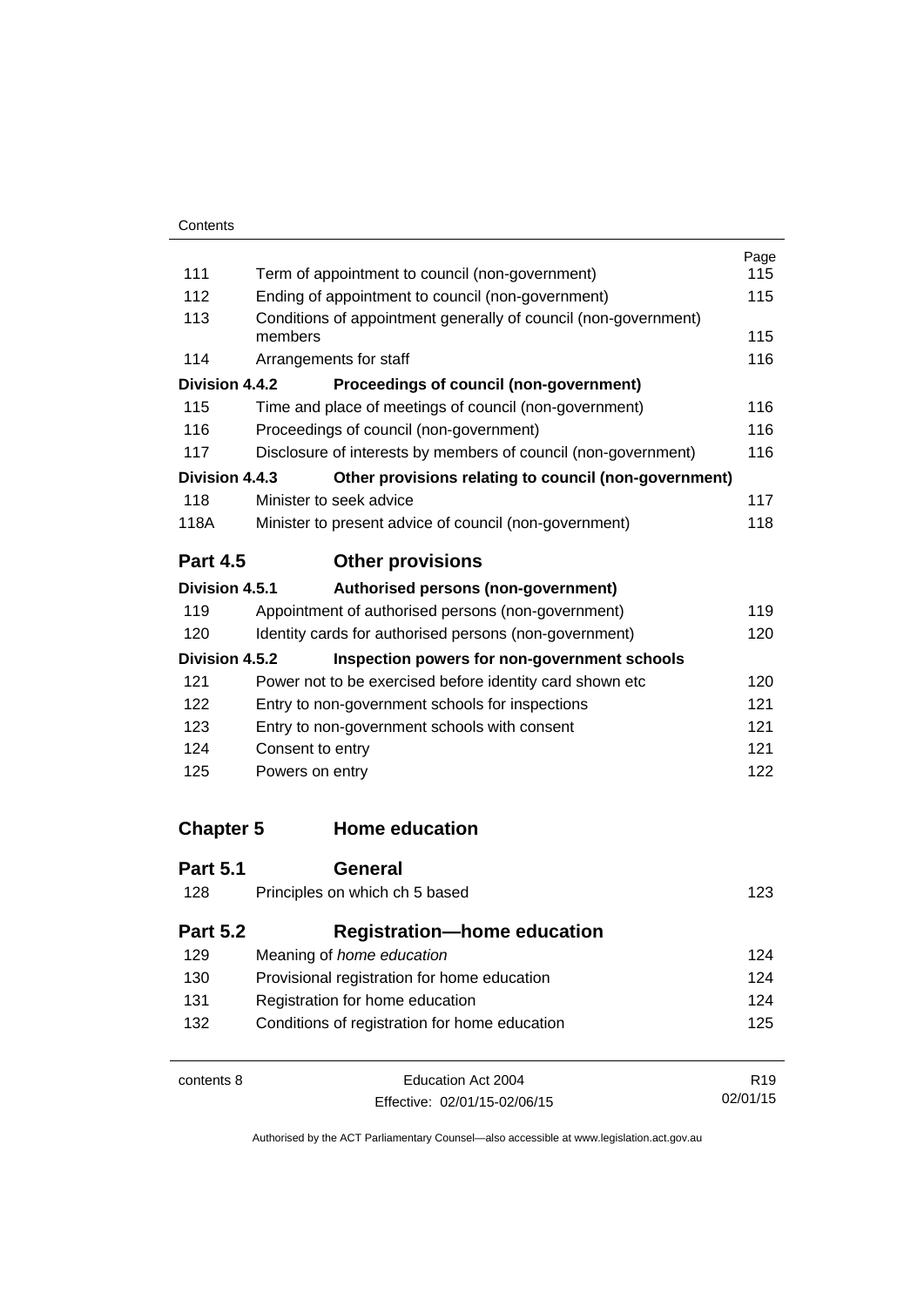|     |                                                 | Page |
|-----|-------------------------------------------------|------|
| 133 | Registration of child                           | 125  |
| 134 | Period of registration                          | 126  |
| 135 | Cancellation of registration for home education | 126  |
| 136 | Certificate of registration for home education  | 127  |
| 137 | Renewal of registration for home education      | 127  |
| 138 | Home education reports                          | 128  |
| 139 | Home education register                         | 128  |

## **Chapter 6 [Miscellaneous](#page-140-0)**

| <b>Part 6.1</b> | <b>Notification and review of decisions</b>  |     |
|-----------------|----------------------------------------------|-----|
| 140             | Definitions-pt 6.1                           | 129 |
| 141             | Internal review notices                      | 130 |
| 142             | Applications for internal review             | 130 |
| 143             | Applications not stay reviewable decisions   | 131 |
| 144             | Internal review                              | 131 |
| 145             | Reviewable decision notices                  | 131 |
| 145A            | Applications to ACAT                         | 132 |
| <b>Part 6.2</b> | <b>Other provisions</b>                      |     |
| 146A            | Student transfer register                    | 133 |
| 147             | Offences on school premises                  | 133 |
| 148             | Obligations on parents                       | 134 |
| 149             | Notification of parents                      | 134 |
| 150             | Minister may grant scholarships etc          | 134 |
| 151             | Gifts and donations                          | 135 |
| 152             | <b>Education trust fund</b>                  | 135 |
| 153A            | Evidence—certificate signed by principal etc | 136 |
| 154             | Approved forms                               | 137 |
| 155             | Regulation-making power                      | 138 |

contents 9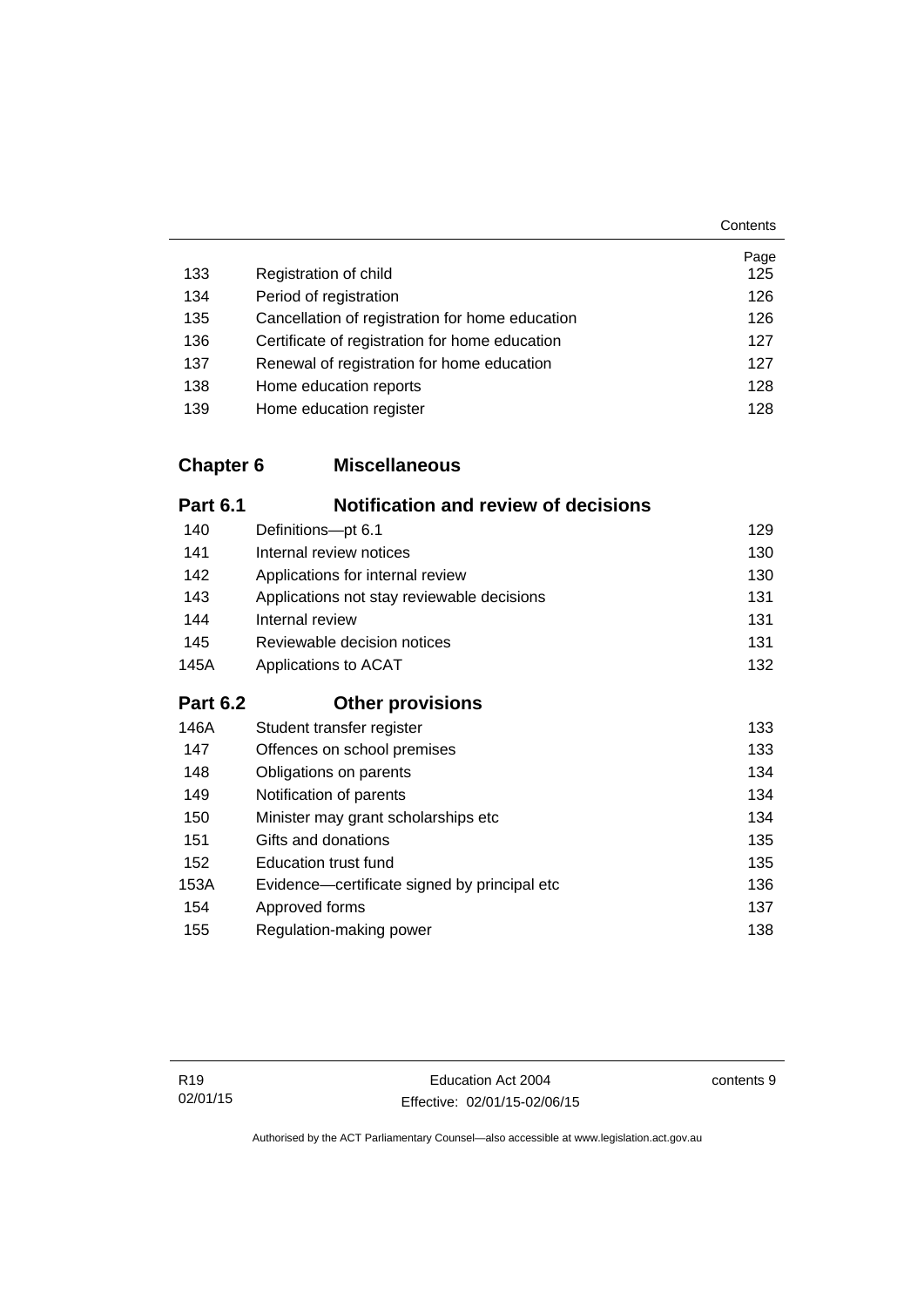| <b>Reviewable decisions</b>                   | Page<br>139                                               |
|-----------------------------------------------|-----------------------------------------------------------|
|                                               | 144                                                       |
|                                               |                                                           |
| About the endnotes                            | 152                                                       |
| Abbreviation key                              | 152                                                       |
| Legislation history                           | 153                                                       |
| Amendment history                             | 156                                                       |
| Earlier republications                        | 170                                                       |
| Expired transitional or validating provisions | 171                                                       |
|                                               | <b>Schedule 1</b><br><b>Dictionary</b><br><b>Endnotes</b> |

contents 10 Education Act 2004 Effective: 02/01/15-02/06/15

R19 02/01/15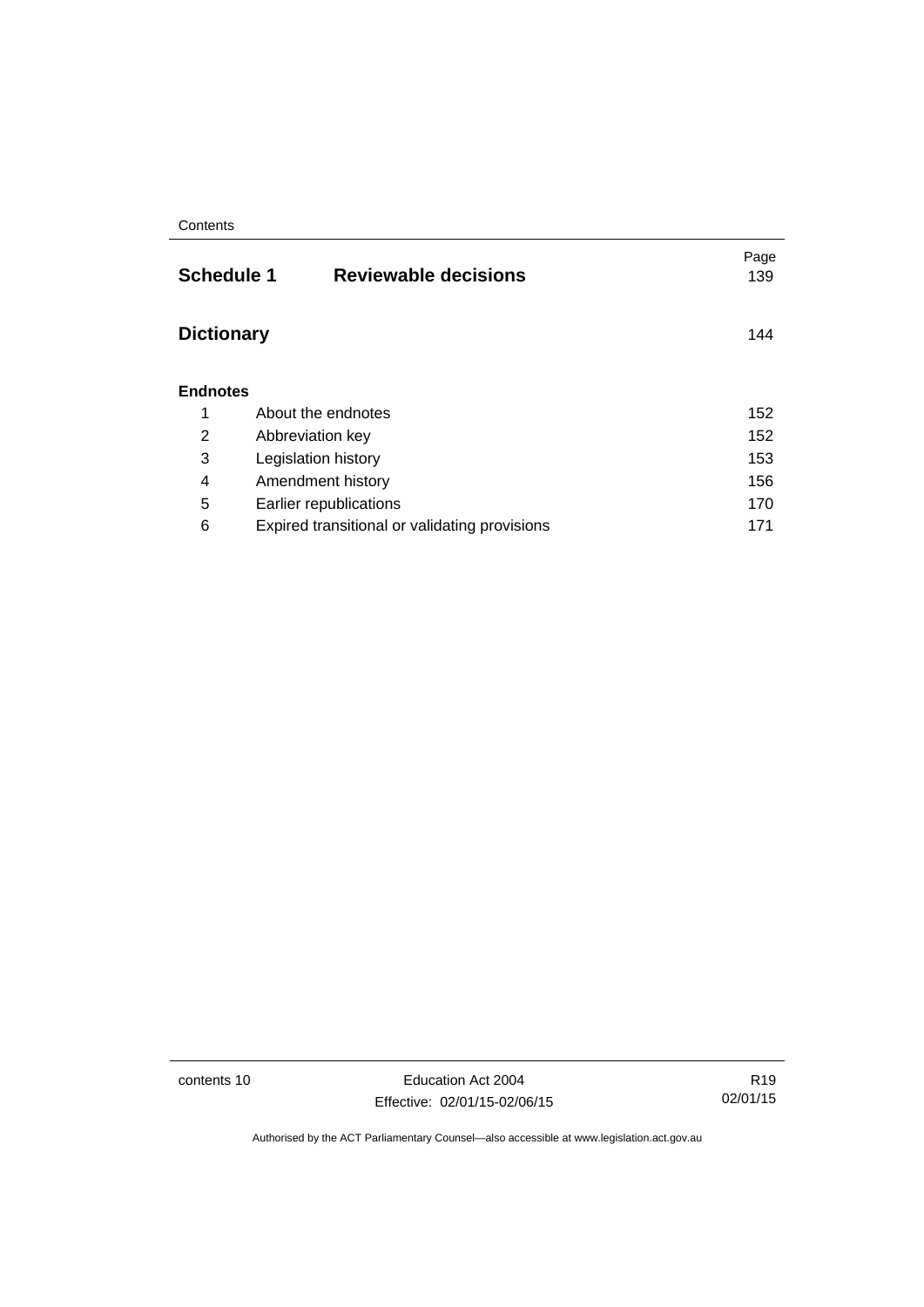

# **Education Act 2004**

An Act about the education of children in the ACT, and for other purposes

R19 02/01/15

l

page 1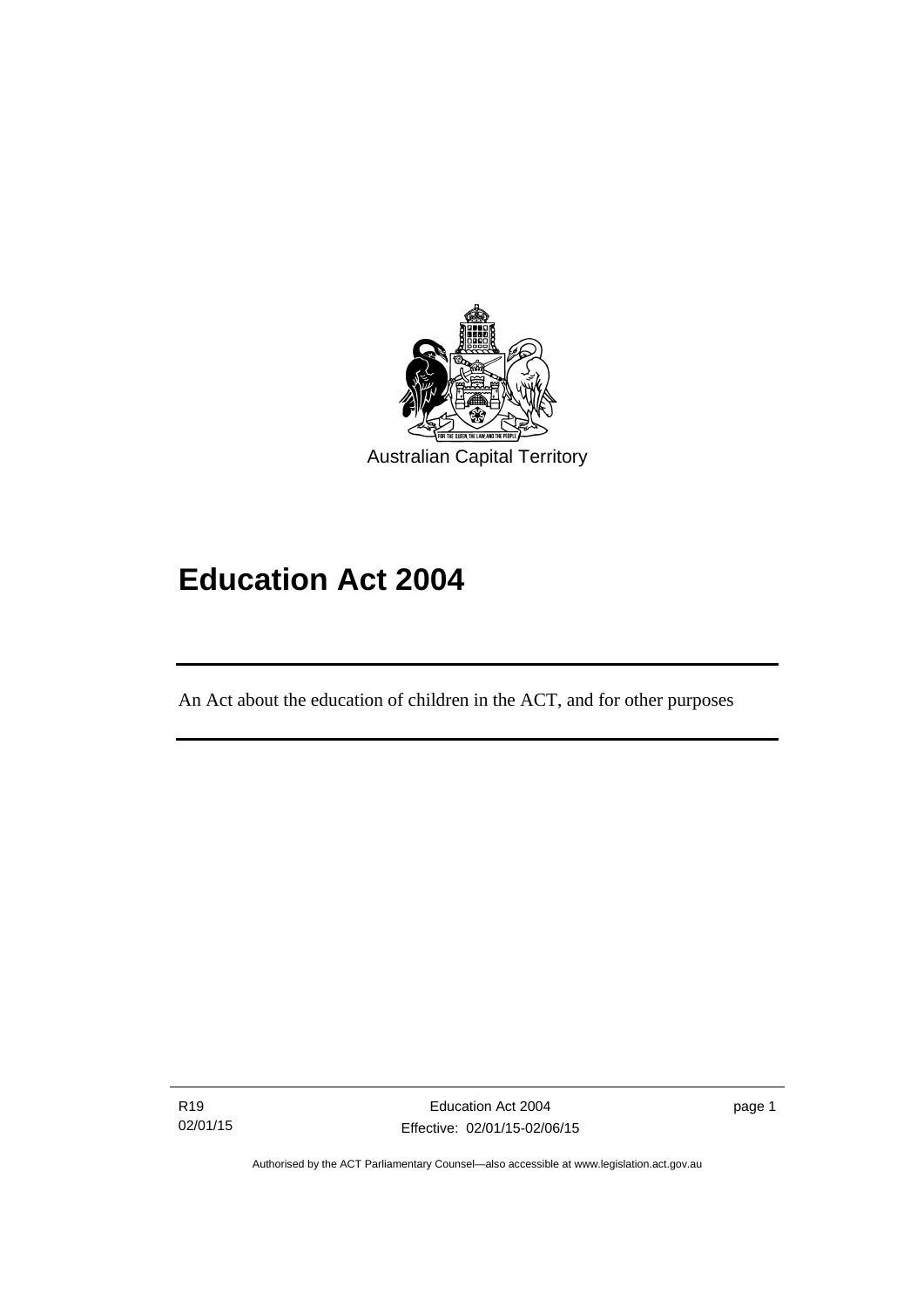**Chapter 1 General**<br>**Part 1.1 Prelimina Preliminary** 

Section 1

# <span id="page-13-0"></span>**Chapter 1 General**

# <span id="page-13-1"></span>**Part 1.1** Preliminary

### <span id="page-13-2"></span>**1 Name of Act**

This Act is the *Education Act 2004*.

### <span id="page-13-3"></span>**3 Dictionary**

The dictionary at the end of this Act is part of this Act.

*Note 1* The dictionary at the end of this Act defines certain terms used in this Act, and includes references (*signpost definitions*) to other terms defined elsewhere in this Act.

> For example, the signpost definition '*carer*—see section 6.' means that the term 'carer' is defined in that section.

*Note 2* A definition in the dictionary (including a signpost definition) applies to the entire Act unless the definition, or another provision of the Act, provides otherwise or the contrary intention otherwise appears (see [Legislation Act,](http://www.legislation.act.gov.au/a/2001-14)  $s$  155 and  $s$  156 (1)).

### <span id="page-13-4"></span>**4 Notes**

A note included in this Act is explanatory and is not part of this Act.

*Note* See [Legislation Act,](http://www.legislation.act.gov.au/a/2001-14) s 127 (1), (4) and (5) for the legal status of notes.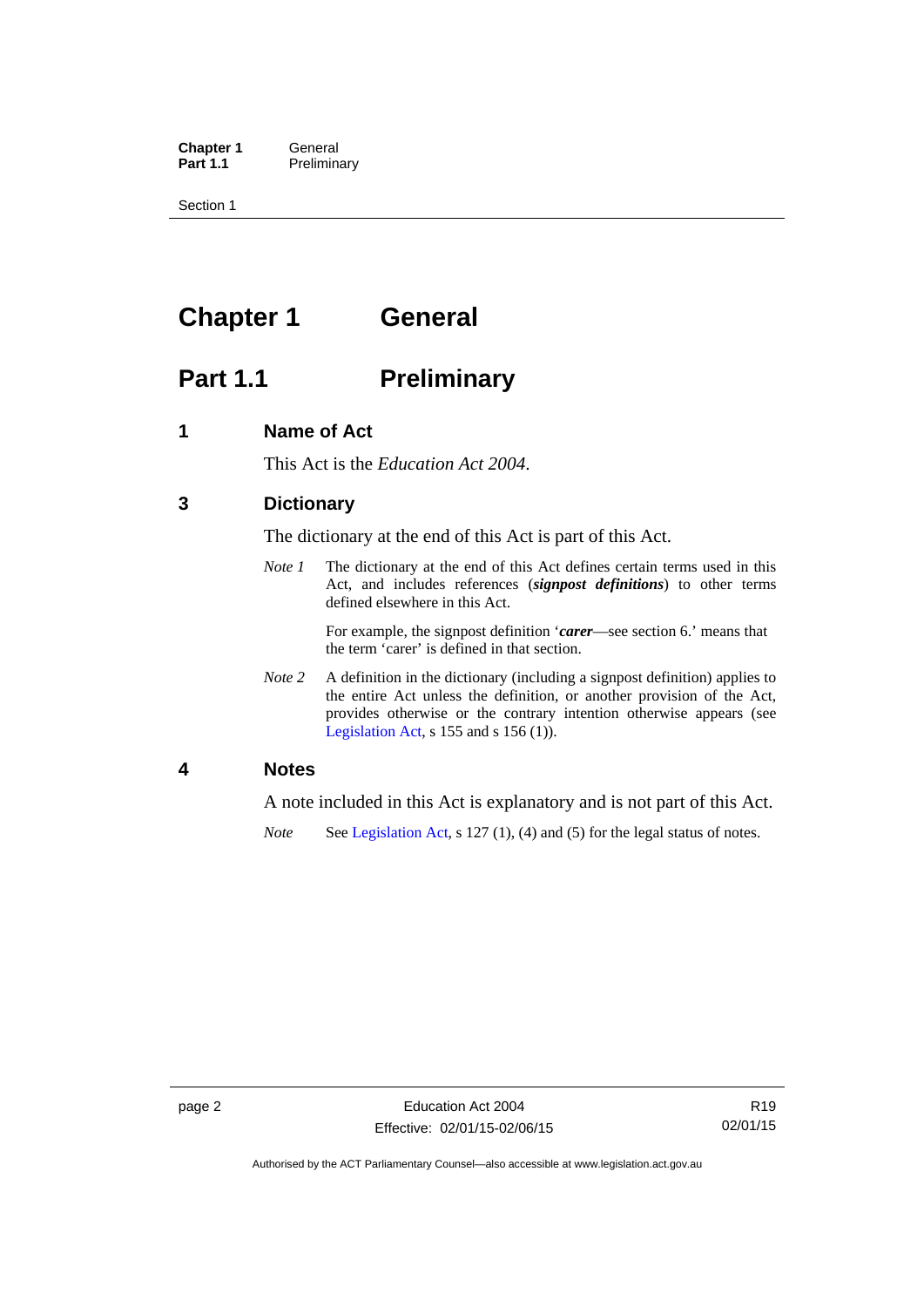### <span id="page-14-0"></span>**5 Offences against Act—application of Criminal Code etc**

Other legislation applies in relation to offences against this Act.

*Note 1 Criminal Code* The [Criminal Code,](http://www.legislation.act.gov.au/a/2002-51) ch 2 applies to all offences against this Act (see Code, pt 2.1). The chapter sets out the general principles of criminal responsibility

(including burdens of proof and general defences), and defines terms used for offences to which the Code applies (eg *conduct*, *intention*, *recklessness* and *strict liability*).

*Note 2 Penalty units* 

The [Legislation Act](http://www.legislation.act.gov.au/a/2001-14), s 133 deals with the meaning of offence penalties that are expressed in penalty units.

### <span id="page-14-1"></span>**6 Meaning of** *parent* **and** *carer*

- (1) In this Act, a *parent* includes a carer.
- (2) In this Act, a *parent* is a person having parental responsibility for the child under the *[Children and Young People Act 2008](http://www.legislation.act.gov.au/a/2008-19)*, division 1.3.2.
- (3) In this Act, a *carer* is a person who is an out-of-home carer under the *[Children and Young People Act 2008](http://www.legislation.act.gov.au/a/2008-19)*, section 508 (Who is an *out-of-home carer*?).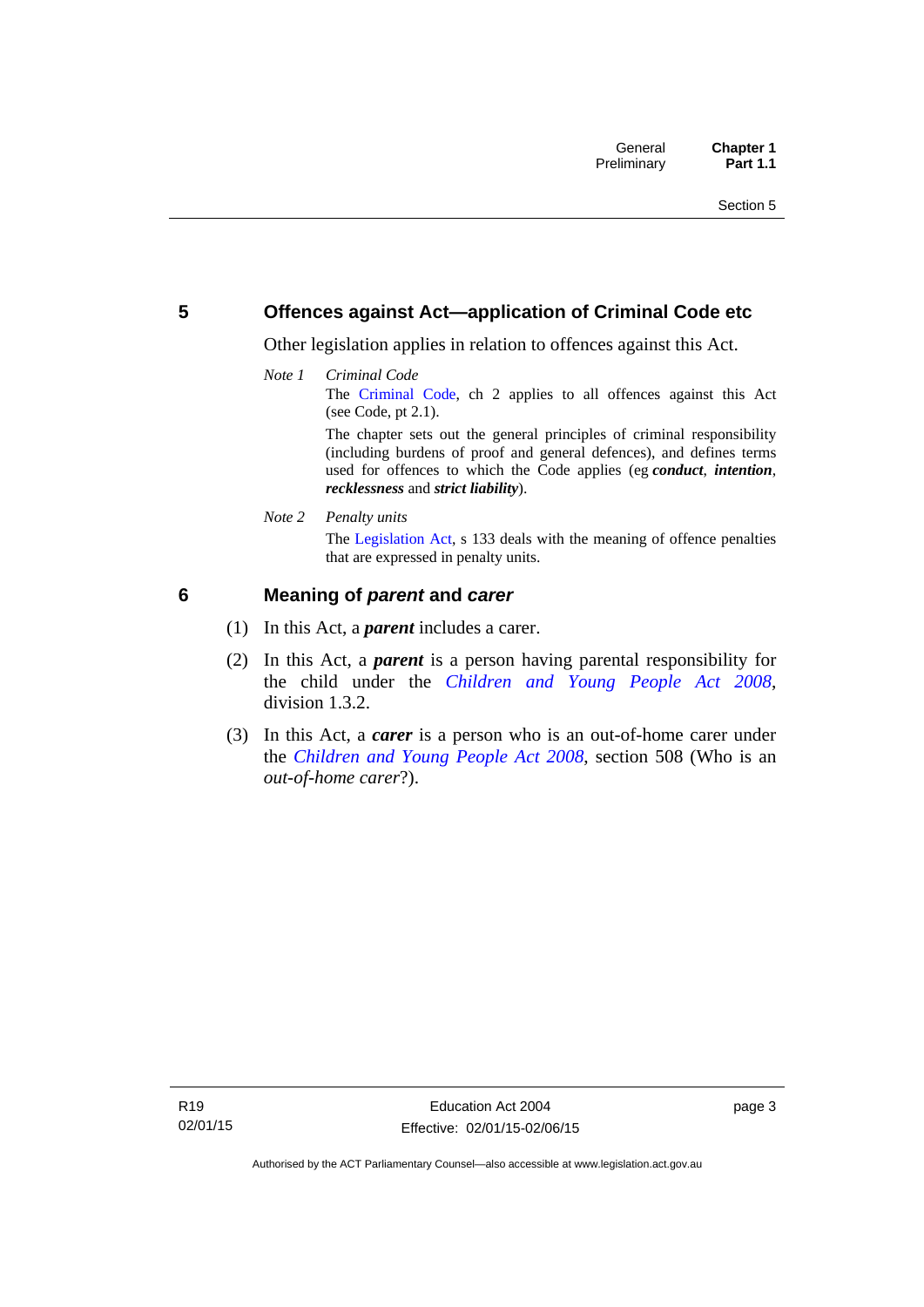Section 7

# <span id="page-15-0"></span>**Part 1.2 General principles and objects**

<span id="page-15-1"></span>**7 General principles of Act** 

- (1) Everyone involved in the administration of this Act, or in the school or home education of children in the ACT, is to apply the principle that every child has a right to receive a high-quality education.
- (2) Without limiting subsection (1), a high-quality education is based on the following principles:
	- (a) school education and home education provide a foundation for a democratic society;
	- (b) school education and home education should—
		- (i) aim to develop every child's potential and maximise educational achievements; and
		- (ii) promote children's enthusiasm for lifelong learning and optimism for the future; and
		- (iii) encourage parents to take part in the education of their children, and recognise their right to choose a suitable educational environment; and
		- (iv) promote respect for and tolerance of others; and
		- (v) recognise the social, religious, physical, intellectual and emotional needs of all students; and
		- (vi) aim over time to improve the learning outcomes of students so that the outcomes are free from disadvantage because of economic, social, cultural or other causes; and
		- (vii) encourage all students to complete their senior secondary education; and
		- (viii) provide access to a broad education; and
		- (ix) recognise the needs of Indigenous students;

R19 02/01/15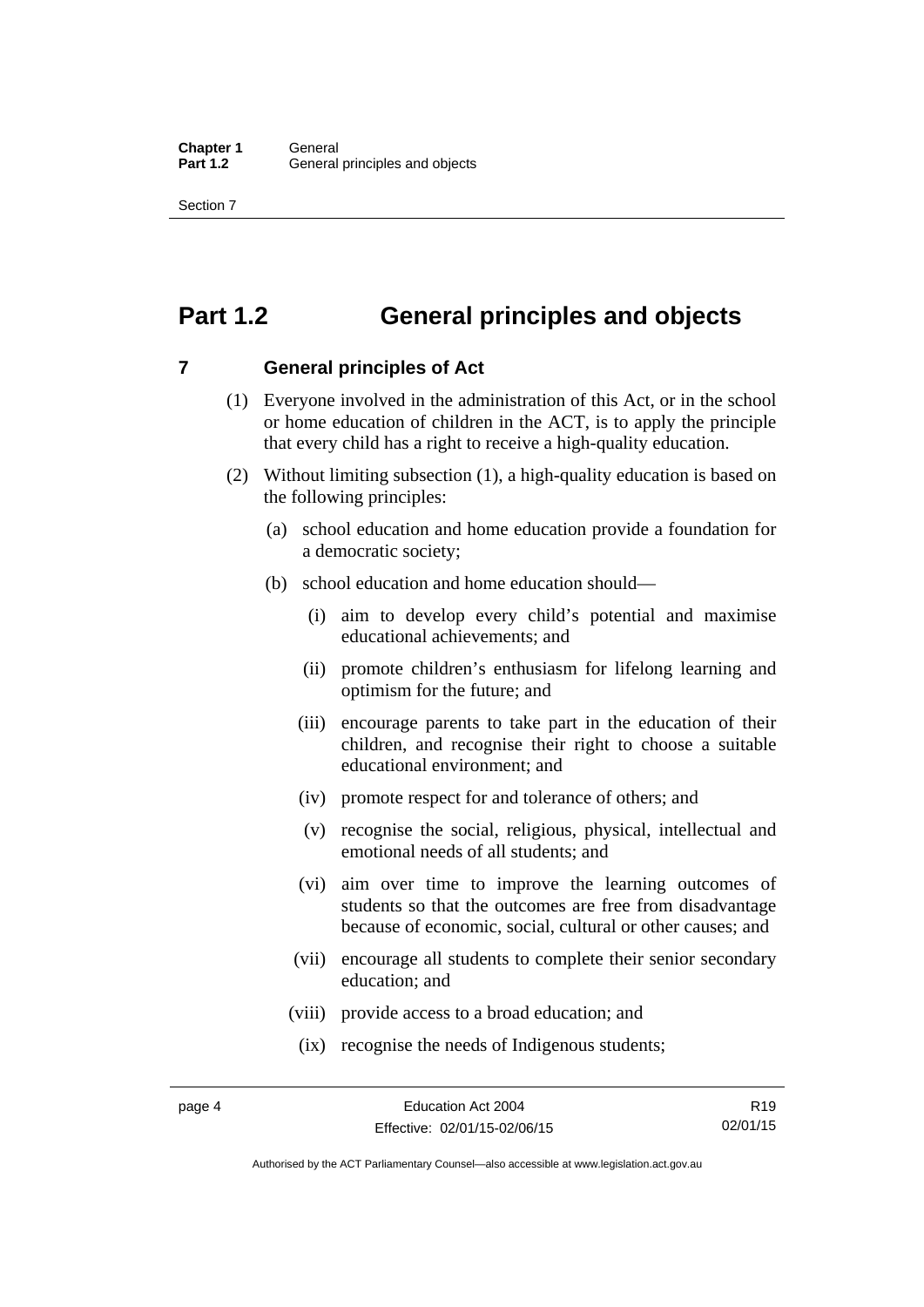- (c) innovation, diversity and opportunity within and among schools should be encouraged;
- (d) effective quality assurance mechanisms should be applied to school education;
- (e) government funding should be directed to students through their schools or school system;
- (f) the partnership between the home, community and educational providers should be recognised;
- (g) school communities should be given information about the operation of their schools.
- (3) Everyone involved in the administration of this Act, or in the school education of children in the ACT, is to apply the principle that school education—
	- (a) recognises the individual needs of children with disabilities; and
	- (b) should make appropriate provision for those needs, unless it would impose unjustifiable hardship on the provider of the school education.
- (4) Corporal punishment is not allowed in ACT schools.

### <span id="page-16-0"></span>**8 Main objects of Act**

The main objects of this Act are—

- (a) to state the responsibilities of parents and the government in relation to education and the principles and values on which government and non-government school education and home education are based; and
- (b) to promote compulsory education by ensuring that—
	- (i) children complete year 10; and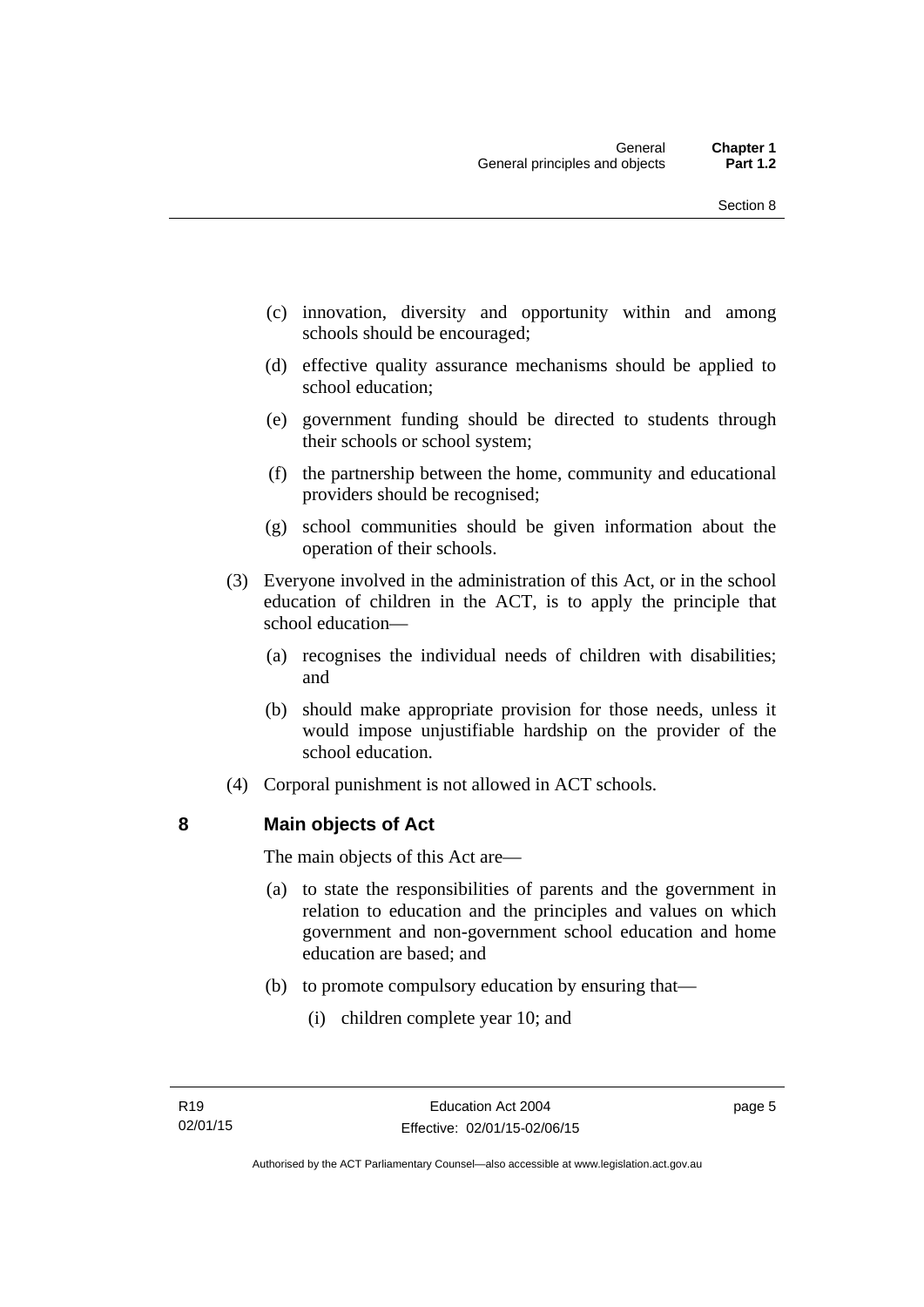Section 8

- (ii) children participate in education until they are 17 years old or complete year 12 (whichever happens first), with the opportunity to participate in training or employment after year 10; and
- (c) to state the circumstances in which school attendance is not required, including providing for suspension and exclusion from school; and
- (d) to provide for the operation and governance of government schools; and
- (e) to provide for the registration of non-government schools and home education.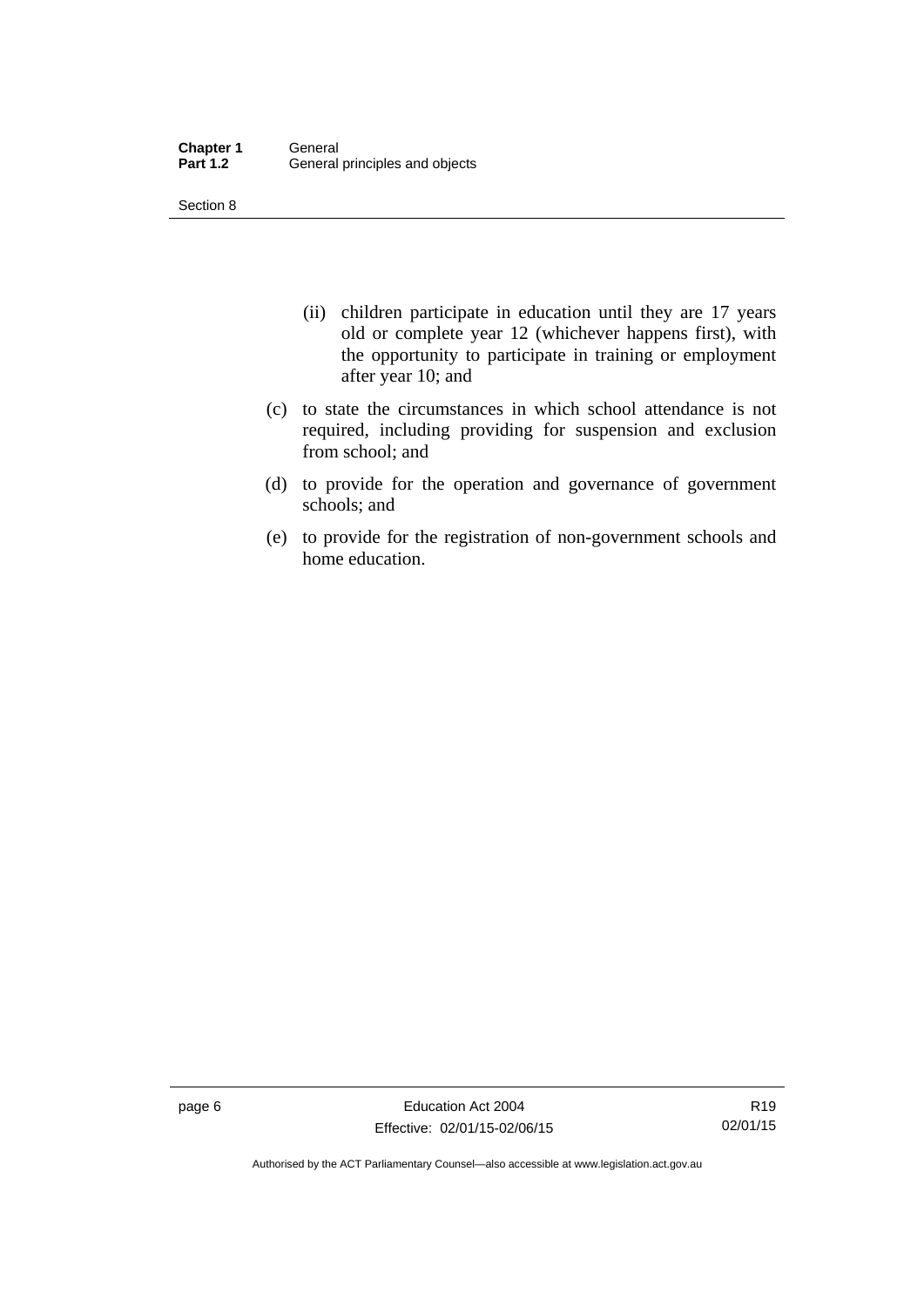# <span id="page-18-0"></span>**Chapter 2 Compulsory education**

## <span id="page-18-1"></span>**Part 2.1 Preliminary—ch 2**

<span id="page-18-2"></span>

### **9 Meaning of** *compulsory education age***—ch 2**

For this chapter, a child is of *compulsory education age* if the child is at least 6 years old and under the age that the first of the following happens:

- (a) the child is 17 years old;
- (b) the child completes year 12.

### <span id="page-18-3"></span>**9A Meaning of** *education course* **and** *education provider***— Act**

- (1) For this Act, each of the courses mentioned in table 9A, column 2 is an *education course*, and the entity mentioned in column 3 for the course is the provider (the *education provider*) of the course.
- (2) Also, the director-general may approve another course as an *education course* and an entity as the provider (the *education provider*) of the course.
- (3) An approval is a notifiable instrument.
	- *Note* A notifiable instrument must be notified under the [Legislation Act](http://www.legislation.act.gov.au/a/2001-14).

| column 1 | column 2                                                                   | column 3                                                                                                                                    |
|----------|----------------------------------------------------------------------------|---------------------------------------------------------------------------------------------------------------------------------------------|
| item     | education course                                                           | education provider                                                                                                                          |
|          | a course of study                                                          | a school                                                                                                                                    |
|          | a course of study                                                          | a school under a law of a State or another Territory                                                                                        |
|          | a course of study<br>leading to the<br>completion of year 10<br>or year 12 | a registered training organisation under the <i>National</i><br><b>Vocational Education and Training Regulator</b><br>Act 2011 (Cwlth), s 3 |

| τ.<br>н<br>۰. | . . |  |
|---------------|-----|--|
|               |     |  |

R19 02/01/15 Education Act 2004 Effective: 02/01/15-02/06/15 page 7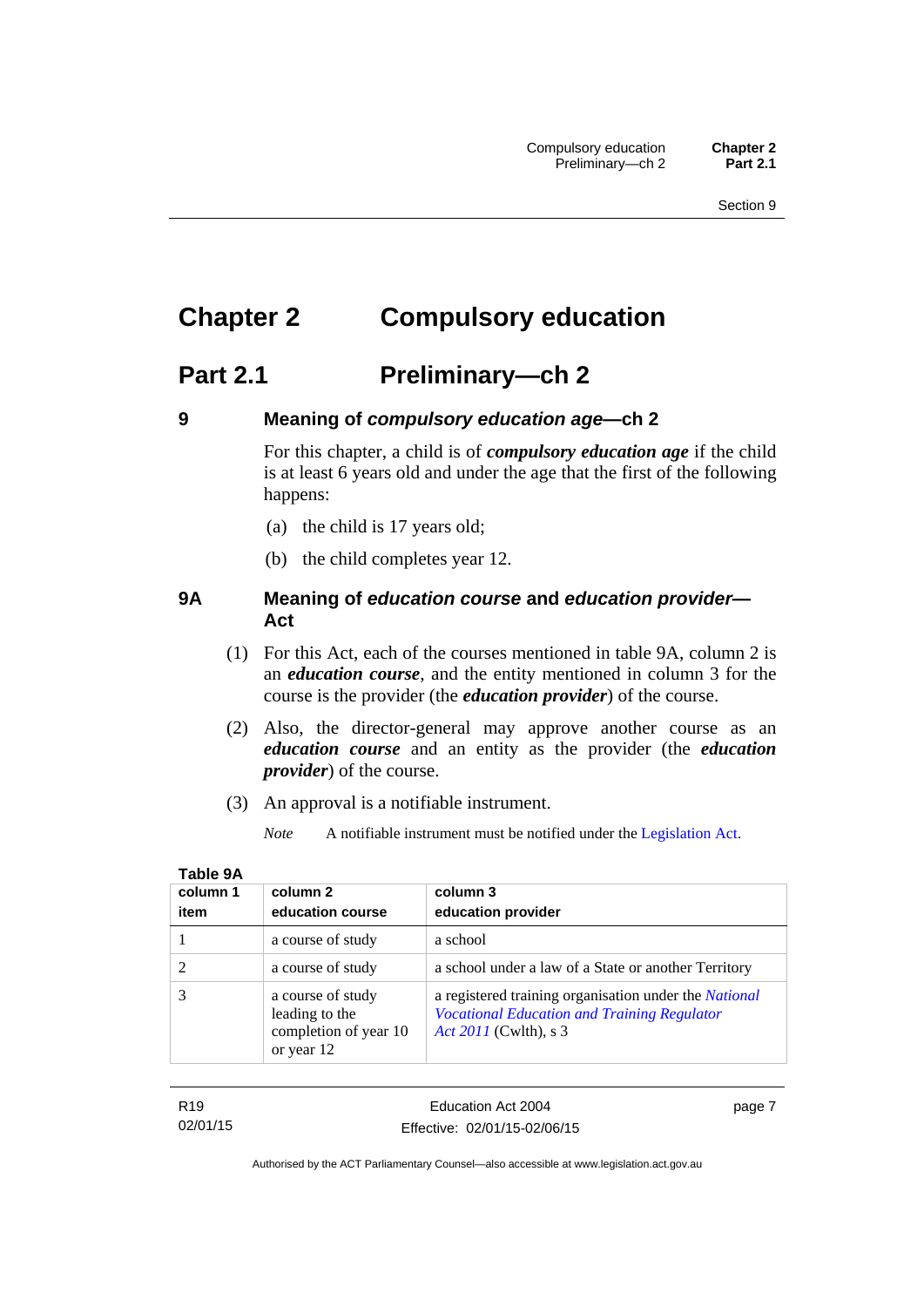| <b>Chapter 2</b> | Compulsory education |
|------------------|----------------------|
| <b>Part 2.1</b>  | Preliminary-ch 2     |

Section 9B

| column 1<br>item | column 2<br>education course                                                                                                             | column 3<br>education provider                                                                                                       |
|------------------|------------------------------------------------------------------------------------------------------------------------------------------|--------------------------------------------------------------------------------------------------------------------------------------|
| $\overline{4}$   | a VET course under<br>the <i>National</i><br><i>Vocational Education</i><br>and Training<br><b>Regulator Act 2011</b><br>$(Cwlth)$ , s 3 | a registered training organisation under the National<br><b>Vocational Education and Training Regulator</b><br>Act 2011 (Cwlth), s 3 |
| 5                | an accredited course<br>under the <i>Tertiary</i><br><b>Education Quality and</b><br><b>Standards Agency</b><br><i>Act 2011</i> (Cwlth)  | a registered higher education provider under the<br>Tertiary Education Quality and Standards Agency<br><i>Act 2011</i> (Cwlth)       |

### <span id="page-19-0"></span>**9B Meaning of** *completes year 10***—Act**

- (1) For this Act, a child *completes year 10* at an education provider if the child—
	- (a) is awarded or has completed the requirements for being awarded a year 10 certificate (however described) by the provider; or
	- (b) is given or has completed the requirements for being given a high school record (however described) in relation to year 10 by the provider; or
	- (c) is awarded a certificate (however described) approved by the director-general.
- (2) An approval is a notifiable instrument.

*Note* A notifiable instrument must be notified under the [Legislation Act](http://www.legislation.act.gov.au/a/2001-14).

- (3) Also, for this Act, a child *completes year 10* if*—*
	- (a) the child is awarded or has completed the requirements for being awarded a year 10 certificate (however described) in a State or another Territory under a law of the State or Territory; or

R19 02/01/15

Authorised by the ACT Parliamentary Counsel—also accessible at www.legislation.act.gov.au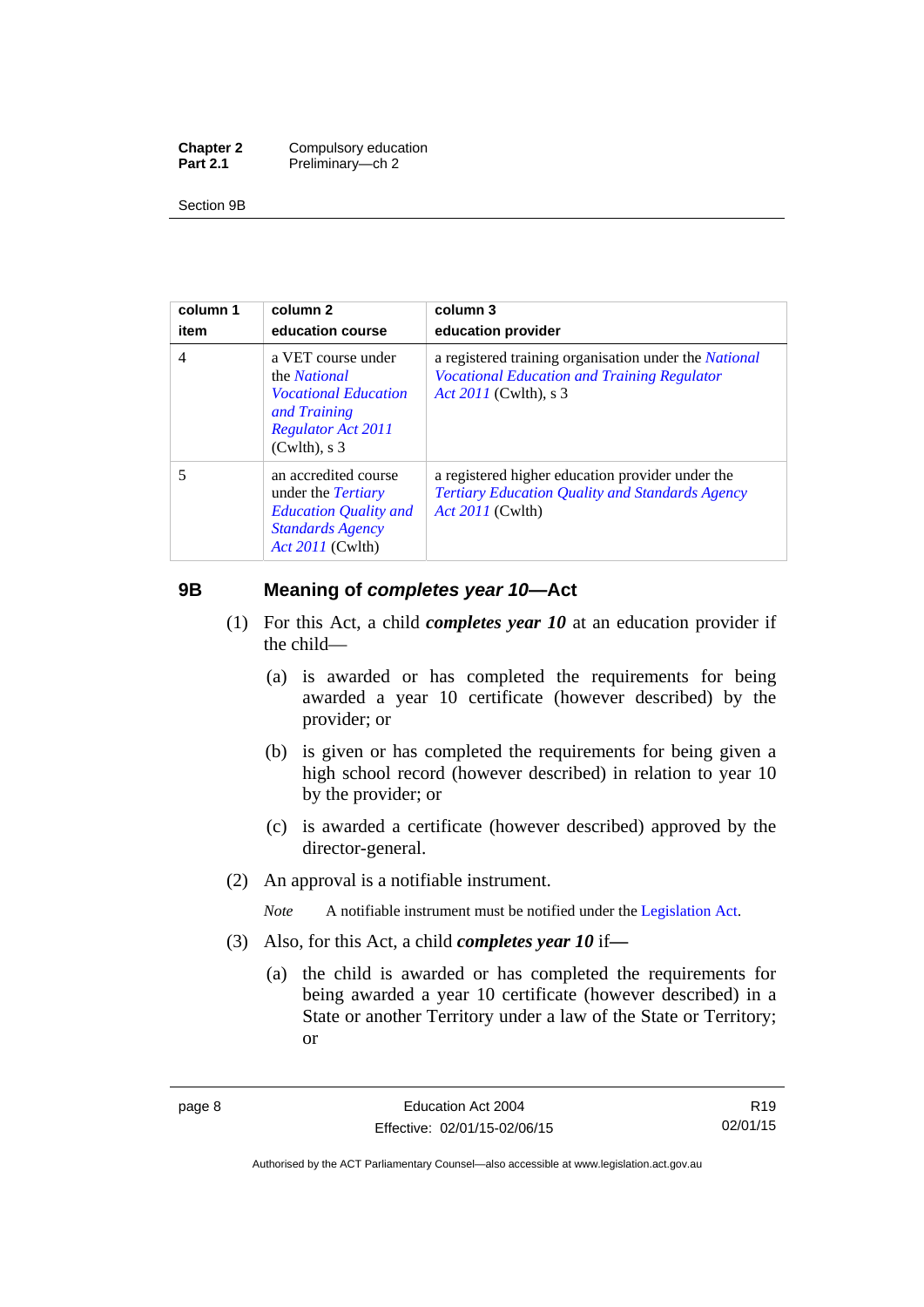- (b) the director-general is satisfied on reasonable grounds that the child has completed year 10 or its equivalent in the ACT, a State, another Territory or a foreign country.
- (4) A child mentioned in subsection (3) (b) may be given a certificate or record by the director-general.

*Note* If a form is approved under s 154 for s (4), the form must be used.

### <span id="page-20-0"></span>**9C Meaning of** *completes year 12***—Act**

- (1) For this Act, a child *completes year 12* if the child is awarded or has completed the requirements for being awarded—
	- (a) a year 12 certificate (however described) by the Board of Senior Secondary Studies under the *[Board of Senior Secondary](http://www.legislation.act.gov.au/a/1997-87)  [Studies Act 1997](http://www.legislation.act.gov.au/a/1997-87)*; or
	- (b) a certificate equivalent to a year 12 certificate that shows completion of a higher education pre-entry course; or

#### **Examples**

- 1 the Certificate of General Education for Adults (at Certificate II or above)
- 2 the International Baccalaureate
- *Note* An example is part of the Act, is not exhaustive and may extend, but does not limit, the meaning of the provision in which it appears (see [Legislation Act,](http://www.legislation.act.gov.au/a/2001-14) s 126 and s 132).
- (c) a certificate equivalent to a year 12 certificate issued under the AQF; or

#### **Example**

the Australian Qualification Framework (AQF) Certificate II

- (d) a certificate (however described) approved by the director-general.
- (2) An approval is a notifiable instrument.
	- *Note* A notifiable instrument must be notified under the [Legislation Act](http://www.legislation.act.gov.au/a/2001-14).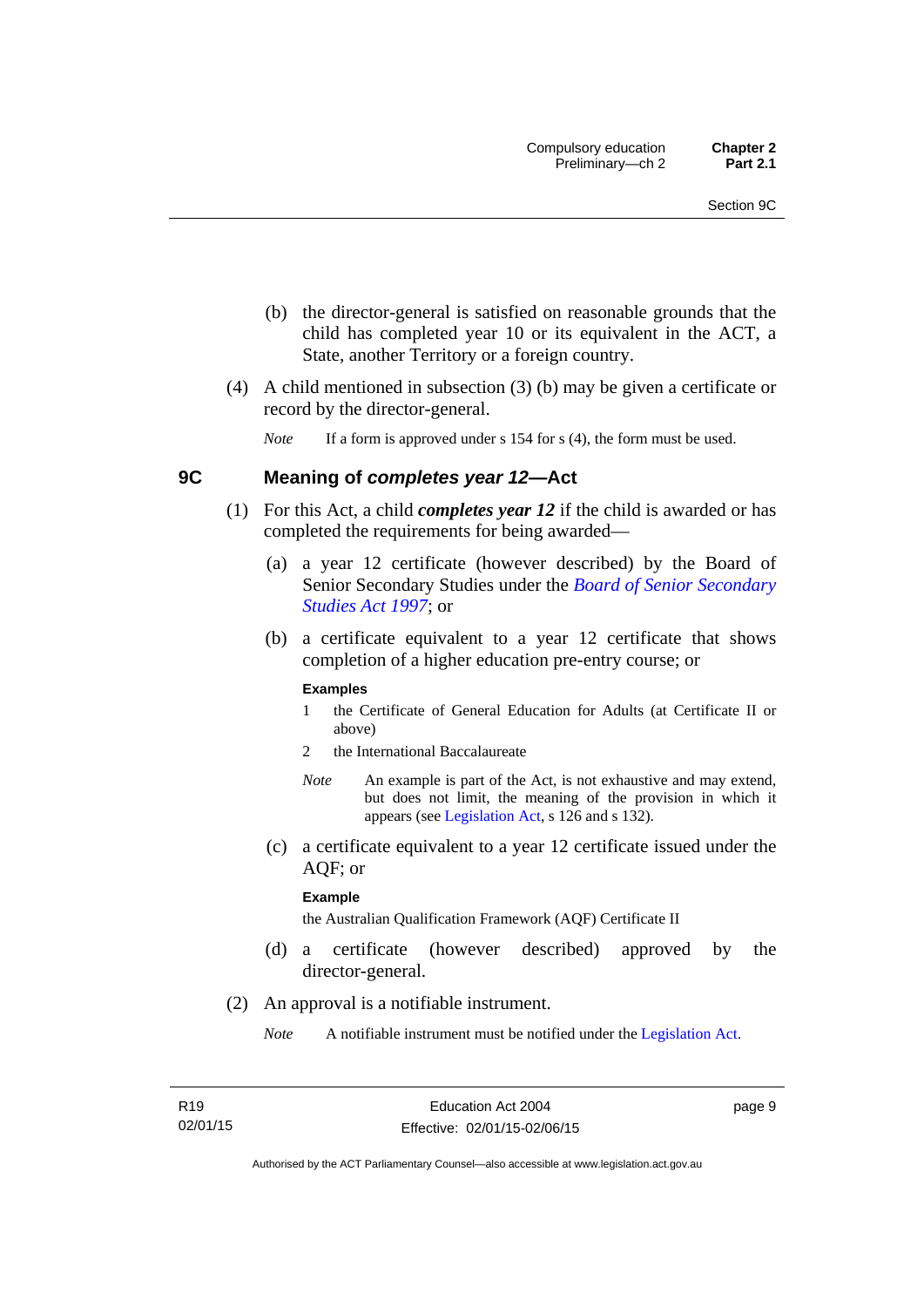Section 9D

- (3) Also, for this Act, a child *completes year 12* if—
	- (a) the child is awarded or has completed the requirements for being awarded a year 12 certificate (however described) in a State or another Territory under a law of the State or Territory; or
	- (b) the director-general is satisfied on reasonable grounds that the child has completed year 12 or its equivalent in the ACT, a State, another Territory or a foreign country.
- (4) A child mentioned in subsection (3) (b) may be given a certificate or record by the director-general.

*Note* If a form is approved under s 154 for s (4), the form must be used.

(5) In this section:

*AQF*—see the *[Training and Tertiary Education Act 2003](http://www.legislation.act.gov.au/a/2003-36)*, dictionary.

### <span id="page-21-0"></span>**9D Guidelines—certain director-general functions**

- (1) The director-general may make guidelines about the exercise of the director-general's functions under the following provisions:
	- $\bullet$  section 10 (6) (c) (Child of compulsory education age enrolment and registration requirement);
	- section 10A (3) (Child of compulsory education age enrolment and registration requirement);
	- section 10D (4) (Child of compulsory education age participation requirement);
	- section 14D (3) (Approval statement—compliance requirement).
- (2) A guideline is a notifiable instrument.

*Note* A notifiable instrument must be notified under the [Legislation Act](http://www.legislation.act.gov.au/a/2001-14).

(3) The director-general must comply with any guidelines.

Authorised by the ACT Parliamentary Counsel—also accessible at www.legislation.act.gov.au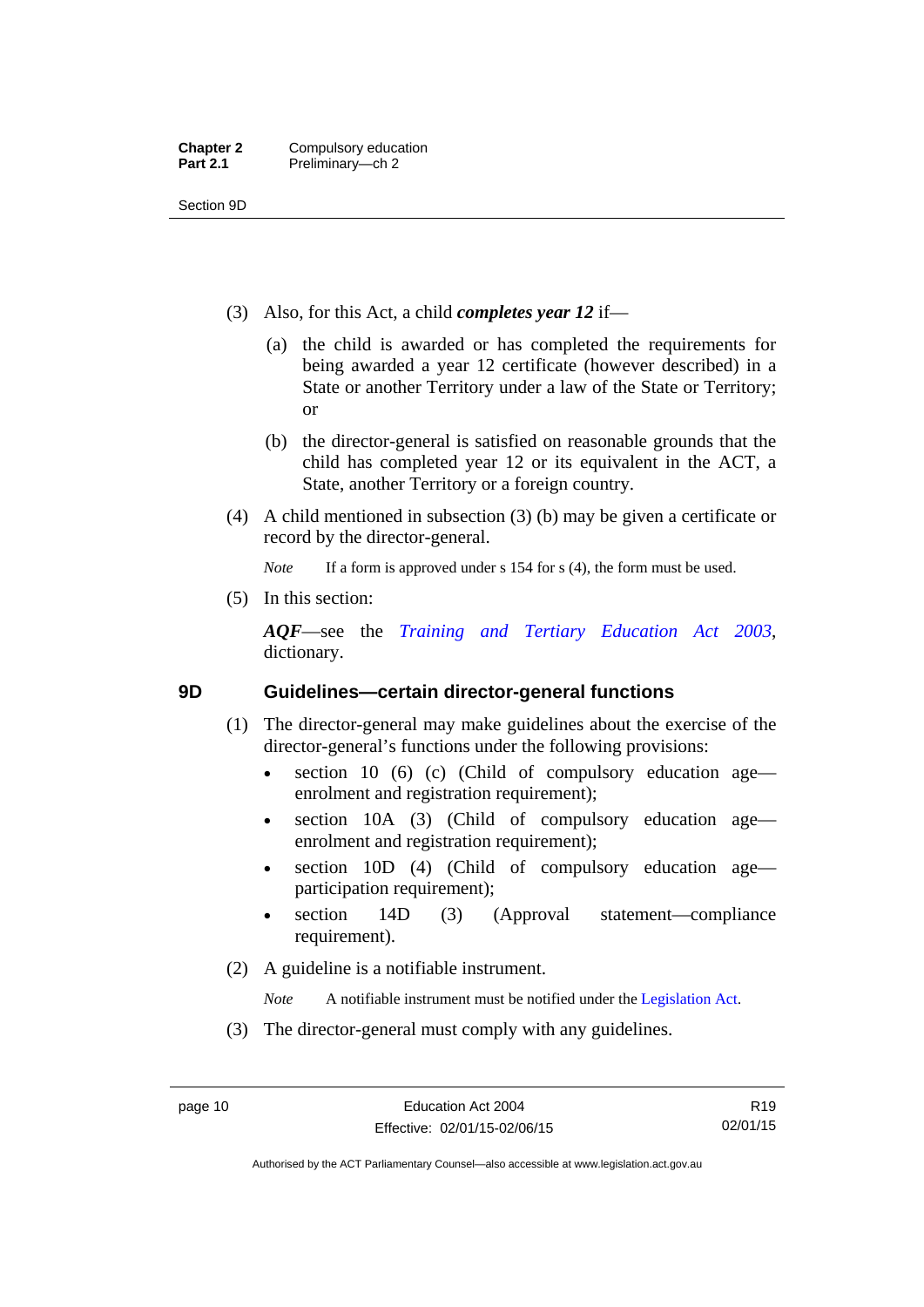# <span id="page-22-0"></span>**Part 2.2 Compulsory education requirements**

### <span id="page-22-1"></span>**Division 2.2.1 Enrolment, registration and attendance requirements**

### <span id="page-22-2"></span>**10 Child of compulsory education age—enrolment and registration requirement**

- (1) This section applies if a child—
	- (a) lives in the ACT; and
	- (b) is of compulsory education age.
- (2) The child's parents must do either or both of the following:
	- (a) enrol the child at an education provider for the purpose of the provider's education course not later than 14 days after the day the course starts;
	- (b) apply to register the child for home education not later than 10 school term days after the first of the following happens:
		- (i) the start of the school year;
		- (ii) the day the child begins to live in the ACT.
- (3) Also, the child's parents must enrol the child under subsection (2) (a) not later than 10 school term days after—
	- (a) the day the child turns 6 years old; or
	- (b) for a child who has not completed year 10—the day the child begins to live in the ACT.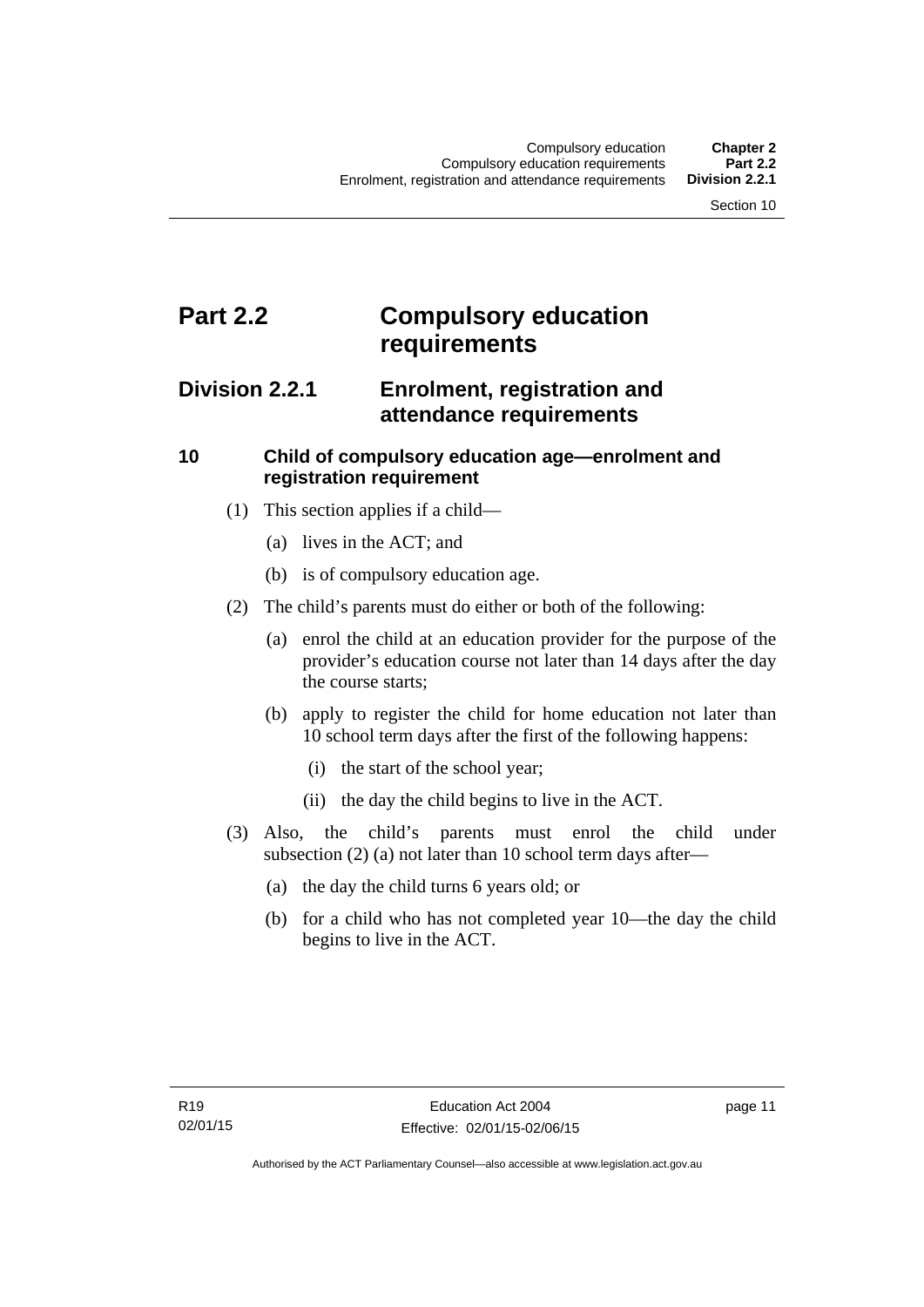- (4) If the child's enrolment at an education provider is cancelled by the child's parents, the parents must do either or both of the following within 14 days after the day the enrolment is cancelled:
	- (a) enrol the child at another education provider for the purpose of the provider's education course;
	- (b) apply to register the child for home education.
	- *Note* If a form is approved under s 154 for this provision, the form must be used.
- (5) If the child's registration for home education is cancelled under section 135 (Cancellation of registration for home education), the parents must enrol the child at an education provider for the purpose of the provider's education course not later than 14 days after the day the cancellation takes effect.
	- *Note* See s 135 (6) for when the cancellation of registration for home education takes effect.
- (6) This section does not apply if—
	- (a) an exemption certificate is in force for the child; or
	- (b) the child is participating in a training or employment alternative in accordance with part 2.4 (After year 10—training and employment alternatives); or
	- (c) the child's parents have an excuse for not complying with this section that the director-general is satisfied is a reasonable excuse.
	- *Note 1* The director-general must comply with any guidelines about the exercise of the director-general's functions under s (6) (c) (see s 9D).
	- *Note* 2 For offences in relation to this requirement, see pt 2.6 (Offences parents).

### <span id="page-23-0"></span>**10A Child of compulsory education age—school attendance requirement**

(1) This section applies if a child—

R19 02/01/15

Authorised by the ACT Parliamentary Counsel—also accessible at www.legislation.act.gov.au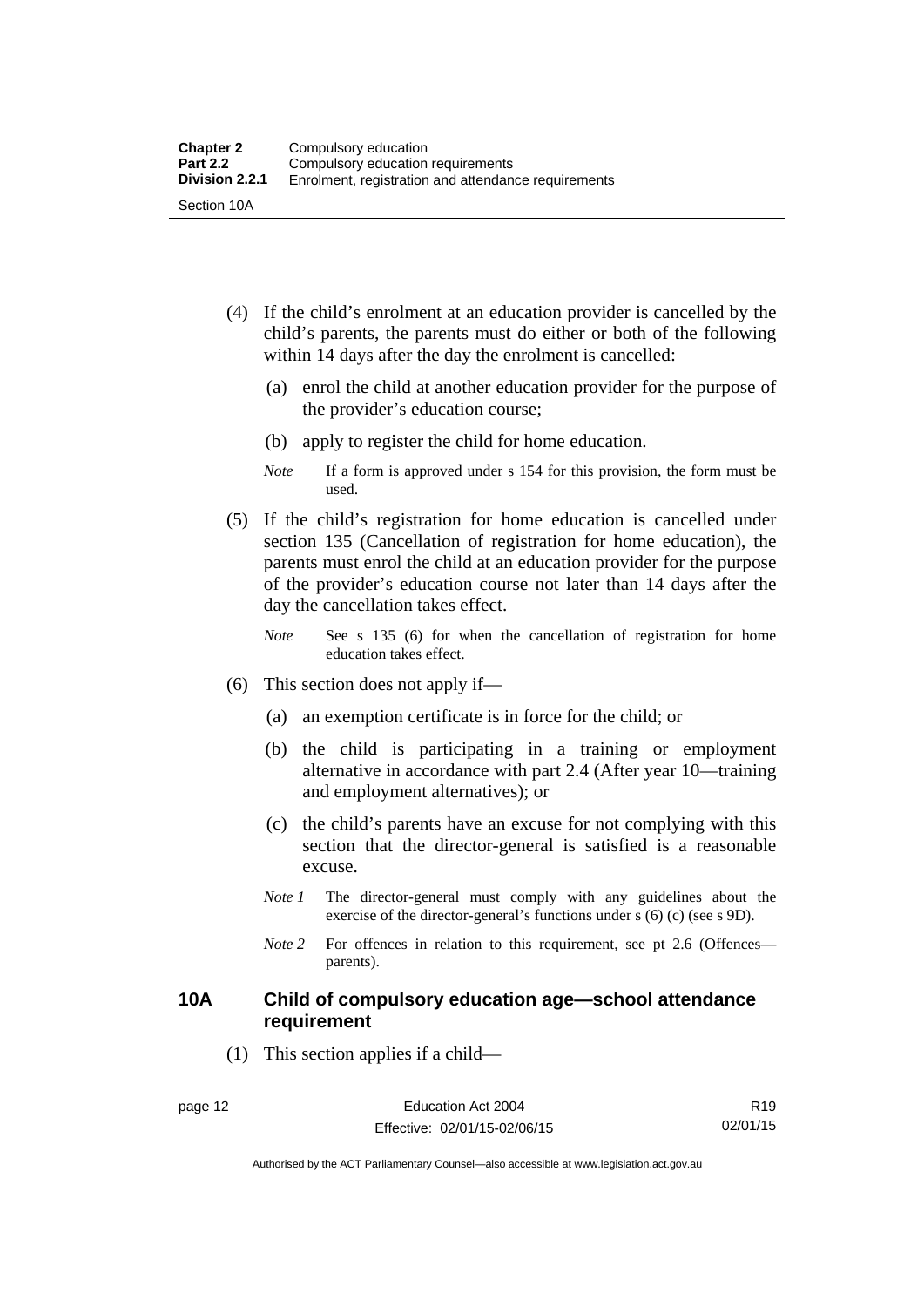- (a) lives in the ACT; and
- (b) is of compulsory education age; and
- (c) is enrolled at a school.
- (2) The child's parents must ensure that the child—
	- (a) attends the school on every day, and during the times on every day, when the school is open for attendance; and
	- (b) attends every activity of the school (including attendance at an approved educational course) that the school requires the child to attend.
- (3) This section does not apply if the child's parents have an excuse for not complying with this section that the director-general is satisfied is a reasonable excuse.
	- *Note 1* The director-general must comply with any guidelines about the exercise of the director-general's functions under s (3) (see s 9D).
	- *Note 2* For offences in relation to this requirement, see pt 2.6 (Offences parents).

### <span id="page-24-0"></span>**Division 2.2.2 Participation requirement**

### <span id="page-24-1"></span>**10B Meaning of** *participates* **in education course—div 2.2.2**

For this division, a child *participates* in an education course if the child complies with—

- (a) the provider's requirements about physically attending, at particular times, the provider's premises or another place; or
- (b) for an education course that is completed by distance education (however described)—the provider's requirements for distance education.

#### **Examples—par (b)**

1 complete and return the assigned work for the course

page 13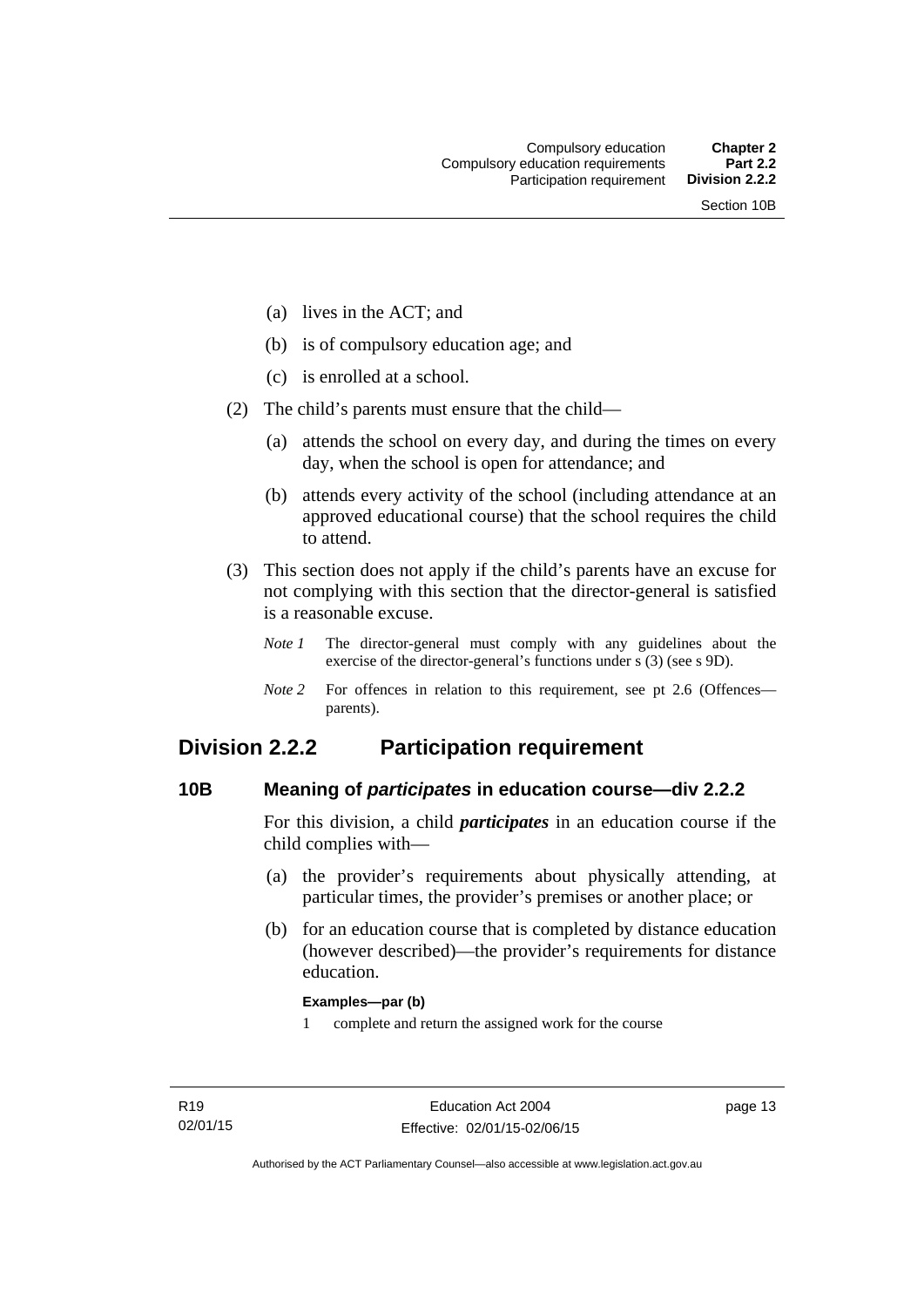Section 10C

- 2 communicate with or contact the provider for the purpose of participating in the course
- 3 attend the provider for 1 week twice a year
- *Note* An example is part of the Act, is not exhaustive and may extend, but does not limit, the meaning of the provision in which it appears (see [Legislation Act,](http://www.legislation.act.gov.au/a/2001-14) s 126 and s 132).

### <span id="page-25-0"></span>**10C Meaning of** *full-time participation* **in education course div 2.2.2**

- (1) For this division, *full-time participation* in an education course means participation in the course—
	- (a) at a level that is full-time under the requirements of the course; or
	- (b) for at least 25 hours each week.
- (2) Also, for this division, *full-time participation* in an education course includes—
	- (a) part-time participation in 2 or more education courses to an extent that is at least equivalent to full-time participation in 1 education course; and
	- (b) participation in any combination of the following that is equivalent to full-time participation in 1 education course:
		- (i) an education course;
		- (ii) a training alternative;
		- (iii) an employment alternative.
	- *Note* A child needs the director-general's approval to participate in a training or employment alternative (see pt 2.4 (After year 10—training and employment alternatives)).

R19 02/01/15

Authorised by the ACT Parliamentary Counsel—also accessible at www.legislation.act.gov.au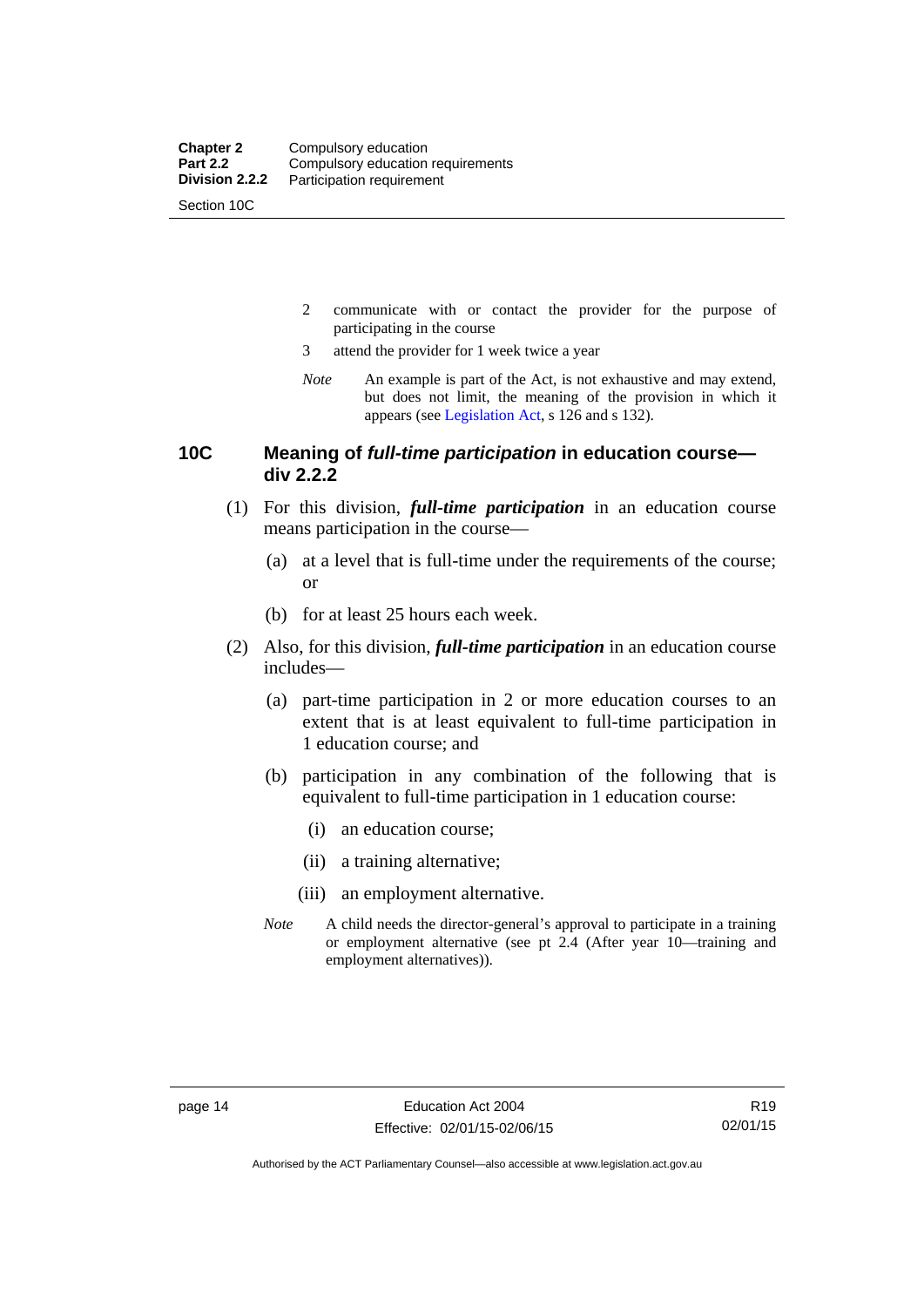### <span id="page-26-0"></span>**10D Child of compulsory education age—participation requirement**

- (1) This section applies if a child—
	- (a) lives in the ACT; and
	- (b) is of compulsory education age; and
	- (c) is enrolled at an education provider other than a school for the purpose of the provider's education course.
- (2) The child's parents must ensure that the child participates in the education course.
- (3) Also, the child's participation must be—
	- (a) full-time participation (the *full-time participation requirement*); or
	- (b) if an exemption certificate is in force for the child for the course—participation in accordance with the certificate.
- (4) This section does not apply if the child's parents have an excuse for not complying with this section that the director-general is satisfied is a reasonable excuse.
	- *Note 1* The director-general must comply with any guidelines about the exercise of the director-general's functions under s (4) (see s 9D).
	- *Note* 2 For offences in relation to this requirement, see pt 2.6 (Offences parents).

### <span id="page-26-1"></span>**11 Participation requirement—absence**

A child's participation in an education course is taken for this Act to continue during an absence that is—

 (a) allowed under the requirements of the course or by the provider of the course; or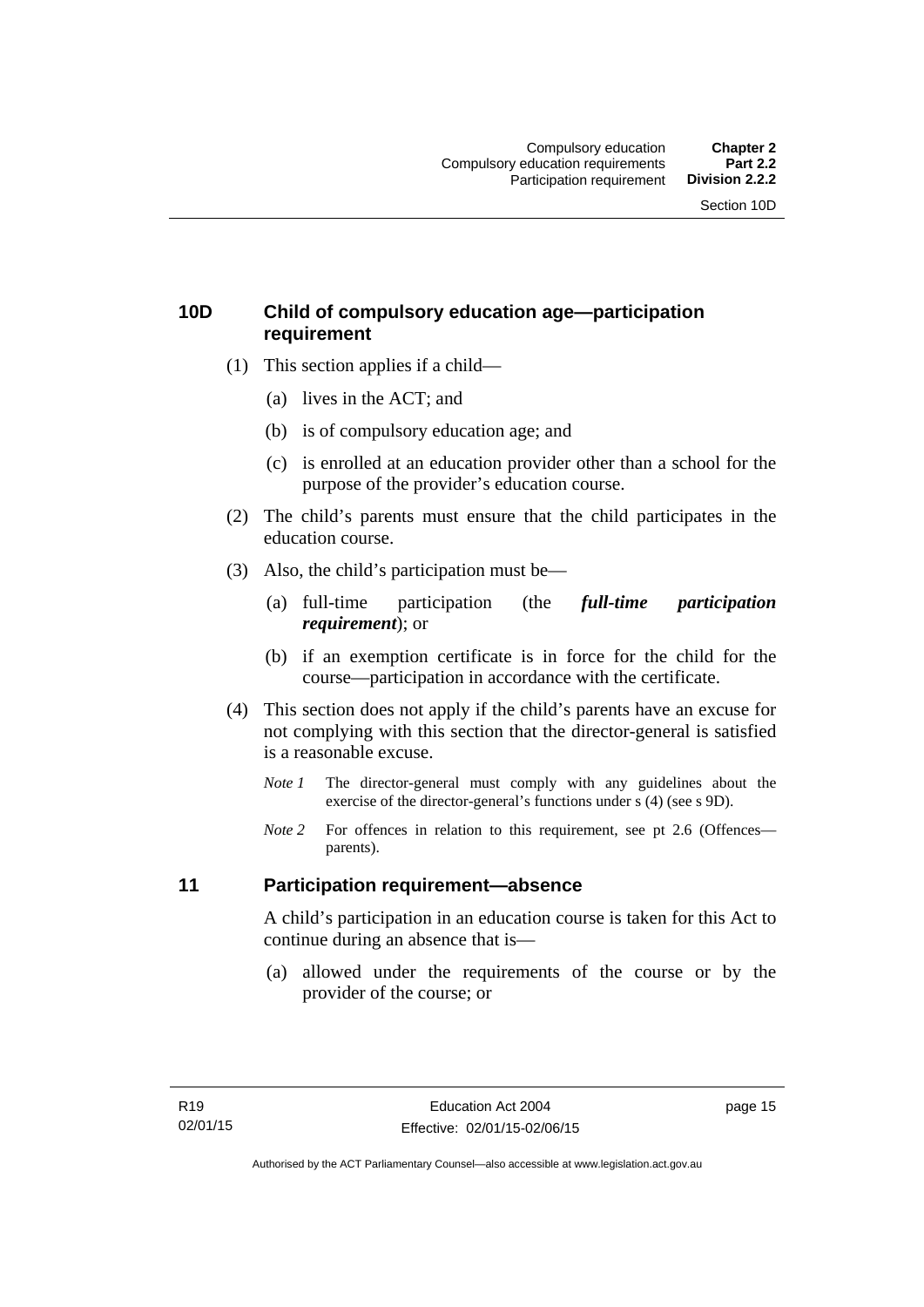| <b>Chapter 2</b><br><b>Part 2.2</b> | Compulsory education<br>Compulsory education requirements |
|-------------------------------------|-----------------------------------------------------------|
| Division 2.2.2                      | Participation requirement                                 |
| Section 11A                         |                                                           |

 (b) required under a territory law or a law of the Commonwealth, a State or another Territory.

#### **Example—par (b)**

Will is absent from an education provider because a public health direction under the *[Public Health Act 1997](http://www.legislation.act.gov.au/a/1997-69)* requires that he be confined to home for 2 weeks.

*Note* An example is part of the Act, is not exhaustive and may extend, but does not limit, the meaning of the provision in which it appears (see [Legislation Act,](http://www.legislation.act.gov.au/a/2001-14) s 126 and s 132).

### <span id="page-27-0"></span>**11A Participation requirement—suspension**

- (1) This section applies if a child participating in an education course stops attending the provider because the child has been suspended from attending the provider.
- (2) The child's participation in the course is taken for this Act to continue during the suspension period.

### <span id="page-27-1"></span>**11B Participation requirement—exclusion**

- (1) This section applies if a child participating in an education course stops attending the provider because the child has been excluded from attending the provider.
- (2) The child's participation in the course is taken for this Act to continue—
	- (a) at the same level as before the exclusion; and
	- (b) for the time reasonably required for the child to resume participation in an education course or apply for approval to participate in a training or employment alternative under part 2.4 (After year 10—training and employment alternatives).

Authorised by the ACT Parliamentary Counsel—also accessible at www.legislation.act.gov.au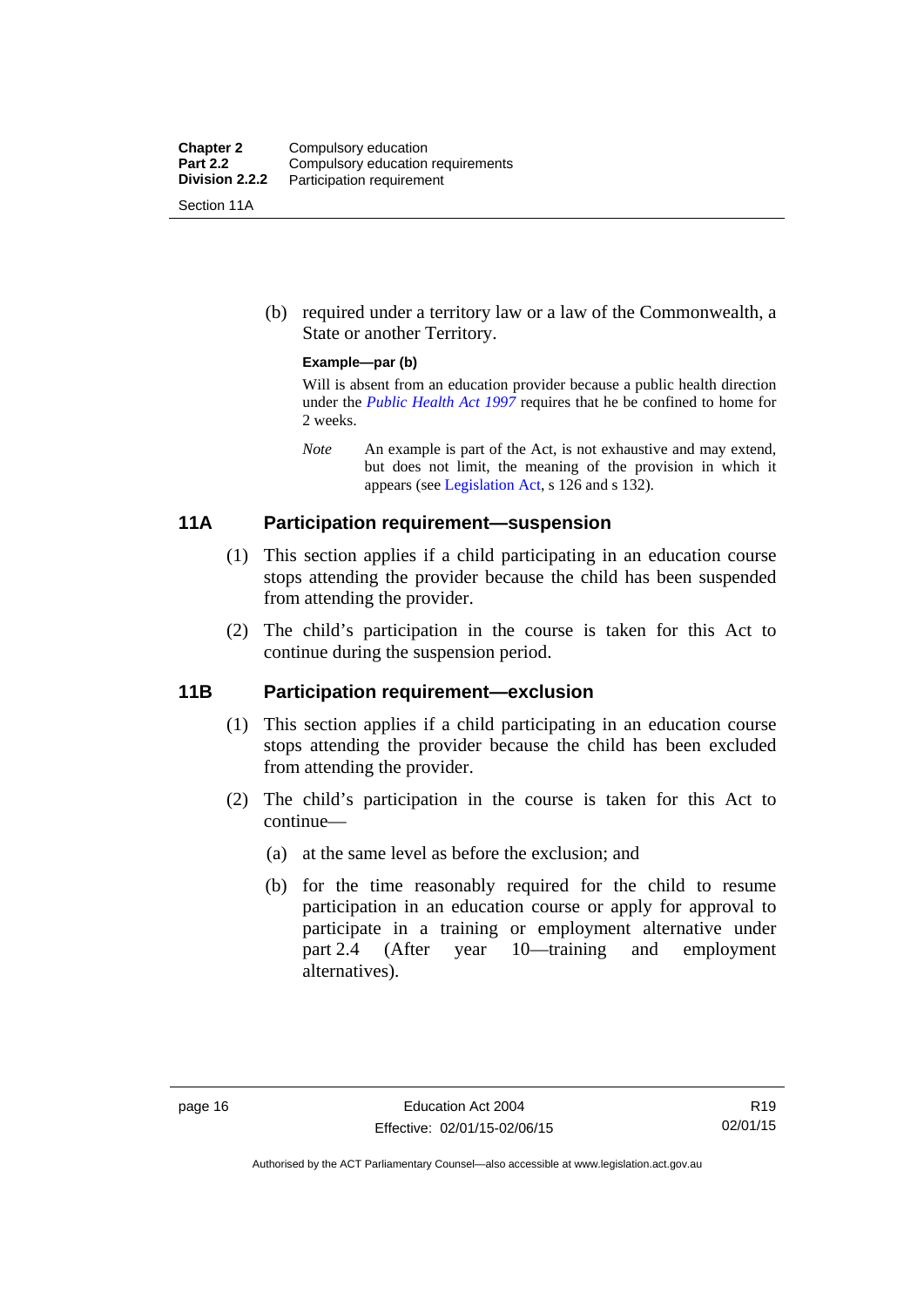## <span id="page-28-0"></span>**Division 2.2.3 Information requirement**

### <span id="page-28-1"></span>**11C Giving information notice**

- (1) This section applies if a child—
	- (a) lives in the ACT; and
	- (b) is at least 6 years old but under 17 years old.
- (2) The director-general may give a written notice (an *information notice*) to the child's parents if the director-general believes on reasonable grounds that—
	- (a) the child is not enrolled at an education provider; or
	- (b) the child is not registered for home education; or
	- (c) if the child is enrolled at a school—the child is not attending the school; or
	- (d) if the child is enrolled at an education provider other than a school for the purpose of the provider's education course—the child is not participating in the course or the child is contravening section 10D (3) (Child of compulsory education age—participation requirement); or
	- (e) the child is not participating in a training or employment alternative in accordance with part 2.4 (After year 10—training and employment alternatives).
	- *Note* For how documents may be served, see the [Legislation Act,](http://www.legislation.act.gov.au/a/2001-14) pt 19.5.

### <span id="page-28-2"></span>**11D Contents of information notice**

- (1) An information notice in relation to a child must—
	- (a) state that it is an information notice under this Act; and
	- (b) state the information sought; and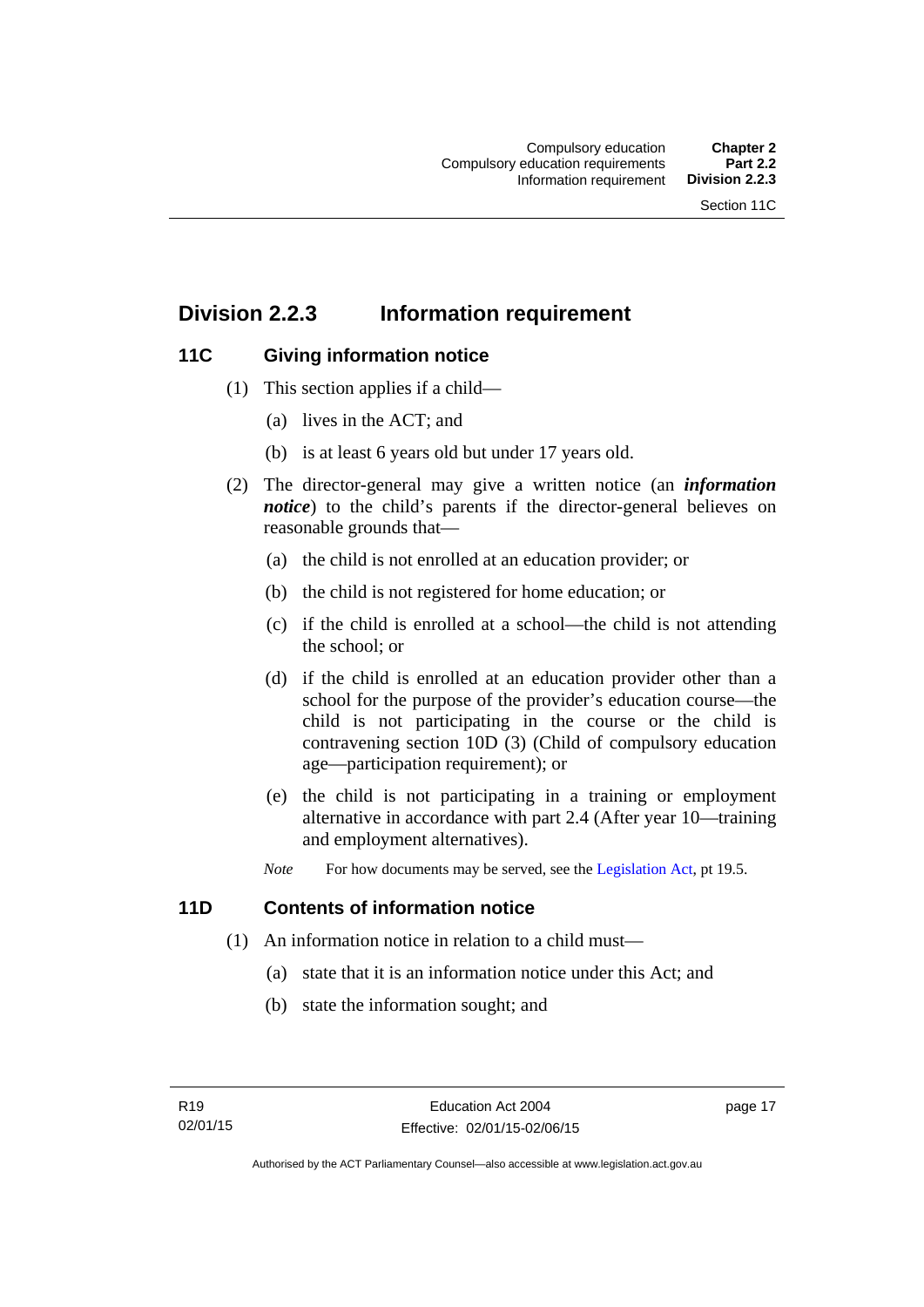- (c) state what the child's parents need to do to comply with the notice; and
- (d) state the period for complying with the notice; and
- (e) contain a statement to the effect that failure to comply with the notice is an offence.
- (2) The information notice may include any other information the director-general considers appropriate.

### <span id="page-29-0"></span>**11E Extension of time for compliance with information notice**

- (1) This section applies if a child's parents have been given an information notice.
- (2) The director-general may, by written notice given to the child's parents, extend the compliance period for the information notice on the director-general's own initiative or if asked by the parents.
- (3) However, the director-general may extend the compliance period only if the period has not ended.
- (4) In this section:

*compliance period* means the period stated in the information notice under section 11D (1) (d), and includes the period as extended under this section.

### <span id="page-29-1"></span>**11F Revocation of information notice on compliance**

If the director-general is satisfied on reasonable grounds that an information notice given to a child's parents has been complied with, the director-general must revoke the notice by written notice given to the parents.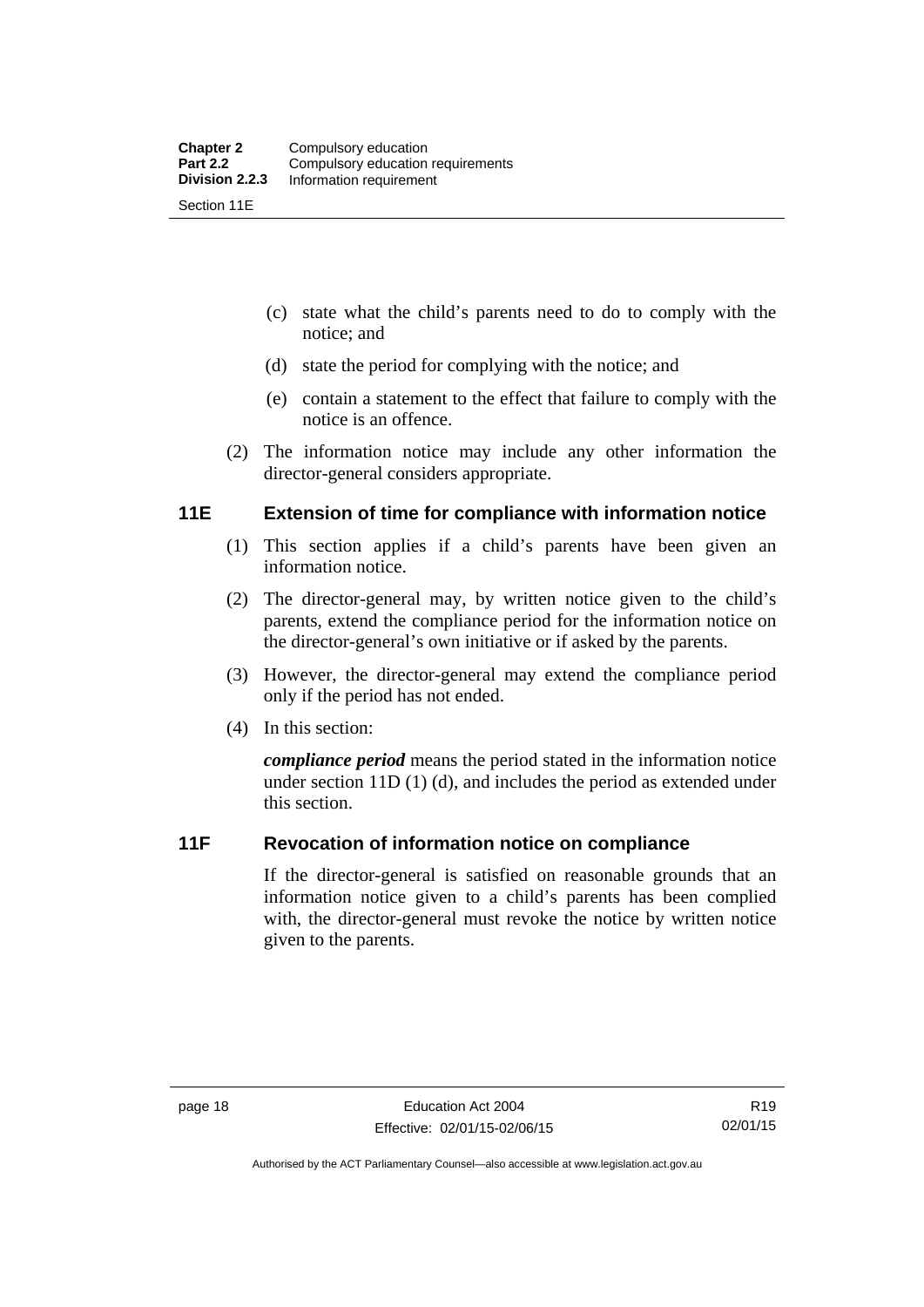# <span id="page-30-0"></span>**Part 2.3 Exemption certificates**

### <span id="page-30-1"></span>**11G Meaning of** *full-time participation requirement***—pt 2.3**

In this part:

*full-time participation requirement*—see section 10D (3).

### <span id="page-30-2"></span>**11H Exemption certificate—application**

- (1) A child or the child's parents may apply to the director-general for a certificate (an *exemption certificate*) exempting the child from—
	- (a) the requirement to be enrolled at an education provider or registered for home education; or
		- *Note* See s 10 (Child of compulsory education age—enrolment and registration requirement).
	- (b) the full-time participation requirement.
		- *Note* See s 10D (Child of compulsory education age—participation requirement).
- (2) Application may be made for either or both of the following:
	- (a) exempting the child until the child is 17 years old or for a shorter period;
	- (b) exempting the child from the full-time participation requirement.
- (3) An application made by a child must contain the signed consent of the child's parents.
- (4) However, subsection (3) does not apply if the director-general is satisfied on reasonable grounds that it is not appropriate to require the signed consent.
	- *Note* If a form is approved under s 154 for this provision, the form must be used.

page 19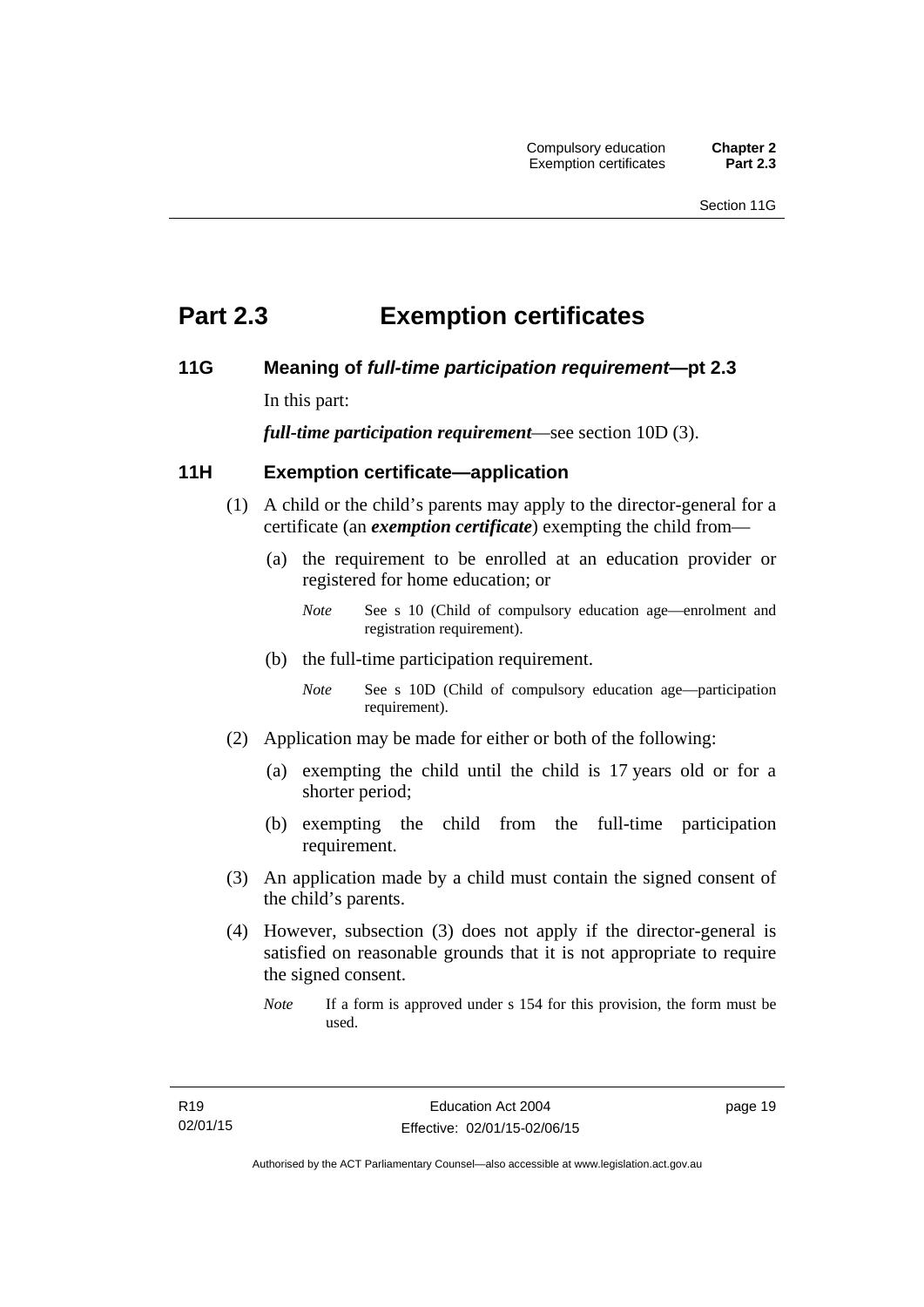Section 12

### <span id="page-31-0"></span>**12 Exemption certificate—requirement for further information**

- (1) The director-general may give an applicant mentioned in section 11H (1) a written notice requiring the applicant to give the director-general stated further information or documents that the director-general reasonably needs to decide the application.
- (2) If the applicant does not comply with the requirement, the director-general may refuse to consider the application further.

### <span id="page-31-1"></span>**12A Exemption certificate—issue**

- (1) The director-general may—
	- (a) issue an exemption certificate for a child if the director-general is satisfied on reasonable grounds that it is in the child's best interests to issue the certificate; or
	- (b) refuse to issue an exemption certificate for a child.
- (2) Without limiting subsection (1) (a), in deciding whether it is in a child's best interests to exempt the child, the director-general may consider the following:
	- (a) the child's health;
	- (b) the child's education;
	- (c) the child's sense of racial, ethnic, religious or cultural identity;
	- (d) the child's development;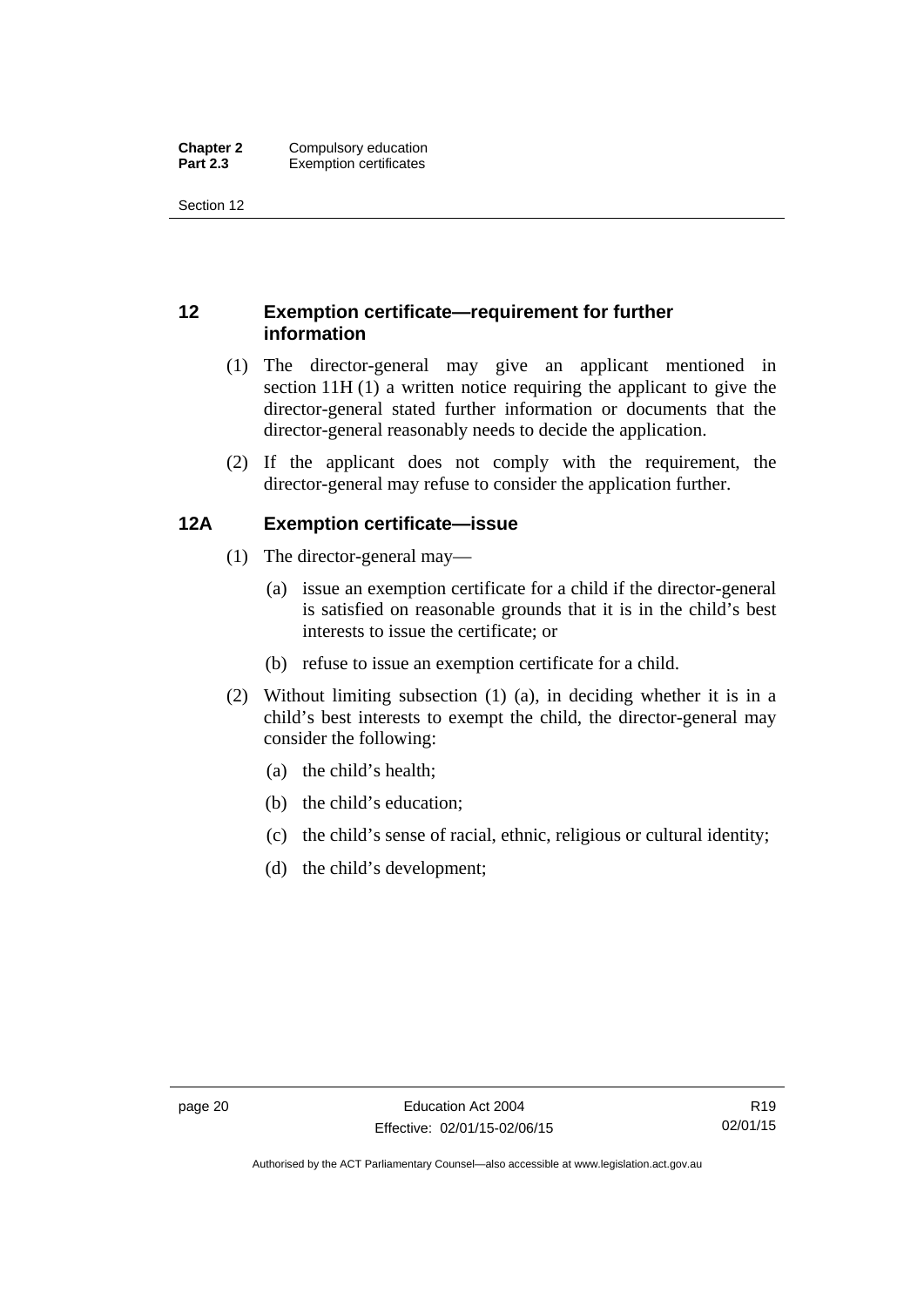(e) whether the exemption would benefit the child.

#### **Example—par (e)**

Felicity's education alternative finishes shortly before she turns 17. The director-general is satisfied that exempting Felicity from participating in another education alternative until she turns 17 benefits her, because it means that she is not compelled to participate in another education alternative for a short time just to comply with the participation requirement.

- *Note* An example is part of the Act, is not exhaustive and may extend, but does not limit, the meaning of the provision in which it appears (see [Legislation Act,](http://www.legislation.act.gov.au/a/2001-14) s 126 and s 132).
- (3) An exemption certificate for a child may be issued for either or both of the following:
	- (a) exempting the child until the child is 17 years old or for a shorter period;
	- (b) exempting the child from the full-time participation requirement.

### <span id="page-32-0"></span>**12B Exemption certificate—form**

An exemption certificate issued for a child must—

- (a) state the day it is issued; and
- (b) state the child's name; and
- (c) state the period for which it is in force; and
- (d) for an exemption from the full-time participation requirement—state the exemption and the extent to which the child must participate; and
- (e) state any condition to which it is subject; and
- (f) contain any other particulars prescribed by regulation.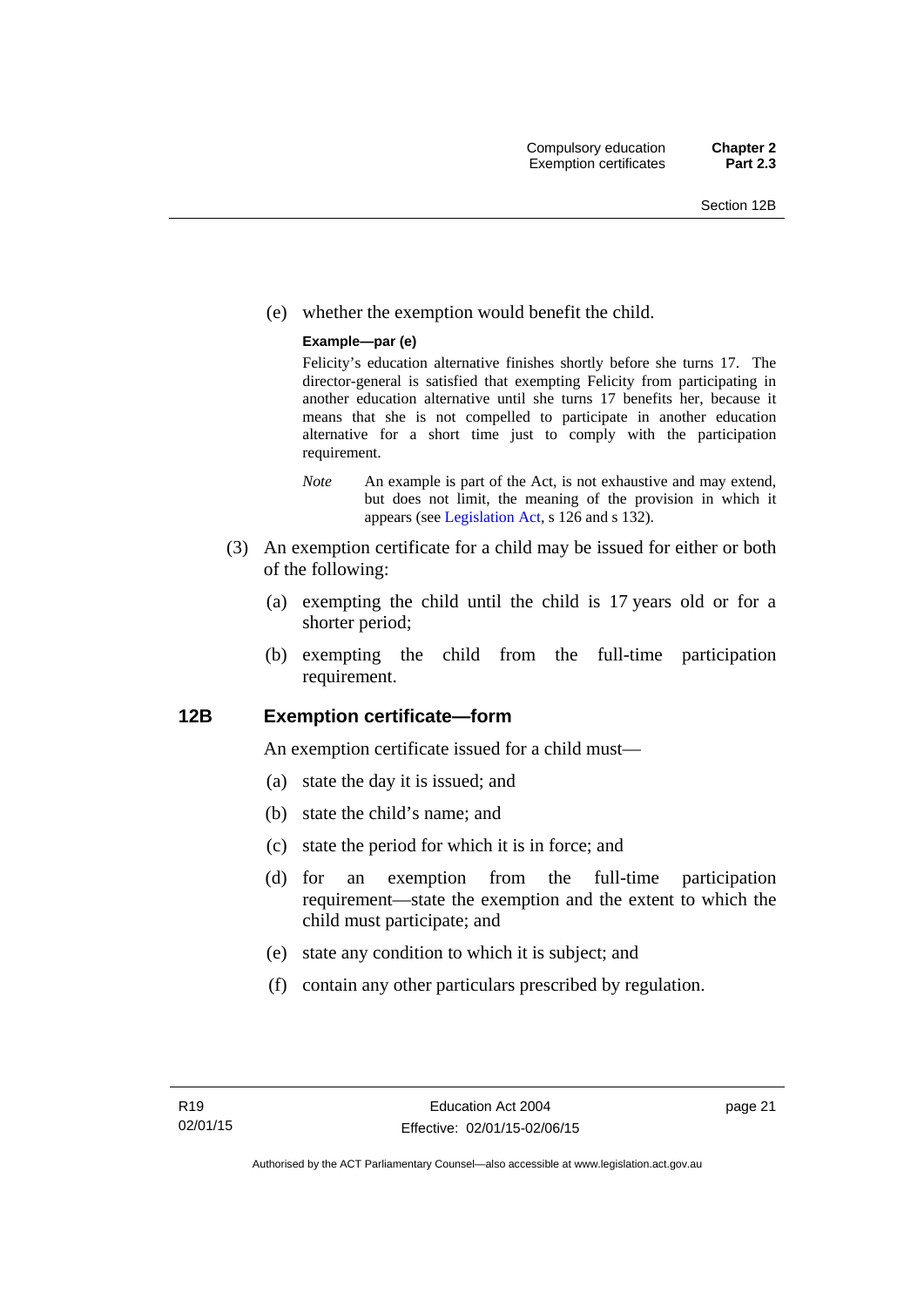| <b>Chapter 2</b> | Compulsory education          |
|------------------|-------------------------------|
| <b>Part 2.3</b>  | <b>Exemption certificates</b> |

Section 12C

### <span id="page-33-0"></span>**12C Exemption certificate—conditions**

The director-general may issue an exemption certificate subject to any condition that the director-general believes on reasonable grounds is appropriate.

### <span id="page-33-1"></span>**12D Exemption certificate—duration**

An exemption certificate may be issued for a child until—

- (a) the end of the period stated in the certificate; or
- (b) the ground for the issue of the certificate no longer applies in relation to the child.

### <span id="page-33-2"></span>**13 Exemption certificate—revocation**

The director-general may revoke an exemption certificate issued for a child if—

- (a) the certificate is issued in error; or
- (b) the ground for the issue of the certificate no longer applies in relation to the child; or
- (c) a condition of the certificate has been contravened.

Authorised by the ACT Parliamentary Counsel—also accessible at www.legislation.act.gov.au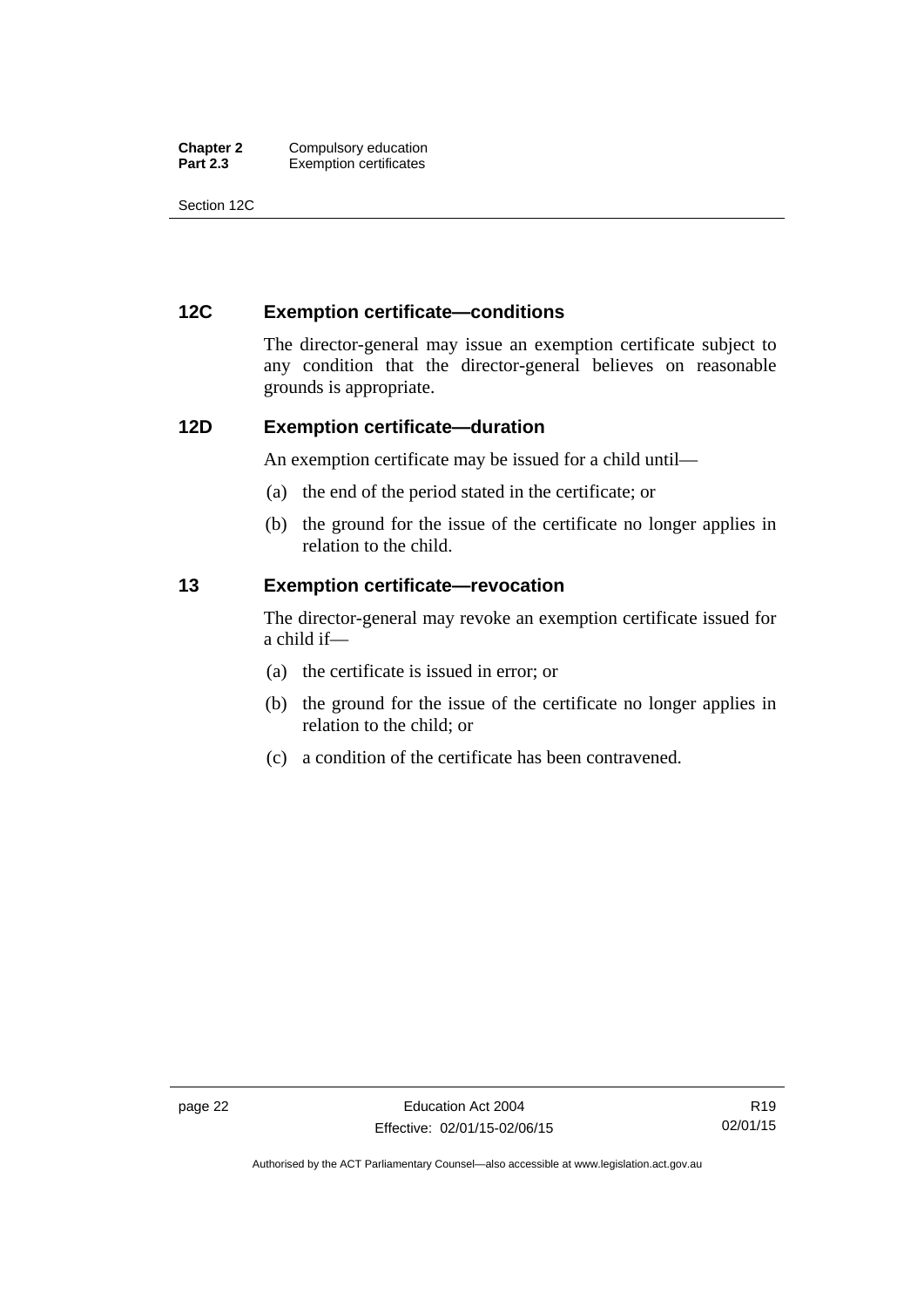# <span id="page-34-0"></span>**Part 2.4 After year 10—training and employment alternatives**

### <span id="page-34-1"></span>**Division 2.4.1 Definitions—pt 2.4**

### <span id="page-34-2"></span>**13A Meaning of** *training alternative* **and** *training alternative provider***—Act**

- (1) For this Act, each training mentioned in table 13A, column 2 is a *training alternative*, and the entity mentioned in column 3 for the training alternative is the provider (the *training alternative provider*) of the training alternative.
- (2) Also, the director-general may approve other training as a *training alternative*, and an entity as the provider (the *training alternative provider*) of the training alternative.
- (3) An approval is a notifiable instrument.

*Note* A notifiable instrument must be notified under the [Legislation Act](http://www.legislation.act.gov.au/a/2001-14).

| Table 13A |      |
|-----------|------|
| column 1  | colu |

| column 1<br>item | column 2<br>training alternative                                                                | column 3<br>training alternative provider                                                                                                                        |
|------------------|-------------------------------------------------------------------------------------------------|------------------------------------------------------------------------------------------------------------------------------------------------------------------|
|                  | work-related training<br>under the <i>Training and</i><br><b>Tertiary Education</b><br>Act 2003 | employer with whom child has approved training<br>contract under the <i>Training and Tertiary Education</i><br>Act 2003 in relation to the work-related training |
|                  | work-related training<br>(however described)<br>under a law of a State<br>or another Territory  | provider (however described) under a law of the State<br>or other Territory                                                                                      |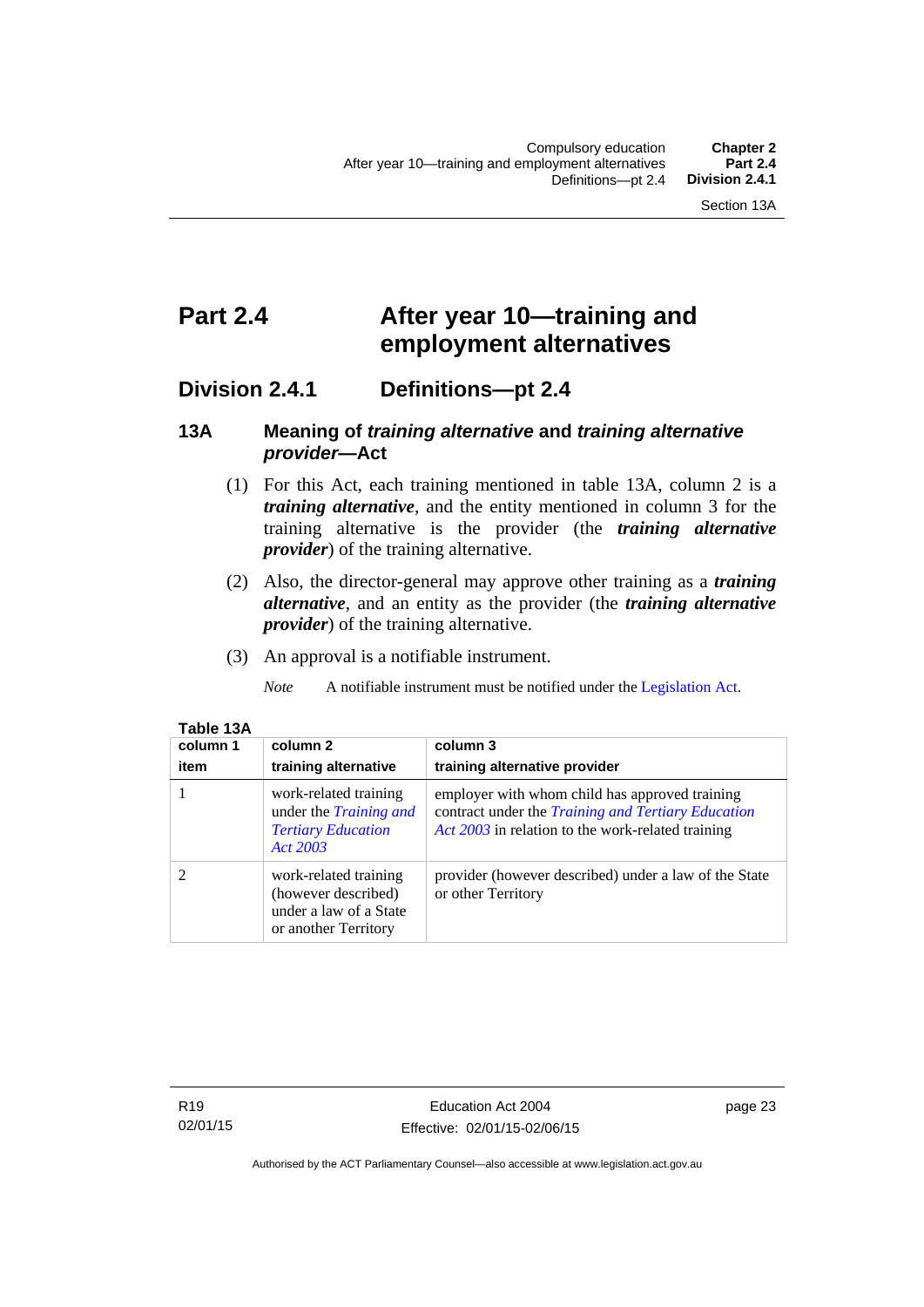### <span id="page-35-0"></span>**13B Meaning of** *employment alternative***—Act**

For this Act, each of the following is an *employment alternative*:

- (a) performance of paid work under a contract of service (whether written or unwritten);
- (b) performance of paid work under a contract for services (whether written or unwritten).
- *Note* The *[Children and Young People Act 2008](http://www.legislation.act.gov.au/a/2008-19)*, ch 21 deals with the employment of children and young people.

### <span id="page-35-1"></span>**13C Meaning of** *full-time participation* **in training or employment alternative—pt 2.4**

- (1) For this part, *full-time participation* in a training or employment alternative means participation in the alternative—
	- (a) at a level that is full-time under the requirements of the alternative; or
	- (b) for at least 25 hours each week.
- (2) Also, for this part, *full-time participation* in a training or employment alternative includes—
	- (a) part-time participation in 2 or more of a particular alternative to an extent that is at least equivalent to full-time participation in 1 of the particular alternatives; and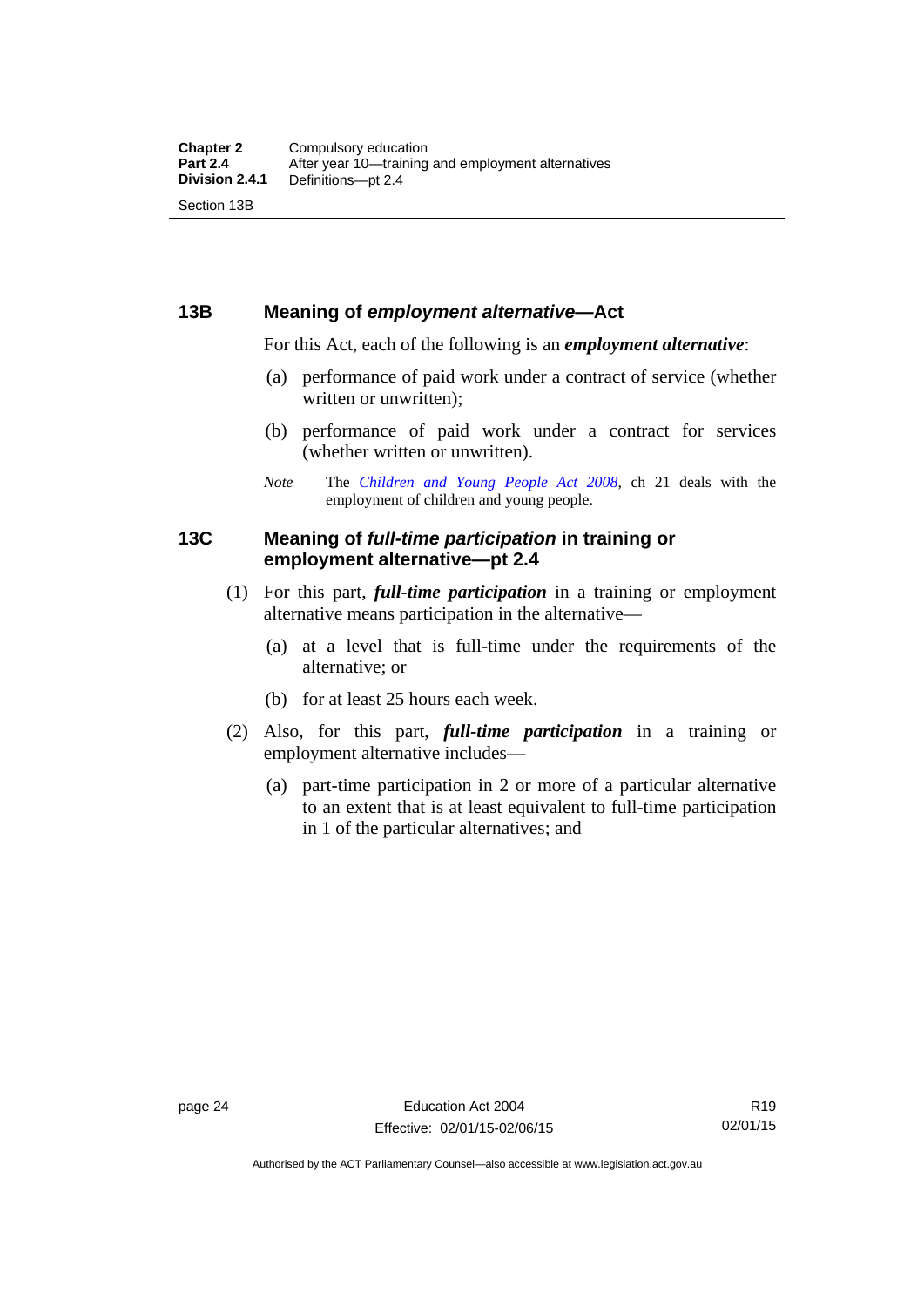(b) participation in any combination of training and employment alternatives to an extent that is at least equivalent to full-time participation in 1 training or employment alternative.

#### **Example—s (2) (a)**

part-time participation in 2 or more training alternatives to an extent that is at least equivalent to full-time participation in 1 training alternative

#### **Example—s (2) (b)**

part-time participation in a training alternative and part-time participation in an employment alternative for a combined total of at least 25 hours each week

*Note* An example is part of the Act, is not exhaustive and may extend, but does not limit, the meaning of the provision in which it appears (see [Legislation Act,](http://www.legislation.act.gov.au/a/2001-14) s 126 and s 132).

## **Division 2.4.2 Approval to participate in training and employment alternatives**

#### **13D Approval statement—application**

- (1) A child or the child's parents may apply to the director-general for a statement (an *approval statement***)** approving the child's participation in a training or employment alternative during the child's post-year 10 period.
- (2) Application may be made for either or both of the following:
	- (a) approving the child's participation in a training or employment alternative for all or part of the child's post-year 10 period;
	- (b) approving that the child's participation in a training or employment alternative be other than full-time participation.
- (3) An application made by a child must contain the signed consent of the child's parents.
- (4) However, subsection (3) does not apply if the director-general is satisfied on reasonable grounds that it is not appropriate to require the signed consent.

page 25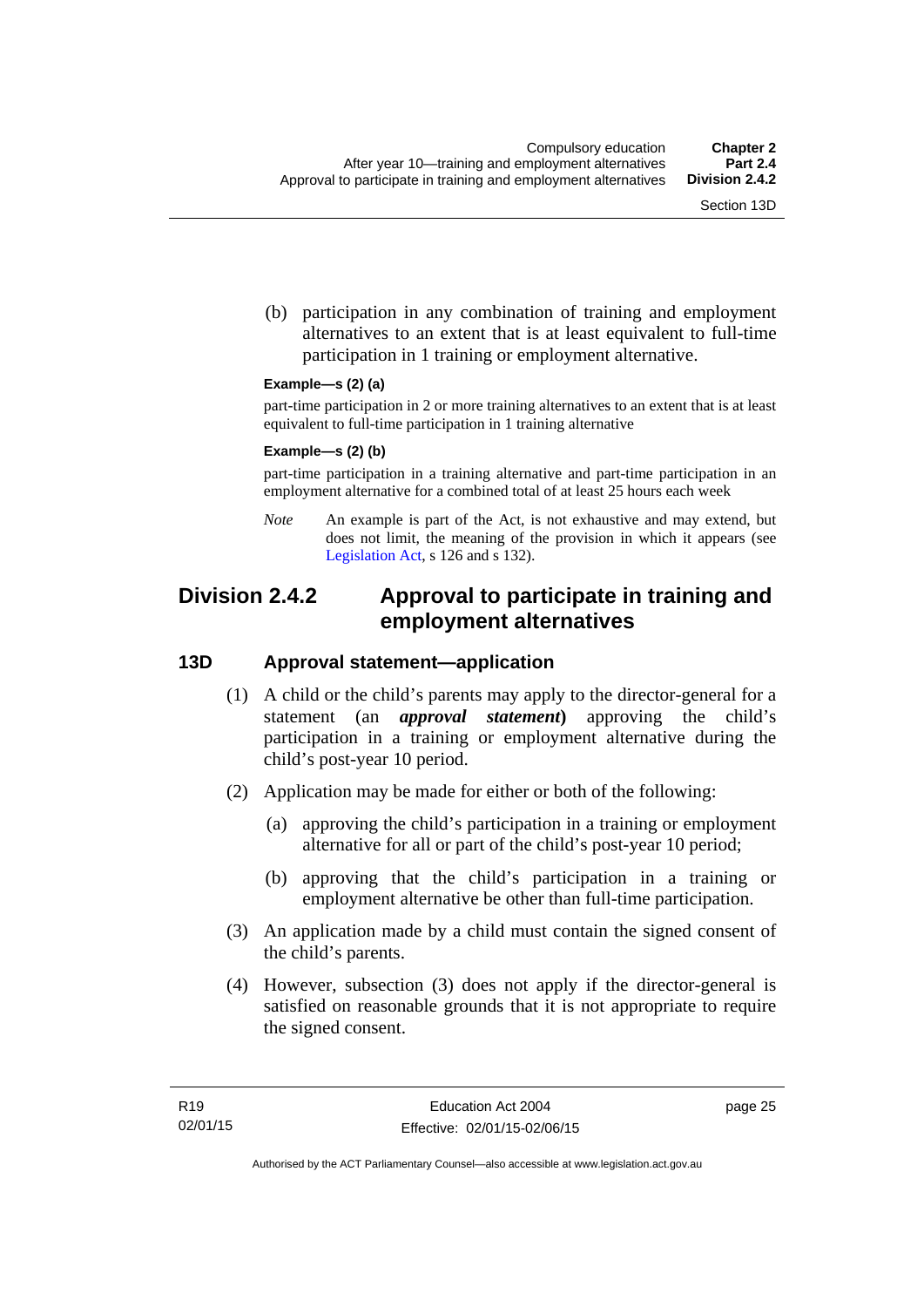- (5) For this section, a child's *post-year 10 period* starts when the child completes year 10 and ends when the first of the following happens:
	- (a) the child completes year 12;
	- (b) the child is 17 years old.
	- *Note* If a form is approved under s 154 for this provision, the form must be used.

#### **14 Approval statement—requirement for further information**

- (1) The director-general may give an applicant mentioned in section 13D (1) a written notice requiring the applicant to give the director-general stated further information or documents that the director-general reasonably needs to decide the application.
- (2) If the applicant does not comply with the requirement, the director-general may refuse to consider the application further.

#### **14A Approval statement—issue**

- (1) The director-general may—
	- (a) issue an approval statement for a child if the director-general is satisfied on reasonable grounds that it is in the child's best interests to issue the statement; or
	- (b) refuse to issue an approval statement for a child.
- (2) Without limiting subsection (1) (a), in deciding whether it is in a child's best interests to issue an approval statement for the child, the director-general may consider the following:
	- (a) the child's health;
	- (b) the child's education;
	- (c) the child's sense of racial, ethnic, religious or cultural identity;
	- (d) the child's development;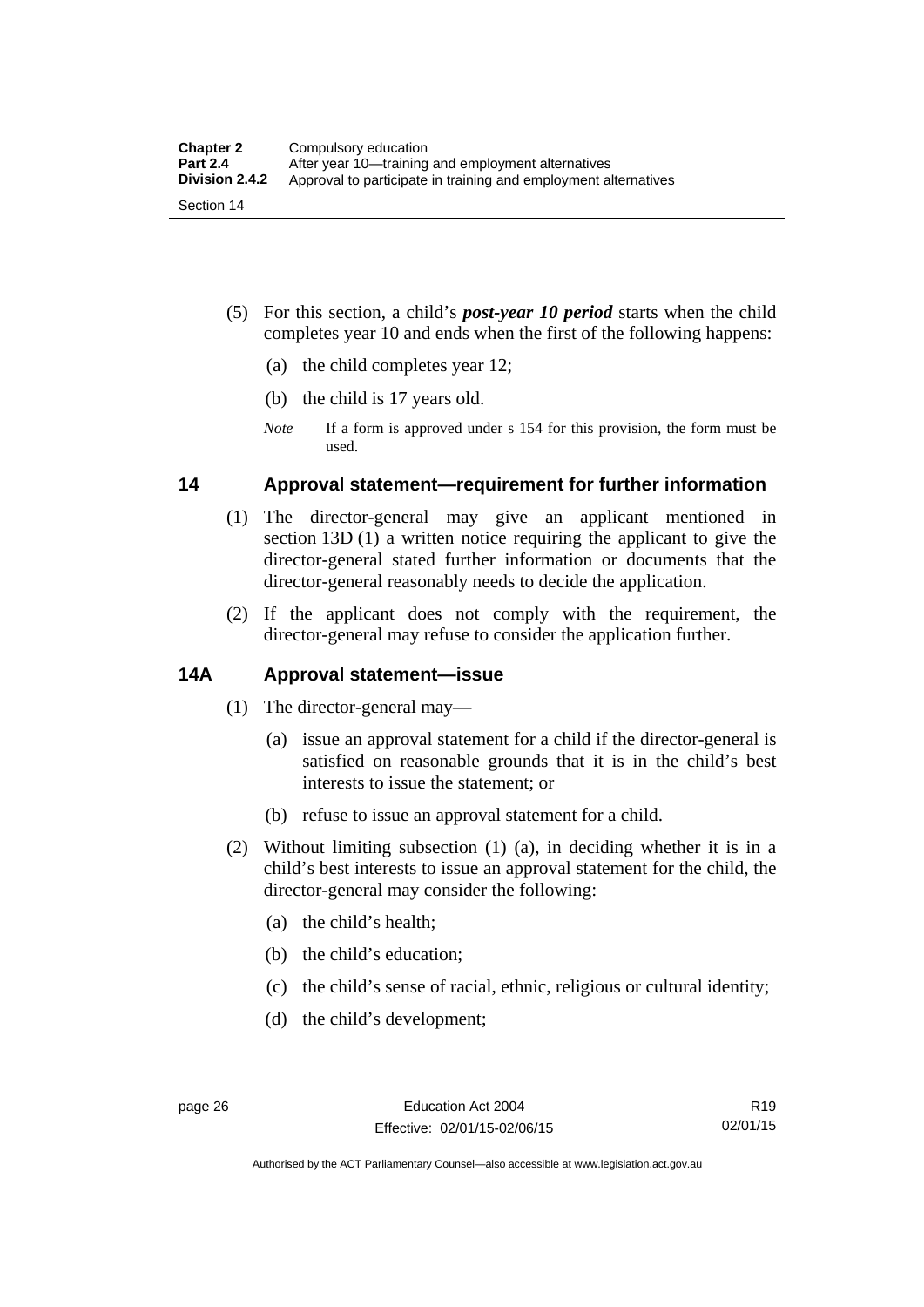(e) whether the training or employment alternative for which the statement is sought would benefit the child.

#### **Example—par (e)**

Thomas is 15 years old, has completed year 10 and wants to be a chef. Thomas has been offered an apprenticeship with a chef. The director-general decides that it is in Thomas's best interests to issue an approval statement for him, because it means that Thomas can pursue the career path that he wants to pursue.

- *Note* An example is part of the Act, is not exhaustive and may extend, but does not limit, the meaning of the provision in which it appears (see [Legislation Act,](http://www.legislation.act.gov.au/a/2001-14) s 126 and s 132).
- (3) An approval statement may be issued for a child for either or both of the following:
	- (a) approving the child's participation in a training or employment alternative for all or part of the child's post-year 10 period;
	- (b) approving that the child's participation in a training or employment alternative be other than full-time participation.
- (4) In this section:

*post-year 10 period*—see section 13D (5).

#### **14B Approval statement—form**

An approval statement issued for a child must—

- (a) state the day it is issued; and
- (b) state the child's name; and
- (c) state the period for which it is in force; and
- (d) if the child's approved participation in a training or employment alternative is other than full-time participation state the approval and the extent to which the child is required to participate in the alternative; and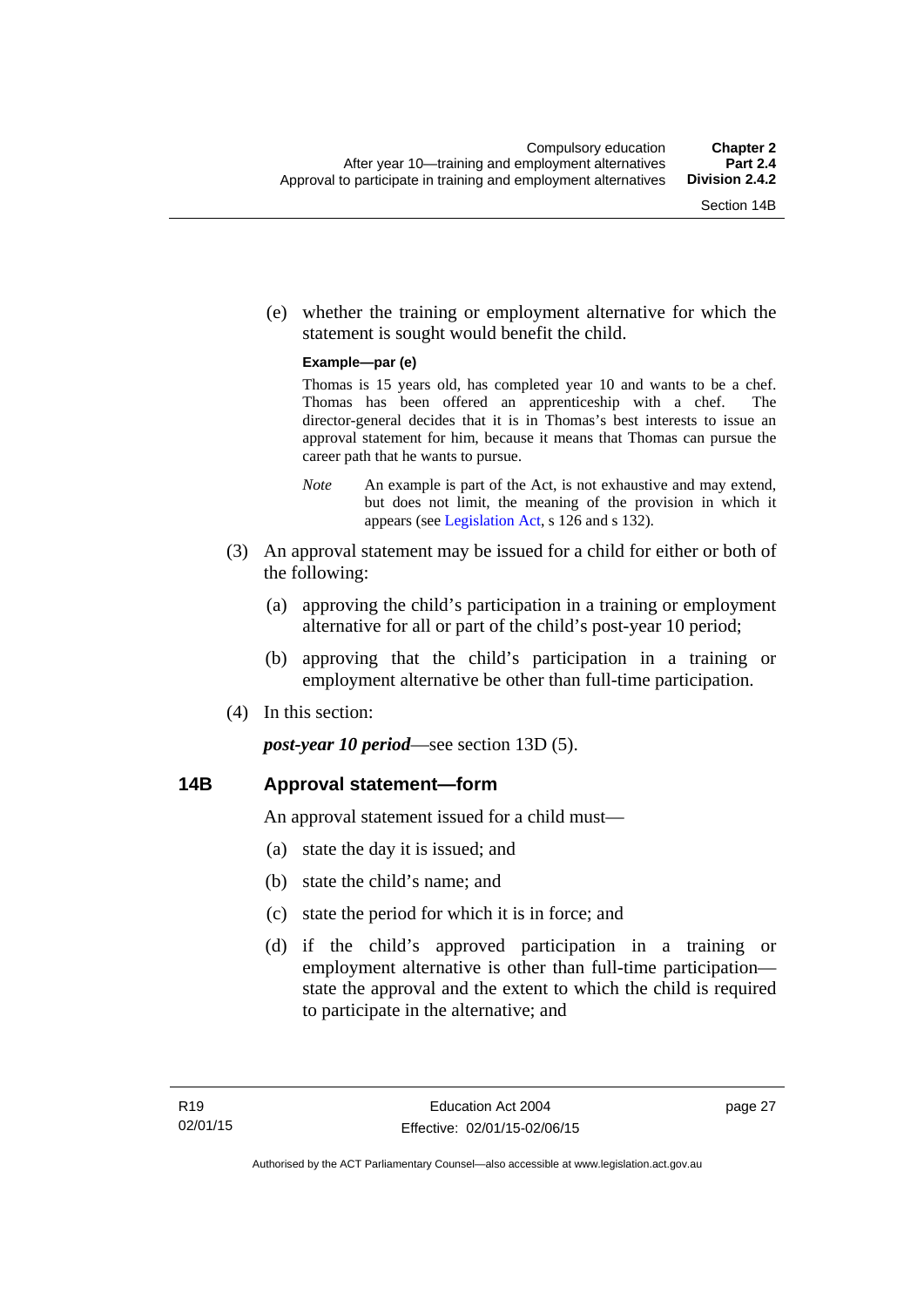- (e) state any condition to which it is subject; and
- (f) contain any other particulars prescribed by regulation.

#### **14C Approval statement—conditions**

- (1) An approval statement issued for a child is subject to a condition that—
	- (a) the child's participation is full-time participation unless otherwise stated in the statement; or
	- (b) if the statement contains a statement mentioned in section 14B (d)—the child must comply with the stated participation requirement.
- (2) An approval statement that approves a child's participation in a training alternative is also subject to each of the following conditions:
	- (a) that the child is enrolled with the training alternative provider;
	- (b) that the child complies with the training alternative provider's attendance requirements.
- (3) The training alternative provider's attendance requirements are the requirements about physically attending, at particular times, the provider's premises or another place.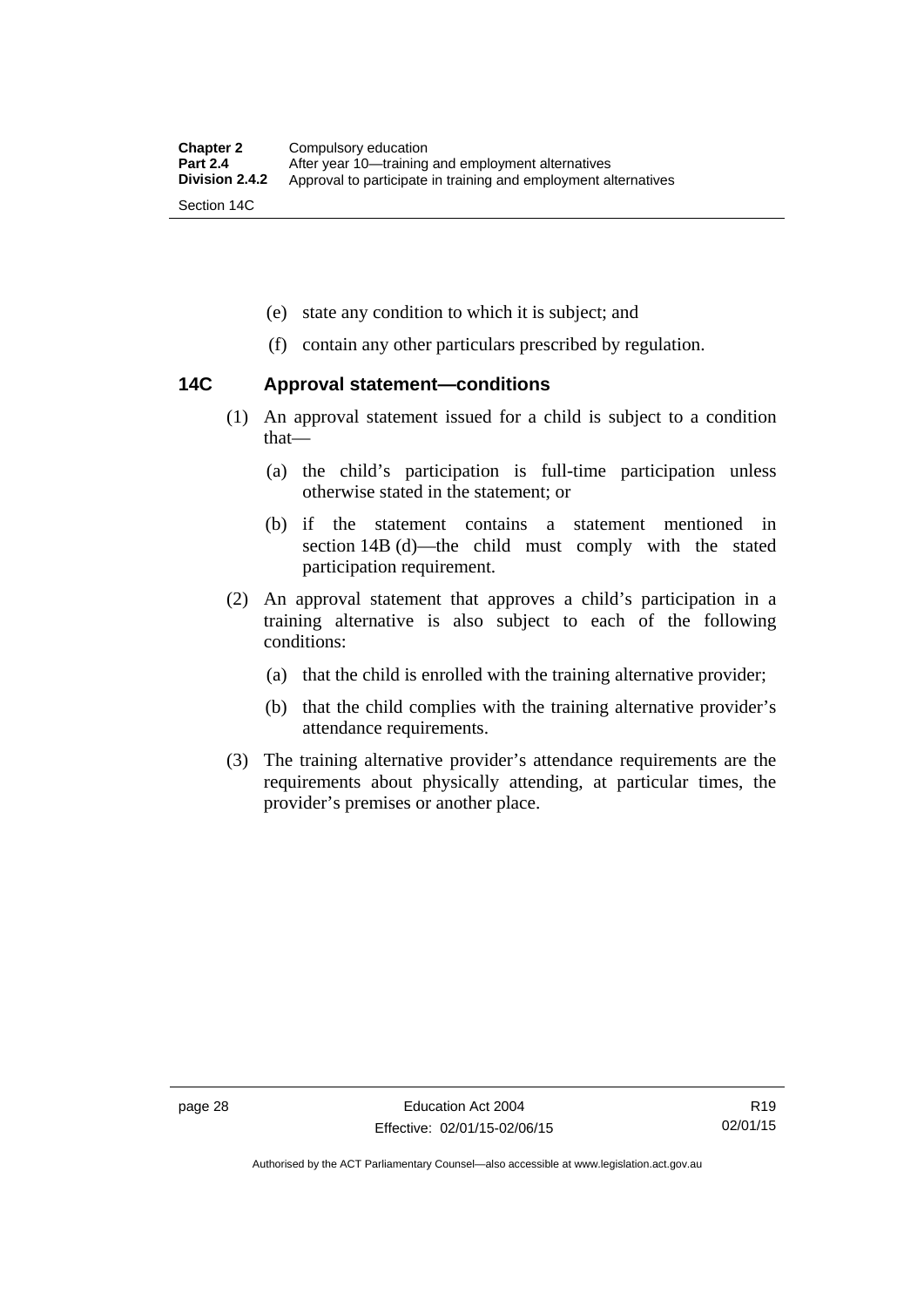(4) The director-general may issue an approval statement subject to any condition that the director-general believes on reasonable grounds is appropriate.

#### **Example—s (4)**

Farouk wants to participate part-time in an education course and part-time in an employment alternative (he wants to work at least 10 hours each week). Under this Act, an approval statement is not required for an education course, but is for an employment alternative. The director-general issues an approval statement for the employment alternative that states that Farouk's approved participation in that employment is part-time, and that he must participate in that employment for at least 10 hours each week. The director-general also puts a condition on the approval statement that Farouk must participate in the education course for at least 15 hours each week.

*Note* An example is part of the Act, is not exhaustive and may extend, but does not limit, the meaning of the provision in which it appears (see [Legislation Act,](http://www.legislation.act.gov.au/a/2001-14) s 126 and s 132).

#### **14D Approval statement—compliance requirement**

- (1) This section applies if an approval statement is issued for a child.
- (2) The child's parents must ensure that the child complies with the statement, including any conditions of the statement.
- (3) This section does not apply if the child's parents have an excuse for not complying with this section that the director-general is satisfied is a reasonable excuse.
	- *Note 1* The director-general must comply with any guidelines about the exercise of the director-general's functions under s (3) (see s 9D).
	- *Note 2* For offences in relation to this requirement, see pt 2.6 (Offences parents).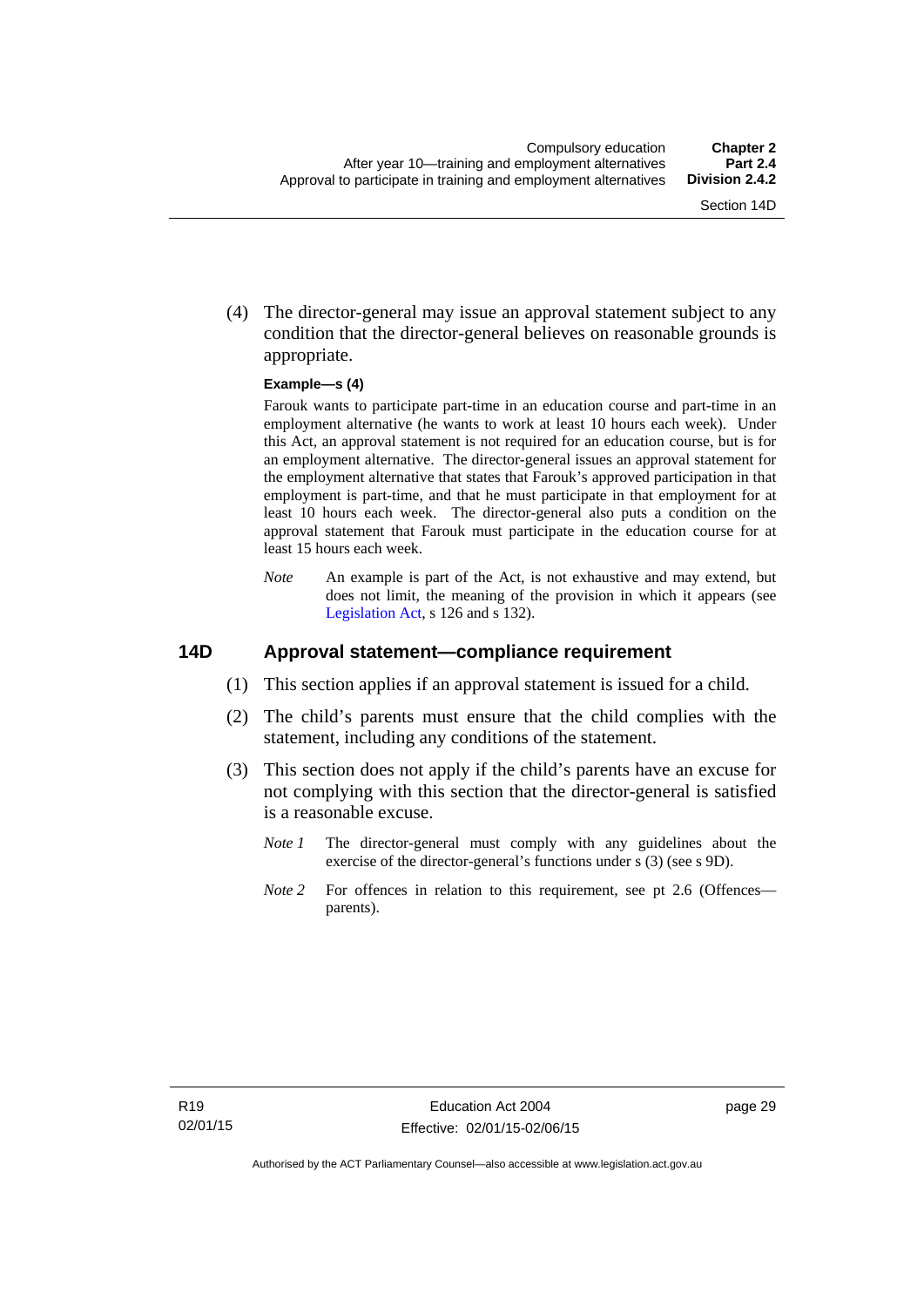## **15 Approval statement—duration**

An approval statement may be issued for a child until—

- (a) the end of the period stated in the statement; or
- (b) the ground for the issue of the statement no longer applies in relation to the child.

#### **15A Approval statement—revocation**

The director-general may revoke an approval statement issued for a child if—

- (a) the statement is issued in error; or
- (b) the ground for the issue of the statement no longer applies in relation to the child; or
- (c) a condition of the statement has been contravened.

#### **15B Return to education while approval statement in force**

- (1) This section applies if—
	- (a) an approval statement is in force for a child; and
	- (b) the child is enrolled at an education provider for the purpose of the provider's education course.
- (2) The child's parents must tell the director-general in writing about the enrolment.

## **Division 2.4.3 Training and employment alternatives—deemed participation**

#### **15C Training and employment alternatives—absence**

A child's participation in a training or employment alternative is taken for this Act to continue during an absence that is—

(a) allowed under the requirements of the alternative; or

R19 02/01/15

Authorised by the ACT Parliamentary Counsel—also accessible at www.legislation.act.gov.au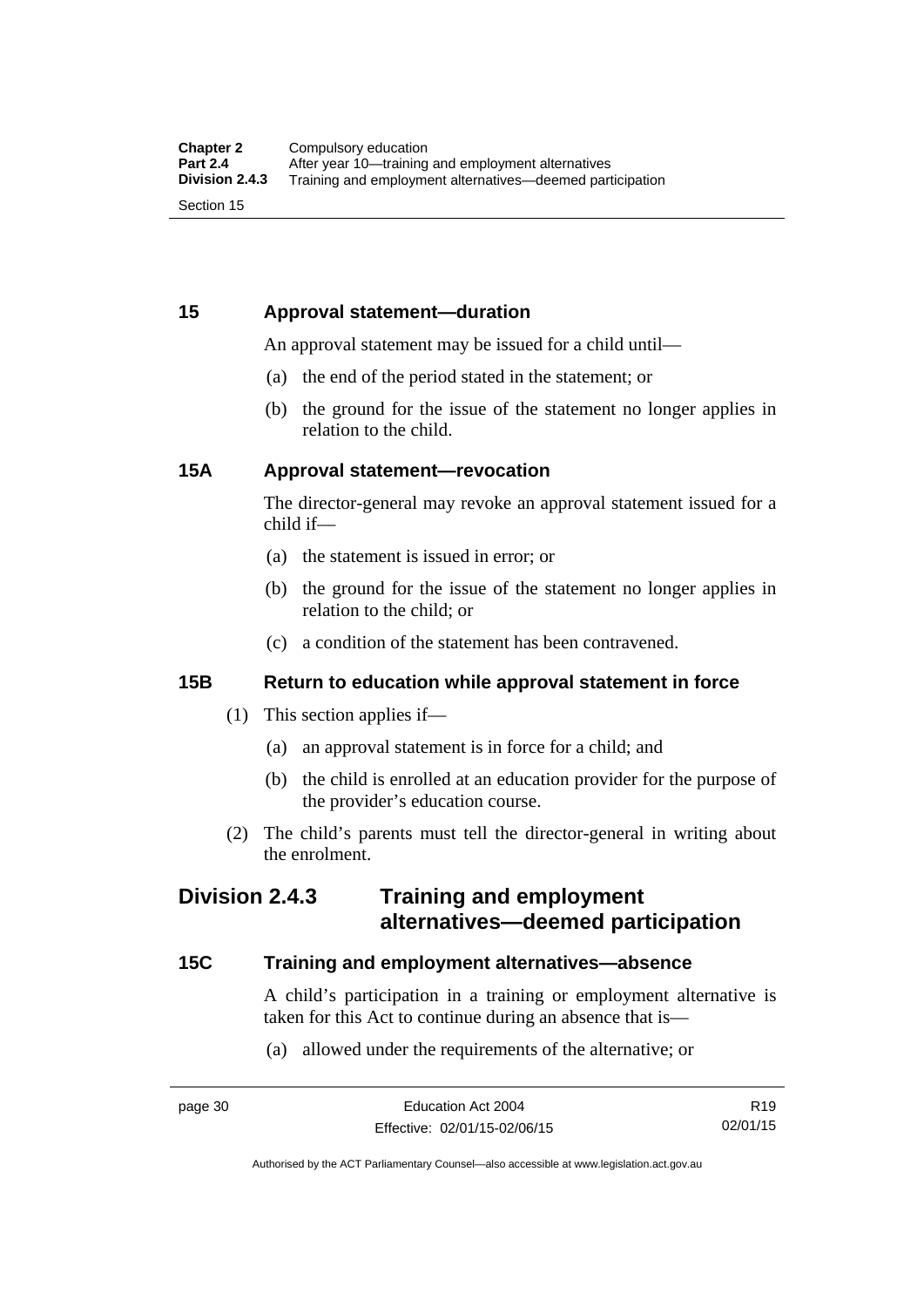(b) required under a territory law or a law of the Commonwealth, a State or another Territory.

#### **Example—par (b)**

Sarah is absent from a training alternative provider because a personal protection order prohibits her from attending the provider.

*Note* An example is part of the Act, is not exhaustive and may extend, but does not limit, the meaning of the provision in which it appears (see [Legislation Act,](http://www.legislation.act.gov.au/a/2001-14) s 126 and s 132).

#### **15D Training alternative—suspension**

- (1) This section applies if a child participating in a training alternative stops attending the training alternative provider because the child has been suspended from attending the provider.
- (2) The child's participation in the alternative is taken for this Act to continue during the suspension period.

#### **16 Training alternative—exclusion**

- (1) This section applies if a child participating in a training alternative stops attending the training alternative provider because the child has been excluded from attending the provider.
- (2) The child's participation in the training alternative is taken for this Act to continue—
	- (a) at the same level as before the exclusion; and
	- (b) for the time reasonably required for the child to—
		- (i) enrol in an education course; or
		- (ii) apply for approval to participate in another training alternative or an employment alternative.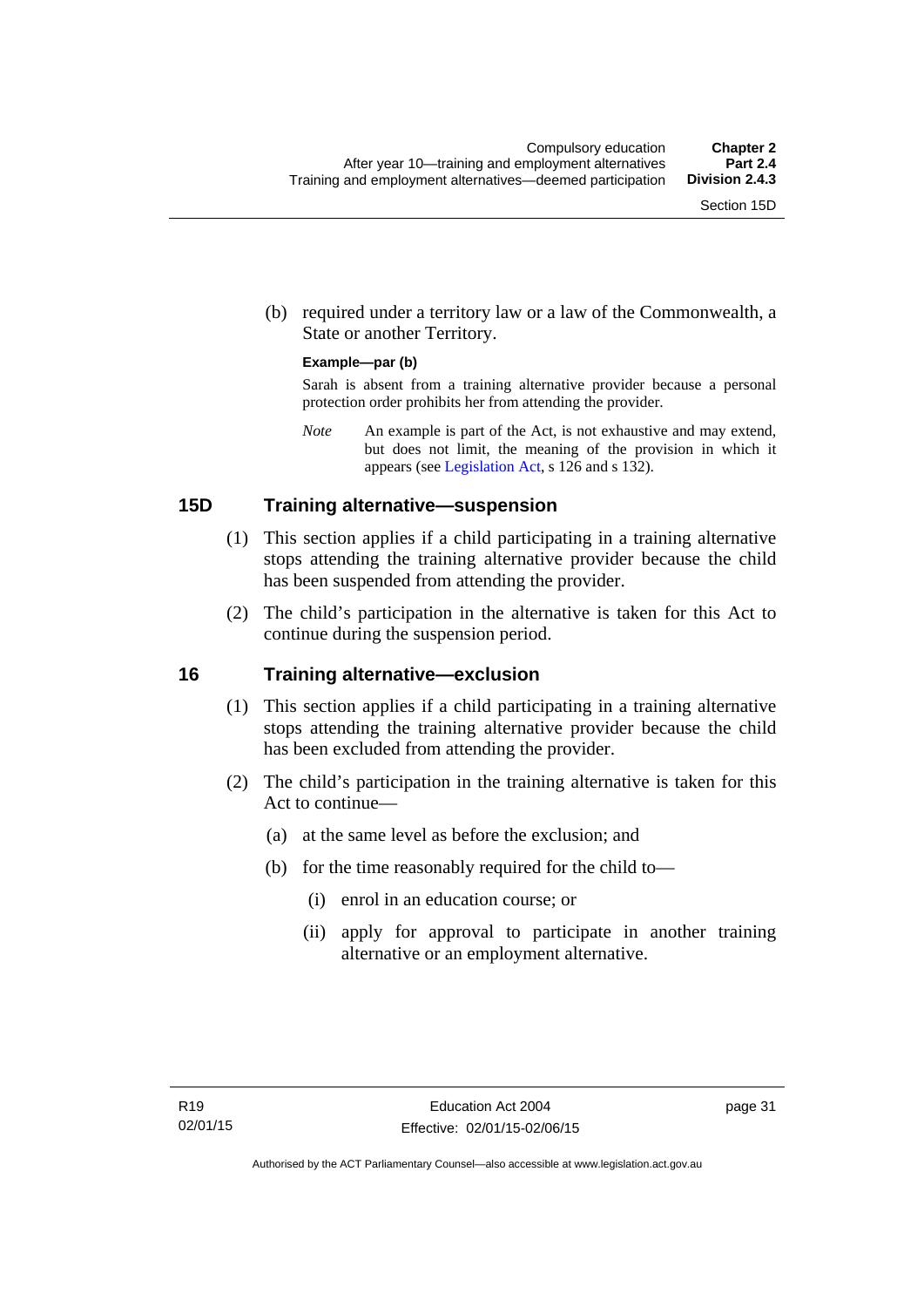### **16A Employment alternative—termination**

- (1) This section applies if a child participating in an employment alternative stops working because the child's employment has been ended other than by the child.
- (2) The child's participation in the employment alternative is taken for this Act to continue—
	- (a) at the same level as before the termination; and
	- (b) for the time reasonably required for the child to—
		- (i) enrol in an education course; or
		- (ii) apply for approval to participate in another employment alternative or a training alternative.

Authorised by the ACT Parliamentary Counsel—also accessible at www.legislation.act.gov.au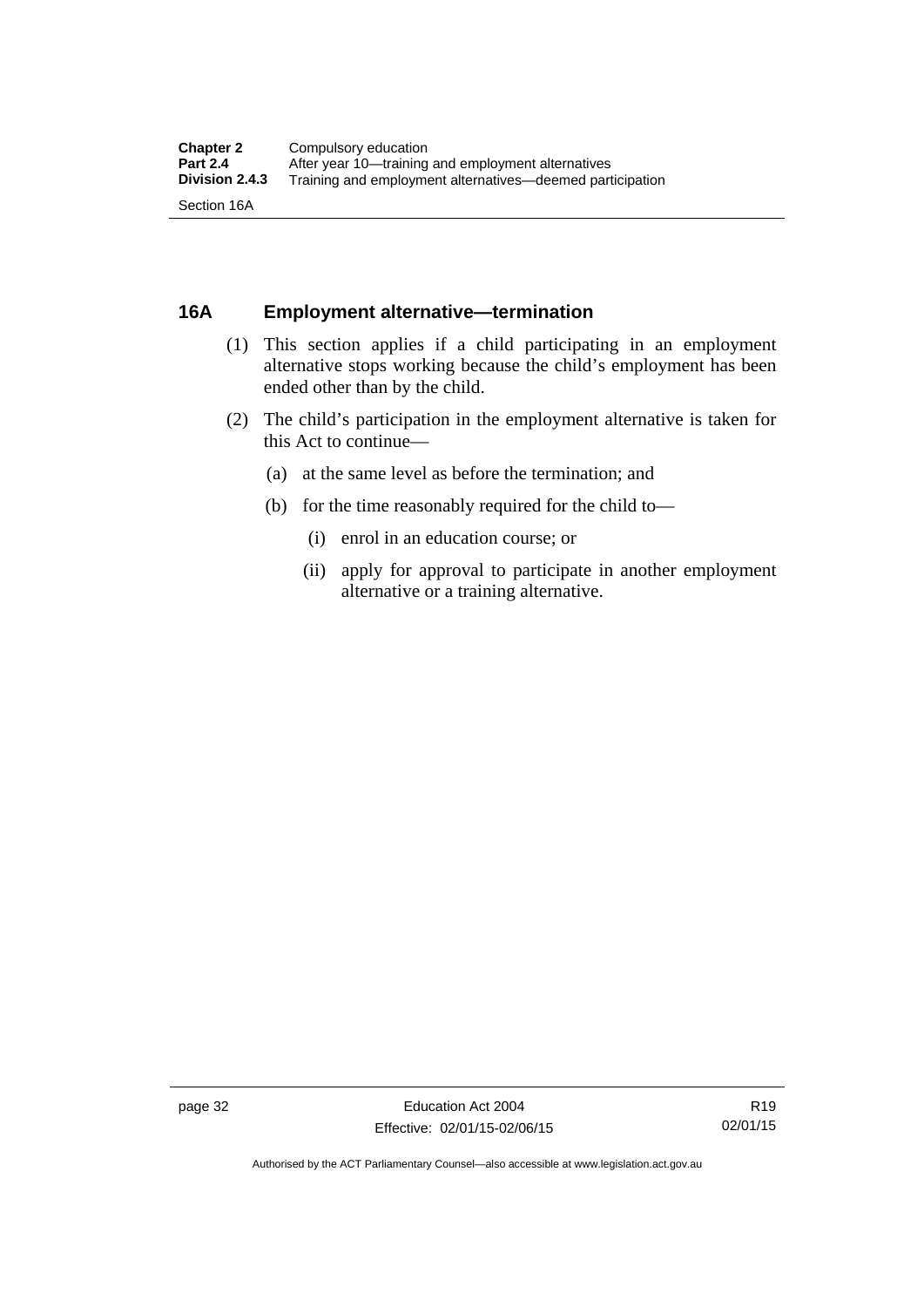# **Part 2.5 Compliance notices**

### **16B Giving compliance notice**

The director-general may give a notice (a *compliance notice*) to a child's parents if the director-general believes on reasonable grounds that the parents have contravened or are contravening—

- (a) section 10 (Child of compulsory education age—enrolment and registration requirement); or
- (b) section 10A (Child of compulsory education age—school attendance requirement); or
- (c) section 10D (Child of compulsory education age participation requirement); or
- (d) section 14D (Approval statement—compliance requirement).
- *Note* For how documents may be served, see the [Legislation Act,](http://www.legislation.act.gov.au/a/2001-14) pt 19.5.

## **16C Contents of compliance notice**

- (1) A compliance notice in relation to a child must—
	- (a) state that it is a compliance notice under this Act; and
	- (b) include a brief description of the contravention of this Act in relation to which the notice is given; and
	- (c) state what the child's parents need to do to comply with the notice; and
	- (d) state the period for complying with the notice; and
	- (e) contain a statement to the effect that failure to comply with the notice is an offence.
- (2) The compliance notice may include any other information the director-general considers appropriate.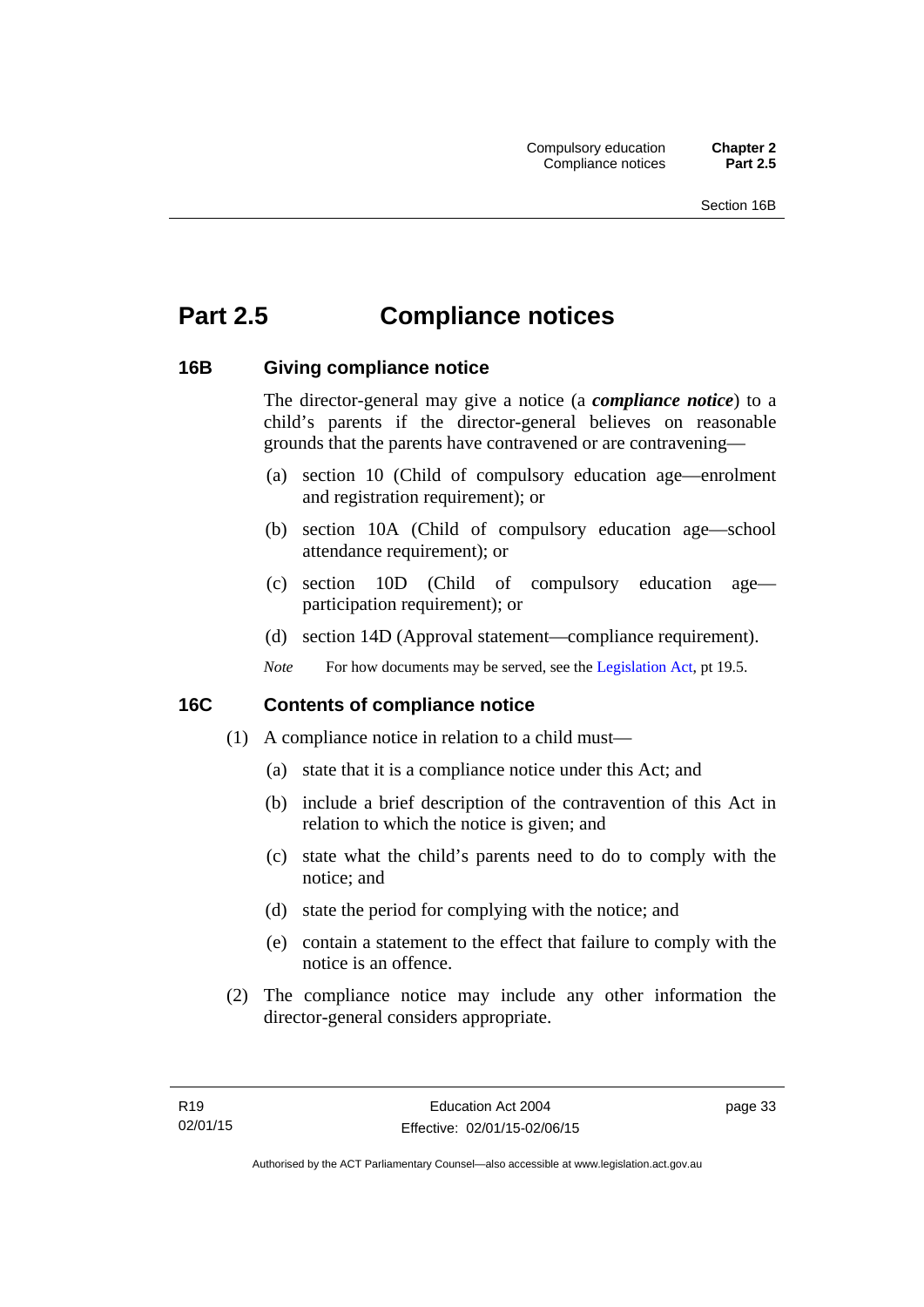Section 16D

#### **16D Extension of time for compliance with compliance notice**

- (1) This section applies if a child's parents have been given a compliance notice.
- (2) The director-general may, by written notice given to the child's parents, extend the compliance period for the compliance notice on the director-general's own initiative or if asked by the parents.
- (3) However, the director-general may extend the compliance period only if the period has not ended.
- (4) In this section:

*compliance period* means the period stated in the compliance notice under section 16C (1) (d), and includes the period as extended under this section.

#### **17 Revocation of compliance notice on compliance**

If the director-general is satisfied on reasonable grounds that a compliance notice given to a child's parents has been complied with, the director-general must revoke the notice by written notice given to the parents.

Authorised by the ACT Parliamentary Counsel—also accessible at www.legislation.act.gov.au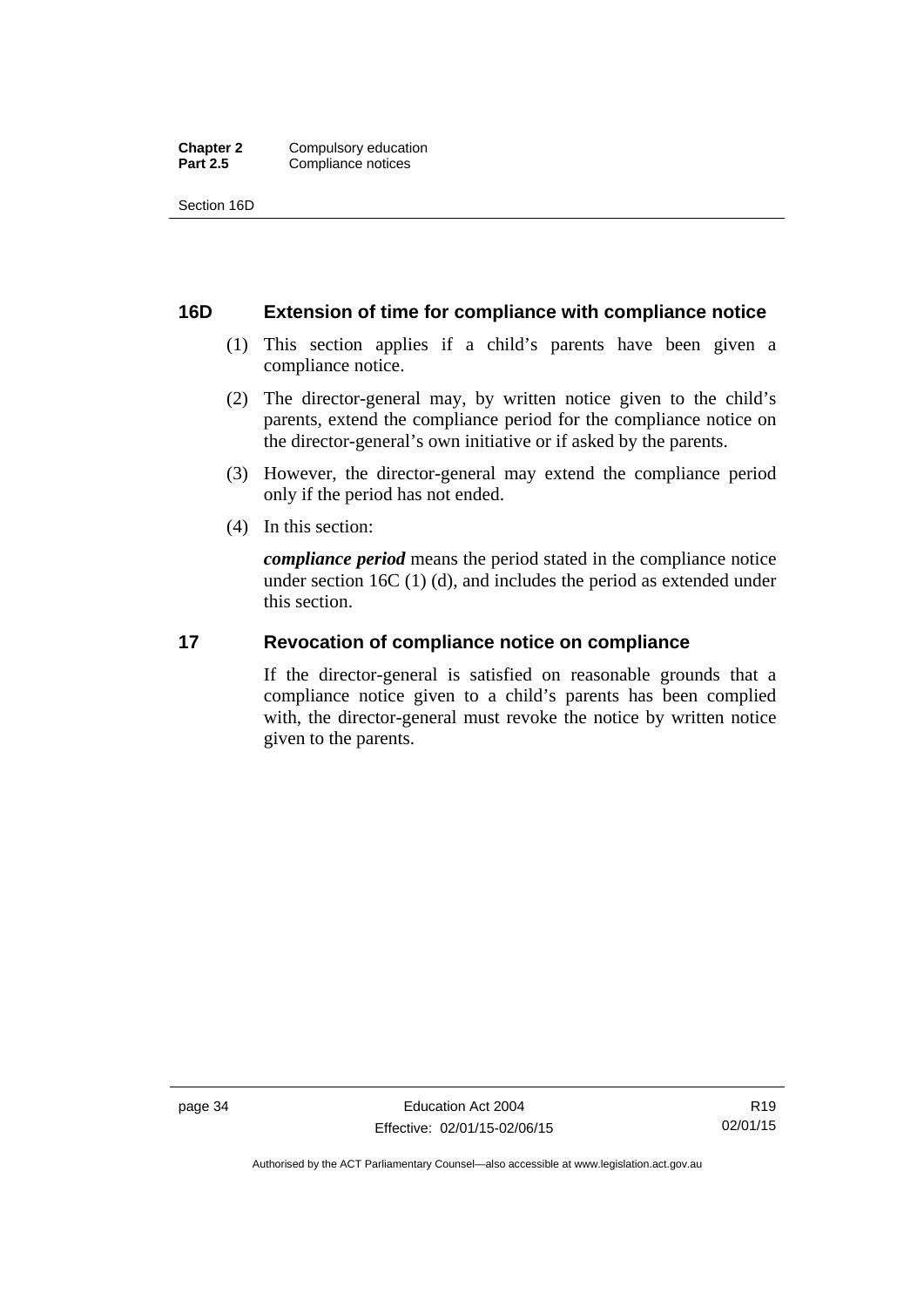## **Part 2.6 Offences—parents**

### **17A Contravention of information and compliance notices**

- (1) A child's parents commit an offence if—
	- (a) an information notice is given to the parents; and
	- (b) the parents fail to comply with the notice.

Maximum penalty: 5 penalty units.

- (2) A child's parents commit an offence if—
	- (a) a compliance notice is given to the parents; and
	- (b) the parents fail to comply with the notice.

Maximum penalty: 10 penalty units.

- (3) An offence against this section is a strict liability offence.
- (4) This section does not apply if the child's parents have a reasonable excuse for failing to comply with the notice.
- (5) Without limiting subsection (4), it is a reasonable excuse for a parent of the child (the *stated parent*) that—
	- (a) the child lives with another parent and the stated parent believes on reasonable grounds that the other parent is complying with the notice; or
	- (b) the stated parent is not reasonably able to control the child's behaviour to the extent necessary to comply with the notice.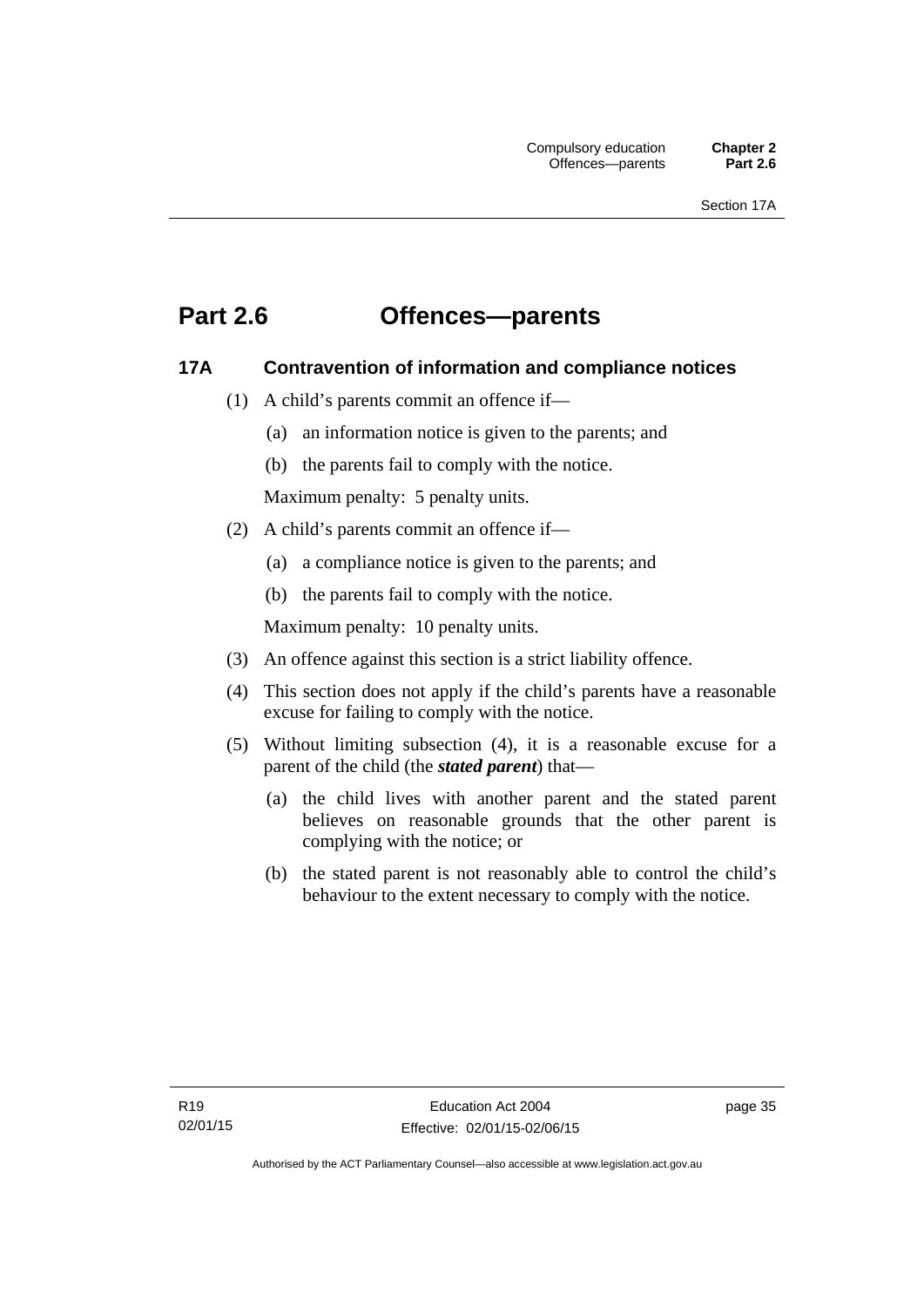**Chapter 3 Government schools** Part 3.1 **General** 

Section 18

## **Chapter 3 Government schools**

## **Part 3.1 General**

#### **18 Principles on which ch 3 based**

The following are the principles on which this chapter is based:

- (a) the ACT government school system is based on the principles of equity, universality and nondiscrimination;
- (b) government schools are free and open to everyone;
- (c) government schools offer a broad and balanced secular education to all students from preschool to year 12 by providing access to a broad curriculum;
- (d) the government school system is committed to—
	- (i) providing reasonable access to public education for all students in the ACT;
	- (ii) maximising student educational achievements and opportunities; and
	- (iii) developing emotional, physical and intellectual wellbeing of all students; and
	- (iv) responsiveness to community needs; and
	- (v) innovation, diversity and choice; and
	- (vi) preparing students to be independent and effective local and global citizens; and
	- (vii) teacher, student and parent participation in all aspects of school education; and
	- (viii) combining central policies and guidelines with school level policies and decision-making; and

R19 02/01/15

Authorised by the ACT Parliamentary Counsel—also accessible at www.legislation.act.gov.au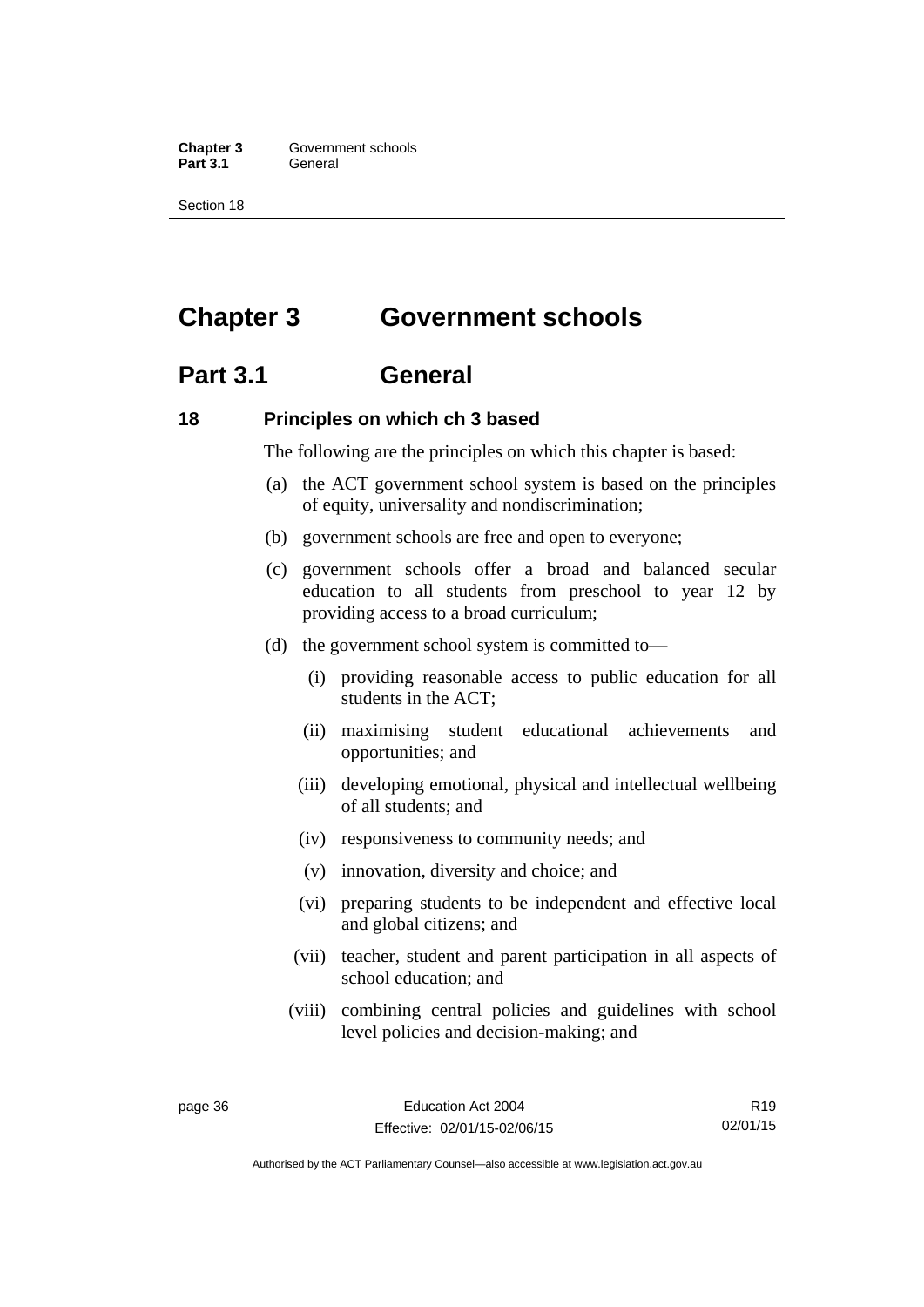- (ix) making information available about, and being accountable for, the operation of government schools;
- (e) government school funding is provided to schools in recognition of the principles mentioned in paragraphs (a) to (d) and the diversity of students' needs.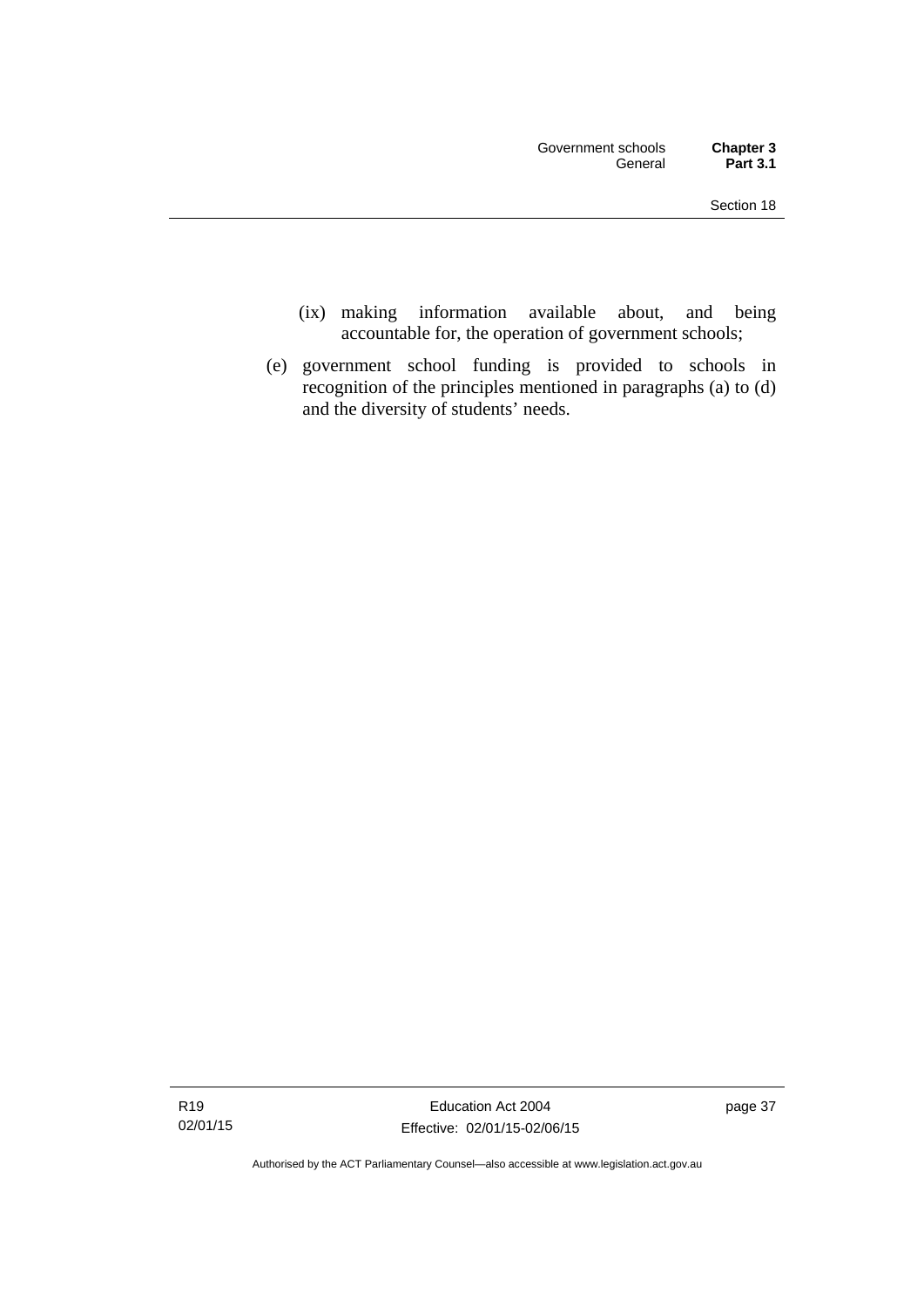Section 20

# **Part 3.2 Establishment and operation of government schools**

#### **20 Establishing government schools etc**

- (1) The Minister may establish government schools.
- (2) The Minister may decide—
	- (a) the kinds of government schools to be established; and
	- (b) the educational level or levels (which may include preschool) for the schools.
	- *Note* Preschools are also subject to requirements under the *[Education and](http://www.legislation.act.gov.au/a/2011-42/default.asp)  [Care Services National Law \(ACT\)](http://www.legislation.act.gov.au/a/2011-42/default.asp)*.
- (3) The Minister may establish school-related educational institutions and services (*school-related institutions*).

#### **Example of school-related institution**

Murrumbidgee Education and Training Centre

- *Note* An example is part of the Act, is not exhaustive and may extend, but does not limit, the meaning of the provision in which it appears (see [Legislation Act,](http://www.legislation.act.gov.au/a/2001-14) s 126 and s 132).
- (4) The Minister may name, and change the name of, a government school or school-related institution.
- (5) Before making a decision to close or amalgamate a government school, the Minister must take the following steps:
	- (a) tell the school community that the Minister is considering closing or amalgamating the school and the reasons why;
	- (b) obtain a report from the committee established under section 20A to use in consultation with the school community under paragraph (c) that—

R19 02/01/15

Authorised by the ACT Parliamentary Counsel—also accessible at www.legislation.act.gov.au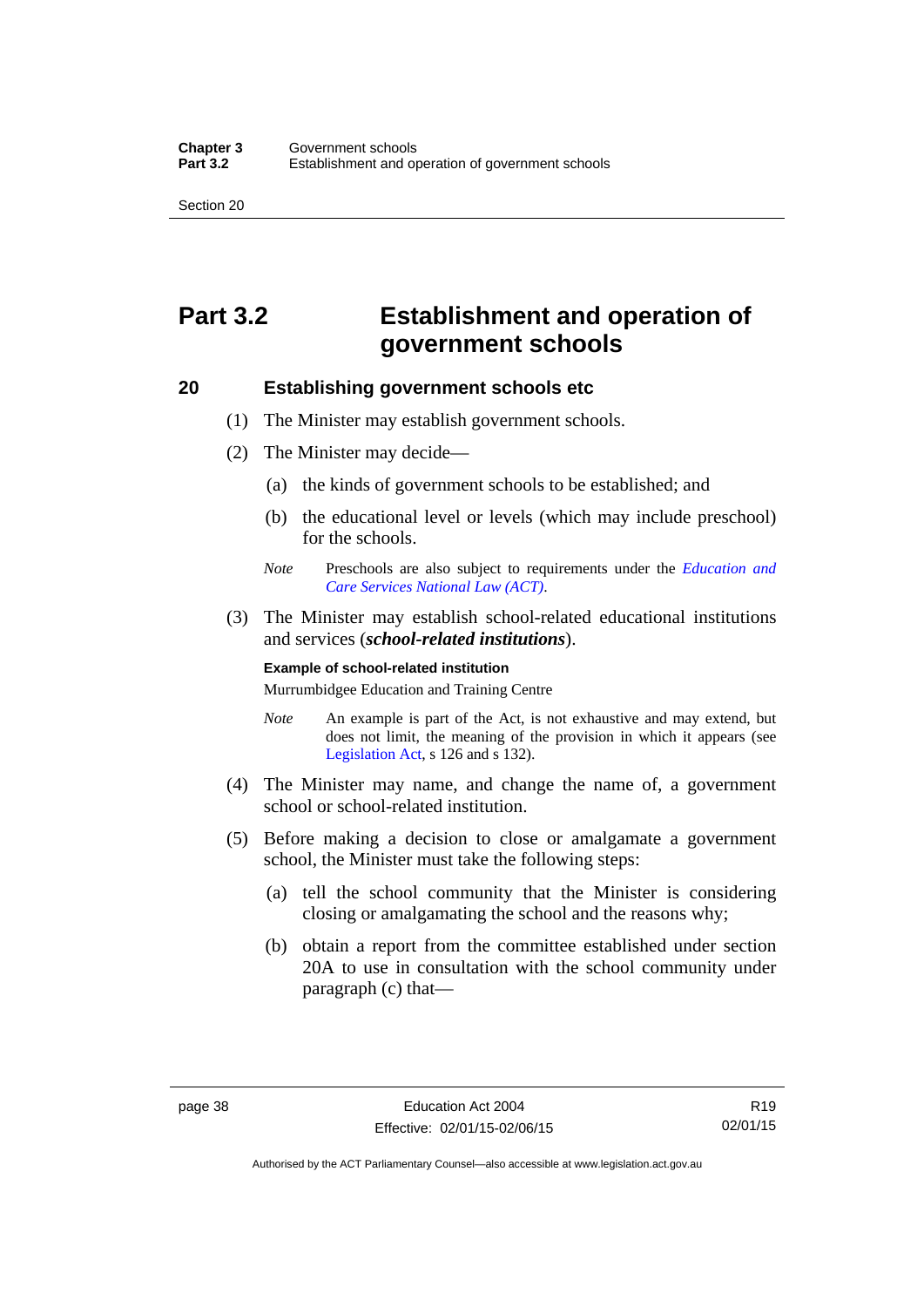(i) comprehensively assesses the impacts of closing or amalgamating the school on the school community; and

*Note* For what impacts must be assessed, see s 20B.

- (ii) identifies alternatives to closing or amalgamating the school;
- (c) consult with the school community for at least 6 months on the educational, economic, environmental and social impacts of, and identifying alternatives to, closing or amalgamating the school;

*Note* For how the Minister must undertake consultation, see s 20A.

- (d) publish in a daily newspaper—
	- (i) notice of a proposal to close or amalgamate the school; and
	- (ii) details of where a copy of the report mentioned in paragraph (b) can be obtained;

#### **Example**

a website operated by the administrative unit responsible for this Act

- *Note* An example is part of the Act, is not exhaustive and may extend, but does not limit, the meaning of the provision in which it appears (see [Legislation Act,](http://www.legislation.act.gov.au/a/2001-14) s 126 and s 132).
- (e) give written notice of the matters mentioned in paragraph (d) to—
	- ` (i) the parents and citizens association; and
	- (ii) the chairperson of the school board; and
	- (iii) the principal of the school.
- (6) Not less than 12 months after telling the school community that the Minister is considering closing or amalgamating the school, the Minister must—
	- (a) publish notice of the final decision in a daily newspaper; and

page 39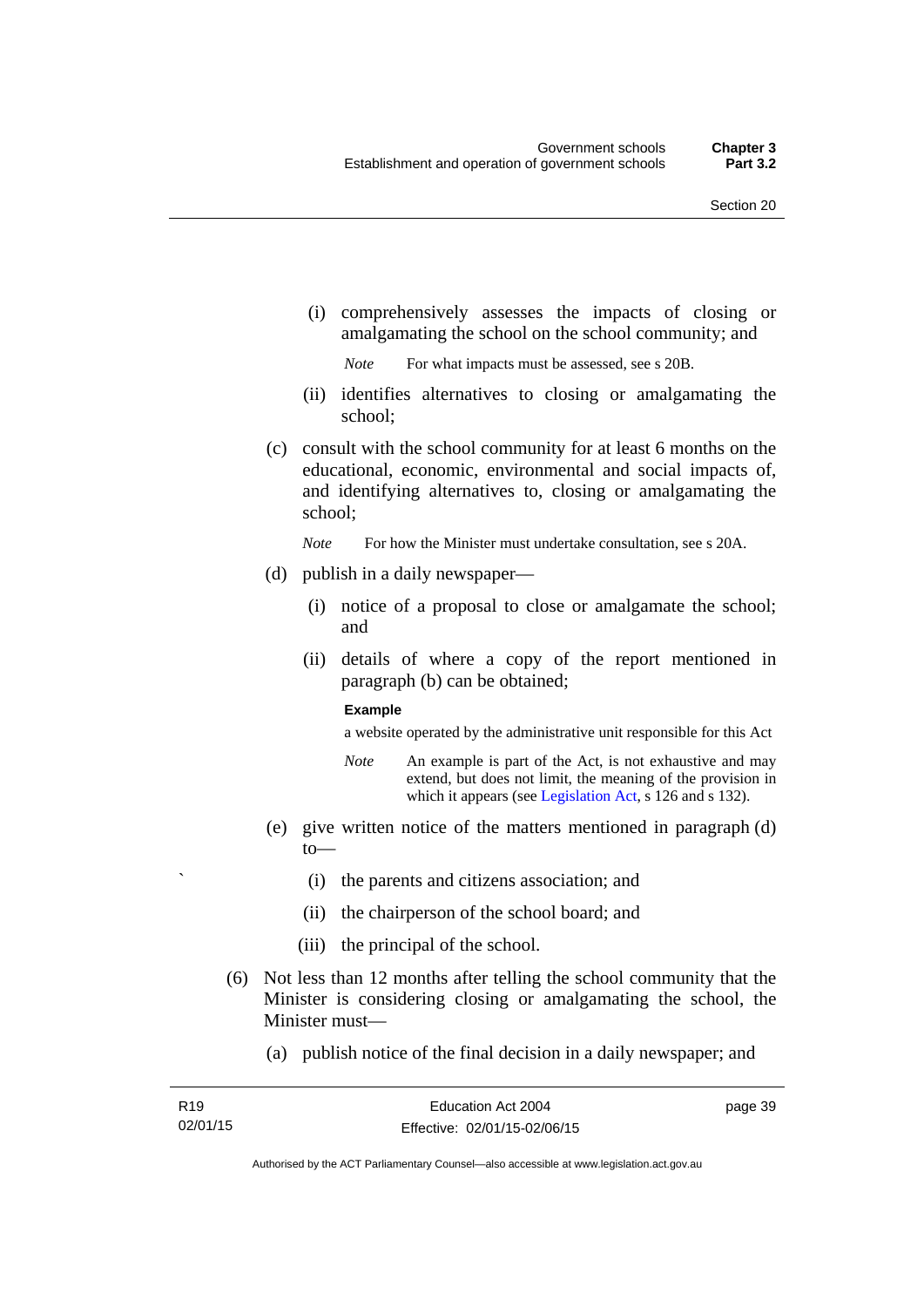Section 20

- (b) give written notice of the decision to—
	- (i) a parent of each student at the school; and
	- (ii) each member of the school's parents and citizens association; and
	- (iii) each member of the school board; and
	- (iv) the principal and each teacher at the school; and
- (c) explain to the school community the reasons for the final decision and how the following have been taken into account in making the final decision:
	- (i) the school community's views;
	- (ii) the relevant general principles of this Act under section 7;
	- (iii) the principles on which chapter 3 is based under section 18.
- (7) The consultation must be done in a way that gives effect to the following principles:
	- (a) consultation should focus on access to, and the provision of, quality educational opportunities;
	- (b) consultation should be open, equitable, respectful and transparent;
	- (c) consultation should lead to sustainable decisions by involving effective community engagement;
	- (d) without limiting paragraph (c), consultation should ensure that—
		- (i) relevant information is provided in a timely, equitable and accessible way to enable maximum community participation in debate about the proposal; and

R19 02/01/15

Authorised by the ACT Parliamentary Counsel—also accessible at www.legislation.act.gov.au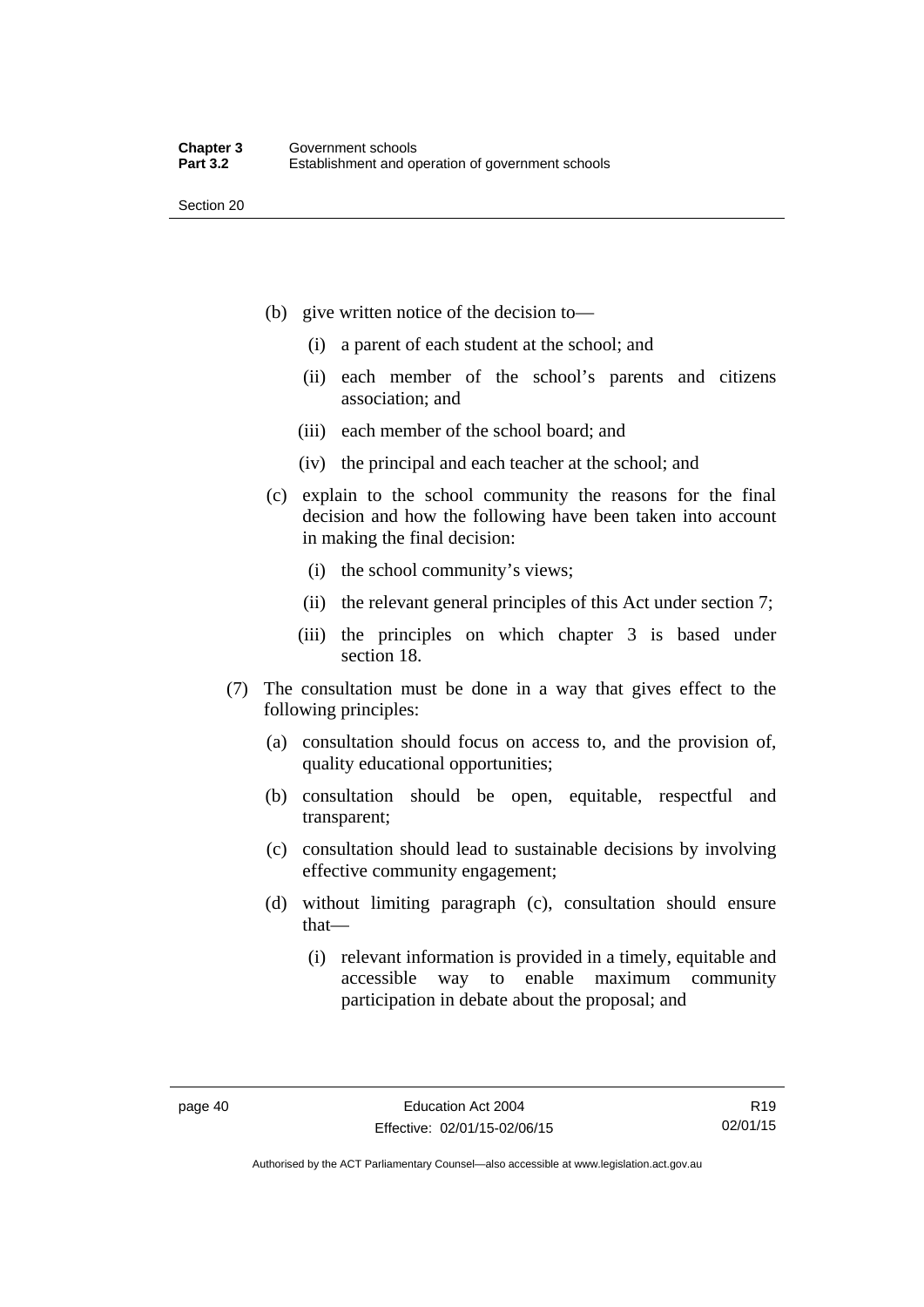- (ii) opportunities are provided for feedback about the proposal, especially from families and other people with significant interest in the proposal;
- (e) consultation should include seeking the views of school boards that are likely to be affected by the proposal.
- (8) The Minister must not close or amalgamate a government school before the later of—
	- (a) 6 months after the final decision was made; and
	- (b) the end of the school year in which the final decision was made.
- (9) In this section:

*school community*, in relation to a school that is proposed to be closed or amalgamated, means the members of the community affected by closing or amalgamating the school, including students at the school, students' families, the school board, the principal and teachers at the school and the local community.

#### **Examples—local community**

residents, local businesses

*Note* An example is part of the Act, is not exhaustive and may extend, but does not limit, the meaning of the provision in which it appears (see [Legislation Act,](http://www.legislation.act.gov.au/a/2001-14) s 126 and s 132).

## **20A Independent committee**

- (1) The Minister must establish an independent committee.
- (2) The functions of the committee are to—
	- (a) prepare the report mentioned in section 20 (5) (b); and
	- (b) undertake the consultation on behalf of the Minister under section 20 (5) (c).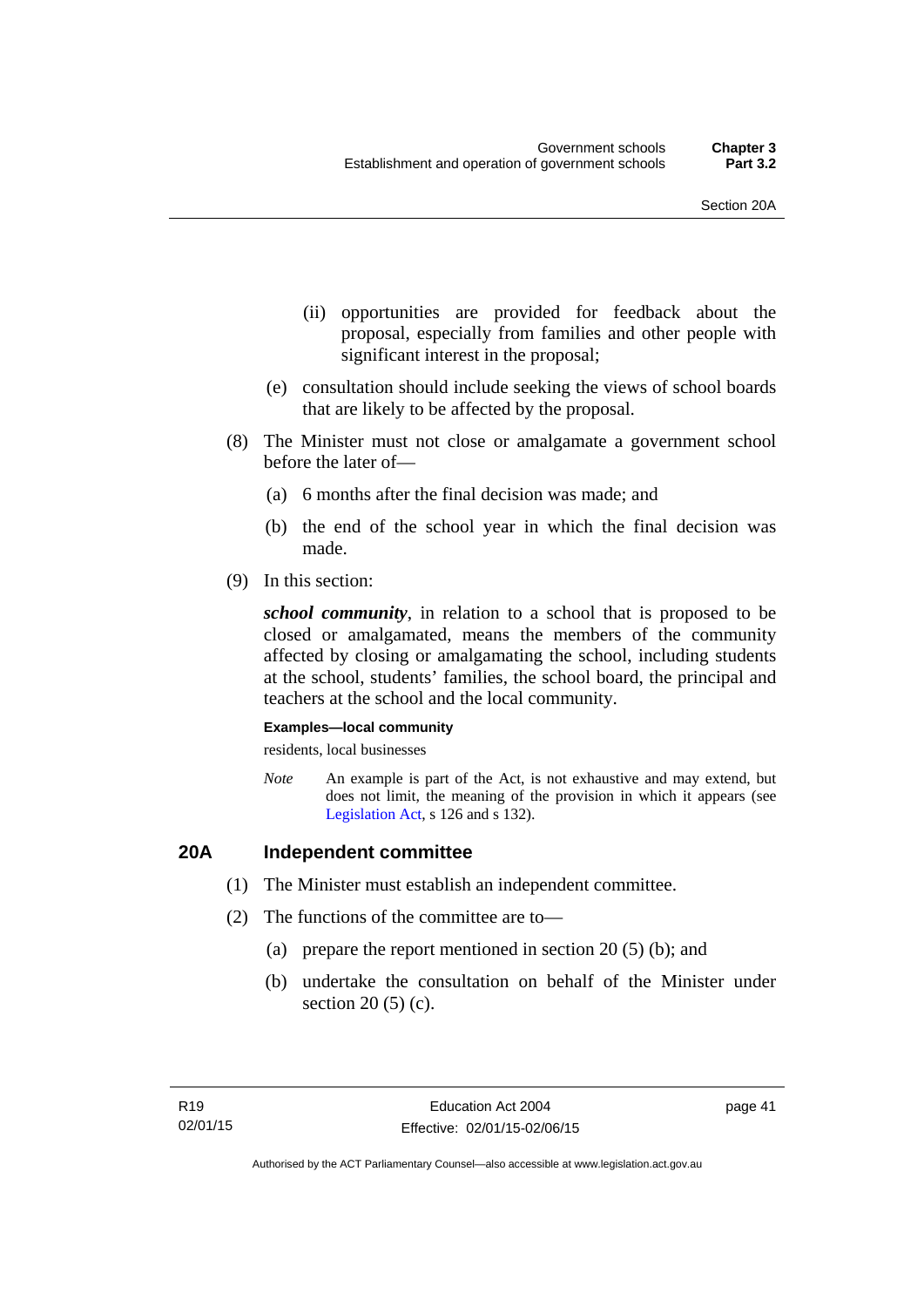Section 20B

- (3) The committee must consist of 3 people selected after consultation with the appropriate standing committee.
- (4) In this section:

#### *appropriate standing committee* means—

- (a) the standing committee of the Legislative Assembly nominated by the Speaker for this section; or
- (b) if no nomination under paragraph (a) is in effect—the standing committee of the Legislative Assembly responsible for the consideration of educational issues.

### **20B Impacts of closing or amalgamating schools**

- (1) An assessment under section 20 (5) (b) must include information about the following educational, economic, environmental and social impacts in relation to closing or amalgamating a school:
	- (a) the following educational impacts:
		- (i) the range, quality and depth of education programs;
		- (ii) the age and condition of school infrastructure, facilities and resources;
		- (iii) teaching resources and workloads;
		- (iv) social and learning environment for children;
		- (v) extracurricular activities;
		- (vi) parent participation in school;
		- (vii) out-of-hours school programs;
		- (viii) findings of research studies on school size;
			- (ix) student literacy and numeracy outcomes;
			- (x) other educational outcomes;

Authorised by the ACT Parliamentary Counsel—also accessible at www.legislation.act.gov.au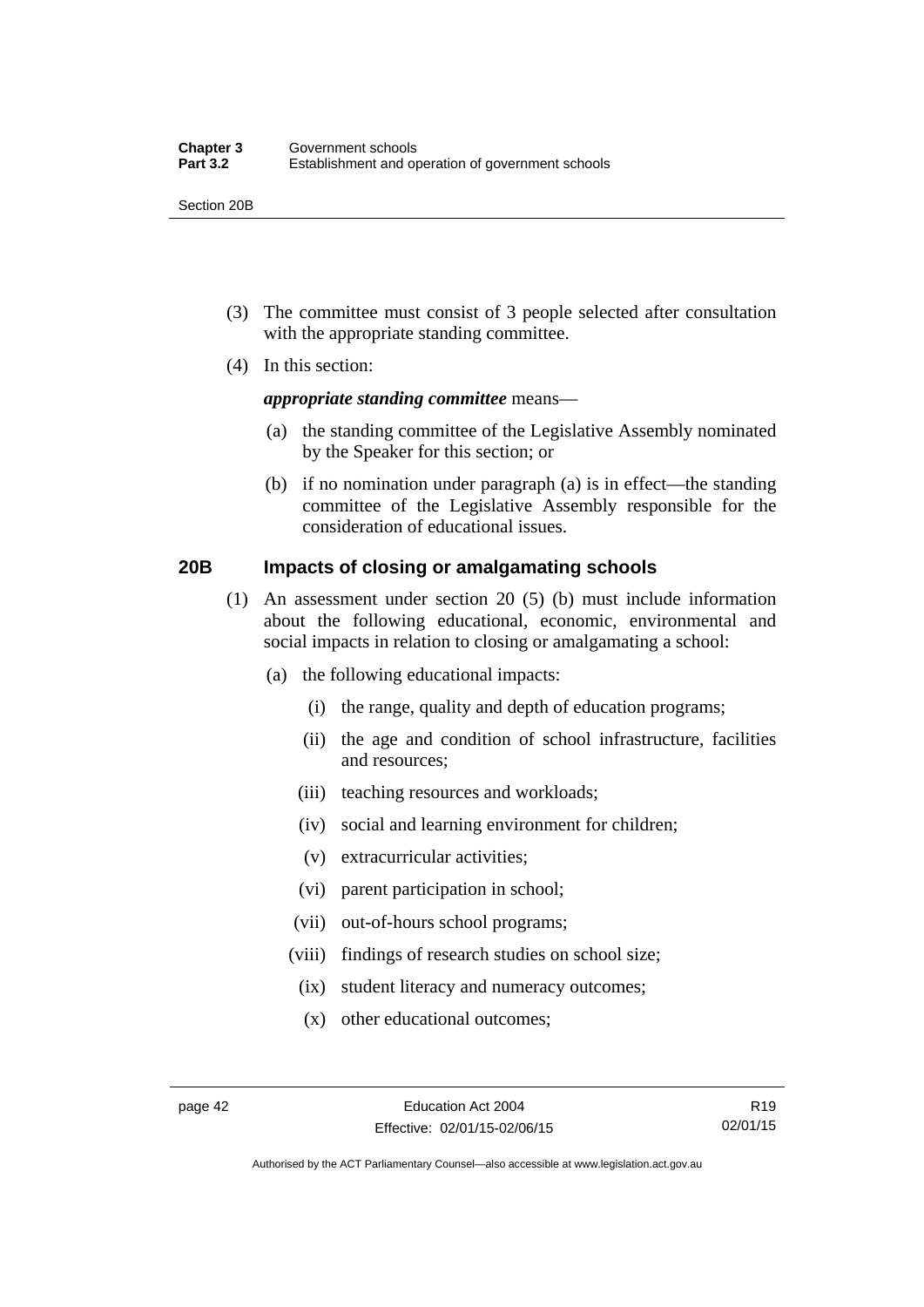- (xi) student outcomes, especially those of parents who have a low income, are Indigenous or from a non-English speaking background or with disabilities;
- (xii) access to public education;
- (xiii) school enrolments;
- (b) the following economic impacts:
	- (i) recurrent and capital savings and costs, including one-off savings and costs, of closing or amalgamating the school for the Territory, including—
		- (A) staffing and resources; and
		- (B) school bus transport; and
		- (C) traffic and safety arrangements; and
		- (D) building maintenance and security;
	- (ii) financial impact on parents, including transport and travel time;
	- (iii) financial impact on local business including ongoing viability;
	- (iv) a comparison of the cost, per student, to operate the school with the cost, per student, to operate other ACT government schools and average cost across all ACT government schools;
- (c) the following environmental impacts:
	- (i) traffic congestion;
	- (ii) air pollution;
	- (iii) greenhouse gas emissions;
	- (iv) noise levels;
	- (v) open green space adjacent to the school site;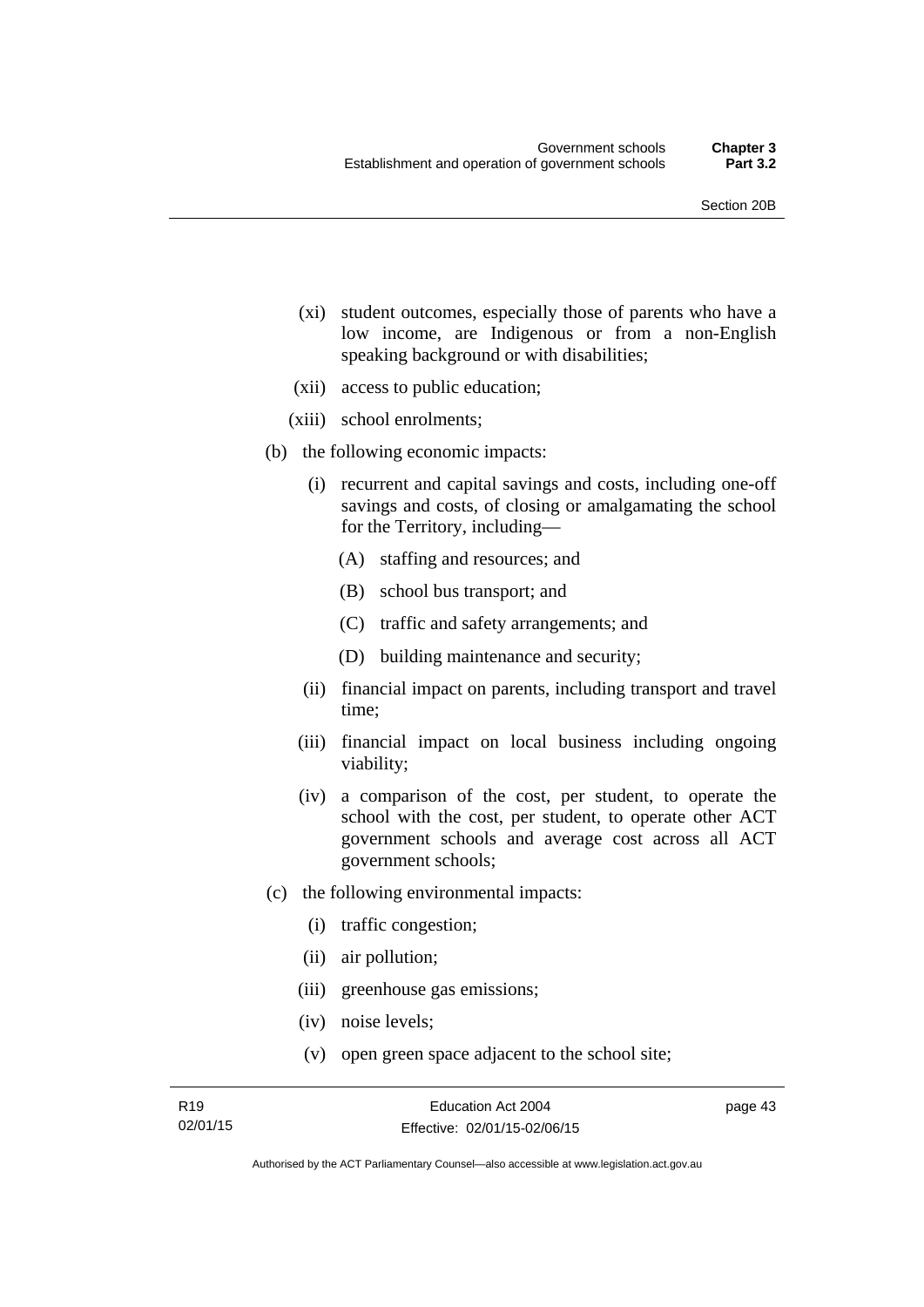Section 21

- (d) the following social impacts:
	- (i) demographic projections of parents with school-age children, including taking into account expected land releases;
	- (ii) implications for parents who have a low income, are Indigenous or from a non-English speaking background or of students with disabilities;
	- (iii) safety of children walking or cycling to school;
	- (iv) neighbourhood community facilities;
	- (v) access to recreational and leisure facilities;
	- (vi) provision of government services;
	- (vii) community support networks;
	- (viii) local employment;
		- (ix) heritage values of school buildings.
- (2) An assessment may include information about any other impacts in relation to closing or amalgamating the school.

## **21 Operation of government schools**

- (1) The director-general is responsible to the Minister for the operation of government schools.
- (2) Government schools are to be publicly owned and operated by the Territory itself.
- (3) The director-general must establish procedures that give priority to the enrolment of children in the government school in their neighbourhood.
- (4) The principal of a government school is responsible for—
	- (a) educational leadership and management of the school; and

Authorised by the ACT Parliamentary Counsel—also accessible at www.legislation.act.gov.au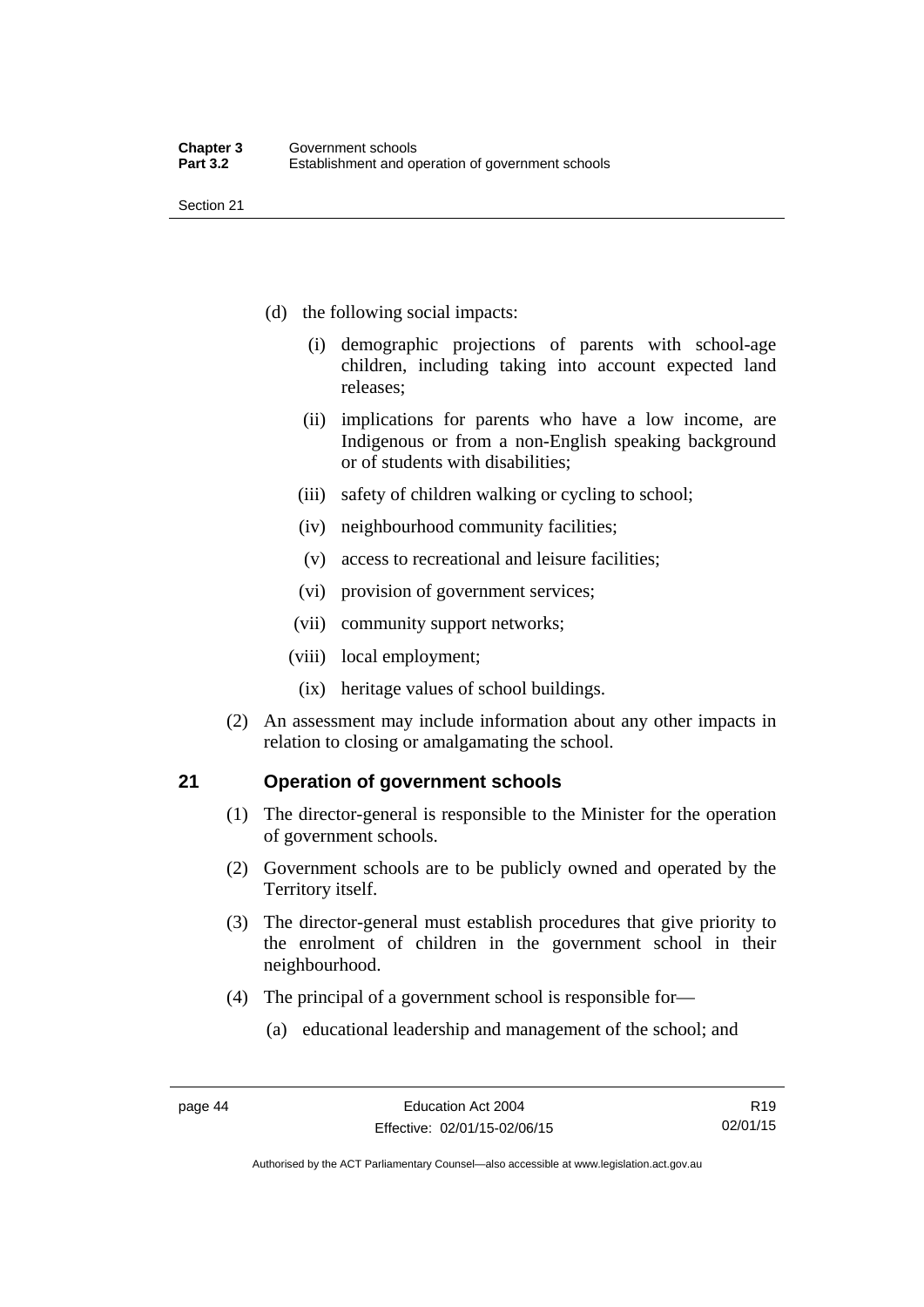- (b) educational outcomes for students at the school; and
- (c) providing support to the school board in the carrying out of its functions; and
- (d) contributing to the development and implementation of educational policies and strategies.
- (5) The principal of a government school must make available to parents of students at the school, and to the staff and students of the school, information about the school's educational programs and policies, and the school's operation.

#### **22 Investigation of complaints—government schools**

- (1) The director-general must develop and implement a complaints policy for government schools.
- (2) The director-general must, as soon as practicable, investigate any complaint about the administration, management and operation of government schools that, in the director-general's opinion, is not a frivolous or vexatious complaint.
- (3) The director-general must, in an annual report under the *[Annual](http://www.legislation.act.gov.au/a/2004-8)  [Reports \(Government Agencies\) Act 2004](http://www.legislation.act.gov.au/a/2004-8)* for a financial year, include details about the number of complaints investigated by the director-general under this section in that financial year.

#### **23 Review of government school system**

The director-general must regularly review, and report to the Minister on, the government school system as a whole.

#### **24 Review of operation of government schools**

- (1) The director-general must ensure that—
	- (a) the effectiveness of each government school is reviewed at least once every 5 years; and
	- (b) a report of the review is prepared.

page 45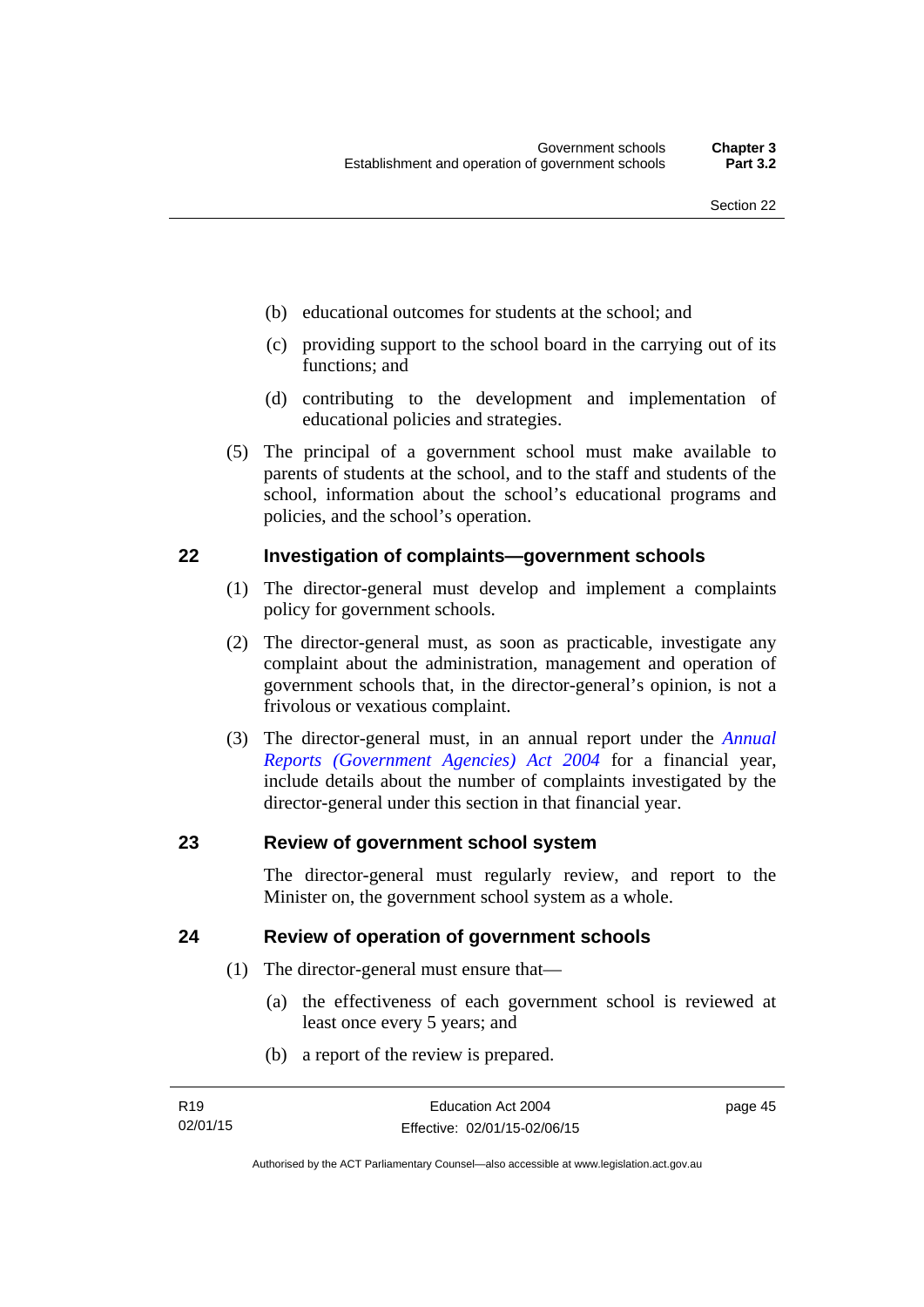- (2) The director-general must ensure that a review seeks the input of the local community served by the school.
- (3) A review must take into account the views of—
	- (a) the parents of students at the school; and
	- (b) the teachers at the school; and
	- (c) the students at the school.
- (4) The director-general must make the report of a review of a school available to—
	- (a) the parents of students at the school; and
	- (b) the staff of the school; and
	- (c) the students at the school.

#### **25 Reporting to parents—government schools**

- (1) The principal of a government school must set up procedures for giving reports to the parents of a student enrolled at the school about the student's academic progress and social development at the school.
- (2) A report must be given to the student's parents at least twice a year.

#### **26 Education to be free**

- (1) Education in government schools is to be free and no fees are chargeable for it.
- (2) Subsection (1) does not apply—
	- (a) in relation to course money paid to a registered provider; or
	- (b) to people who hold a temporary visa under the *[Migration Act](http://www.comlaw.gov.au/Series/C1958A00062)  [1958](http://www.comlaw.gov.au/Series/C1958A00062)* (Cwlth), section 30 (2).

R19 02/01/15

Authorised by the ACT Parliamentary Counsel—also accessible at www.legislation.act.gov.au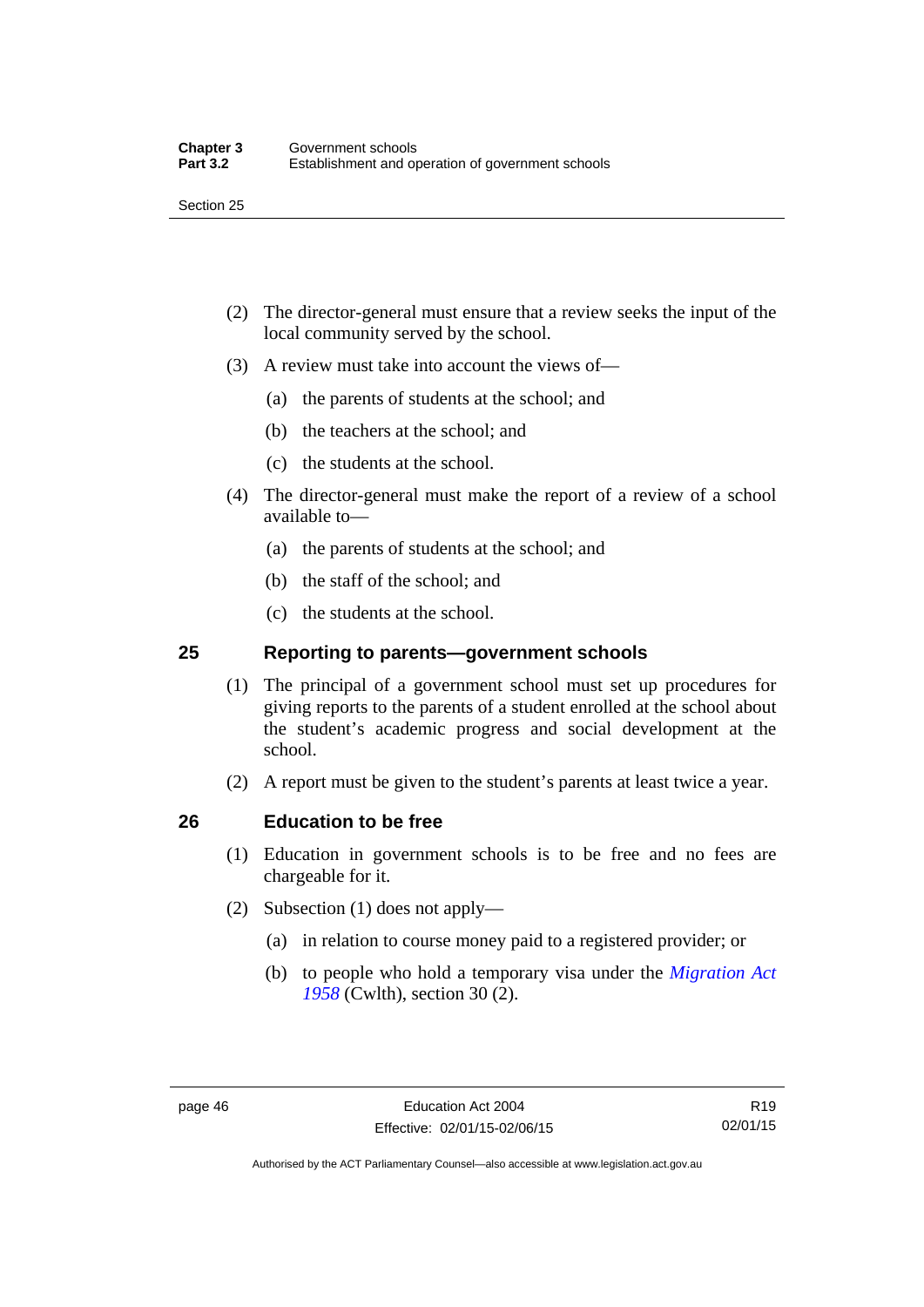(3) In subsection (2):

*course money*—see the *[Education Services for Overseas Students](http://www.comlaw.gov.au/Series/C2004A00757)  [Act 2000](http://www.comlaw.gov.au/Series/C2004A00757)* (Cwlth), section 7.

*registered provider*—see the *[Education Services for Overseas](http://www.comlaw.gov.au/Series/C2004A00757)  [Students Act 2000](http://www.comlaw.gov.au/Series/C2004A00757)* (Cwlth), section 5.

### **27 Voluntary financial contributions**

- (1) The school board of a government school may ask the parents of a student enrolled at the school, or anyone else, to make a financial contribution to the school.
- (2) The following principles apply in relation to financial contributions:
	- (a) each contribution is to be voluntary;
	- (b) a student at the school is not to be refused benefits or services because the student's parents do not make a contribution;
	- (c) a student is not to be approached or harassed for contributions;
	- (d) any record of contributions is confidential.
- (3) If the school board asks the parents of a student enrolled at the school to make a financial contribution, the school board must tell the parents about the principles that apply in relation to financial contributions.

#### **28 Secular education**

- (1) Education in government schools is to be non-sectarian, secular education.
- (2) Secular education in government schools may include the study of different religions as distinct from education in a particular religion.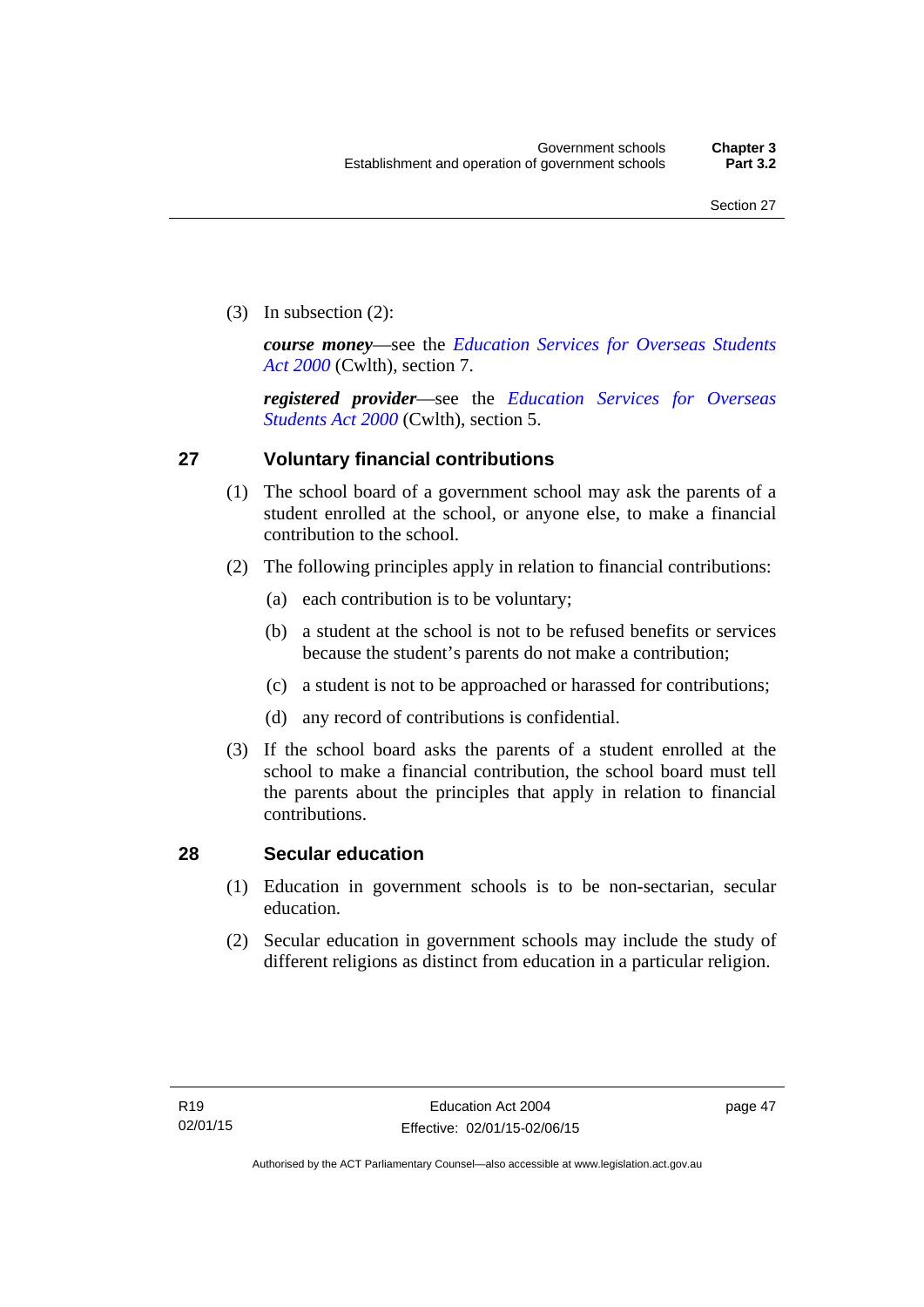## **29 Religious education**

- (1) If parents of children at a government school ask the principal for their children to receive religious education in a particular religion, the principal must ensure that reasonable time is allowed for their children's religious education in that religion.
- (2) The principal must ensure that the educational program continues for students at the school not attending religious education.
- (3) Religious education must be authorised by the religious body to which the person providing the instruction belongs.
- (4) Students attending a religious education class at a government school must be separated from other students at the school while the class is held.
- (5) In this section:

*religious education* means education in a particular religion as distinct from the study of different religions.

## **30 Curriculum**

- (1) The director-general must decide the curriculum requirements for students attending government schools (other than in years 11 and 12).
- (2) For subsection (1), the requirements include the framework of the curriculum and the principles on which the curriculum is based.

### **31 Approved educational courses for students at government schools**

- (1) The director-general may approve educational courses for a student enrolled at a government school that may be provided to the student at a place other than the school.
- (2) An approval may be subject to conditions.

Authorised by the ACT Parliamentary Counsel—also accessible at www.legislation.act.gov.au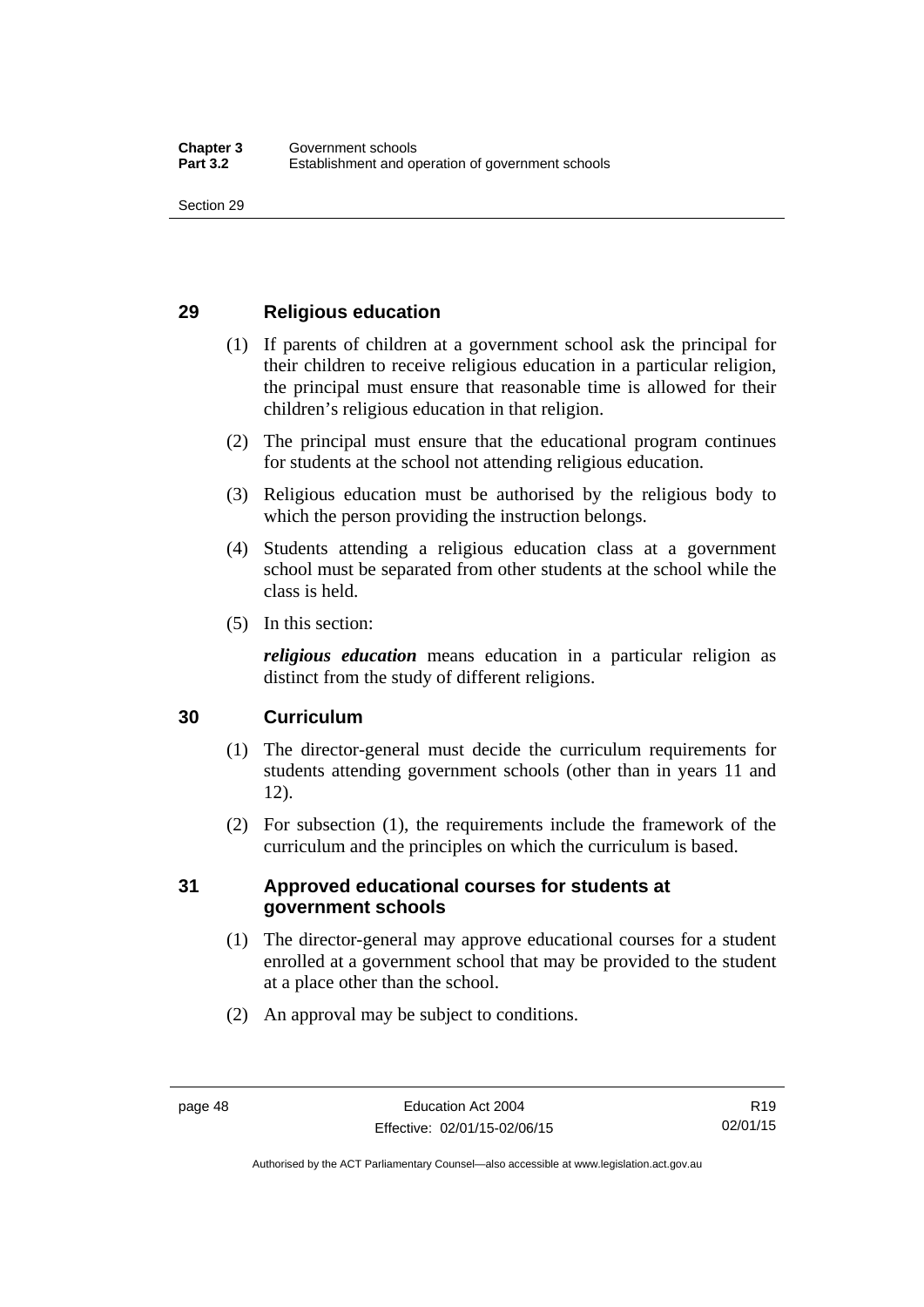- (3) However, the director-general may approve an educational course only if satisfied that—
	- (a) the standard of the course is appropriate; and
	- (b) there are adequate facilities for conducting the course; and
	- (c) the premises where the course is to be conducted comply with any relevant Territory laws about health and safety standards.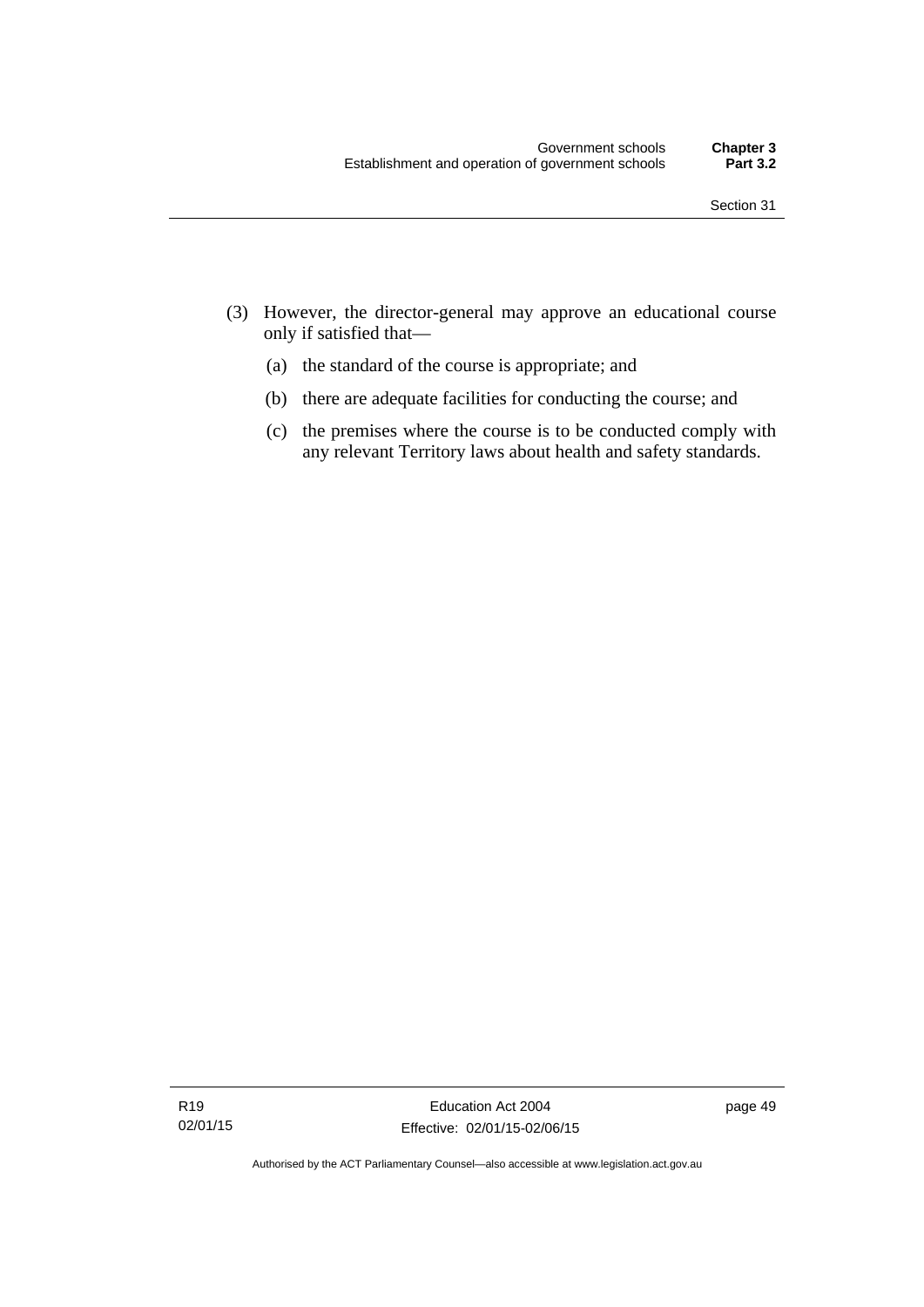Section 32

# **Part 3.3 Attendance at government schools**

### **32 Keeping of register of enrolments and attendances for government schools**

 (1) The principal of a government school, or the person giving an approved educational course (government), commits an offence if the principal or person fails to keep a register of enrolments and attendances.

Maximum penalty: 10 penalty units.

(2) An offence against this section is a strict liability offence.

### **33 Keeping records of enrolment and attendances for government schools**

- (1) The principal of a government school, or the person giving an approved educational course (government), must ensure that the following information is entered in the register of enrolments and attendances:
	- (a) the full name of each student enrolled at the school or course;
	- (b) a record of the attendance or nonattendance of the student at the school or course on every day when the school or course is open for attendance.

Maximum penalty: 10 penalty units.

- (2) The principal of a government school, or the person giving an approved educational course (government), commits an offence if—
	- (a) the principal or person makes an entry in the register of enrolments and attendances; and

Authorised by the ACT Parliamentary Counsel—also accessible at www.legislation.act.gov.au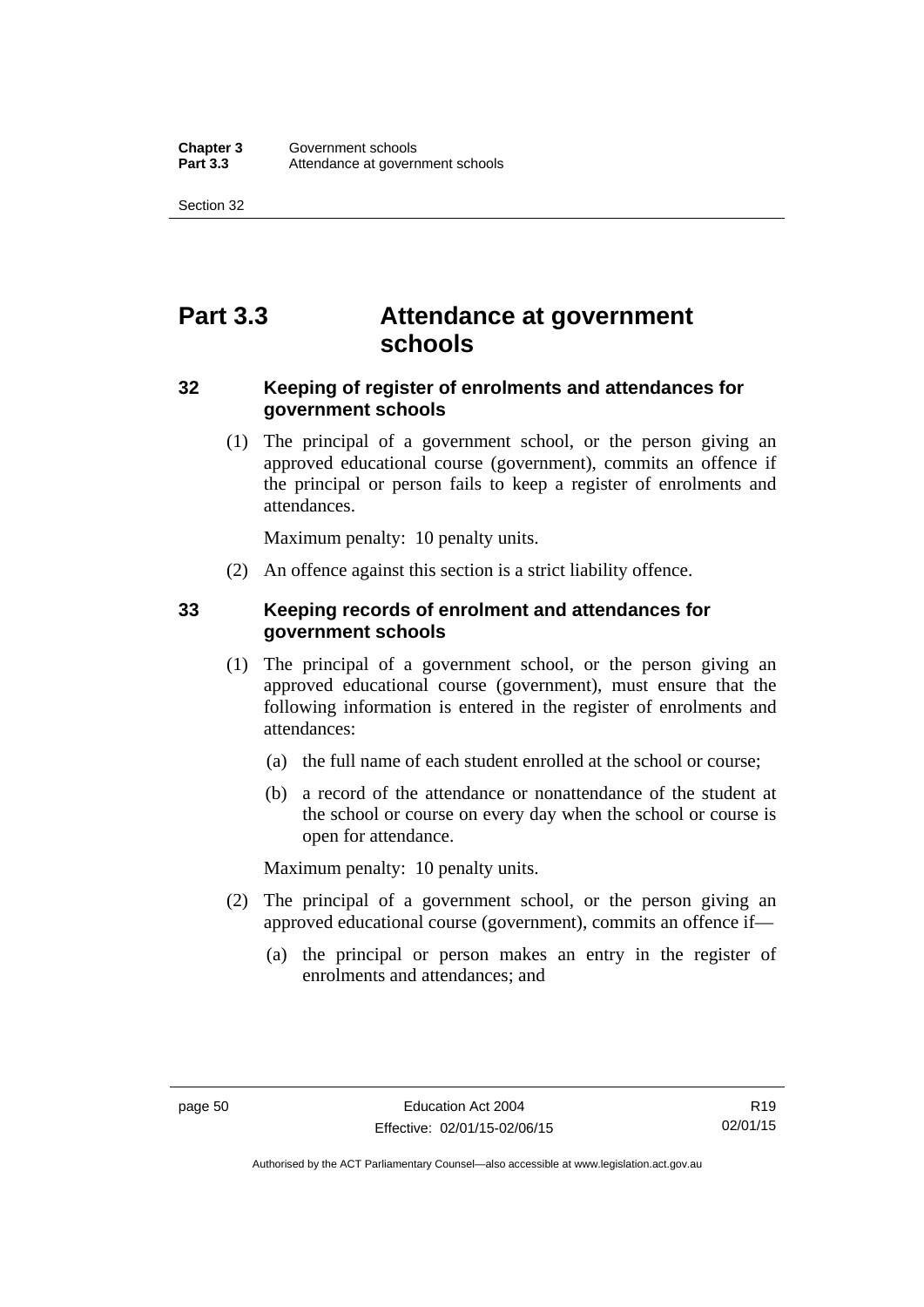(b) the principal or person is reckless about whether the entry is correct.

Maximum penalty: 10 penalty units.

(3) An offence against subsection (1) is a strict liability offence.

### **34 Inspection of register of enrolment and attendances for government schools**

- (1) The principal of a government school, or the person giving an approved educational course (government), commits an offence if—
	- (a) an authorised person (government) asks the principal or person to make the register of enrolments and attendances available to the authorised person; and
	- (b) the principal or person fails to make the register available as asked.

Maximum penalty: 10 penalty units.

- (2) The principal of a government school, or the person giving an approved educational course (government), commits an offence if—
	- (a) the director-general or an authorised person (government) asks the principal or the person to give the director-general or authorised person stated information about enrolments or attendances of students at the school or course during a stated period or at a stated time; and
	- (b) the principal or person fails to give the information in accordance with the request.

Maximum penalty: 50 penalty units

 (3) An authorised person (government) may make copies of the register of enrolments and attendances or any part of the register.

page 51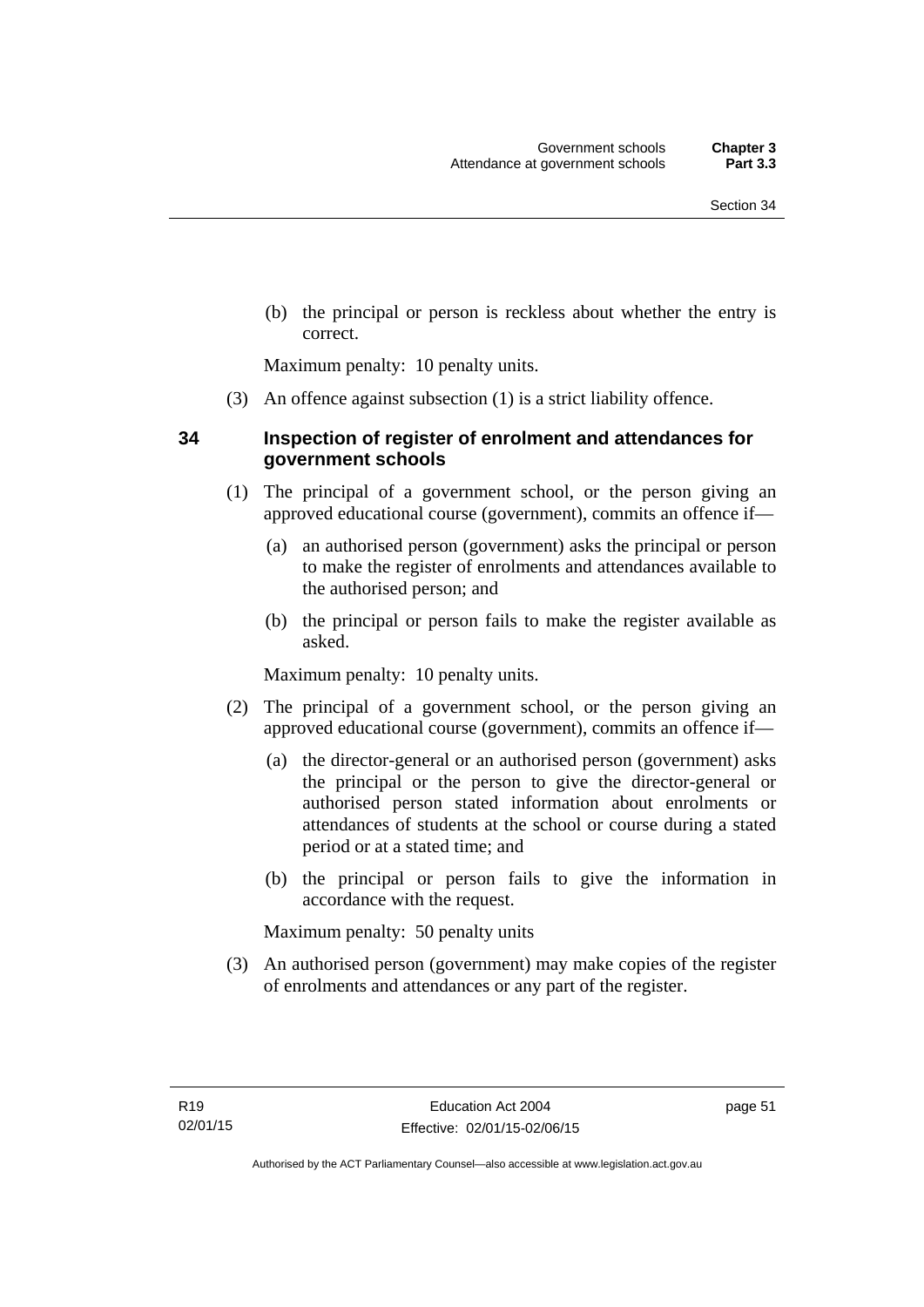#### Section 35

- (4) The principal of a government school, or the person giving an approved educational course (government), must take reasonable steps to assist an authorised person (government) in exercising functions under this section.
- (5) An offence against this section is a strict liability offence.

#### **35 Procedures to encourage school attendance at government schools**

- (1) The principal of a government school must set up procedures—
	- (a) to encourage students to attend school regularly; and
	- (b) to help parents to encourage their children to attend school regularly.
- (2) The principal must refer parents and children to support services that encourage children to attend school regularly when the procedures mentioned in subsection (1) are not successful.
- (3) If a student enrolled at a government school has not been attending school regularly, the principal of the school may, by written notice, require the student's parents and the child to meet with an authorised person at a stated place and time.

#### **36 Suspension, exclusion or transfer of student by director-general**

- (1) This section applies if—
	- (a) a student attending a government school—
		- (i) is persistently and wilfully noncompliant; or
		- (ii) threatens to be violent or is violent to another student attending the school, a member of the staff of the school or anyone else involved in the school's operation; or

Authorised by the ACT Parliamentary Counsel—also accessible at www.legislation.act.gov.au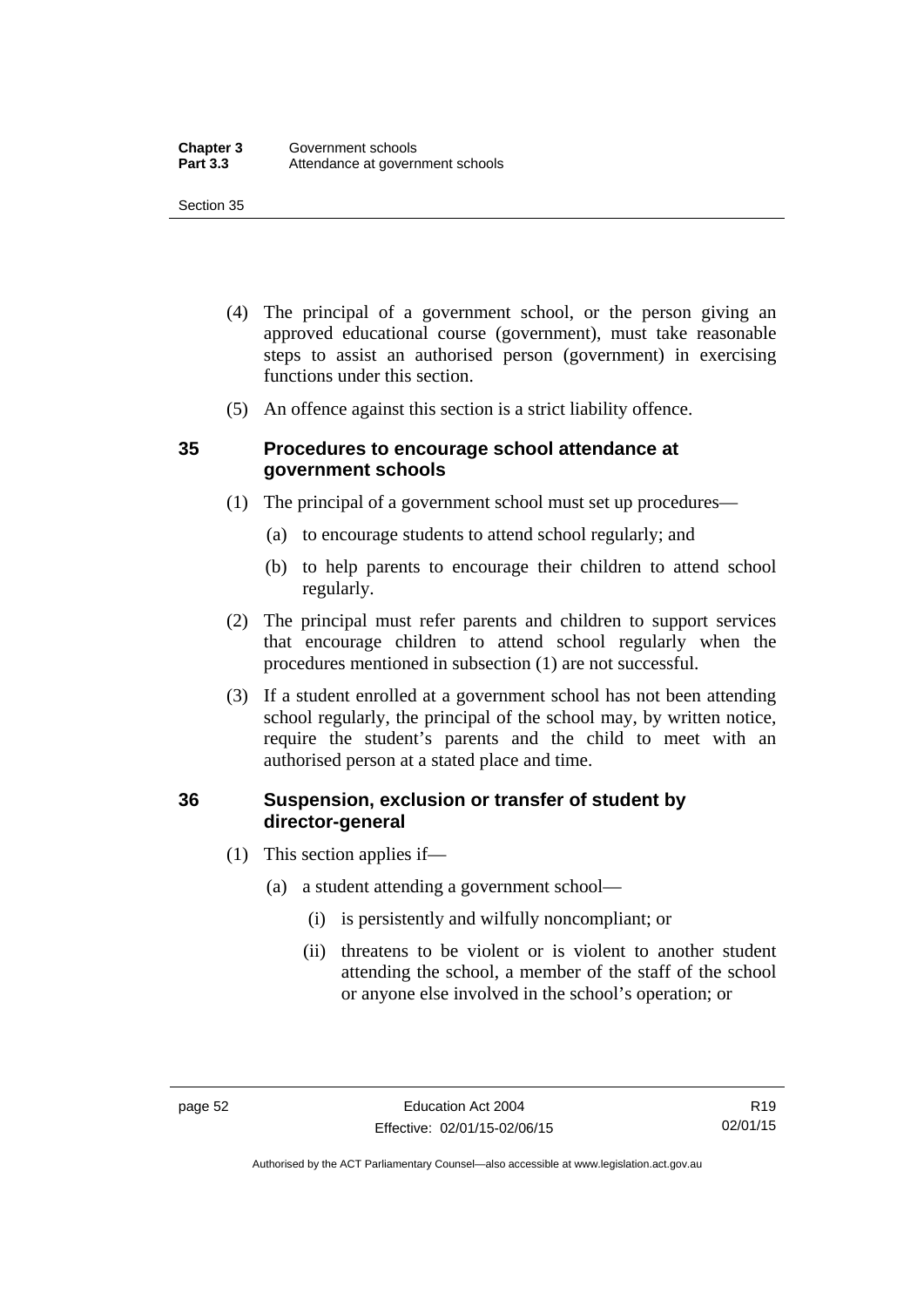- (iii) acts in a way that otherwise threatens the good order of the school or the safety or wellbeing of another student attending the school, a member of staff of the school or anyone else involved in the school's operation; or
- (iv) displays behaviour that is disruptive to the student's learning or that of other students; and
- (b) the principal of the school is satisfied that action should be taken under this section.
- (2) The principal may recommend to the director-general that the director-general—
	- (a) suspend the student from the school for a stated period of not longer than 20 days; or
	- (b) transfer the student to another government school; or
	- (c) exclude the student from all government schools.
- (3) After considering the principal's recommendation, the director-general may—
	- (a) give effect to the recommendation; or
	- (b) take any other action mentioned in subsection (2) that the director-general considers appropriate; or
	- (c) suspend the student for not longer than 20 days.
- (4) The director-general may exclude the student only if—
	- (a) the student's parents have been given an opportunity to be consulted, and told in writing, about the proposed exclusion of the child and the reasons for it; and
	- (b) the student has been given a reasonable opportunity to attend counselling, undertake relevant educational programs or receive other appropriate assistance; and

page 53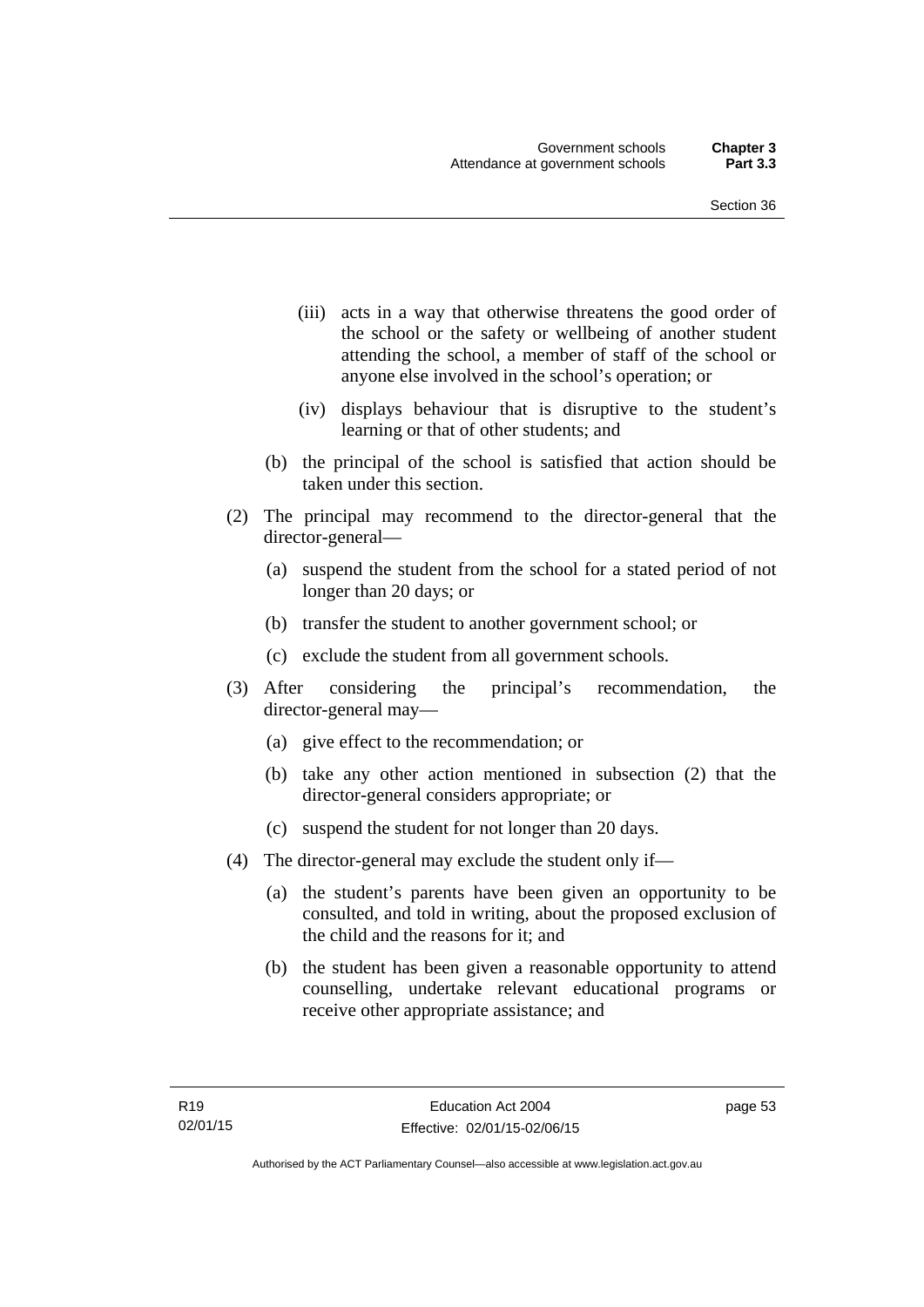Section 36

- (c) as far as the student's maturity and capacity for understanding allow, the participation of the student has been sought, and any views of the student considered, in deciding whether to exclude the student; and
- (d) the student has been given sufficient information about the decision-making process, in a language and way that the student can understand, to allow the student to take part in the process; and
- (e) the student has been offered alternatives for continuing the student's education during the exclusion.
- (5) The director-general may suspend or transfer the student only if—
	- (a) the student's parents have been given an opportunity to be consulted, and told in writing, about the proposed suspension or transfer of the student and the reasons for it; and
	- (b) as far as the student's maturity and capacity for understanding allow, the participation of the student has been sought, and any views of the student considered, in deciding whether to suspend or transfer the student; and
	- (c) the student has been given sufficient information about the decision-making process, in a language and way that the student can understand, to allow the student to take part in the process; and
	- (d) the student has been given a reasonable opportunity to continue the child's education during the suspension.
- (6) Despite subsection (5), the director-general may immediately suspend the student for not longer than 5 days if, in the director-general's opinion, the circumstances are of such urgency or seriousness to require the child's immediate suspension.

Authorised by the ACT Parliamentary Counsel—also accessible at www.legislation.act.gov.au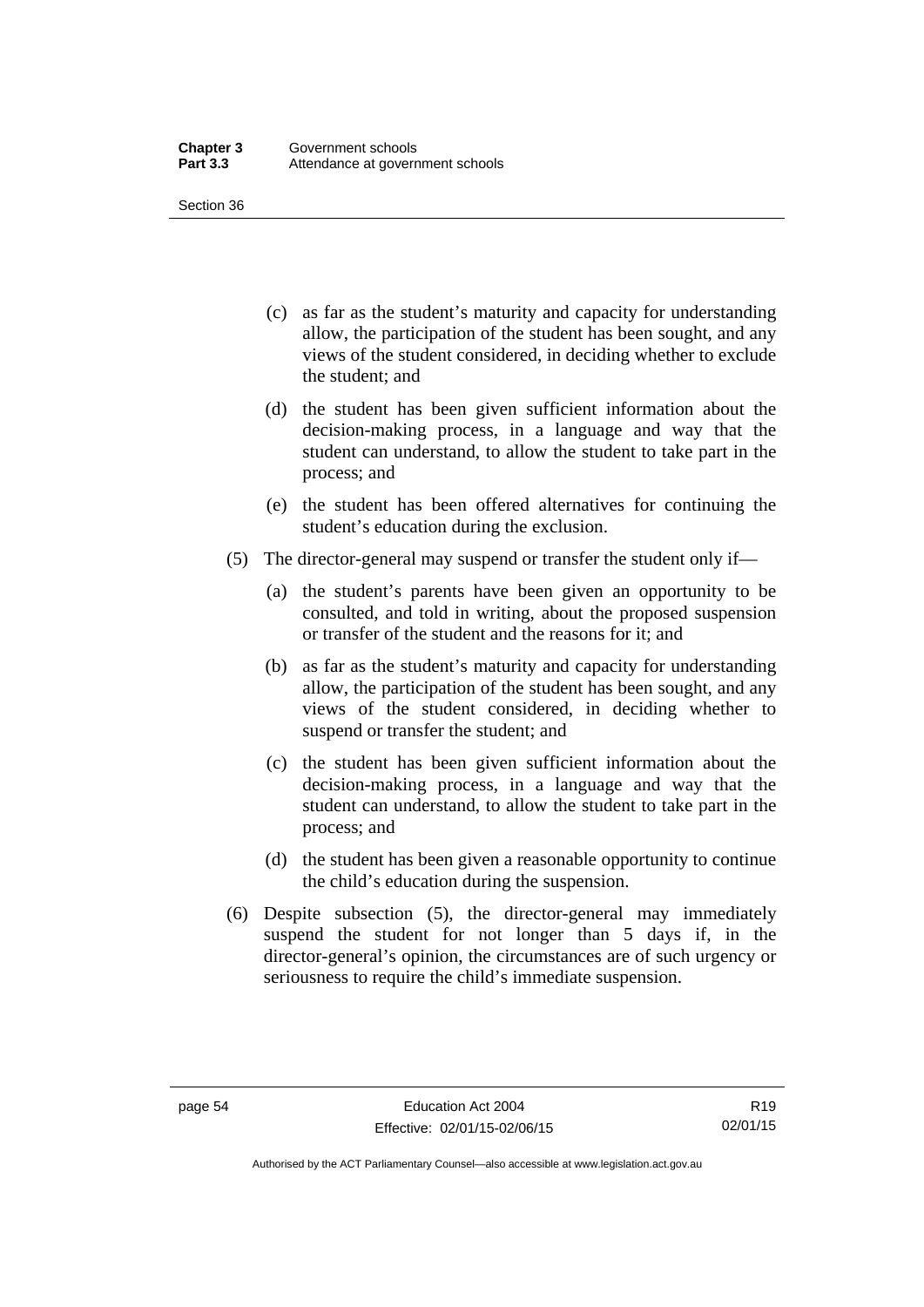- (7) However, before suspending the student under subsection (6), the director-general must comply with the requirements of subsection  $(5)$  (a) to (d) to the extent that it is practicable and appropriate to do so.
- (8) To remove any doubt, the director-general may suspend the student under subsection (6) while deciding what other action (if any) should be taken in relation to the student under this section.
- (9) If the student is suspended for 7 or more school days in a school term (whether or not consecutive school days), the director-general must ensure that the student is given a reasonable opportunity to attend appropriate counselling.
- (10) The director-general may delegate the director-general's power to suspend a student from a government school for not longer than 15 days to the principal of the school.
	- *Note* For the making of delegations and the exercise of delegated functions, see [Legislation Act](http://www.legislation.act.gov.au/a/2001-14), pt 19.4.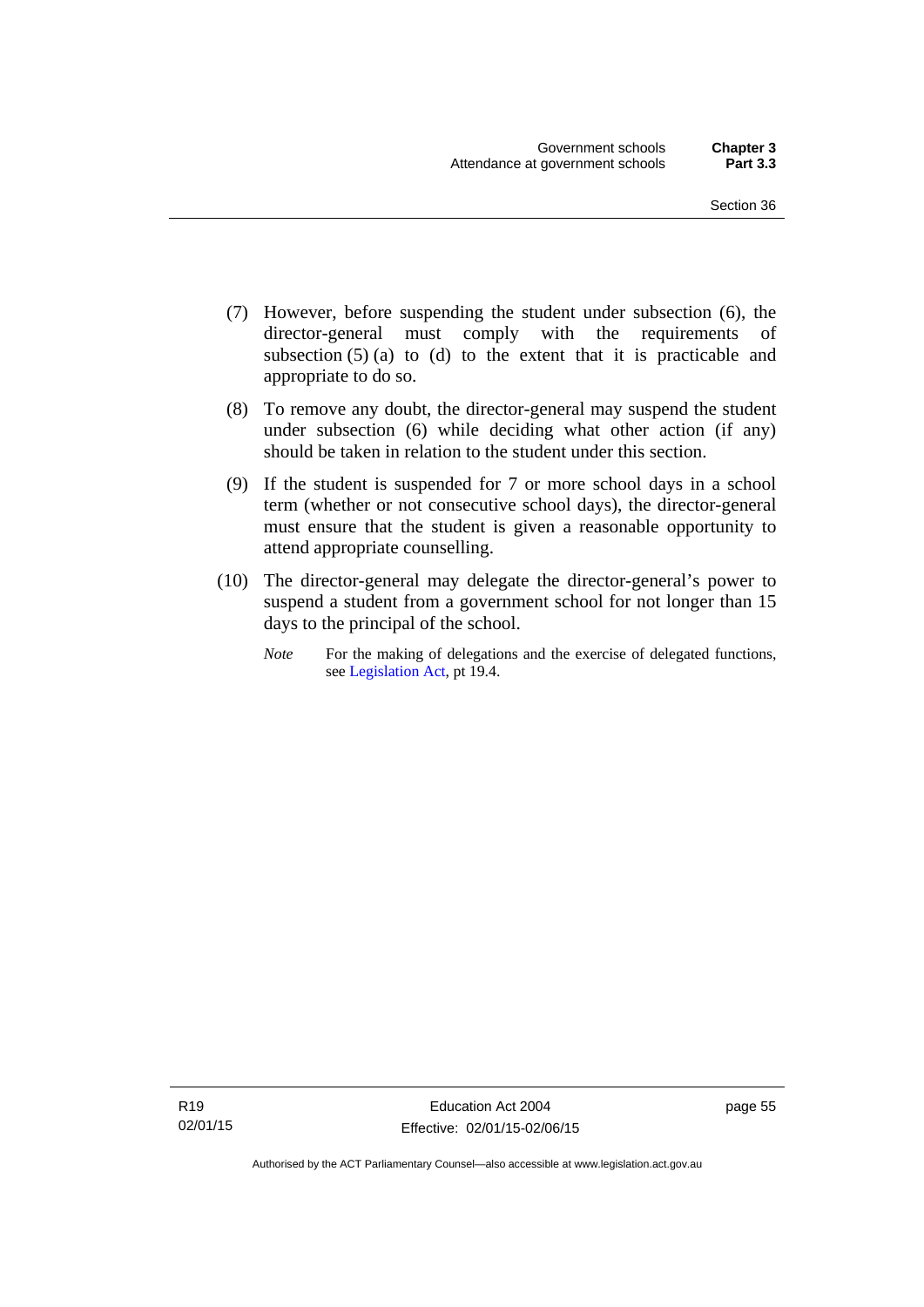# **Part 3.4 School boards of government schools**

## **Division 3.4.1 Interpretation**

#### **37 Definitions for pt 3.4**

In this part:

*half-year* means a period of 6 months ending on 30 June or 31 December.

*money*, of a school, means money allocated to the school by the director-general or otherwise received by the school.

#### **Examples of money otherwise received**

voluntary financial contributions, other donations and sponsorships

*Note* An example is part of the Act, is not exhaustive and may extend, but does not limit, the meaning of the provision in which it appears (see [Legislation Act,](http://www.legislation.act.gov.au/a/2001-14) s 126 and s 132).

*parents and citizens association*, of a school, means

- (a) the entity declared under section 40 (Declaration of parents and citizens associations in certain circumstances) to be the parents and citizens association of the school; or
- (b) if there is no declaration under that section for the school—the parents and citizens association incorporated under the *[Associations Incorporation Act 1991](http://www.legislation.act.gov.au/a/1991-46)* or the *[Associations](http://www.legislation.act.gov.au/a/1953-15)  [Incorporation Act 1953](http://www.legislation.act.gov.au/a/1953-15)* (repealed) in relation to the school.

*prescribed period*, for a term of office of a member of a school board (other than the principal), means the period—

- (a) beginning on whichever of the following is later:
	- (i) 1 April in the year of the member's election or appointment;

R19 02/01/15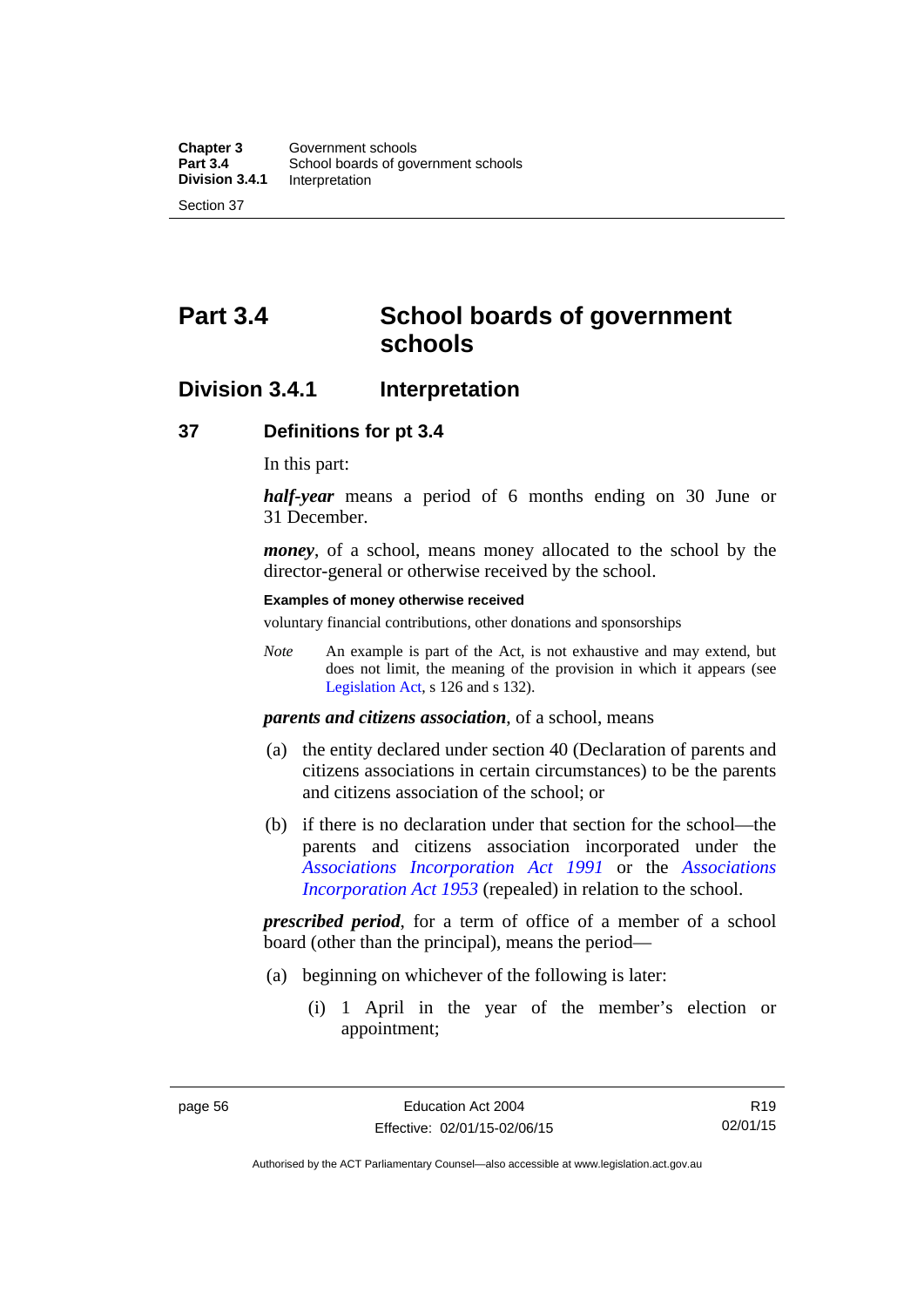- (ii) the date of the member's election or appointment; and
- (b) ending at the end of the March at least 12 months, and not more than 24 months, after the beginning of the period.

*school* means a government school.

*small school* means a school (other than a school-related institution) where fewer than 4 teachers are employed.

*student* means a student who attends classes at a school for at least 12 hours per week.

## **Division 3.4.2 Establishment and membership**

### **38 Establishment of school boards**

A school board is established for each government school.

#### **39 Functions of school boards etc**

- (1) The functions of the school board of a government school are—
	- (a) to establish strategic direction and priorities for the school; and
	- (b) to monitor and review school performance and to report on it to the director-general, parents of students at the school and staff; and
	- (c) to develop, maintain and review curriculum for the school; and
	- (d) to develop and review education policies at the school; and
	- (e) to establish budgetary policies for the school and approve the school budget; and
	- (f) to establish policies for the efficient and effective use of school assets and the management of financial risk; and
	- (g) to develop relationships between the school and the community and between the school and community organisations; and

page 57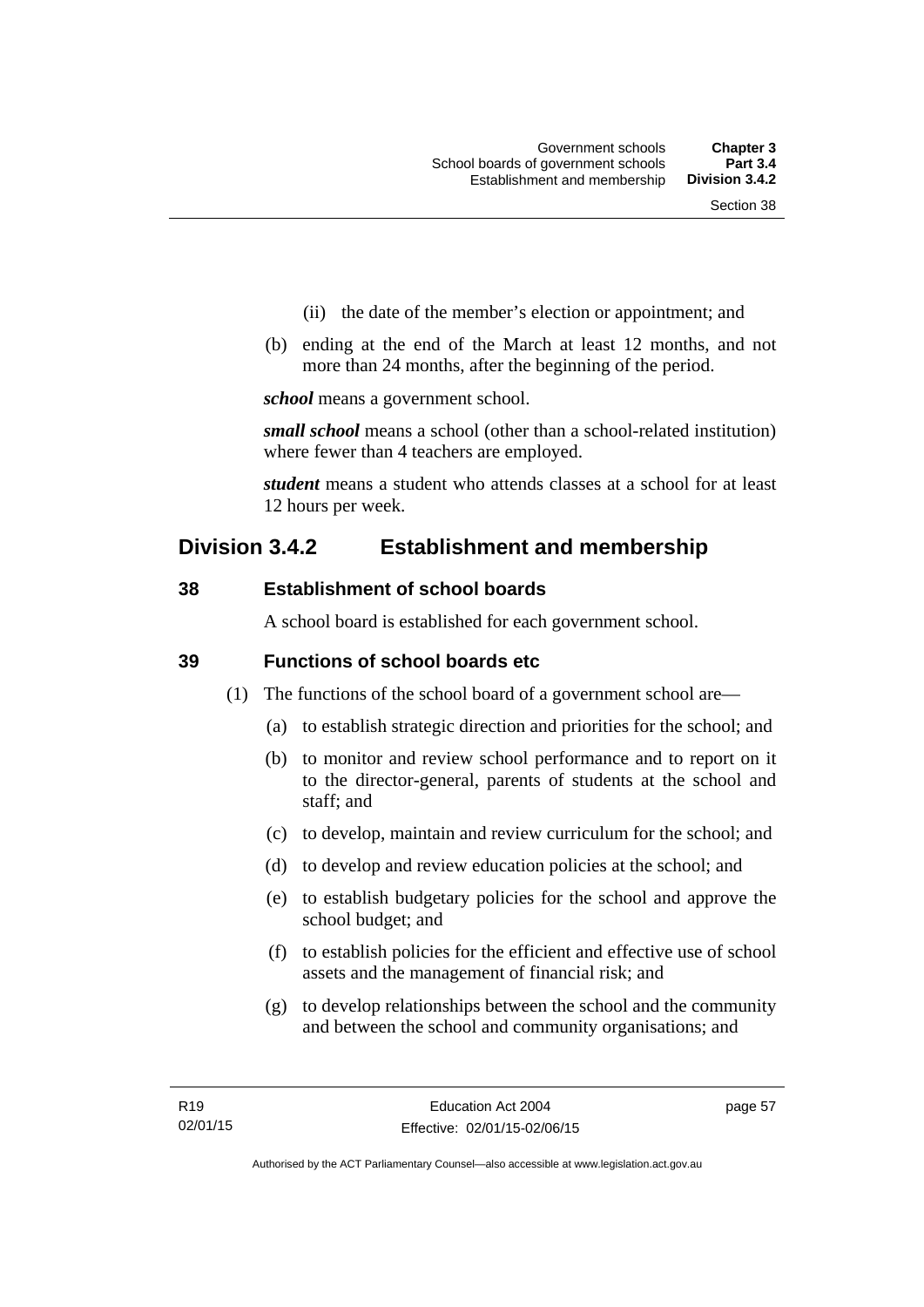- (h) to make recommendations to the director-general on issues affecting the school; and
- (i) to encourage parent participation in their children's learning; and
- (j) to exercise any other function given to the board under this Act or any other Territory law.
- (2) The director-general may give written directions to the school board about the exercise of its functions, either generally or in relation to a particular issue.
- (3) The director-general must, in an annual report under the *[Annual](http://www.legislation.act.gov.au/a/2004-8)  [Reports \(Government Agencies\) Act 2004](http://www.legislation.act.gov.au/a/2004-8)* for a financial year, include particulars of any direction given by the director-general under this section in that financial year to a particular school board and not to school boards generally.
- (4) The school board must give effect to the director-general's directions.
- (5) The director-general is not required—
	- (a) to accept, or act in accordance with, a recommendation of the school board; or
	- (b) to carry out a policy decided by the school board.

## **40 Declaration of parents and citizens associations in certain circumstances**

 (1) If there is a dispute about the entity that should be the parents and citizens association of a government school, the director-general must call a meeting of parents of students at the school and interested members of the community to discuss the entity to be the representative of the parents and community.

Authorised by the ACT Parliamentary Counsel—also accessible at www.legislation.act.gov.au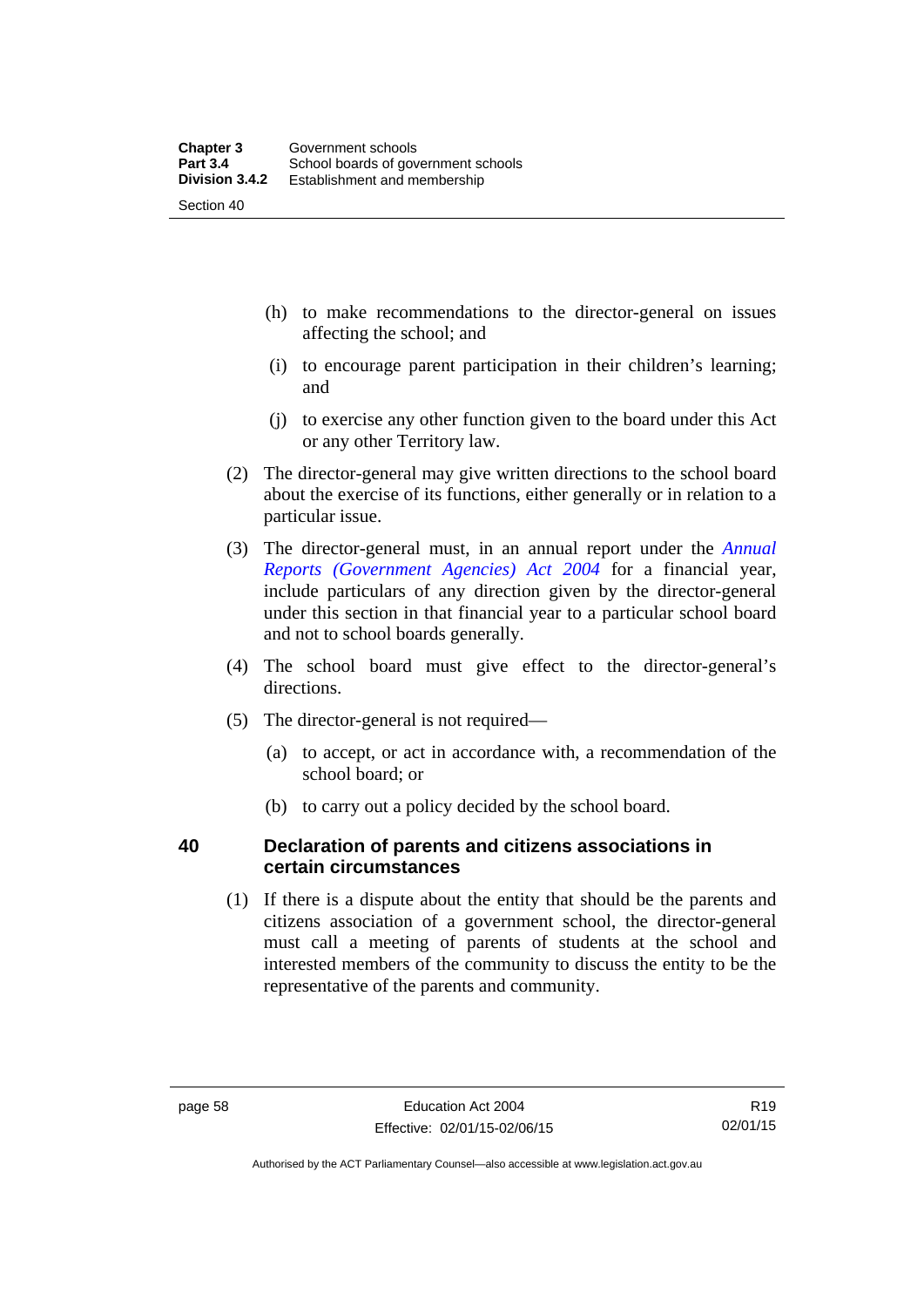- (2) If, in the director-general's opinion, it is appropriate in the circumstances to do so, the director-general may call a meeting of parents of students at a government school and interested members of the community to discuss the entity to be the representative of the parents and community.
- (3) The director-general may, after considering the outcome of a meeting under subsection (1) or (2) in relation to a government school, recommend to the Minister the entity to be the representative of the parents and community.
- (4) After receiving a recommendation under subsection (3), the Minister may declare an entity to be the parents and citizens association of a government school.
- (5) A declaration under subsection (4) is a notifiable instrument.

*Note* A notifiable instrument must be notified under the [Legislation Act](http://www.legislation.act.gov.au/a/2001-14).

#### **41 Composition of school boards generally**

- (1) This section applies to a school board of a government school other than—
	- (a) a small school or a school-related institution; or
	- (b) a school to which section 43 (Composition of school boards of school-related institutions and other schools in special circumstances) applies.
- (2) The school board of a government school consists of—
	- (a) the principal of the school; and
	- (b) 1 member (the *appointed member*) appointed by the director-general as the appointed member; and
	- (c) 2 members (the *staff members*) elected by staff of the school and appointed by the director-general; and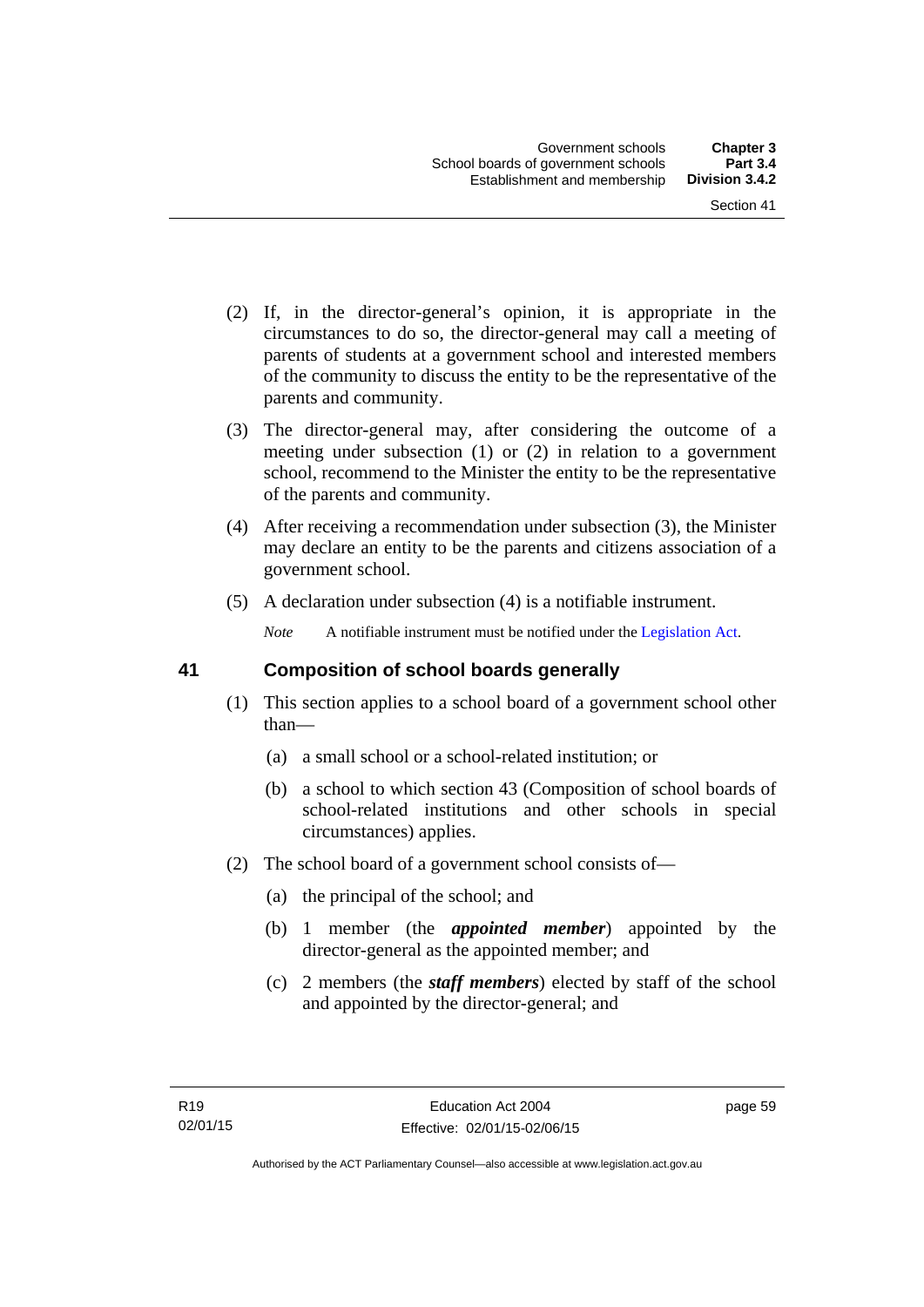- (d) 3 members (the *parents and citizens members*) elected by the parents and citizens association of the school and appointed by the director-general; and
- (e) the members (the *board appointed members*) (if any) appointed by the board under subsection (6); and
- (f) for a school prescribed under the regulations—2 members (the *student members*) elected by the students at the school and appointed by the director-general.
- *Note 1* For the making of appointments (including acting appointments), see the [Legislation Act,](http://www.legislation.act.gov.au/a/2001-14) pt 19.3.
- *Note 2* In particular, a person may be appointed for a particular provision of a law (see [Legislation Act,](http://www.legislation.act.gov.au/a/2001-14) s 7 (3)) and an appointment may be made by naming a person or nominating the occupant of a position (see s 207).
- (3) A person is eligible to be elected or appointed as a staff member only if the person is employed as a member of the staff of the school.
- (4) A person is eligible to be elected or appointed a student member only if the person is a student at the school.
- (5) The appointed member, staff members, parents and citizens members and student members are appointed for the prescribed period.
- (6) The school board may appoint 1 or more people to be members of the board for a term (not longer than 12 months) decided by the school board.
- (7) The school board must not make an appointment under subsection (6) if there would be more than 2 board appointed members at the same time.

Authorised by the ACT Parliamentary Counsel—also accessible at www.legislation.act.gov.au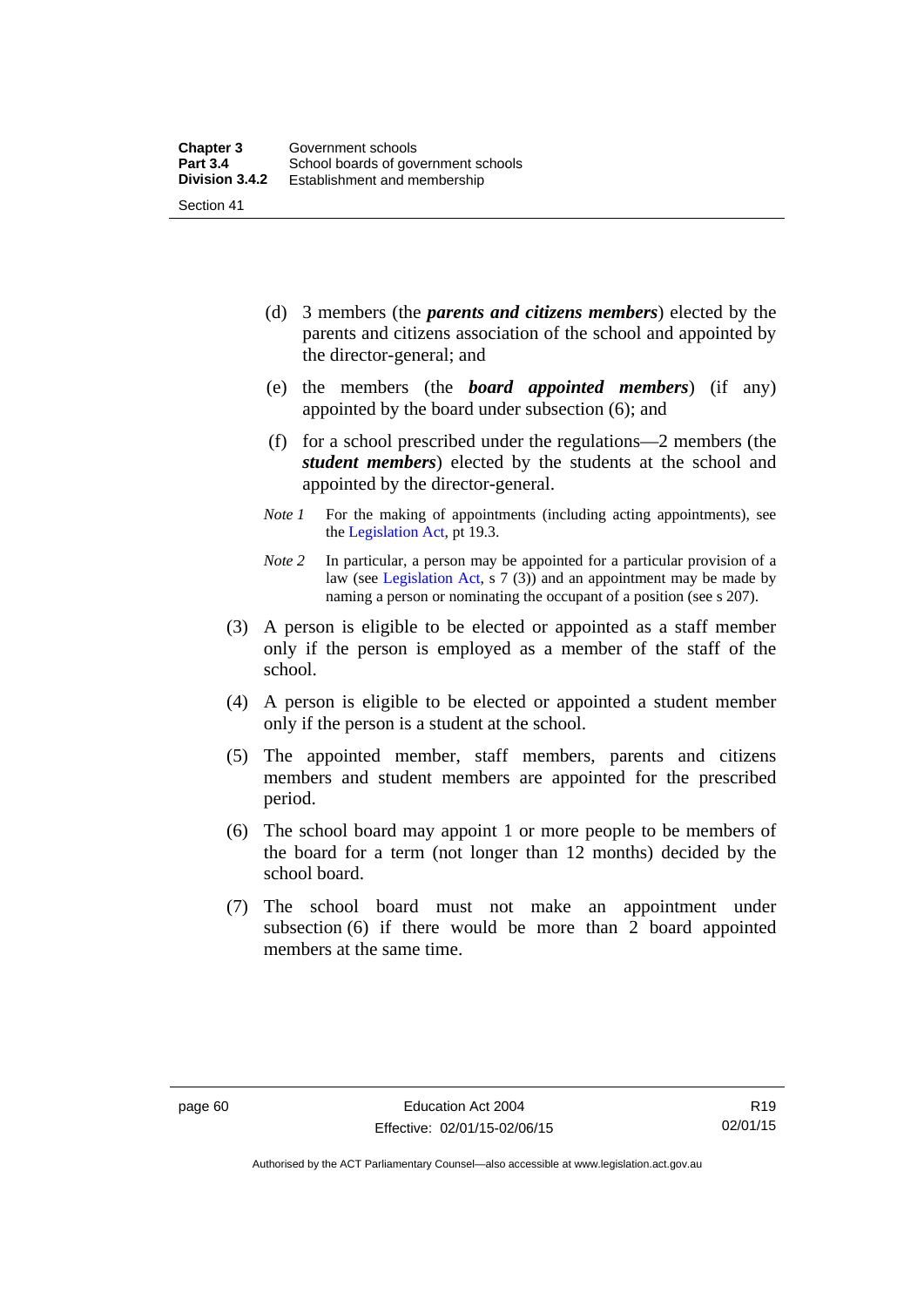## **42 Composition of school boards of small schools**

- (1) This section applies to a school board of a small school other than a school to which section 43 (Composition of school boards of school-related institutions and other schools in special circumstances) applies.
- (2) The school board of a small school consists of—
	- (a) the principal of the school; and
	- (b) 1 member (the *appointed member*) appointed by the director-general as the appointed member; and
	- (c) 1 member (the *staff member*) appointed by the director-general as the staff member; and
	- (d) 2 members (the *parents and citizens members*) elected by the parents and citizens association of the school and appointed by the director-general; and
	- (e) the members (the *board appointed member*) (if any) appointed by the board under subsection (6).
	- *Note 1* For the making of appointments (including acting appointments), see the [Legislation Act,](http://www.legislation.act.gov.au/a/2001-14) pt 19.3.
	- *Note* 2 In particular, a person may be appointed for a particular provision of a law (see [Legislation Act,](http://www.legislation.act.gov.au/a/2001-14) s 7 (3)) and an appointment may be made by naming a person or nominating the occupant of a position (see s 207).
- (3) A person is eligible to be appointed as the staff member only if the person is employed as a member of the staff of the school.
- (4) The staff member is to be appointed in a way prescribed under the regulations.
- (5) The appointed member, staff member and parents and citizens members are appointed for the prescribed period.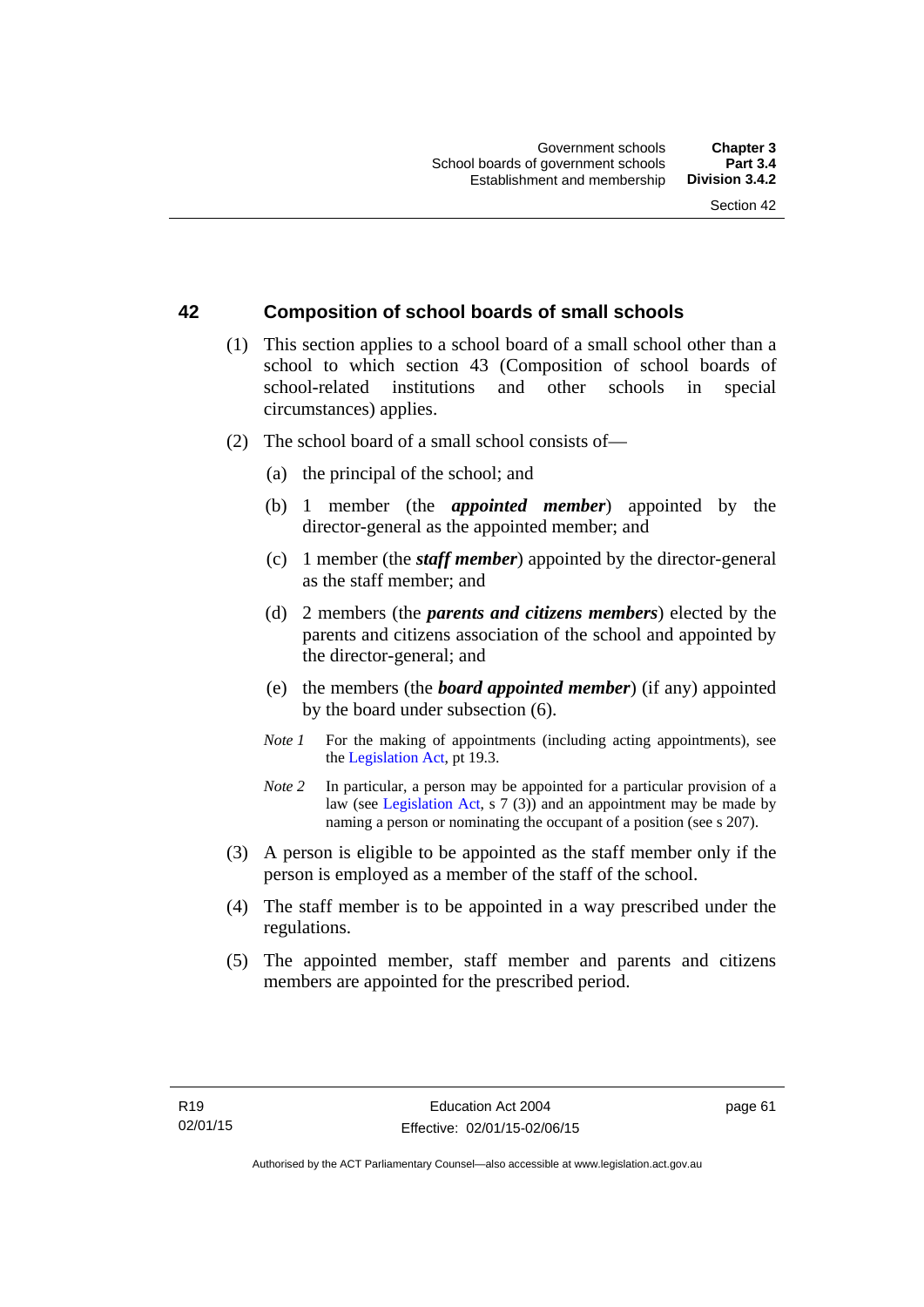- (6) The school board may appoint 1 or more people to be members of the board for a term (not longer than 12 months) decided by the school board.
- (7) The school board must not make an appointment under subsection  $(6)$  if there would be more than  $2$  board appointed members at the same time.

## **43 Composition of school boards of school-related institutions and other schools in special circumstances**

- (1) This section applies to a school that is—
	- (a) a school-related institution; or
	- (b) declared, in writing, by the director-general to be a school to which special circumstances apply.
- (2) If the school is a school-related institution, the director-general must, if practical, determine the composition of the school board of the school.

#### **Example**

It may not be practical to establish a school board for a school-related institution with fewer than 3 staff.

- *Note* An example is part of the Act, is not exhaustive and may extend, but does not limit, the meaning of the provision in which it appears (see [Legislation Act,](http://www.legislation.act.gov.au/a/2001-14) s 126 and s 132).
- (3) Subsection (2) does not prevent the director-general from determining the composition of a single school board for 2 or more institutions.
- (4) If the director-general makes a determination under subsection (2) for the school, the director-general may also determine—
	- (a) the members who are required to be present at a meeting of the board; and
	- (b) the members who may not vote at a meeting of the board.

Authorised by the ACT Parliamentary Counsel—also accessible at www.legislation.act.gov.au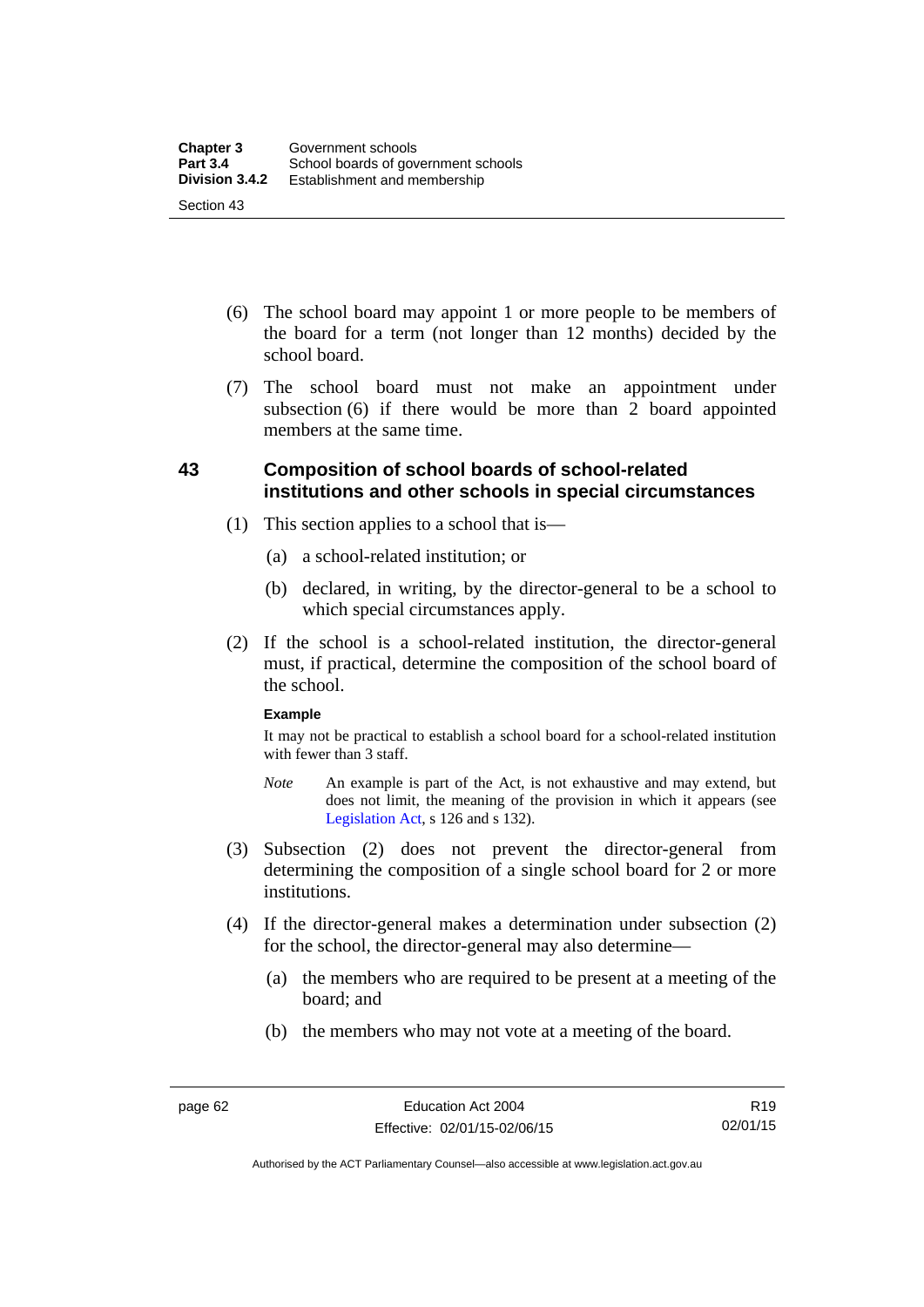- (5) If the school is a school to which special circumstances apply, the director-general may determine the following:
	- (a) the composition of the school board of the school;
	- (b) the members who are required to be present at a meeting of the board;
	- (c) the members who may not vote at a meeting of the board.
- (6) The director-general may make a determination under subsection (2), (4) or (5) only with the Minister's written approval.
- (7) Before making the determination the director-general must, if practical, consult with the parents of students at the school, at a general meeting of the parents, about the composition of the board.
- (8) In deciding whether or not to give the approval, the Minister must have regard to—
	- (a) the need for the principal of the school to be a member of the board; and
	- (b) the need for the director-general to be represented on the board; and
	- (c) whether staff of the school and students at the school have been consulted about the composition of the board; and
	- (d) any comments made by the staff and students at the school about the composition of the board; and
	- (e) the administrative needs, educational or related objectives, and any special characteristics of the school.
- (9) The director-general may appoint a person in accordance with the determination to be a member of the board of the school.
	- *Note 1* For the making of appointments (including acting appointments), see [Legislation Act,](http://www.legislation.act.gov.au/a/2001-14) pt 19.3.
	- *Note 2* In particular, an appointment may be made by naming a person or nominating the occupant of a position (see s 207).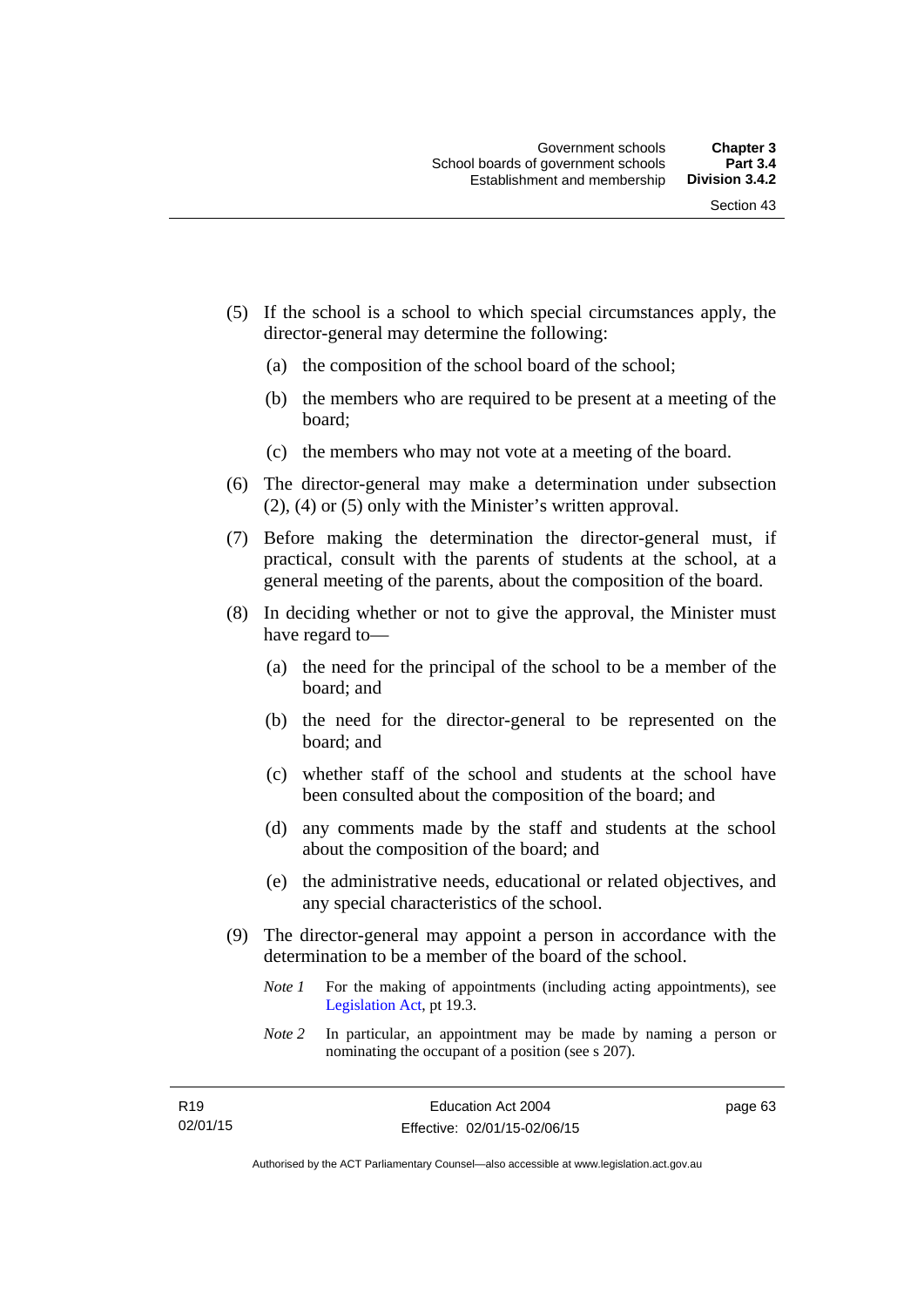(10) A member of the board is appointed for the term stated in the

instrument making or evidencing the appointment.

- (11) A determination under subsection (2), (4) or (5) is a disallowable instrument.
	- *Note* A disallowable instrument must be notified, and presented to the Legislative Assembly, under the [Legislation Act.](http://www.legislation.act.gov.au/a/2001-14)

## **44 Ending of appointment of members of school board**

- (1) The director-general must end the appointment of a member of the school board of a government school if the member ceases to be eligible to be appointed or elected to the position.
- (2) The director-general must end the appointment of a member of the school board of a government school, other than the principal of the school, if—
	- (a) the member is absent from 3 consecutive meetings of the board without reasonable excuse or leave given by the board; or
	- (b) contravenes section 49 (Disclosure of interests by members of school boards) without reasonable excuse.
- (3) The director-general may end the appointment of a member of the school board of a government school, other than the principal at the school, for misbehaviour or physical or mental incapacity.
	- *Note* A person's appointment also ends if the person resigns (see [Legislation](http://www.legislation.act.gov.au/a/2001-14)  [Act](http://www.legislation.act.gov.au/a/2001-14), s 210).

## **45 Chairperson and deputy chairperson of school boards**

- (1) The members of the school board of a government school must, whenever necessary, elect—
	- (a) a member to be chairperson; and
	- (b) another member to be deputy chairperson.

Authorised by the ACT Parliamentary Counsel—also accessible at www.legislation.act.gov.au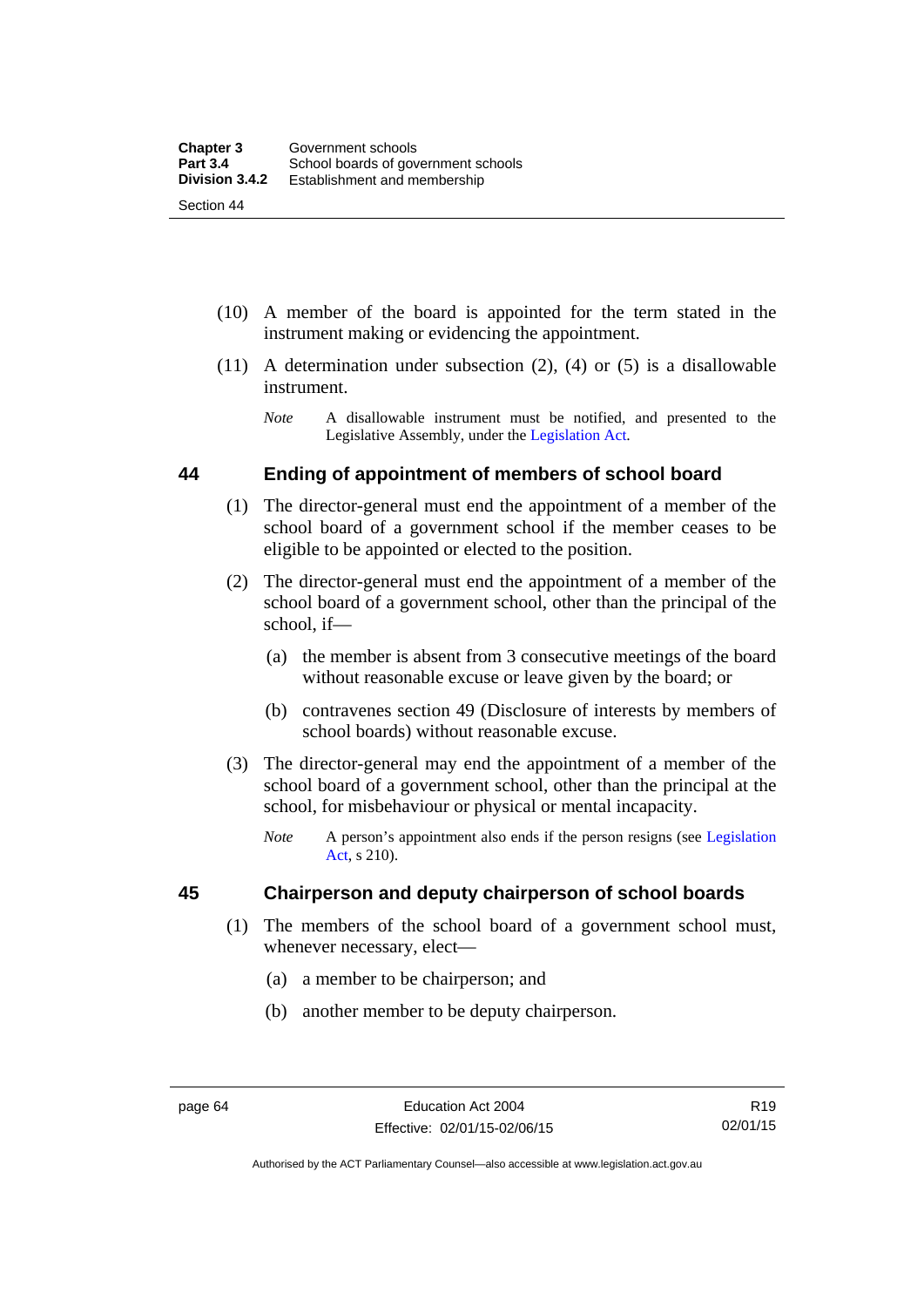- (2) The school board must tell the director-general of the election of a member as chairperson or deputy chairperson.
- (3) The members of the school board must not appoint the principal of the school or a member of staff of the school to be chairperson of the board.

## **46 School boards to take part in selection of school principals**

The members of the school board of a government school must, whenever necessary, nominate a member of the board as a member of any selection panel established by the director-general to make recommendations to the director-general about the appointment of the principal for the school.

## **Division 3.4.3 Proceedings of school boards**

## **47 Time and place of meetings of school boards**

- (1) The school board of a government school meets at the times and places it decides.
- (2) However, the school board must meet at least 4 times a year.
- (3) The chairperson—
	- (a) may at any time call a meeting of the school board; and
	- (b) must call a meeting if asked by the Minister, the director-general or 3 members of the board.
- (4) If the chairperson is not available to call a meeting for any reason, the deputy chairperson or the principal of the school may call a meeting of the school board.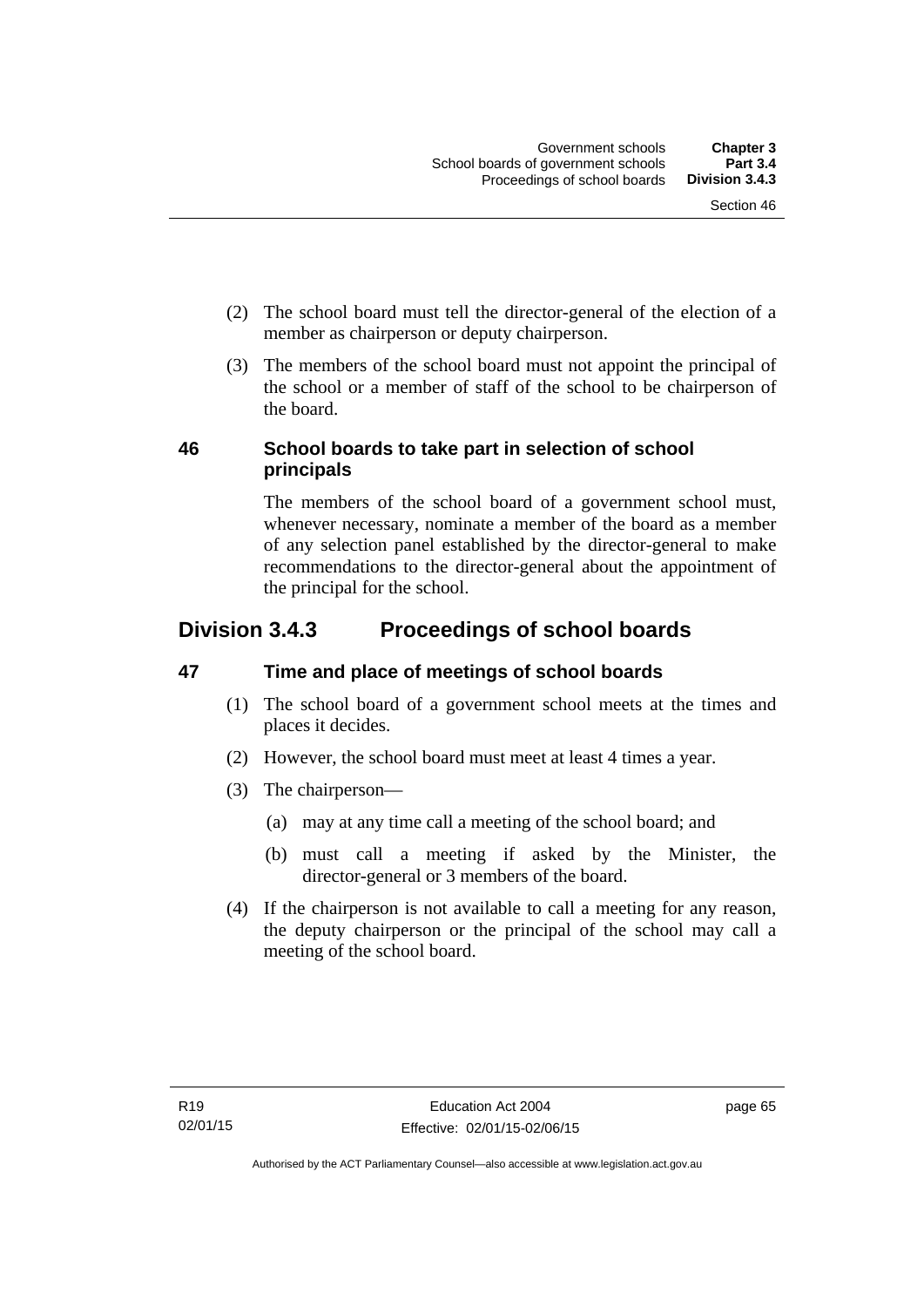**48 Procedures governing proceedings of school boards** 

- (1) The chairperson of the school board of a government school presides at all meetings of the board at which the chairperson is present.
- (2) If the chairperson is absent, the deputy chairperson presides.
- (3) If the chairperson and deputy chairperson are both absent, the member chosen by the members present presides.
- (4) Business may be carried out at a meeting of the school board only if 3 or more members are present and—
	- (a) for the school board of a school other than a school to which section 43 (Composition of school boards of school-related institutions and other schools in special circumstances) applies—at least 1 of the members present is a staff member and at least 1 of the members present is a parents and citizens association member; or
	- (b) for the school board of a school to which section 43 applies the members (if any) who are required, under the determination under section 43 (4) or (5) applying to the school, to be present at a meeting of the school board are present.
- (5) At a meeting of the school board each member (other than a nonvoting member) has a vote on each question to be decided.
- (6) A question is to be decided by a majority of the votes of the members present and voting but, if the votes are equal, the member presiding has a casting vote.
- (7) The school board may hold meetings, or allow members to take part in meetings, by telephone, closed-circuit television or another form of communication.
- (8) A member who takes part in a meeting under subsection (7) is taken to be present at the meeting.

R19 02/01/15

Authorised by the ACT Parliamentary Counsel—also accessible at www.legislation.act.gov.au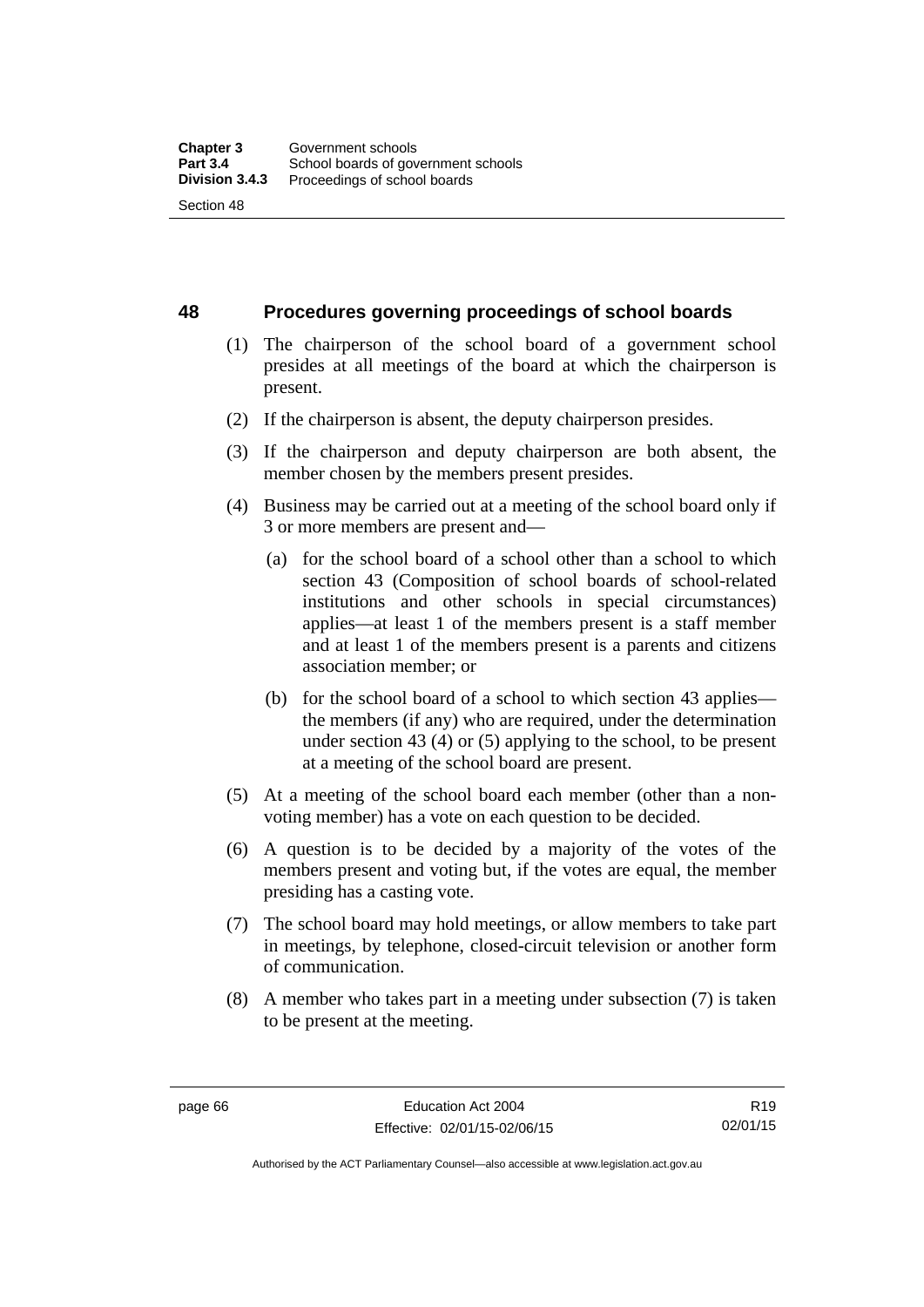- (9) A resolution of the school board is a valid resolution, even though it is not passed at a meeting of the board, if—
	- (a) all members (other than the non-voting members) agree, in writing, to the proposed resolution; and
	- (b) notice of the resolution is given under procedures decided by the school board.
- (10) The school board must keep minutes of its meetings.
- (11) The school board may conduct its proceedings (including its meetings) as it otherwise considers appropriate.
- (12) In this section:

*non-voting member* means—

- (a) for the school board of a school other than a school to which section 43 applies—a board appointed member; or
- (b) for the school board of a school to which section 43 applies—a member who, under the determination under section 43 (4) or (5) applying to the school, may not vote at a meeting of the school board.

## **49 Disclosure of interests by members of school boards**

- (1) This section applies to a member of a school board if—
	- (a) the member has a direct or indirect financial interest in an issue being considered, or about to be considered, by the board; and
	- (b) the interest could conflict with the proper exercise of the member's functions in relation to the board's consideration of the issue.
- (2) As soon as practicable after the relevant facts come to the member's knowledge, the member must disclose the nature of the interest to a meeting of the school board.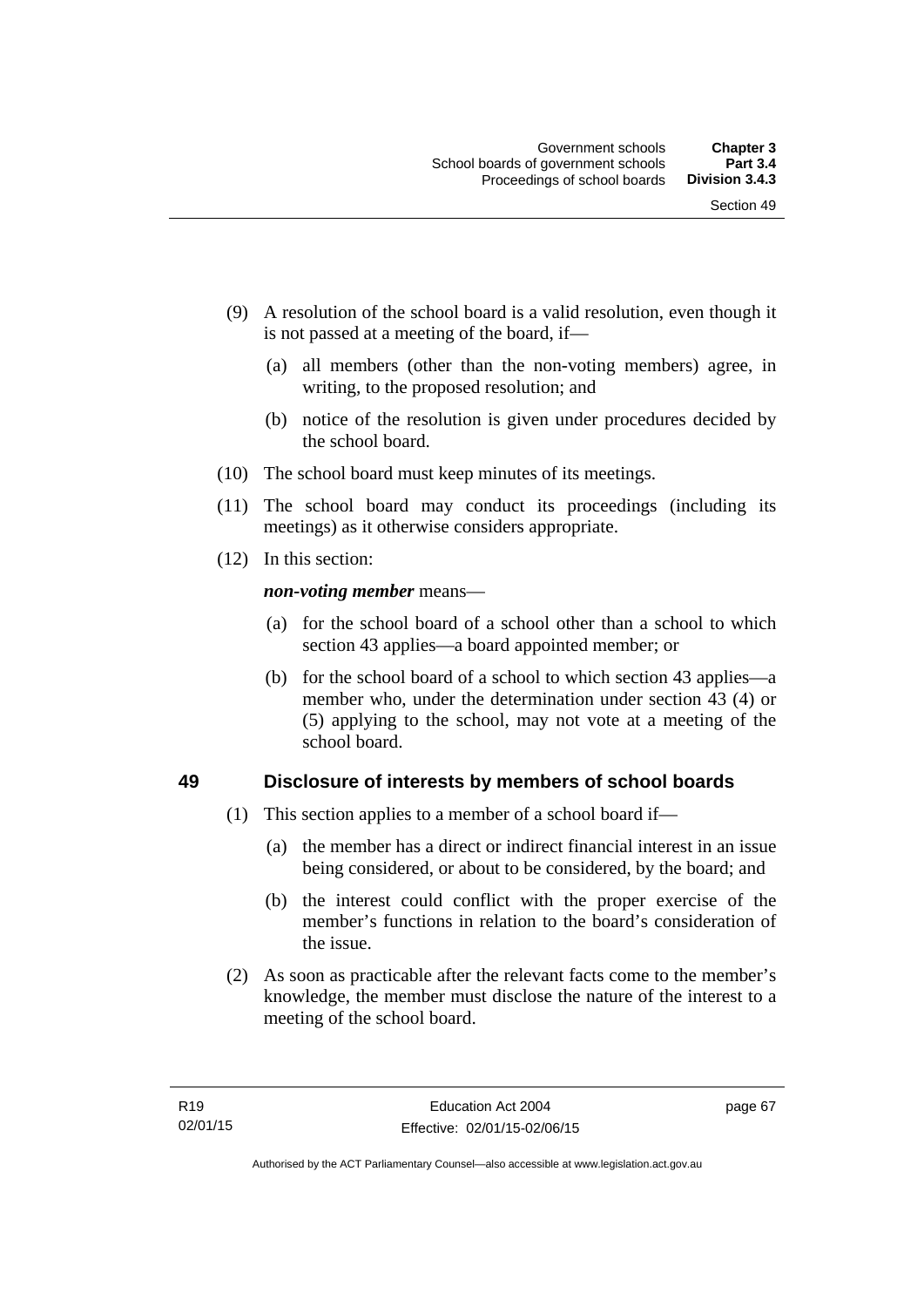- (3) The disclosure must be recorded in the school board's minutes and, unless the board otherwise decides, the member (the *first member*) must not—
	- (a) be present when the board considers the issue; or
	- (b) take part in a decision of the board on the issue.
- (4) Any other member who also has a direct or indirect financial interest in the issue must not—
	- (a) be present when the school board is considering its decision under subsection (3) in relation to the first member; or
	- (b) take part in making the decision.
- (5) Within 14 days after the end of each financial year, the chairperson of the school board must give the director-general a statement of any disclosure of interest made under this section in relation to the school board during the financial year.

### **49A Protection of members of school boards**

- (1) A person who is, or has been, a member of a school board of a government school is not civilly liable for an act or omission done honestly in the exercise of a function under this Act.
- (2) Any liability that would, apart from subsection (1), attach to a person attaches to the Territory.

## **Division 3.4.4 Financial matters**

### **50 School boards to approve budgets**

- (1) The school board of a government school must approve a budget for each year.
- (2) The school board must approve the budget before the date decided by the director-general.

Authorised by the ACT Parliamentary Counsel—also accessible at www.legislation.act.gov.au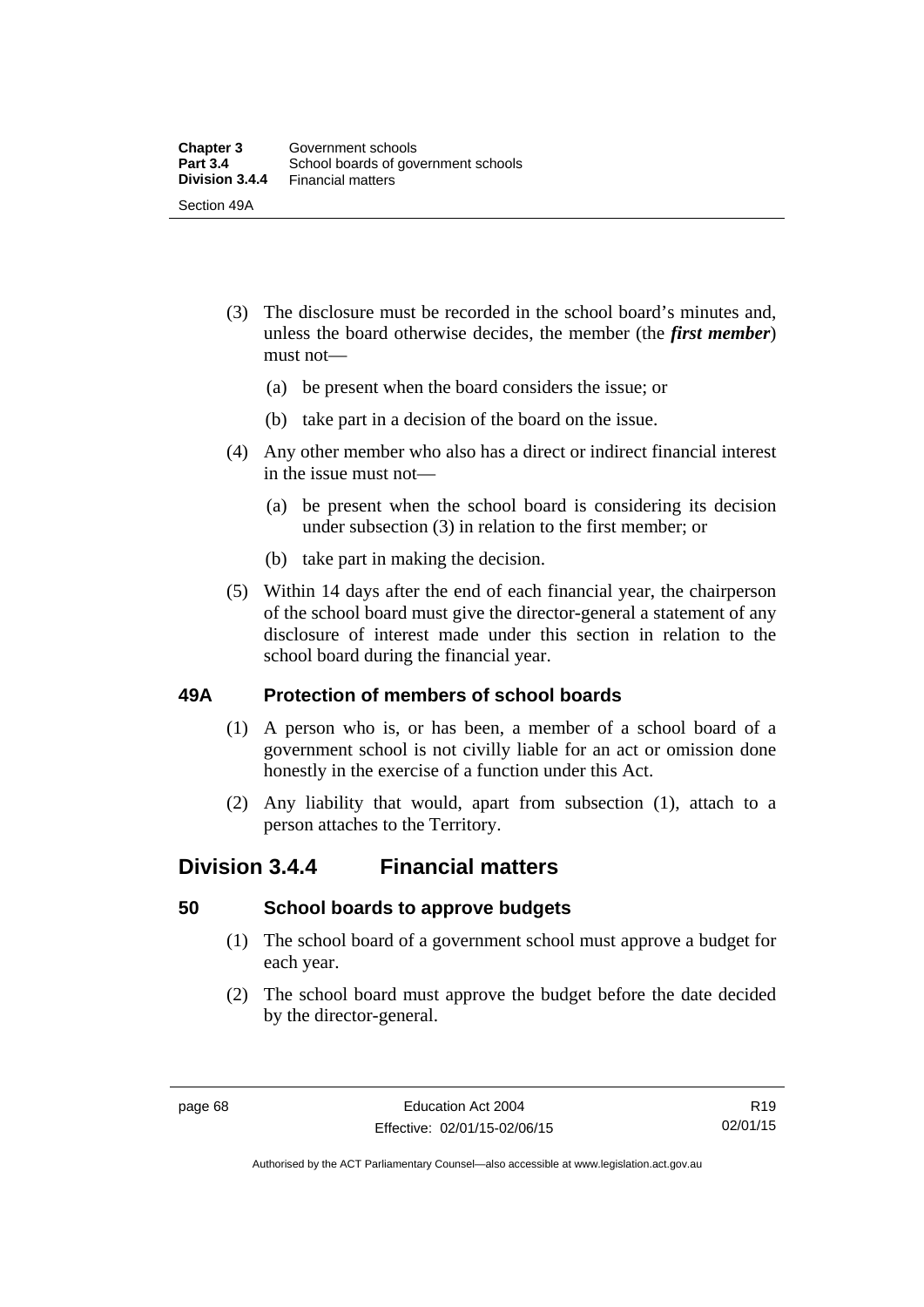- (3) The budget may only be approved by the school board if it is in the form, and based on the accounting or other policies or practices, (if any) required by the director-general.
- (4) The director-general may ask the school board to approve a budget for a part of a year.
- (5) The school board must comply with the request.
- (6) If the school board approves the budget, money of the school may be spent in accordance with the budget.

## **51 Application of money of school**

The school board of a government school may approve the spending of money of the school only in payment or discharge of the costs of, or liabilities incurred by, the school.

## **52 School boards to approve financial statement and report**

- (1) As soon as practicable after the end of each half-year (but not later than the date decided by the director-general), the school board of a government school must approve a financial statement for the halfyear, in a form approved by the director-general or as the director-general directs.
- (2) As soon as practicable after the end of each year (but not later than the date decided by the director-general), the school board of a government school must approve an annual report on the board's operations during the year.
- (3) The annual report must include—
	- (a) the financial statements approved under subsection (1) for each half-year; and
	- (b) a statement of how voluntary contributions made to the school have been or will be spent; and

page 69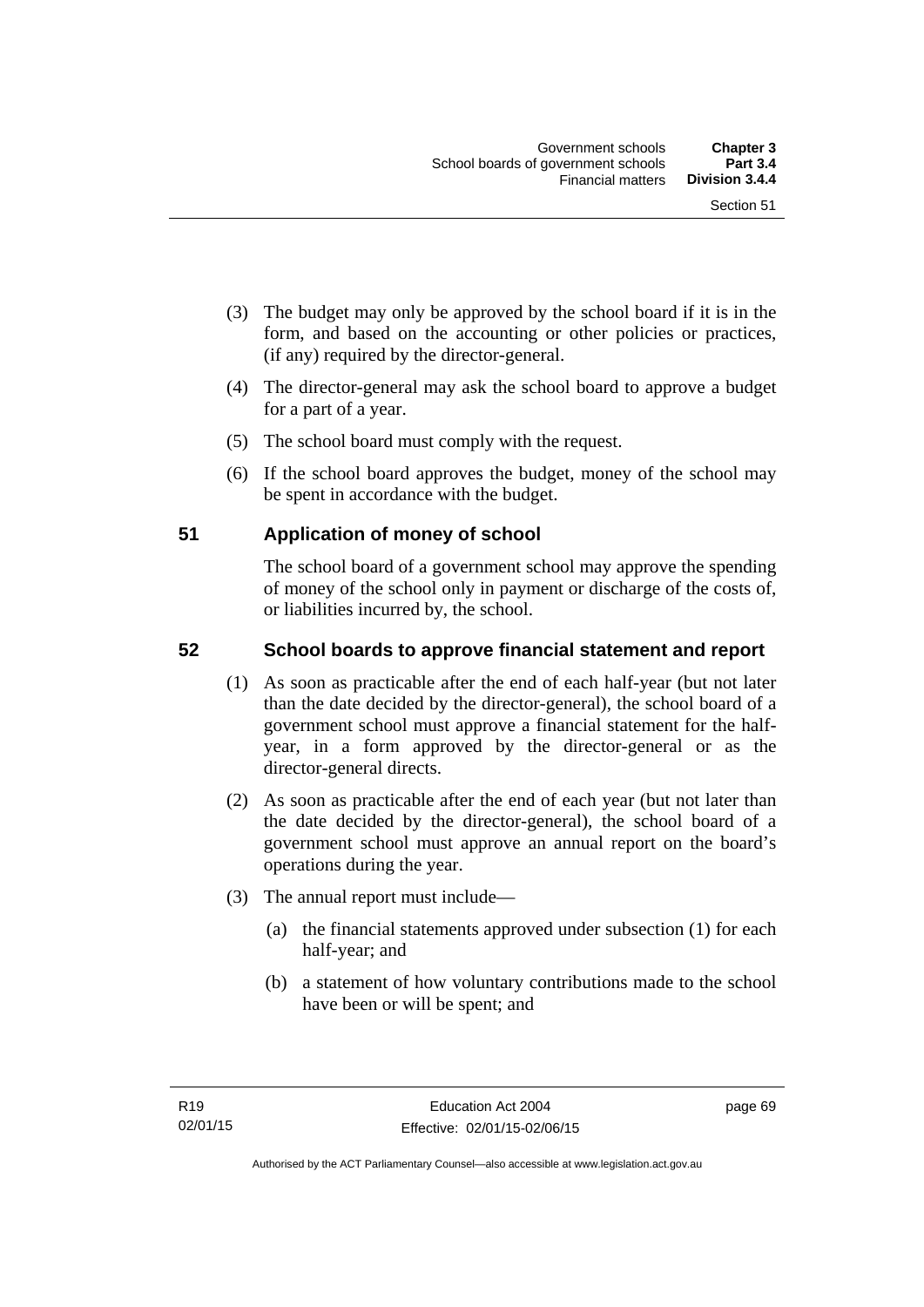- (c) if a school board is holding funds in reserve—a statement setting out the purposes for which the funds are being held and the amount being held for each of those purposes.
- *Note* If a form is approved under s 154 for a statement under par (c), the form must be used.
- (4) The school board must give a copy of each report approved under this section to the director-general.
- (5) The director-general may issue guidelines about what is, or is not, holding funds in reserve.

## **53 School boards to make available summaries of budget and annual report**

- (1) Not later than 14 days after approving the budget for a year, the school board of a government school must make a summary of the budget available to parents of students at the school and to the staff and students of the school.
- (2) Not later than 14 days after approving the annual report for a year, the school board of a government school must make a summary of the report available to parents of students at the school and to the staff and students of the school.

Authorised by the ACT Parliamentary Counsel—also accessible at www.legislation.act.gov.au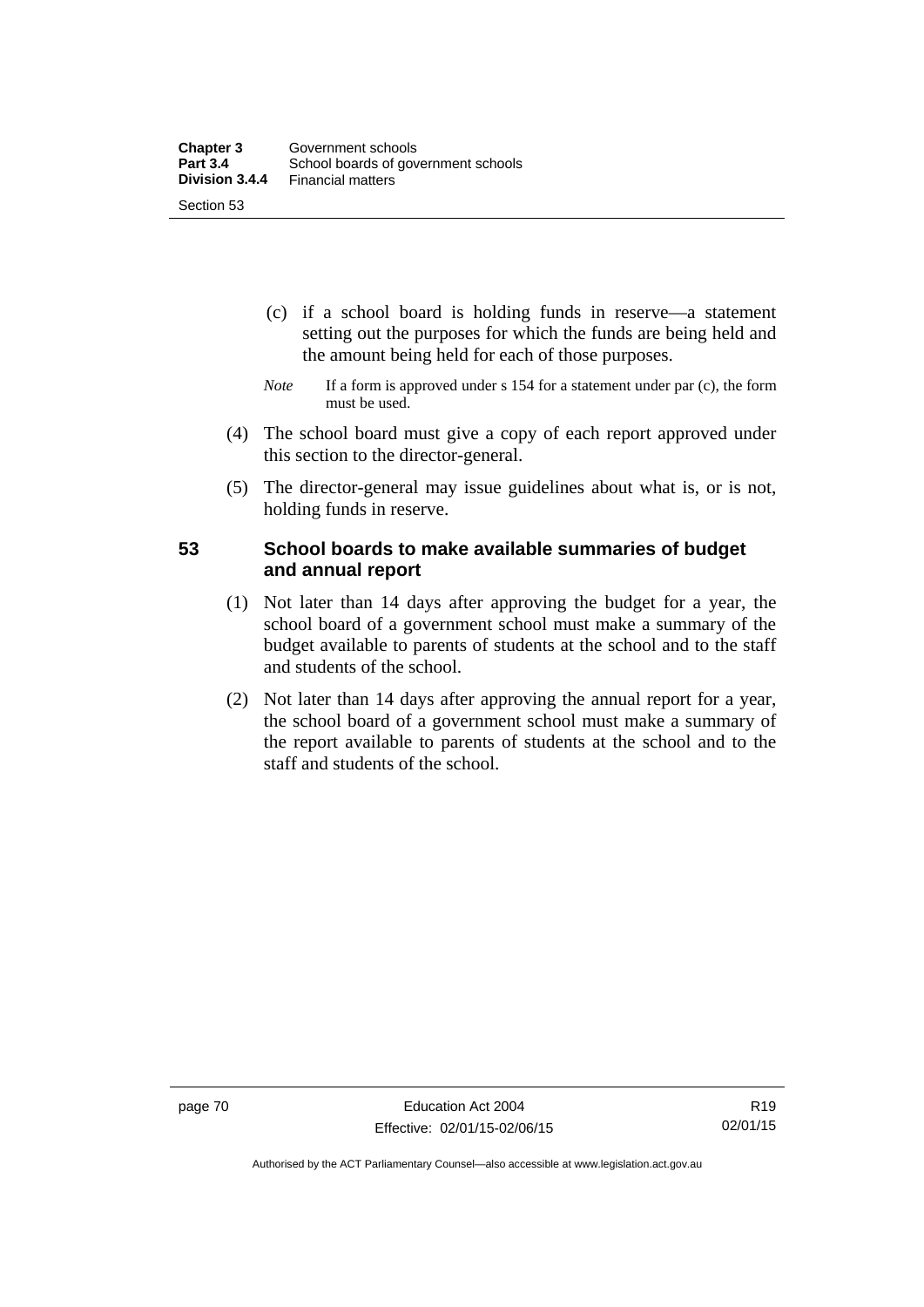# **Part 3.5 Government Schools Education Council**

## **Division 3.5.1 Establishment and membership**

#### **54 Establishment of council (government)**

The Government Schools Education Council (in this part called the *council*) is established.

### **55 Functions of council (government)**

The functions of the council are—

- (a) to advise the Minister on any aspect of the ACT government school system; and
- (b) when asked by the Minister under this paragraph, to inquire into and give advice to the Minister on any aspect of the ACT government school system; and
- (c) to meet with the Non-Government Schools Education Council to discuss matters of mutual interest; and
- (d) to exercise any other function given to the council under this Act or any other Territory law.
- *Note* The Minister must present a copy of any advice given under s 55 (a) or (b) to the Legislative Assembly (see s 66A).

### **56 Membership of council (government)**

The council consists of the following members:

- (a) the director-general;
- (b) the members (*appointed members*) appointed under section 57.

### **57 Appointed members of council (government)**

(1) The Minister must appoint the following members of the council:

| R <sub>19</sub> | Education Act 2004           | page 71 |
|-----------------|------------------------------|---------|
| 02/01/15        | Effective: 02/01/15-02/06/15 |         |

Authorised by the ACT Parliamentary Counsel—also accessible at www.legislation.act.gov.au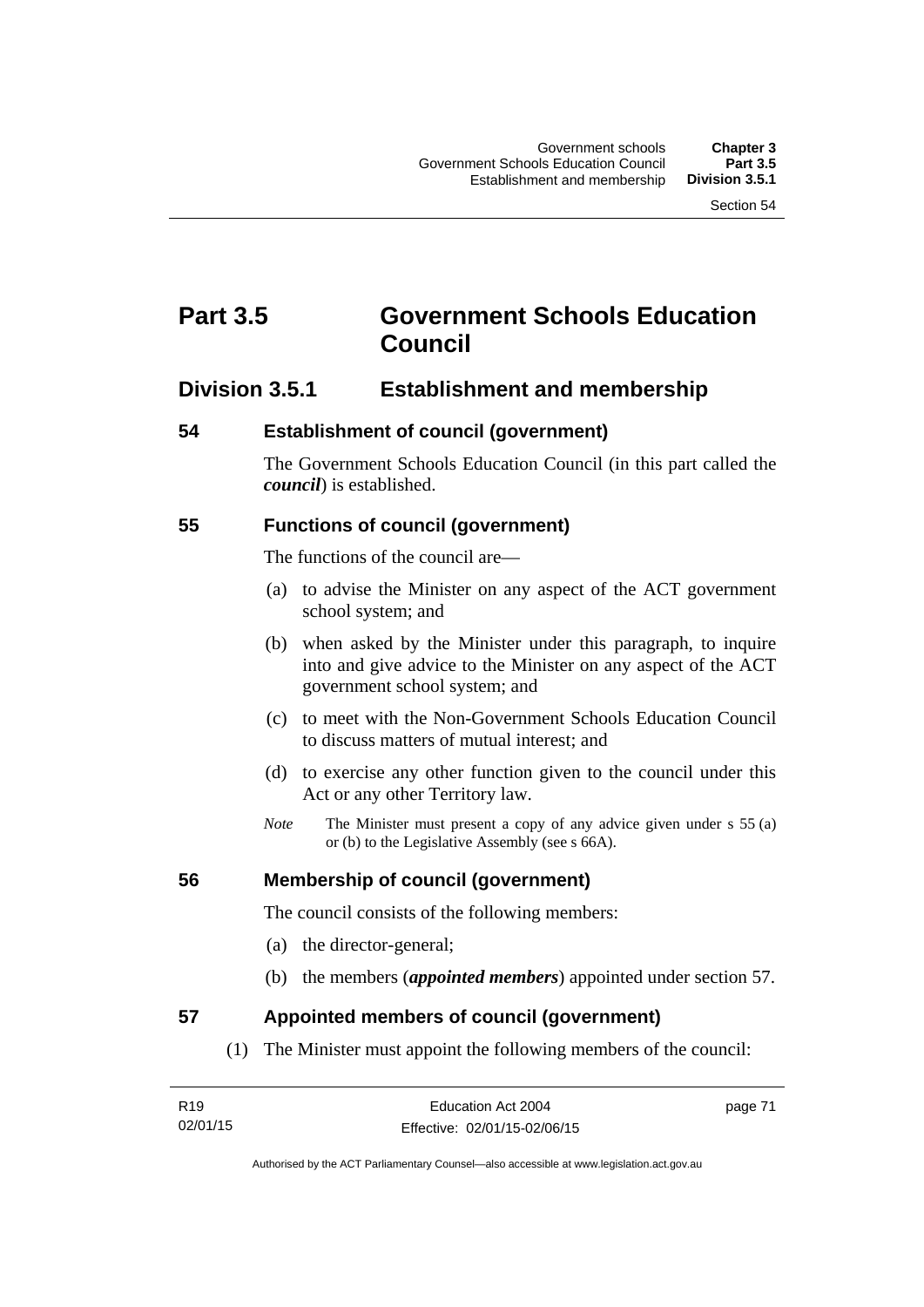- (a) a chairperson;
- (b) 6 people who, in the Minister's opinion, have experience in 1 or more of the areas of business and commerce, public policy, early childhood care, education, the special needs of young people and teacher education (the *community members*);
- (c) 10 people who, in the Minister's opinion, represent the views of government school education (the *education members*).
- *Note 1* For the making of appointments (including acting appointments), see [Legislation Act,](http://www.legislation.act.gov.au/a/2001-14) pt 19.3.
- *Note 2* In particular, an appointment may be made by naming a person or nominating the occupant of a position (see s 207).
- *Note 3* Certain Ministerial appointments require consultation with a Legislative Assembly committee and are disallowable (see [Legislation Act,](http://www.legislation.act.gov.au/a/2001-14) div 19.3.3).
- (2) For subsection (1) (c), the Minister must appoint—
	- (a) 2 education members chosen from nominations of the peak organisation representing principals; and
	- (b) 2 education members chosen from nominations of the government teacher union; and
	- (c) 2 education members chosen from nominations of the peak organisation representing parent associations of government schools; and
	- (d) 2 education members chosen from nominations of the peak organisation representing students; and
	- (e) 1 education member chosen from nominations of the peak organisation representing school boards; and

Authorised by the ACT Parliamentary Counsel—also accessible at www.legislation.act.gov.au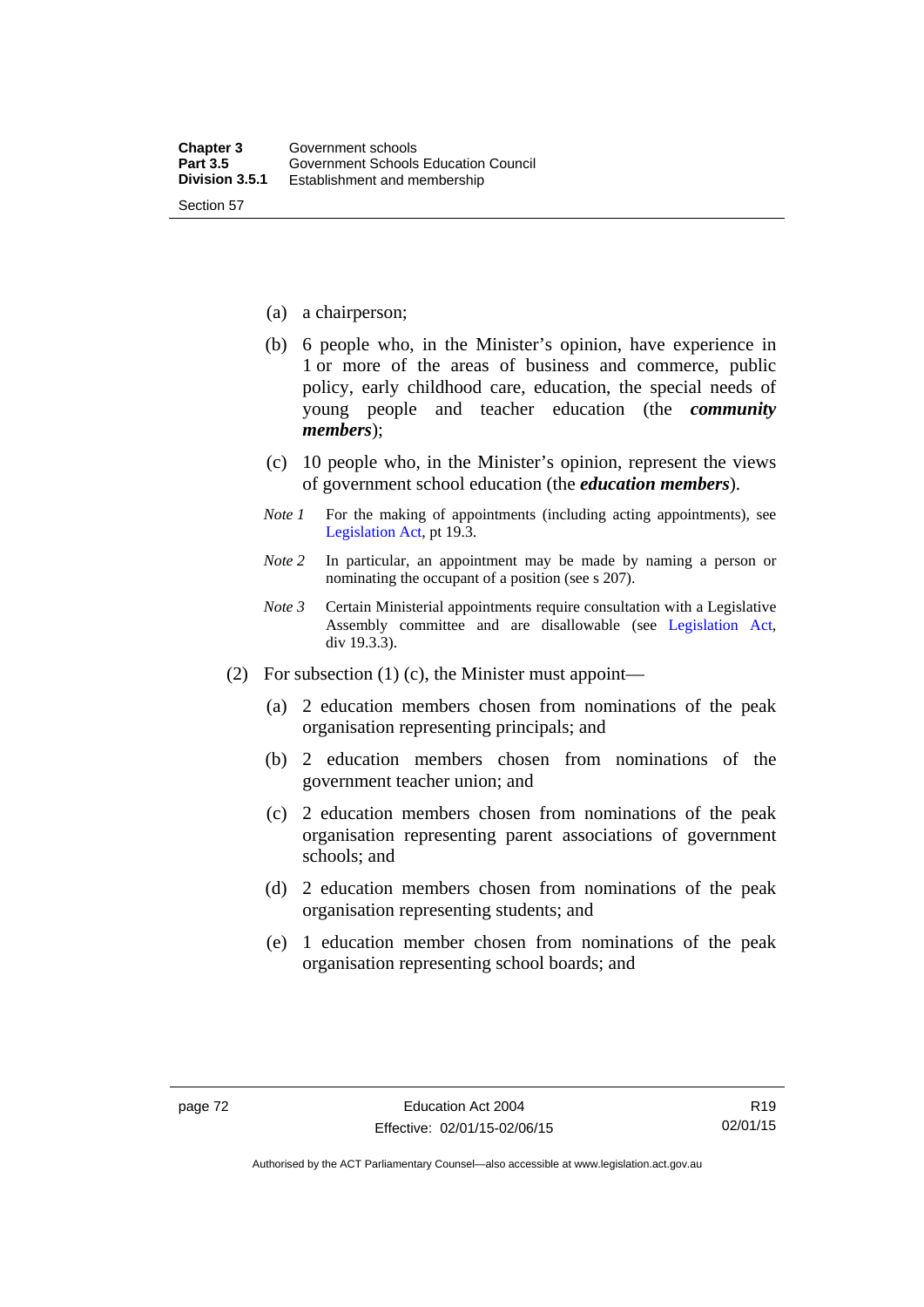(f) 1 education member chosen from nominations of the peak organisation representing preschool parents.

## **58 Deputy chairperson of council (government)**

- (1) The appointed members must, whenever necessary, elect another appointed member to be deputy chairperson.
- (2) The council must tell the Minister of the election of an appointed member as deputy chairperson.

## **59 Term of appointment to council (government)**

- (1) An appointed member is to be appointed for a term not longer than 3 years.
- (2) The instrument appointing, or evidencing the appointment of, an appointed member must state whether the person is appointed as chairperson or a community or education member.
	- *Note* A person may be reappointed to a position if the person is eligible to be appointed to the position (see [Legislation Act](http://www.legislation.act.gov.au/a/2001-14), s 208 and dict, pt 1, def *appoint*).

## **60 Ending of appointment to council (government)**

- (1) The Minister may end the appointment of an appointed member—
	- (a) for misbehaviour; or
	- (b) for contravening section 65 (Disclosure of interests by members of council (government)).
	- *Note* A person's appointment also ends if the person resigns (see Legislation [Act](http://www.legislation.act.gov.au/a/2001-14), s 210).
- (2) The Minister may also end the appointment of an education member if satisfied that the person no longer represents the views of the organisation from which the person was chosen.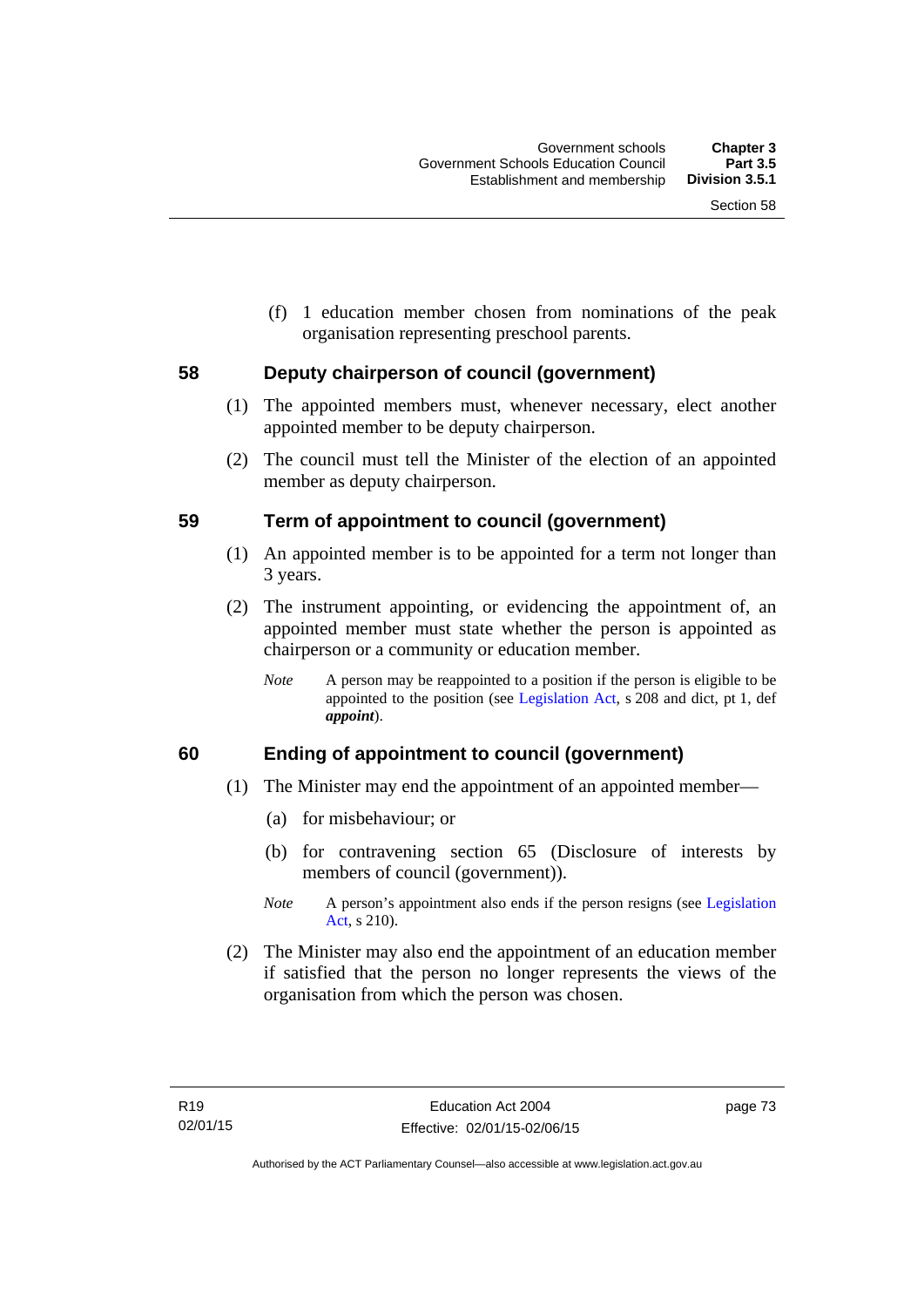## **61 Conditions of appointment generally of appointed members**

An appointed member holds the position on the conditions not provided by this Act or another Territory law that are decided by the Minister.

## **62 Arrangements for staff**

- (1) The council may arrange with the director-general to use public servants in the administrative unit under the director-general's control.
	- *Note* The director-general means the director-general of the administrative unit responsible for this section (see [Legislation Act](http://www.legislation.act.gov.au/a/2001-14), s 163 (References to a director-general or the director-general)). Administrative units are established under the administrative arrangements (see *[Public Sector](http://www.legislation.act.gov.au/a/1994-37)  [Management Act 1994](http://www.legislation.act.gov.au/a/1994-37)*, s 13).
- (2) The *[Public Sector Management Act 1994](http://www.legislation.act.gov.au/a/1994-37)* applies to the management by the council of public servants the subject of an arrangement under subsection (1).

## **Division 3.5.2 Proceedings of council (government)**

## **63 Time and place of meetings of council (government)**

- (1) The council meets at the times and places it decides.
- (2) However, the council must meet at least twice a year.
- (3) The chairperson—
	- (a) may at any time call a meeting of the council; and
	- (b) must call a meeting if asked by the Minister, the director-general or at least 9 members.
- (4) If the chairperson is not available to call a meeting for any reason, the deputy chairperson may call a meeting of the council.

Authorised by the ACT Parliamentary Counsel—also accessible at www.legislation.act.gov.au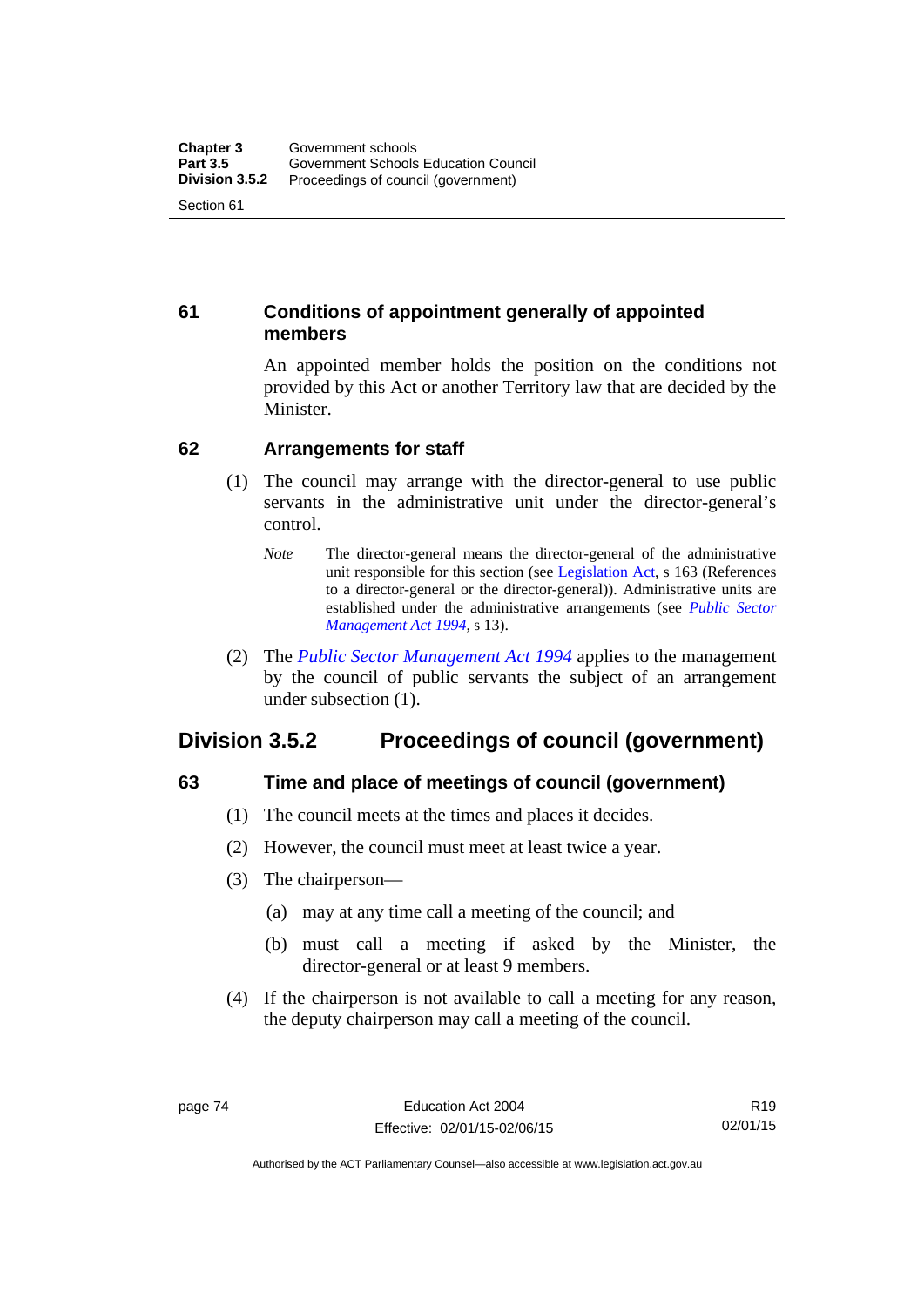## **64 Procedures governing proceedings of council (government)**

- (1) The chairperson of the council presides at all meetings of the council at which the chairperson is present.
- (2) If the chairperson is absent, the deputy chairperson presides.
- (3) If the chairperson and deputy chairperson are both absent, the member chosen by the members present presides.
- (4) Business may be carried out at a meeting of the council only if 9 members are present.
- (5) At a meeting of the council each appointed member has a vote on each question to be decided.
- (6) A question is to be decided by a majority of the votes of the members present and voting but, if the votes are equal, the member presiding has a casting vote.
- (7) The council may hold meetings, or allow members to take part in meetings, by telephone, closed-circuit television or another form of communication.
- (8) A member who takes part in a meeting under subsection (7) is taken to be present at the meeting.
- (9) A resolution of the council is a valid resolution, even though it was not passed at a meeting of the council, if—
	- (a) all appointed members agree, in writing, to the proposed resolution; and
	- (b) notice of the resolution is given under procedures decided by the council.
- (10) The council must keep minutes of its meetings.
- (11) The council may conduct its proceedings (including its meetings) as it otherwise considers appropriate.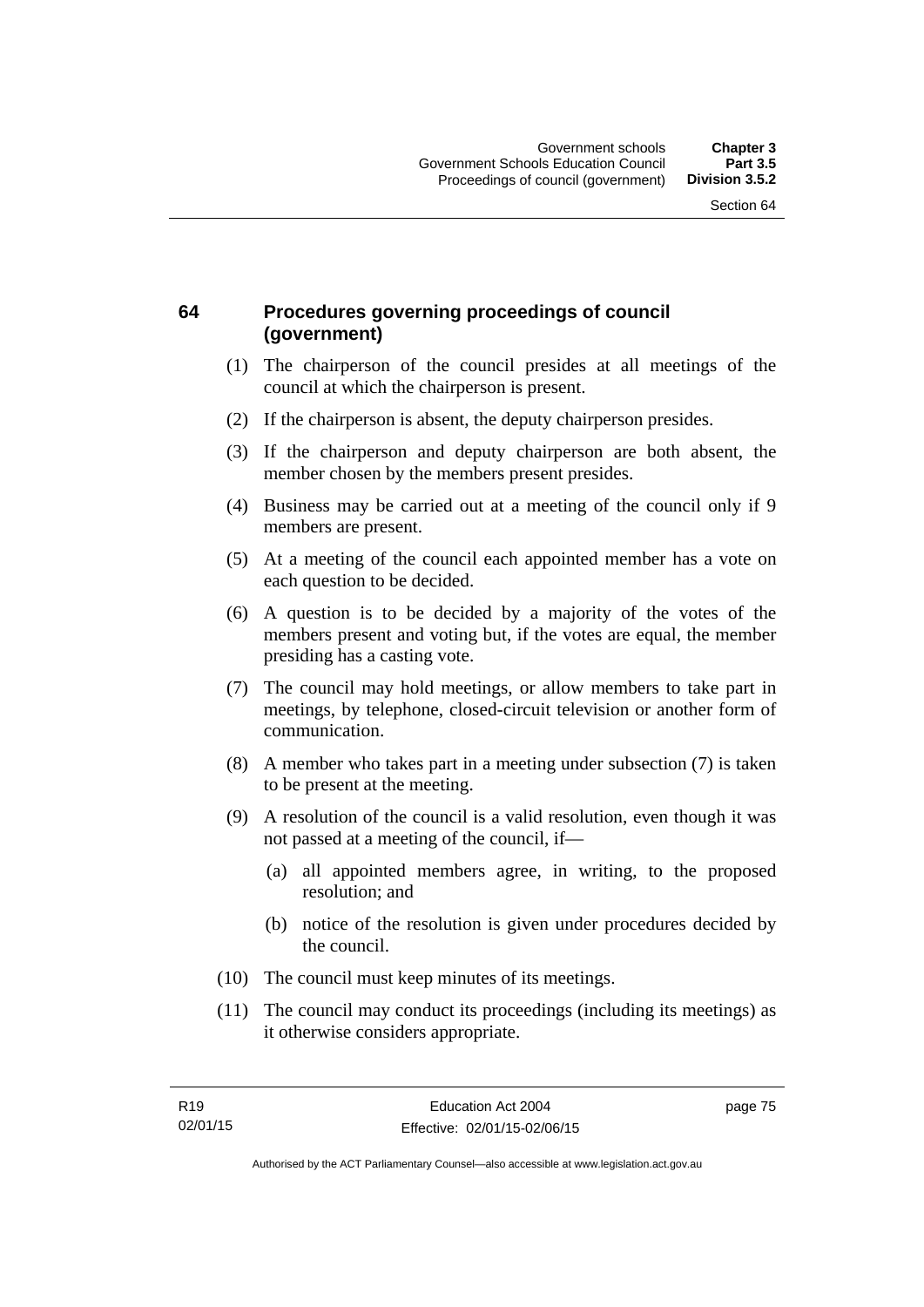## **65 Disclosure of interests by members of council (government)**

- (1) This section applies to a member of the council if—
	- (a) the member has a direct or indirect financial interest in an issue being considered, or about to be considered, by the council; and
	- (b) the interest could conflict with the proper exercise of the member's functions in relation to the council's consideration of the issue.
- (2) As soon as practicable after the relevant facts come to the member's knowledge, the member must disclose the nature of the interest to a meeting of the council.
- (3) The disclosure must be recorded in the council's minutes and, unless the council otherwise decides, the member (the *first member*) must not—
	- (a) be present when the council considers the issue; or
	- (b) take part in a decision of the council on the issue.
- (4) Any other member who also has a direct or indirect financial interest in the issue must not—
	- (a) be present when the council is considering its decision under subsection (3) in relation to the first member; or
	- (b) take part in making the decision.
- (5) Within 14 days after the end of each financial year, the chairperson of the council must give the Minister a statement of any disclosure of interest made under this section during the financial year.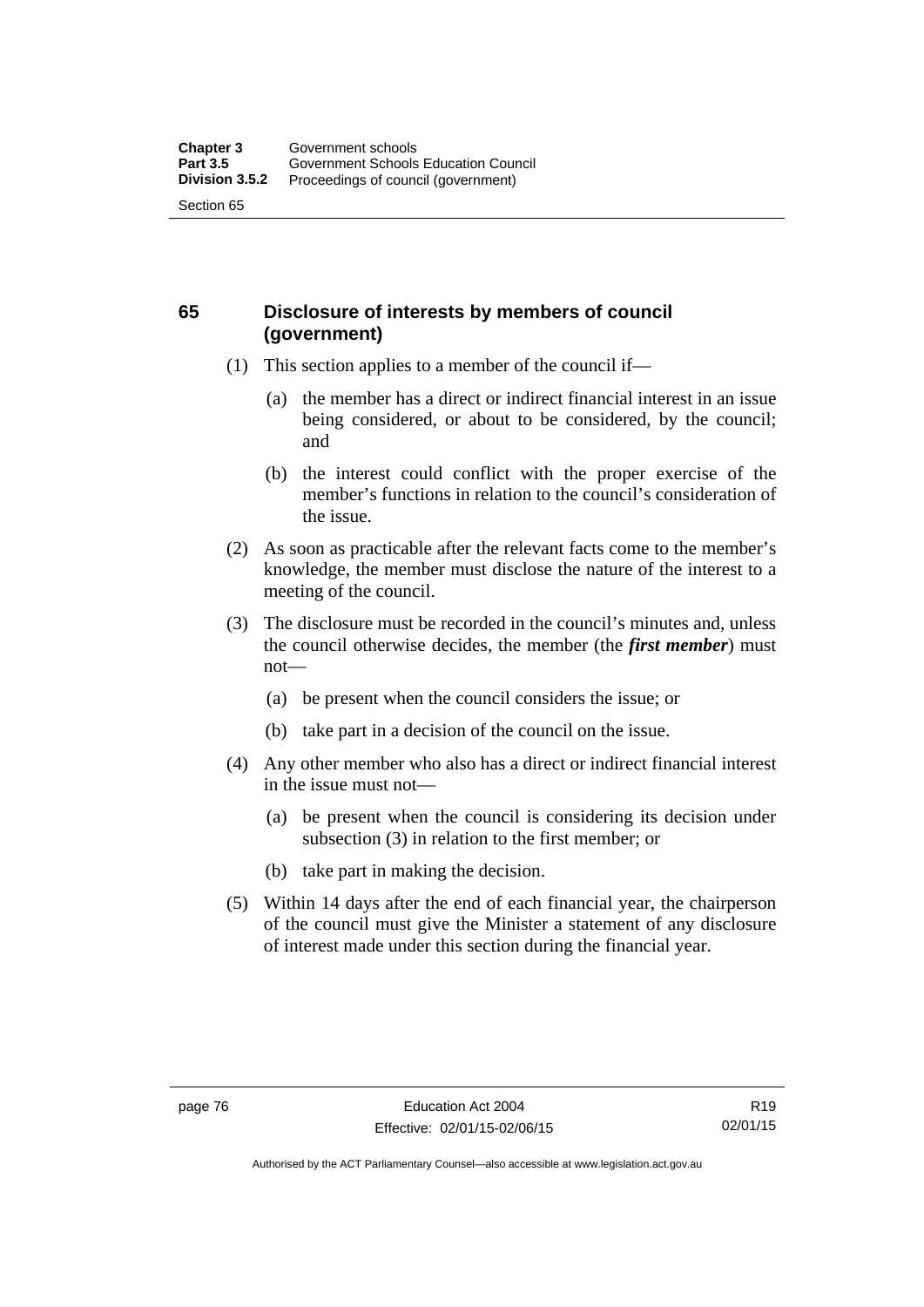# **Division 3.5.3 Other provisions relating to council (government)**

### **66 Minister to seek advice**

- (1) Before deciding the budget priorities and strategic directions for government schools each year, the Minister must ask for, and consider the advice of, the Government Schools Education Council.
- (2) This section does not limit the matters that the Minister may take into account in deciding the budget priorities and strategic directions for government schools.

## **66A Minister to present advice of council (government)**

The Minister must present a copy of advice given to the Minister under section 55 (a) or (b) (Functions of council (government)) to the Legislative Assembly within 6 sitting days after the day it is given to the Minister.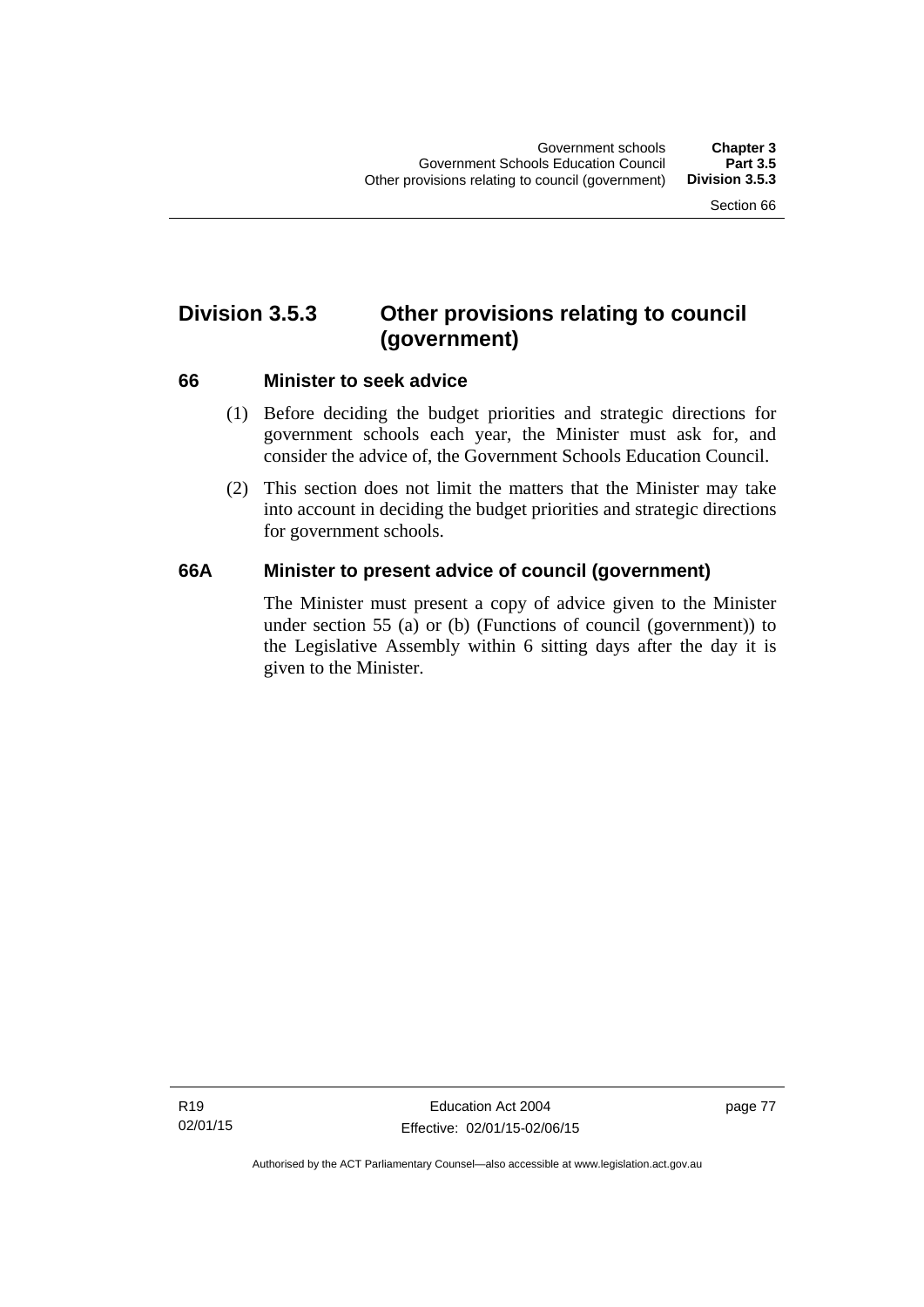# **Part 3.6 Other provisions**

## **Division 3.6.1 Authorised persons (government)**

## **67 Appointment of authorised persons (government)**

- (1) The director-general may appoint a person to be an authorised person (government) for this Act, other than chapter 4 (Nongovernment schools).
	- *Note 1* For the making of appointments (including acting appointments), see the [Legislation Act,](http://www.legislation.act.gov.au/a/2001-14) pt 19.3.
	- *Note 2* In particular, a person may be appointed for a particular provision of a law (see [Legislation Act,](http://www.legislation.act.gov.au/a/2001-14) s 7 (3)) and an appointment may be made by naming a person or nominating the occupant of a position (see s 207).
	- *Note 3* A reference to an Act includes a reference to a provision of the Act, see the [Legislation Act,](http://www.legislation.act.gov.au/a/2001-14) s 7 (3).
- (2) The regulations may prescribe a person to be an authorised person (government) for this Act, other than chapter 4.
- (3) A person may be appointed as an authorised person (government) under subsection (1) only if—
	- (a) the person is an Australian citizen or a permanent resident of Australia; and
	- (b) the director-general is satisfied that the person is a suitable person to be appointed, having regard in particular to—
		- (i) whether the person has any criminal convictions; and
		- (ii) the person's employment record; and
	- (c) the person has satisfactorily completed adequate training to exercise the powers of an authorised person (government) proposed to be given to the person.
- (4) To remove any doubt, a person may be both an authorised person (government) and an authorised person (non-government).

R19 02/01/15

Authorised by the ACT Parliamentary Counsel—also accessible at www.legislation.act.gov.au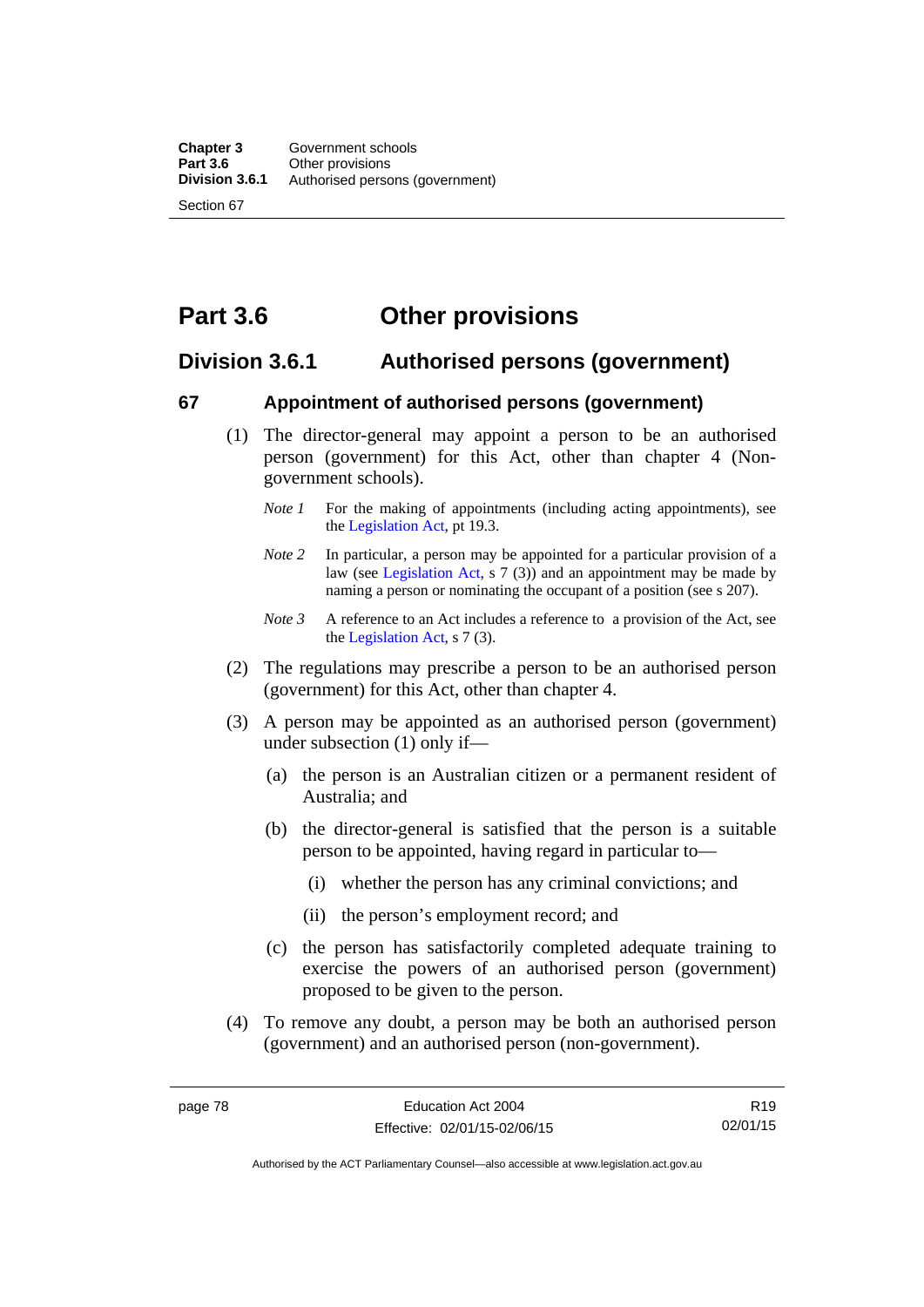## **68 Identity cards for authorised persons (government)**

- (1) The director-general must give an authorised person (government) an identity card that states the person is an authorised person (government) for this Act, or stated provisions of this Act, and shows—
	- (a) a recent photograph of the person; and
	- (b) the name of the person; and
	- (c) the date of issue of the card; and
	- (d) an expiry date for the card; and
	- (e) anything else prescribed under the regulations.
- (2) A person who ceases to be an authorised person (government) must return his or her identity card to the director-general as soon as practicable, but within 21 days after the day the person ceases to be an authorised person.

Maximum penalty: 1 penalty unit.

(3) An offence against subsection (2) is a strict liability offence.

## **Division 3.6.2 Inspection powers for government schools**

## **69 Power not to be exercised before identity card shown etc**

- (1) An authorised person (government) may exercise a power under this chapter in relation to a person only if the authorised person first shows the person his or her identity card.
- (2) An authorised person (government) may not remain in a government school entered under this division if, when asked by the principal, the authorised person does not show his or her identity card.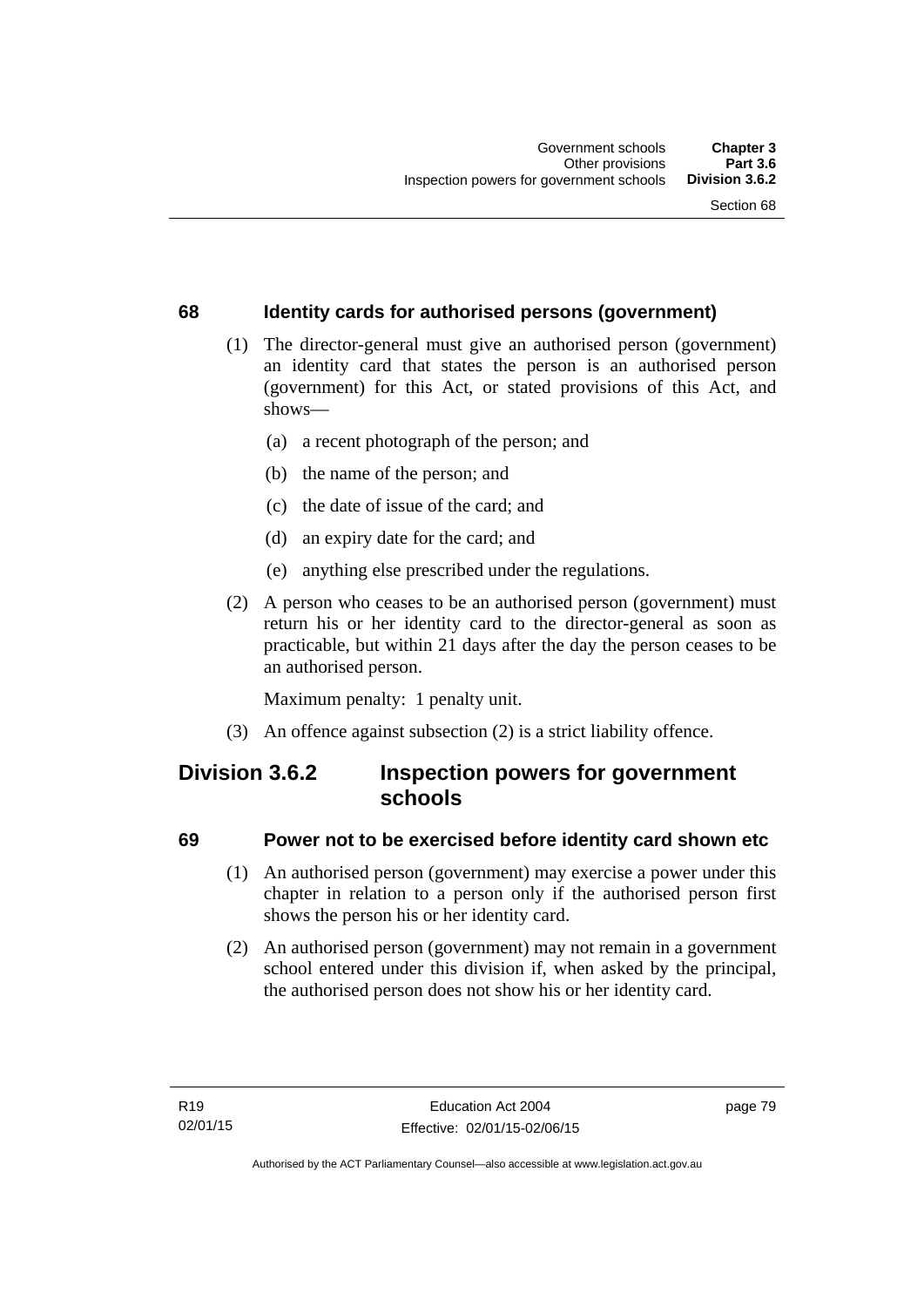## **70 Entry to government schools**

An authorised person (government) may enter a government school at any time.

## **71 Powers on entry**

An authorised person (government) who enters a government school under section 70 may inspect the school or anything in it (including the register of enrolment and attendances).

page 80 Education Act 2004 Effective: 02/01/15-02/06/15

Authorised by the ACT Parliamentary Counsel—also accessible at www.legislation.act.gov.au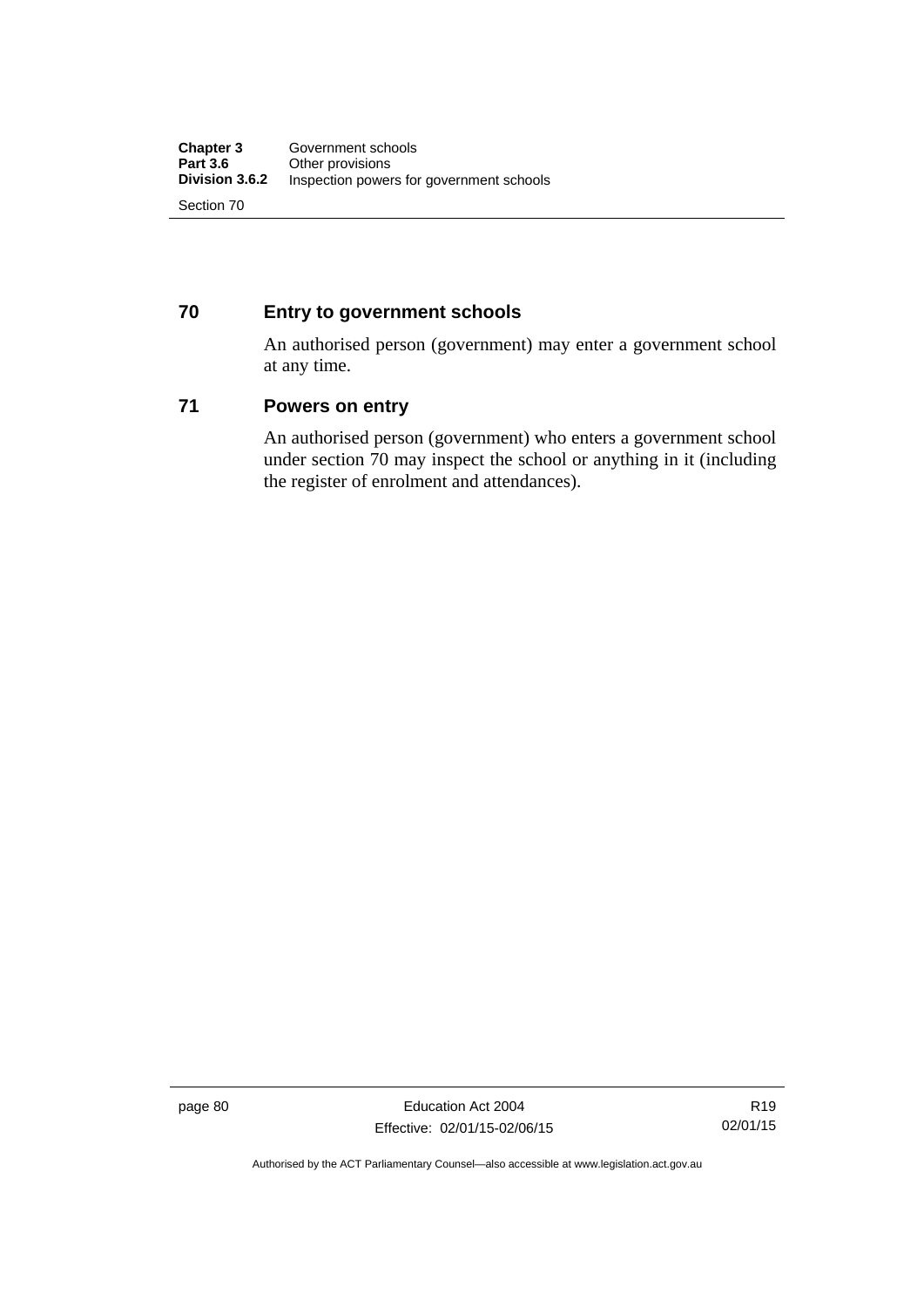# **Chapter 4 Non-government schools**

# **Part 4.1 General**

## **74 Meaning of** *school* **in ch 4**

In this chapter:

*school* does not include a government school.

## **75 Principles on which ch 4 based**

The following are the principles on which this chapter is based:

- (a) the non-government school sector consists of schools from a range of different educational and religious philosophies;
- (b) the variety of schools in the sector reflects the diversity of the community in the ACT and the preferences of parents for a particular style of education for their children;
- (c) the non-government schools sector is committed to—
	- (i) developing the spiritual, physical, emotional and intellectual welfare of its students; and
	- (ii) innovation, diversity and choice; and
	- (iii) maximising student outcomes; and
	- (iv) teacher, parent and student participation in all aspects of school education; and
	- (v) promoting the partnership between home and school; and
	- (vi) preparing students for their full participation in all aspects of a democratic society.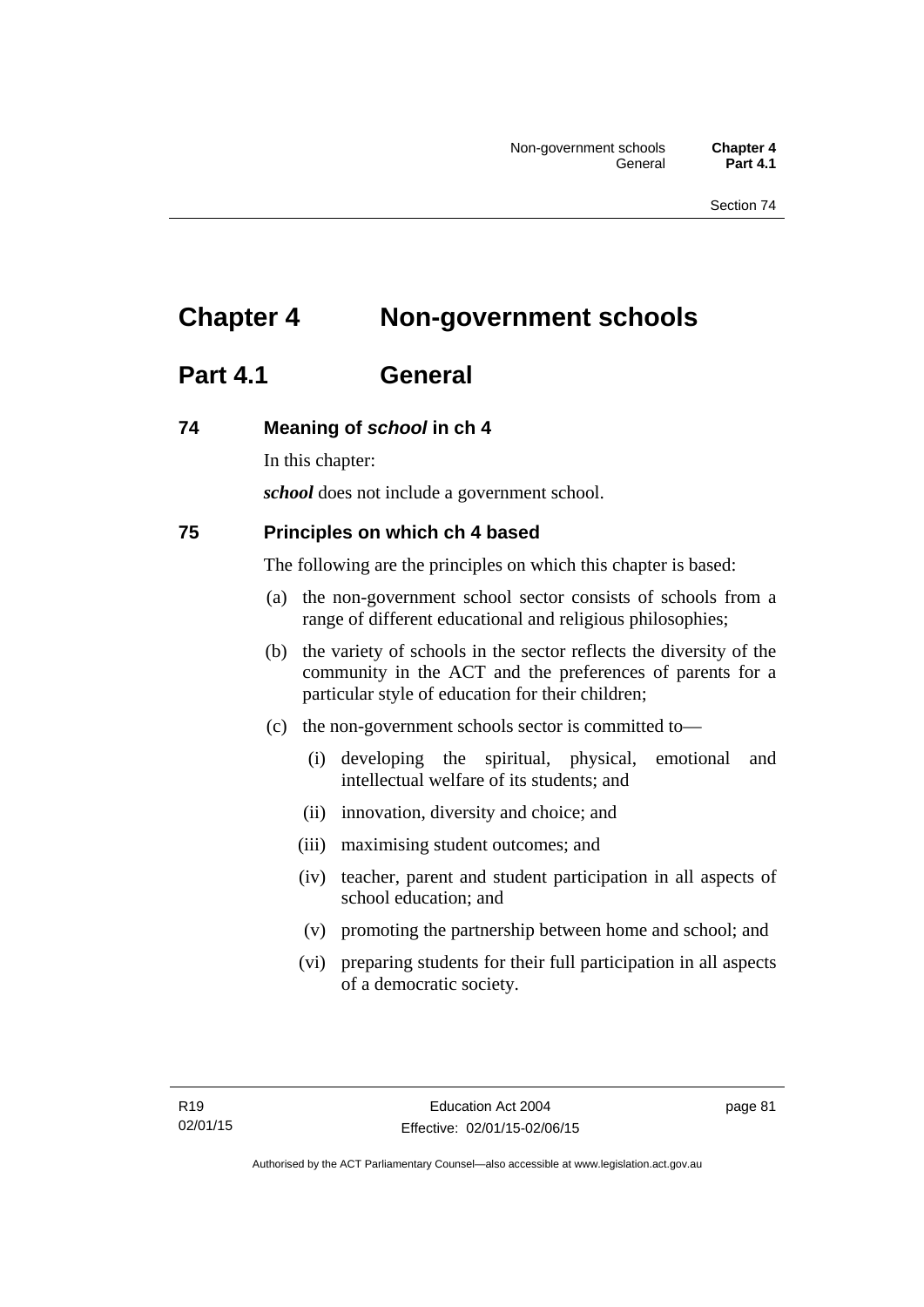Section 77

## **77 Registrar**

The Minister must appoint a Registrar of Non-Government Schools.

- *Note 1* For the making of appointments (including acting appointments), see [Legislation Act,](http://www.legislation.act.gov.au/a/2001-14) pt 19.3.
- *Note* 2 In particular, an appointment may be made by naming a person or nominating the occupant of a position (see s 207).
- *Note 3* Certain Ministerial appointments require consultation with a Legislative Assembly committee and are disallowable (see [Legislation Act,](http://www.legislation.act.gov.au/a/2001-14) div 19.3.3).

## **78 Functions of registrar**

The registrar has the following functions:

- (a) to register non-government schools;
- (b) to keep a register of non-government schools;
- (c) to exercise any other function given to the registrar under this Act or any other Territory law.

### **79 Register of non-government schools**

- (1) The registrar must keep a register of non-government schools.
- (2) A person may, without charge, inspect the register of non-government schools during ordinary business hours at the office of the director-general.
- (3) A person may, on payment of the reasonable copying costs, obtain a copy of all or part of the register.

## **80 Availability of information about operation of nongovernment schools and their educational programs**

(1) The principal of a non-government school must make available to parents of students at the school and to the staff and students of the school information about the school's educational programs and policies, and the operation of the school.

R19 02/01/15

Authorised by the ACT Parliamentary Counsel—also accessible at www.legislation.act.gov.au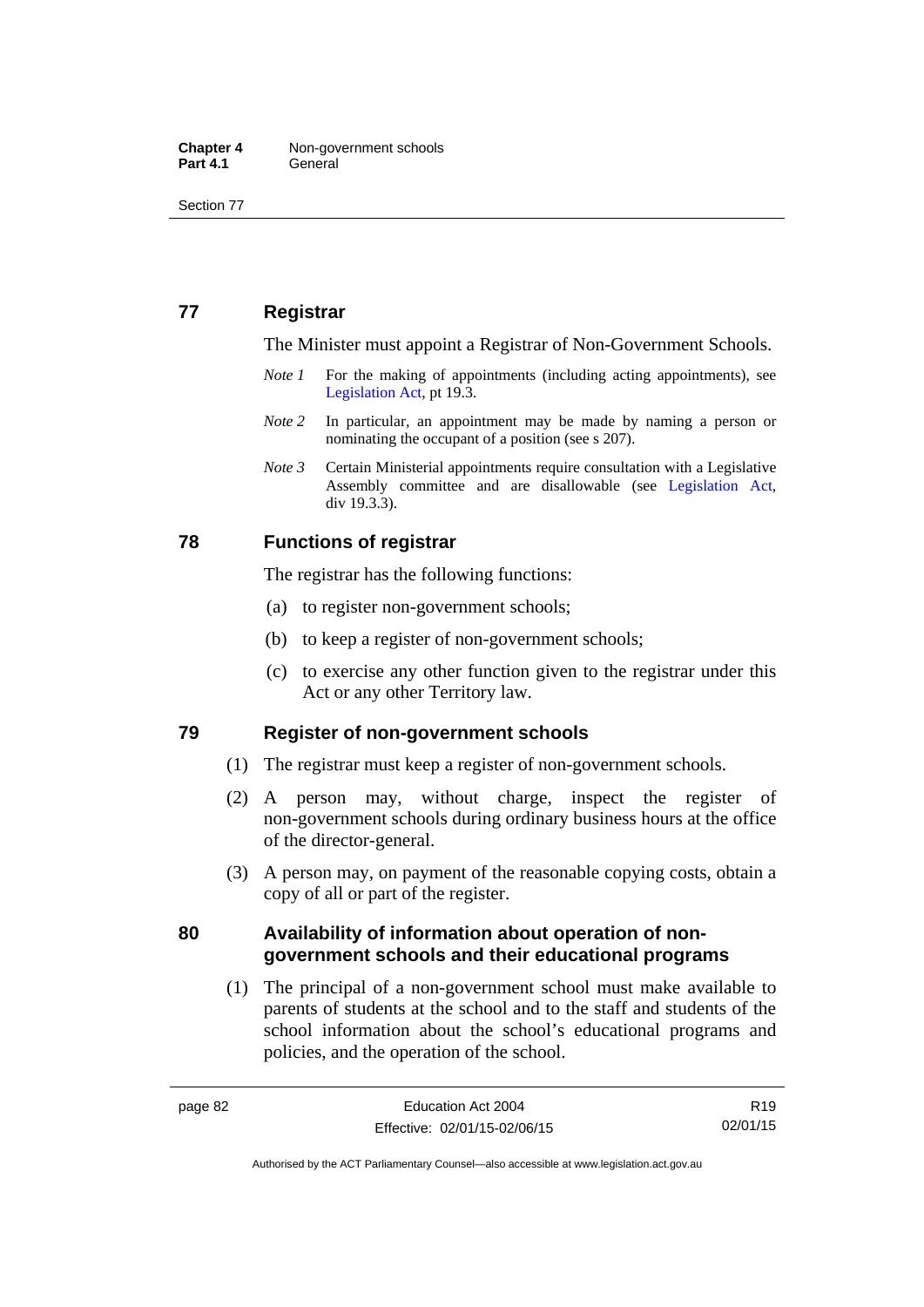(2) The principal of a non-government school must also consult parents of students at the school about the operation of the school, including its educational programs and policies.

## **81 Approved educational courses for students at nongovernment schools**

- (1) The principal of a non-government school may approve educational courses that may be provided to a student enrolled at the school at a place other than the school.
- (2) An approval may be subject to conditions.
- (3) However, the principal may approve an educational course only if satisfied that—
	- (a) the standard of the course is appropriate; and
	- (b) there are adequate facilities for conducting the course; and
	- (c) the premises where the course is to be conducted comply with any relevant Territory laws about health and safety standards.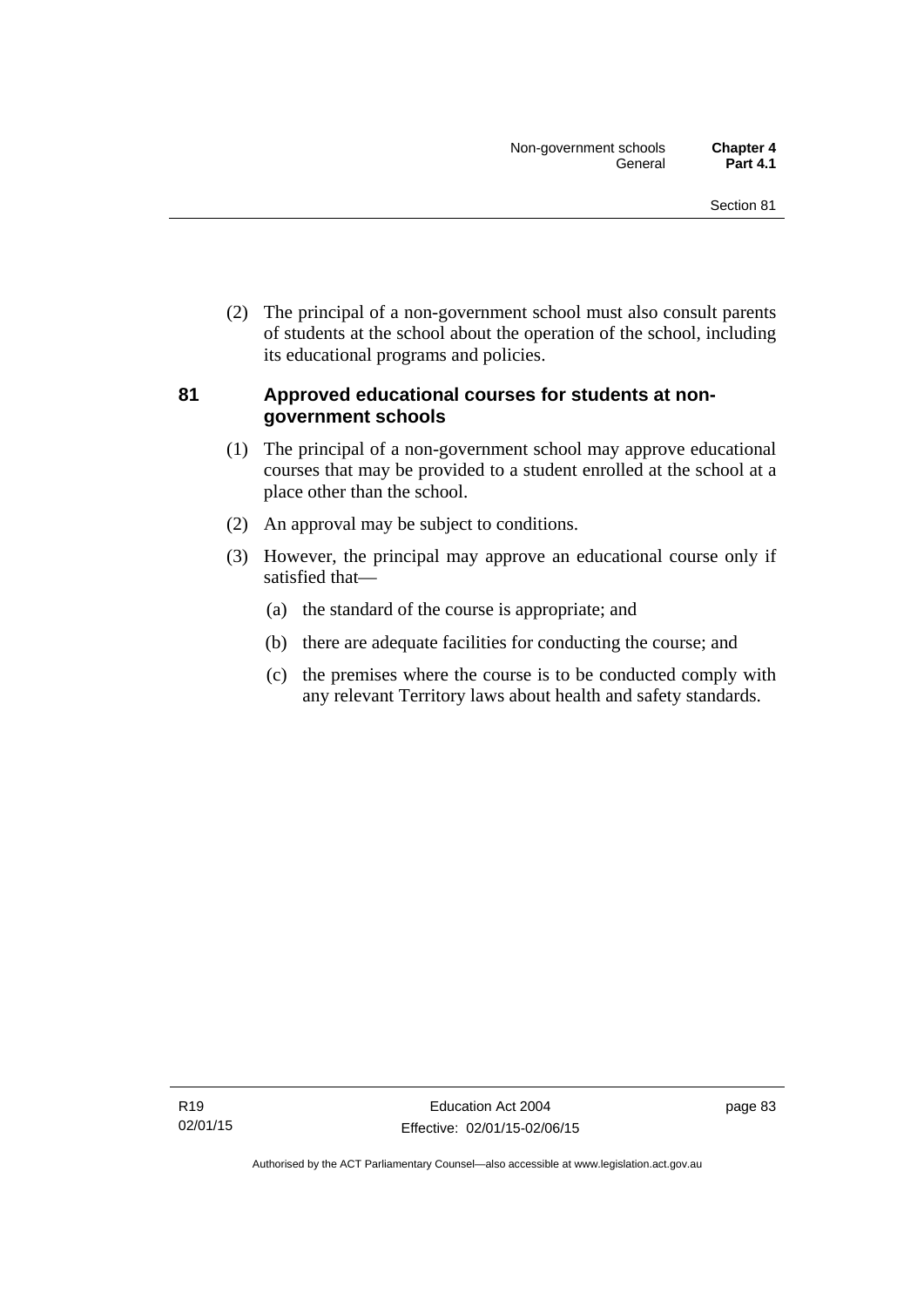Section 82

# **Part 4.2 Registration—non-government schools**

### **82 Schools to be registered**

 (1) A person must not conduct a school unless it is registered or provisionally registered under this part.

Maximum penalty: 50 penalty units.

- (2) The principal of a school commits an offence if—
	- (a) the school is not registered or provisionally registered under this part; and
	- (b) the school begins educating a student at any educational level.

Maximum penalty: 20 penalty units.

- (3) The principal of a school commits an offence if—
	- (a) the school is not registered or provisionally registered under this part for education at a particular campus; and
	- (b) the school begins educating a student at that campus.

Maximum penalty: 10 penalty units.

- (4) The principal of a school commits an offence if—
	- (a) the school is not registered or provisionally registered under this part for education at a particular education level; and
	- (b) the school begins educating a student at that education level.

Maximum penalty: 10 penalty units.

(5) An offence against this section is a strict liability offence.

## **83 Applications for in-principle approval for proposed registration**

(1) This section applies if a person intends to make application under—

R19 02/01/15

Authorised by the ACT Parliamentary Counsel—also accessible at www.legislation.act.gov.au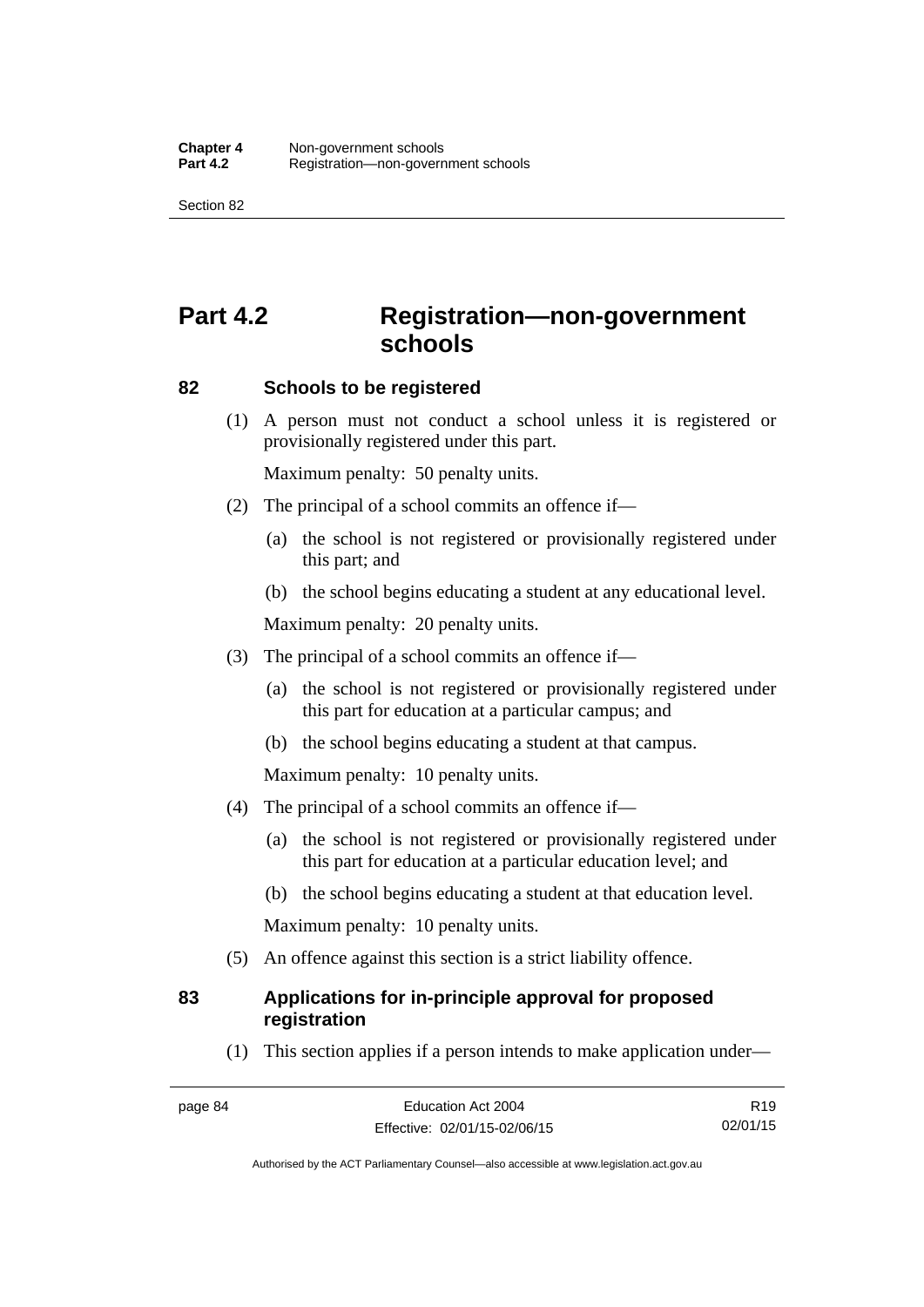- (a) section 85 for provisional registration of a school; or
- (b) section 88A for registration of a school at an additional campus; or
- (c) section 89 for registration of a school at an additional educational level.
- (2) The person must apply in writing to the Minister for approval (*inprinciple approval*) to apply for the proposed registration.
	- *Note* If a form is approved under s 154 for the application, the form must be used.
- (3) The application must state the day the person proposes to begin operating the school or operating the school at the additional campus or additional educational level (the *proposed opening day*).
- (4) The proposed opening day must be at least 2 years, but not more than 4 years, after the day the application is made.
- (5) The director-general must publish notice of the making of the application in a daily newspaper.
- (6) The notice must state that written comments on the proposed registration may be made to the Minister within a stated period of at least 60 days after the day the notice is published.
- (7) The director-general must make a copy of the application for in-principle approval available for inspection free of charge to the public during ordinary business hours at the office of an administrative unit administered by the director-general.

### **84 Deciding in-principle applications**

- (1) In deciding whether to give in-principle approval for the provisional registration of a school, the Minister must have regard to—
	- (a) whether the proposed school would undermine the viability of existing schools; and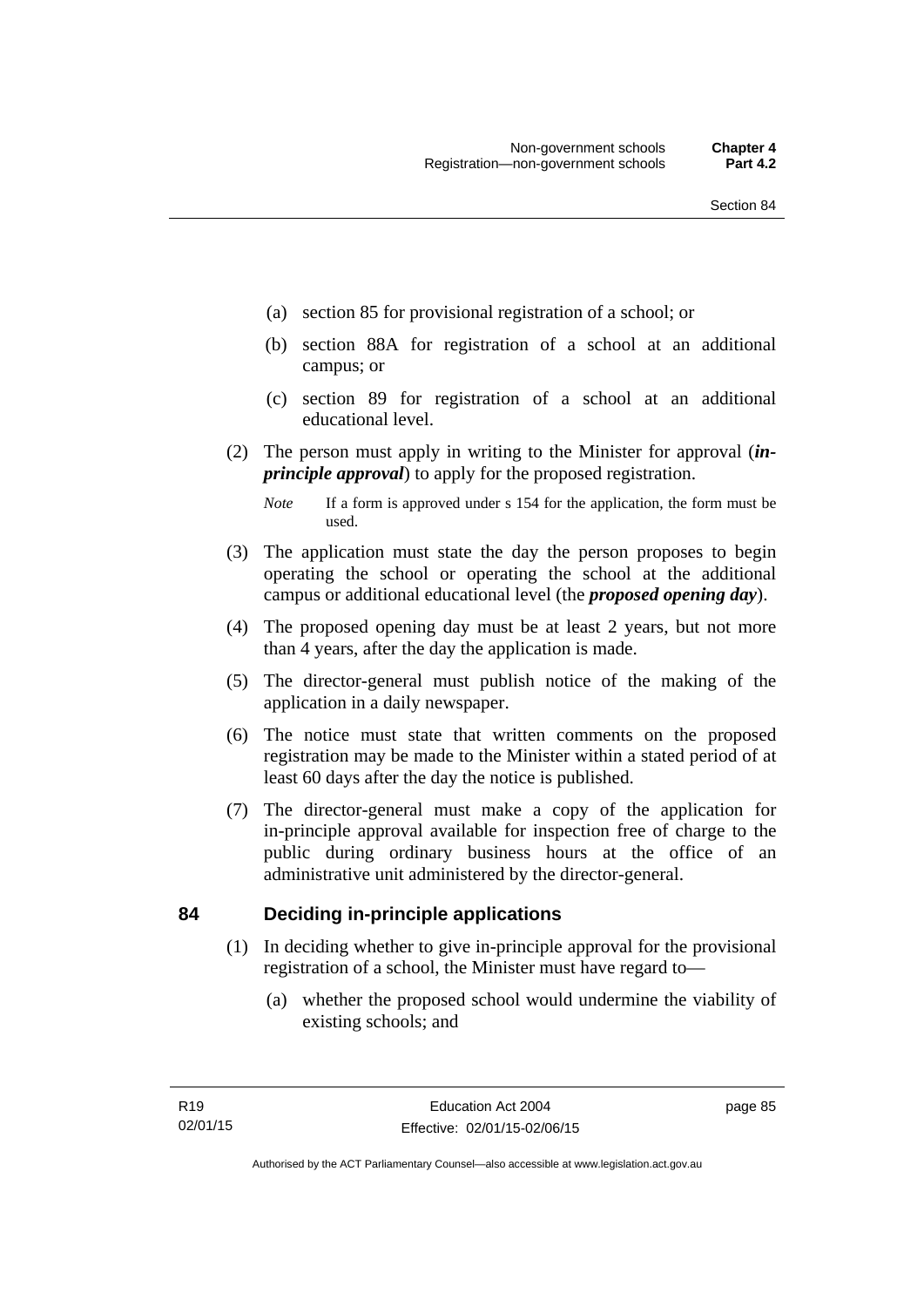Section 84

- (b) whether there is, or is likely to be, demand in the community for the proposed school, including—
	- (i) any increase, or likely increase, in the number of schoolage children in the area where the school is to be located; and
	- (ii) the level of registration of interest shown by the community for the proposed school.
- (2) In deciding whether to give in-principle approval for the registration of a school at an additional campus, the Minister must have regard to—
	- (a) whether the provision of the additional campus by the school would undermine the viability of other existing schools; and
	- (b) the demand for the additional campus, including the level of registration of interest shown by the community for the proposed provision of the additional campus by the school.
- (3) In deciding whether to give in-principle approval for the registration of a school at an additional educational level, the Minister must have regard to—
	- (a) whether the provision of the additional educational level by the school would undermine the viability of other existing schools; and
	- (b) the demand for the additional educational level, including the level of registration of interest shown by the community for the proposed provision of the additional educational level by the school.
- (4) If the Minister is satisfied after considering the application, and after having regard to any comments made under section 83 (6) and the matters mentioned in subsection  $(1)$ ,  $(2)$  or  $(3)$ , that in-principle approval should be given for the proposed registration, the Minister must, by written notice, give the person in-principle approval for the proposed application.

R19 02/01/15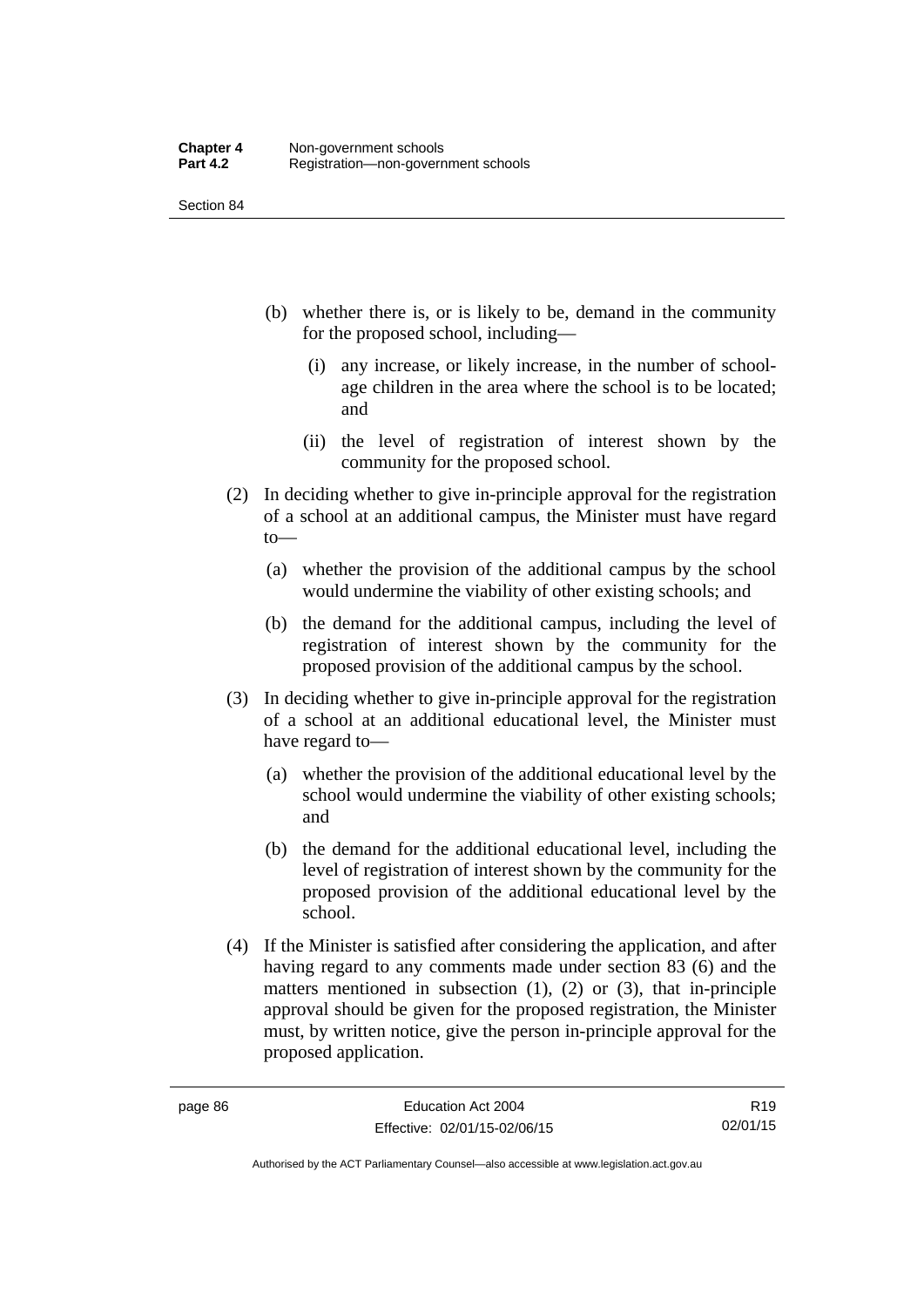- (5) If the Minister is not satisfied after considering the application, and after having regard to any comments made under section 83 (6) and the matters mentioned in subsection  $(1)$ ,  $(2)$  or  $(3)$ , that in-principle approval should be given for the proposed registration, the Minister must, by written notice, refuse to give the person in-principle approval for the proposed application.
- (6) A notice under subsection (4) or (5) must state the Minister's reasons for giving or refusing to give in-principle approval for the proposed registration.
- (7) The director-general must make a copy of the Minister's reasons available for inspection free of charge to the public during ordinary business hours at the office of an administrative unit administered by the director-general.
- (8) An in-principle approval lapses on whichever of the following is later:
	- (a) 2 years after the day it is given;
	- (b) the proposed opening day.

## **85 Application for provisional registration**

- (1) This section applies if—
	- (a) a person has in-principle approval under section 84 to apply for provisional registration of a school; and
	- (b) the person has given the registrar written notice of the person's intention to apply at least the prescribed period before the first day of the school year or term when it is proposed to begin operating the school; and
	- (c) the in-principle approval has not lapsed.
- (2) The person may apply in writing to the Minister for provisional registration of the school.
- (3) The application must state where the school is to be located.

page 87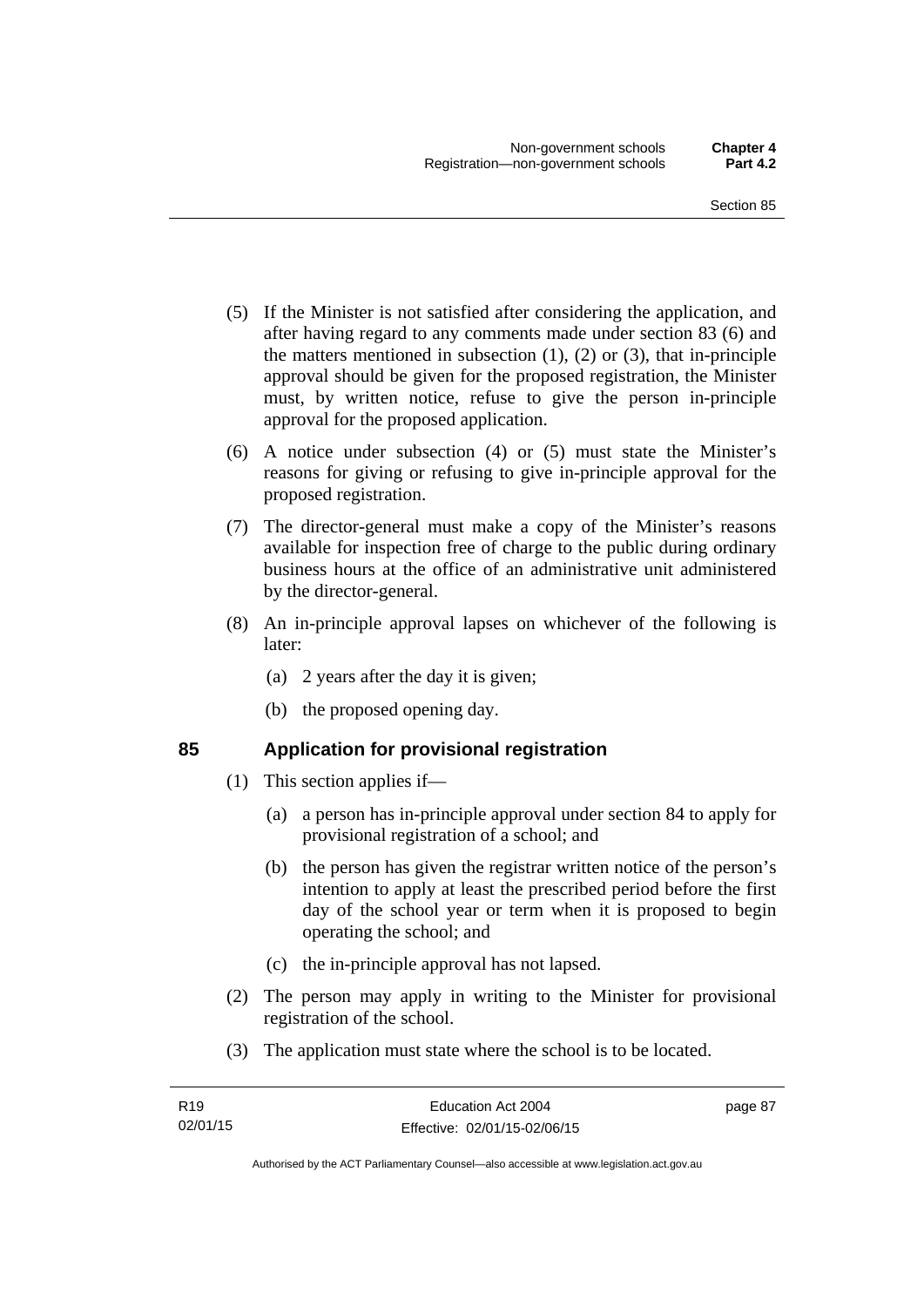Section 86

- *Note* If a form is approved under s 154 for the application, the form must be used.
- (4) The director-general must publish notice of the making of the application in a daily newspaper.
- (5) The director-general must make a copy of the application for provisional registration available for inspection free of charge to the public during ordinary business hours at the office of an administrative unit administered by the director-general.
- (6) In this section:

*prescribed period* means—

- (a) 6 months; or
- (b) if the Minister approves a shorter period for the notice—that period.

#### **86 Provisional registration**

- (1) This section applies if an application is made under section 85 for provisional registration of a school.
- (2) Before deciding whether the school should be provisionally registered, the Minister must appoint a panel to report to the Minister on the application.
	- *Note 1* For the making of appointments (including acting appointments), see the [Legislation Act,](http://www.legislation.act.gov.au/a/2001-14) pt 19.3.
	- *Note 2* In particular, a person may be appointed for a particular provision of a law (see [Legislation Act,](http://www.legislation.act.gov.au/a/2001-14) s 7 (3)) and an appointment may be made by naming a person or nominating the occupant of a position (see s 207).
	- *Note 3* Certain Ministerial appointments require consultation with an Assembly committee and are disallowable (see [Legislation Act](http://www.legislation.act.gov.au/a/2001-14), div 19.3.3).

R19 02/01/15

Authorised by the ACT Parliamentary Counsel—also accessible at www.legislation.act.gov.au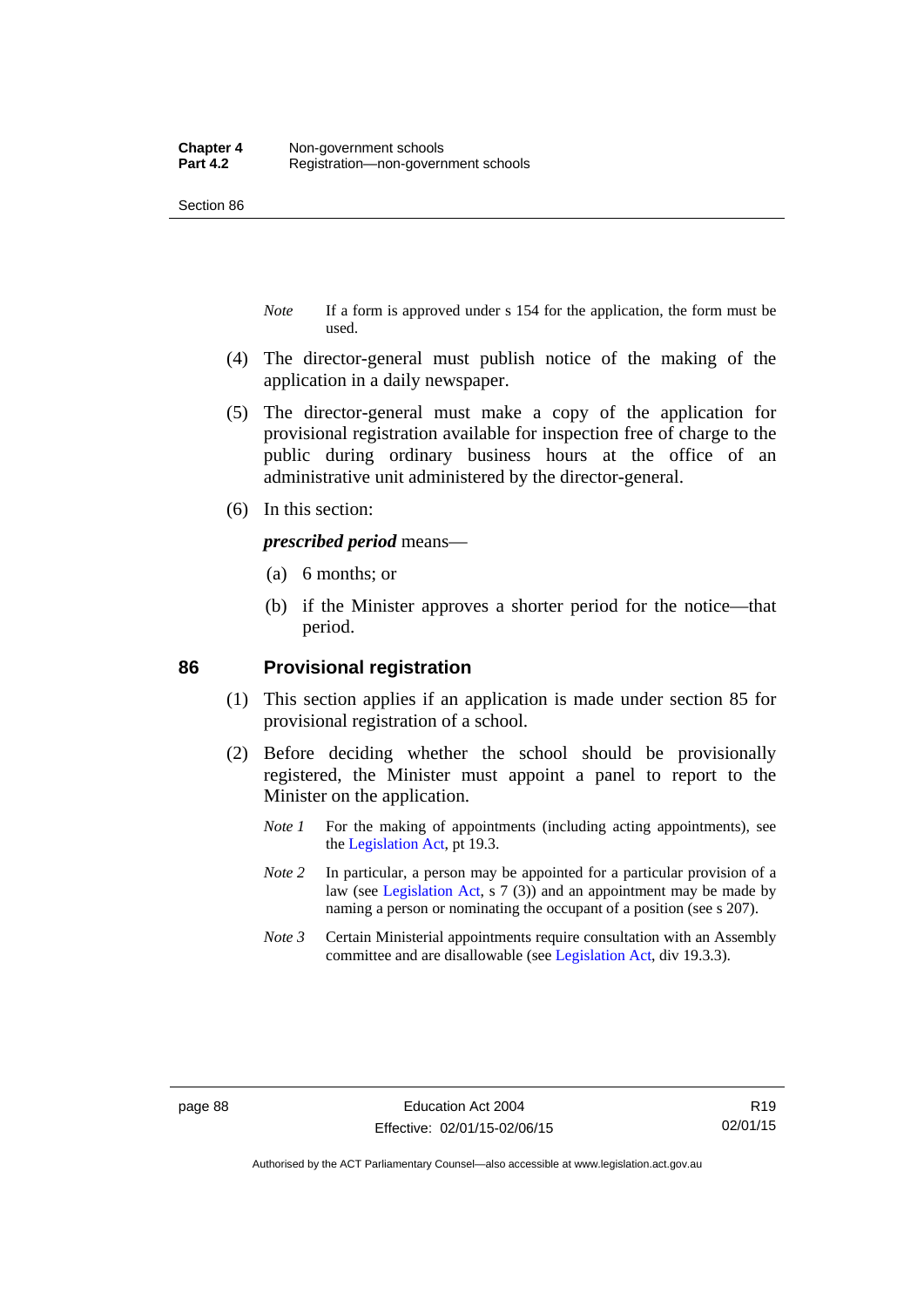(3) If the Minister is satisfied after considering the panel's report that the school meets the criteria mentioned in subsection (6), the Minister must direct the registrar to provisionally register the school.

*Note* Section 93 deals with the duration of provisional registration.

- (4) If the Minister directs the registrar to provisionally register the school, the registrar must provisionally register the school by—
	- (a) entering particulars of the school required under the regulations in the register of non-government schools; and
	- (b) giving the proprietor of the school a certificate of provisional registration for the school.
- (5) If the Minister is not satisfied after considering the panel's report that the school meets the criteria mentioned in subsection (6), the Minister must direct the registrar to refuse to provisionally register the school.
- (6) The criteria for provisional registration of a school are that—
	- (a) the proprietor of the school is a corporation; and
	- (b) the school will have appropriate policies, facilities and equipment for-
		- (i) the curriculum to be offered by the school; and
		- (ii) the safety and welfare of its students; and
	- (c) the curriculum (including the framework of the curriculum and the principles on which the curriculum is based) will meet the curriculum requirements for students attending government schools; and
	- (d) the nature and content of the education to be offered at the school will be appropriate for the educational levels for which provisional registration of the school is sought; and

page 89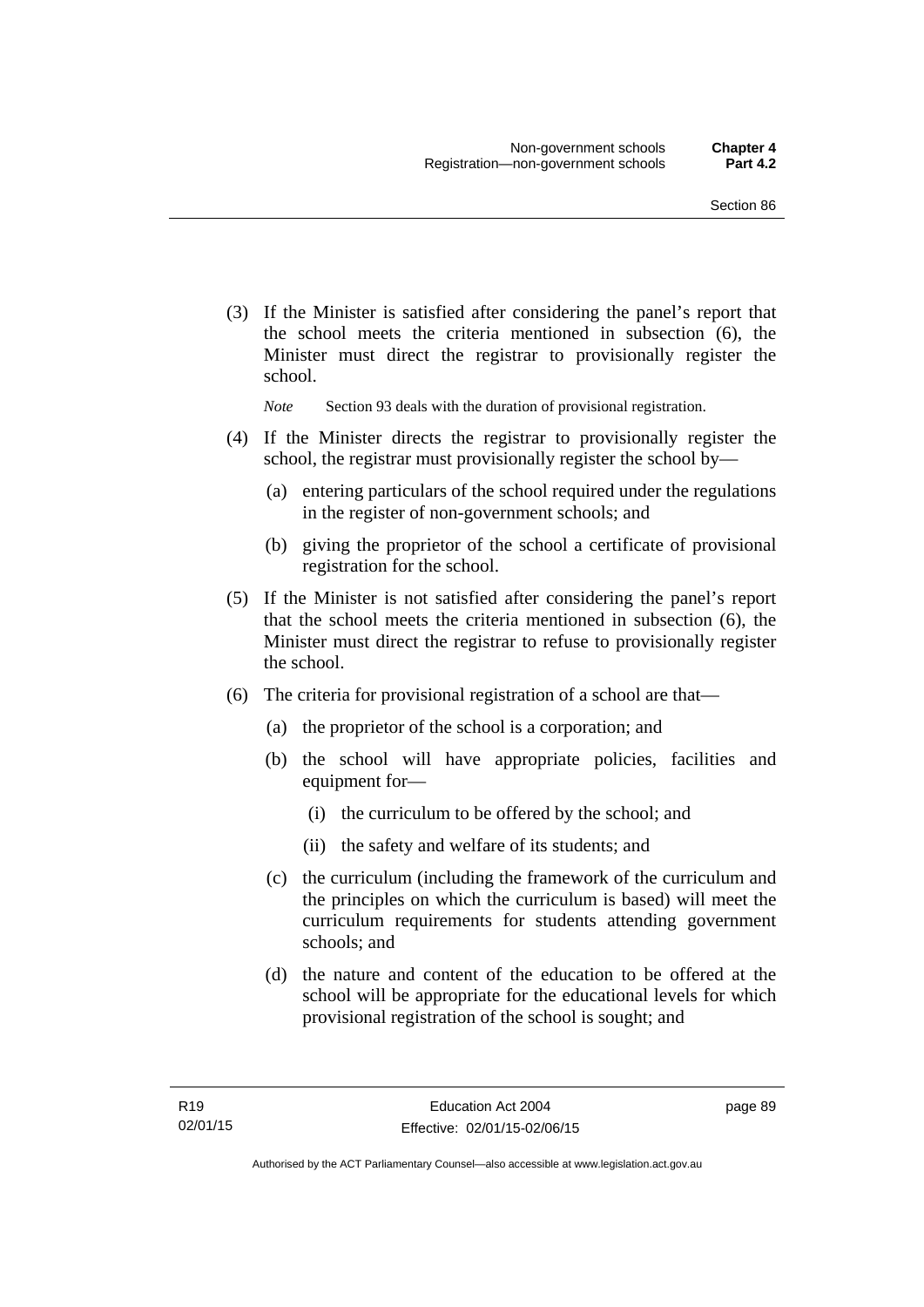Section 87

- (e) the teaching staff will be qualified to teach at the educational levels at which they are to be employed to teach; and
- (f) the school will have satisfactory processes to monitor quality educational outcomes; and
- (g) the school will be financially viable.

## **87 Application for registration**

- (1) This section applies to a school that has been provisionally registered for at least 12 months.
- (2) The proprietor of the school may apply in writing to the Minister for registration of the school at the educational levels for which the school is provisionally registered.
	- *Note* If a form is approved under s 154 for the application, the form must be used.
- (3) The director-general must publish notice of the making of the application in a daily newspaper.
- (4) The director-general must make a copy of the application for registration available for inspection free of charge to the public during ordinary business hours at the office of an administrative unit administered by the director-general.

### **88 Registration**

- (1) This section applies if an application is made under section 87 for registration of a school.
- (2) Before deciding whether the school should be registered, the Minister must appoint a panel to report to the Minister on the application.
	- *Note 1* For the making of appointments (including acting appointments), see the [Legislation Act,](http://www.legislation.act.gov.au/a/2001-14) pt 19.3.

Authorised by the ACT Parliamentary Counsel—also accessible at www.legislation.act.gov.au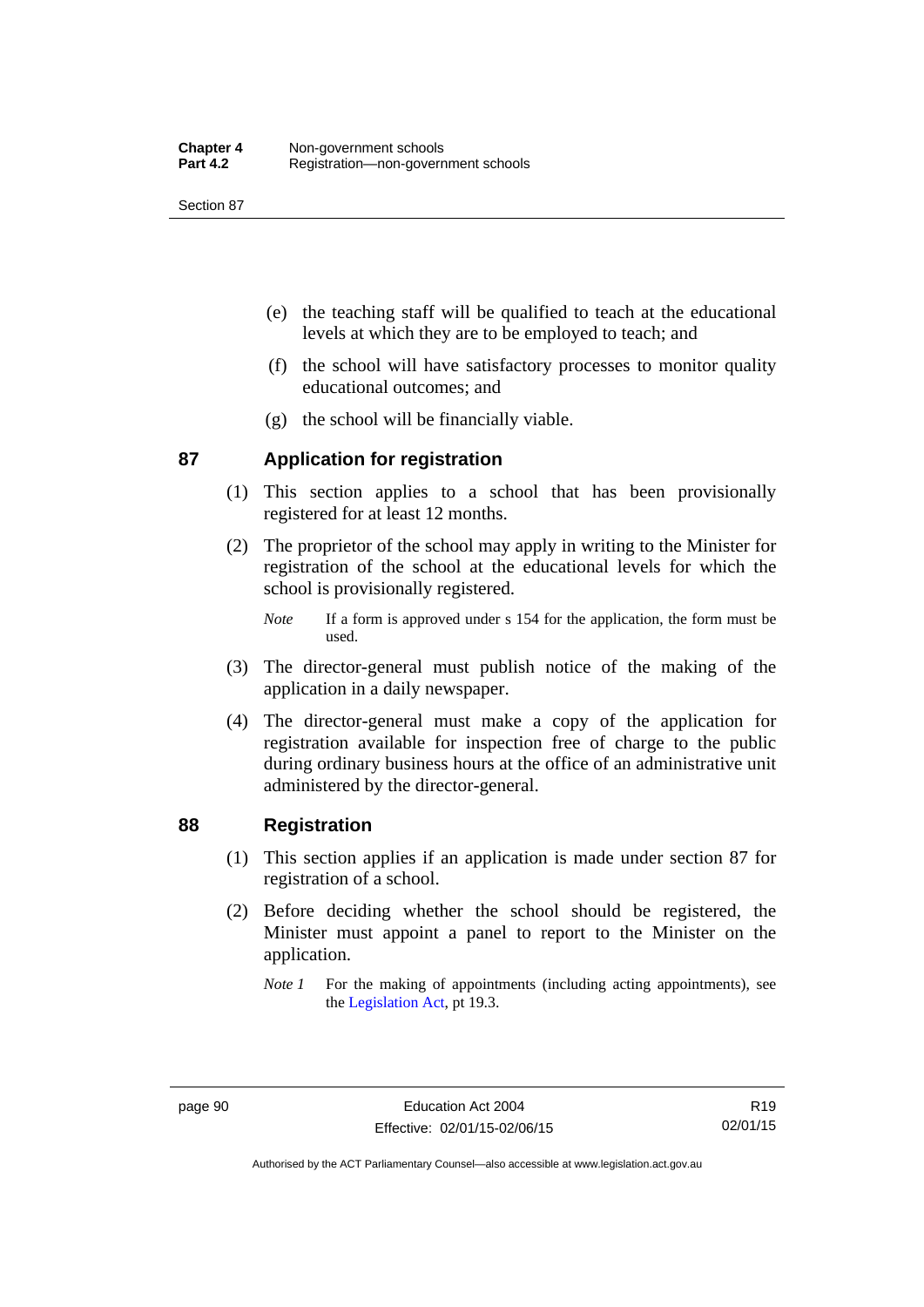- *Note 2* In particular, a person may be appointed for a particular provision of a law (see [Legislation Act,](http://www.legislation.act.gov.au/a/2001-14) s 7 (3)) and an appointment may be made by naming a person or nominating the occupant of a position (see s 207).
- *Note 3* Certain Ministerial appointments require consultation with an Assembly committee and are disallowable (see [Legislation Act](http://www.legislation.act.gov.au/a/2001-14), div 19.3.3).
- (3) If the Minister is satisfied after considering the panel's report that the school meets the criteria mentioned in subsection (6), the Minister must direct the registrar to register the school for a stated period of not longer than 5 years.
- (4) If the Minister directs the registrar to register the school, the registrar must register the school by—
	- (a) entering particulars of the school required under the regulations in the register of non-government schools; and
	- (b) giving the proprietor of the school a certificate of registration for the school.
- (5) If the Minister is not satisfied after considering the panel's report that the school meets the criteria mentioned in subsection (6), the Minister must direct the registrar to refuse to register the school.
- (6) The criteria for registration of a school are that—
	- (a) the proprietor of the school is a corporation; and
	- (b) the school has appropriate policies, facilities and equipment for—
		- (i) the curriculum offered by the school; and
		- (ii) the safety and welfare of its students; and
	- (c) the curriculum (including the framework of the curriculum and the principles on which the curriculum is based) meets the curriculum requirements for students attending government schools; and

page 91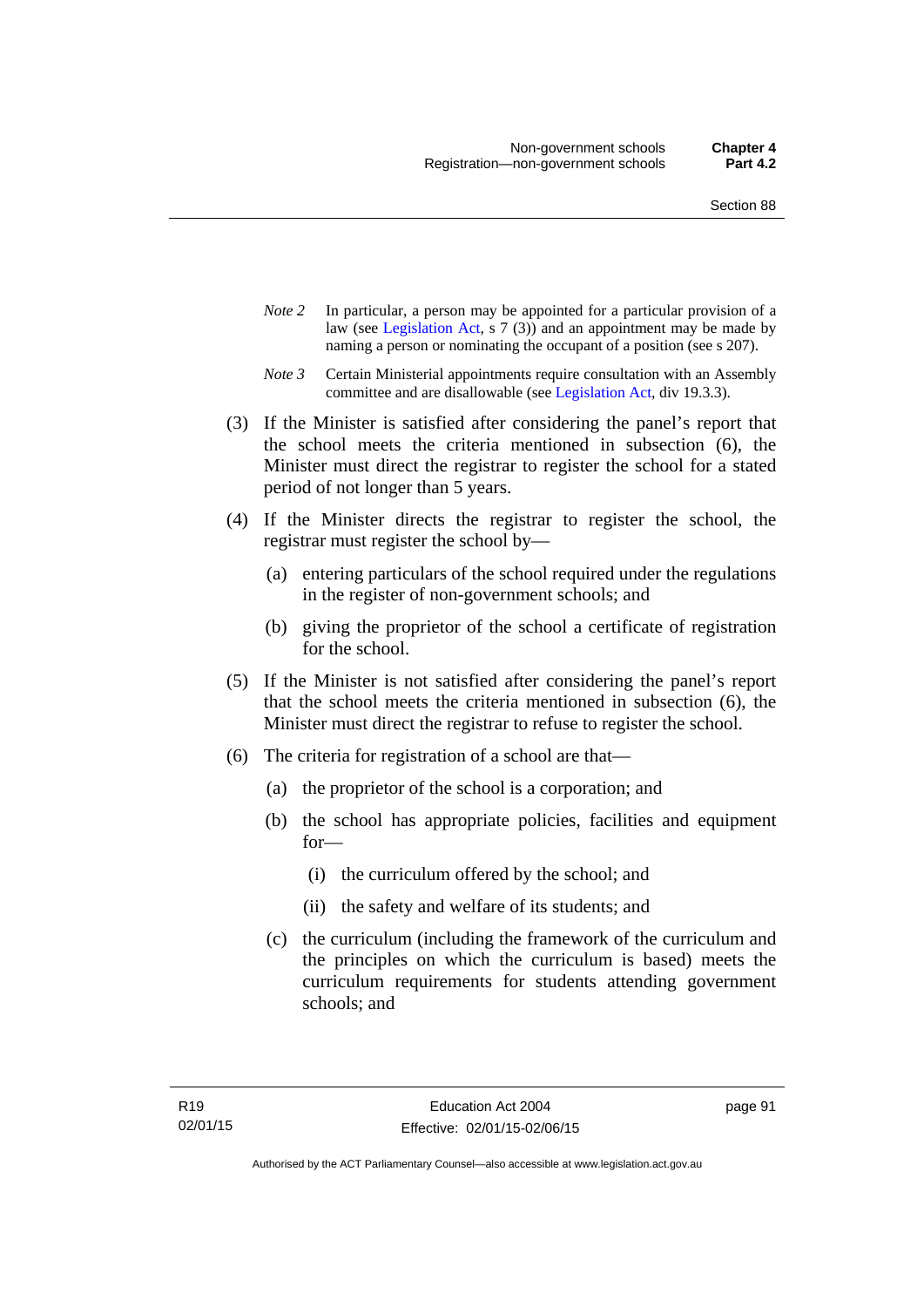Section 88A

- (d) the nature and content of the education offered at the school are appropriate for the educational levels for which the school is provisionally registered; and
- (e) the teaching staff are qualified to teach at the educational levels at which they are employed to teach; and
- (f) the school has satisfactory processes to monitor quality educational outcomes; and
- (g) the school is financially viable.

## **88A Application for registration at additional campus**

- (1) This section applies if—
	- (a) a proprietor of a registered non-government school has in-principle approval under section 84 (Deciding in-principle applications) to apply for registration of the school at a stated additional campus; and
	- (b) the proprietor has given the registrar written notice of the proprietor's intention to apply at least the prescribed period before the first day of the school year or term when it is proposed to begin operating the school at the additional campus; and
	- (c) the in-principle approval has not lapsed.
- (2) The proprietor of the school may apply in writing to the Minister for registration of the school at the additional campus.
	- *Note* If a form is approved under s 154 for the application, the form must be used.
- (3) The director-general must publish notice of the making of the application in a daily newspaper.
- (4) The notice must state that written comments on the proposed registration may be made to the Minister within a stated period of at least 60 days after the day the notice is published.

R19 02/01/15

Authorised by the ACT Parliamentary Counsel—also accessible at www.legislation.act.gov.au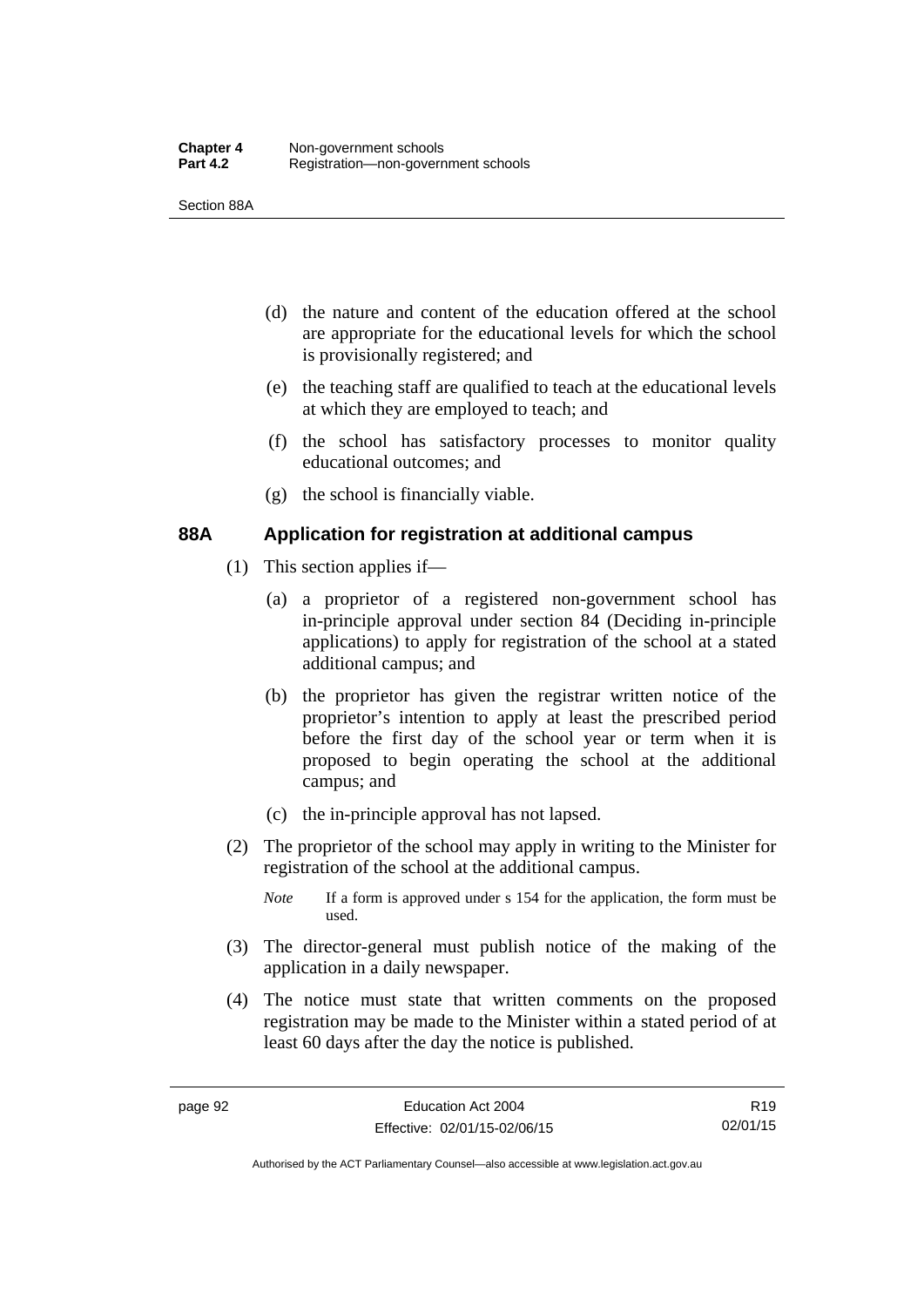- (5) The director-general must make a copy of the application for registration available for inspection free of charge to the public during ordinary business hours at the office of an administrative unit administered by the director-general.
- (6) In this section:

*prescribed period* means—

- (a) 6 months; or
- (b) if the Minister approves a shorter period for the application that period.

#### **88B Registration at additional campus**

- (1) This section applies if an application is made under section 88A for registration of a school at an additional campus.
- (2) Before deciding whether the school should be registered at the additional campus, the Minister must appoint a panel to report to the Minister on the application.
	- *Note 1* For the making of appointments (including acting appointments), see the [Legislation Act,](http://www.legislation.act.gov.au/a/2001-14) pt 19.3.
	- *Note 2* In particular, a person may be appointed for a particular provision of a law (see [Legislation Act,](http://www.legislation.act.gov.au/a/2001-14) s 7 (3)) and an appointment may be made by naming a person or nominating the occupant of a position (see s 207).
	- *Note 3* Certain Ministerial appointments require consultation with an Assembly committee and are disallowable (see [Legislation Act](http://www.legislation.act.gov.au/a/2001-14), div 19.3.3).
- (3) If the Minister is satisfied after considering the panel's report that the school meets the criteria mentioned in subsection (7), the Minister must direct the registrar to register the school at the additional campus.
- (4) If the Minister directs the registrar to register the school at the additional campus, the registrar must register the school at the additional campus by—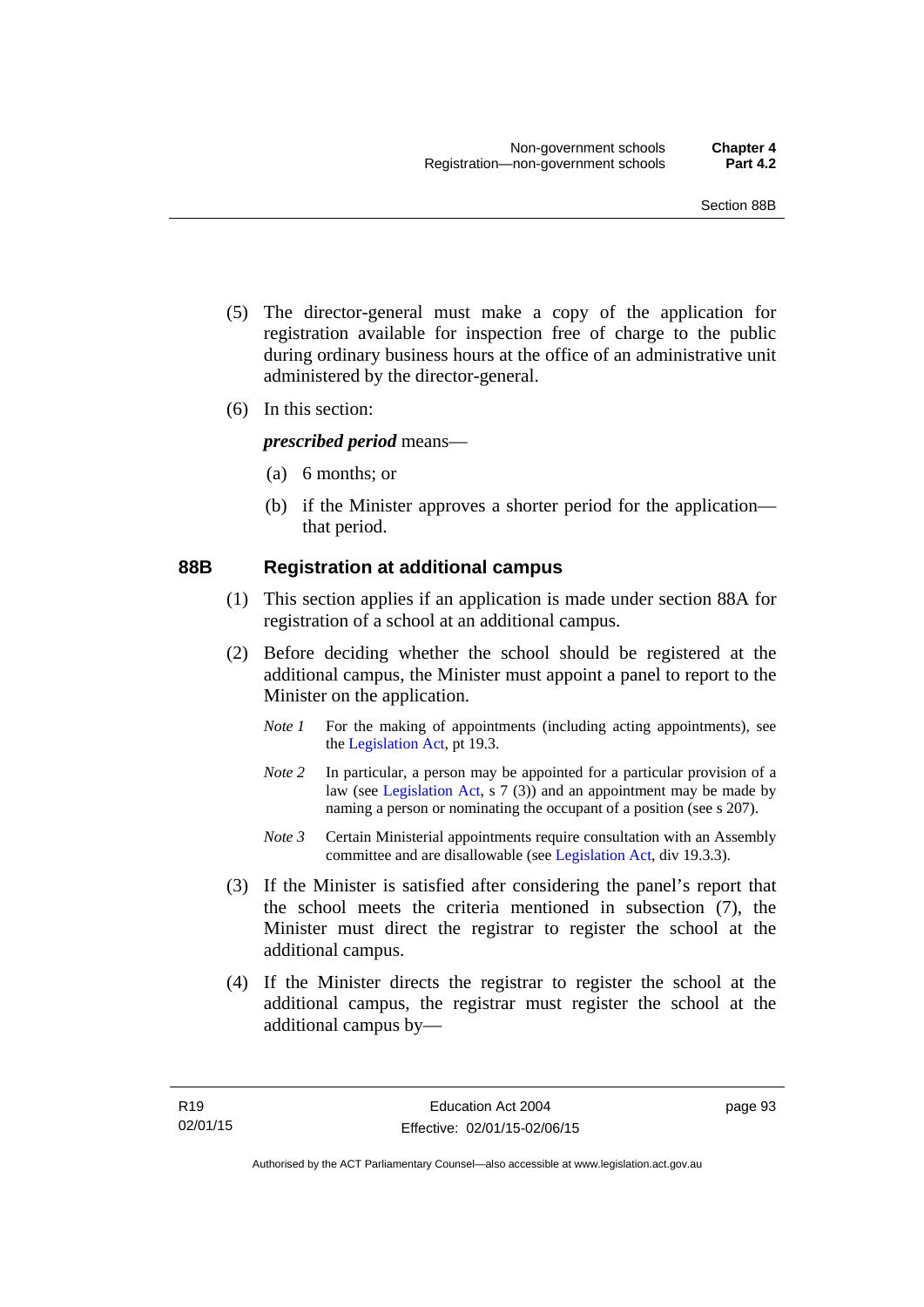Section 88B

- (a) entering the particulars of the school required under the regulations in the register of non-government schools; and
- (b) giving the proprietor of the school a certificate of registration that includes the additional campus (a *new certificate*).
- (5) If the registrar gives the proprietor a new certificate, the proprietor must return the school's existing certificate of registration to the registrar within 14 days after the day the proprietor receives the new certificate.
- (6) If the Minister is not satisfied after considering the panel's report that the school meets the criteria mentioned in subsection (7), the Minister must direct the registrar to refuse to register the school at the additional campus.
- (7) The criteria for registration of a school at an additional campus are that—
	- (a) the school will have appropriate policies, facilities and equipment for—
		- (i) the curriculum to be offered by the school at the additional campus; and
		- (ii) the safety and welfare of its students at the additional campus; and
	- (b) the curriculum (including the framework of the curriculum and the principles on which the curriculum is based) meets the curriculum requirements for students attending government schools; and
	- (c) the nature and content of the education to be offered at the school will be appropriate for the additional campus; and
	- (d) the teaching staff will be qualified to teach at the additional campus; and
	- (e) the school will have satisfactory processes to monitor quality educational outcomes at the additional campus; and

R19 02/01/15

Authorised by the ACT Parliamentary Counsel—also accessible at www.legislation.act.gov.au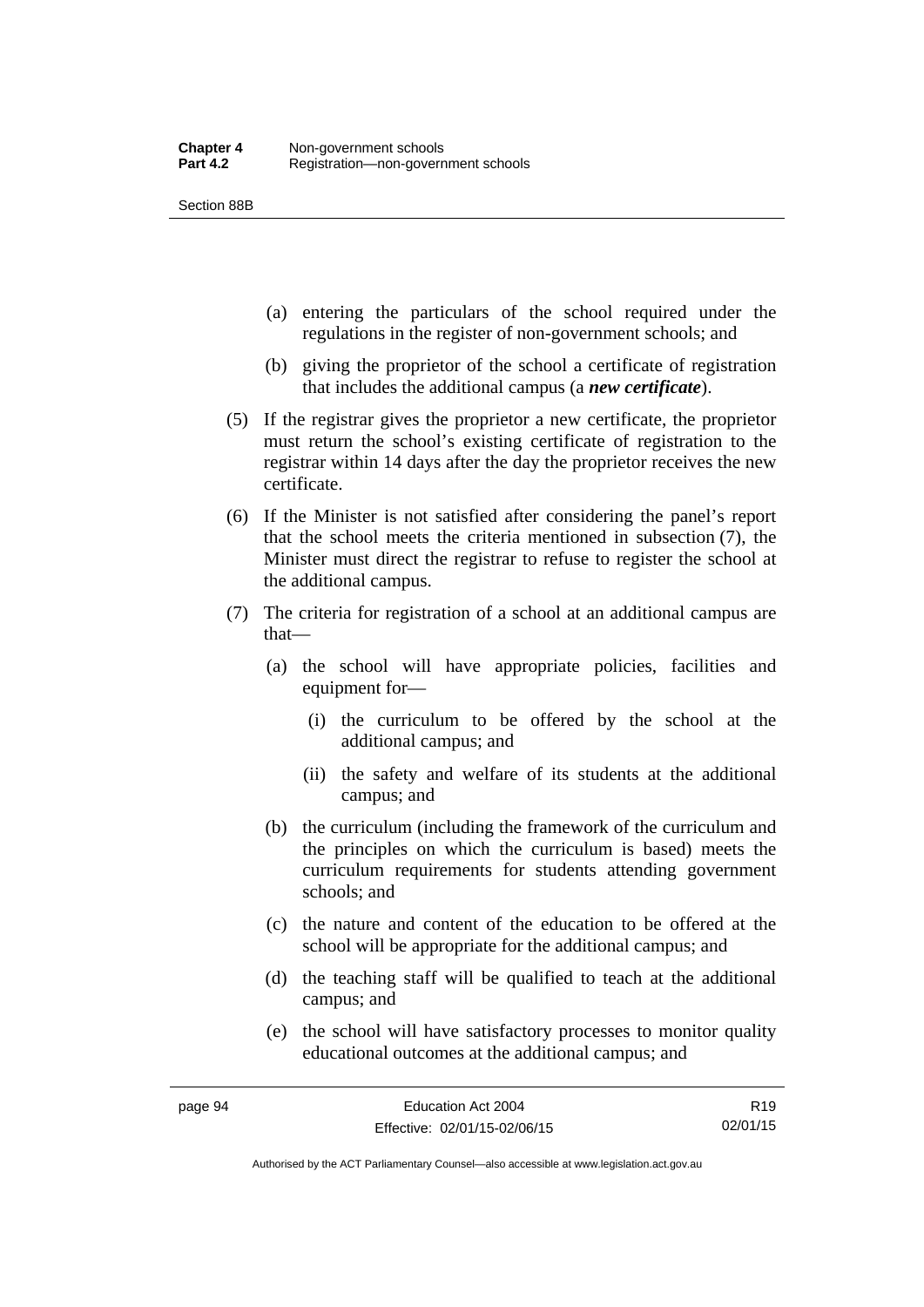(f) the school will be financially viable.

## **89 Application for registration at additional educational levels**

- (1) This section applies if—
	- (a) a proprietor of a registered non-government school has inprinciple approval under section 84 (Deciding in-principle applications) to apply to operate the school at a stated additional educational level; and
	- (b) the proprietor has given the registrar written notice of the proprietor's intention to apply at least the prescribed period before the first day of the school year or term when it is proposed to begin operating the school at the additional educational level; and
	- (c) the in-principle approval has not lapsed.
- (2) The proprietor of the school may apply in writing to the Minister for registration of the school at the additional educational level.
	- *Note* If a form is approved under s 154 for the application, the form must be used.
- (3) The director-general must publish notice of the making of the application in a daily newspaper.
- (4) The notice must state that written comments on the proposed registration may be made to the Minister within a stated period of at least 60 days after the day the notice is published.
- (5) The director-general must make a copy of the application for registration available for inspection free of charge to the public during normal business hours at the office of an administrative unit administered by the director-general.
- (6) In this section:

*prescribed period* means—

page 95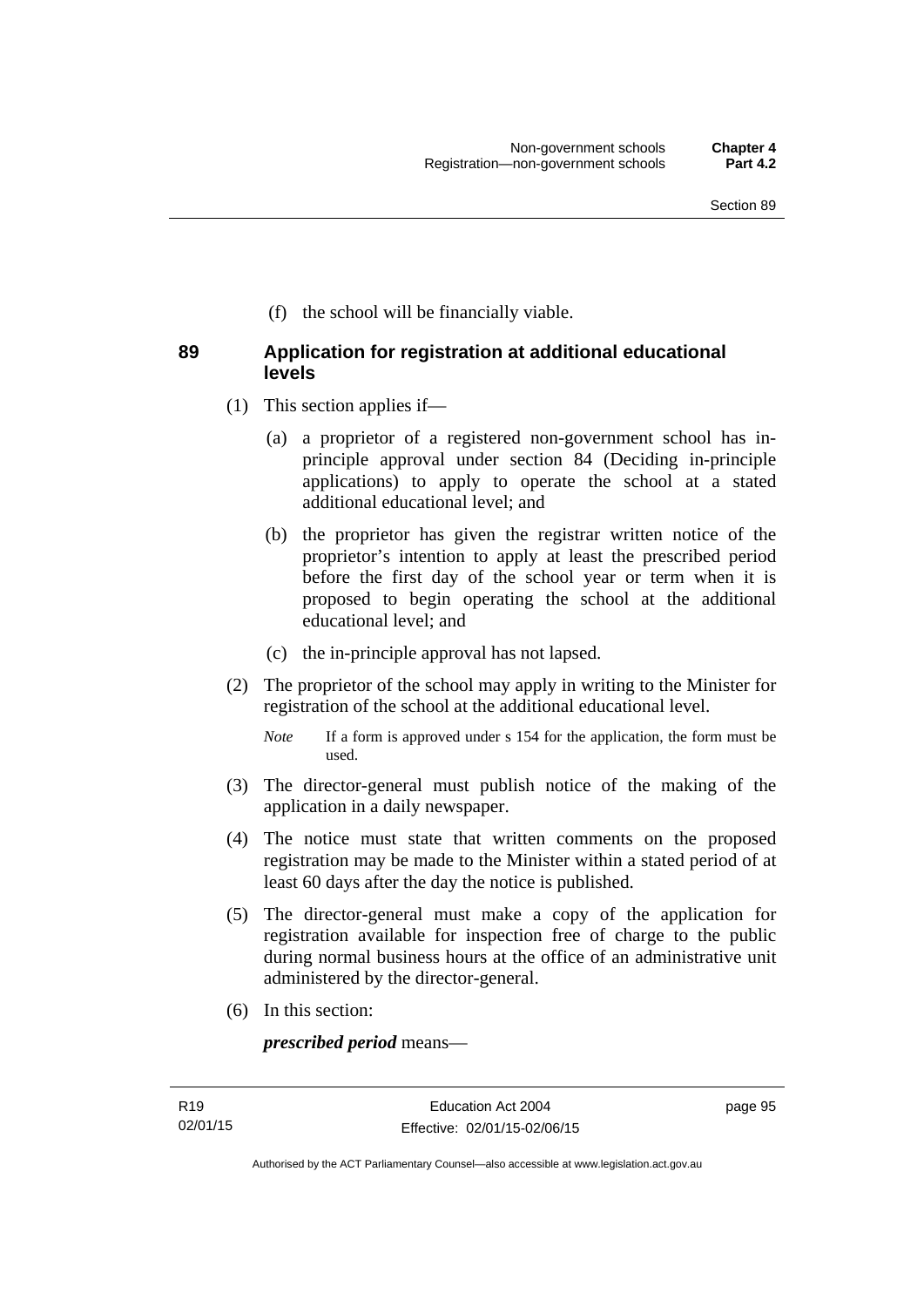Section 90

- (a) 6 months; or
- (b) if the Minister approves a shorter period for the application that period.

#### **90 Registration at additional educational levels**

- (1) This section applies if an application made under section 89 for registration of a school at an additional educational level.
- (2) Before deciding whether a school should be registered at the additional educational level, the Minister must appoint a panel to report to the Minister on the application.
	- *Note 1* For the making of appointments (including acting appointments), see the [Legislation Act,](http://www.legislation.act.gov.au/a/2001-14) pt 19.3.
	- *Note 2* In particular, a person may be appointed for a particular provision of a law (see [Legislation Act,](http://www.legislation.act.gov.au/a/2001-14) s 7 (3)) and an appointment may be made by naming a person or nominating the occupant of a position (see s 207).
	- *Note 3* Certain Ministerial appointments require consultation with an Assembly committee and are disallowable (see [Legislation Act](http://www.legislation.act.gov.au/a/2001-14), div 19.3.3).
- (3) If the Minister is satisfied after considering the panel's report that the school meets the criteria mentioned in subsection (7), the Minister must direct the registrar to register the school at the additional educational level.
- (4) If the Minister directs the registrar to register the school at the additional educational level, the registrar must register the school at the additional educational level by—
	- (a) entering the particulars of the school required under the regulations in the register of non-government schools; and
	- (b) giving the proprietor of the school a certificate of registration that includes the additional educational level (a *new certificate*).
- (5) If the registrar gives the proprietor a new certificate, the proprietor must return the school's existing certificate of registration to the

Authorised by the ACT Parliamentary Counsel—also accessible at www.legislation.act.gov.au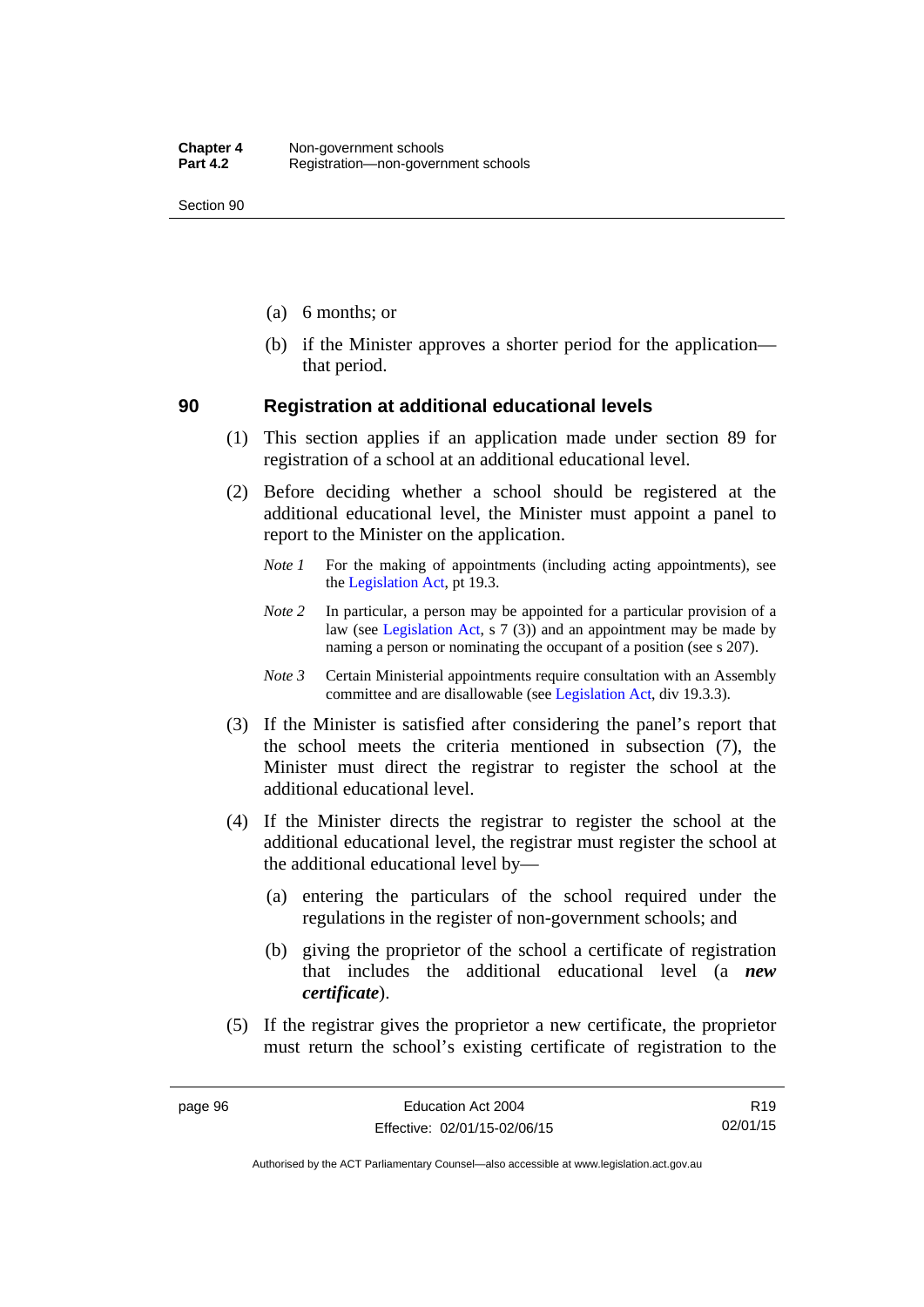registrar within 14 days after the day the proprietor receives the new certificate.

- (6) If the Minister is not satisfied after considering the panel's report that the school meets the criteria mentioned in subsection (7), the Minister must direct the registrar to refuse to register the school at the additional educational level.
- (7) The criteria for registration of a school at an additional educational level are that—
	- (a) the school will have appropriate policies, facilities and equipment for—
		- (i) the curriculum to be offered by the school at the additional educational level; and
		- (ii) the safety and welfare of its students at the additional educational level; and
	- (b) the curriculum (including the framework of the curriculum and the principles on which the curriculum is based) meets the curriculum requirements for students attending government schools; and
	- (c) the nature and content of the education to be offered at the school will be appropriate for the additional educational level; and
	- (d) the teaching staff will be qualified to teach at the additional educational level; and
	- (e) the school will have satisfactory processes to monitor quality educational outcomes at the additional educational level; and
	- (f) the school will be financially viable.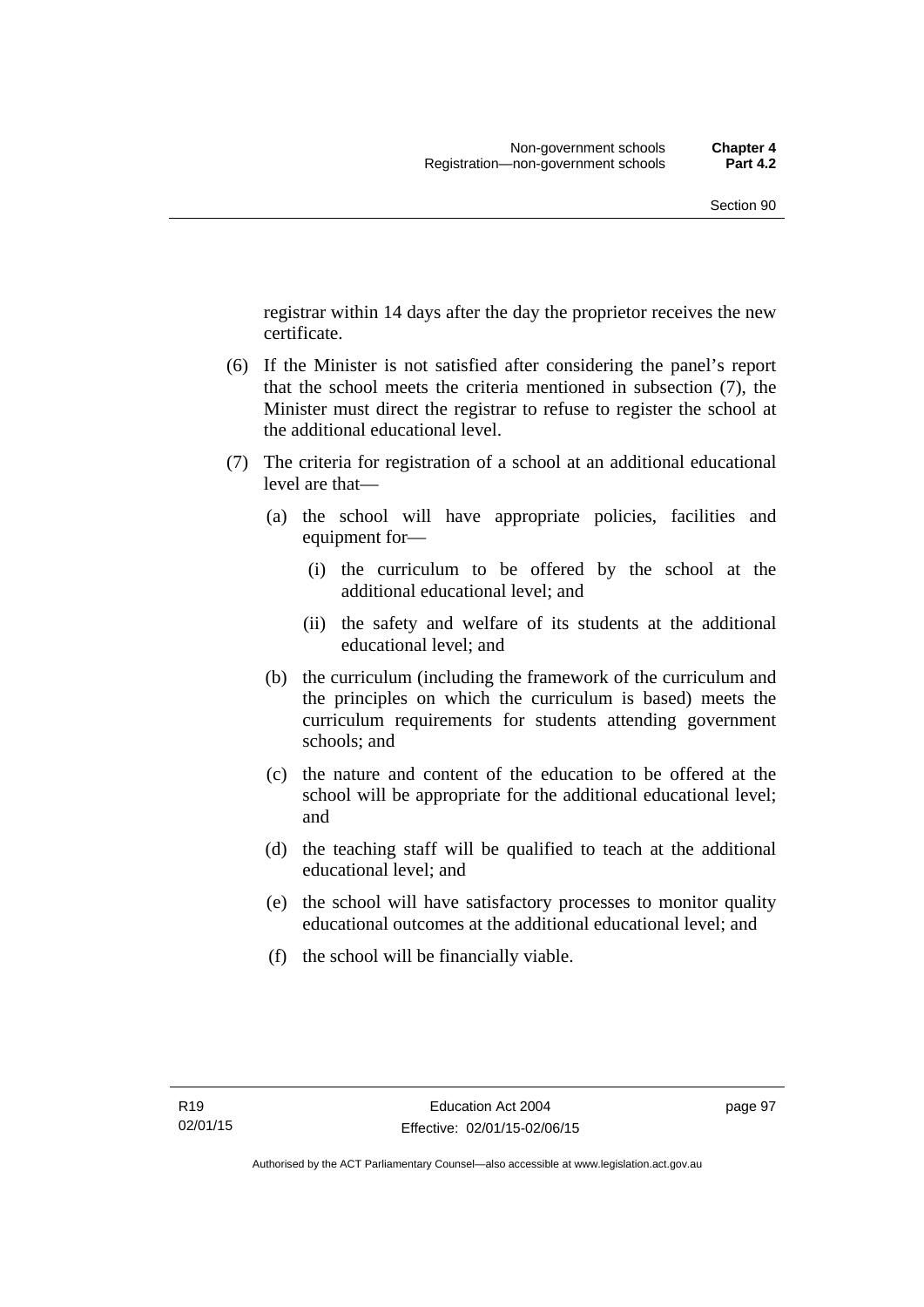### **91 Conditions of provisional registration or registration**

The conditions of provisional registration or registration of a school under this part are that—

- (a) the proprietor of the school remains a corporation; and
- (b) the school has appropriate policies, facilities and equipment for—
	- (i) the curriculum offered by the school; and
	- (ii) the safety and welfare of its students; and
- (c) the curriculum (including the framework of the curriculum and the principles on which the curriculum is based) meets the curriculum requirements for students attending government schools; and
- (d) the nature and content of the education offered at the school are appropriate for the educational levels for which the school is provisionally registered or registered; and
- (e) the teaching staff are qualified to teach at the educational levels at which they are employed to teach; and
- (f) the school has satisfactory processes to monitor quality educational outcomes; and
- (g) the school is financially viable.

# **92 Certificate of provisional registration or registration**

- (1) A certificate of provisional registration or registration of a nongovernment school must—
	- (a) state the proprietor of the school; and
	- (b) state the educational level or levels for which the school is provisionally registered or registered under this part; and

Authorised by the ACT Parliamentary Counsel—also accessible at www.legislation.act.gov.au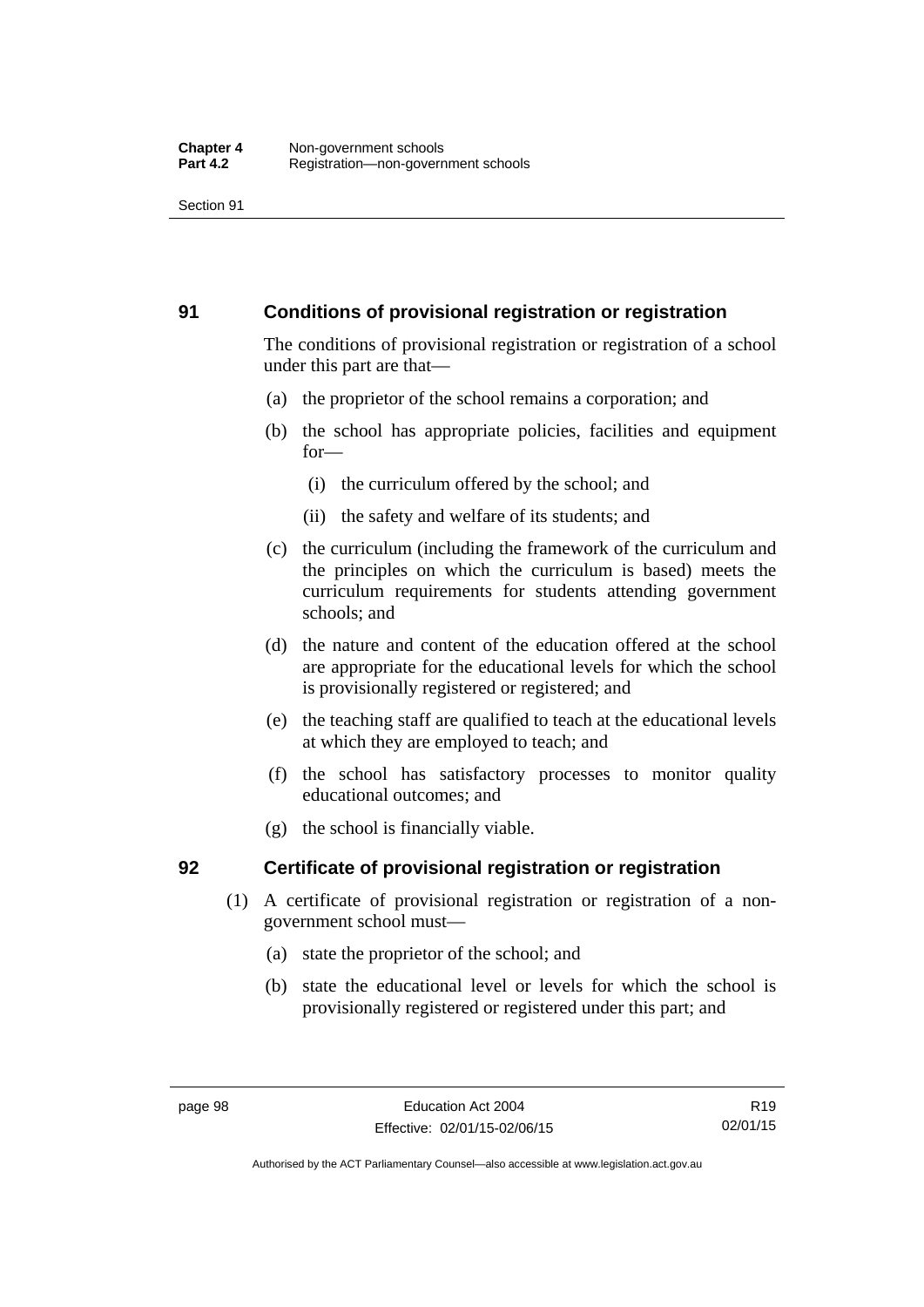- (c) state the location of the campus or campuses for which the school is provisionally registered or registered under this part; and
- (d) state the term of provisional registration or registration; and
- (e) include any other particulars required under the regulations.
- (2) The registrar may include any other particulars in the certificate that the registrar considers appropriate.
- (3) The proprietor of a registered non-government school must tell the registrar in writing about a change in any of the particulars of the certificate within 1 month after the day the change happens.

#### **93 Period of provisional registration and registration**

- (1) Provisional registration of a school ends when the earliest of the following happens:
	- (a) 2 years after the school is provisionally registered;
	- (b) the school is registered under section 88.
- (2) Registration of a school is for a period not longer than 5 years stated in the school's certificate of registration.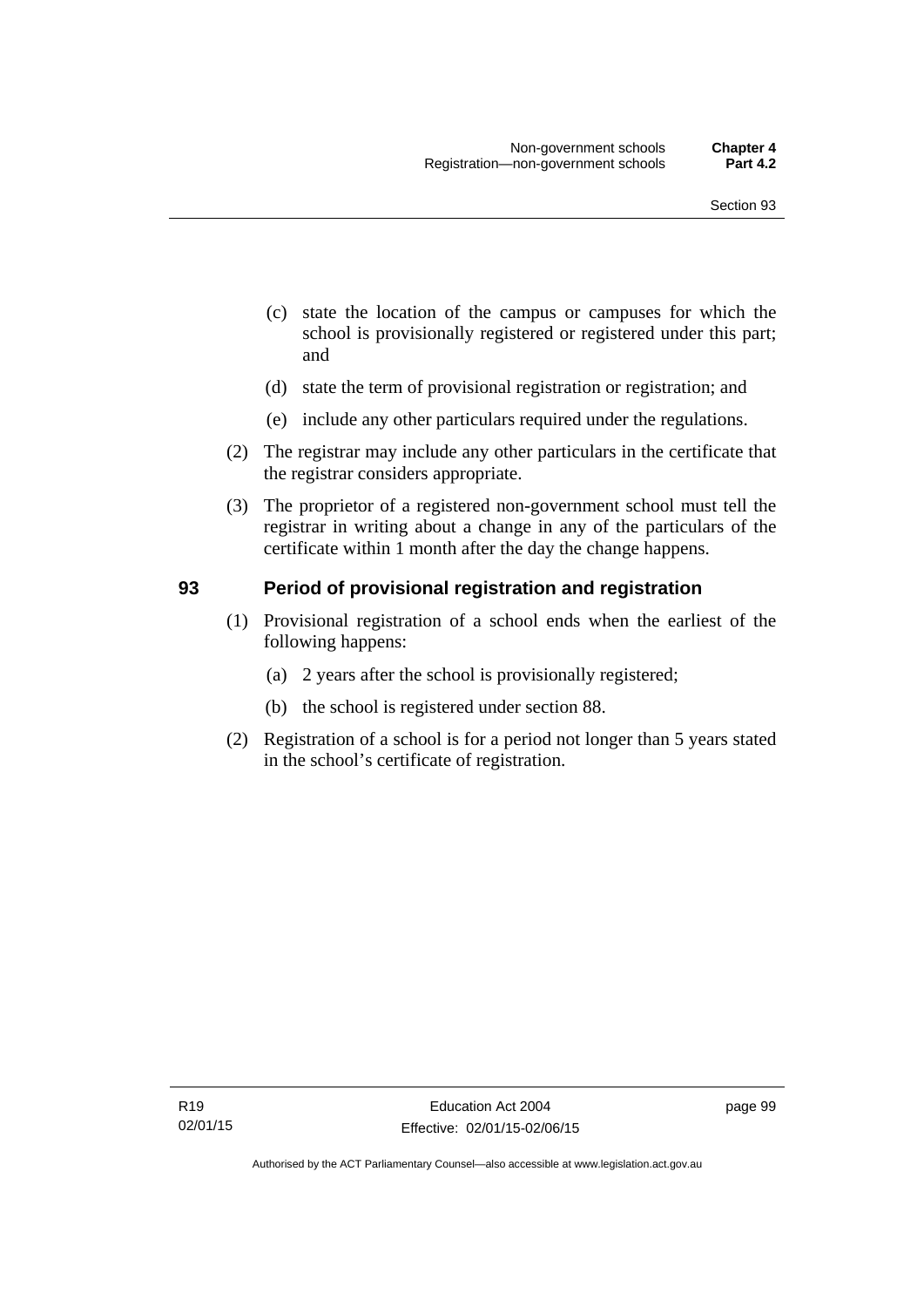#### **94 Investigation of complaints—non-government schools**

- (1) The proprietor of a non-government school must develop and implement a complaints policy for the school.
- (2) The proprietor of a non-government school must, as soon as practicable, investigate any complaint about the administration, management and operation of the school that, in the proprietor's opinion, is not a frivolous or vexatious complaint.

#### **95 Cancellation of provisional registration or registration**

- (1) The Minister may direct the registrar to cancel the provisional registration or registration of a school if satisfied on reasonable grounds—
	- (a) that a condition of the school's provisional registration or registration has been contravened; or
	- (b) that the school's proprietor or principal has otherwise contravened this Act.
	- *Note* Section 91 (Conditions of provisional registration or registration) sets out the conditions of registration.
- (2) Before directing the registrar to cancel the provisional registration or registration of a school, the Minister must give the proprietor of the school a written notice—
	- (a) stating the grounds on which the Minister proposes to direct the registrar to cancel the provisional registration or registration; and
	- (b) stating the facts that, in the Minister's opinion, establish the grounds; and
	- (c) telling the proprietor that the proprietor may, within 14 days beginning the day after the day the proprietor receives the notice, give a written response to the Minister about the matters in the notice.

R19 02/01/15

Authorised by the ACT Parliamentary Counsel—also accessible at www.legislation.act.gov.au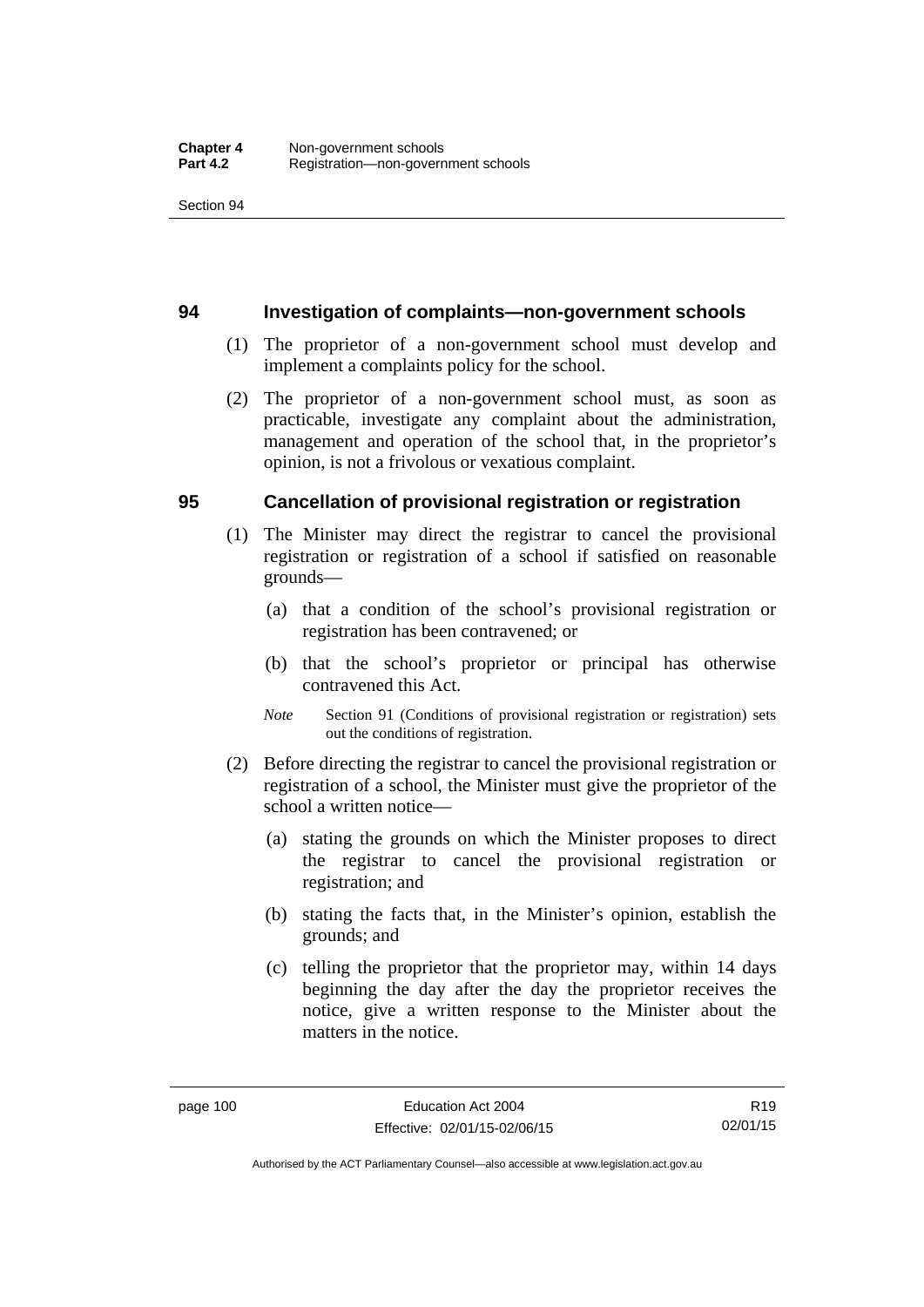- (3) In deciding whether to direct the registrar to cancel the provisional registration or registration, the Minister must consider any response given to the Minister in accordance with subsection (2) (c).
- (4) If the Minister is satisfied that the grounds for cancelling the provisional registration or registration have been established, the Minister may direct the registrar to cancel the school's provisional registration or registration.
- (5) If the Minister directs the registrar to cancel the school's provisional registration or registration, the registrar must cancel the provisional registration or registration by noting the cancellation in the particulars of the school in the register of non-government schools.
- (6) The Minister must give the proprietor written notice of the Minister's decision.
- (7) Cancellation of provisional registration or registration takes effect on the day when notice of the cancellation is given to the proprietor or, if the notice states a later date of effect, that date.

#### **96 Application for renewal of registration**

(1) The proprietor of a non-government school that is registered under this part may apply in writing to the Minister for renewal of the registration.

- (2) The application must be made at least the prescribed period before the registration ends.
- (3) In this section:

*prescribed period* means—

- (a) 6 months; or
- (b) if the Minister approves a shorter period—that period.

page 101

*Note* If a form is approved under s 154 for the application, the form must be used.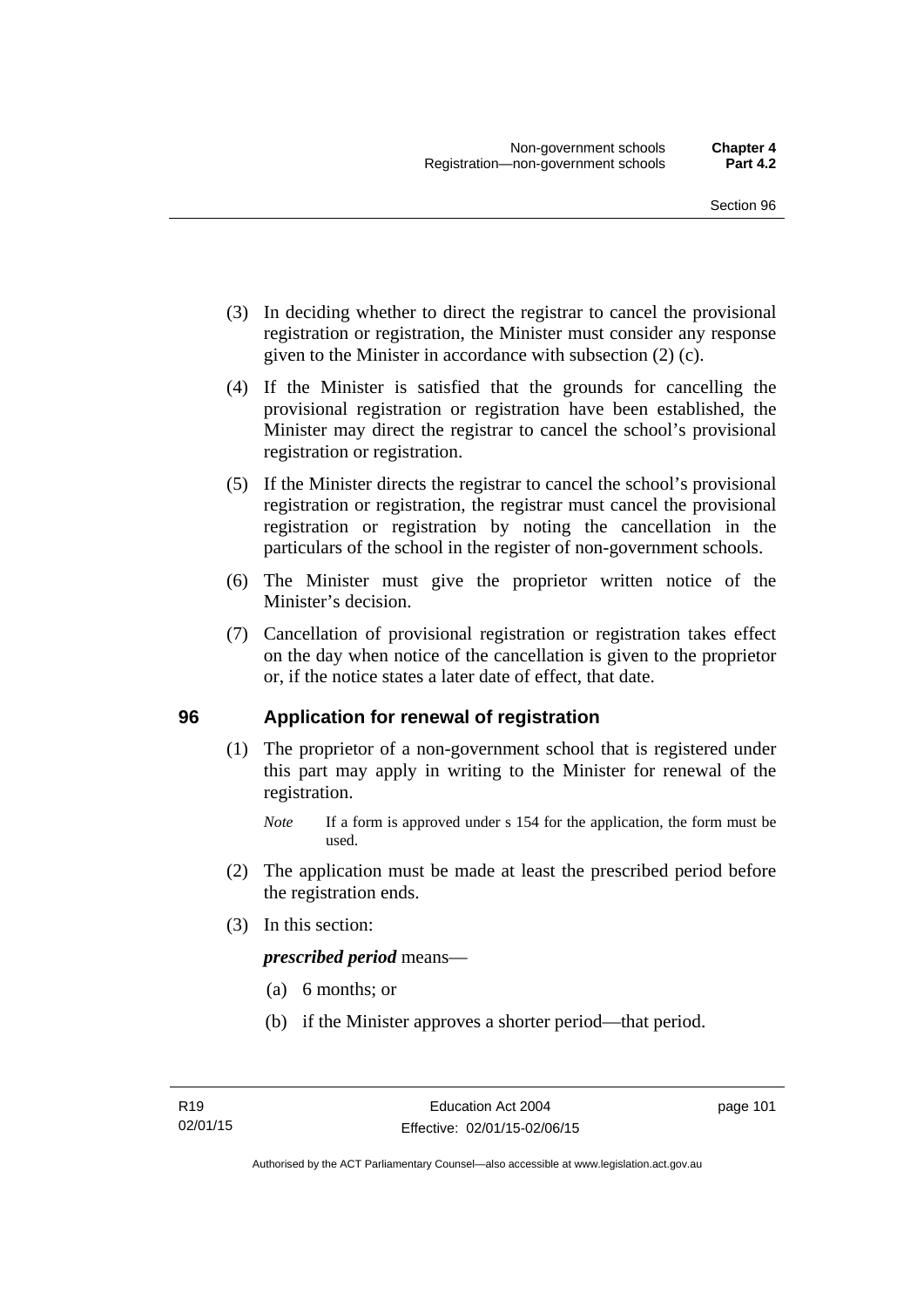#### **97 Renewal of registration**

- (1) This section applies if application is made under section 96 for renewal of registration of a school.
- (2) Before deciding whether the registration of a school should be renewed, the Minister must appoint a panel to report to the Minister on the application.
	- *Note 1* For the making of appointments (including acting appointments), see the [Legislation Act,](http://www.legislation.act.gov.au/a/2001-14) pt 19.3.
	- *Note 2* In particular, a person may be appointed for a particular provision of a law (see [Legislation Act,](http://www.legislation.act.gov.au/a/2001-14) s 7 (3)) and an appointment may be made by naming a person or nominating the occupant of a position (see s 207).
	- *Note 3* Certain Ministerial appointments require consultation with an Assembly committee and are disallowable (see [Legislation Act](http://www.legislation.act.gov.au/a/2001-14), div 19.3.3).
- (3) If the Minister is satisfied, after considering the panel's report, that the school meets the criteria mentioned in subsection (6), the Minister must direct the registrar to renew the registration of the school for a stated period of not longer than 5 years.
- (4) If the Minister directs the registrar to renew the registration of the school, the registrar must renew the registration by—
	- (a) entering the particulars of the school required under the regulations in the register of non-government schools; and
	- (b) giving the proprietor of the school a certificate of registration for the school.
- (5) If the Minister is not satisfied, after considering the panel's report, that the school meets the criteria mentioned in subsection (6), the Minister must direct the registrar to refuse to renew the registration of the school.
- (6) The criteria for renewal of registration of a school are that—
	- (a) the proprietor of the school remains a corporation; and

R19 02/01/15

Authorised by the ACT Parliamentary Counsel—also accessible at www.legislation.act.gov.au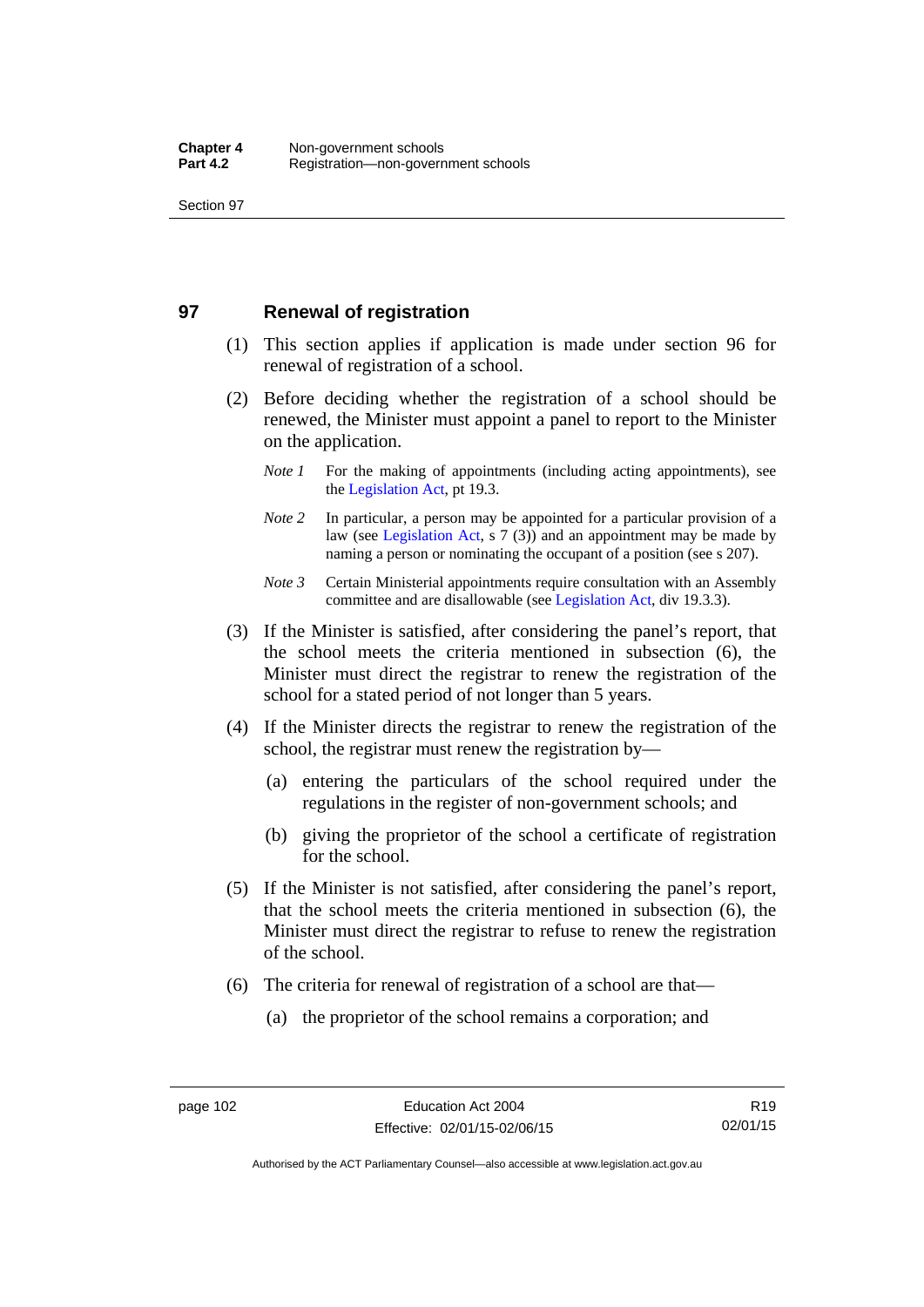- (b) the school has appropriate policies, facilities and equipment for—
	- (i) the curriculum offered by the school; and
	- (ii) the safety and welfare of its students; and
- (c) the curriculum (including the framework of the curriculum and the principles on which the curriculum is based) meets the curriculum requirements for students attending government schools; and
- (d) the nature and content of the education offered at the school are appropriate for the educational levels for which the school is provisionally registered or registered; and
- (e) the teaching staff are qualified to teach at the educational levels at which they are employed to teach; and
- (f) the school has satisfactory processes to monitor quality educational outcomes; and
- (g) the school is financially viable.

#### **98 Inspection of panel reports for school registration etc**

- (1) This section applies to a report to the Minister by a panel under any of the following provisions:
	- (a) section 86 (Provisional registration);
	- (b) section 88 (Registration);
	- (c) section 88B (Registration at additional campus);
	- (d) section 90 (Registration at additional educational levels);
	- (e) section 97 (Renewal of registration).
- (2) A person may, without charge, inspect a copy of the report during ordinary business hours at the office of the director-general.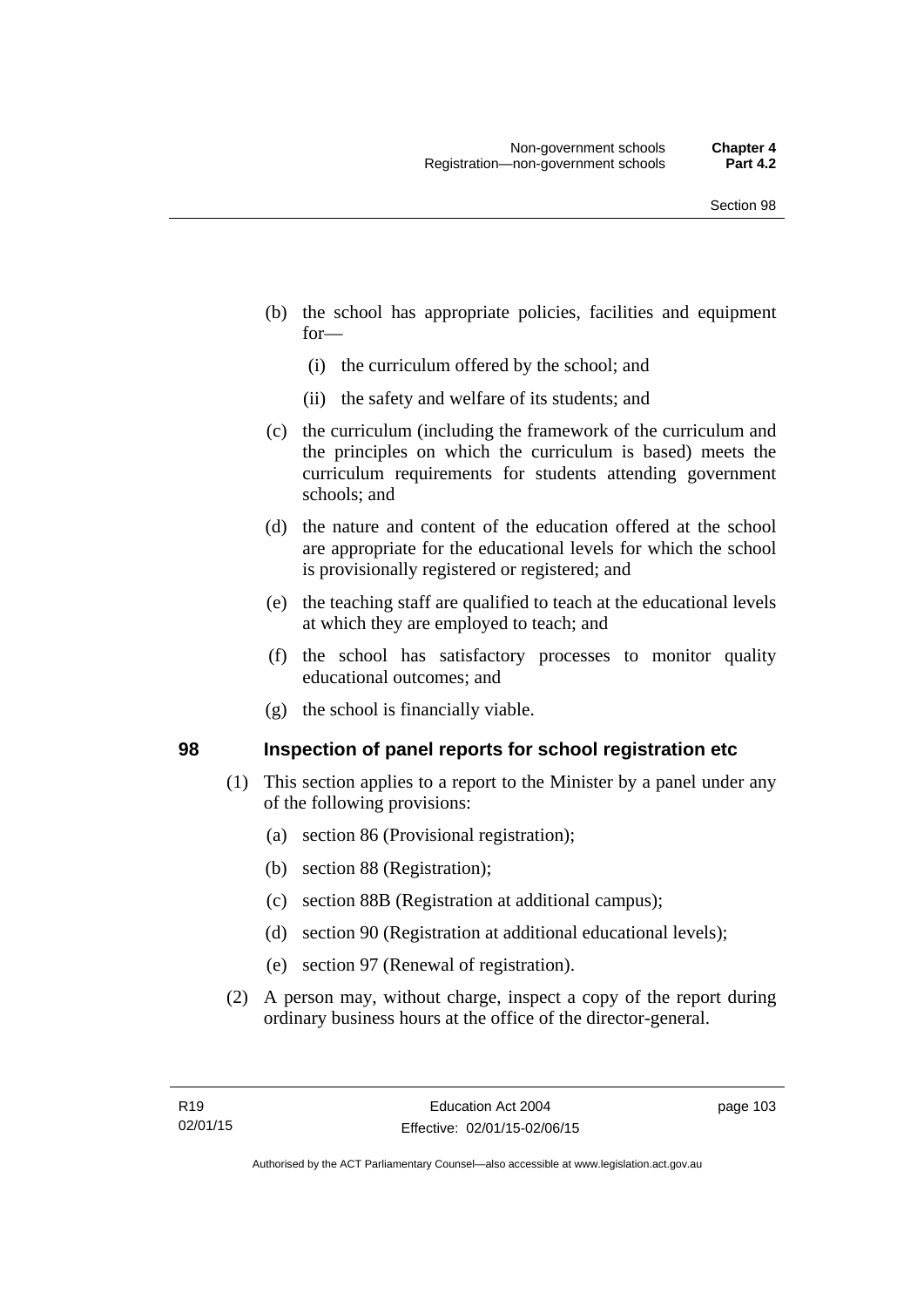| <b>Chapter 4</b> | Non-government schools              |
|------------------|-------------------------------------|
| <b>Part 4.2</b>  | Registration-non-government schools |

 (3) A person may, on payment of the reasonable copying costs, obtain a copy of all or part of the report.

page 104 Education Act 2004 Effective: 02/01/15-02/06/15

Authorised by the ACT Parliamentary Counsel—also accessible at www.legislation.act.gov.au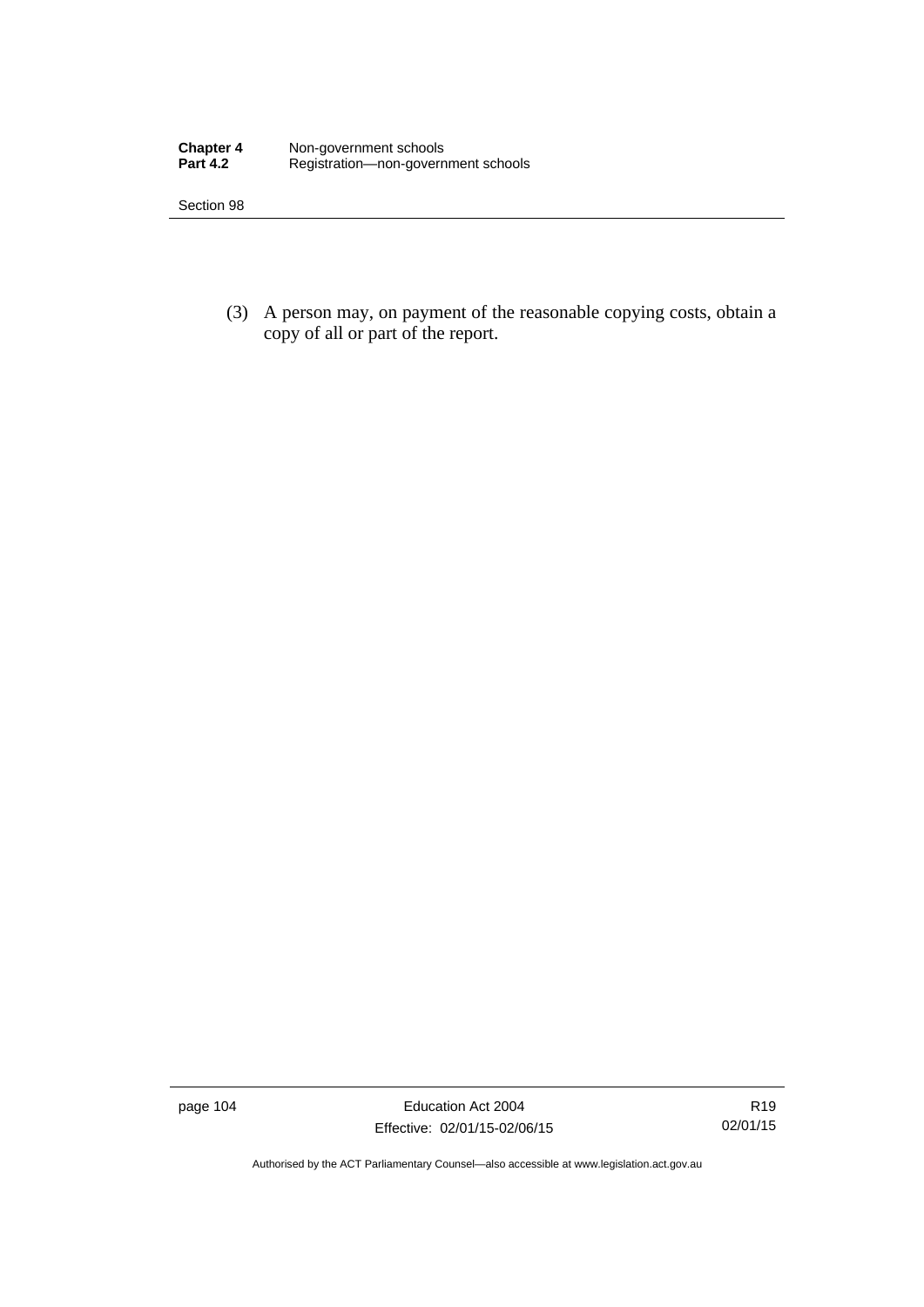# **Part 4.3 Attendance at non-government schools**

#### **99 Keeping of register of enrolments and attendances for non-government schools**

 (1) The principal of a non-government school, or the person giving an approved educational course (non-government), commits an offence if the principal or person fails to keep a register of enrolments and attendances

Maximum penalty: 10 penalty units.

(2) An offence against this section is a strict liability offence.

### **100 Keeping records of enrolment and attendances for nongovernment schools**

- (1) The principal of a non-government school, or the person giving an approved educational course (non-government), must ensure that the following information is entered in the register of enrolments and attendances:
	- (a) the full name of each student enrolled at the school or course;
	- (b) a record of the attendance or nonattendance of the student at the school or course on every day when the school or course is open for attendance.

Maximum penalty: 10 penalty units.

- (2) The principal of a non-government school, or the person giving an approved educational course (non-government), commits an offence if—
	- (a) the principal or person makes an entry in the register of enrolments and attendances; and
	- (b) the principal or person is reckless about whether the entry is correct.

page 105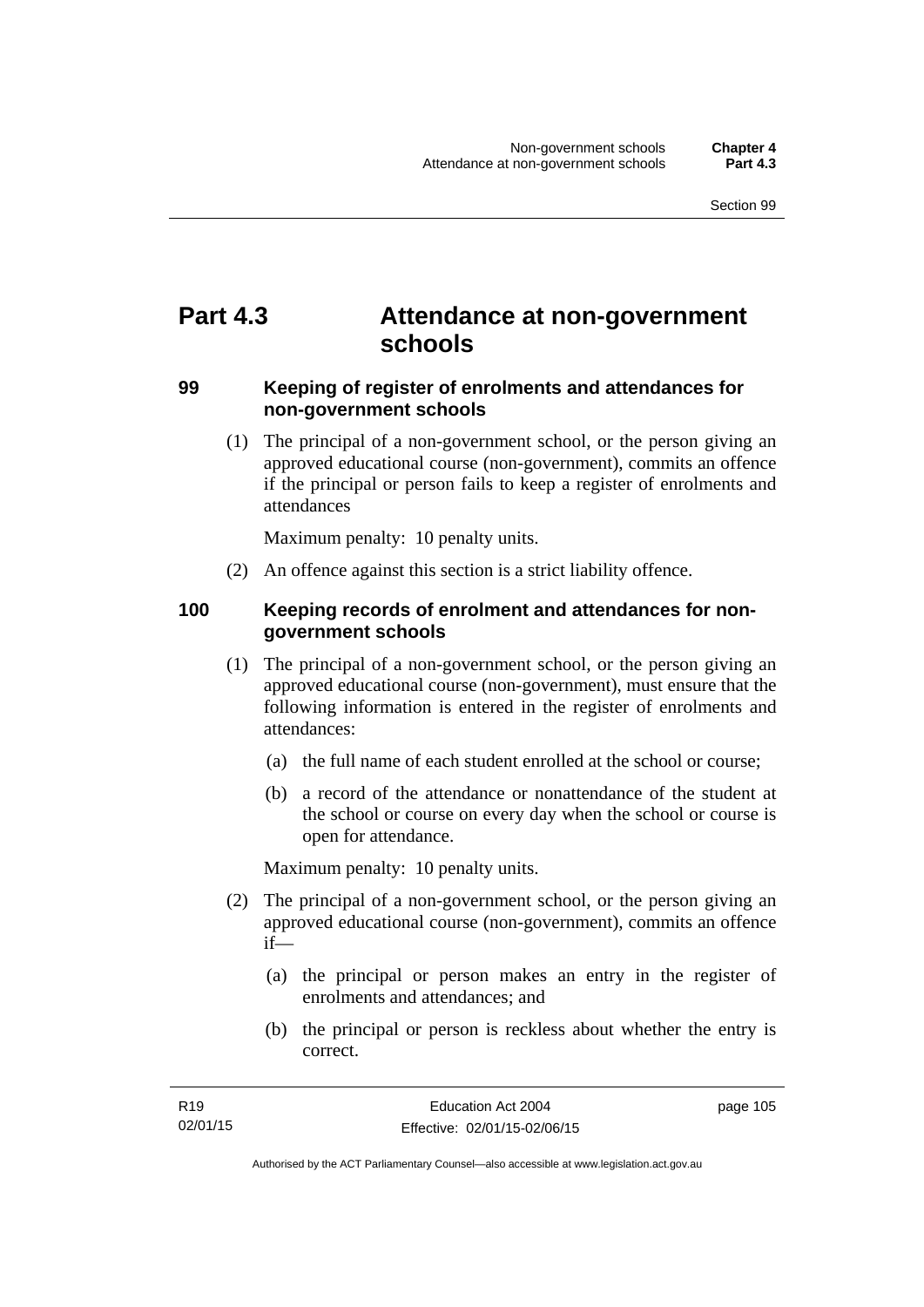Maximum penalty: 10 penalty units.

(3) An offence against subsection (1) is a strict liability offence.

#### **101 Inspection of register of enrolment and attendances for non-government schools**

- (1) The principal of a non-government school, or the person giving an approved educational course (non-government), commits an offence if—
	- (a) an authorised person (non-government) asks the principal or person to make the register of enrolments and attendances available to the authorised person; and
	- (b) the principal or person fails to make the register available as asked.

Maximum penalty: 10 penalty units.

- (2) The principal of a non-government school, or the person giving an approved educational course (non-government), commits an offence if—
	- (a) the director-general or an authorised person (non-government) asks the principal or the person to give the director-general or authorised person stated information about enrolments or attendances of students at the school or course during a stated period or at a stated time; and
	- (b) the principal or person fails to give the information in accordance with the request.

Maximum penalty: 50 penalty units.

- (3) An authorised person (non-government) may make copies of the register of enrolments and attendances or any part of the register.
- (4) The principal of a non-government school, or the person giving an approved educational course (non-government), must take

R19 02/01/15

Authorised by the ACT Parliamentary Counsel—also accessible at www.legislation.act.gov.au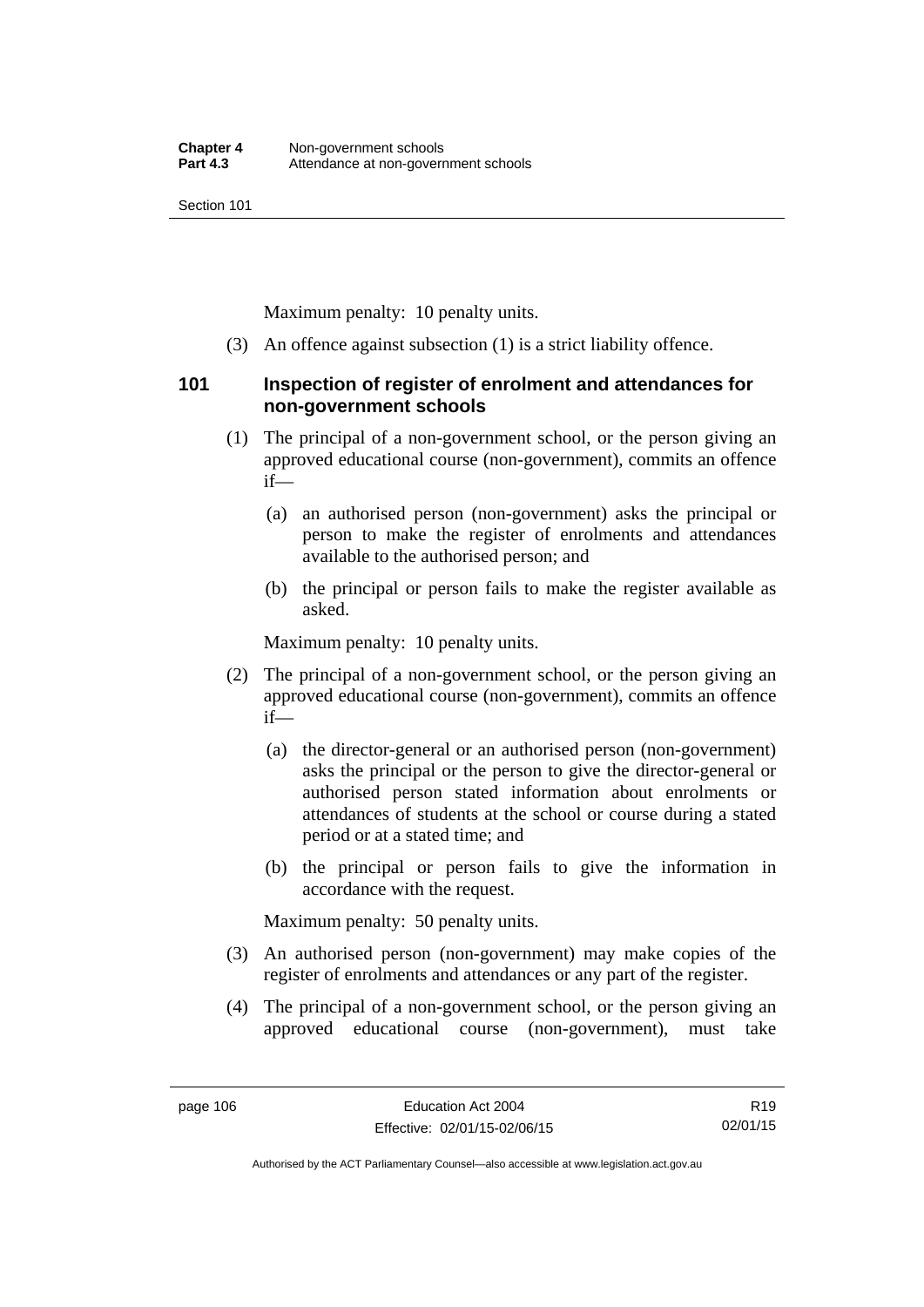reasonable steps to assist an authorised person (non-government) in exercising functions under this section.

(5) An offence against this section is a strict liability offence.

#### **102 Procedures to encourage attendance at non-government schools**

- (1) The principal of a non-government school must set up procedures—
	- (a) to encourage students to attend school regularly; and
	- (b) to help parents to encourage their children to attend school regularly.
- (2) The principal must refer parents and children to support services that encourage children to attend school regularly when the procedures mentioned in subsection (1) are not successful.
- (3) If a student enrolled at a non-government school has not been attending school regularly, the principal of the school may, by written notice, require the student's parents and the student to meet with an authorised person (non-government) at a stated place and time.

### **103 Reporting to parents—non-government schools**

- (1) The principal of a non-government school must set up procedures for giving reports to the parents of a student enrolled at the school about the student's academic progress and social development at the school.
- (2) A report must be given to the student's parents at least twice a year.

#### **104 Suspension, transfer or exclusion of students—Catholic systemic schools**

- (1) This section applies if—
	- (a) a student attending a non-government school that is a Catholic systemic school—

| R <sub>19</sub> | Education Act 2004           | page 107 |
|-----------------|------------------------------|----------|
| 02/01/15        | Effective: 02/01/15-02/06/15 |          |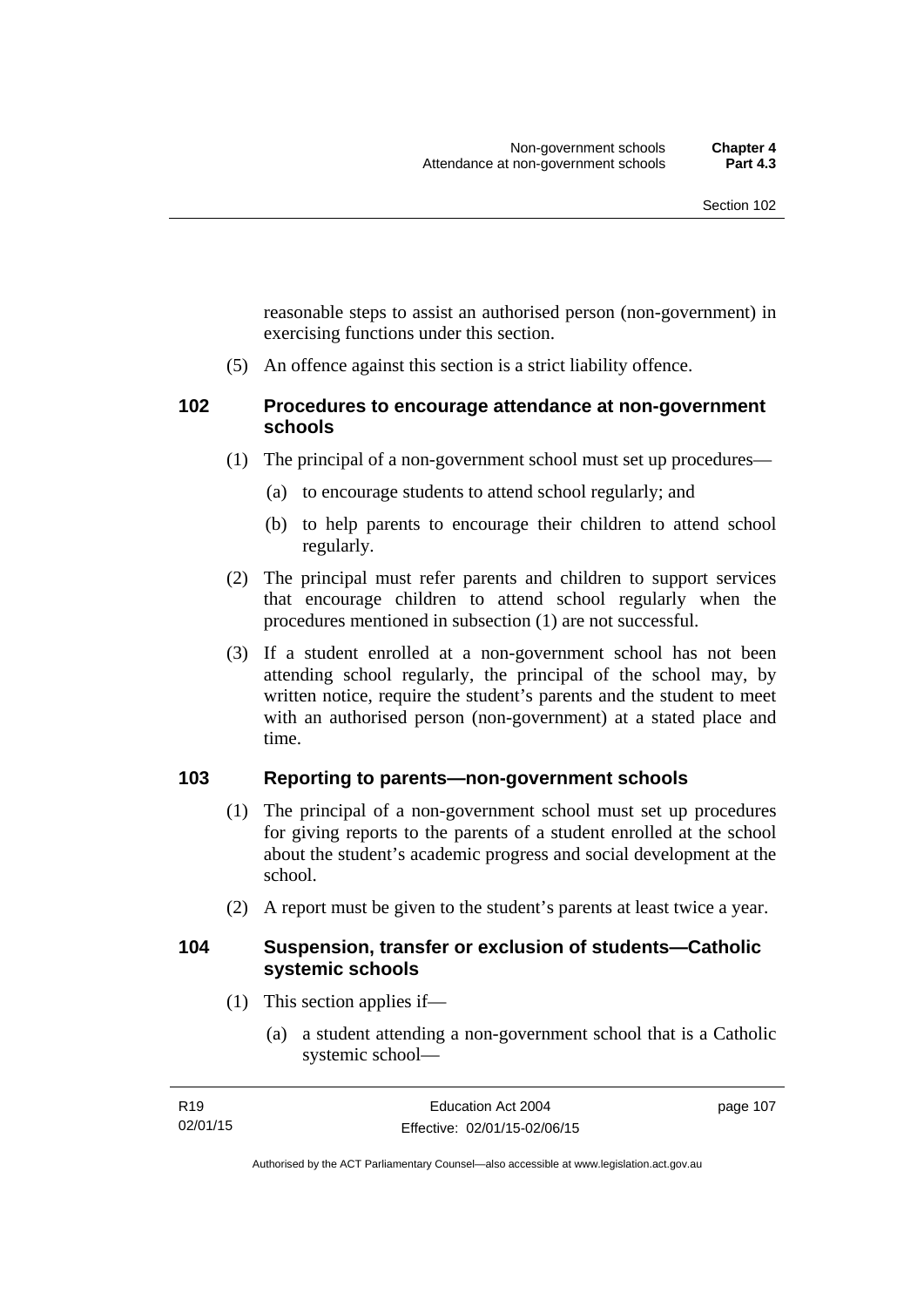- (i) is persistently and wilfully noncompliant; or
- (ii) threatens to be violent or is violent to another student attending the school, a member of the staff of the school or anyone else involved in the school's operation; or
- (iii) acts in a way that otherwise threatens the good order of the school or the safety or wellbeing of another student attending the school, a member of staff of the school or anyone else involved in the school's operation; or
- (iv) displays behaviour that is disruptive to the student's learning or that of other students; and
- (b) the principal of the school is satisfied that action should be taken under this section.
- (2) The principal may recommend to the director that the director—
	- (a) suspend the student from the school for a stated period of not longer than 20 days; or
	- (b) transfer the student to another Catholic systemic school; or
	- (c) exclude the student from all Catholic systemic schools.
- (3) After considering the principal's recommendation, the director may—
	- (a) give effect to the recommendation; or
	- (b) take any other action mentioned in subsection (2) that the director considers appropriate; or
	- (c) suspend the student for not longer than 20 days.
- (4) The director may exclude the student only if—
	- (a) the student's parents have been given an opportunity to be consulted, and told in writing, about the proposed exclusion of the student and the reasons for it; and

R19 02/01/15

Authorised by the ACT Parliamentary Counsel—also accessible at www.legislation.act.gov.au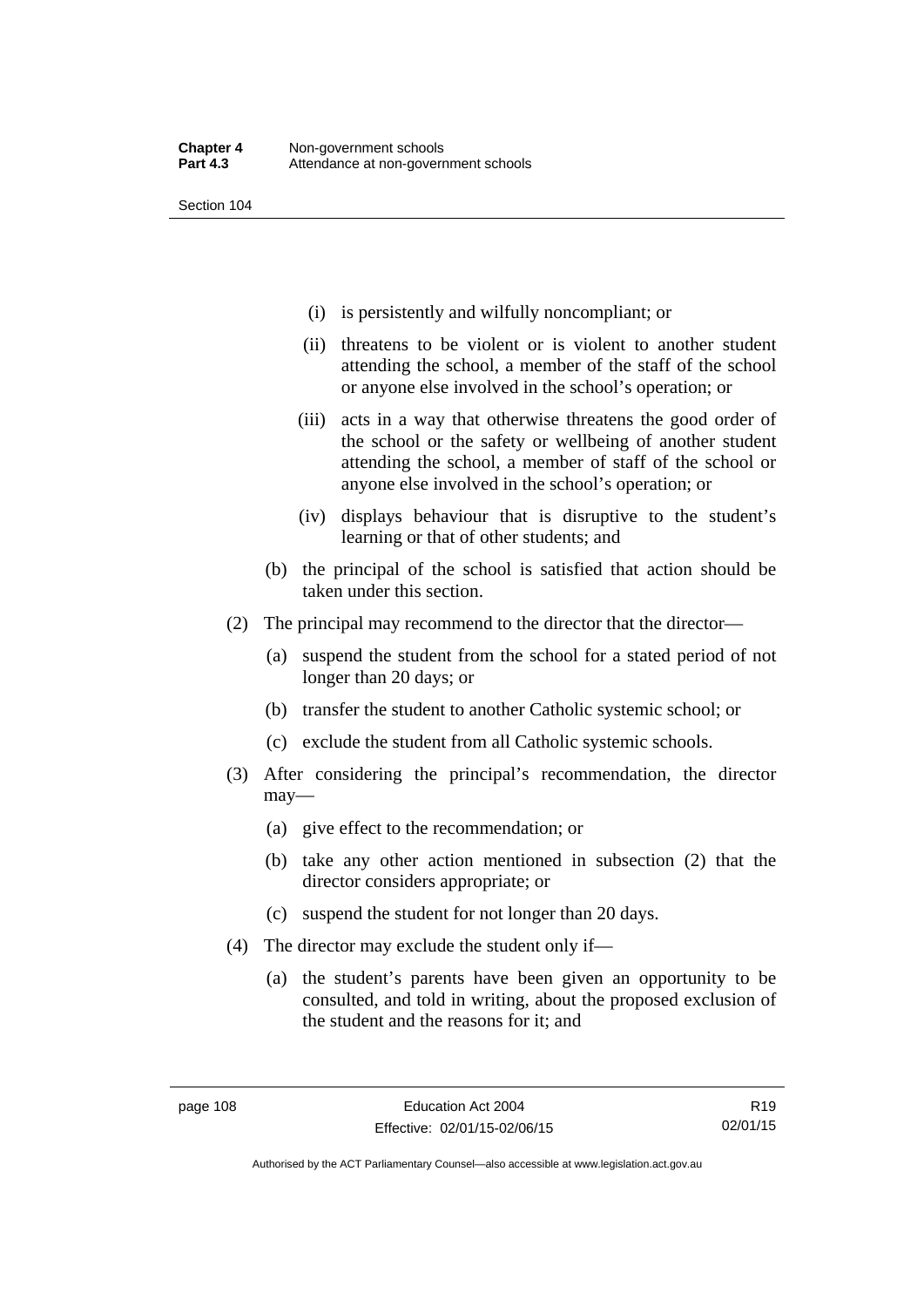- (b) the student has been given a reasonable opportunity to attend counselling, undertake relevant educational programs or receive other appropriate assistance; and
- (c) as far as the student's maturity and capacity for understanding allow, the participation of the student has been sought, and any views of the student considered, in deciding whether to exclude the student; and
- (d) the student has been given sufficient information about the decision-making process, in a language and way that the student can understand, to allow the student to take part in the process; and
- (e) the student has been offered information about alternatives for continuing the student's education after the exclusion.
- (5) The director may suspend or transfer the student only if—
	- (a) the student's parents have been given an opportunity to be consulted, and told in writing, about the proposed suspension or transfer of the student and the reasons for it; and
	- (b) as far as the student's maturity and capacity for understanding allow, the participation of the student has been sought, and any views of the student considered, in deciding whether to suspend or transfer the student; and
	- (c) the student has been given sufficient information about the decision-making process, in a language and way that the student can understand, to allow the student to take part in the process; and
	- (d) the student has been given a reasonable opportunity to continue the student's education during the suspension.
- (6) Despite subsection (5), the director may immediately suspend the student for not longer than 5 days if, in the director's opinion, the circumstances are of such urgency or seriousness to require the student's immediate suspension.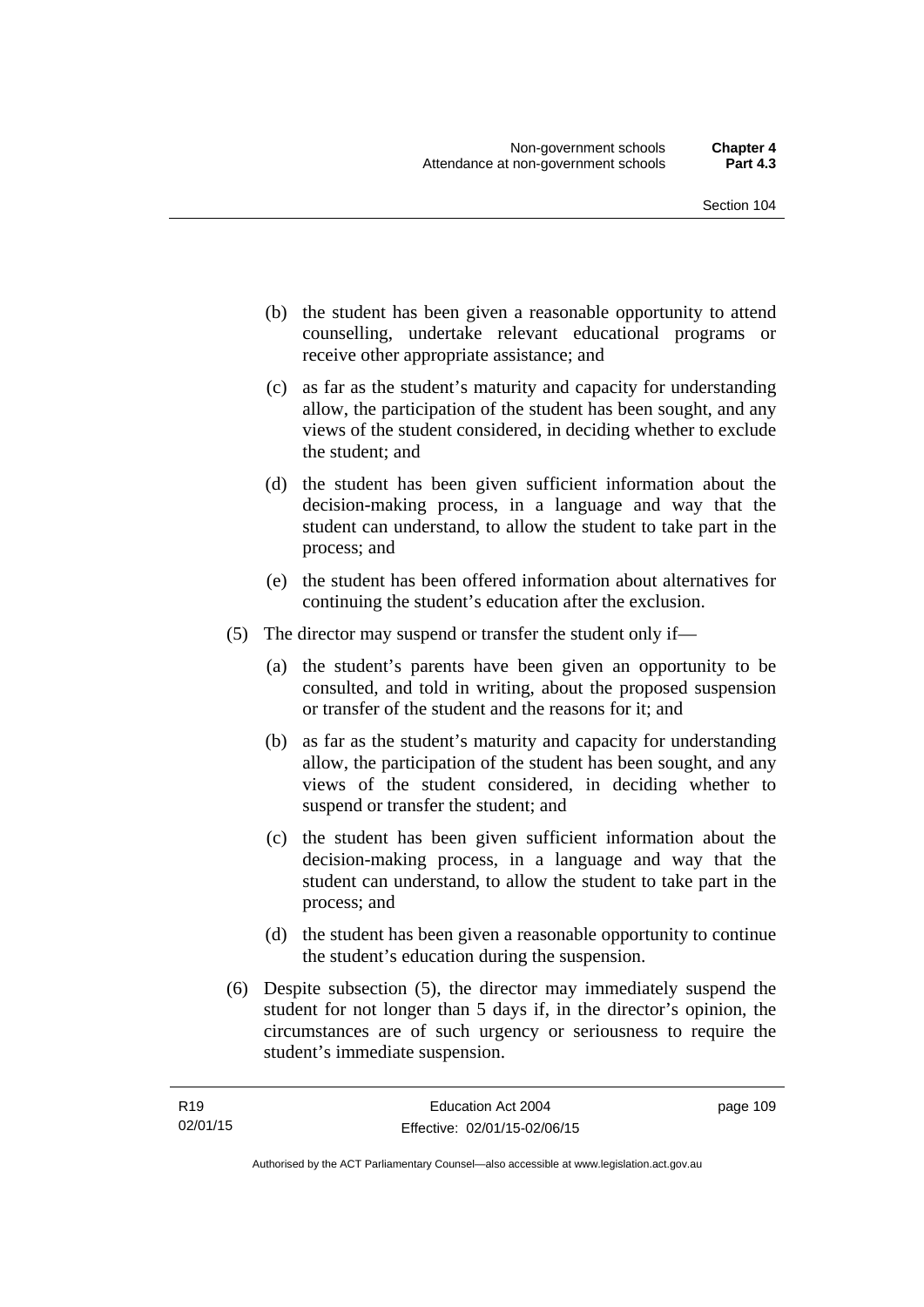- (7) However, before suspending the student under subsection (6), the director must comply with the requirements of subsection (5) (a) to (d) to the extent that it is practicable and appropriate to do so.
- (8) To remove any doubt, the director may suspend the student under subsection (6) while deciding what other action (if any) should be taken in relation to the student under this section.
- (9) If the student is suspended for 7 or more school days in a school term (whether or not consecutive school days), the director must ensure that the student is given a reasonable opportunity to attend appropriate counselling.
- (10) The director may delegate the director's power to suspend a student from a school for not longer than 15 days to the principal of the school.

*Note* For the making of delegations and the exercise of delegated functions, see [Legislation Act](http://www.legislation.act.gov.au/a/2001-14), pt 19.4.

- (11) If the director excludes a student from all Catholic systemic schools, the director must give the registrar written notice of the exclusion.
- (12) In this section:

*director* means the person occupying the position prescribed under the regulations.

#### **105 Suspension or exclusion of students—other nongovernment schools**

- (1) This section applies if—
	- (a) a student attending a non-government school (other than a Catholic systemic school)—
		- (i) is persistently and wilfully noncompliant; or
		- (ii) threatens to be violent or is violent to another student attending the school, a member of the staff of the school or anyone else involved in the school's operation; or

R19 02/01/15

Authorised by the ACT Parliamentary Counsel—also accessible at www.legislation.act.gov.au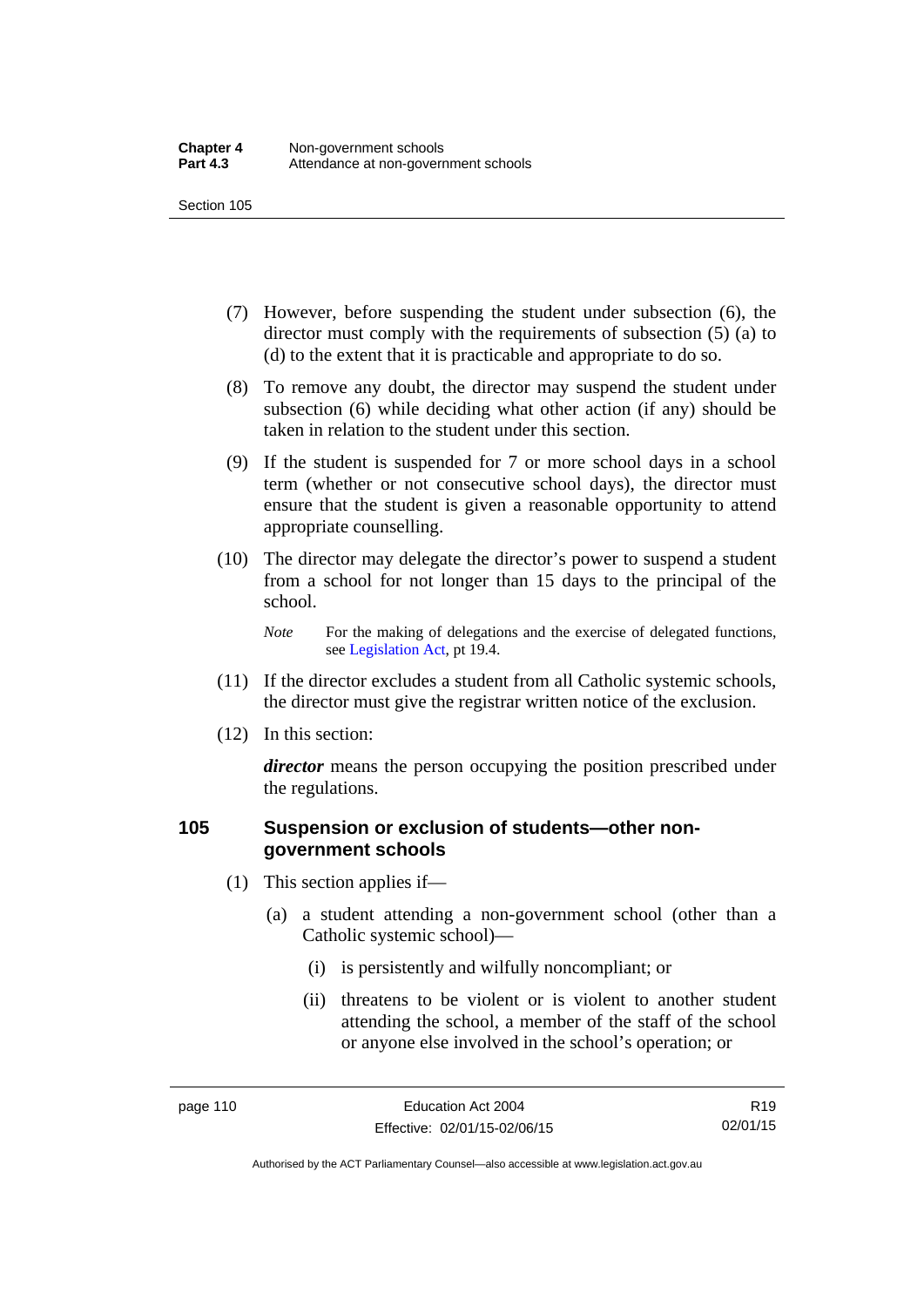- (iii) acts in a way that otherwise threatens the good order of the school or the safety or wellbeing of another student attending the school, a member of staff of the school or anyone else involved in the school's operation; or
- (iv) displays behaviour that is disruptive to the student's learning or that of other students; and
- (b) the principal of the school is satisfied that action should be taken under this section.
- (2) The principal may—
	- (a) suspend the student from the school for a stated period of not longer than 20 days; or
	- (b) exclude the student from the school.
- (3) The principal may exclude the student only if—
	- (a) the student's parents have been given an opportunity to be consulted, and told in writing, about the proposed exclusion of the student and the reasons for it; and
	- (b) the student has been given a reasonable opportunity to attend counselling, undertake relevant educational programs or receive other appropriate assistance; and
	- (c) as far as the student's maturity and capacity for understanding allow, the participation of the student has been sought, and any views of the student considered, in deciding whether to exclude the student; and
	- (d) the student has been given sufficient information about the decision-making process, in a language and way that the student can understand, to allow the student to take part in the process; and
	- (e) the student has been offered information about alternatives for continuing the student's education after the exclusion.

page 111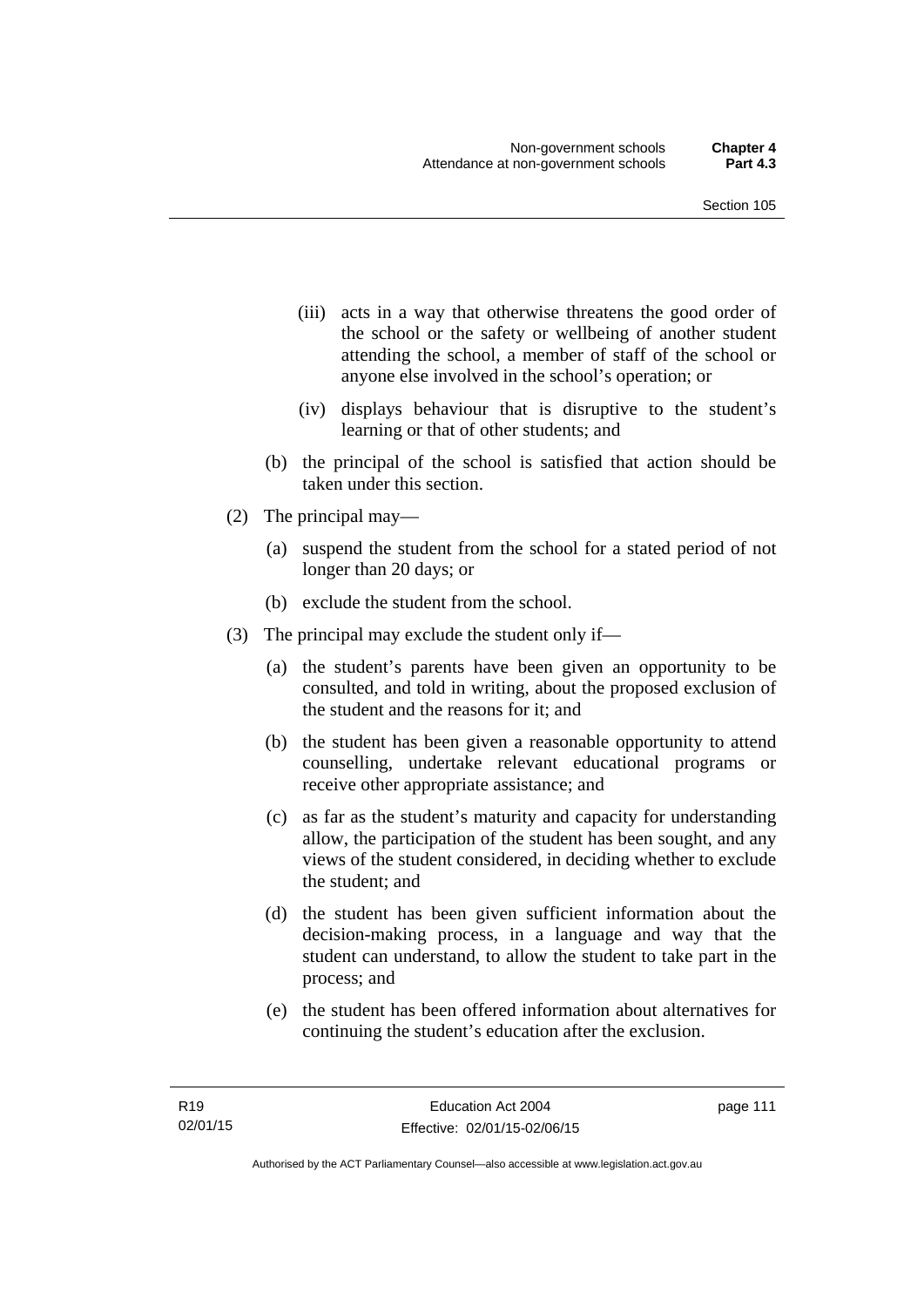- (4) The principal may suspend the student only if—
	- (a) the student's parents have been given an opportunity to be consulted, and told in writing, about the proposed suspension of the student and the reasons for it; and
	- (b) as far as the student's maturity and capacity for understanding allow, the participation of the student has been sought, and any views of the student considered, in deciding whether to suspend the student; and
	- (c) the student has been given sufficient information about the decision-making process, in a language and way that the student can understand, to allow the student to take part in the process; and
	- (d) the student has been given a reasonable opportunity to continue the student's education during the suspension.
- (5) Despite subsection (4), the principal may immediately suspend a student for not longer than 5 days if, in the principal's opinion, the circumstances are of such urgency or seriousness to require the student's immediate suspension.
- (6) However, before suspending a student under subsection (5), the principal must comply with the requirements of subsection (4) (a) to (d) to the extent that it is practicable and appropriate to do so.
- (7) To remove any doubt, the principal may suspend the student under subsection (5) while deciding what other action (if any) should be taken in relation to the student under this section.
- (8) If the student is suspended for 7 or more school days in a school term (whether or not consecutive school days), the principal must ensure that the student is given a reasonable opportunity to attend appropriate counselling.
- (9) If the principal of the school excludes a student from the school, the principal must give the registrar written notice of the exclusion.

R19 02/01/15

Authorised by the ACT Parliamentary Counsel—also accessible at www.legislation.act.gov.au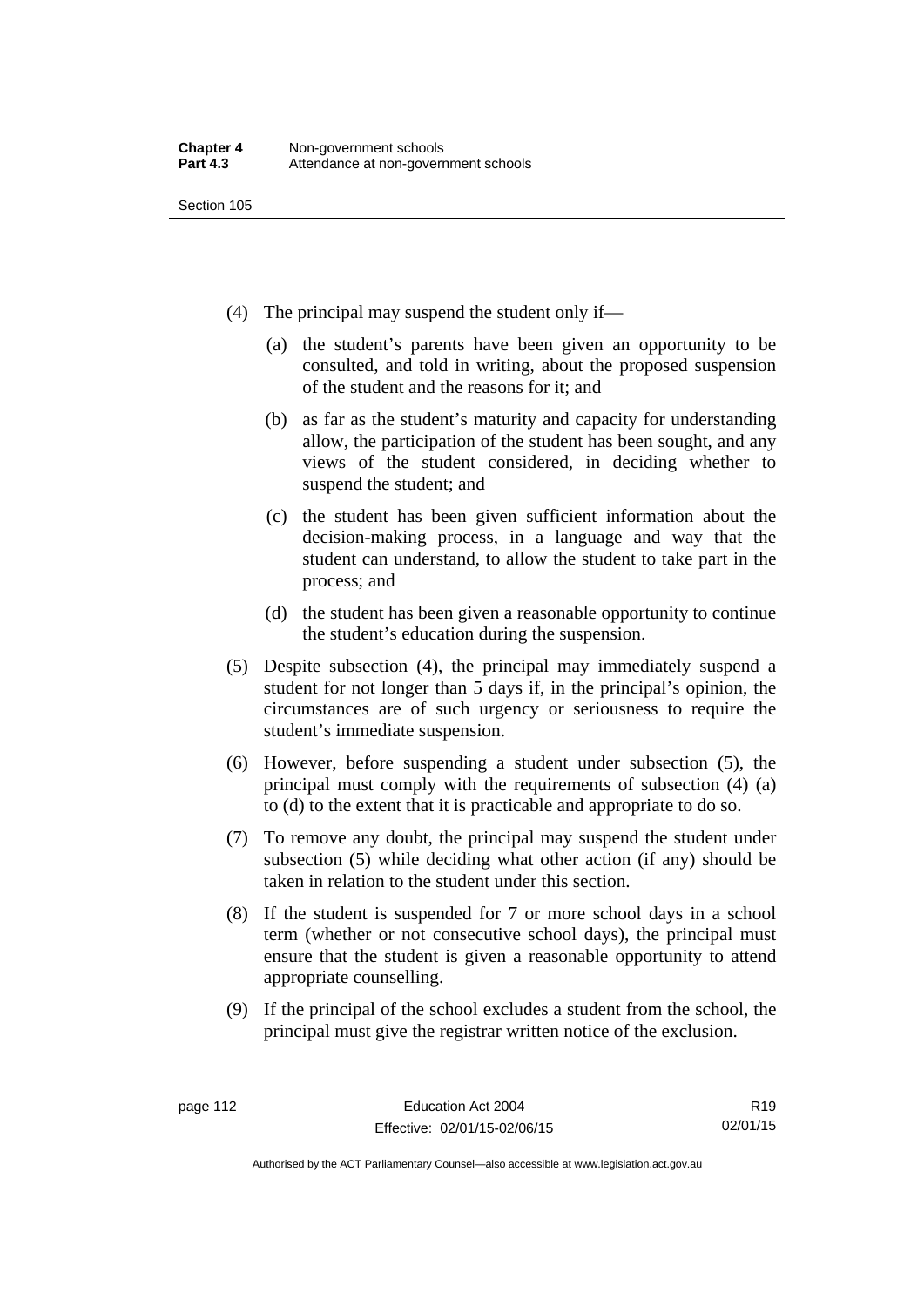# **Part 4.4 Non-government Schools Education Council**

# **Division 4.4.1 Establishment and membership**

#### **106 Establishment of council (non-government)**

The Non-government Schools Education Council (in this part called the *council*) is established.

#### **107 Functions of council (non-government)**

The functions of the council are—

- (a) to advise the Minister on any aspect of non-government schooling; and
- (b) when asked by the Minister under this paragraph, to inquire into and give advice to the Minister on any aspect of nongovernment schooling; and
- (c) to meet with the Government Schools Education Council to discuss matters of mutual interest; and
- (d) to exercise any other function given to the council under this Act or any other Territory law.
- *Note* The Minister must present a copy of any advice given under s 107 (a) or (b) to the Legislative Assembly (see s 118A).

#### **108 Membership of council (non-government)**

The council consists of the members appointed under section 109.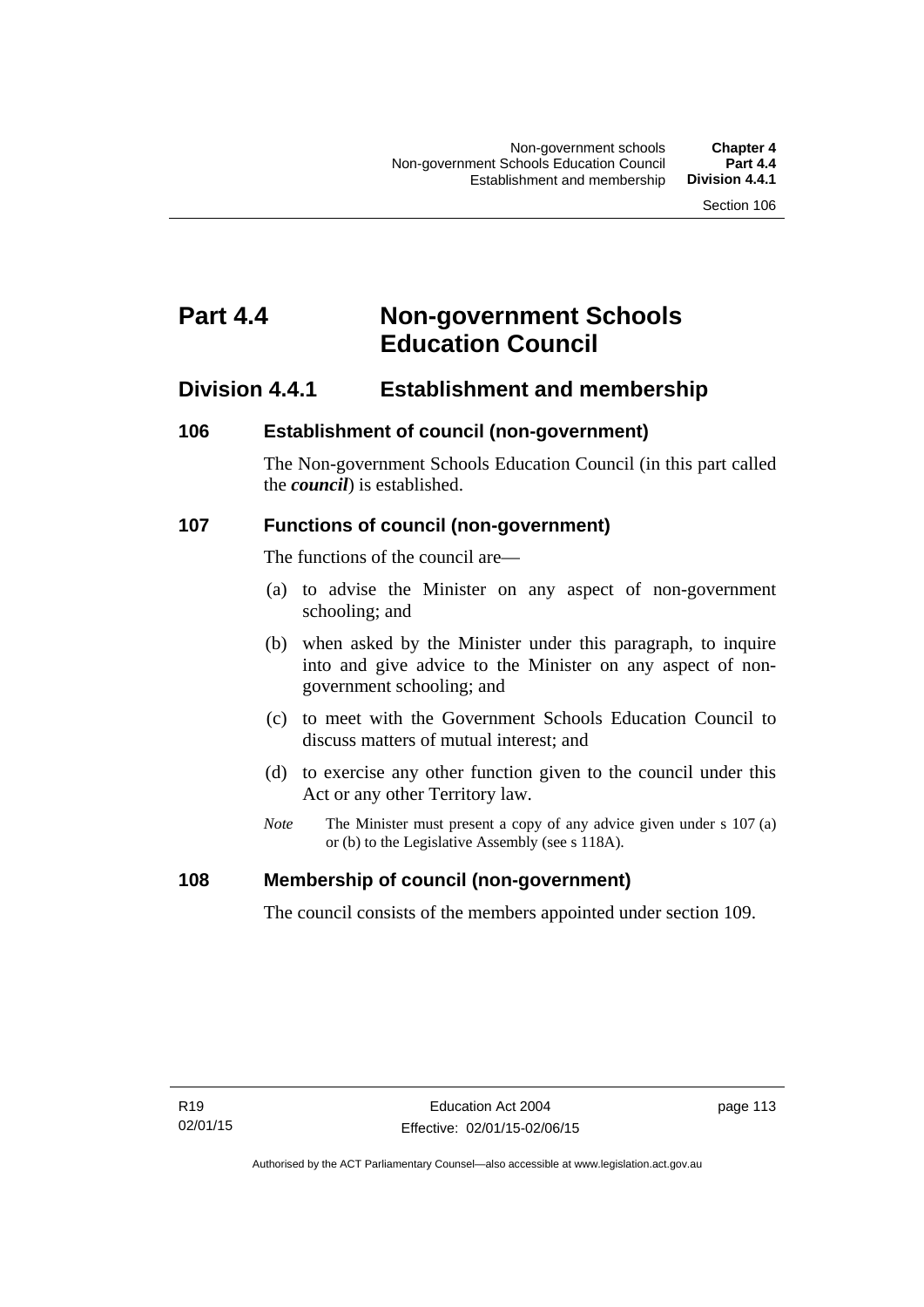#### **109 Members of council (non-government)**

- (1) The Minister must appoint the following members of the council:
	- (a) a chairperson;
	- (b) 4 people who, in the Minister's opinion, represent the views of the general community (the *community members*);
	- (c) 6 people who, in the Minister's opinion, represent the views of non-government school education (the *education members*).
	- *Note 1* For the making of appointments (including acting appointments), see the [Legislation Act,](http://www.legislation.act.gov.au/a/2001-14) pt 19.3.
	- *Note 2* In particular, a person may be appointed for a particular provision of a law (see [Legislation Act,](http://www.legislation.act.gov.au/a/2001-14) s 7 (3)) and an appointment may be made by naming a person or nominating the occupant of a position (see s 207).
	- *Note 3* Certain Ministerial appointments require consultation with an Assembly committee and are disallowable (see [Legislation Act](http://www.legislation.act.gov.au/a/2001-14), div 19.3.3).
- (2) For subsection  $(1)$  (c), the Minister must appoint—
	- (a) 3 education members chosen from nominations of organisations representing Catholic schools; and
	- (b) 1 education member chosen from nominations of organisations representing non-Catholic independent schools; and
	- (c) 1 education member chosen from nominations of the nongovernment school union; and
	- (d) 1 education member chosen from nominations of organisations representing parent associations of non-government schools.

#### **110 Deputy chairperson of council (non-government)**

- (1) The members of the council must, whenever necessary, elect another member to be deputy chairperson.
- (2) The council must tell the Minister of the election of the member as deputy chairperson.

R19 02/01/15

Authorised by the ACT Parliamentary Counsel—also accessible at www.legislation.act.gov.au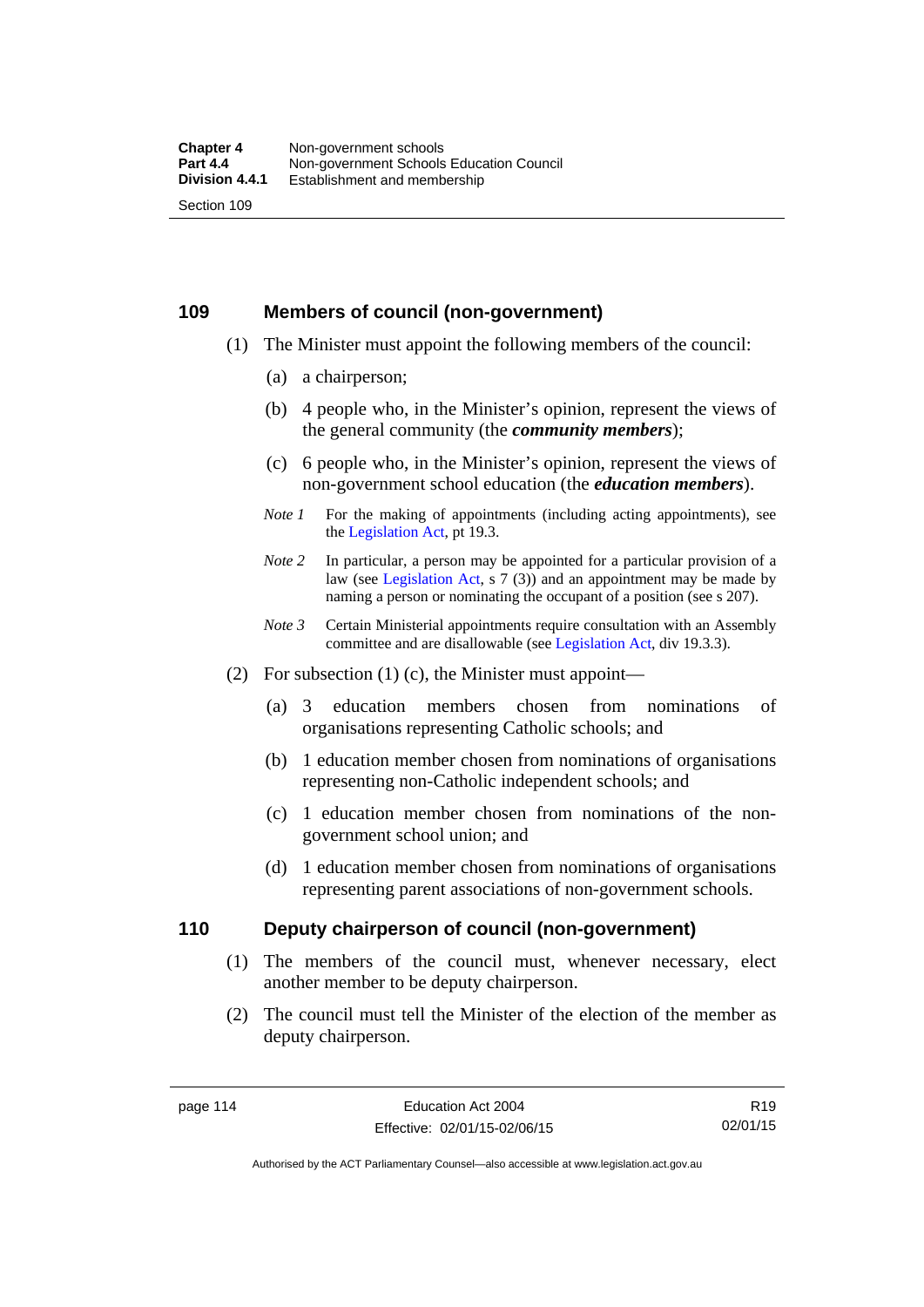# **111 Term of appointment to council (non-government)**

- (1) A member of the council is to be appointed for a term not longer than 3 years.
- (2) The instrument appointing, or evidencing the appointment of, a member of the council must state whether the person is appointed as chairperson or a community or education member.
	- *Note* A person may be reappointed to a position if the person is eligible to be appointed to the position (see [Legislation Act](http://www.legislation.act.gov.au/a/2001-14), s 208 and dict, pt 1, def *appoint*).

# **112 Ending of appointment to council (non-government)**

- (1) The Minister may end the appointment of a member of the council—
	- (a) for misbehaviour; or
	- (b) for contravening section 117 (Disclosure of interests by members of council (non-government)).
- (2) The Minister may also end the appointment of an education member if satisfied that the person no longer represents the views of the organisation from which the person was chosen.
	- *Note* A person's appointment also ends if the person resigns (see [Legislation](http://www.legislation.act.gov.au/a/2001-14)  [Act](http://www.legislation.act.gov.au/a/2001-14) s 210).

# **113 Conditions of appointment generally of council (nongovernment) members**

A member of the council holds the position on the conditions not provided by this Act or another Territory law that are decided by the Minister.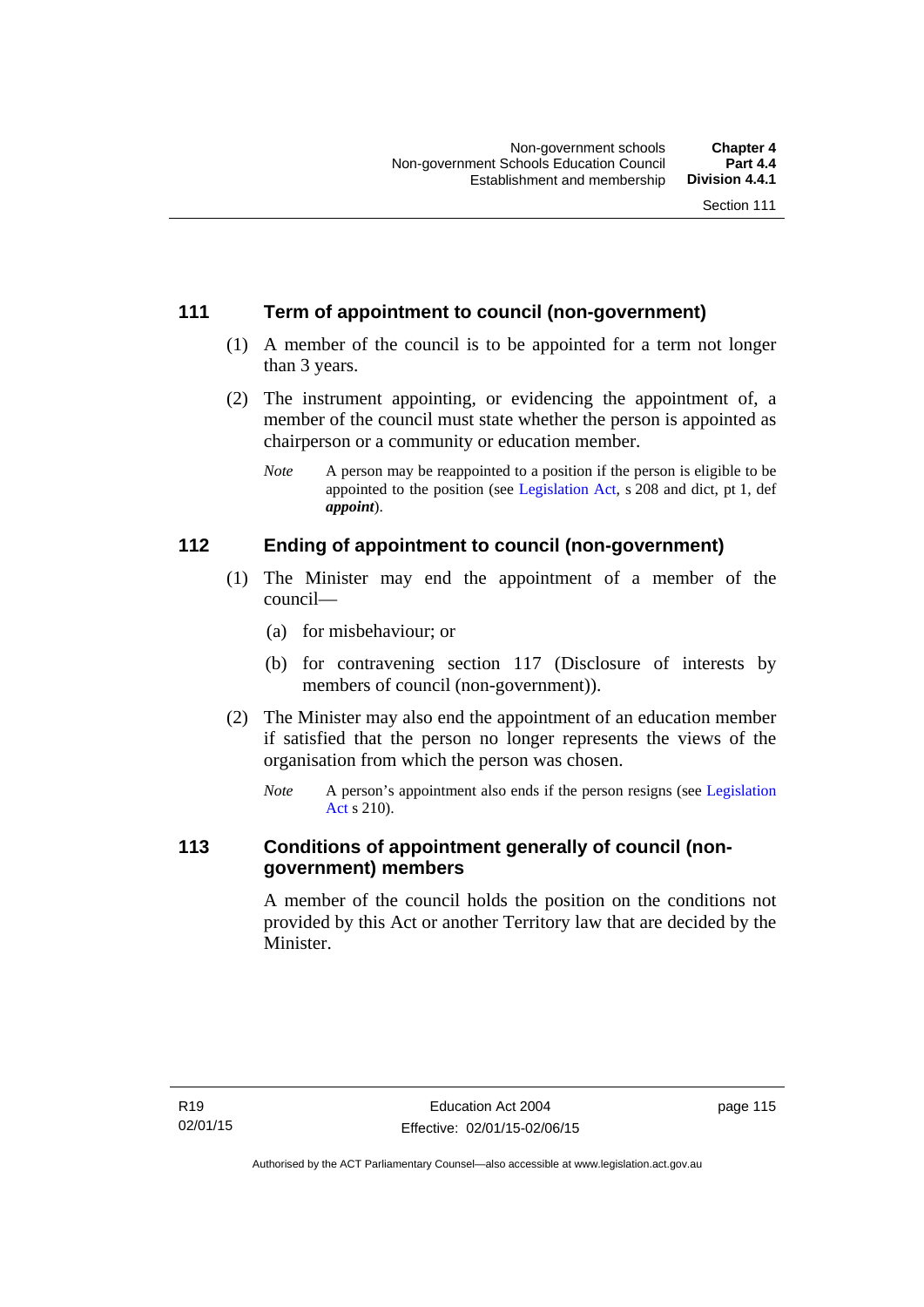### **114 Arrangements for staff**

- (1) The council (non-government) may arrange with the director-general to use public servants in the administrative unit under the director-general's control.
	- *Note* The director-general means the director-general of the administrative unit responsible for this section (see [Legislation Act](http://www.legislation.act.gov.au/a/2001-14), s 163 (References to a director-general or the director-general)). Administrative units are established under the administrative arrangements (see *[Public Sector](http://www.legislation.act.gov.au/a/1994-37)  [Management Act 1994](http://www.legislation.act.gov.au/a/1994-37)*, s 13).
- (2) The *[Public Sector Management Act 1994](http://www.legislation.act.gov.au/a/1994-37)* applies to the management by the council (non-government) of public servants the subject of an arrangement under subsection (1).

# **Division 4.4.2 Proceedings of council (nongovernment)**

# **115 Time and place of meetings of council (non-government)**

- (1) The council meets at the times and places it decides.
- (2) However, the council must meet at least twice a year.

# **116 Proceedings of council (non-government)**

- (1) The council must keep minutes of its meetings.
- (2) The council may conduct its proceedings (including its meetings) as it considers appropriate.

# **117 Disclosure of interests by members of council (nongovernment)**

- (1) This section applies to a member of the council if—
	- (a) the member has a direct or indirect financial interest in an issue being considered, or about to be considered, by the council; and

R19 02/01/15

Authorised by the ACT Parliamentary Counsel—also accessible at www.legislation.act.gov.au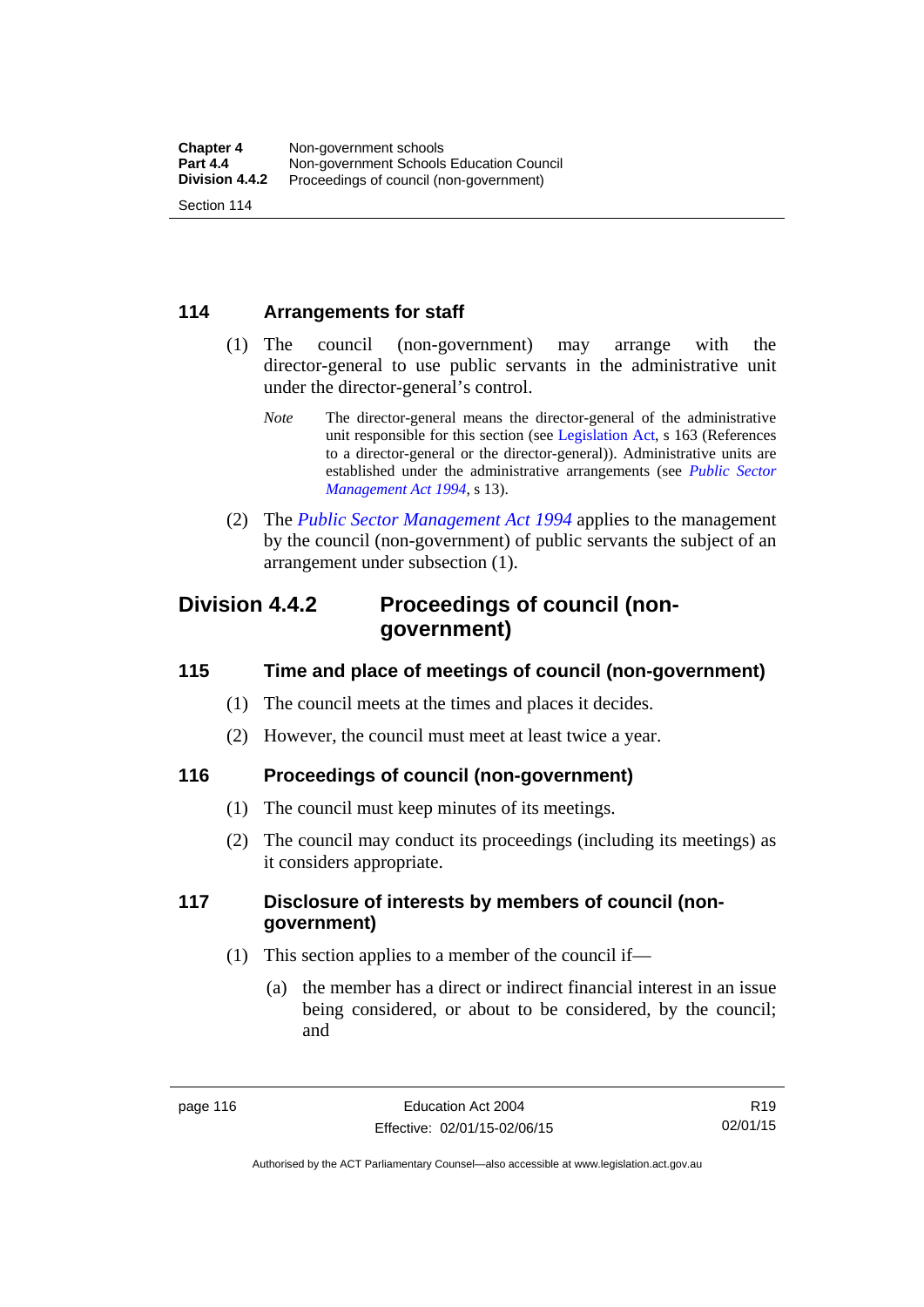- (b) the interest could conflict with the proper exercise of the member's functions in relation to the council's consideration of the issue.
- (2) As soon as practicable after the relevant facts come to the member's knowledge, the member must disclose the nature of the interest to a meeting of the council.
- (3) The disclosure must be recorded in the council's minutes and, unless the council otherwise decides, the member (the *first member*) must not—
	- (a) be present when the council considers the issue; or
	- (b) take part in a decision of the council on the issue.
- (4) Any other member who also has a direct or indirect financial interest in the issue must not—
	- (a) be present when the council is considering its decision under subsection (3) in relation to the first member; or
	- (b) take part in making the decision.
- (5) Within 14 days after the end of each financial year, the chairperson of the council must give the Minister a statement of any disclosure of interest made under this section during the financial year.

# **Division 4.4.3 Other provisions relating to council (non-government)**

#### **118 Minister to seek advice**

- (1) Before deciding the budget priorities for non-government schools each year, the Minister must ask for, and consider the advice of, the Non-government Schools Education Council.
- (2) This section does not limit the matters that the Minister may take into account in deciding the budget priorities for non-government schools.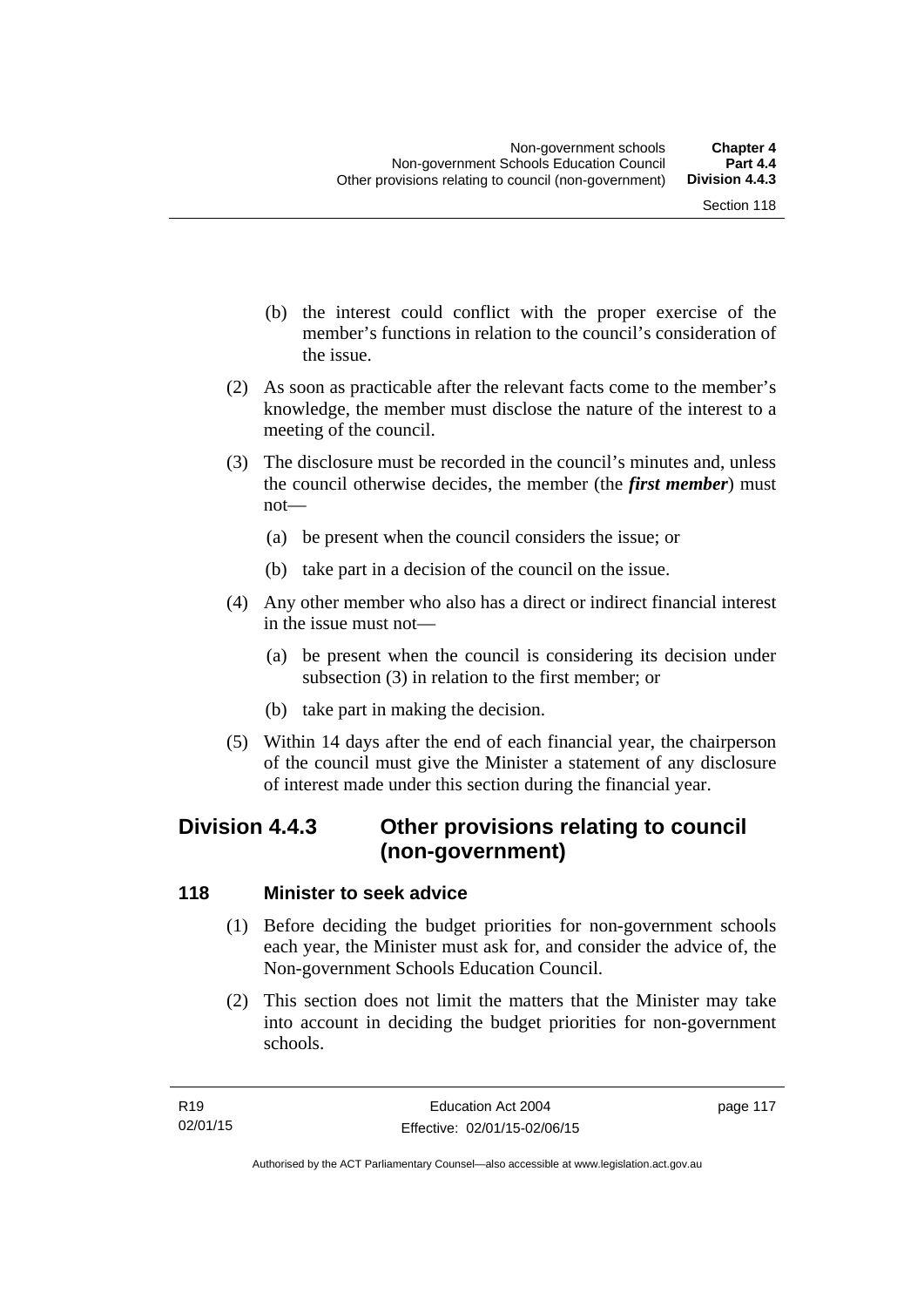# **118A Minister to present advice of council (non-government)**

The Minister must present a copy of advice given to the Minister under section 107 (a) or (b) (Functions of council (nongovernment)) to the Legislative Assembly within 6 sitting days after the day it is given to the Minister.

page 118 Education Act 2004 Effective: 02/01/15-02/06/15

R19 02/01/15

Authorised by the ACT Parliamentary Counsel—also accessible at www.legislation.act.gov.au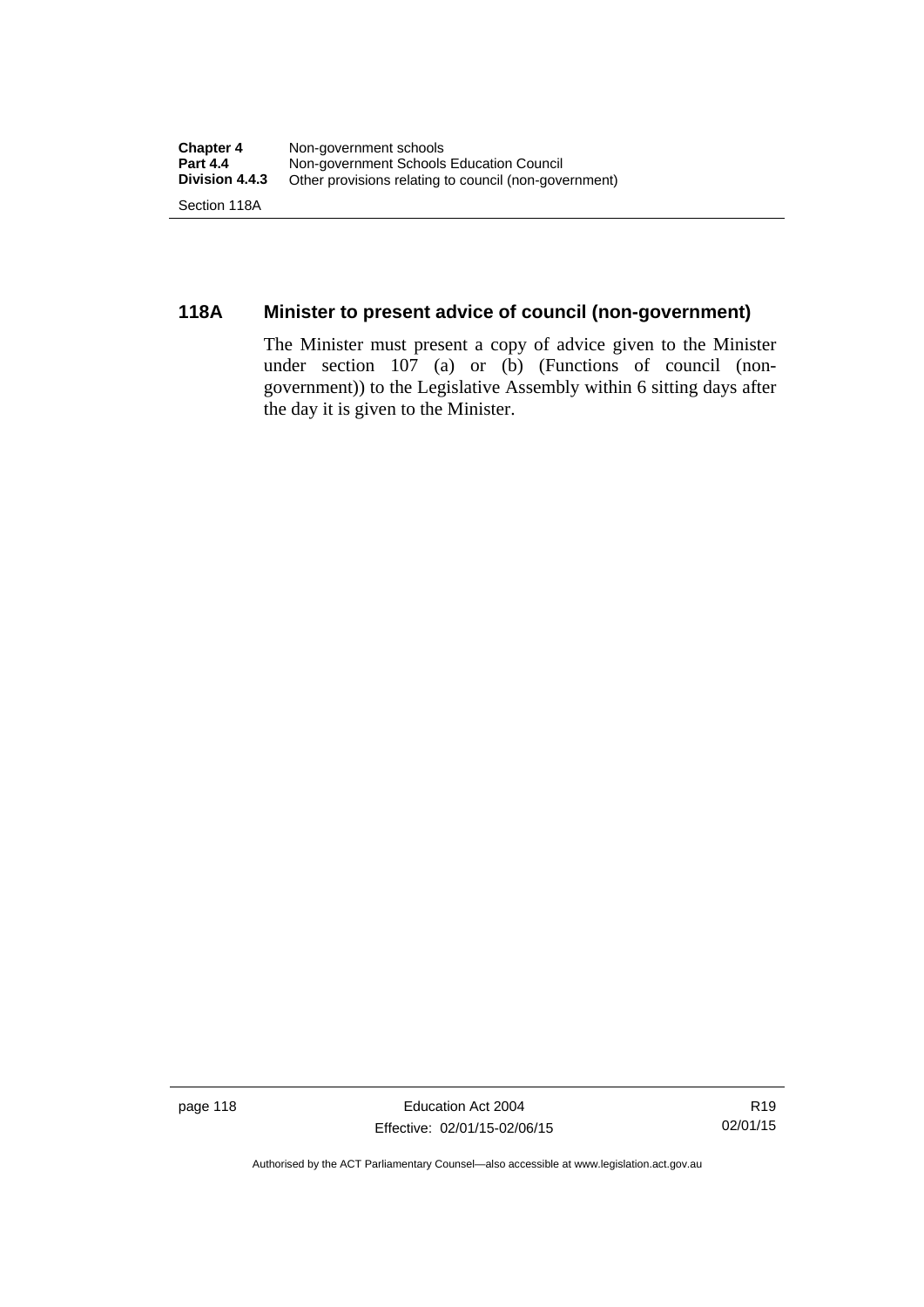# **Part 4.5 Other provisions**

# **Division 4.5.1 Authorised persons (nongovernment)**

#### **119 Appointment of authorised persons (non-government)**

- (1) The director-general may appoint a person to be an authorised person (non-government) for this chapter or a provision of this chapter.
	- *Note 1* For the making of appointments (including acting appointments), see the [Legislation Act,](http://www.legislation.act.gov.au/a/2001-14) pt 19.3.
	- *Note* 2 In particular, a person may be appointed for a particular provision of a law (see [Legislation Act,](http://www.legislation.act.gov.au/a/2001-14) s 7 (3)) and an appointment may be made by naming a person or nominating the occupant of a position (see s 207).
- (2) The regulations may prescribe a person to be an authorised person (non-government) for this chapter or a provision of this chapter.
- (3) A person may be appointed as an authorised person (nongovernment) under subsection (1) only if—
	- (a) the person is an Australian citizen or a permanent resident of Australia; and
	- (b) the director-general is satisfied that the person is a suitable person to be appointed, having regard in particular to—
		- (i) whether the person has any criminal convictions; and
		- (ii) the person's employment record; and
	- (c) the person has satisfactorily completed adequate training to exercise the powers of an authorised person (non-government) proposed to be given to the person.
- (4) To remove any doubt, a person may be both an authorised person (government) and an authorised person (non-government).

page 119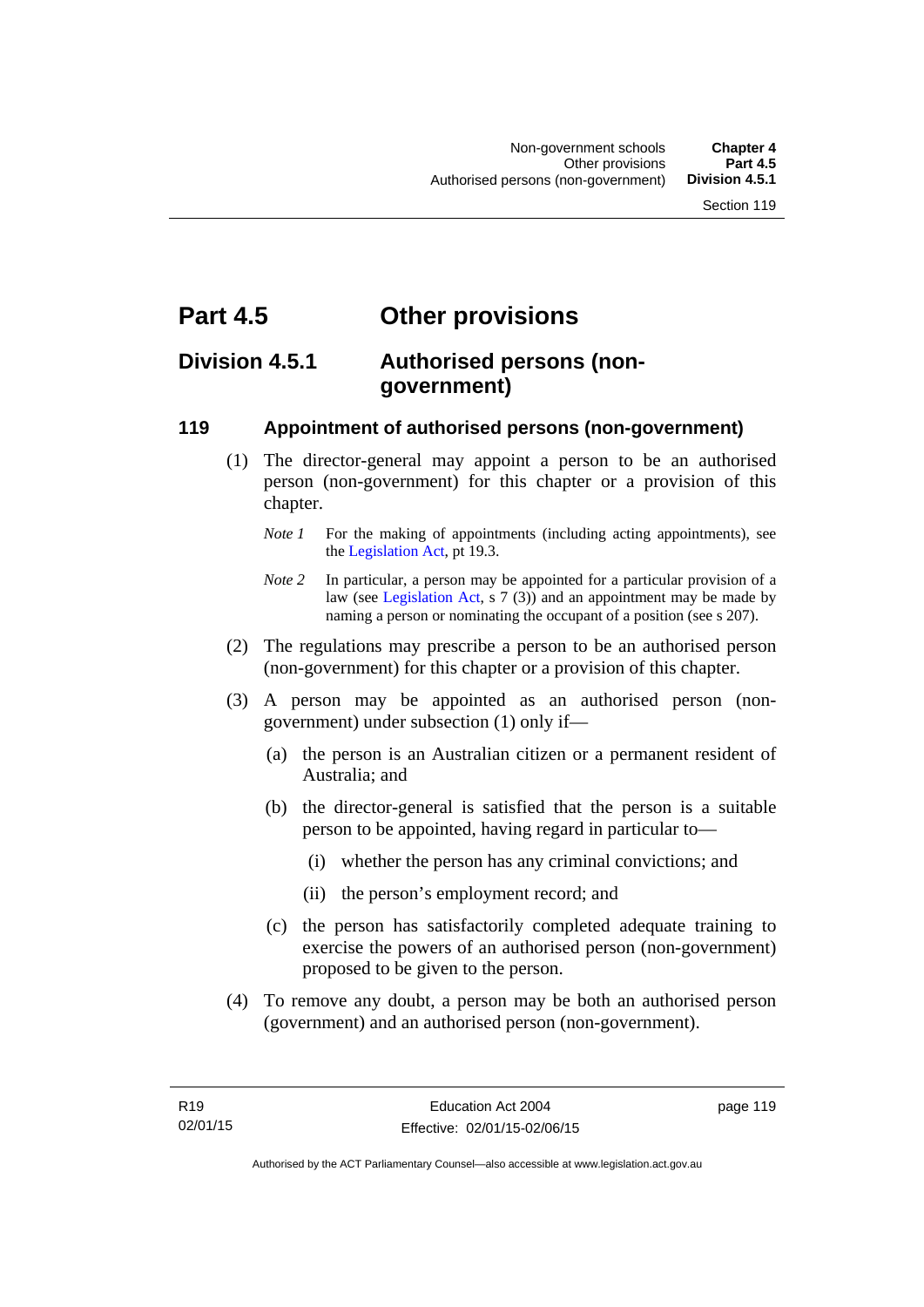#### **120 Identity cards for authorised persons (non-government)**

- (1) The director-general must give an authorised person (nongovernment) an identity card that states the person is an authorised person (non-government) for this chapter, or stated provisions of this chapter, and shows—
	- (a) a recent photograph of the person; and
	- (b) the name of the person; and
	- (c) the date of issue of the card; and
	- (d) an expiry date for the card; and
	- (e) anything else prescribed under the regulations.
- (2) A person who ceases to be an authorised person (non-government) must return his or her identity card to the director-general as soon as practicable, but within 21 days after the day the person ceases to be an authorised person.

Maximum penalty: 1 penalty unit.

(3) An offence against subsection (2) is a strict liability offence.

# **Division 4.5.2 Inspection powers for non-government schools**

#### **121 Power not to be exercised before identity card shown etc**

- (1) An authorised person (non-government) may exercise a power under this chapter in relation to a person only if the authorised person first shows the person his or her identity card.
- (2) An authorised person (non-government) may not remain in a nongovernment school entered under this division if, when asked by the principal, the authorised person does not show his or her identity card.

Authorised by the ACT Parliamentary Counsel—also accessible at www.legislation.act.gov.au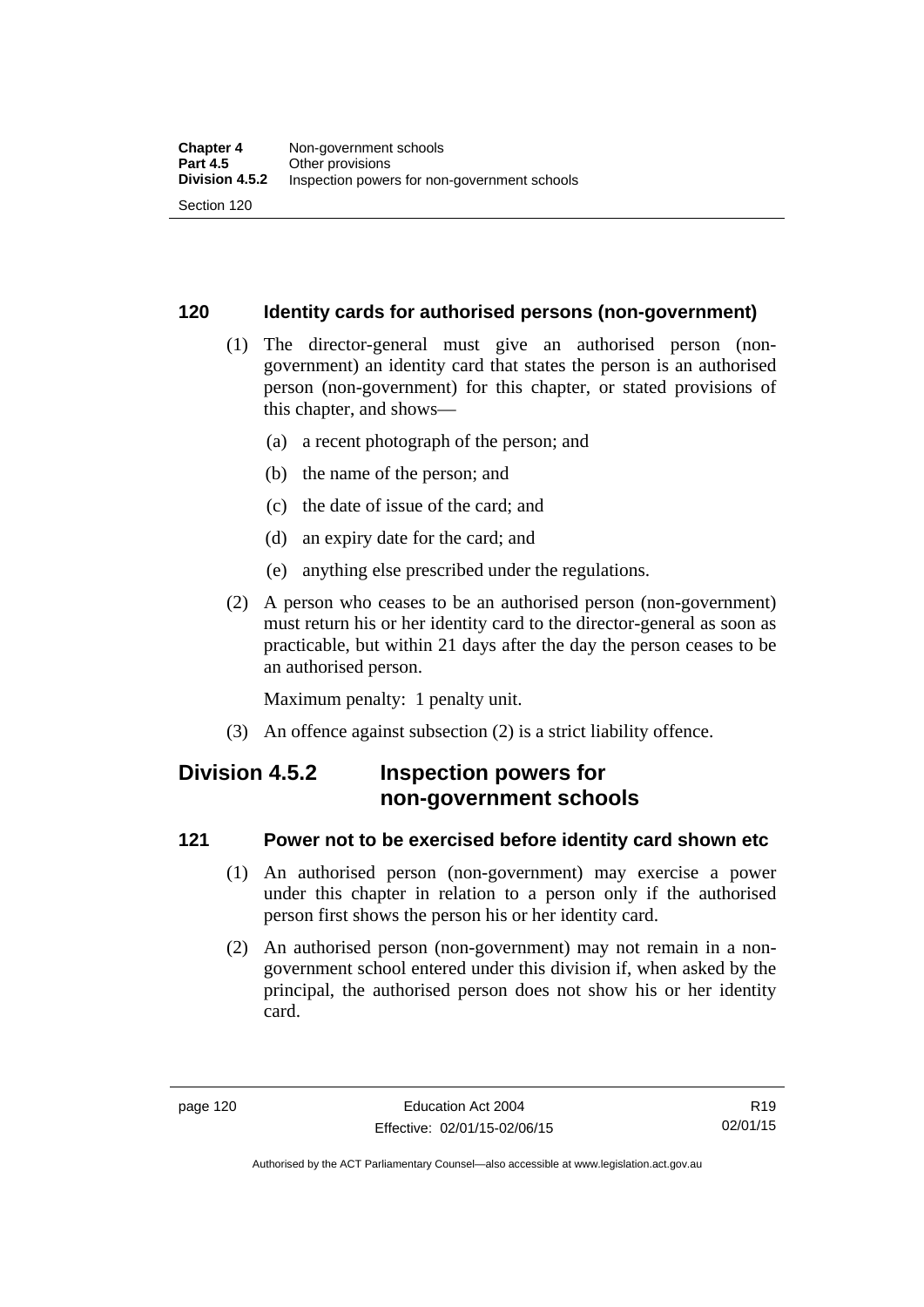#### **122 Entry to non-government schools for inspections**

To find out whether this Act is being complied with, an authorised person (non-government) may enter a non-government school at any time when it is being used as a school under this Act.

#### **123 Entry to non-government schools with consent**

- (1) An authorised person (non-government) may enter a nongovernment school at any other time if the principal of the school consents to the entry.
- (2) An authorised person (non-government) may, without the principal's consent, enter the non-government school to ask for consent to enter the school.

#### **124 Consent to entry**

- (1) This section applies if an authorised person (non-government) intends to ask the principal of a non-government school to consent to the authorised person entering the school.
- (2) Before asking for the consent, the authorised person (nongovernment) must tell the principal—
	- (a) the reason for the entry; and
	- (b) that the principal is not required to consent.
- (3) If the consent is given, the authorised person (non-government) must ask the principal to sign an acknowledgment of the consent.
- (4) The acknowledgment must state that—
	- (a) the principal was told—
		- (i) the reason for the entry; and
		- (ii) that the principal is not required to consent; and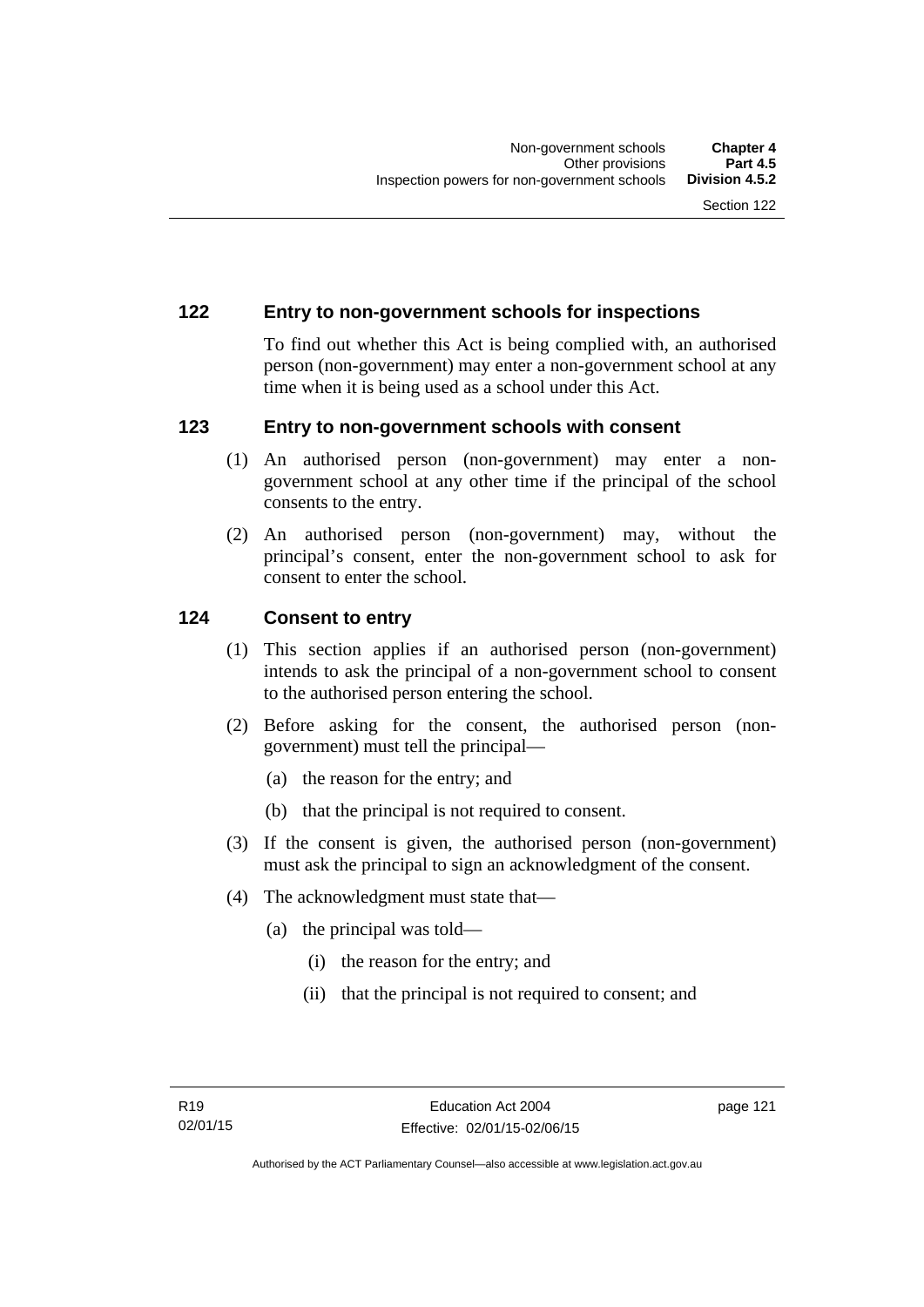- (b) the principal gives an authorised person (non-government) consent to enter the school and exercise powers under this chapter; and
- (c) the time and date the consent was given.
- (5) If the principal signs an acknowledgment of consent, the authorised person (non-government) must immediately give a copy to the principal.
- (6) A court may assume that the principal did not consent if—
	- (a) a question arises, in a proceeding in the court, whether the principal consented to the authorised person (non-government) entering the school under this chapter; and
	- (b) an acknowledgment under this section is not produced in evidence for the entry; and
	- (c) it is not proved that the principal consented to the entry.

#### **125 Powers on entry**

An authorised person (non-government) who enters a nongovernment school under section 122 (Entry to non-government schools for inspections) or section 123 (Entry to non-government schools with consent) may inspect the school or anything in it (including the register of enrolments and attendances).

Authorised by the ACT Parliamentary Counsel—also accessible at www.legislation.act.gov.au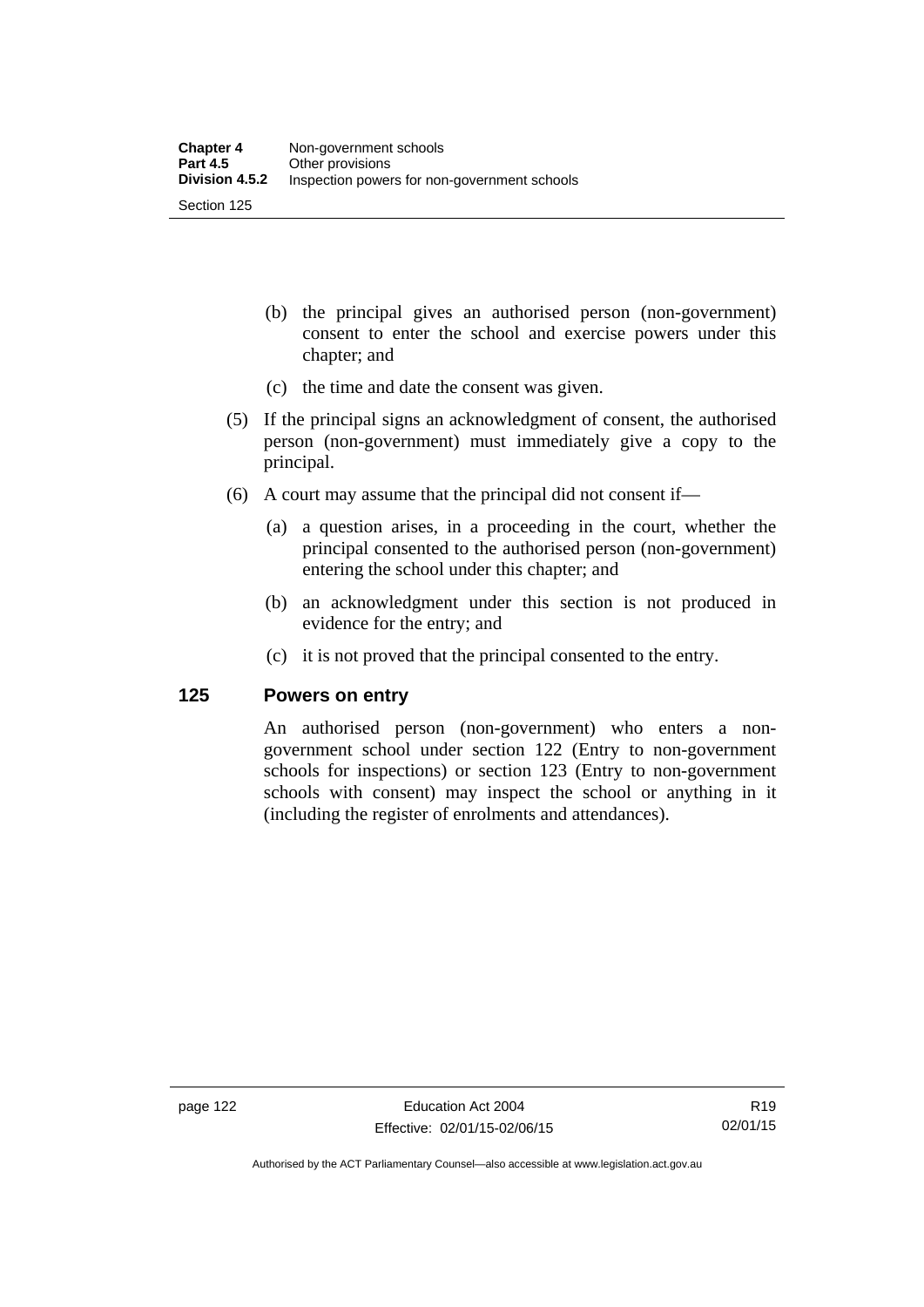# **Chapter 5 Home education**

# **Part 5.1 General**

#### **128 Principles on which ch 5 based**

The following are the principles on which this chapter is based:

- (a) parents have the right to choose a suitable educational environment for their children;
- (b) there is a diversity of religious and educational philosophies held by parents providing home education for their children;
- (c) the diversity of educational philosophies reflects the diversity of preferences of parents for particular forms of education for their children;
- (d) home education is committed to—
	- (i) offering a broad range of opportunities that foster in each child the development of the child's unique spiritual, emotional, physical, social and intellectual being; and
	- (ii) valuing the individual needs, interests and aptitudes of each child; and
	- (iii) preparing each child to become an independent and effective local and global citizen.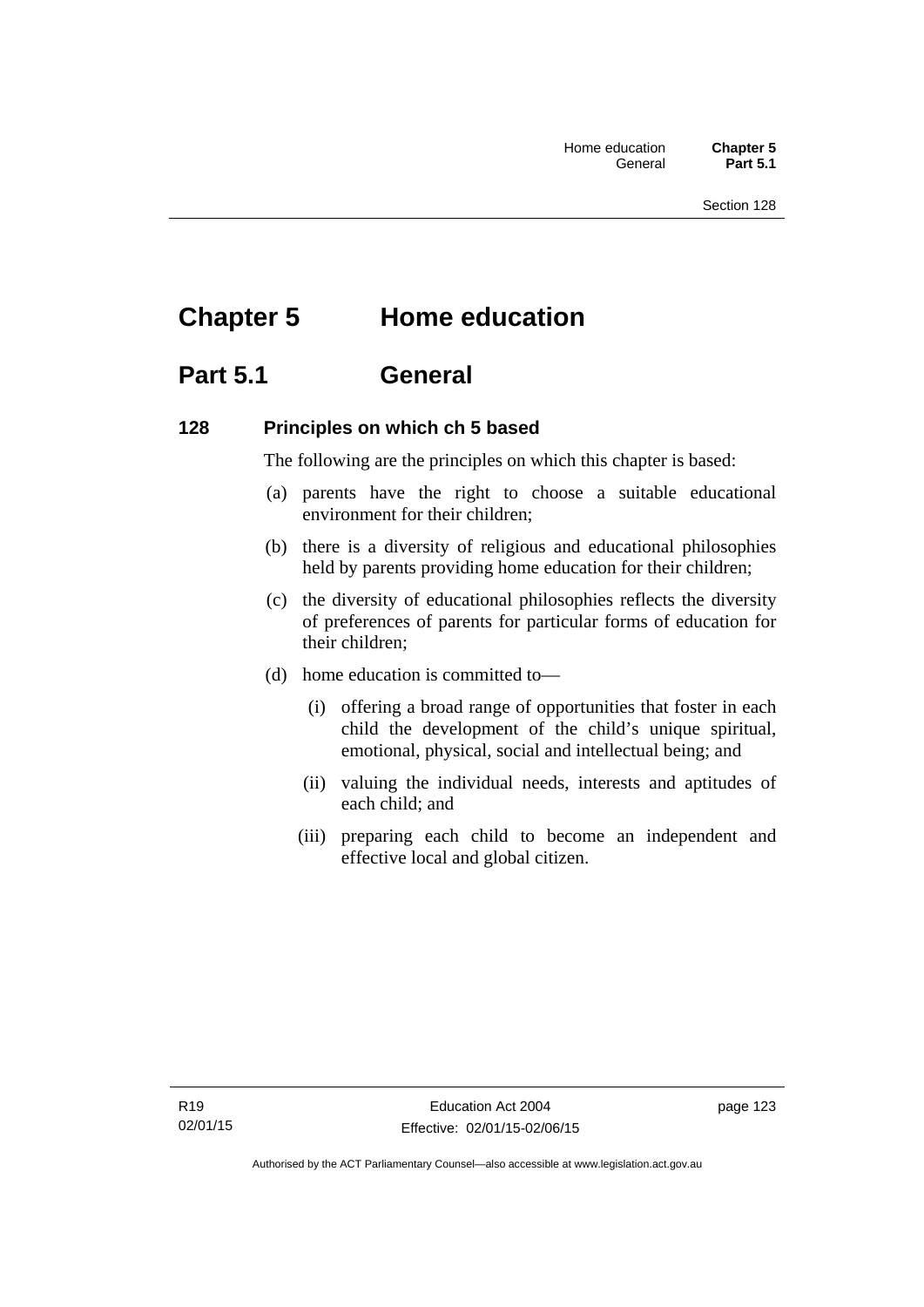# **Part 5.2 Registration—home education**

#### **129 Meaning of** *home education*

In this Act:

*home education*, in relation to a child, means education conducted by 1 or both of the child's parents from a home base.

#### **130 Provisional registration for home education**

(1) The parents of a child may apply, in writing, to the director-general for registration of the child for home education.

- (2) On receiving an application under subsection (1), the director-general must provisionally register the child for home education.
- (3) Provisional registration for home education ends—
	- (a) 6 months after the day the provisional registration begins; or
	- (b) if the child is registered sooner under section 131 (3)—on the day the child is registered.

#### **131 Registration for home education**

- (1) This section applies if a child is provisionally registered for home education under section 130.
- (2) Also, this section applies if—
	- (a) the parents of a child apply in writing to the director-general for registration for home education; and
	- (b) immediately before the application, the child was registered or approved (however described) under the law of a State or another Territory for home education.

*Note* If a form is approved under s 154 for the application, the form must be used.

R19 02/01/15

Authorised by the ACT Parliamentary Counsel—also accessible at www.legislation.act.gov.au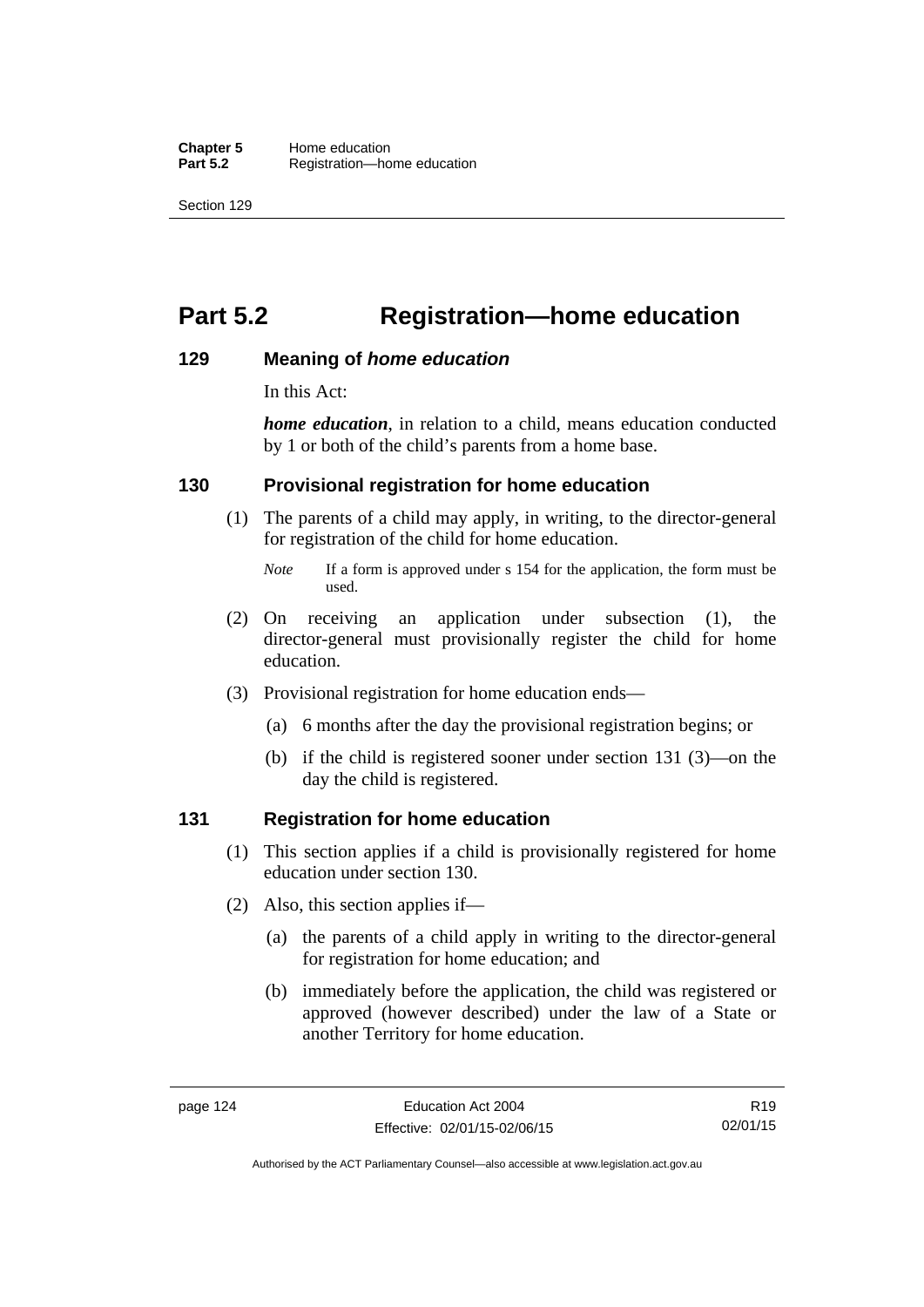- (3) The director-general may register the child for home education for a period of not longer than 2 years if satisfied that the conditions for registration will be complied with.
- (4) To decide whether the conditions for registration will be complied with, an authorised person (government) may inspect any education programs, materials or other records proposed to be used for the home education.

#### **132 Conditions of registration for home education**

The registration of a child for home education is subject to the following conditions:

- (a) the parents of the child are to provide high-quality education for the child;
- (b) the parents of the child must document the educational opportunities offered by the parents to their child and the strategies they use to encourage their child to learn;
- (c) the parents of the child must make available for inspection on request by the director-general any education programs, materials or other records used for the home education.

# **133 Registration of child**

If the director-general approves the registration of a child for home education, the director-general must—

- (a) enter the particulars prescribed under the regulations in the home education register kept under section 139 (Home education register); and
- (b) give the parents of the child a certificate of registration for the child.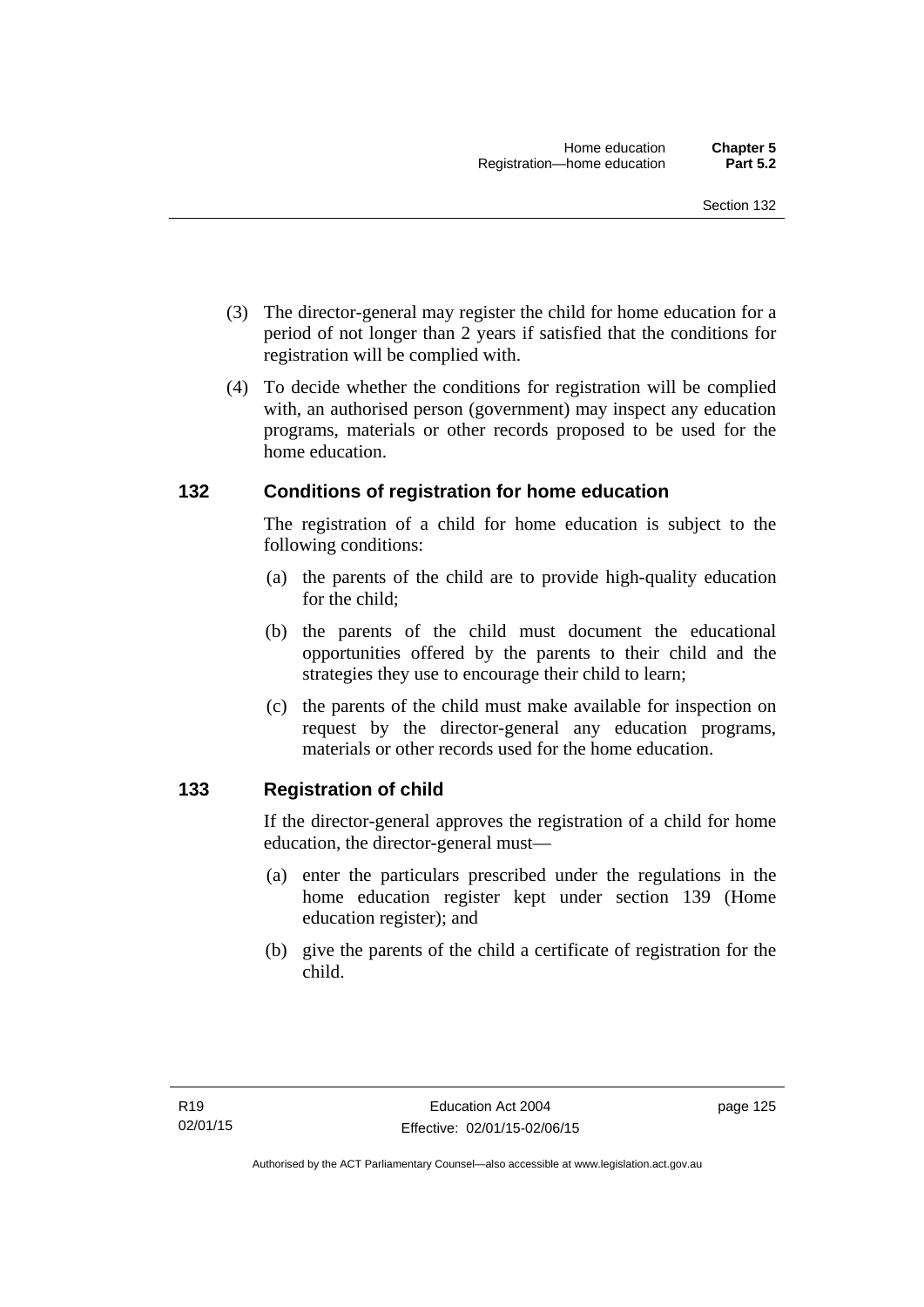#### **134 Period of registration**

Registration of a child for home education is for the period (not longer than 2 years) stated in the certificate of registration.

#### **135 Cancellation of registration for home education**

- (1) The director-general may cancel the registration of a child for home education if the director-general is satisfied on reasonable grounds that a parent has contravened a condition of the registration.
- (2) Before cancelling registration, the director-general must give the parents a written notice—
	- (a) stating the grounds on which the director-general proposes to cancel the registration; and
	- (b) stating the facts that, in the director-general's opinion, establish the grounds; and
	- (c) telling the parents that they may, within 30 days beginning the day after the day they receive the notice, give a written response to the director-general about the matters in the notice.
- (3) In deciding whether to cancel registration, the director-general must consider any response given to the director-general in accordance with subsection  $(2)$  (c).
- (4) However, the director-general must not cancel the registration if satisfied that—
	- (a) the parents have demonstrated that the contravention has been rectified and that they will comply with the conditions of the registration; and
	- (b) it is not otherwise in the public interest that the registration be cancelled.
- (5) The director-general must give the parents written notice of the decision.

Authorised by the ACT Parliamentary Counsel—also accessible at www.legislation.act.gov.au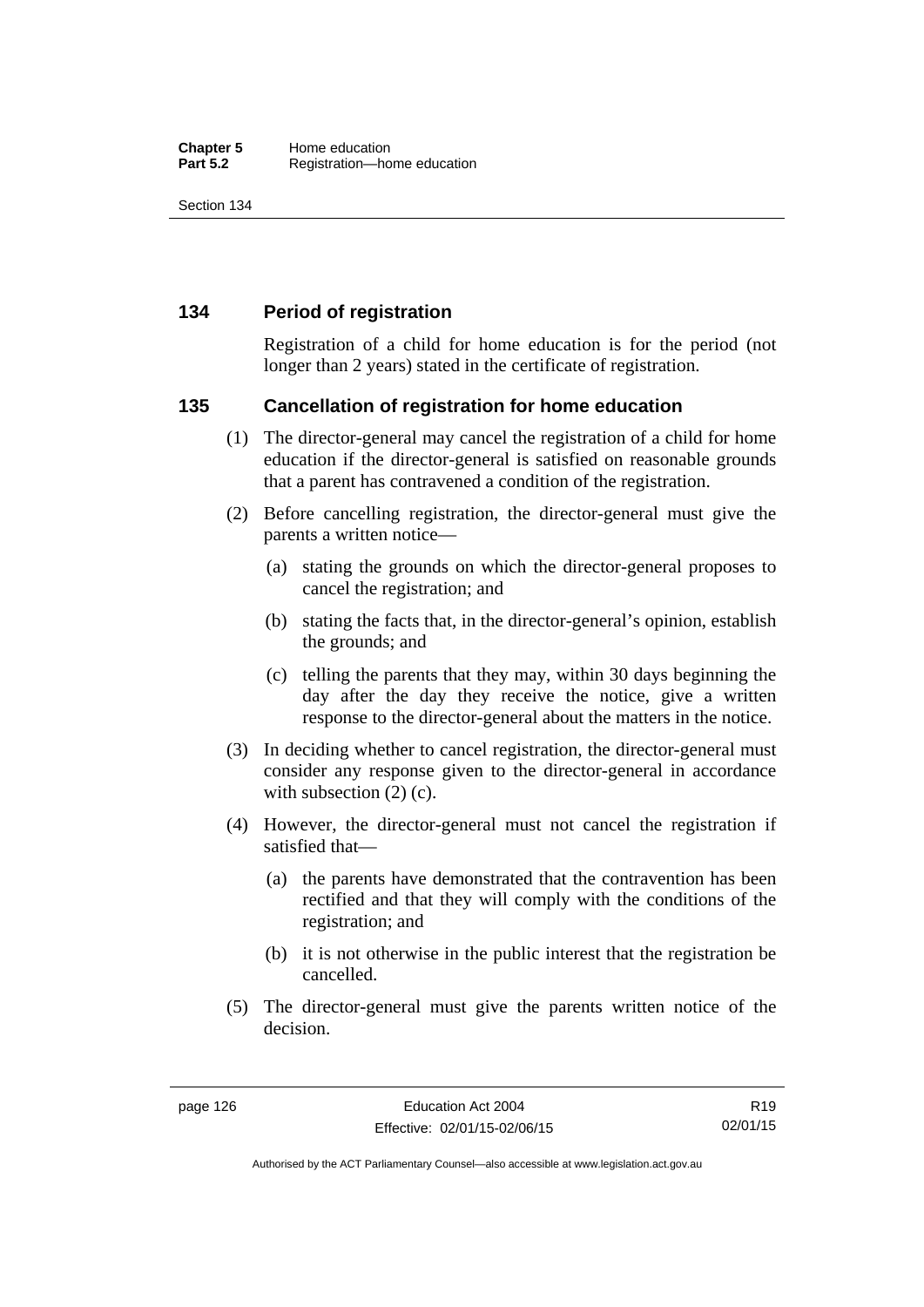(6) Cancellation of registration takes effect on the day when notice of the cancellation is given to the parents or, if the notice states a later date of effect, that date.

#### **136 Certificate of registration for home education**

A certificate of registration for home education must state—

- (a) the name of the child registered for home education; and
- (b) the names of the child's parents; and
- (c) the address of the home base from which the home education will be carried out; and
- (d) the period of registration; and
- (e) the conditions of registration; and
- (f) any other particulars prescribed under the regulations.

#### **137 Renewal of registration for home education**

(1) The parents of a child who is registered for home education under this part may apply in writing to the director-general for renewal of the registration.

- (2) The application must be made at least the prescribed period before the registration ends.
- (3) The director-general may renew the registration of the child for home education for a period of not longer than 2 years if satisfied that the conditions for registration will be complied with.
- (4) In this section:

*prescribed period* means—

(a) 3 months; or

*Note* If a form is approved under s 154 for the application, the form must be used.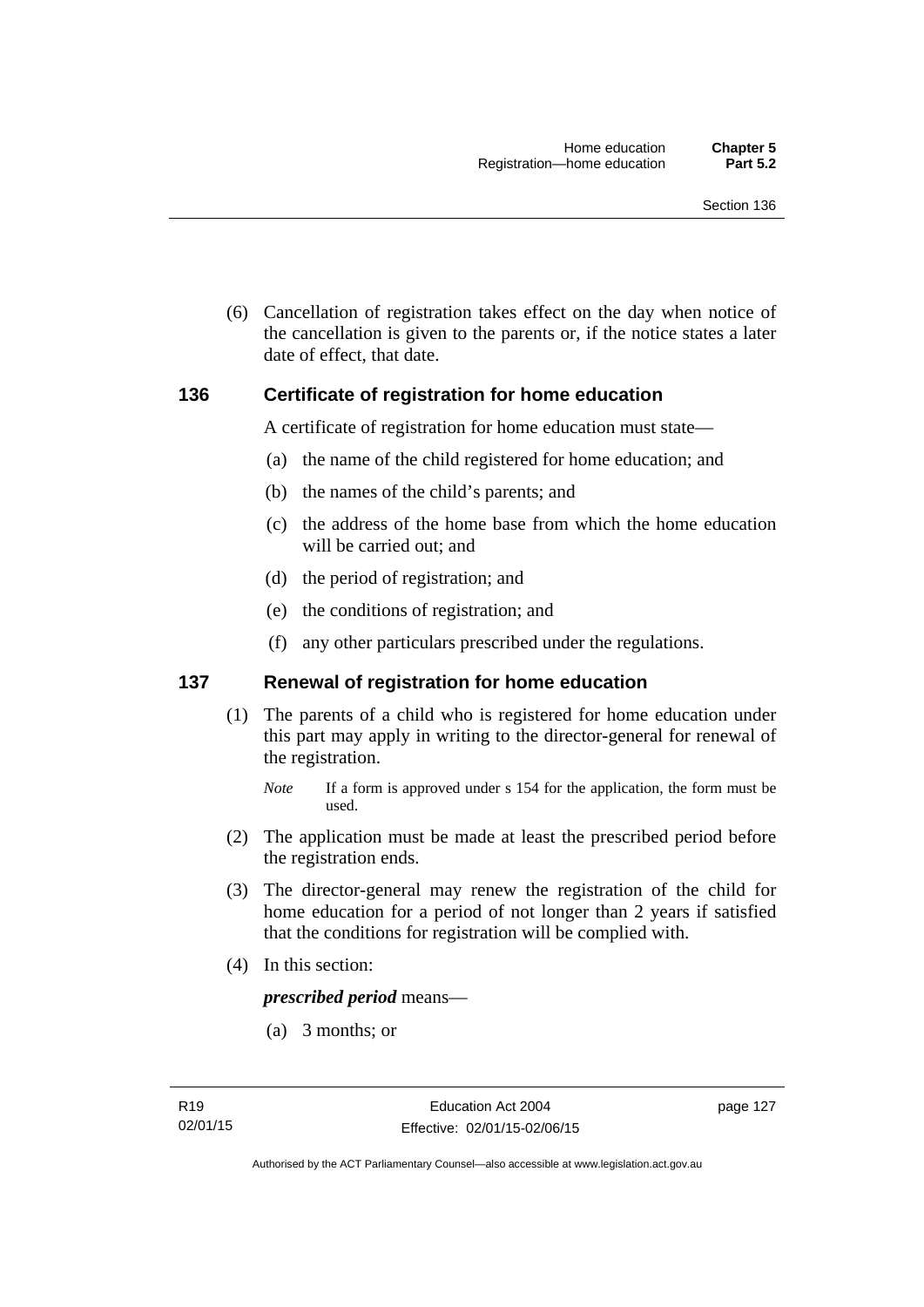(b) if the director-general approves a shorter period—that period.

#### **138 Home education reports**

The parents of a child registered for home education must give the director-general a report about the educational progress of the child once every year.

### **139 Home education register**

The director-general must keep a register of children registered for home education.

page 128 Education Act 2004 Effective: 02/01/15-02/06/15

Authorised by the ACT Parliamentary Counsel—also accessible at www.legislation.act.gov.au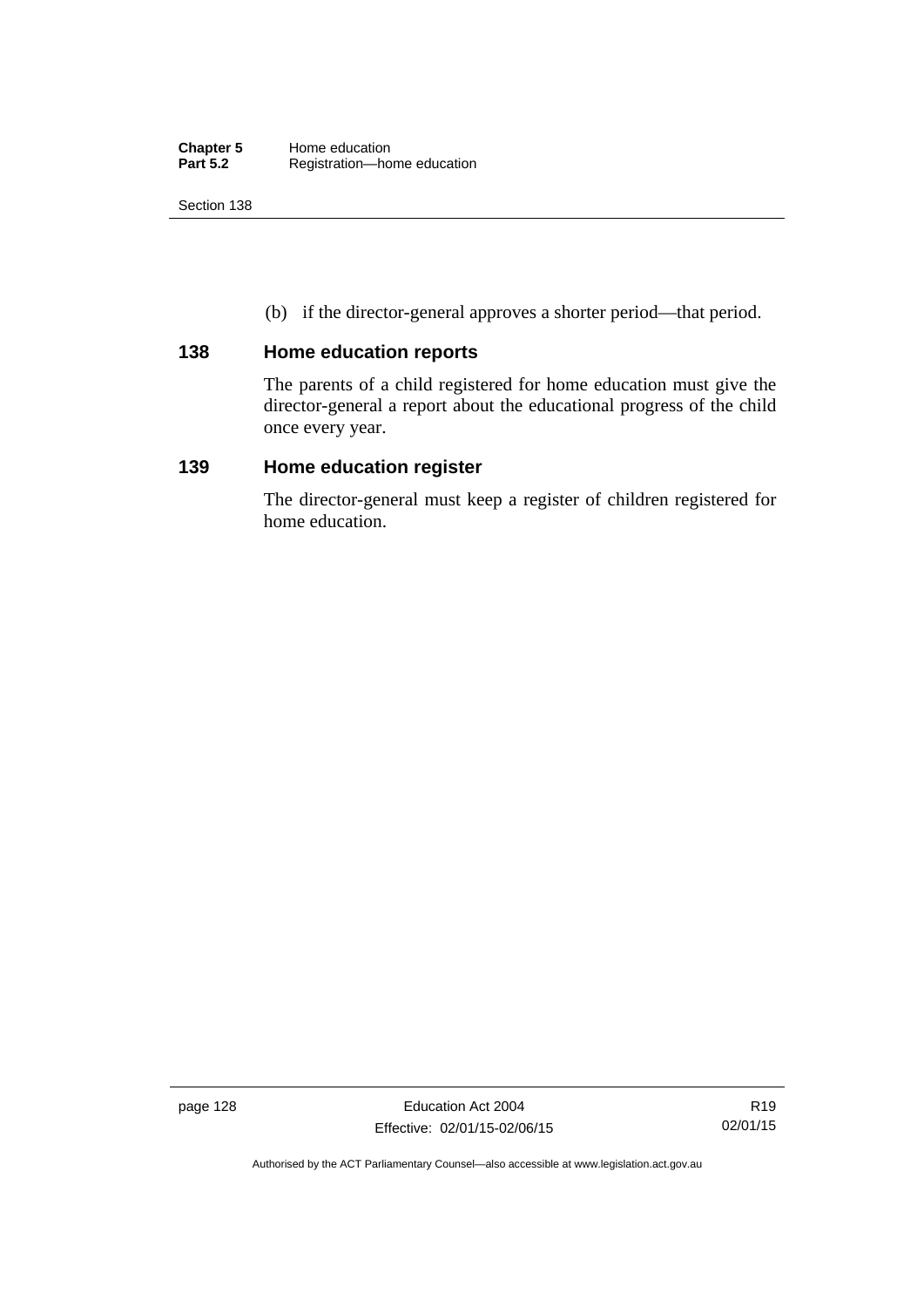# **Chapter 6 Miscellaneous**

# **Part 6.1 Notification and review of decisions**

#### **140 Definitions***—***pt 6.1**

In this part:

*decision-maker* means—

- (a) for an internally reviewable decision—a person mentioned in schedule 1, column 5 in relation to the decision; or
- (b) for a reviewable decision—
	- (i) the internal reviewer in relation to the decision; or
	- (ii) if the decision is made personally by the Minister or director-general—a person mentioned in schedule 1, column 5 in relation to the decision.

*internally reviewable decision* means a decision (other than a decision made personally by the Minister or director-general) mentioned in schedule 1, column 3 under a provision of this Act mentioned in column 2 in relation to the decision.

*internal reviewer*—see section 144 (1).

*internal review notice*—see the *[ACT Civil and Administrative](http://www.legislation.act.gov.au/a/2008-35)  [Tribunal Act 2008](http://www.legislation.act.gov.au/a/2008-35)*, section 67B (1).

*reviewable decision* means—

 (a) a decision of an internal reviewer in relation to an internally reviewable decision; or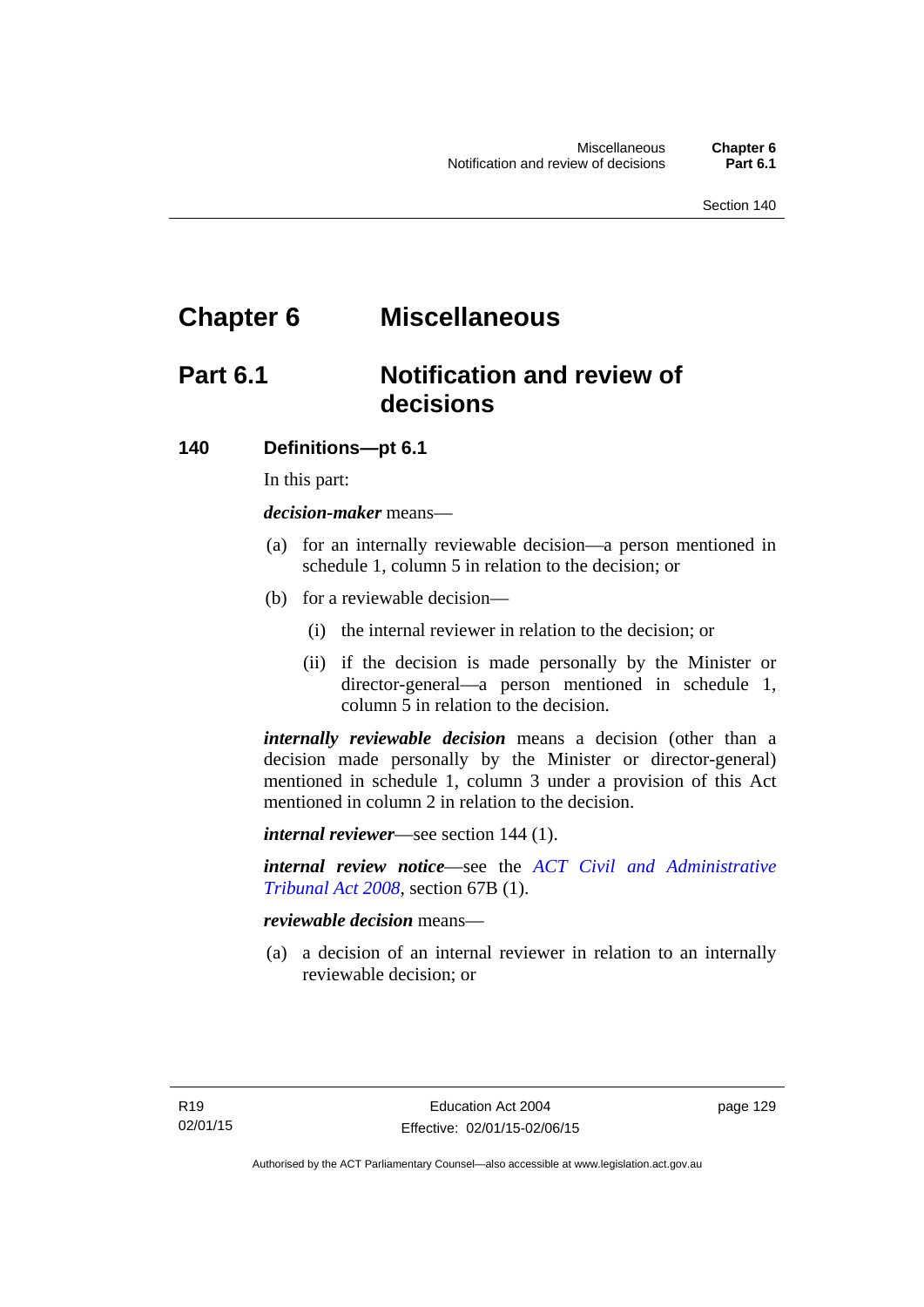(b) if a decision is made personally by the Minister or director-general—a decision mentioned in schedule 1, column 3 under a provision of this Act mentioned in column 2 in relation to the decision.

#### **141 Internal review notices**

If a decision-maker makes an internally reviewable decision, the decision-maker must give an internal review notice to each entity mentioned in schedule 1, column 4 in relation to the decision.

- *Note 1* The decision-maker must also take reasonable steps to give an internal review notice to any other person whose interests are affected by the decision (see *[ACT Civil and Administrative Tribunal Act 2008](http://www.legislation.act.gov.au/a/2008-35)*, s 67B).
- *Note 2* The requirements for internal review notices are prescribed under the *[ACT Civil and Administrative Tribunal Act 2008](http://www.legislation.act.gov.au/a/2008-35)*.

#### **142 Applications for internal review**

- (1) The following may apply to the decision-maker for review of an internally reviewable decision:
	- (a) an entity mentioned in schedule 1, column 4 in relation to the decision;
	- (b) any other person whose interests are affected by the decision.
- (2) The application must—
	- (a) be in writing; and
	- (b) state the applicant's name and address; and
	- (c) set out the applicant's reasons for making the application.
	- *Note* If a form is approved under s 154 for the application, the form must be used.
- (3) The application must be given to the decision-maker within—
	- (a) 28 days after the day the applicant is given the internal review statement; or

R19 02/01/15

Authorised by the ACT Parliamentary Counsel—also accessible at www.legislation.act.gov.au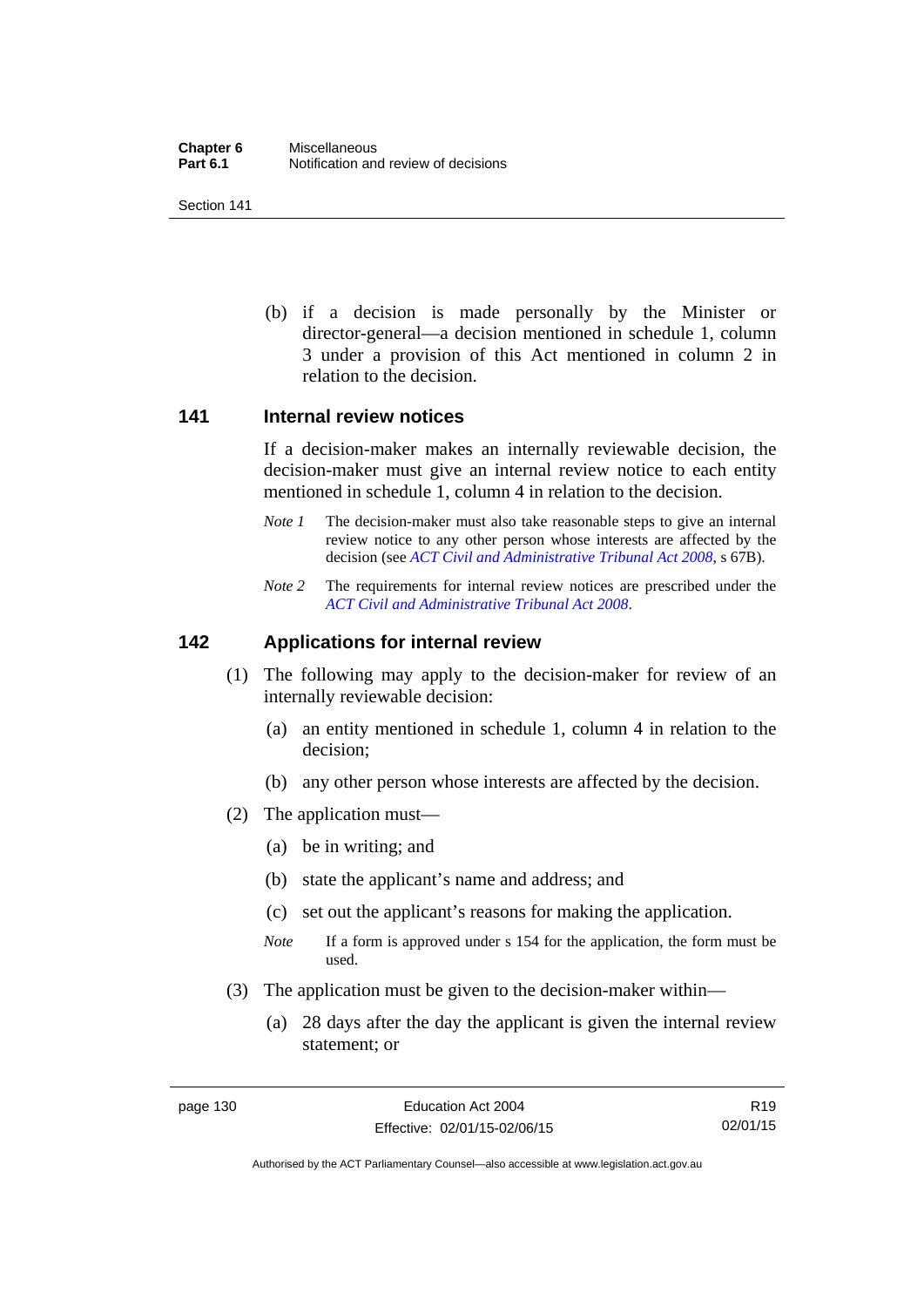(b) a longer period allowed by the internal reviewer before or after the end of the 28-day period.

#### **143 Applications not stay reviewable decisions**

Making an application for internal review of an internally reviewable decision does not affect the operation of the decision.

#### **144 Internal review**

- (1) If application is made for internal review of an internally reviewable decision, the decision-maker must arrange for someone else (the *internal reviewer*) to review the decision.
- (2) The internal reviewer must, within 28 days after the decision-maker receives the application for internal review—
	- (a) confirm the decision; or
	- (b) vary the decision; or
	- (c) set aside the decision and substitute its own decision.
- (3) If the decision is not varied or set aside within the 28-day period, the decision is taken to have been confirmed by the internal reviewer.

#### **145 Reviewable decision notices**

If a decision-maker makes a reviewable decision, the decision-maker must give a reviewable decision notice to—

 (a) for a decision in relation to an internally reviewable decision each entity that is given an internal review notice; or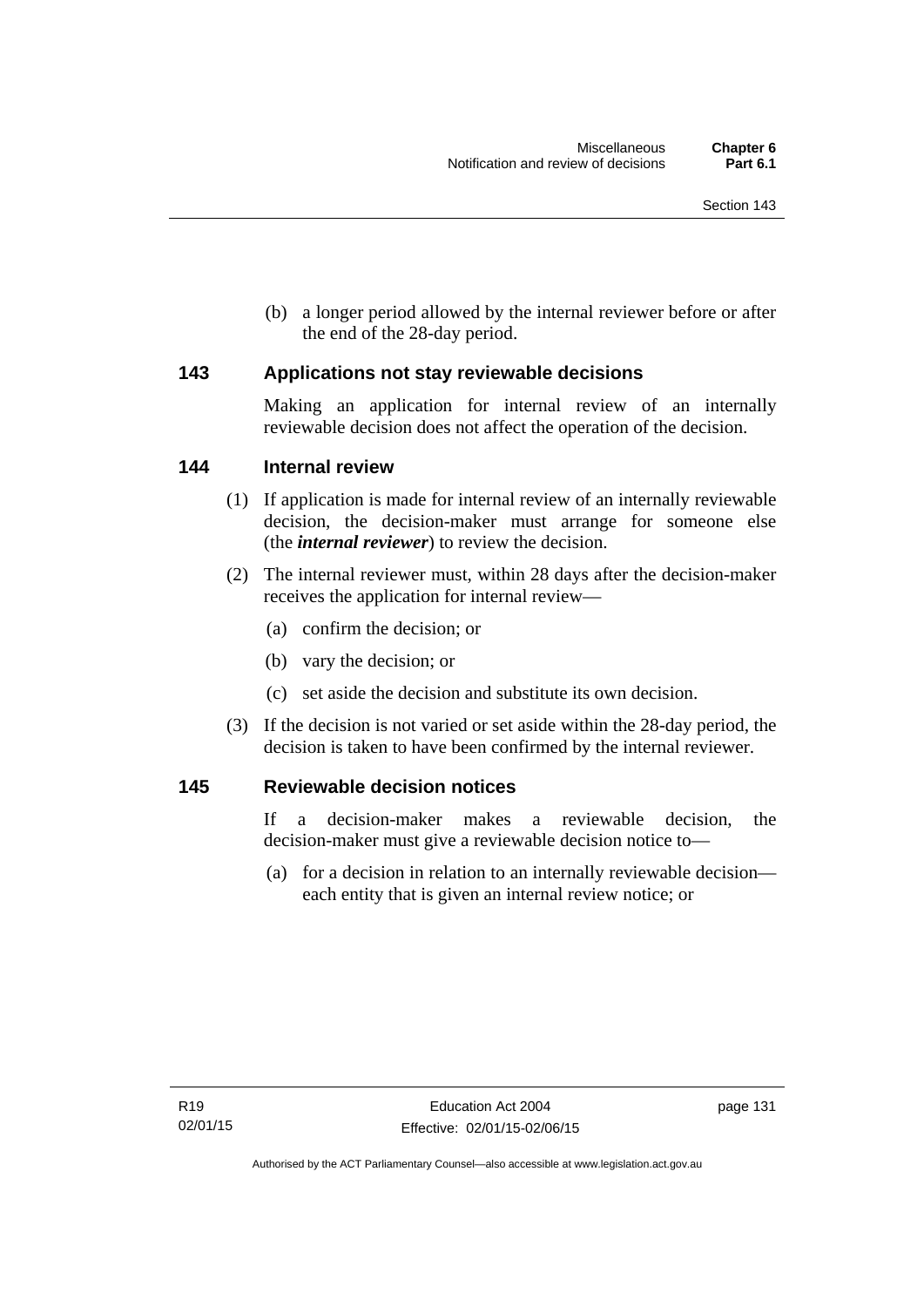Section 145A

- (b) for a decision made personally by the Minister or director-general—each entity mentioned in schedule 1, column 4 in relation to the decision.
- *Note 1* The decision-maker must also take reasonable steps to give a reviewable decision notice to anyone whose interests are affected by the decision (see *[ACT Civil and Administrative Tribunal Act 2008](http://www.legislation.act.gov.au/a/2008-35)*, s 67A).
- *Note 2* The requirements for reviewable decision notices are prescribed under the *[ACT Civil and Administrative Tribunal Act 2008](http://www.legislation.act.gov.au/a/2008-35)*.

# **145A Applications to ACAT**

The following may apply to the ACAT for review of a reviewable decision:

- (a) an entity mentioned in schedule 1, column 4;
- (b) any other person whose interests are affected by the decision.
- *Note* If a form is approved under the *[ACT Civil and Administrative Tribunal](http://www.legislation.act.gov.au/a/2008-35)  [Act 2008](http://www.legislation.act.gov.au/a/2008-35)* for the application, the form must be used.

page 132 Education Act 2004 Effective: 02/01/15-02/06/15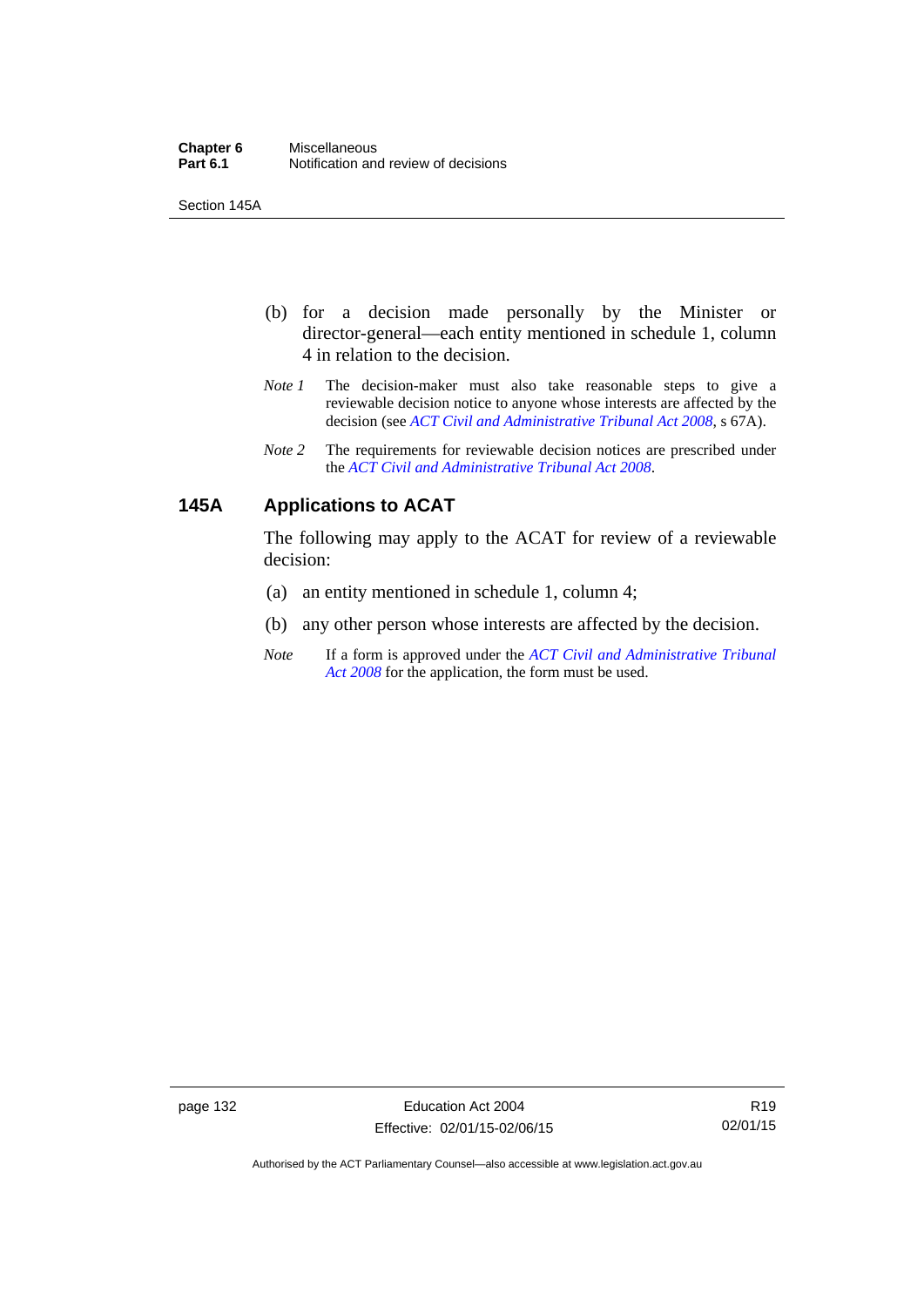# **Part 6.2 Other provisions**

# **146A Student transfer register**

- (1) The director-general must establish procedures for recording the transfer of students between schools in the ACT.
- (2) The principal of a school must comply with any procedures for recording the transfer of students to and from the school that the director-general—
	- (a) establishes under subsection (1); and
	- (b) notifies to the principal.
- (3) In this section:

*school* means a government school or non-government school.

# **147 Offences on school premises**

(1) A person must not trespass on school premises.

Maximum penalty: 5 penalty units.

 (2) A person commits an offence if the person behaves in an offensive or disorderly way on school premises.

Maximum penalty: 10 penalty units.

- (3) A person commits an offence if the person—
	- (a) is on school premises; and
	- (b) is directed to leave the premises by a police officer, the principal of the school or a person authorised by the principal; and
	- (c) fails to leave the premises in accordance with the direction.

Maximum penalty: 10 penalty units.

page 133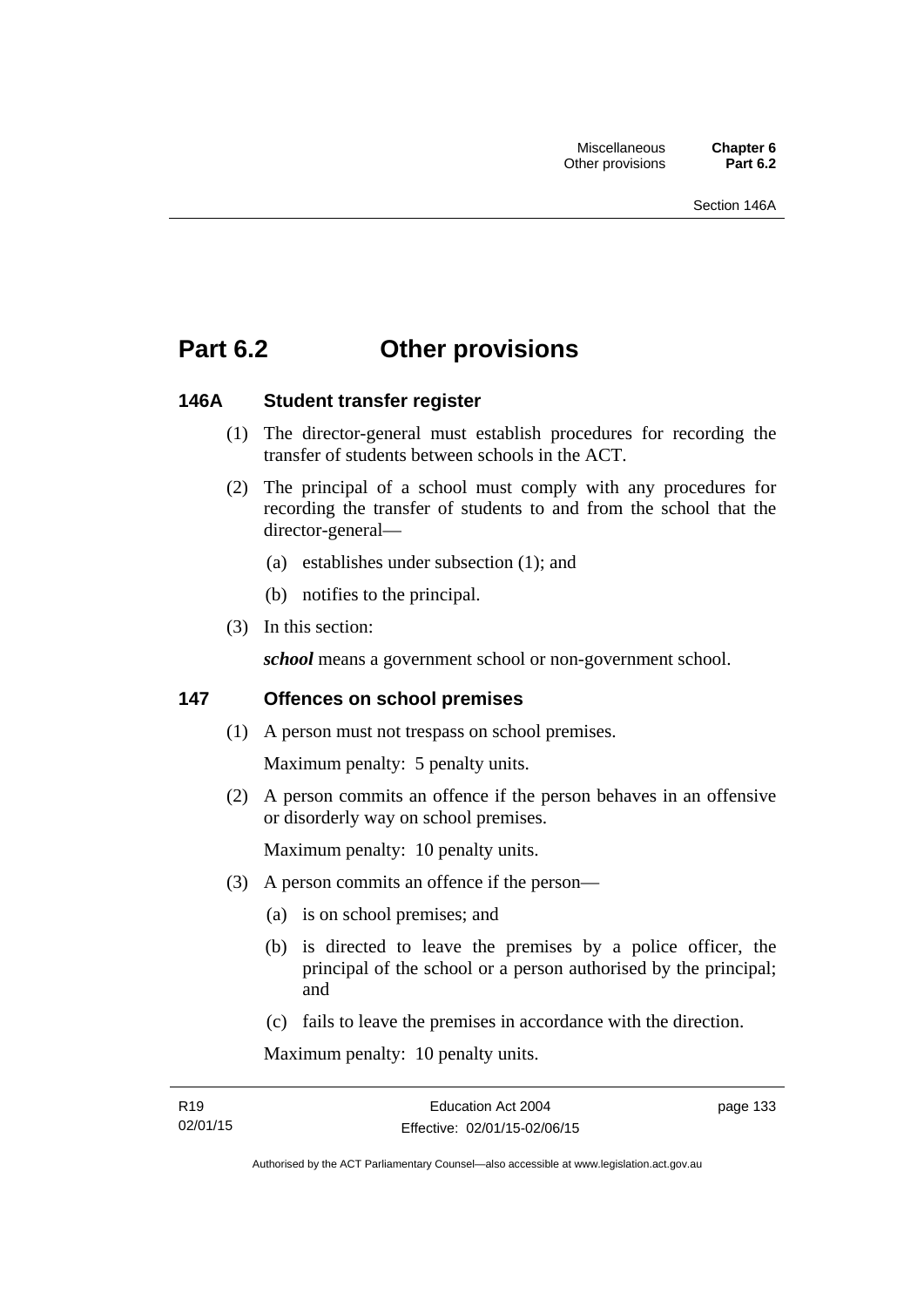Section 148

- (4) An offence against this section is a strict liability offence.
- (5) In this section:

*school premises* means land (including any building or structure on the land) occupied by a school.

# **148 Obligations on parents**

- (1) For this Act, if an obligation is expressed to apply to the parents of a child it is sufficient for any parent of the child to carry out the obligation.
- (2) For this Act, if an obligation is expressed to apply to the parents of a child and no parent carries out the obligation, each parent is liable for the failure to carry out the obligation.

# **149 Notification of parents**

For this Act, if notice is required to be given to the parents of a child or student, or there is an obligation to ask or tell the parents of a child or student something, it is sufficient if a parent of the child or student is given notice or asked or told the thing.

# **150 Minister may grant scholarships etc**

- (1) The Minister may give bursaries, exhibitions, free places, prizes, scholarships or other forms of assistance or reward to be used for—
	- (a) the benefit of a student at a government school, or at a college or university in the ACT; or
	- (b) the benefit of a government school, or a college or university in the ACT; or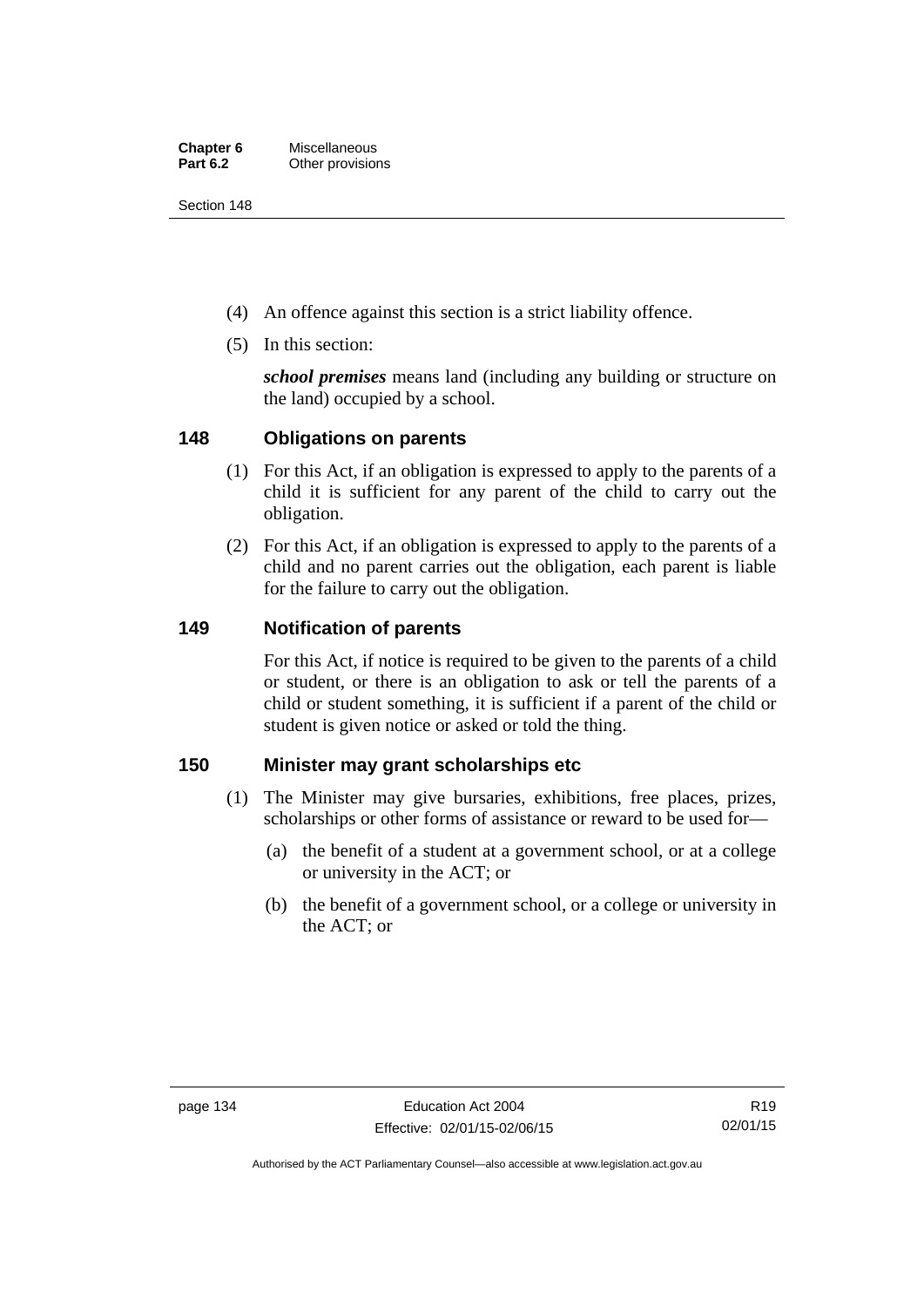# (c) a child registered for home education in the ACT.

## **Example for par (b)**

a fund to provide for a teacher with particular skills to teach at a particular government school

- *Note* An example is part of the Act, is not exhaustive and may extend, but does not limit, the meaning of the provision in which it appears (see [Legislation Act,](http://www.legislation.act.gov.au/a/2001-14) s 126 and s 132).
- (2) To remove any doubt, this section does not appropriate public money.

# **151 Gifts and donations**

- (1) This section applies if the Minister is satisfied that a condition attached to, or a purpose of, a gift or bequest of property to the Territory on trust for educational purposes (the *original trust*) is inappropriate, impracticable, or impossible to comply with.
- (2) The Minister may declare the property the subject of the original trust is subject to another trust.
- (3) The declaration must state the purposes of the other trust.
- (4) In making the declaration, the Minister must ensure that the property is dealt with as nearly as is practicable for the purposes for which it was held immediately before the declaration, except so far as it is inappropriate, impracticable, or impossible to do so.
- (5) When the declaration commences, the original trust ceases and the property is taken to be held by the Territory in trust for the purposes stated in the declaration.
- (6) A declaration is a notifiable instrument.

*Note* A notifiable instrument must be notified under the [Legislation Act](http://www.legislation.act.gov.au/a/2001-14).

# **152 Education trust fund**

 (1) The Minister must keep and administer a fund called the education trust fund.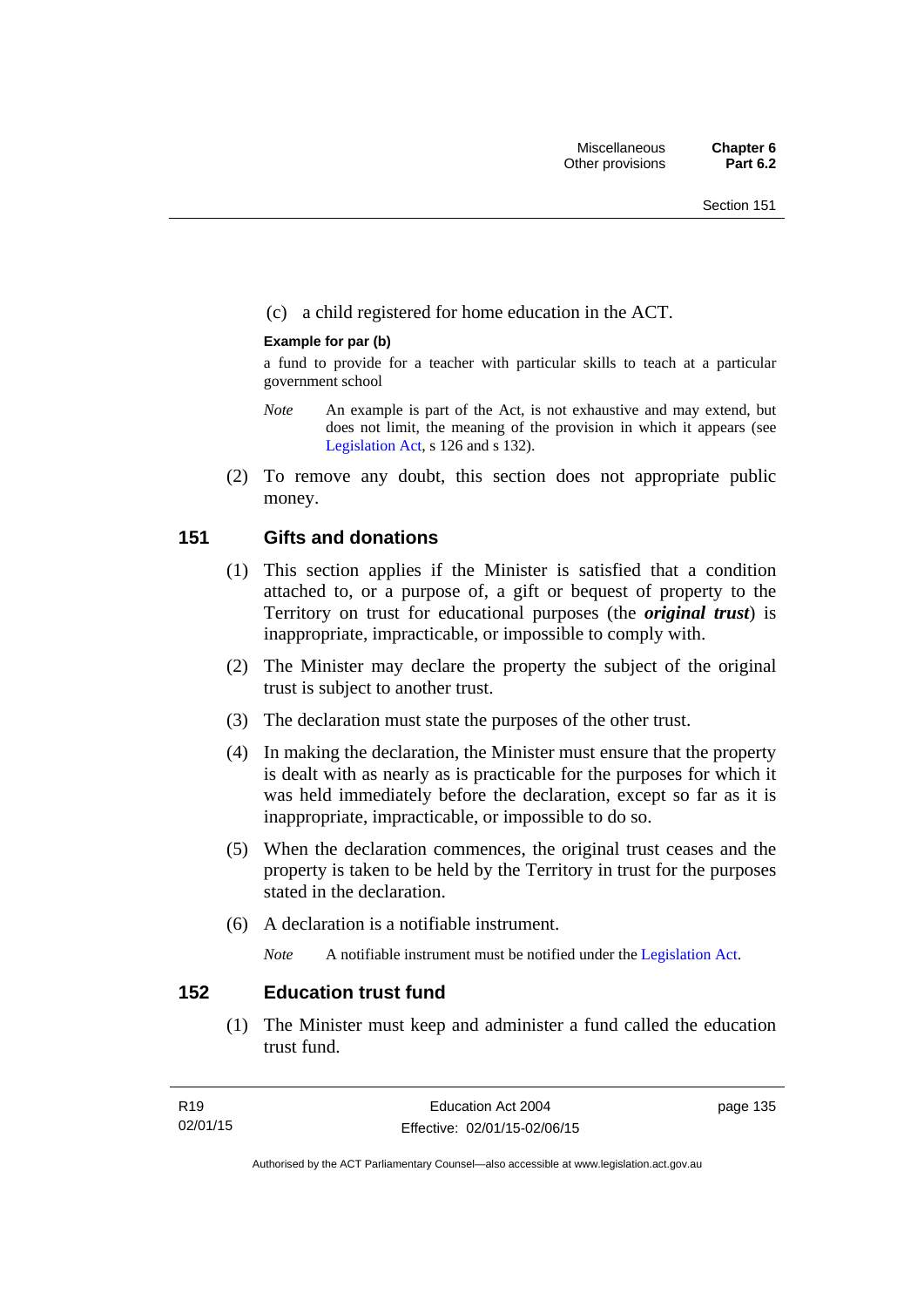Section 153A

- (2) The assets of the fund may only be used in accordance with this section.
- (3) The director-general must open and maintain under the *[Financial](http://www.legislation.act.gov.au/a/1996-22)  [Management Act 1996](http://www.legislation.act.gov.au/a/1996-22)*, section 51 (Directorate trust banking accounts) a trust account with an authorised deposit-taking institution (the *education trust account*) to be used only for the fund.
- (4) The account consists of—
	- (a) money held by the Territory in trust in relation to anything mentioned in section 150 (Minister may grant scholarships etc); and
	- (b) any other money that may be lawfully paid into the fund.
- (5) The fund may be used only for the following purposes:
	- (a) promoting education;
	- (b) giving bursaries, exhibitions, free places, prizes, scholarships or other forms of assistance or reward for a benefit mentioned in section 150;
	- (c) any other purpose prescribed under the regulations.

# **153A Evidence—certificate signed by principal etc**

- (1) This section applies in relation to a proceeding for an offence against this Act.
	- *Note* A reference to an Act includes a reference to the statutory instruments made or in force under the Act, including any regulation (see [Legislation Act,](http://www.legislation.act.gov.au/a/2001-14) s 104).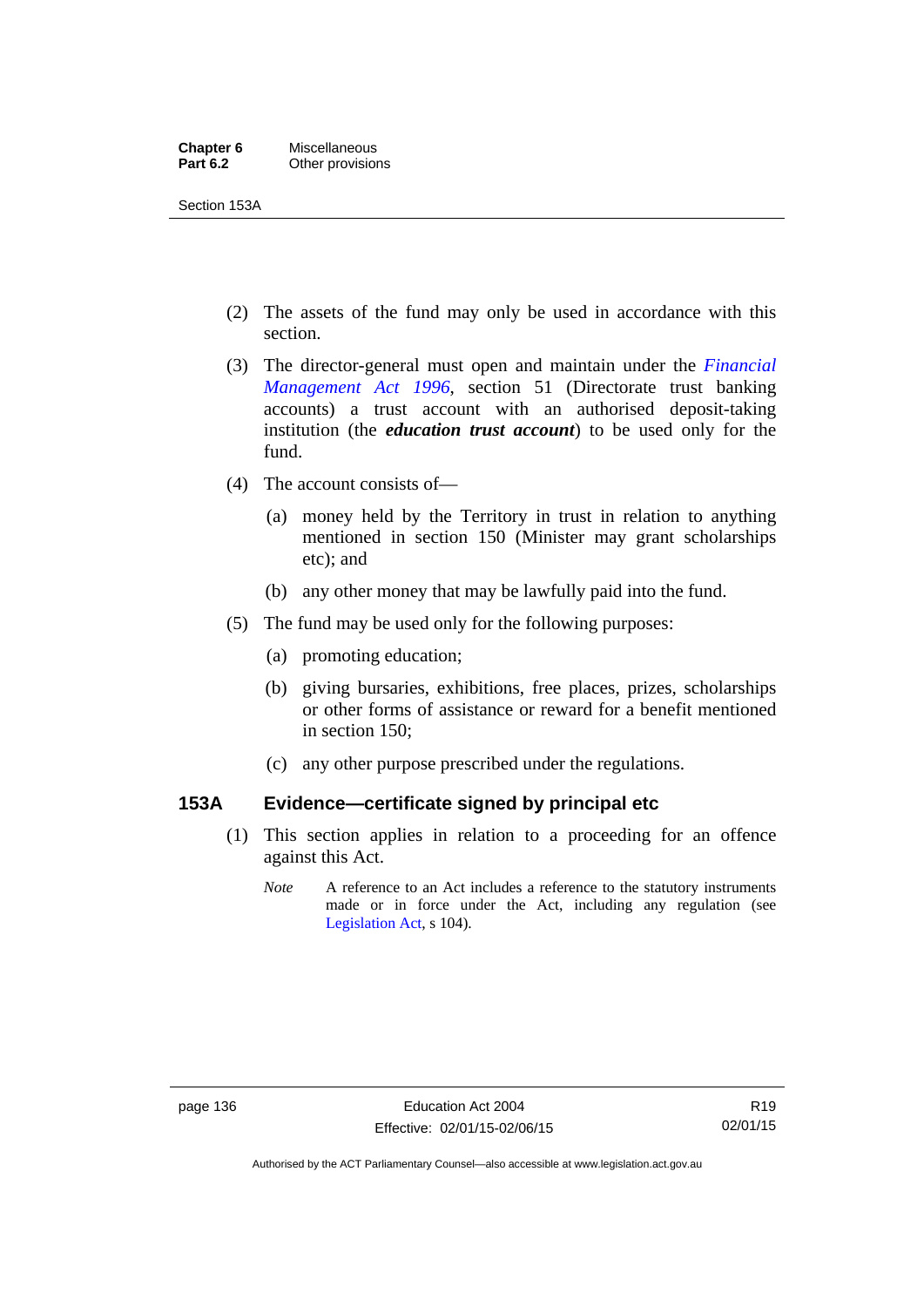- (2) A certificate that appears to be signed by the principal of a government school, the principal of a non-government school, the person giving an approved educational course (government) or the person giving an approved educational course (non-government) and that states any of the following matters, is evidence of the matters:
	- (a) that a stated child was or was not enrolled at the school or course;
	- (b) that a stated child did or did not attend the school or course.
- (3) A certificate that appears to be signed by the registrar (however described) of an education provider or training alternative provider and that states any of the following matters, is evidence of the matters:
	- (a) that a stated child was or was not enrolled with the provider;
	- (b) that a stated child did or did not attend the provider.
- (4) A certificate that appears to be signed by a child's employer or purported employer in relation to an employment alternative and that states any of the following matters, is evidence of the matters:
	- (a) that a stated child was or was not employed with the employer or purported employer;
	- (b) that a stated child worked for stated hours.
- (5) A certificate mentioned in this section may state a matter by reference to a date or period.

# **154 Approved forms**

- (1) The Minister may approve forms for this Act.
- (2) If the Minister approves a form for a particular purpose, the approved form must be used for that purpose.

*Note* For other provisions about forms, see [Legislation Act,](http://www.legislation.act.gov.au/a/2001-14) s 255.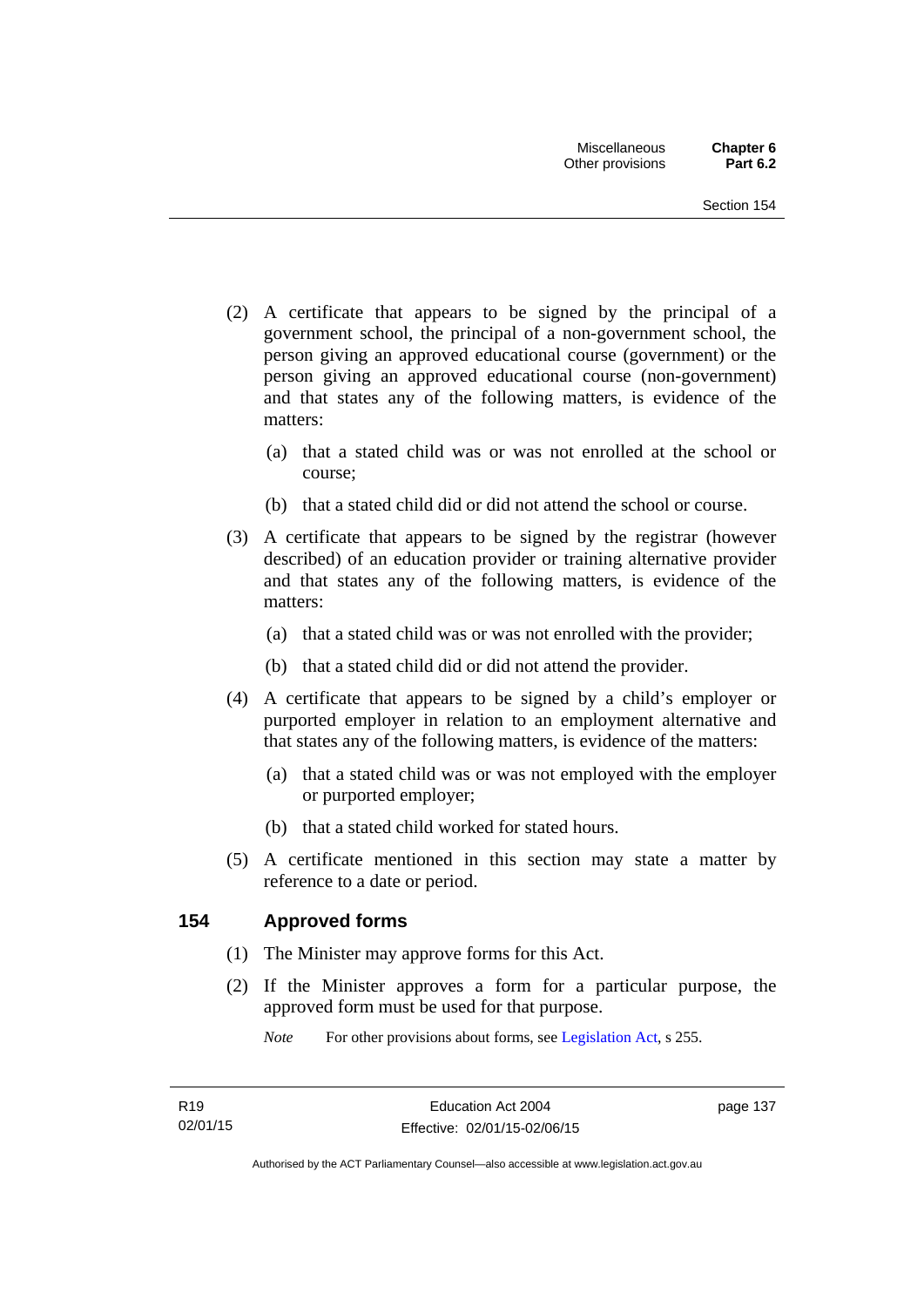| Chapter 6       | Miscellaneous    |
|-----------------|------------------|
| <b>Part 6.2</b> | Other provisions |

Section 155

(3) An approved form is a notifiable instrument.

*Note* A notifiable instrument must be notified under the [Legislation Act](http://www.legislation.act.gov.au/a/2001-14).

## **155 Regulation-making power**

- (1) The Executive may make regulations for this Act.
	- *Note* Regulations must be notified, and presented to the Legislative Assembly, under the [Legislation Act](http://www.legislation.act.gov.au/a/2001-14).
- (2) The regulations may also prescribe offences for contraventions of the regulations and prescribe maximum penalties of not more than 10 penalty units for offences against the regulations.

page 138 Education Act 2004 Effective: 02/01/15-02/06/15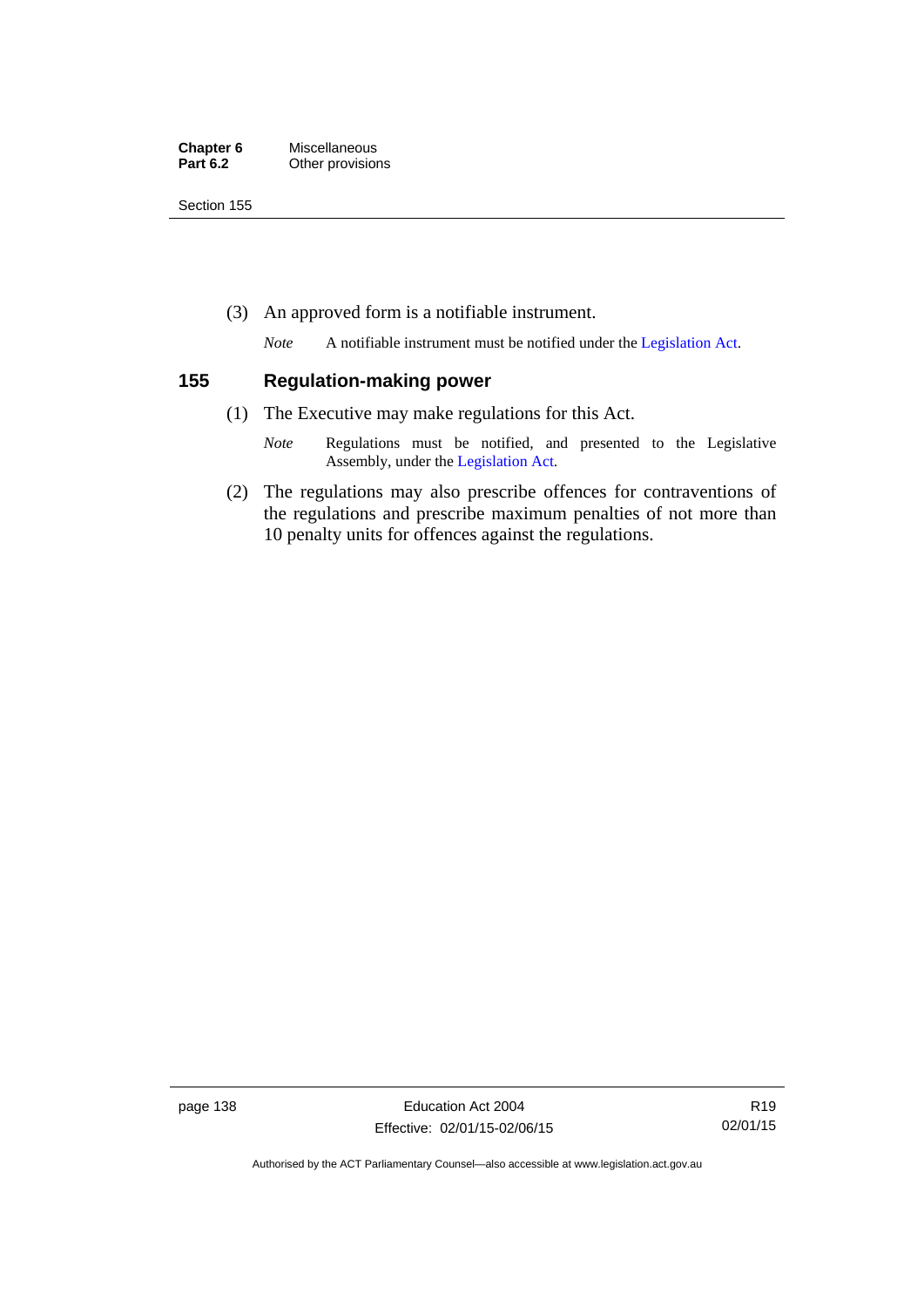# **Schedule 1 Reviewable decisions**

(see pt 6.1)

| column 1<br>item | column <sub>2</sub><br>section | column 3<br>decision                                                                                                                              | column 4<br>entity | column 5<br>decision-maker |
|------------------|--------------------------------|---------------------------------------------------------------------------------------------------------------------------------------------------|--------------------|----------------------------|
| 1                | 12A                            | issue exemption<br>certificate for<br>shorter period<br>than applied for                                                                          | applicant          | director-general           |
| $\overline{2}$   | 12A                            | issue exemption<br>certificate<br>exempting child<br>from full-time<br>participation<br>requirement-<br>participation<br>stated in<br>certificate | applicant          | director-general           |
| 3                | 12A                            | refuse to issue<br>exemption<br>certificate                                                                                                       | applicant          | director-general           |
| 4                | 12C                            | issue exemption<br>certificate subject<br>to condition                                                                                            | applicant          | director-general           |
| 5                | 13                             | revoke exemption<br>certificate                                                                                                                   | child's parents    | director-general           |
| 6                | 14A                            | issue approval<br>statement for<br>shorter period<br>than applied for                                                                             | applicant          | director-general           |

R19 02/01/15 page 139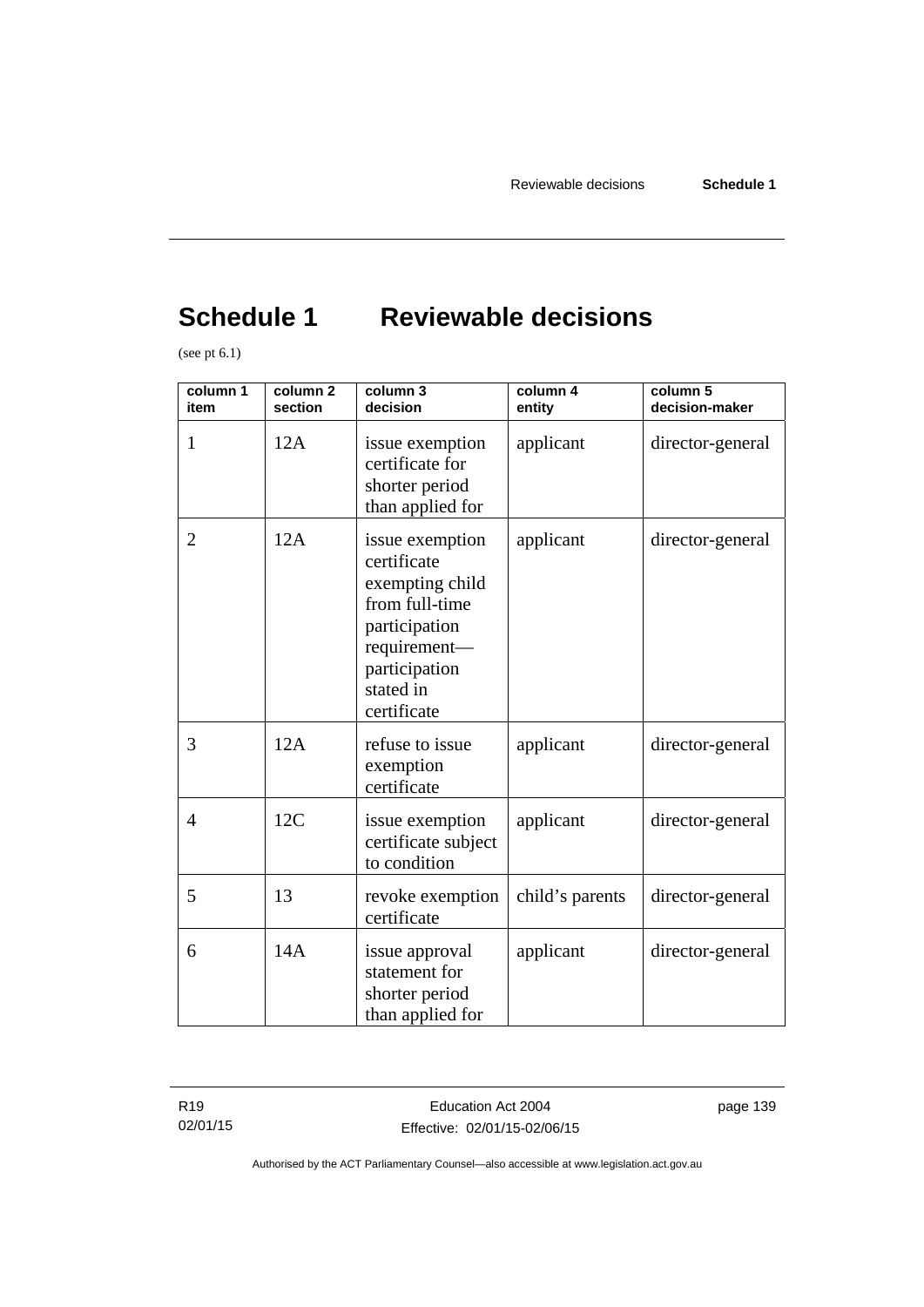# **Schedule 1** Reviewable decisions

| column 1<br>item | column <sub>2</sub><br>section | column 3<br>decision                                                                                                          | column 4<br>entity                                        | column 5<br>decision-maker |
|------------------|--------------------------------|-------------------------------------------------------------------------------------------------------------------------------|-----------------------------------------------------------|----------------------------|
| 7                | 14A                            | issue approval<br>statement<br>approving other<br>than full-time<br>participation-<br>participation<br>stated in<br>statement | applicant                                                 | director-general           |
| 8                | 14A                            | refuse to issue<br>approval<br>statement                                                                                      | applicant                                                 | director-general           |
| 9                | 14C(4)                         | issue approval<br>statement subject<br>to condition                                                                           | applicant                                                 | director-general           |
| 10               | 15A                            | revoke approval<br>statement                                                                                                  | child's parents                                           | director-general           |
| 11               | 36                             | suspend, transfer<br>or exclude<br>student                                                                                    | parents of<br>student                                     | director-general           |
| 12               | 84(5)                          | refuse to give in-<br>principle<br>approval                                                                                   | applicant for<br>in-principle<br>approval                 | Minister                   |
| 13               | 86(5)                          | direct registrar to<br>refuse to<br>provisionally<br>register<br>non-government<br>school                                     | applicant for<br>provisional<br>registration of<br>school | Minister                   |

page 140 **Education Act 2004** Effective: 02/01/15-02/06/15

R19 02/01/15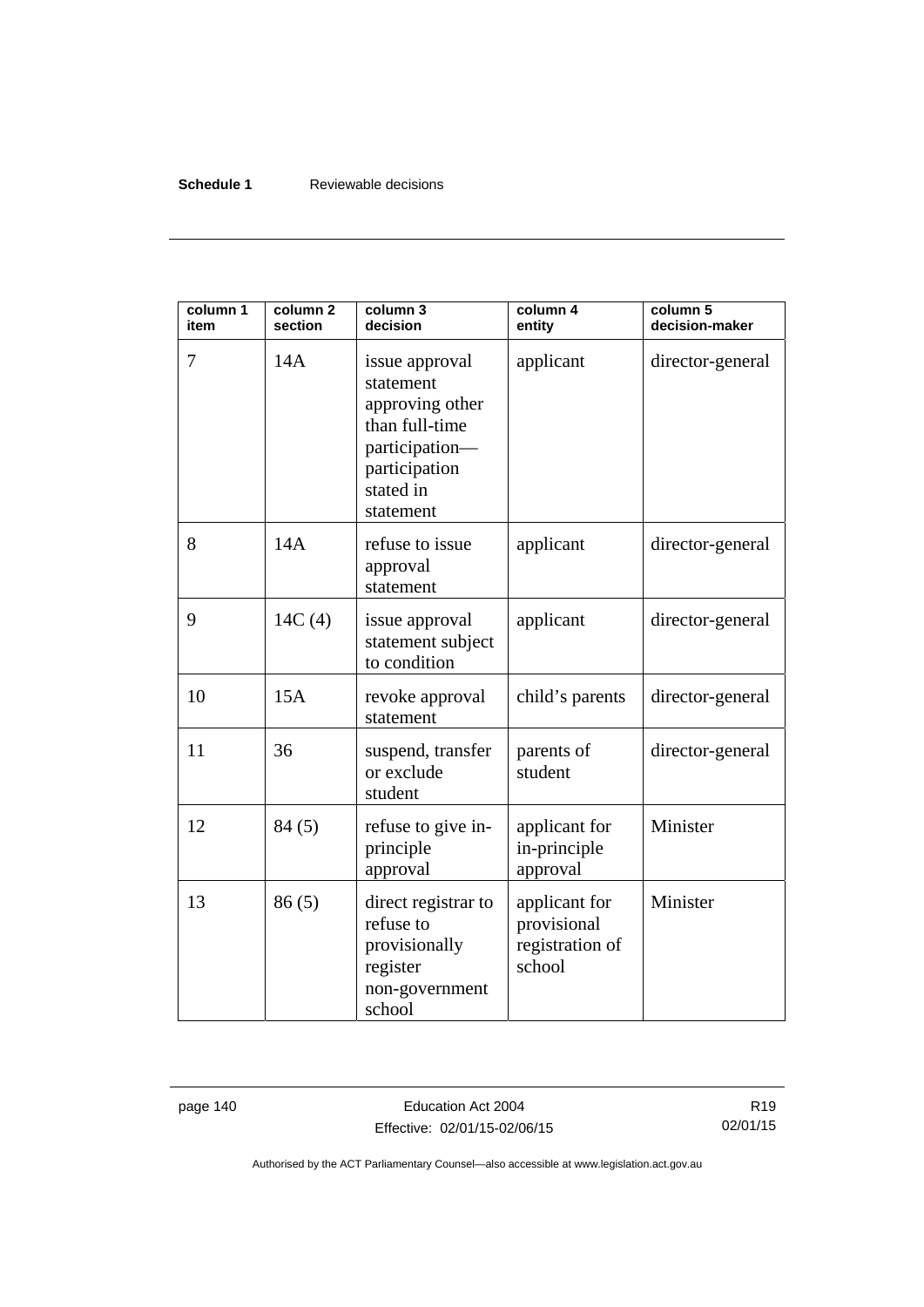| column 1<br>item | column <sub>2</sub><br>section | column 3<br>decision                                                                                           | column 4<br>entity                                                    | column 5<br>decision-maker |
|------------------|--------------------------------|----------------------------------------------------------------------------------------------------------------|-----------------------------------------------------------------------|----------------------------|
| 14               | 88(3)                          | direct registrar to<br>register<br>non-government<br>school for shorter<br>period than<br>applied for          | applicant for<br>registration of<br>school                            | Minister                   |
| 15               | 88 (5)                         | direct registrar to<br>refuse to register<br>non-government<br>school                                          | applicant for<br>registration of<br>school                            | Minister                   |
| 16               | 88B (6)                        | direct registrar to<br>refuse to register<br>non-government<br>school at<br>additional<br>campus               | applicant for<br>registration of<br>additional<br>campus              | Minister                   |
| 17               | 90(6)                          | direct registrar to<br>refuse to register<br>non-government<br>school at<br>additional<br>educational level    | applicant of<br>registration at<br>additional<br>educational<br>level | Minister                   |
| 18               | 95(1)                          | direct registrar to<br>cancel<br>provisional<br>registration or<br>registration of<br>non-government<br>school | entity that has<br>registration<br>cancelled                          | Minister                   |

R19 02/01/15 page 141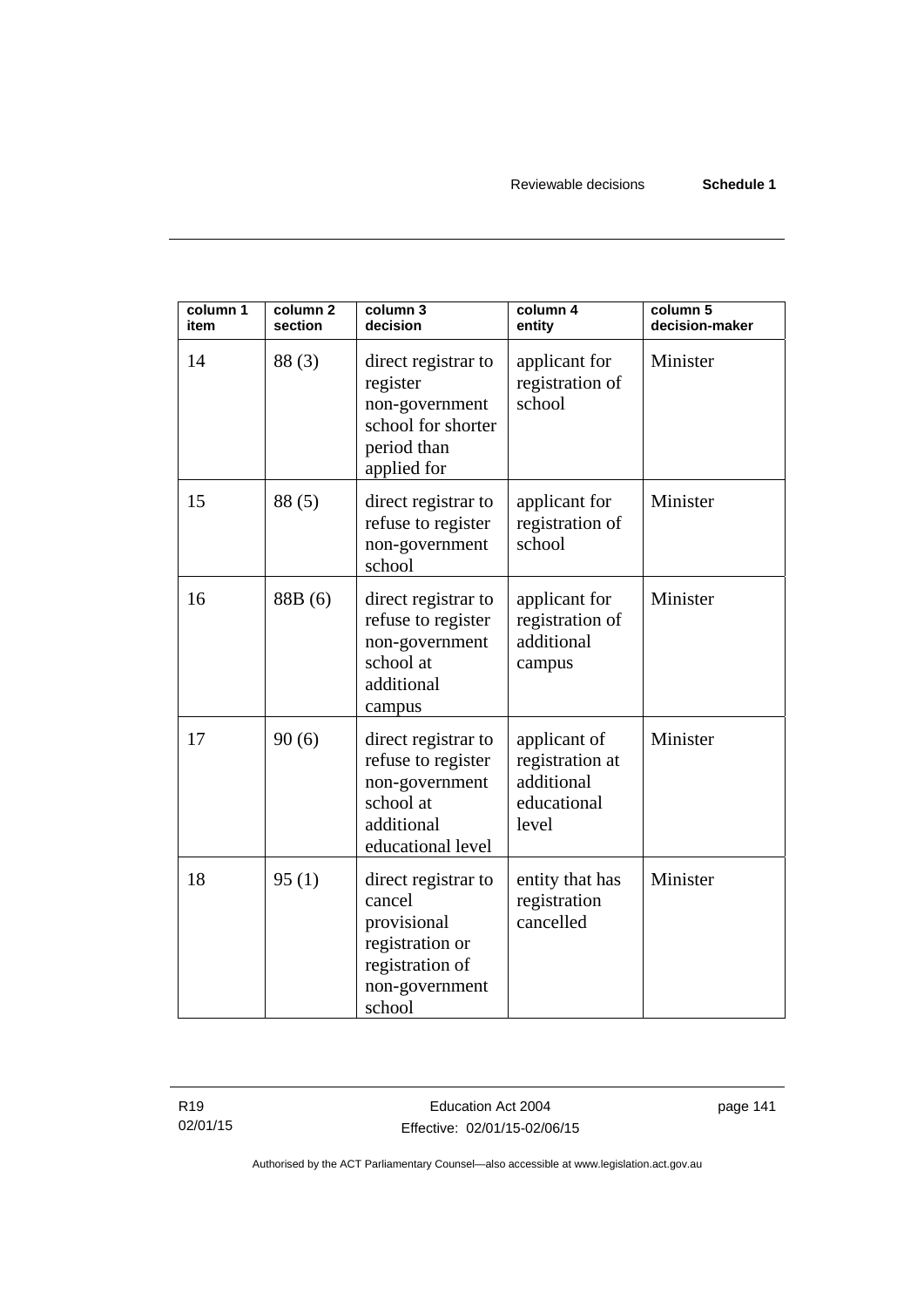## **Schedule 1** Reviewable decisions

| column 1<br>item | column <sub>2</sub><br>section | column 3<br>decision                                                                                                         | column 4<br>entity                          | column 5<br>decision-maker |
|------------------|--------------------------------|------------------------------------------------------------------------------------------------------------------------------|---------------------------------------------|----------------------------|
| 19               | 97(3)                          | direct registrar to<br>renew<br>registration of<br>non-government<br>school for shorter<br>period than<br>period applied for | applicant for<br>renewal of<br>registration | Minister                   |
| 20               | 97(5)                          | direct registrar to<br>refuse to renew<br>registration of<br>non-government<br>school                                        | applicant for<br>renewal of<br>registration | Minister                   |
| 21               | 131(3)                         | refuse to register<br>child for home<br>education                                                                            | parents of child                            | director-general           |
| 22               | 131(3)                         | register child for<br>home education<br>for less than 2<br>years                                                             | parents of child                            | director-general           |
| 23               | 135(1)                         | cancel<br>registration of<br>child for home<br>education                                                                     | parents of child                            | director-general           |
| 24               | 137(3)                         | refuse to renew<br>registration of<br>child for home<br>education                                                            | parents of child                            | director-general           |

page 142 **Education Act 2004** Effective: 02/01/15-02/06/15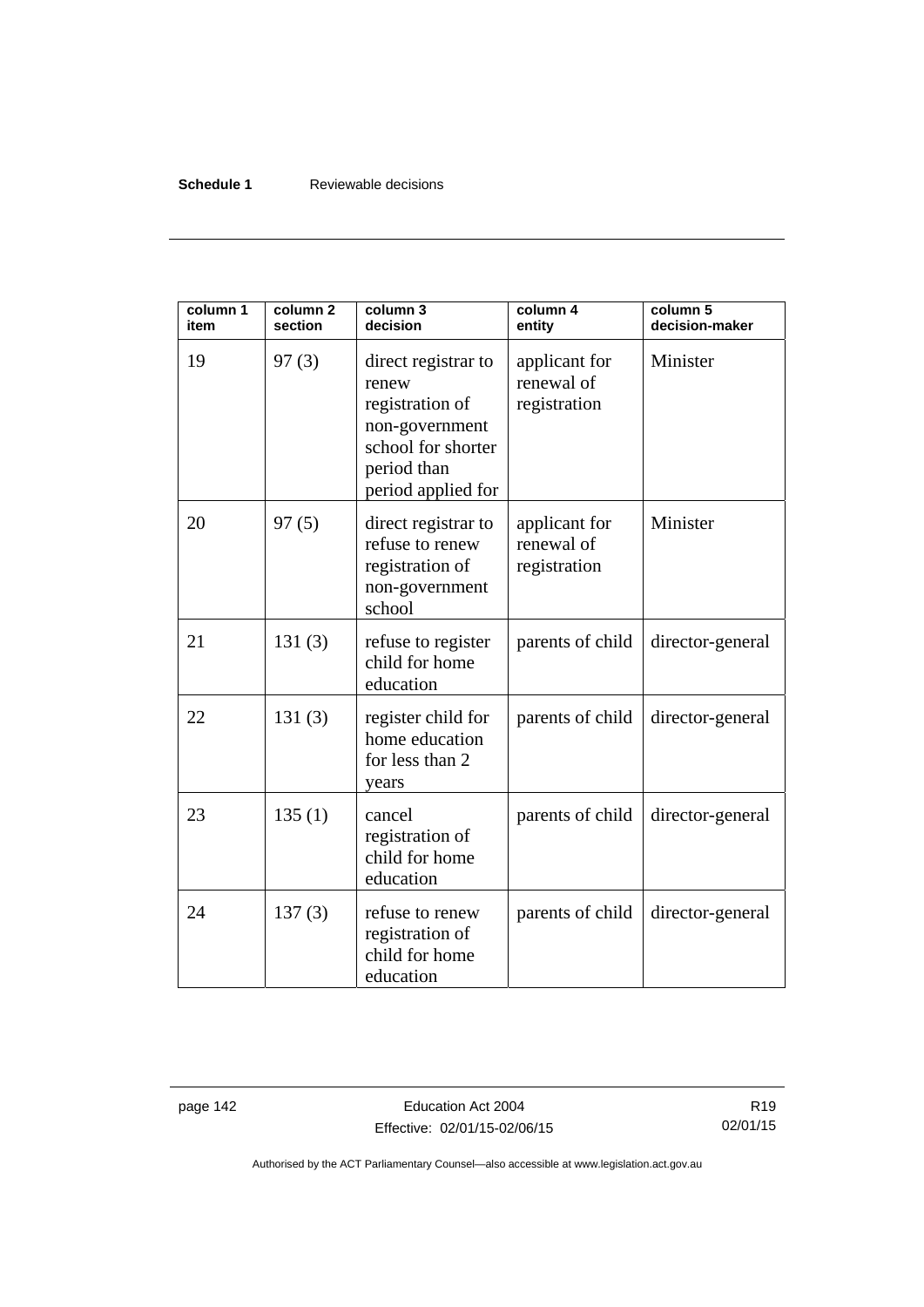| column 1 | column 2 | column 3                                                                                                    | column 4         | column 5         |
|----------|----------|-------------------------------------------------------------------------------------------------------------|------------------|------------------|
| item     | section  | decision                                                                                                    | entity           | decision-maker   |
| 25       | 137(3)   | renew<br>registration of<br>child for home<br>education for<br>shorter period<br>than period<br>applied for | parents of child | director-general |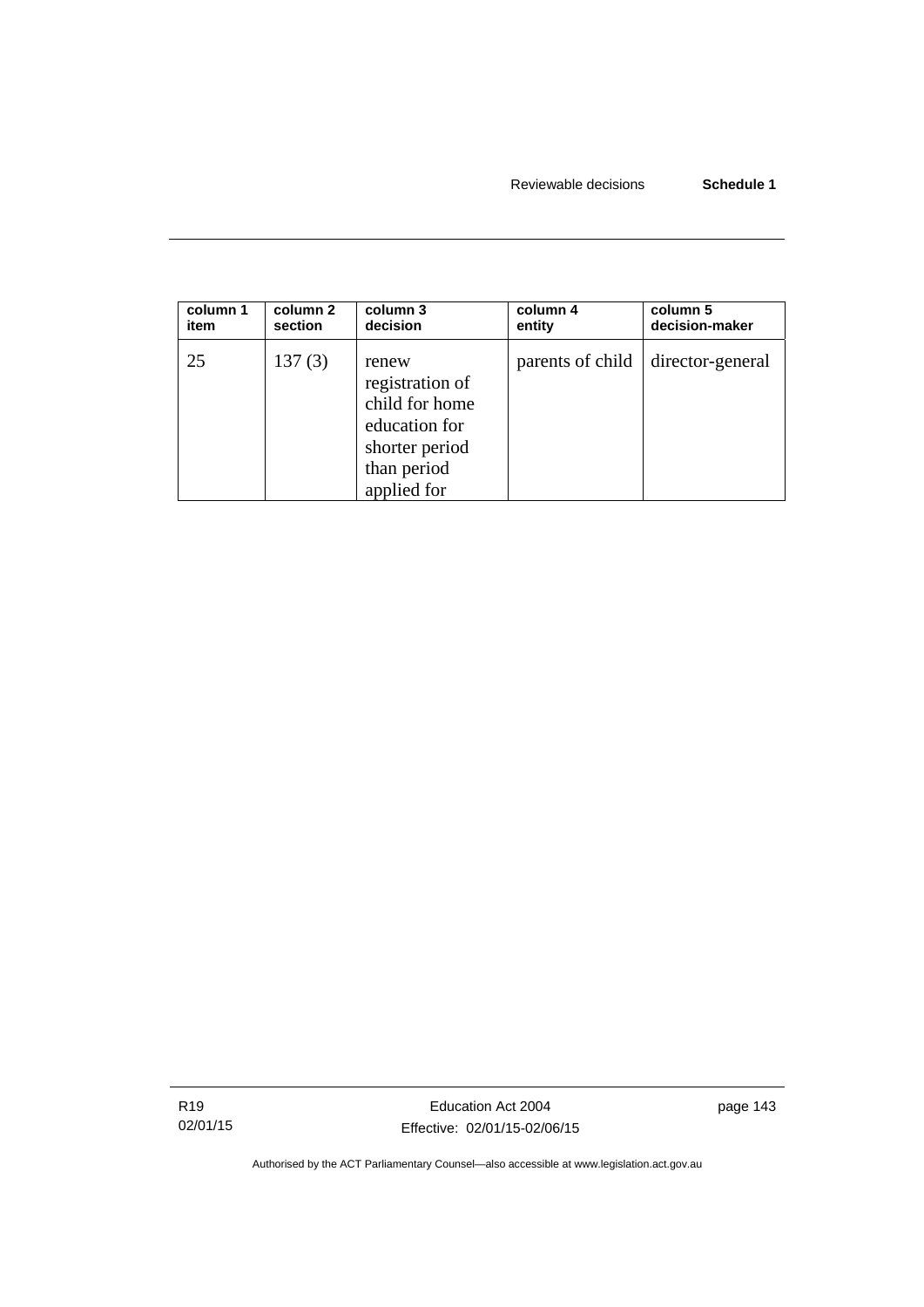**Dictionary** 

# **Dictionary**

(see s 3)

*Note 1* The [Legislation Act](http://www.legislation.act.gov.au/a/2001-14) contains definitions and other provisions relevant to this Act.

*Note 2* For example, the [Legislation Act,](http://www.legislation.act.gov.au/a/2001-14) dict, pt 1 defines the following terms:

- $\bullet$  ACAT
- ACT
- administrative unit
- appoint
- Australian citizen
- child
- contravene
- daily newspaper
- director-general (see s 163)
- exercise
- $\bullet$  fail
- financial year
- foreign country
- function
- reviewable decision notice
- State.

# *appointed member*—

 (a) for the school board of a government school, other than a small school, a school-related institution or another school to which section 43 (Composition of school boards of school-related institutions and other schools in special circumstances) applies—see section 41 (Composition of school boards generally); or

R19 02/01/15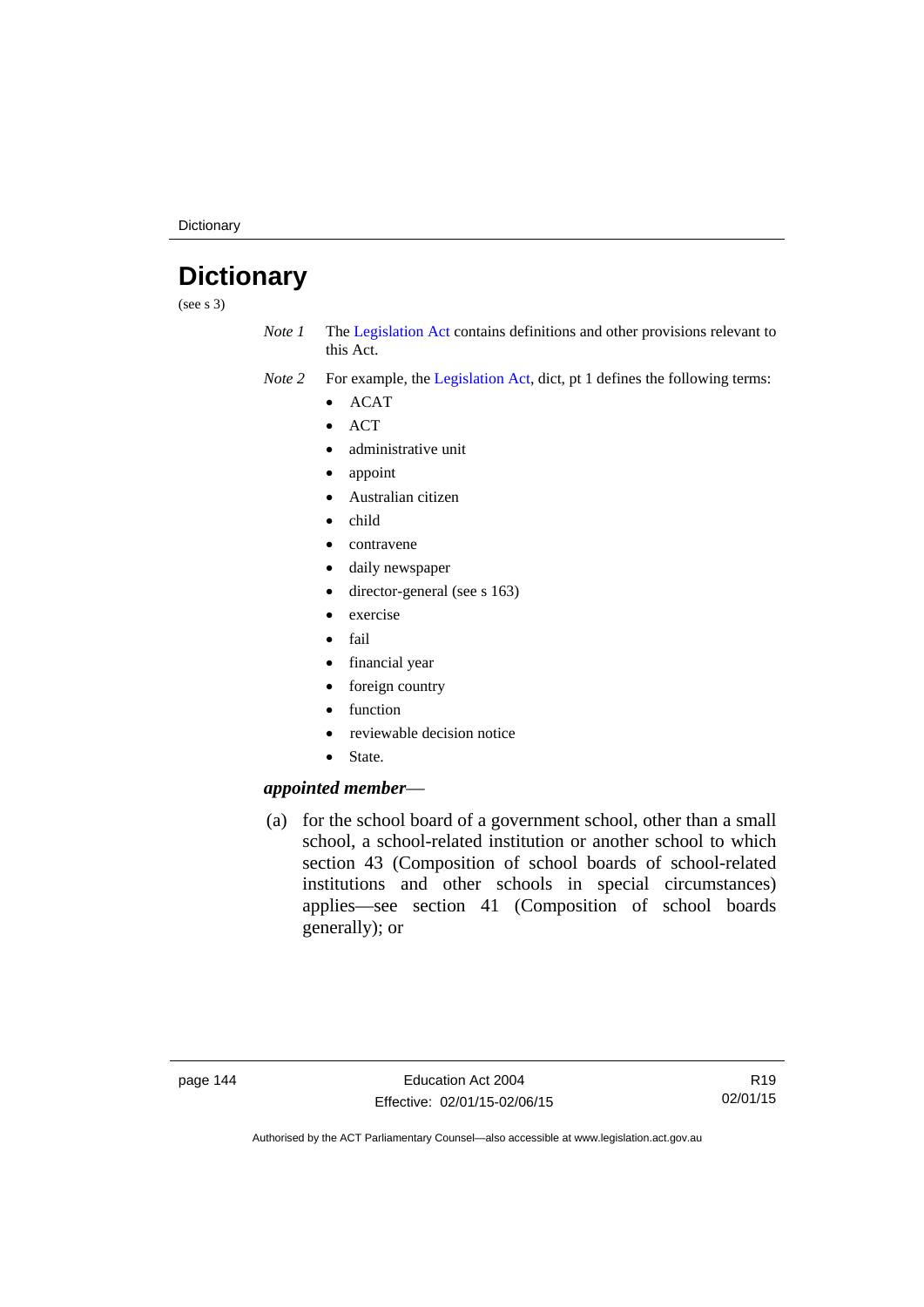- (b) for the school board of a small school, other than a school to which section 43 (Composition of school boards of schoolrelated institutions and other schools in special circumstances) applies—see section 42 (Composition of school boards of small schools); or
- (c) for the Government Schools Education Council—see section 56 (Membership of council (government)).

*approval statement*, for division 2.4.2 (Approval to participate in training and employment alternatives)—see section 13D.

*approved educational course* means an approved educational course (government) or approved educational course (non-government).

*approved educational course (government)* means an educational course approved under section 31 (Approved educational courses for students at government schools).

*approved educational course (non-government)* means an educational course approved under section 81 (Approved educational courses for students at non-government schools).

*authorised person* means an authorised person (government) or authorised person (non-government).

*authorised person (government)* means a person who is an authorised person (government) under section 67 (Appointment of authorised persons (government)).

*authorised person (non-government)* means a person who is an authorised person (non-government) under section 119 (Appointment of authorised persons (non-government)).

# *board appointed member*—

 (a) for the school board of a government school, other than a small school, a school-related institution or another school to which section 43 (Composition of school boards of school-related institutions and other schools in special circumstances)

page 145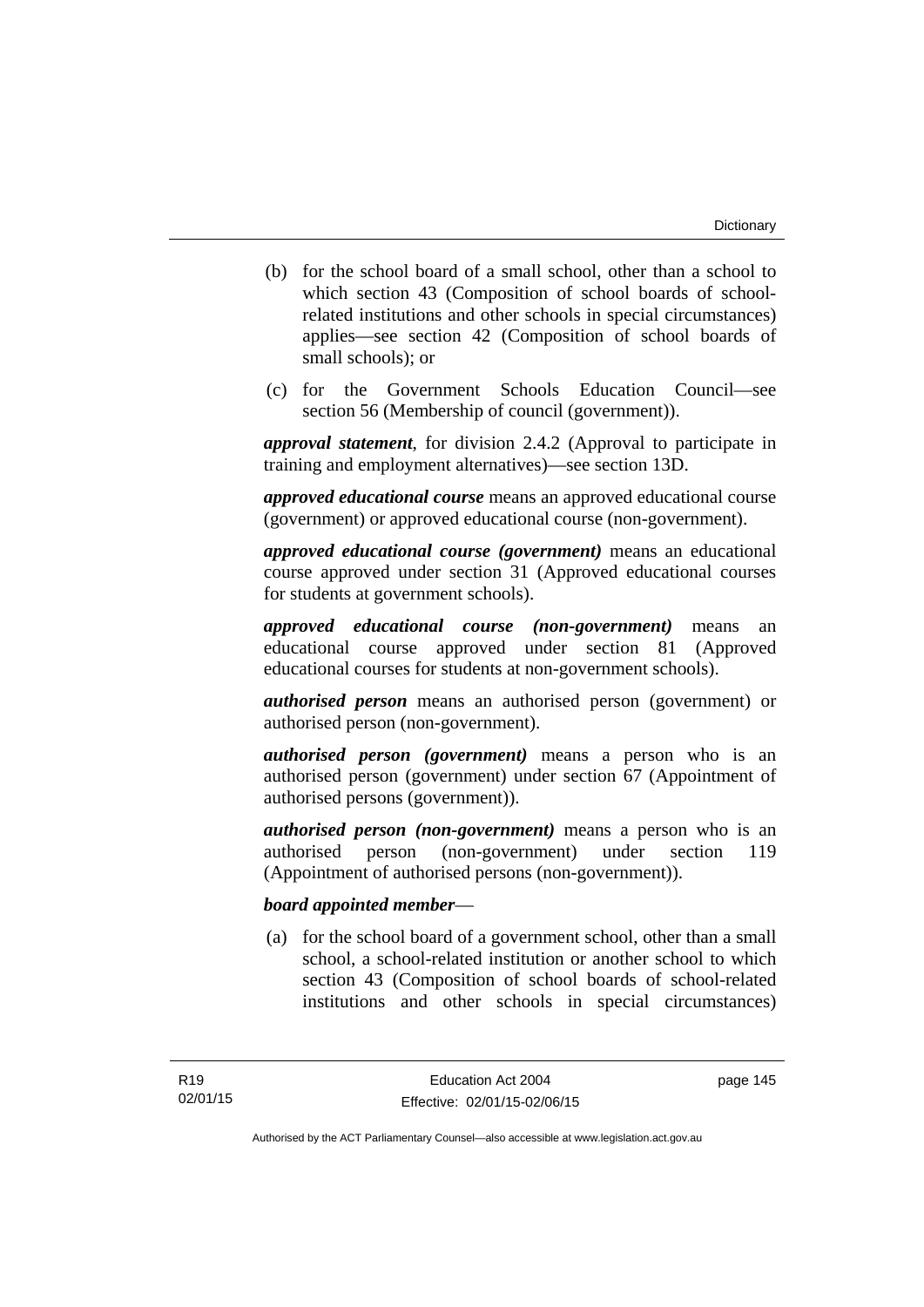applies—see section 41 (Composition of school boards generally); or

 (b) for a school board of a small school, other than a school to which section 43 (Composition of school boards of schoolrelated institutions and other schools in special circumstances) applies—see section 42 (Composition of school boards of small schools).

*carer*—see section 6.

#### *community member*—

- (a) for part 3.5 (Government Schools Education Council)—see section 57 (Appointed members of council (government)); and
- (b) for part 4.4 (Non-government Schools Education Council) see section 109 (Members of council (government)).

*completes year 10*—see section 9B.

*completes year 12*—see section 9C.

*compliance notice*, for chapter 2 (Compulsory education)—see section 16B.

*compulsory education age*, for chapter 2 (Compulsory education) see section 9.

*corporal punishment* means physical force applied to punish or correct, and includes any action designed or likely to cause physical pain or discomfort taken to punish or correct.

*council*—

- (a) for part 3.5—means the Government Schools Education Council; and
- (b) for part 4.4—means the Non-Government Schools Education Council.

*council (government)*, for part 3.5—means the Government Schools Education Council.

page 146 **Education Act 2004** Effective: 02/01/15-02/06/15

R19 02/01/15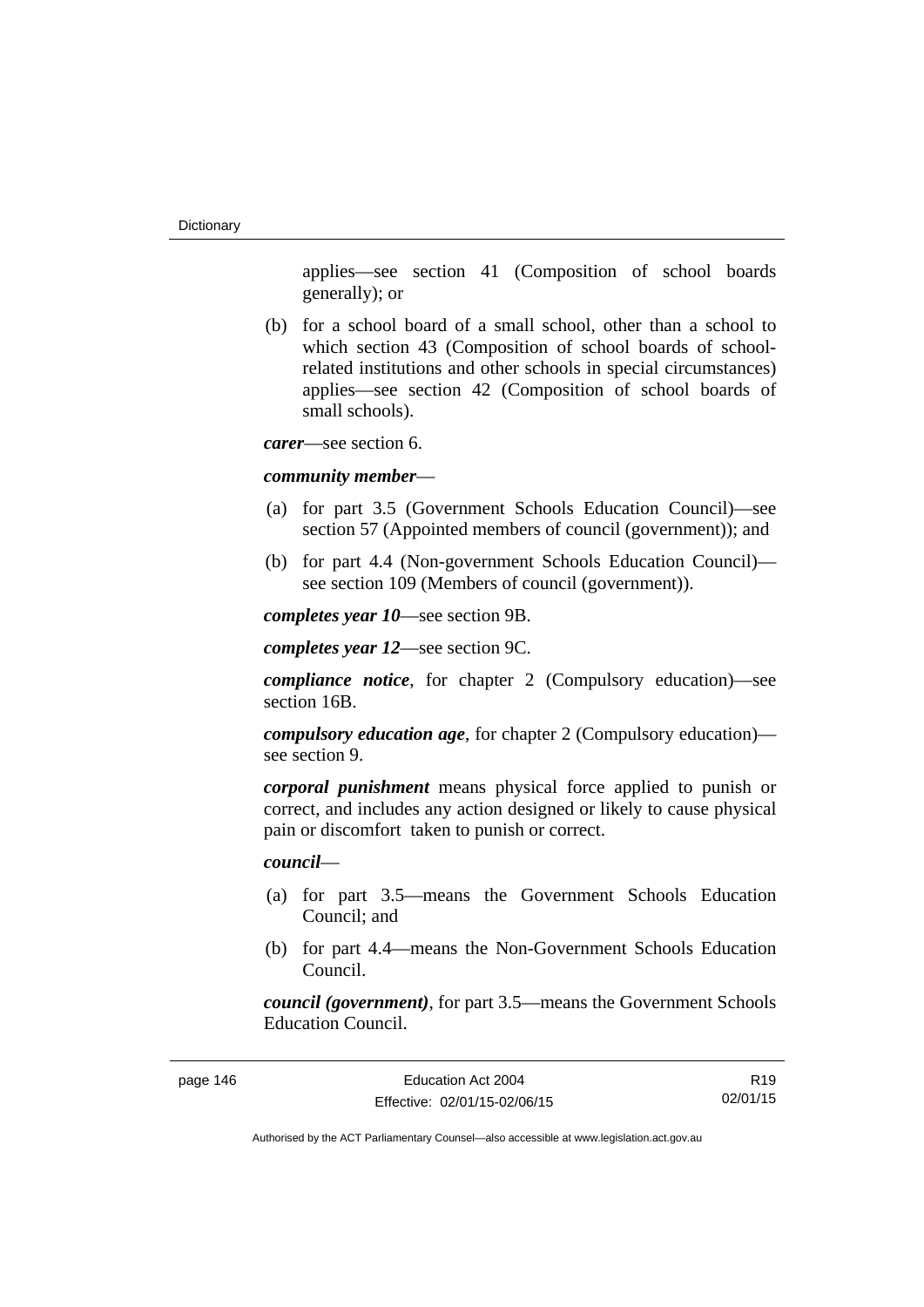*council (non-government)*, for part 4.4—means the Nongovernment Schools Education Council.

*educational course* means a course of teaching and learning directed toward acquiring a particular area of knowledge and skills.

*education course*—see section 9A.

*education member*—

- (a) for part 3.5 (Government Schools Education Council)—see section 57 (Appointed members of council (government)); and
- (b) for part 4.4 (Non-government Schools Education Council) see section 109 (Members of council (government)).

*education provider*—see section 9A.

*employment alternative*—see section 13B.

*exclusion***—**

- (a) of a student from all government schools—means preventing the student from continuing to be enrolled or being re-enrolled at any government school; and
- (b) of a student from all Catholic systemic schools—means preventing the student from continuing to be enrolled or being re-enrolled at any Catholic systemic school; and
- (c) of a student from a non-government school—means preventing the student from continuing to be enrolled or being re-enrolled at the non-government school.

*exemption certificate*, for chapter 2 (Compulsory education)—see section 11H (Exemption certificate—application).

# *full-time participation*—

- (a) in an education course, for division 2.2.2 (Participation requirement)—see section 10C; and
- (b) in a training or employment alternative, for part 2.4 (After year 10—training and employment alternatives)—see section 13C.

| R <sub>19</sub> | Education Act 2004           | page 147 |
|-----------------|------------------------------|----------|
| 02/01/15        | Effective: 02/01/15-02/06/15 |          |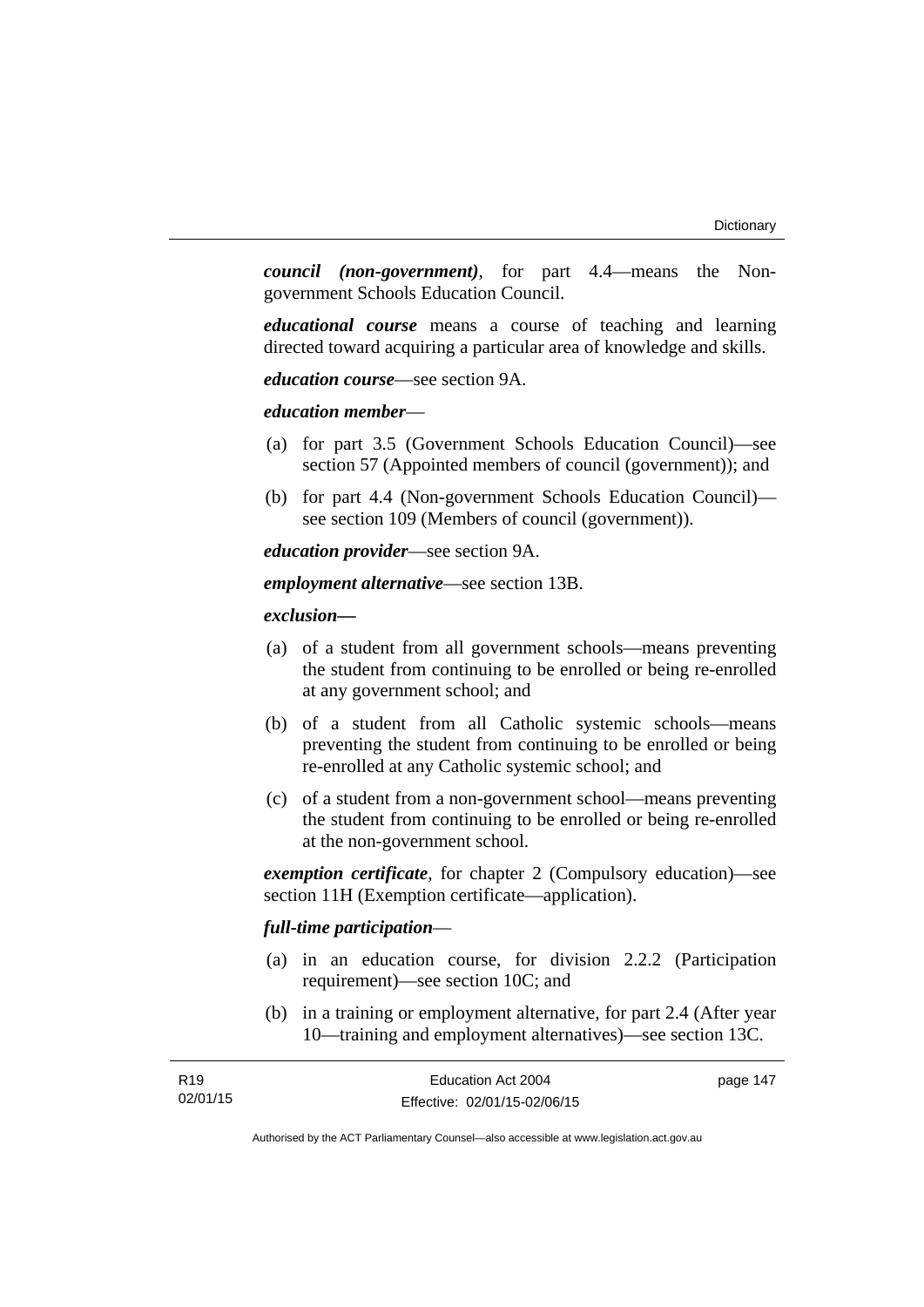*full-time participation requirement*, for part 2.3 (Exemption certificates)—see section 11G.

## *government school*—

- (a) means a school established under section 20 (1); and
- (b) except for section 20—includes a school-related institution established under section 20 (3).

*half-year*, for part 3.4 (School boards of government schools)—see section 37.

*home education*—see section 129.

*information notice*, for chapter 2 (Compulsory education)—see section 11C.

*in-principle approval*—see section 83 (Applications for in-principle approval for proposed registration).

*internally reviewable decision*, for part 6.1 (Notification and review of decisions)—see section 140.

*internal reviewer* for part 6.1 (Notification and review of decisions)—see section 140.

*internal review notice*, for part 6.1 (Notification and review of decisions)—see section 140.

*money*, for part 3.4 (School boards of government schools)—see section 37.

*non-government school* means a registered non-government school.

*parent*—see section 6.

*parents and citizens association*, for part 3.4 (School boards of government schools)—see section 37.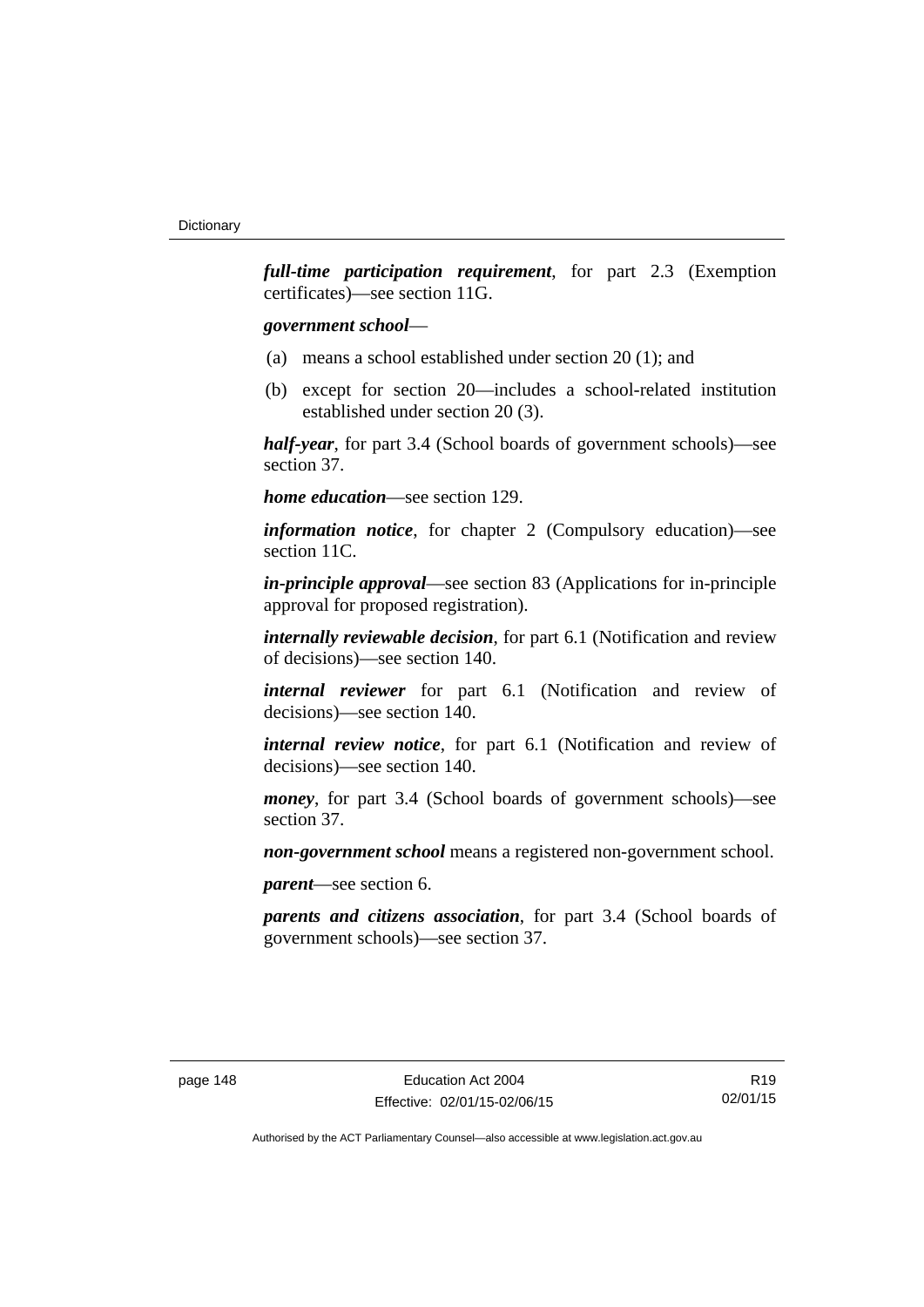## *parents and citizens member*—

- (a) for the school board of a government school, other than a small school, a school-related institution or another school to which section 43 (Composition of school boards of school-related institutions and other schools in special circumstances) applies—see section 41 (Composition of school boards generally); or
- (b) for the school board of a small school, other than a school to which section 43 applies—see section 42 (Composition of school boards of small schools).

*participates*, in an education course, for division 2.2.2 (Participation requirement)—see section 10B.

*prescribed period*, for part 3.4 (School boards of government schools)—see section 37.

*proposed opening day*—see section 83 (3) (Applications for inprinciple approval for proposed registration).

*registered non-government school* means a school that is registered or provisionally registered under part 4.2 (Registration—nongovernment schools).

*register of enrolments and attendances*, in relation to a person, means the register of enrolments and attendances kept by the person under section 32 (Register of enrolments and attendances for government schools) or section 99 (Register of enrolments and attendances for non-government schools).

*register of non-government schools* means the register kept by the registrar under section 79.

*registrar* means the Registrar of Non-Government Schools.

*reviewable decision*, for part 6.1 (Notification and review of decisions)—see section 140.

page 149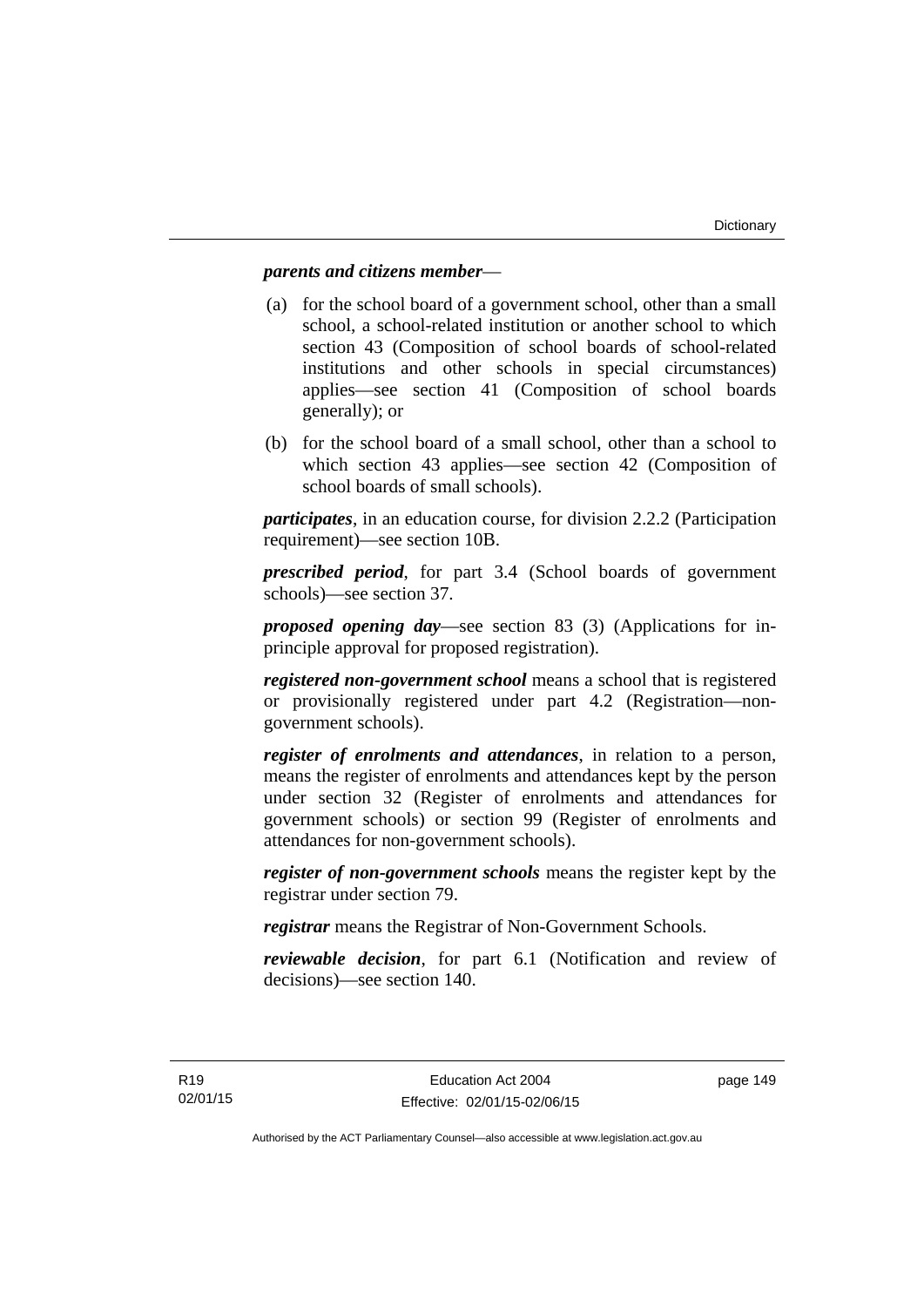# *school*—

- (a) except for chapter 2, chapter 4 and part 6.2—means a government school; and
- (b) for chapter 2 (Compulsory education) and part 6.2 (Other provisions)—means a government school or a non-government school; and
- (c) for chapter 4 (Non-government schools)—see section 74.

*school board*, of a government school, means the school board of the school established under part 3.4.

*school-related institution*—see section 20 (Establishing government schools etc).

*small school*, for part 3.4 (School boards of government schools) see section 37.

*staff*, of a school, means the principal and teachers of, and other people employed at, the school.

## *staff member*—

- (a) for the school board of a government school, other than a small school, a school-related institution or another school to which section 43 (Composition of school boards of school-related institutions and other schools in special circumstances) applies—see section 41 (Composition of school boards generally); or
- (b) for the school board of a small school, other than a school to which section 43 applies—see section 42 (Composition of school boards of small schools).

*student*, for part 3.4 (School boards of government schools)—see section 37.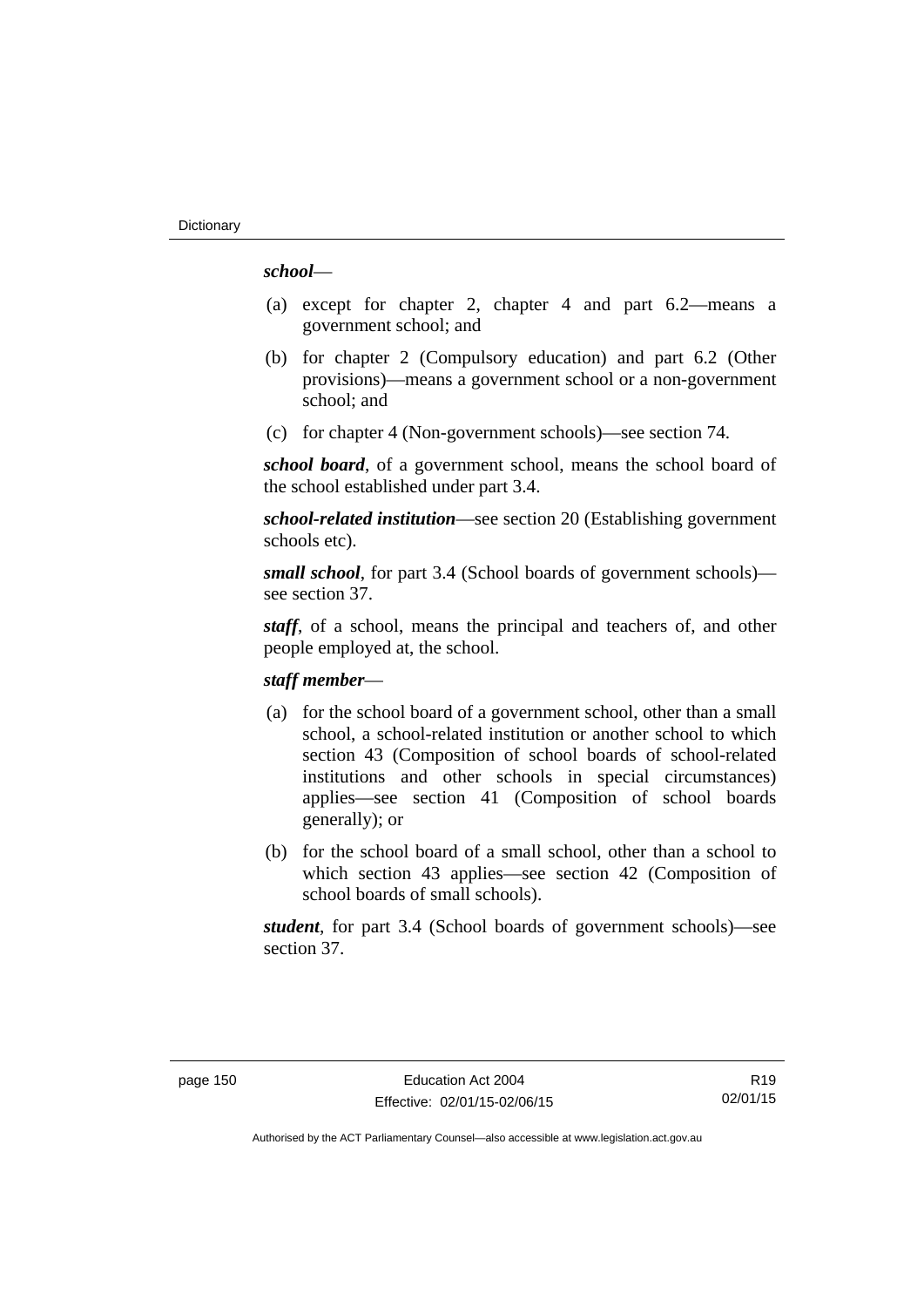*student member*, for the school board of a government school, other than a small school, a school-related institution or another school to which section 43 (Composition of school boards of school-related institutions and other schools in special circumstances) applies—see section 41.

*training alternative*—see section 13A.

*training alternative provider*—see section 13A.

Education Act 2004 Effective: 02/01/15-02/06/15 page 151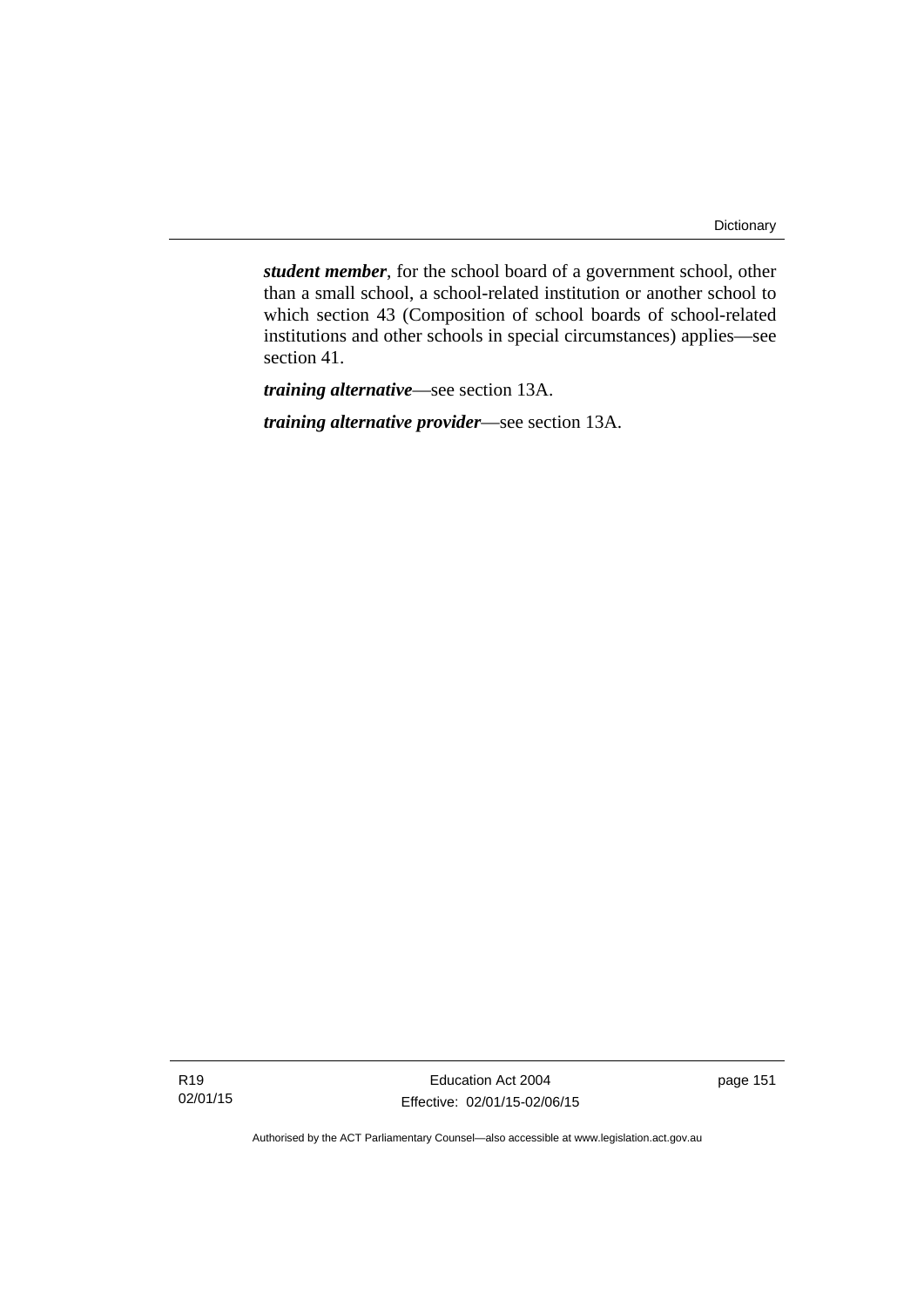1 About the endnotes

# **Endnotes**

# **1 About the endnotes**

Amending and modifying laws are annotated in the legislation history and the amendment history. Current modifications are not included in the republished law but are set out in the endnotes.

Not all editorial amendments made under the *[Legislation Act 2001](http://www.legislation.act.gov.au/a/2001-14)*, part 11.3 are annotated in the amendment history. Full details of any amendments can be obtained from the Parliamentary Counsel's Office.

Uncommenced amending laws are not included in the republished law. The details of these laws are underlined in the legislation history. Uncommenced expiries are underlined in the legislation history and amendment history.

If all the provisions of the law have been renumbered, a table of renumbered provisions gives details of previous and current numbering.

The endnotes also include a table of earlier republications.

| $A = Act$<br>$AF =$ Approved form<br>$am = amended$<br>$amdt = amendment$<br>$AR = Assembly resolution$<br>$ch = chapter$<br>$CN =$ Commencement notice<br>$def = definition$<br>$DI = Disallowable instrument$<br>$dict = dictionary$<br>disallowed = disallowed by the Legislative<br>Assembly<br>$div = division$<br>$exp = expires/expired$<br>$Gaz = gazette$<br>$hdg =$ heading<br>$IA = Interpretation Act 1967$<br>$ins = inserted/added$<br>$LA =$ Legislation Act 2001<br>$LR =$ legislation register | NI = Notifiable instrument<br>$o = order$<br>$om = omitted/repealed$<br>$ord = ordinance$<br>$orig = original$<br>$par = paragraph/subparagraph$<br>$pres = present$<br>$prev = previous$<br>$(\text{prev}) = \text{previously}$<br>$pt = part$<br>$r = rule/subrule$<br>$reloc = relocated$<br>$renum = renumbered$<br>$R[X]$ = Republication No<br>$RI = reissue$<br>$s = section/subsection$<br>$sch = schedule$<br>$sdiv = subdivision$<br>$SL = Subordinate$ law<br>$sub =$ substituted |
|-----------------------------------------------------------------------------------------------------------------------------------------------------------------------------------------------------------------------------------------------------------------------------------------------------------------------------------------------------------------------------------------------------------------------------------------------------------------------------------------------------------------|----------------------------------------------------------------------------------------------------------------------------------------------------------------------------------------------------------------------------------------------------------------------------------------------------------------------------------------------------------------------------------------------------------------------------------------------------------------------------------------------|
| $LRA =$ Legislation (Republication) Act 1996                                                                                                                                                                                                                                                                                                                                                                                                                                                                    | $underlining = whole or part not commenced$                                                                                                                                                                                                                                                                                                                                                                                                                                                  |
| $mod = modified/modification$                                                                                                                                                                                                                                                                                                                                                                                                                                                                                   | or to be expired                                                                                                                                                                                                                                                                                                                                                                                                                                                                             |

# **2 Abbreviation key**

page 152 Education Act 2004 Effective: 02/01/15-02/06/15

R19 02/01/15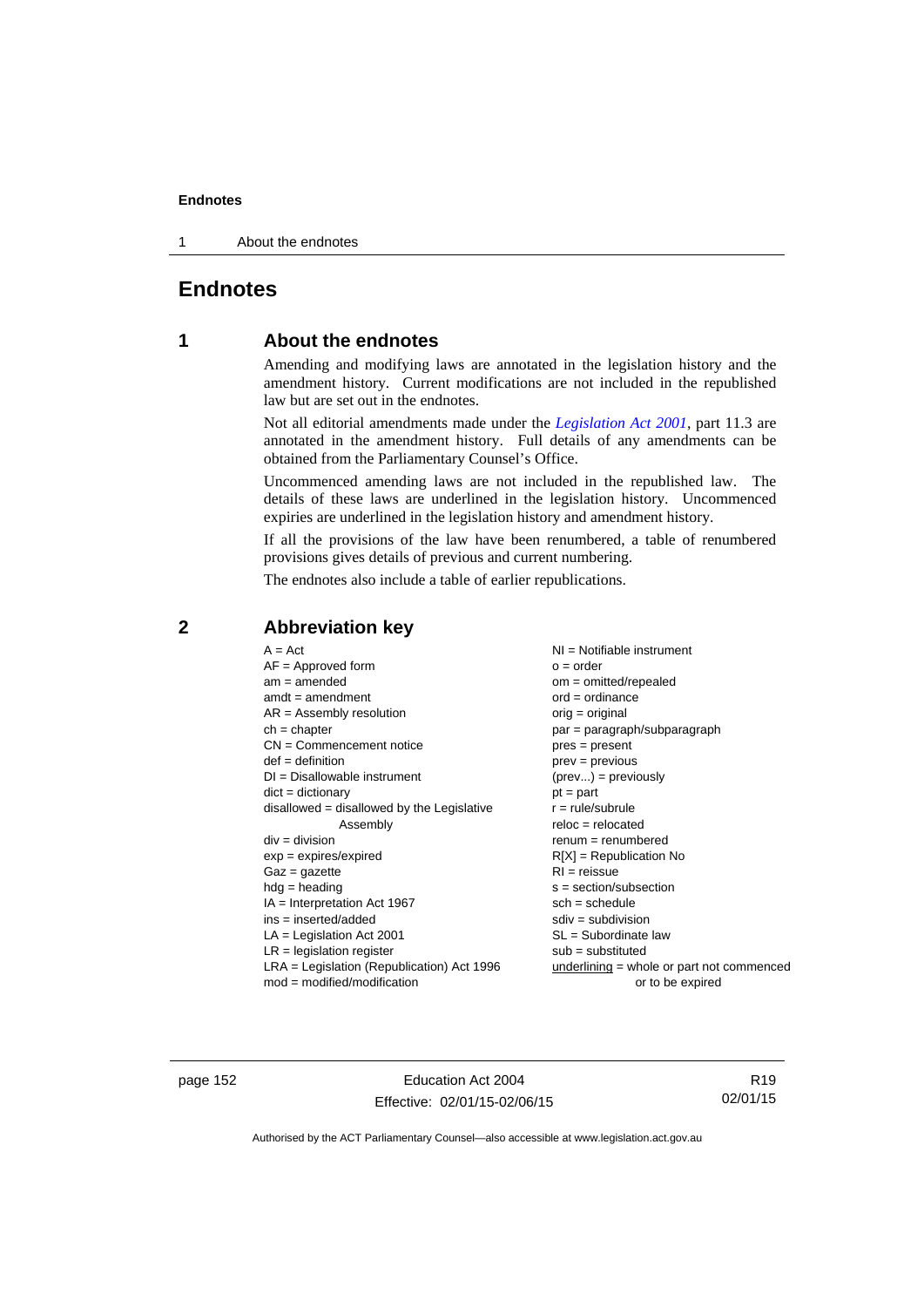# **3 Legislation history**

### **Education Act 2004 A2004-17**

notified LR 8 April 2004 s 1, s 2 commenced 8 April 2004 (LA s 75 (1)) remainder commenced 1 January 2005 (s 2)

as amended by

## **[Education Amendment Act 2006](http://www.legislation.act.gov.au/a/2006-28) A2006-28**

notified LR 15 June 2006 s 1, s 2 commenced 15 June 2006 (LA s 75 (1)) remainder commenced 16 June 2006 (s 2)

#### **[Education Amendment Act 2006 \(No 2\)](http://www.legislation.act.gov.au/a/2006-57) A2006-57**

notified LR 19 December 2006 s 1, s 2 commenced 19 December 2006 (LA s 75 (1)) remainder commenced 20 December 2006 (s 2)

#### **[Children and Young People \(Consequential Amendments\) Act 2008](http://www.legislation.act.gov.au/a/2008-20) A2008-20 sch 3 pt 3.12, sch 4 pt 4.14**

notified LR 17 July 2008 s 1, s 2 commenced 17 July 2008 (LA s 75 (1)) s 3 commenced 18 July 2008 (s 2 (1)) sch 3 pt 3.12 commenced 27 October 2008 (s 2 (4) and see [Children](http://www.legislation.act.gov.au/a/2008-19)  [and Young People Act 2008](http://www.legislation.act.gov.au/a/2008-19) A2008-19, s 2 and [CN2008-13](http://www.legislation.act.gov.au/cn/2008-13/default.asp)) sch 4 pt 4.14 commenced 27 February 2009 (s 2 (5) and see [Children](http://www.legislation.act.gov.au/a/2008-19)  [and Young People Act 2008](http://www.legislation.act.gov.au/a/2008-19) A2008-19, s 2 and [CN2008-17 \(](http://www.legislation.act.gov.au/cn/2008-17/default.asp)and see [CN2008-13](http://www.legislation.act.gov.au/cn/2008-13/default.asp)))

**[ACT Civil and Administrative Tribunal Legislation Amendment](http://www.legislation.act.gov.au/a/2008-37)  [Act 2008 \(No 2\)](http://www.legislation.act.gov.au/a/2008-37) A2008-37 sch 1 pt 1.33** 

notified LR 4 September 2008

s 1, s 2 commenced 4 September 2008 (LA s 75 (1)) sch 1 pt 1.33 commenced 2 February 2009 (s 2 (1) and see [ACT Civil](http://www.legislation.act.gov.au/a/2008-35)  [and Administrative Tribunal Act 2008](http://www.legislation.act.gov.au/a/2008-35) A2008-35, s 2 (1) and [CN2009-2](http://www.legislation.act.gov.au/cn/2009-2/default.asp))

#### **[Statute Law Amendment Act 2009](http://www.legislation.act.gov.au/a/2009-20) A2009-20 sch 3 pt 3.25**

notified LR 1 September 2009 s 1, s 2 commenced 1 September 2009 (LA s 75 (1)) sch 3 pt 3.25 commenced 22 September 2009 (s 2)

R19 02/01/15 page 153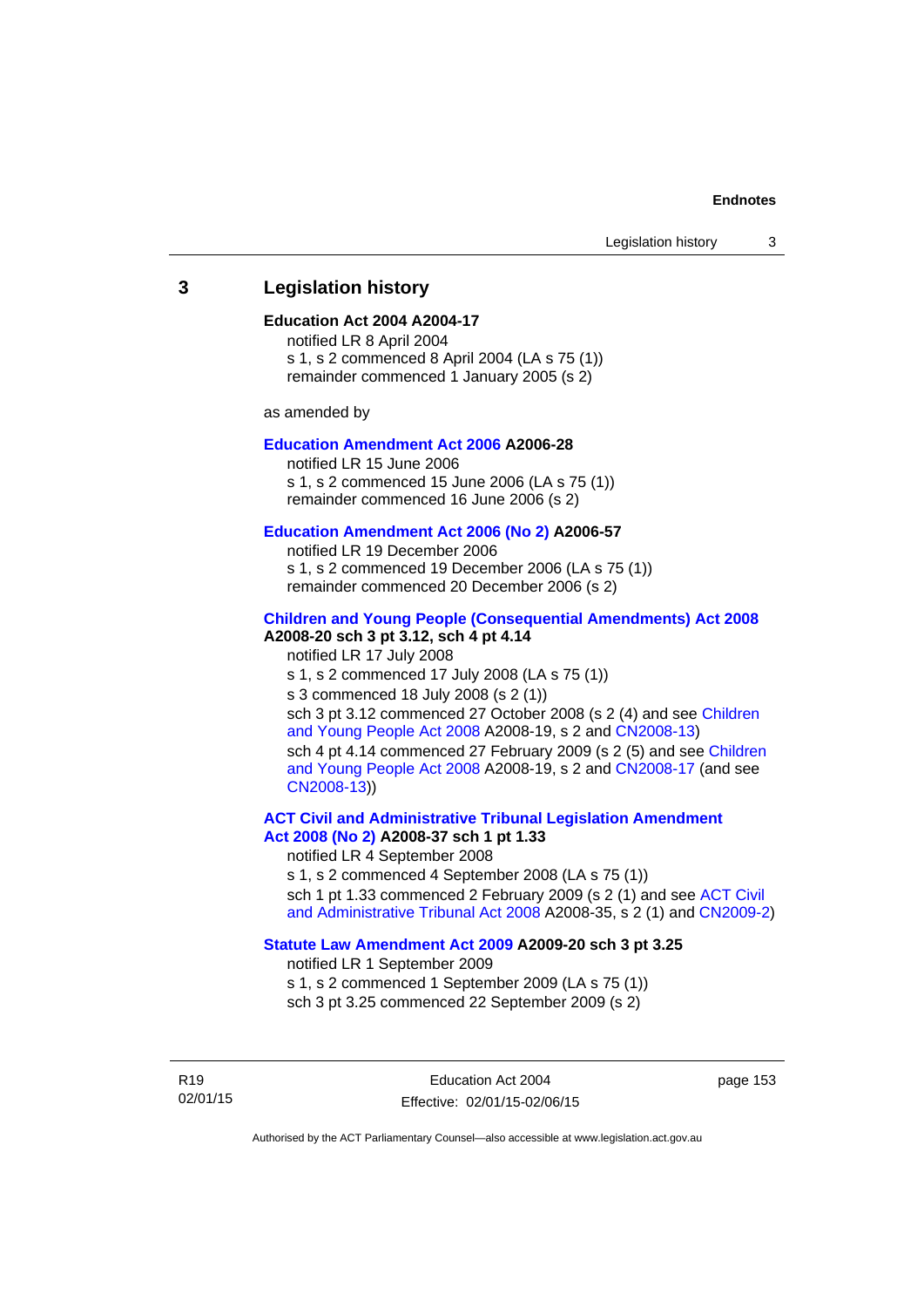| -3 | Legislation history |  |
|----|---------------------|--|
|----|---------------------|--|

### **[Education \(Participation\) Amendment Act 2009](http://www.legislation.act.gov.au/a/2009-40) A2009-40**

notified LR 17 November 2009 s 1, s 2 commenced 17 November 2009 (LA s 75 (1)) remainder commenced 1 January 2010 (s 2)

# **[Education Amendment Act 2010](http://www.legislation.act.gov.au/a/2010-7) A2010-7**

notified LR 3 March 2010 s 1, s 2 commenced 3 March 2010 (LA s 75 (1)) remainder commenced 4 March 2010 (s 2)

#### **[Statute Law Amendment Act 2010](http://www.legislation.act.gov.au/a/2010-18) A2010-18 sch 1 pt 1.6, sch 3 pt 3.4**

notified LR 13 May 2010 s 1, s 2 commenced 13 May 2010 (LA s 75 (1)) sch 1 pt 1.6, sch 3 pt 3.4 commenced 3 June 2010 (s 2)

#### **[Education Amendment Act 2010 \(No 2\)](http://www.legislation.act.gov.au/a/2010-22) A2010-22**

notified LR 6 July 2010 s 1, s 2 commenced 6 July 2010 (LA s 75 (1)) remainder commenced 7 July 2010 (s 2)

#### **[Statute Law Amendment Act 2011](http://www.legislation.act.gov.au/a/2011-3) A2011-3 sch 3 pt 3.16**

notified LR 22 February 2011 s 1, s 2 commenced 22 February 2011 (LA s 75 (1)) sch 3 pt 3.16 commenced 1 March 2011 (s 2)

#### **[Administrative \(One ACT Public Service Miscellaneous Amendments\)](http://www.legislation.act.gov.au/a/2011-22)  [Act 2011](http://www.legislation.act.gov.au/a/2011-22) A2011-22 sch 1 pt 1.57**

notified LR 30 June 2011 s 1, s 2 commenced 30 June 2011 (LA s 75 (1)) sch 1 pt 1.57 commenced 1 July 2011 (s 2 (1))

## **[Education Amendment Act 2011](http://www.legislation.act.gov.au/a/2011-51) A2011-51**

notified LR 24 November 2011

s 1, s 2 commenced 24 November 2011 (LA s 75 (1)) remainder commenced 1 January 2012 (s 2 and see [Education and](http://www.legislation.act.gov.au/a/2011-42)  [Care Services National Law \(ACT\) Act 2011](http://www.legislation.act.gov.au/a/2011-42) A2011-42, s 2 and [CN2011-16](http://www.legislation.act.gov.au/cn/2011-16/default.asp))

#### **[Statute Law Amendment Act 2012](http://www.legislation.act.gov.au/a/2012-21) A2012-21 sch 3 pt 3.14**

notified LR 22 May 2012

s 1, s 2 commenced 22 May 2012 (LA s 75 (1)) sch 3 pt 3.14 commenced 5 June 2012 (s 2 (1))

R19 02/01/15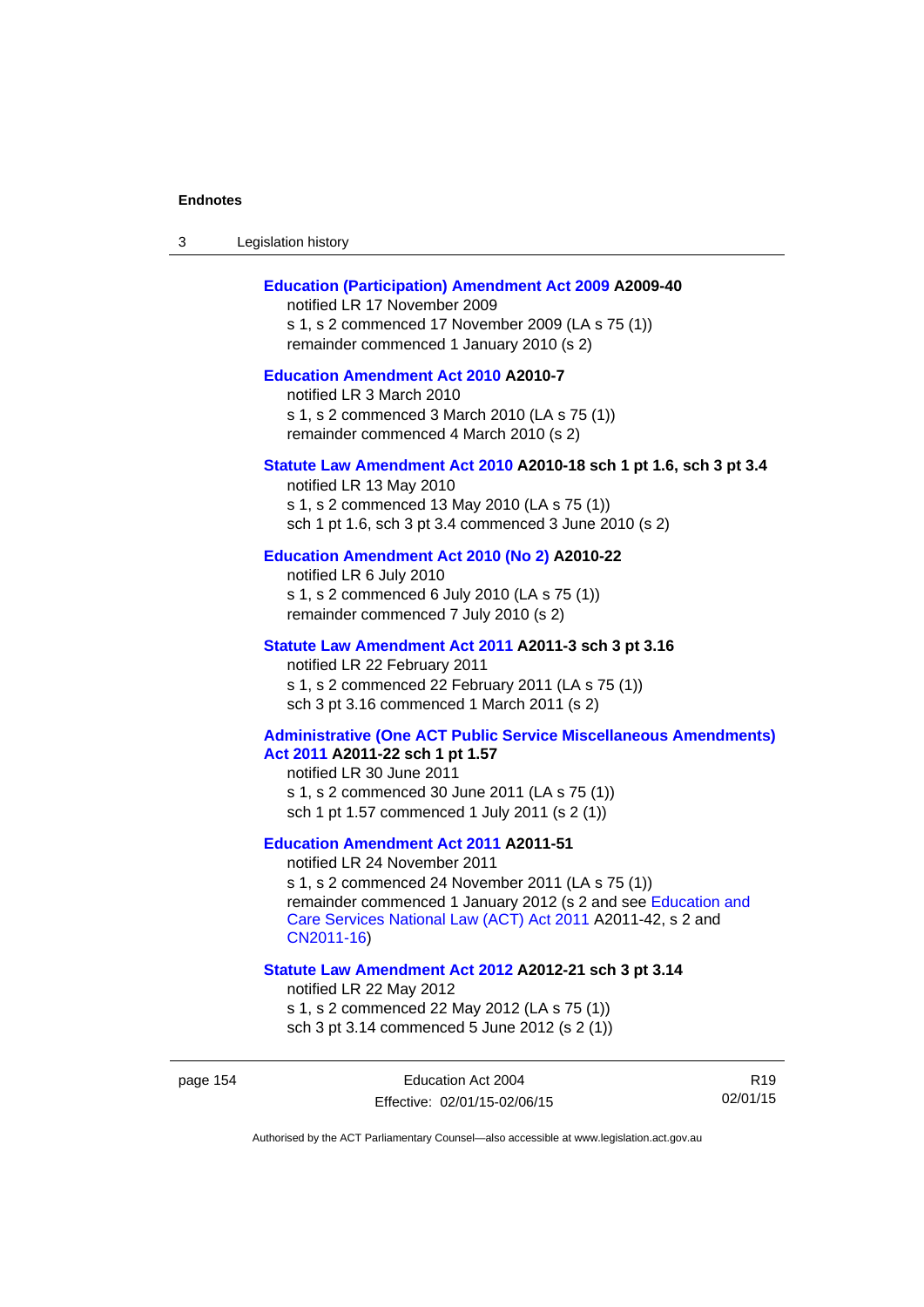Legislation history 3

# **[Training and Tertiary Education Amendment Act 2014](http://www.legislation.act.gov.au/a/2014-48) A2014-48 sch 1 pt 1.8**

notified LR 6 November 2014

s 1, s 2 commenced 6 November 2014 (LA s 75 (1))

sch 1 pt 1.8 commenced 20 November 2014 (s 2)

Education Act 2004 Effective: 02/01/15-02/06/15 page 155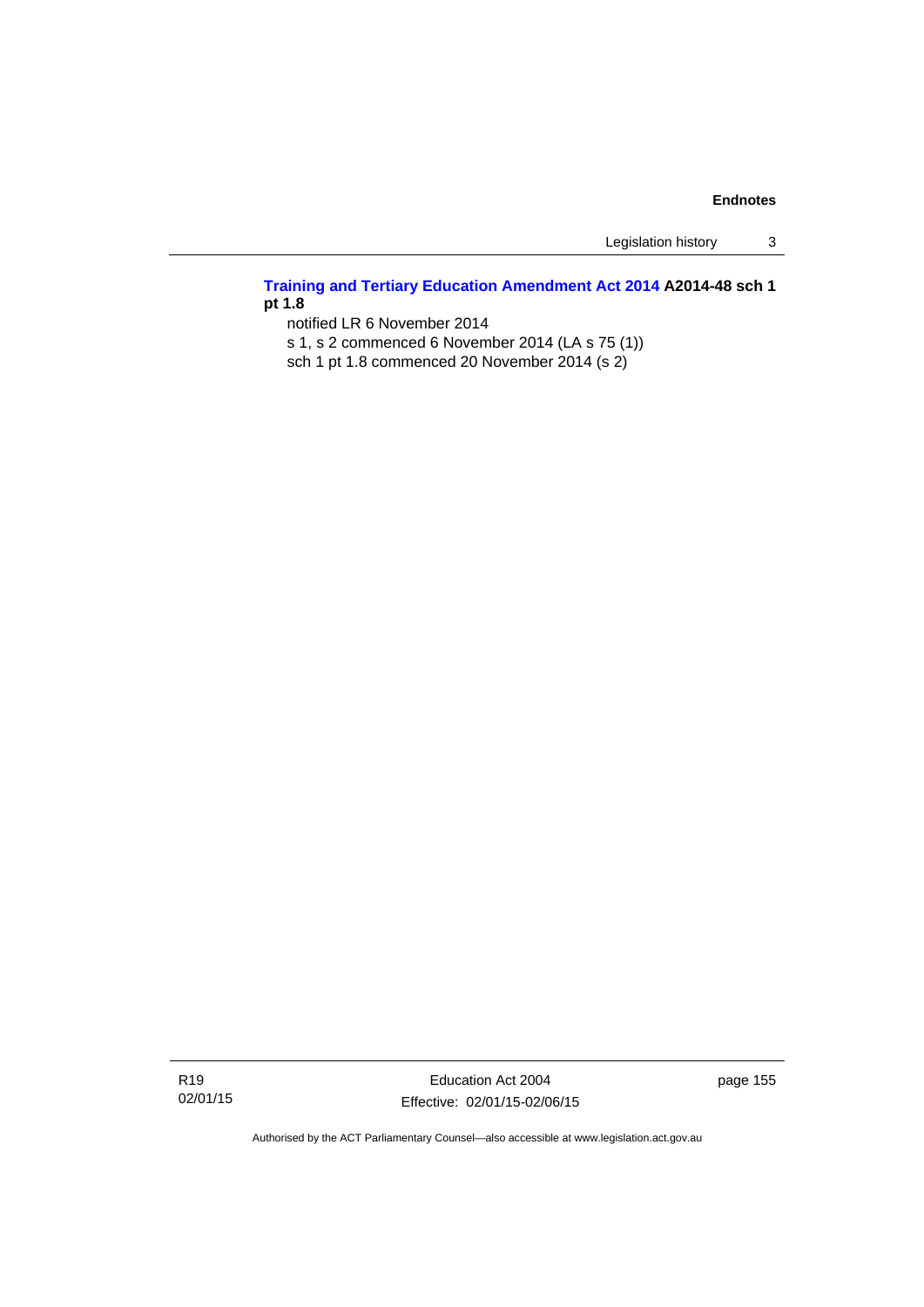4 Amendment history

## **4 Amendment history**

```
Commencement 
s 2 om LA s 89 (4) 
Meaning of parent and carer 
s 6 am A2008-20 amdt 3.26, amdt 4.37 
General principles of Act 
s 7 am A2006-57 s 4, s 5, s 55
Main objects of Act 
 A2006-57A2009-40 s 4; pars renum R9 LA
Compulsory education 
A2009-40 s 5
Preliminary—ch 2 
A2009-40 s 5
Meaning of compulsory education age—ch 2 
s 9 sub A2009-40 s 5 
Meaning of education course and education provider—Act 
s 9A ins A2009-40 s 5
                am A2011-22 amdt 1.183; A2014-48 amdt 1.17 
Meaning of completes year 10—Act 
s 9B ins A2009-40 s 5
                am A2011-22 amdt 1.183
Meaning of completes year 12—Act 
 A2009-40 s 5
                am A2011-22 amdt 1.183
Guidelines—certain director-general functions 
                A2011-22 amdt 1.183
s 9D ins A2009-40 s 5
                am A2011-22 amdt 1.183, amdt 1.184 
Compulsory education requirements 
pt 2.2 hdg ins A2009-40 s 5
Enrolment, registration and attendance requirements 
div 2.2.1 hdg ins A2009-40 s 5
Child of compulsory education age—enrolment and registration requirement 
s 10 am A2006-57 s 8 
                sub A2009-40 s 5 
                am A2010-18 amdt 1.13; ss renum R11 LA; A2011-3
                amdt 3.183; A2011-22 amdt 1.183, amdt 1.184
```
page 156 **Education Act 2004** Effective: 02/01/15-02/06/15

R19 02/01/15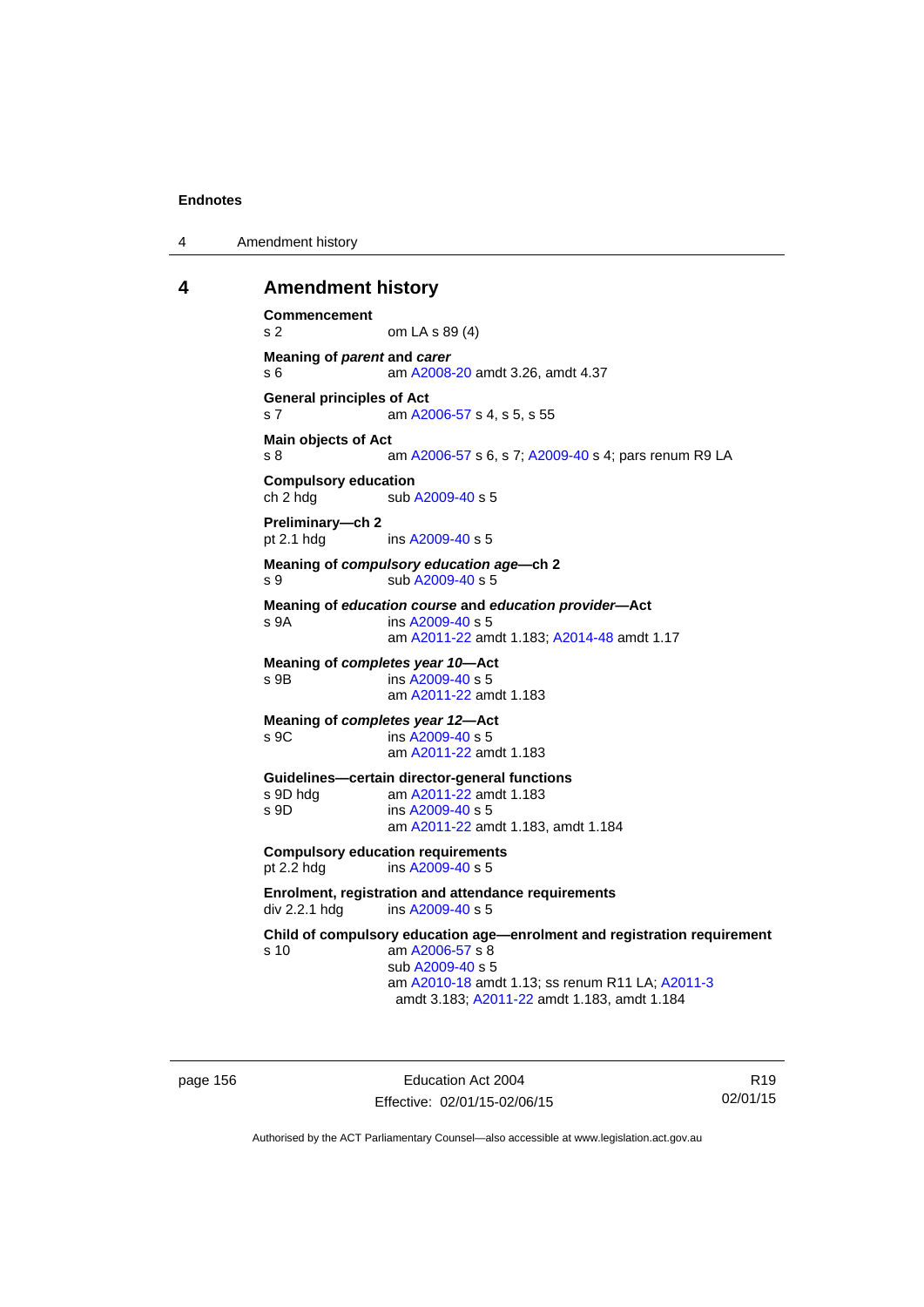```
Child of compulsory education age—school attendance requirement 
s 10A ins A2009-40 s 5
                am A2011-22 amdt 1.183, amdt 1.184 
Participation requirement 
div 2.2.2 hdg ins A2009-40 s 5
Meaning of participates in education course—div 2.2.2 
s 10B ins A2009-40 s 5
Meaning of full-time participation in education course—div 2.2.2 
A2009-40 A2011-22 amdt 1.184
Child of compulsory education age—participation requirement 
s 10D ins A2009-40 s 5
                am A2011-22 amdt 1.183, amdt 1.184 
Participation requirement—absence 
A2009-40 s 5
Participation requirement—suspension 
s 11A ins A2009-40 s 5
Participation requirement—exclusion 
s 11B ins A2009-40 s 5
Information requirement 
div 2.2.3 hdg ins A2009-40 s 5
Giving information notice 
A2009-40 s 5
                am A2011-22 amdt 1.183
Contents of information notice 
s 11D ins A2009-40 s 5
                am A2011-22 amdt 1.183
Extension of time for compliance with information notice 
A2009-40 s 5
                am A2011-22 amdt 1.183, amdt 1.184 
Revocation of information notice on compliance 
A2009-40 s 5
                am A2011-22 amdt 1.183
Exemption certificates 
pt 2.3 hdg ins A2009-40 s 5
Meaning of full-time participation requirement—pt 2.3 
 A2009-40 s 5
Exemption certificate—application 
A2009-40 s 5
                am A2011-22 amdt 1.183
```
R19 02/01/15

Education Act 2004 Effective: 02/01/15-02/06/15 page 157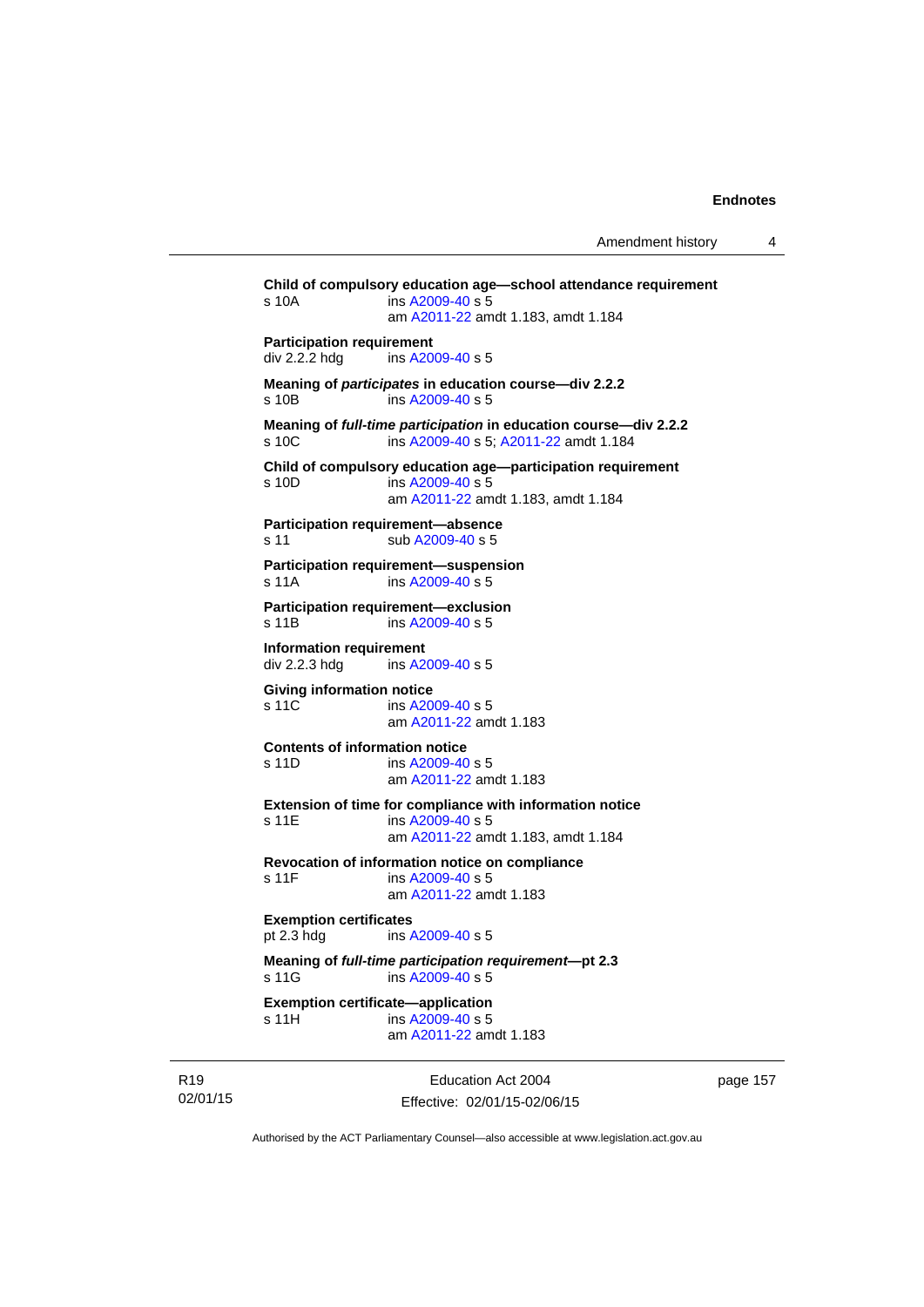4 Amendment history

**Exemption certificate—requirement for further information**  s 12 sub [A2009-40](http://www.legislation.act.gov.au/a/2009-40) s 5 am [A2011-22](http://www.legislation.act.gov.au/a/2011-22) amdt 1.183 **Exemption certificate—issue**  s 12A ins [A2009-40](http://www.legislation.act.gov.au/a/2009-40) s 5 am [A2011-22](http://www.legislation.act.gov.au/a/2011-22) amdt 1.183 **Exemption certificate—form**  s 12B ins [A2009-40](http://www.legislation.act.gov.au/a/2009-40) s 5 **Exemption certificate—conditions**  s 12C ins [A2009-40](http://www.legislation.act.gov.au/a/2009-40) s 5 am [A2011-22](http://www.legislation.act.gov.au/a/2011-22) amdt 1.183 **Exemption certificate—duration**  s 12D ins [A2009-40](http://www.legislation.act.gov.au/a/2009-40) s 5 **Exemption certificate—revocation**  s 13 am [A2008-20](http://www.legislation.act.gov.au/a/2008-20) amdt 4.38 sub [A2009-40](http://www.legislation.act.gov.au/a/2009-40) s 5 am [A2011-22](http://www.legislation.act.gov.au/a/2011-22) amdt 1.183 **After year 10—training and employment alternatives**  pt 2.4 hdg ins [A2009-40](http://www.legislation.act.gov.au/a/2009-40) s 5 **Definitions—pt 2.4**  ins [A2009-40](http://www.legislation.act.gov.au/a/2009-40) s 5 **Meaning of** *training alternative* **and** *training alternative provider***—Act**  s 13A ins [A2009-40](http://www.legislation.act.gov.au/a/2009-40) s 5 am [A2011-22](http://www.legislation.act.gov.au/a/2011-22) amdt 1.183 **Meaning of** *employment alternative***—Act**  s 13B ins [A2009-40](http://www.legislation.act.gov.au/a/2009-40) s 5 **Meaning of** *full-time participation* **in training or employment alternative pt 2.4**  s 13C ins [A2009-40](http://www.legislation.act.gov.au/a/2009-40) s 5 **Approval to participate in training and employment alternatives**  div 2.4.2 hdg ins [A2009-40](http://www.legislation.act.gov.au/a/2009-40) s 5 **Approval statement—application**   $ins A2009-40 s 5$  $ins A2009-40 s 5$  $ins A2009-40 s 5$  am [A2011-22](http://www.legislation.act.gov.au/a/2011-22) amdt 1.183 **Approval statement—requirement for further information**  s 14 sub [A2009-40](http://www.legislation.act.gov.au/a/2009-40) s 5 am [A2011-22](http://www.legislation.act.gov.au/a/2011-22) amdt 1.183

page 158 Education Act 2004 Effective: 02/01/15-02/06/15

R19 02/01/15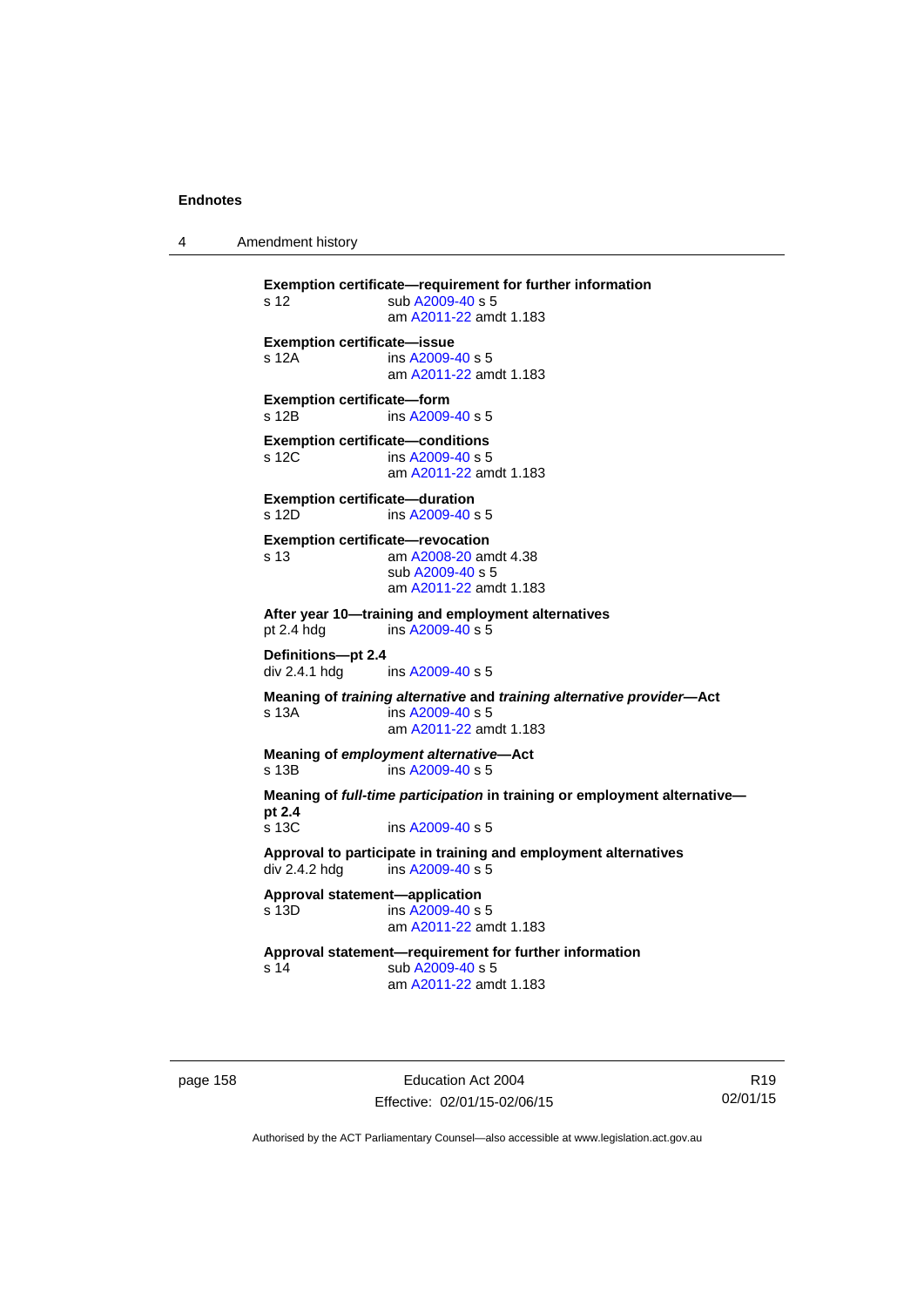**Approval statement—issue**  s 14A ins [A2009-40](http://www.legislation.act.gov.au/a/2009-40) s 5 am [A2011-22](http://www.legislation.act.gov.au/a/2011-22) amdt 1.183 **Approval statement—form**  s 14B ins [A2009-40](http://www.legislation.act.gov.au/a/2009-40) s 5 **Approval statement—conditions**  s 14C ins [A2009-40](http://www.legislation.act.gov.au/a/2009-40) s 5 am [A2011-22](http://www.legislation.act.gov.au/a/2011-22) amdt 1.183 **Approval statement—compliance requirement**  s 14D ins [A2009-40](http://www.legislation.act.gov.au/a/2009-40) s 5 am [A2011-22](http://www.legislation.act.gov.au/a/2011-22) amdt 1.183, amdt 1.184 **Approval statement—duration**  s 15 sub [A2009-40](http://www.legislation.act.gov.au/a/2009-40) s 5 **Approval statement—revocation**  s 15A ins [A2009-40](http://www.legislation.act.gov.au/a/2009-40) s 5 am [A2011-22](http://www.legislation.act.gov.au/a/2011-22) amdt 1.183 **Return to education while approval statement in force**  s 15B ins [A2009-40](http://www.legislation.act.gov.au/a/2009-40) s 5 am [A2011-22](http://www.legislation.act.gov.au/a/2011-22) amdt 1.183 **Training and employment alternatives—deemed participation**   $ins$  [A2009-40](http://www.legislation.act.gov.au/a/2009-40) s 5 **Training and employment alternatives—absence**  s 15C ins [A2009-40](http://www.legislation.act.gov.au/a/2009-40) s 5 **Training alternative—suspension**<br>s 15D **ins A2009-40 s** 5  $ins A2009-40 s 5$  $ins A2009-40 s 5$  $ins A2009-40 s 5$ **Training alternative—exclusion**  s 16 sub [A2009-40](http://www.legislation.act.gov.au/a/2009-40) s 5 **Employment alternative—termination**  s 16A ins [A2009-40](http://www.legislation.act.gov.au/a/2009-40) s 5 **Compliance notices**  pt 2.5 hdg ins [A2009-40](http://www.legislation.act.gov.au/a/2009-40) s 5 **Giving compliance notice**  s 16B ins [A2009-40](http://www.legislation.act.gov.au/a/2009-40) s 5 am [A2011-22](http://www.legislation.act.gov.au/a/2011-22) amdt 1.183 **Contents of compliance notice**<br>s 16C ins A2009-40 ins [A2009-40](http://www.legislation.act.gov.au/a/2009-40) s 5

am [A2011-22](http://www.legislation.act.gov.au/a/2011-22) amdt 1.183

R19 02/01/15

Education Act 2004 Effective: 02/01/15-02/06/15 page 159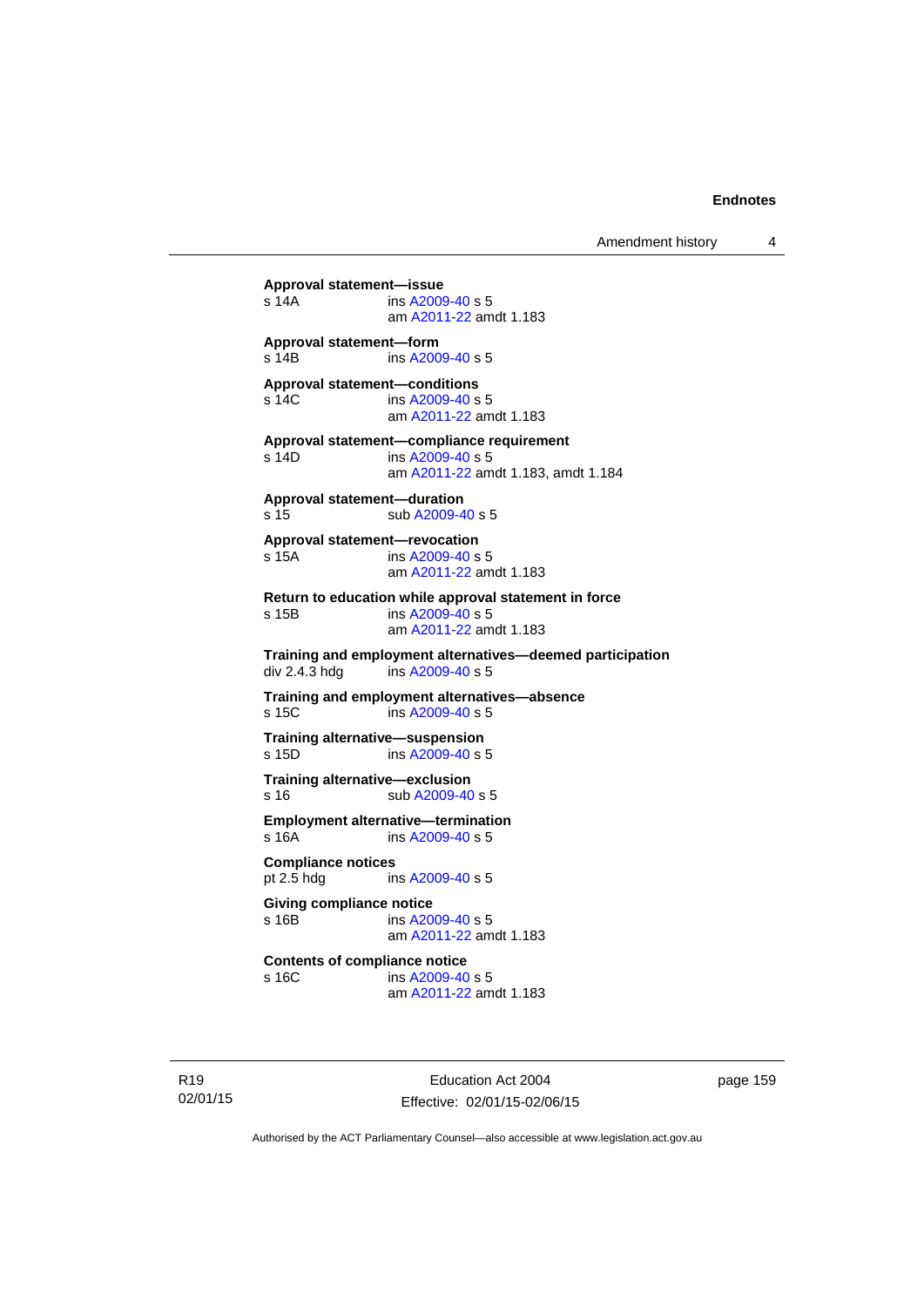4 Amendment history

**Extension of time for compliance with compliance notice**  s 16D ins [A2009-40](http://www.legislation.act.gov.au/a/2009-40) s 5 am [A2011-22](http://www.legislation.act.gov.au/a/2011-22) amdt 1.183, amdt 1.184 **Revocation of compliance notice on compliance**  s 17 am [A2006-57](http://www.legislation.act.gov.au/a/2006-57) s 9 sub [A2009-40](http://www.legislation.act.gov.au/a/2009-40) s 5 am [A2011-22](http://www.legislation.act.gov.au/a/2011-22) amdt 1.183 **Offences—parents**  pt 2.6 hdg ins [A2009-40](http://www.legislation.act.gov.au/a/2009-40) s 5 **Contravention of information and compliance notices**  s 17A ins [A2009-40](http://www.legislation.act.gov.au/a/2009-40) s 5 **Principles on which ch 3 based**  s 18 am [A2006-57](http://www.legislation.act.gov.au/a/2006-57) s 55 **Minister to seek advice**  s 19 reloc and renum as s 66 **Establishing government schools etc**  s 20 am [A2006-28](http://www.legislation.act.gov.au/a/2006-28) s 4; [A2010-18](http://www.legislation.act.gov.au/a/2010-18) amdt 3.4; [A2010-22](http://www.legislation.act.gov.au/a/2010-22) ss 4-7; [A2011-51](http://www.legislation.act.gov.au/a/2011-51) s 4 **Independent committee**  ins [A2010-22](http://www.legislation.act.gov.au/a/2010-22) s 8 **Impacts of closing or amalgamating schools**  s 20B ins [A2010-22](http://www.legislation.act.gov.au/a/2010-22) s 8 **Operation of government schools**  s 21 am [A2011-22](http://www.legislation.act.gov.au/a/2011-22) amdt 1.183 **Investigation of complaints—government schools**  s 22 am [A2011-22](http://www.legislation.act.gov.au/a/2011-22) amdt 1.183, amdt 1.184 **Review of government school system**  s 23 am [A2011-22](http://www.legislation.act.gov.au/a/2011-22) amdt 1.183 **Review of operation of government schools**  s 24 am [A2011-22](http://www.legislation.act.gov.au/a/2011-22) amdt 1.183 **Reporting to parents—government schools**  s 25 am [A2006-57](http://www.legislation.act.gov.au/a/2006-57) s 55 **Voluntary financial contributions**  s 27 am [A2006-57](http://www.legislation.act.gov.au/a/2006-57) s 55 **Religious education**  s 29 am [A2006-57](http://www.legislation.act.gov.au/a/2006-57) s 55 **Curriculum**  am [A2006-57](http://www.legislation.act.gov.au/a/2006-57) s 55; [A2011-22](http://www.legislation.act.gov.au/a/2011-22) amdt 1.183

page 160 Education Act 2004 Effective: 02/01/15-02/06/15

R19 02/01/15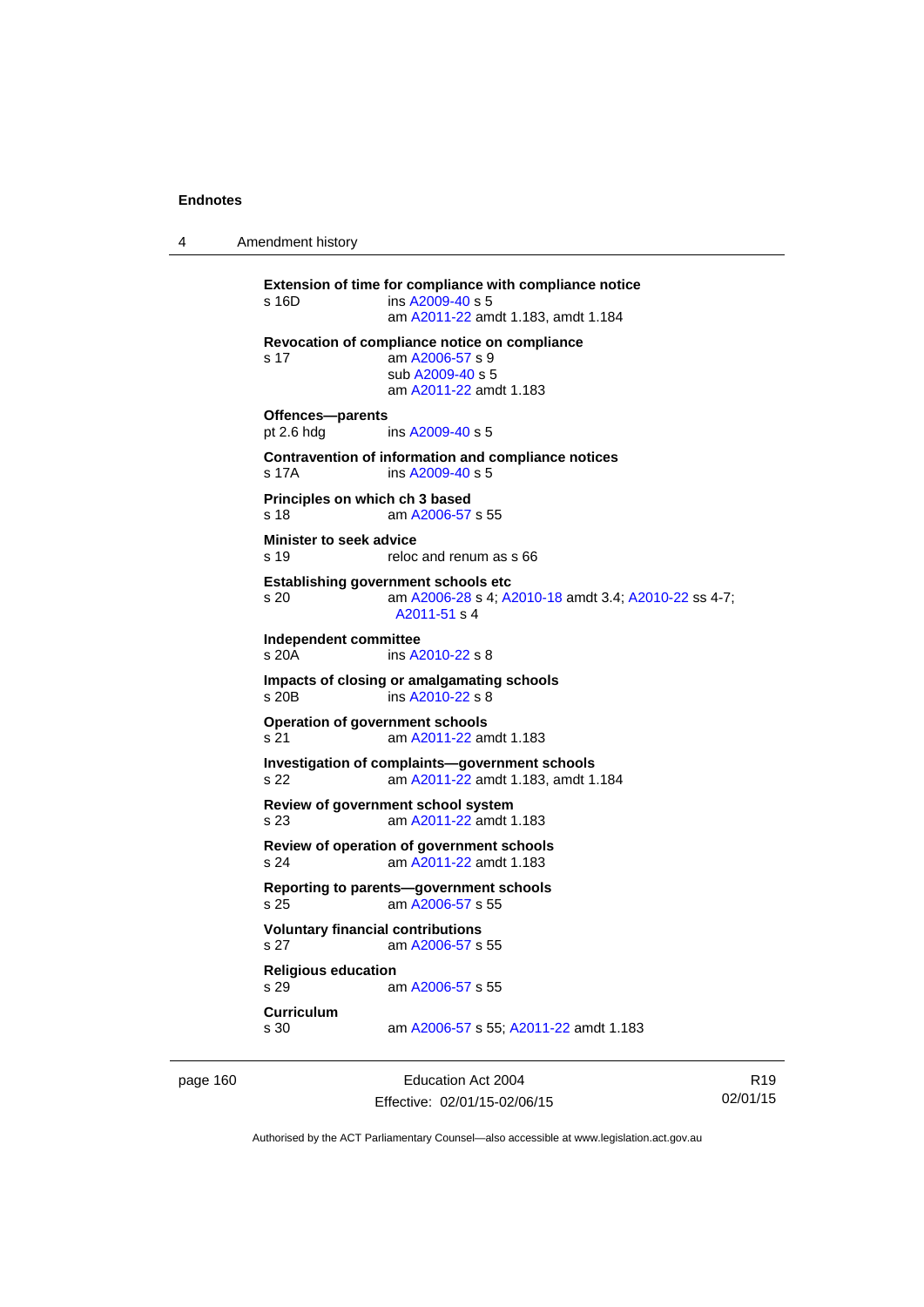| Amendment history |  |  |
|-------------------|--|--|
|-------------------|--|--|

**Approved educational courses for students at government schools**  s 31 hdg am [A2006-57](http://www.legislation.act.gov.au/a/2006-57) s 55 s 31 am [A2006-57](http://www.legislation.act.gov.au/a/2006-57) s 55; [A2011-22](http://www.legislation.act.gov.au/a/2011-22) amdt 1.183 **Keeping records of enrolment and attendances for government schools**  s 33 am [A2006-57](http://www.legislation.act.gov.au/a/2006-57) s 55 **Inspection of register of enrolment and attendances for government schools**  s 34 am [A2006-57](http://www.legislation.act.gov.au/a/2006-57) s 55; [A2011-22](http://www.legislation.act.gov.au/a/2011-22) amdt 1.183 **Procedures to encourage school attendance at government schools**  s 35 am [A2006-57](http://www.legislation.act.gov.au/a/2006-57) s 55 **Suspension, exclusion or transfer of student by director-general** s 36 hdg am A2006-57 s 55; A2011-22 amdt 1.183 s 36 hdg am [A2006-57](http://www.legislation.act.gov.au/a/2006-57) s 55; [A2011-22](http://www.legislation.act.gov.au/a/2011-22) amdt 1.183 am [A2006-57](http://www.legislation.act.gov.au/a/2006-57) s 55; [A2010-7](http://www.legislation.act.gov.au/a/2010-7) s 4; [A2011-22](http://www.legislation.act.gov.au/a/2011-22) amdt 1.183, amdt 1.184 **Definitions for pt 3.4**  s 37 def *money* am [A2011-22](http://www.legislation.act.gov.au/a/2011-22) amdt 1.183 def *prescribed period* am [A2006-57](http://www.legislation.act.gov.au/a/2006-57) s 11, s 12 def *school* am [A2011-51](http://www.legislation.act.gov.au/a/2011-51) s 5 **Establishment of school boards**  s 38 am [A2011-51](http://www.legislation.act.gov.au/a/2011-51) s 6 **Functions of school boards etc**  s 39 am [A2011-22](http://www.legislation.act.gov.au/a/2011-22) amdt 1.183, amdt 1.184 **Declaration of parents and citizens associations in certain circumstances**  s 40 am [A2006-57](http://www.legislation.act.gov.au/a/2006-57) s 13, s 14; [A2011-3](http://www.legislation.act.gov.au/a/2011-3) amdt 3.184; [A2011-22](http://www.legislation.act.gov.au/a/2011-22) amdt 1.183, amdt 1.184 **Composition of school boards generally**  s 41 hdg sub [A2006-57](http://www.legislation.act.gov.au/a/2006-57) s 15 s 41 am [A2006-57](http://www.legislation.act.gov.au/a/2006-57) s 16; [A2011-22](http://www.legislation.act.gov.au/a/2011-22) amdt 1.183 **Composition of school boards of small schools**  s 42 hdg sub [A2006-57](http://www.legislation.act.gov.au/a/2006-57) s 17<br>s 42 am A2006-57 s 18: am [A2006-57](http://www.legislation.act.gov.au/a/2006-57)s 18; [A2011-22](http://www.legislation.act.gov.au/a/2011-22) amdt 1.183 **Composition of school boards of school-related institutions and other schools in special circumstances**  s 43 hdg sub [A2006-57](http://www.legislation.act.gov.au/a/2006-57) s 19 s 43 am [A2006-57](http://www.legislation.act.gov.au/a/2006-57) s 20; [A2011-3](http://www.legislation.act.gov.au/a/2011-3) amdt 3.185; [A2011-22](http://www.legislation.act.gov.au/a/2011-22) amdt 1.183 **Ending of appointment of members of school board**  s 44 am [A2011-22](http://www.legislation.act.gov.au/a/2011-22) amdt 1.183 **Chairperson and deputy chairperson of school boards**  s 45 am [A2011-22](http://www.legislation.act.gov.au/a/2011-22) amdt 1.183

R19 02/01/15

Education Act 2004 Effective: 02/01/15-02/06/15 page 161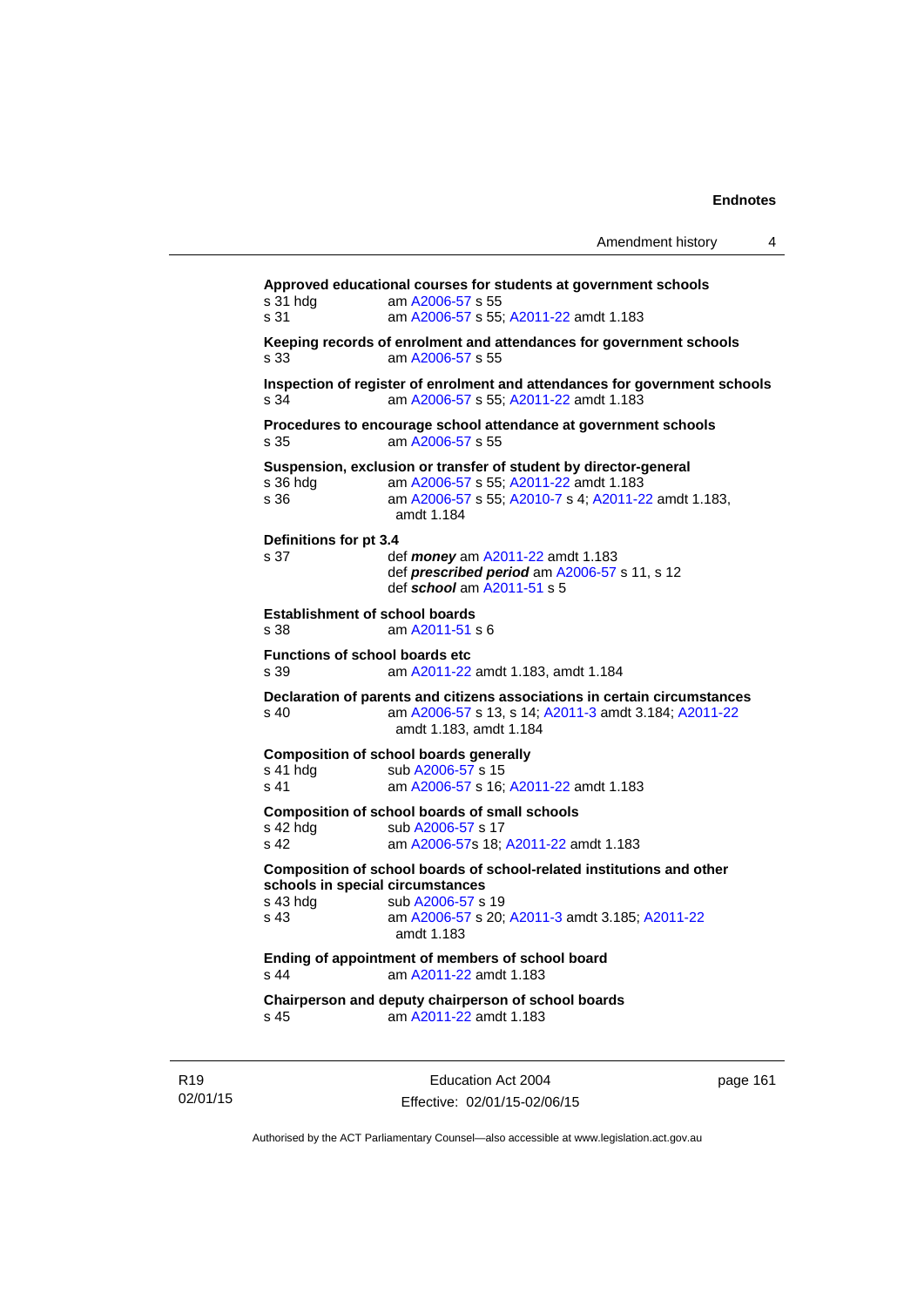4 Amendment history

| page 162 |                                                  | Education Act 2004                                                                                                             | R19 |
|----------|--------------------------------------------------|--------------------------------------------------------------------------------------------------------------------------------|-----|
|          | s 72                                             | Protection of members of school boards<br>reloc and renum as s 49A                                                             |     |
|          | <b>Miscellaneous</b><br>div 3.6.3 hdg            | om A2006-57 s 25                                                                                                               |     |
|          |                                                  | Identity cards for authorised persons (government)<br>s 68 <b>am A2011-22</b> amdt 1.183                                       |     |
|          | s 67                                             | Appointment of authorised persons (government)<br>am A2010-18 amdt 1.14; A2011-22 amdt 1.183; A2012-21<br>amdt 3.54, amdt 3.55 |     |
|          | s 66A                                            | Minister to present advice of council (government)<br>(prev s 73) reloc and renum as s 66A A2006-57 s 27                       |     |
|          | <b>Minister to seek advice</b><br>s 66           | orig s 66 om A2006-57 s 24<br>(prev s 19) reloc and renum as s 66 A2006-57 s 10                                                |     |
|          | div 3.5.3 hdg                                    | Other provisions relating to council (government)<br>ins A2006-57 s 23                                                         |     |
|          | s 63                                             | Time and place of meetings of council (government)<br>am A2011-22 amdt 1.183                                                   |     |
|          | <b>Arrangements for staff</b><br>s 62            | am A2011-22 amdt 1.178, amdt 1.183, amdt 1.184                                                                                 |     |
|          | s 56                                             | Membership of council (government)<br>am A2011-22 amdt 1.183                                                                   |     |
|          | <b>Functions of council (government)</b><br>s 55 | am A2006-57 s 22                                                                                                               |     |
|          | s 52                                             | School boards to approve financial statement and report<br>am A2011-22 amdt 1.183                                              |     |
|          | School boards to approve budgets<br>s 50         | am A2011-22 amdt 1.183                                                                                                         |     |
|          | s 49A                                            | Protection of members of school boards<br>(prev s 72) reloc and renum as s 49A A2006-57 s 26                                   |     |
|          | s 49                                             | Disclosure of interests by members of school boards<br>am A2011-22 amdt 1.183                                                  |     |
|          | s 48                                             | Procedures governing proceedings of school boards<br>am A2006-57 s 21                                                          |     |
|          | s 47                                             | Time and place of meetings of school boards<br>am A2011-22 amdt 1.183                                                          |     |
|          | s 46                                             | School boards to take part in selection of school principals<br>am A2011-22 amdt 1.183                                         |     |
|          |                                                  |                                                                                                                                |     |

Authorised by the ACT Parliamentary Counsel—also accessible at www.legislation.act.gov.au

02/01/15

Effective: 02/01/15-02/06/15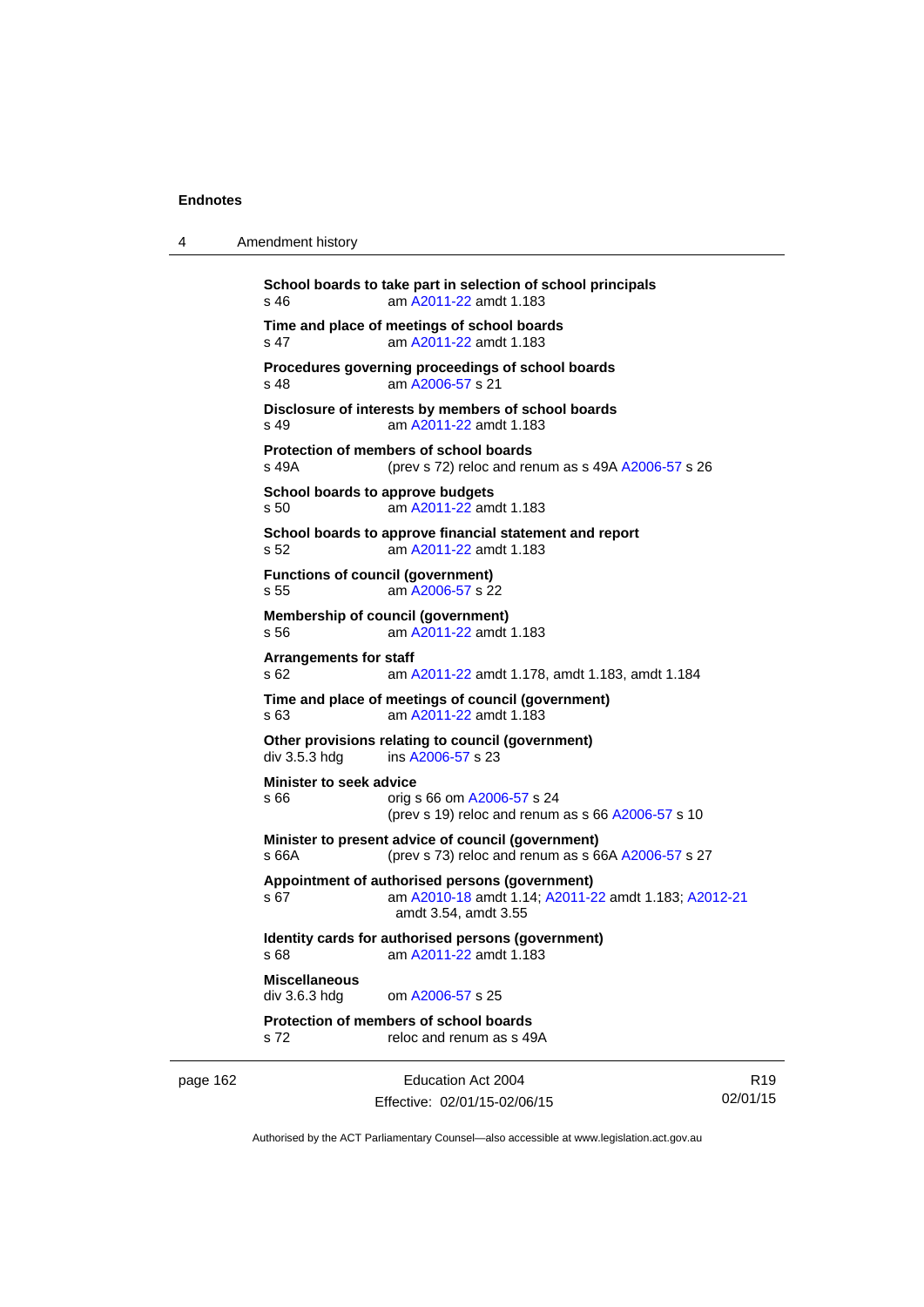| s 73                           | reloc and renum as s 66A                                                              |
|--------------------------------|---------------------------------------------------------------------------------------|
| <b>Minister to seek advice</b> |                                                                                       |
| s 76                           | reloc and renum as s 118                                                              |
|                                | Register of non-government schools                                                    |
| s 79                           | sub A2006-57 s 29                                                                     |
|                                | am A2011-22 amdt 1.183                                                                |
|                                | Approved educational courses for students at non-government schools                   |
| s 81 hdg                       | am A2006-57 s 55                                                                      |
| s 81                           | am A2006-57 s 55                                                                      |
|                                | Schools to be registered                                                              |
| s 82                           | am A2006-57 s 30, s 55; ss renum R4 LA                                                |
|                                | Applications for in-principle approval for proposed registration                      |
| s 83                           | am A2006-57 s 31, s 32; pars renum R4 LA; A2009-20                                    |
|                                | amdt 3.63; A2010-18 amdt 1.15; A2011-3 amdt 3.186;                                    |
|                                | A2011-22 amdt 1.183                                                                   |
|                                | Deciding in-principle applications                                                    |
| s 84                           | am A2006-57 s 33, s 34; ss renum R4 LA; A2011-3                                       |
|                                | amdt 3.187; A2011-22 amdt 1.183                                                       |
|                                | Application for provisional registration                                              |
| s 85                           | am A2009-20 amdt 3.63; A2010-18 amdt 1.16; A2011-3                                    |
|                                | amdt 3.188; A2011-22 amdt 1.183                                                       |
|                                | <b>Application for registration</b>                                                   |
| s 87                           | am A2009-20 amdt 3.63; A2010-18 amdt 1.17; A2011-3                                    |
|                                | amdt 3.189; A2011-22 amdt 1.183                                                       |
|                                | Application for registration at additional campus                                     |
| s 88A                          | ins A2006-57 s 35                                                                     |
|                                | am A2009-20 amdt 3.63; A2010-18 amdt 1.18; A2011-3<br>amdt 3.190; A2011-22 amdt 1.183 |
|                                |                                                                                       |
|                                | <b>Registration at additional campus</b>                                              |
| s 88B                          | ins A2006-57 s 35                                                                     |
|                                | Application for registration at additional educational levels                         |
| s 89                           | am A2009-20 amdt 3.63; A2010-18 amdt 1.19; A2011-3                                    |
|                                | amdt 3.191; A2011-22 amdt 1.183                                                       |
|                                | Certificate of provisional registration or registration                               |
| s 92                           | am A2006-57 s 36                                                                      |
|                                | Application for renewal of registration                                               |
| s 96                           | am A2011-3 amdt 3.192                                                                 |

R19 02/01/15

Education Act 2004 Effective: 02/01/15-02/06/15 page 163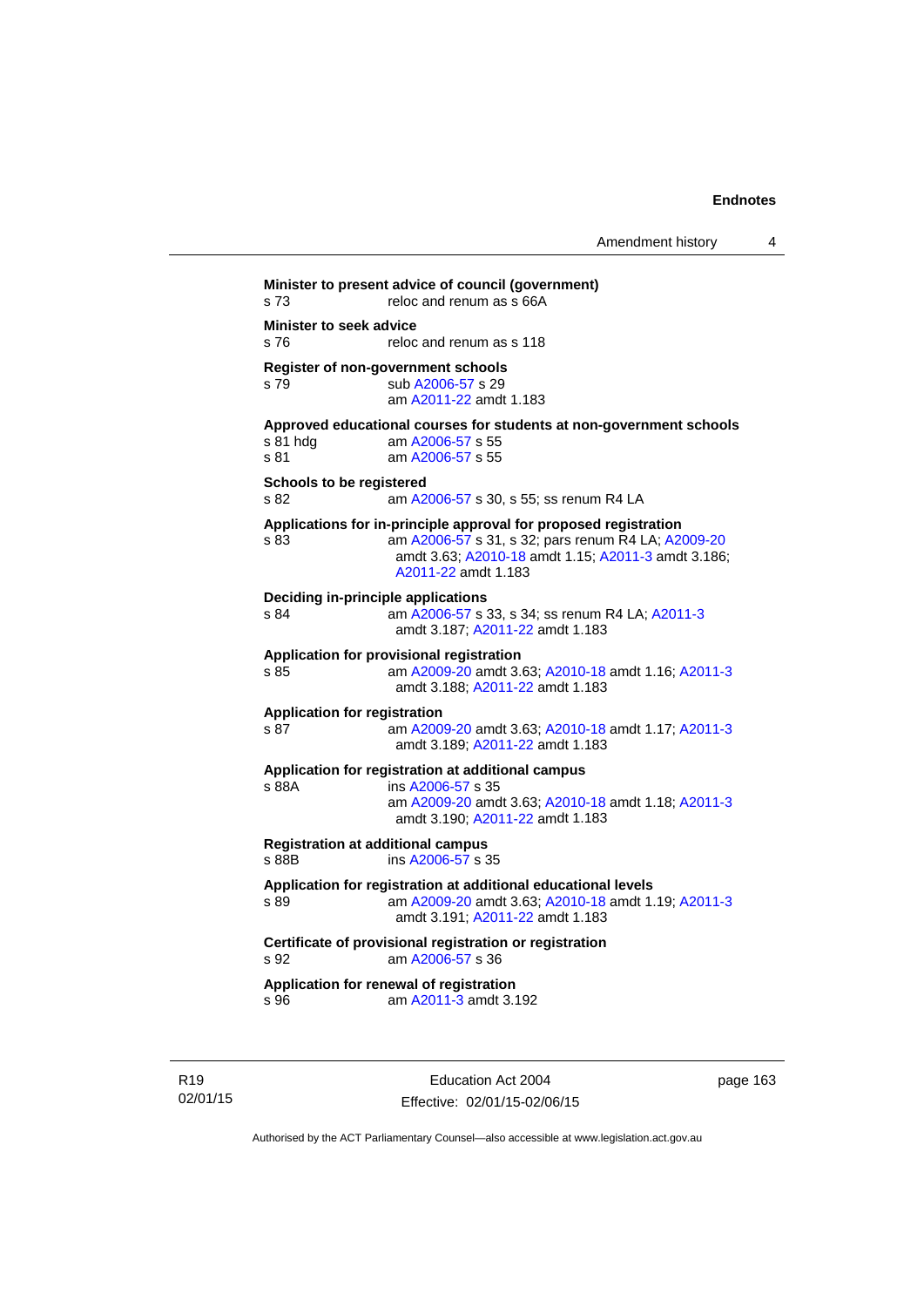| 4 | Amendment history |
|---|-------------------|
|   |                   |

```
Inspection of panel reports for school registration etc 
s 98 am A2006-57 s 37; pars renum R4 LA; A2011-22 amdt 1.183 
Keeping records of enrolment and attendances for non-government schools s 100 am A2006-57 s 55
                 A2006-57 s 55
Inspection of register of enrolment and attendances for non-government 
schools 
s 101 am A2006-57 s 55; A2011-22 amdt 1.183 
Procedures to encourage attendance at non-government schools 
s 102 am A2006-57 s 55 
Reporting to parents—non-government schools 
s 103 am A2006-57 s 55 
Suspension, transfer or exclusion of students—Catholic systemic schools 
                A2006-57 s 38
s 104 am A2006-57 s 55; A2010-7 s 5 
Suspension or exclusion of students—other non-government schools 
                 A2006-57 s 55
s 105 am A2006-57 s 55 
Functions of council (non-government) 
s 107 am A2006-57 s 39 
Arrangements for staff 
s 114 am A2011-22 amdt 1.179, amdt 1.183, amdt 1.184 
Other provisions relating to council (non-government) 
A2006-57 s 40
Minister to seek advice 
s 118 orig s 118 om A2006-57 s 41 
                (prev s 76) reloc and renum as s 118 A2006-57 s 28 
Minister to present advice of council (non-government) 
s 118A (prev s 127) reloc and renum as s 118A A2006-57 s 44 
Appointment of authorised persons (non-government) 
s 119 am A2010-18 amdt 1.20; A2011-22 amdt 1.183 
Identity cards for authorised persons (non-government) 
s 120 am A2011-22 amdt 1.183
Miscellaneous 
div 4.5.3 hdg om A2006-57 s 42 
Inspection of register of non-government schools 
s 126 om A2006-57 s 43 
Minister to present advice of council (non-government) 
s 127 reloc and renum as s 118A
```
page 164 Education Act 2004 Effective: 02/01/15-02/06/15

R19 02/01/15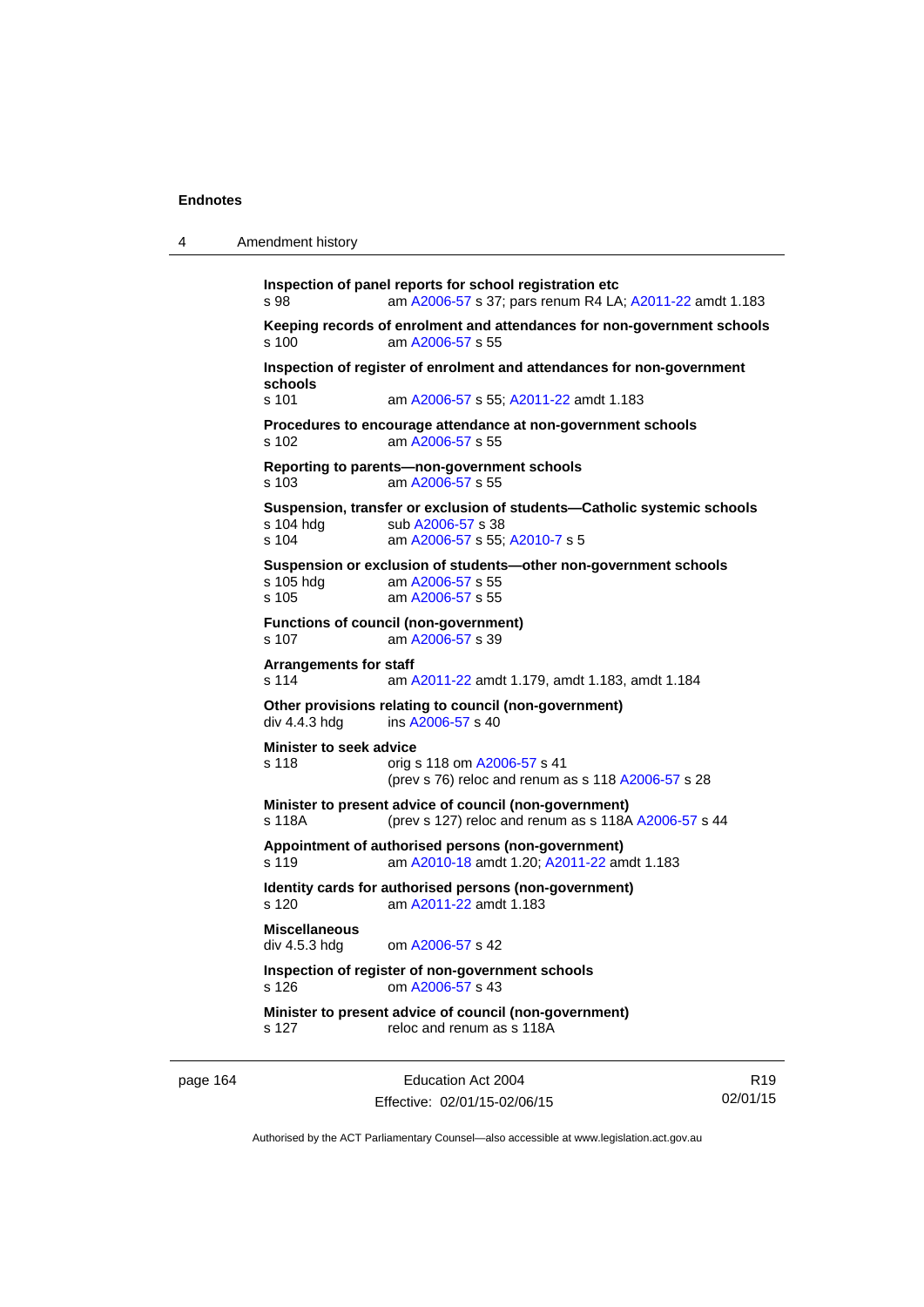```
Provisional registration for home education 
s 130 sub A2006-57 s 45 
                 am A2011-3 amdt 3.193; A2011-22 amdt 1.183 
Registration for home education 
s 131 am A2006-57 s 46; A2011-22 amdt 1.183 
Conditions of registration for home education 
s 132 am A2011-22 amdt 1.183
Registration of child 
s 133 am A2006-57 s 47, s 48; A2011-22 amdt 1.183 
Cancellation of registration for home education 
s 135 am A2011-22 amdt 1.183, amdt 1.184 
Renewal of registration for home education 
s 137 am A2011-3 amdt 3.194; A2011-22 amdt 1.183 
Home education reports 
s 138 am A2011-22 amdt 1.183
Home education register 
s 139 am A2011-22 amdt 1.183
Notification and review of decisions 
pt 6.1 hdg sub A2008-37 amdt 1.131 
Definitions—pt 6.1 
                 A2008-37 amdt 1.131
                  def decision-maker ins A2008-37 amdt 1.131 
                     am A2011-22 amdt 1.183
                  def internally reviewable decision ins A2008-37 amdt 1.131 
                     am A2011-22 amdt 1.183
                  def internal reviewer ins A2008-37 amdt 1.131 
                  def internal review notice ins A2008-37 amdt 1.131 
                  def reviewable decision ins A2008-37 amdt 1.131 
                     am A2011-22 amdt 1.183
Internal review notices 
                A2008-37 amdt 1.131
Applications for internal review 
s 142 sub A2008-37 amdt 1.131 
Applications not stay reviewable decisions 
s 143 sub A2008-37 amdt 1.131 
Internal review 
s 144 sub A2008-37 amdt 1.131
```
R19 02/01/15

Education Act 2004 Effective: 02/01/15-02/06/15 page 165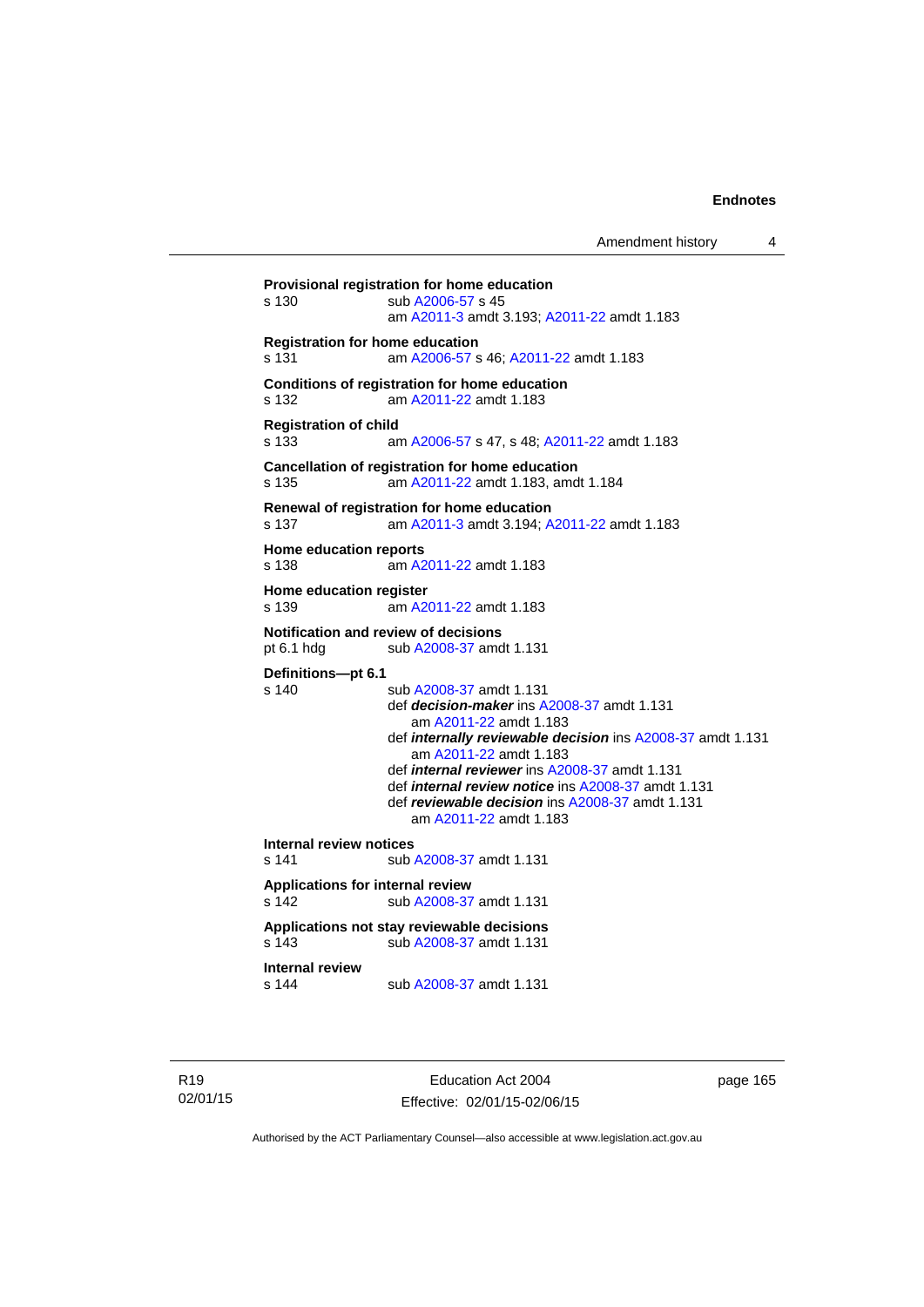4 Amendment history

```
Reviewable decision notices 
s 145 sub A2008-37 amdt 1.131 
                 am A2011-22 amdt 1.183
Applications to ACAT 
s 145A ins A2008-37 amdt 1.131 
Preschools 
s 146 am A2011-22 amdt 1.183
                 om A2011-51 s 7 
Student transfer register 
s 146A ins A2009-40 s 6
                 am A2011-22 amdt 1.183
Notification of parents 
s 149 am A2006-57 s 55 
Gifts and donations 
s 151 am A2011-3 amdt 3.195 
Education trust fund 
s 152 am A2011-22 amdt 1.180, amdt 1.183 
Notices of intention under former education Act to conduct schools at 
additional educational levels 
                exp 1 January 2015 (s 153 (5))
Evidence—certificate signed by principal etc 
s 153A ins A2009-40 s 7
Transitional provisions 
ch 7 hdg exp 1 January 2006 (s 171) 
Assets and liabilities of former authority 
pt 7.1 hdg exp 1 January 2006 (s 171) 
Meaning of former authority
s 156 exp 1 January 2006 (s 171) 
Vesting of assets and liabilities of former authority in Territory 
s 157 exp 1 January 2006 (s 171) 
Evidentiary certificate for vested assets and liabilities 
s 158 exp 1 January 2006 (s 171) 
Registration of changes in title to certain assets 
s 159 exp 1 January 2006 (s 171) 
Proceedings and evidence in relation to vested assets and liabilities 
s 160 exp 1 January 2006 (s 171) 
General savings 
                 exp 1 January 2006 (s 171)
```
page 166 Education Act 2004 Effective: 02/01/15-02/06/15

R19 02/01/15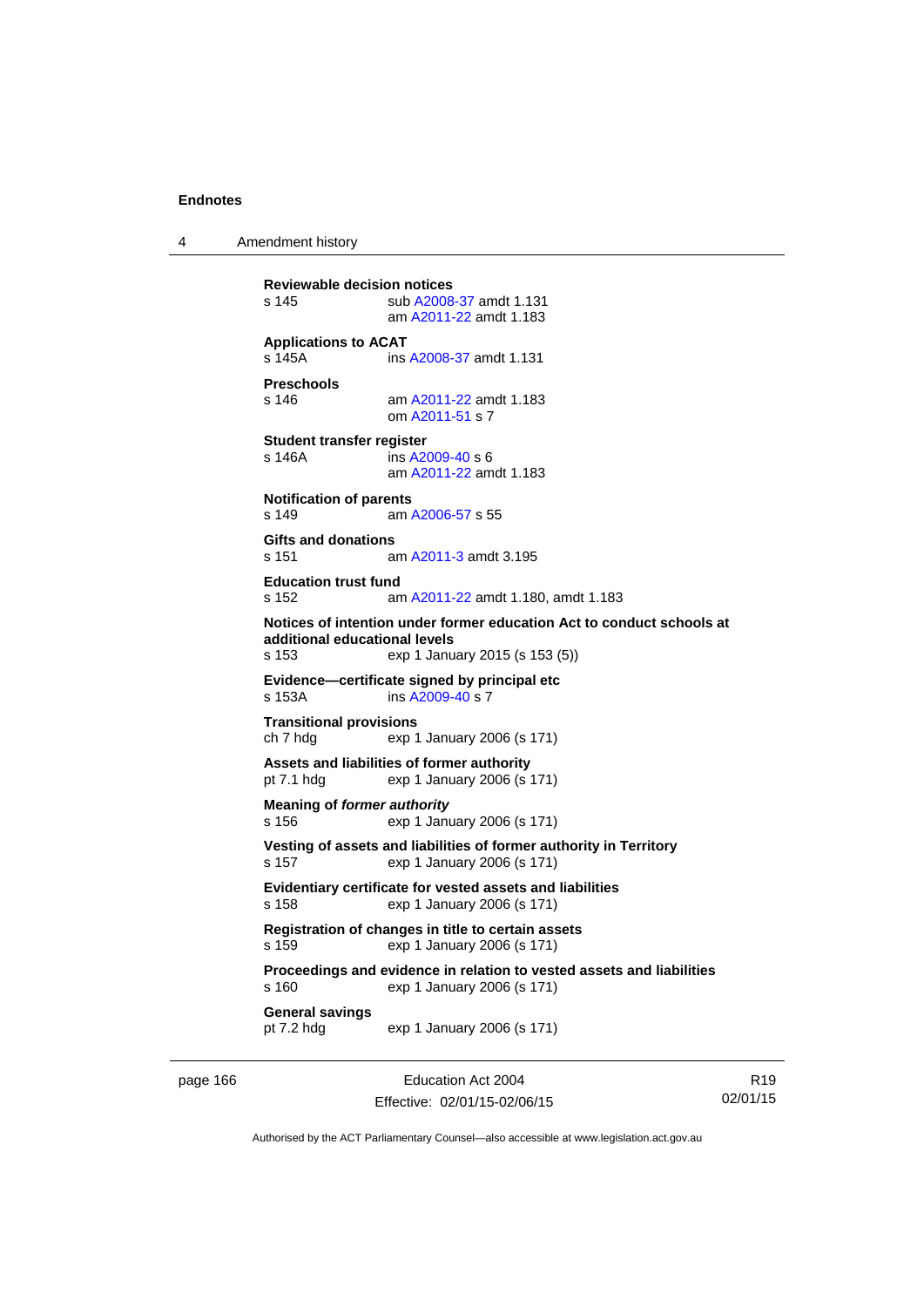**Interpretation**  exp 1 January 2006 (s 171) **Definitions for pt 7.3**  s 161 exp 1 January 2006 (s 171) **Former authority Act**  div 7.2.2 hdg exp 1 January 2006 (s 171) **Existing schools etc**  s 162 exp 1 January 2006 (s 171) **Name of schools, institutions and services**  s 163 exp 1 January 2006 (s 171) **School boards**  s 164 exp 1 January 2006 (s 171) **Parents and citizens associations**  s 165 exp 1 January 2006 (s 171) **Members of school boards**  s 166 exp 1 January 2006 (s 171) **Former education Act**  div 7.2.3 hdg exp 1 January 2006 (s 171) **Exemption certificates**  s 167 exp 1 January 2006 (s 171) **Existing registered and provisionally registered schools**  s 168 exp 1 January 2006 (s 171) **Registers**  s 169 exp 1 January 2006 (s 171) **Miscellaneous**  pt 7.3 hdg exp 1 January 2006 (s 171) **Modification of ch 7's operation**  s 170 exp 1 January 2006 (s 171) **Expiry of ch 7**  s 171 exp 1 January 2006 (s 171) **Declared law for Legislation Act, s 88**  s 172 exp 1 January 2006 (s 171) **Repeals and consequential amendments**  ch 8 hdg om LA s 89 (3) **Acts repealed**  s 173 om LA s 89 (3)

R19 02/01/15

Education Act 2004 Effective: 02/01/15-02/06/15 page 167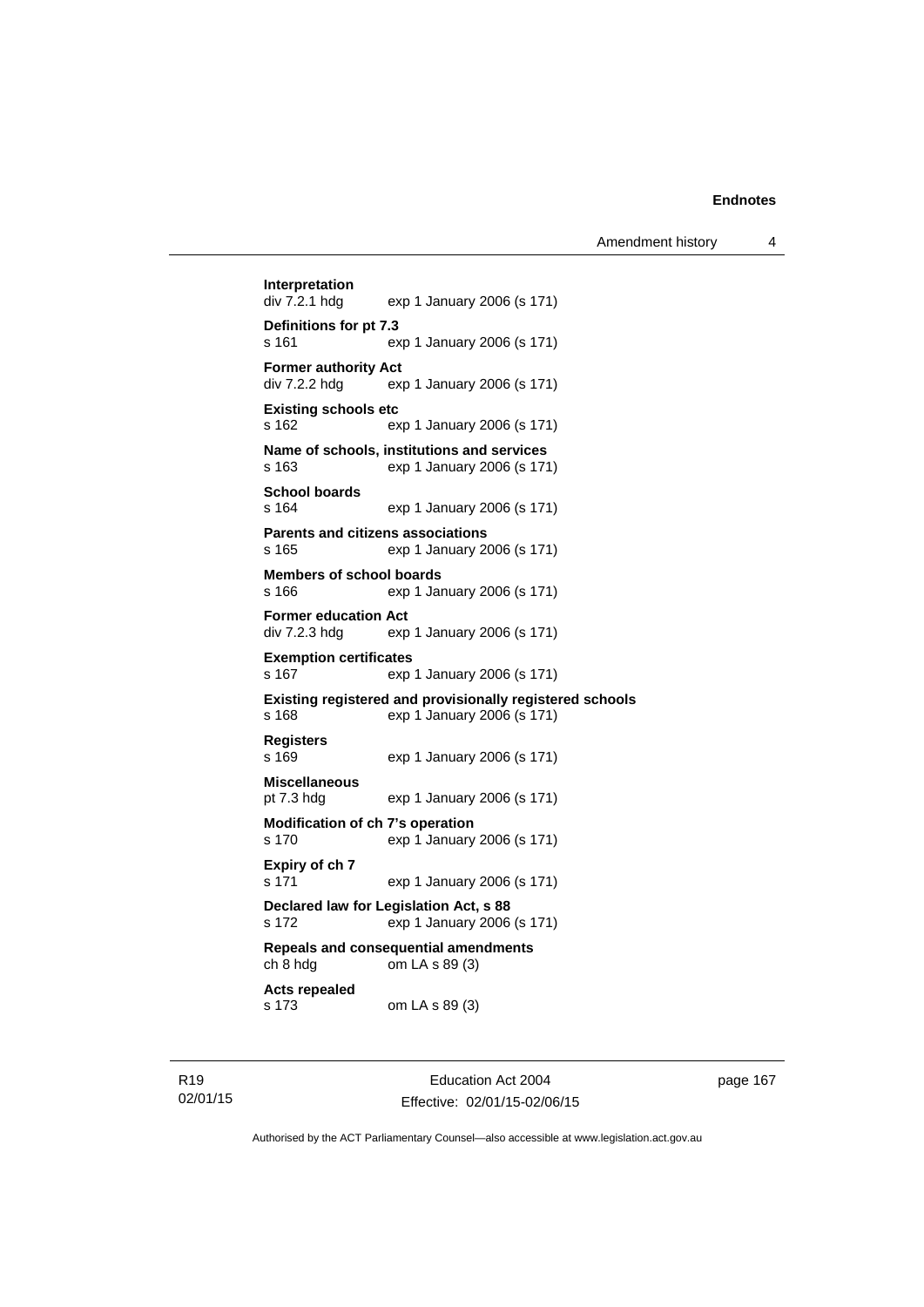4 Amendment history

**Regulations repealed**  s 174 om LA s 89 (3) **Legislation amended—sch 2**  om LA s 89 (3) **Transitional—Education (Participation) Amendment Act 2009**  ch 9 hdg ins [A2009-40](http://www.legislation.act.gov.au/a/2009-40) s 8 exp 1 January 2012 (s 303 (1) (LA s 88 declaration applies)) **Meaning of** *amending Act***—ch 9**  s 300 ins [A2009-40](http://www.legislation.act.gov.au/a/2009-40) s 8 exp 1 January 2012 (s 303 (1) (LA s 88 declaration applies)) **Application of amending Act**  s 301 ins [A2009-40](http://www.legislation.act.gov.au/a/2009-40) s 8 exp 1 January 2012 (s 303 (1) (LA s 88 declaration applies)) **Transitional regulations**  s 302 ins [A2009-40](http://www.legislation.act.gov.au/a/2009-40) s 8 exp 1 January 2012 (s 303 (1)) **Expiry—ch 9**  s 303 ins [A2009-40](http://www.legislation.act.gov.au/a/2009-40) s 8 exp 1 January 2012 (s 303 (1) (LA s 88 declaration applies)) **Reviewable decisions**  sub [A2008-37](http://www.legislation.act.gov.au/a/2008-37) amdt 1.132 am [A2009-40](http://www.legislation.act.gov.au/a/2009-40) s 9; items renum R9 LA; [A2011-22](http://www.legislation.act.gov.au/a/2011-22) amdt 1.183 **Minister's decisions**  sch 1 pt 1.1 am [A2006-57](http://www.legislation.act.gov.au/a/2006-57) s 50; items renum R4 LA om [A2008-37](http://www.legislation.act.gov.au/a/2008-37) amdt 1.132 **Chief executive's decisions**  sch 1 pt 1.2 am [A2006-57](http://www.legislation.act.gov.au/a/2006-57) s 51, s 55 om [A2008-37](http://www.legislation.act.gov.au/a/2008-37) amdt 1.132 **Consequential amendments**  sch 2 om LA s 89 (3) **Dictionary**  dict am [A2008-37](http://www.legislation.act.gov.au/a/2008-37) amdt 1.133, amdt 1.134; [A2009-20](http://www.legislation.act.gov.au/a/2009-20) amdt 3.64; [A2009-40](http://www.legislation.act.gov.au/a/2009-40) s 10; [A2010-18](http://www.legislation.act.gov.au/a/2010-18) amdt 1.21; [A2011-22](http://www.legislation.act.gov.au/a/2011-22) amdt 1.181, amdt 1.182; [A2012-21](http://www.legislation.act.gov.au/a/2012-21) amdt 3.56 def *appointed member* am [A2006-57](http://www.legislation.act.gov.au/a/2006-57) s 52 def *approval statement* ins [A2009-40](http://www.legislation.act.gov.au/a/2009-40) s 11 def *approved educational course (government)* am [A2006-57](http://www.legislation.act.gov.au/a/2006-57) s 55 def *approved educational course (non-government)* am [A2006-57](http://www.legislation.act.gov.au/a/2006-57) s 55 def *board appointed member* am [A2006-57](http://www.legislation.act.gov.au/a/2006-57) s 52

page 168 Education Act 2004 Effective: 02/01/15-02/06/15

R19 02/01/15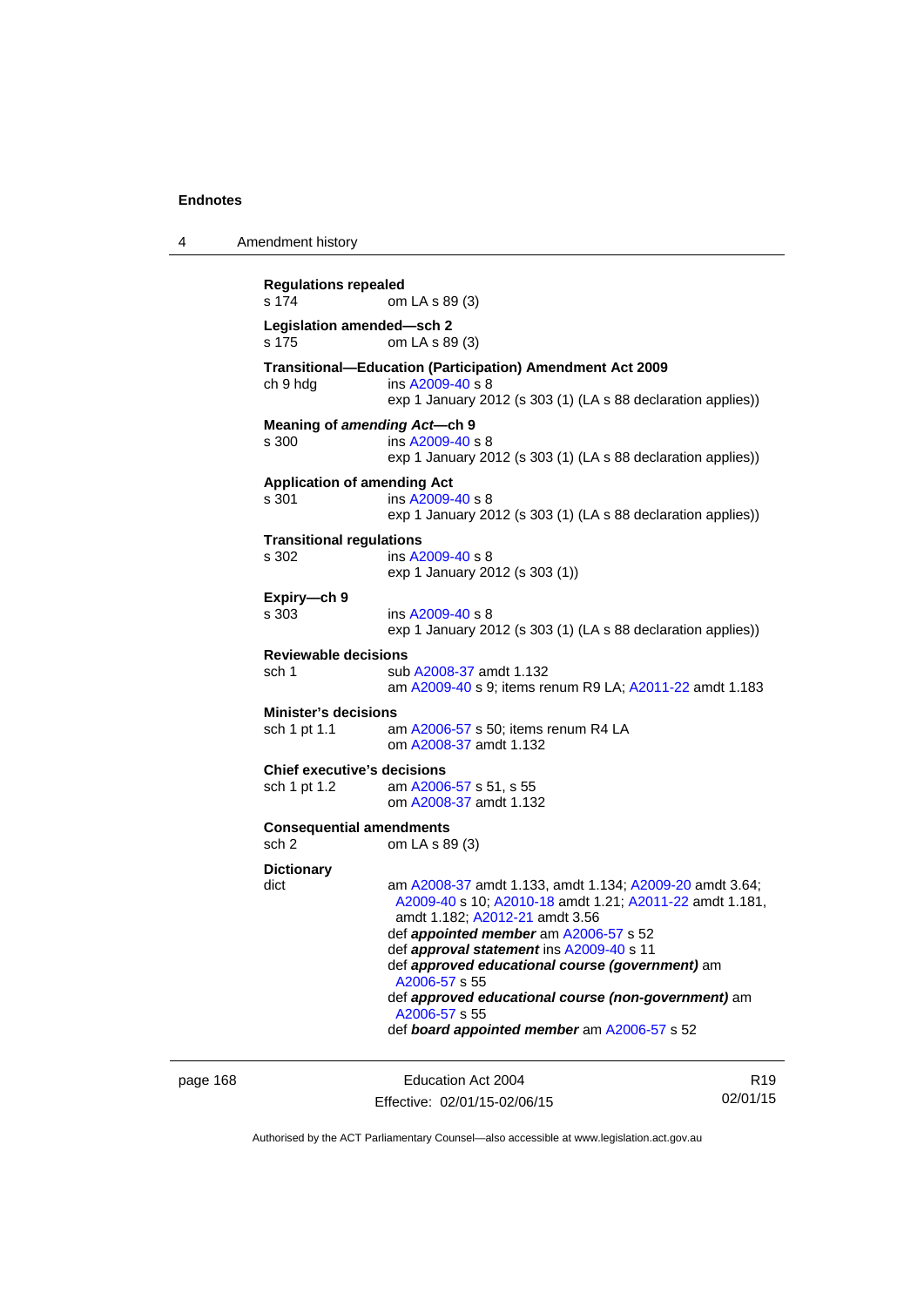#### **Endnotes**

 def *completes year 10* ins [A2009-40](http://www.legislation.act.gov.au/a/2009-40) s 11 def *completes year 12* ins [A2009-40](http://www.legislation.act.gov.au/a/2009-40) s 11 def *compliance notice* ins [A2009-40](http://www.legislation.act.gov.au/a/2009-40) s 11 def *compulsory school age* sub [A2009-40](http://www.legislation.act.gov.au/a/2009-40) s 12 def *education course* ins [A2009-40](http://www.legislation.act.gov.au/a/2009-40) s 13 def *education provider* ins [A2009-40](http://www.legislation.act.gov.au/a/2009-40) s 13 def *employment alternative* ins [A2009-40](http://www.legislation.act.gov.au/a/2009-40) s 13 def *exclusion* am [A2006-57](http://www.legislation.act.gov.au/a/2006-57) s 55 def *exemption certificate* sub [A2009-40](http://www.legislation.act.gov.au/a/2009-40) s 14 def *full-time participation* ins [A2009-40](http://www.legislation.act.gov.au/a/2009-40) s 15 def *full-time participation requirement* ins [A2009-40](http://www.legislation.act.gov.au/a/2009-40) s 15 def *government school* sub [A2011-51](http://www.legislation.act.gov.au/a/2011-51) s 8 def *information notice* ins [A2009-40](http://www.legislation.act.gov.au/a/2009-40) s 15 def *internally reviewable decision* ins [A2008-37](http://www.legislation.act.gov.au/a/2008-37) amdt 1.135 def *internal reviewer* sub [A2008-37](http://www.legislation.act.gov.au/a/2008-37) amdt 1.136 def *internal review notice* ins [A2008-37](http://www.legislation.act.gov.au/a/2008-37) amdt 1.137 def *parents and citizens member* am [A2006-57](http://www.legislation.act.gov.au/a/2006-57) s 52 def *participates* ins [A2009-40](http://www.legislation.act.gov.au/a/2009-40) s 15 def *proposed opening day* am [A2006-57](http://www.legislation.act.gov.au/a/2006-57) s 53 def *reviewable decision* sub [A2008-37](http://www.legislation.act.gov.au/a/2008-37) amdt 1.138 def *school* am [A2009-40](http://www.legislation.act.gov.au/a/2009-40) s 16 sub [A2011-51](http://www.legislation.act.gov.au/a/2011-51) s 9 def *school-leaving age* om [A2009-40](http://www.legislation.act.gov.au/a/2009-40) s 17 def *staff member* am [A2006-57](http://www.legislation.act.gov.au/a/2006-57) s 53 def *student member* am [A2006-57](http://www.legislation.act.gov.au/a/2006-57) s 53 def *training alternative* ins [A2009-40](http://www.legislation.act.gov.au/a/2009-40) s 18 def *training alternative provider* ins [A2009-40](http://www.legislation.act.gov.au/a/2009-40) s 18

R19 02/01/15

Education Act 2004 Effective: 02/01/15-02/06/15 page 169

Authorised by the ACT Parliamentary Counsel—also accessible at www.legislation.act.gov.au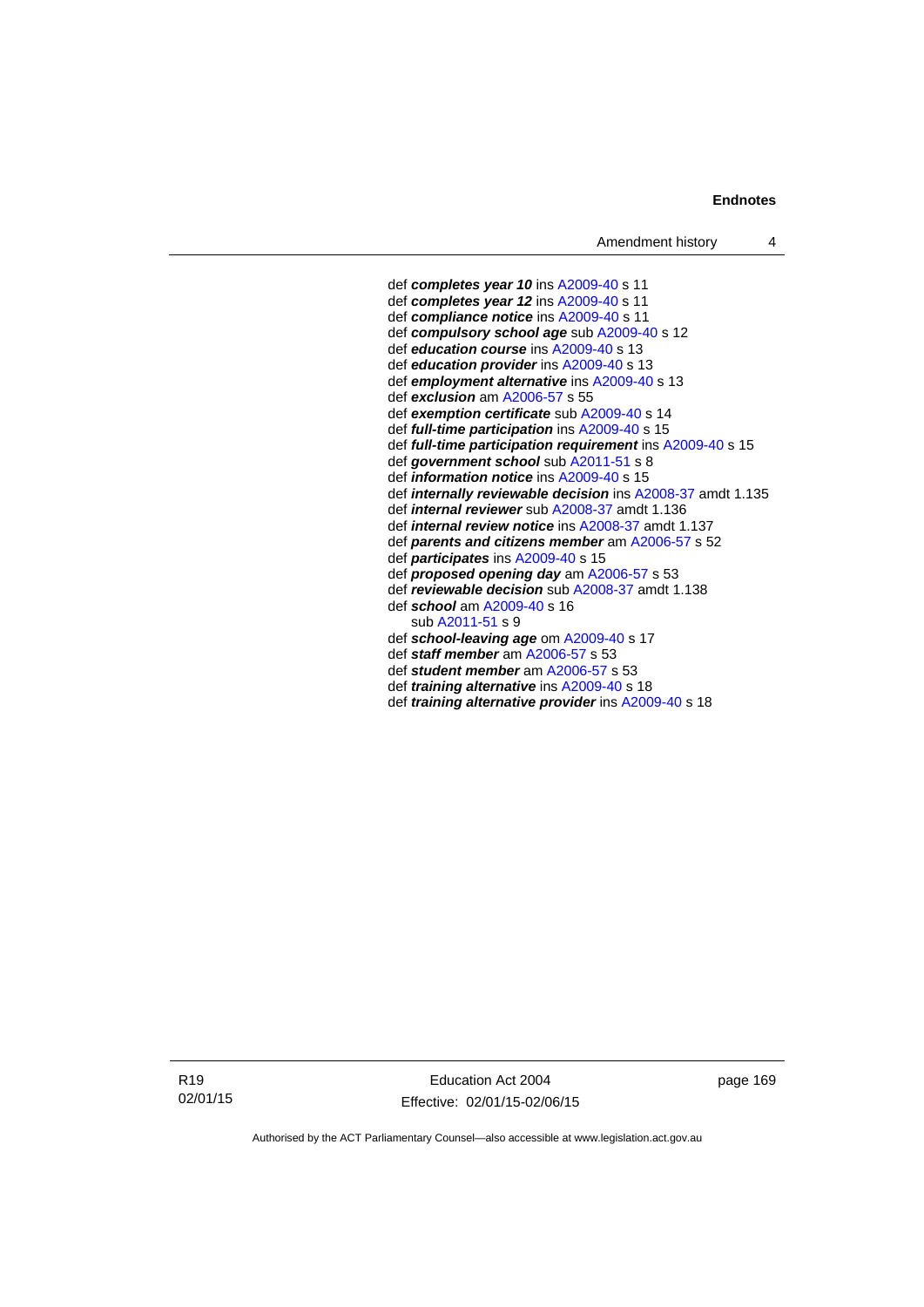### **Endnotes**

5 Earlier republications

# **5 Earlier republications**

Some earlier republications were not numbered. The number in column 1 refers to the publication order.

Since 12 September 2001 every authorised republication has been published in electronic pdf format on the ACT legislation register. A selection of authorised republications have also been published in printed format. These republications are marked with an asterisk (\*) in column 1. Electronic and printed versions of an authorised republication are identical.

| <b>Republication</b><br>No and date | <b>Effective</b>            | Last<br>amendment<br>made by | <b>Republication</b><br>for |
|-------------------------------------|-----------------------------|------------------------------|-----------------------------|
| R <sub>1</sub><br>1 Jan 2005        | 1 Jan 2005-<br>1 Jan 2006   | not amended                  | new Act                     |
| R <sub>2</sub><br>2 Jan 2006        | 2 Jan 2006-<br>15 June 2006 | not amended                  | commenced expiry            |
| R <sub>3</sub>                      | 16 June 2006-               | A2006-28                     | amendments by               |
| 16 June 2006                        | 19 Dec 2006                 |                              | A2006-28                    |
| R4                                  | 20 Dec 2006-                | A2006-57                     | amendments by               |
| 20 Dec 2006                         | 26 Oct 2008                 |                              | A2006-57                    |
| R <sub>5</sub>                      | 27 Oct 2008-                | A2008-37                     | amendments by               |
| 27 Oct 2008                         | 1 Feb 2008                  |                              | A2008-20                    |
| R <sub>6</sub>                      | 2 Feb 2009-                 | A2008-37                     | amendments by               |
| 2 Feb 2009                          | 26 Feb 2009                 |                              | A2008-37                    |
| R7                                  | 27 Feb 2009-                | A2008-37                     | amendments by               |
| 27 Feb 2009                         | 21 Sept 2009                |                              | A2008-20                    |
| R <sub>8</sub>                      | 22 Sept 2009-               | A2009-20                     | amendments by               |
| 22 Sept 2009                        | 31 Dec 2009                 |                              | A2009-20                    |
| R <sub>9</sub>                      | 1 Jan 2010-                 | A2009-40                     | amendments by               |
| 1 Jan 2010                          | 3 Mar 2010                  |                              | A2009-40                    |
| R <sub>10</sub>                     | 4 Mar 2010-                 | A2010-7                      | amendments by               |
| 4 Mar 2010                          | 2 June 2010                 |                              | A2010-7                     |
| R <sub>11</sub>                     | 3 June 2010-                | A2010-18                     | amendments by               |
| 3 June 2010                         | 6 July 2010                 |                              | A2010-18                    |
| R <sub>12</sub>                     | 7 July 2010-                | A2010-22                     | amendments by               |
| 7 July 2010                         | 28 Feb 2011                 |                              | A2010-22                    |

page 170 Education Act 2004 Effective: 02/01/15-02/06/15

R19 02/01/15

Authorised by the ACT Parliamentary Counsel—also accessible at www.legislation.act.gov.au